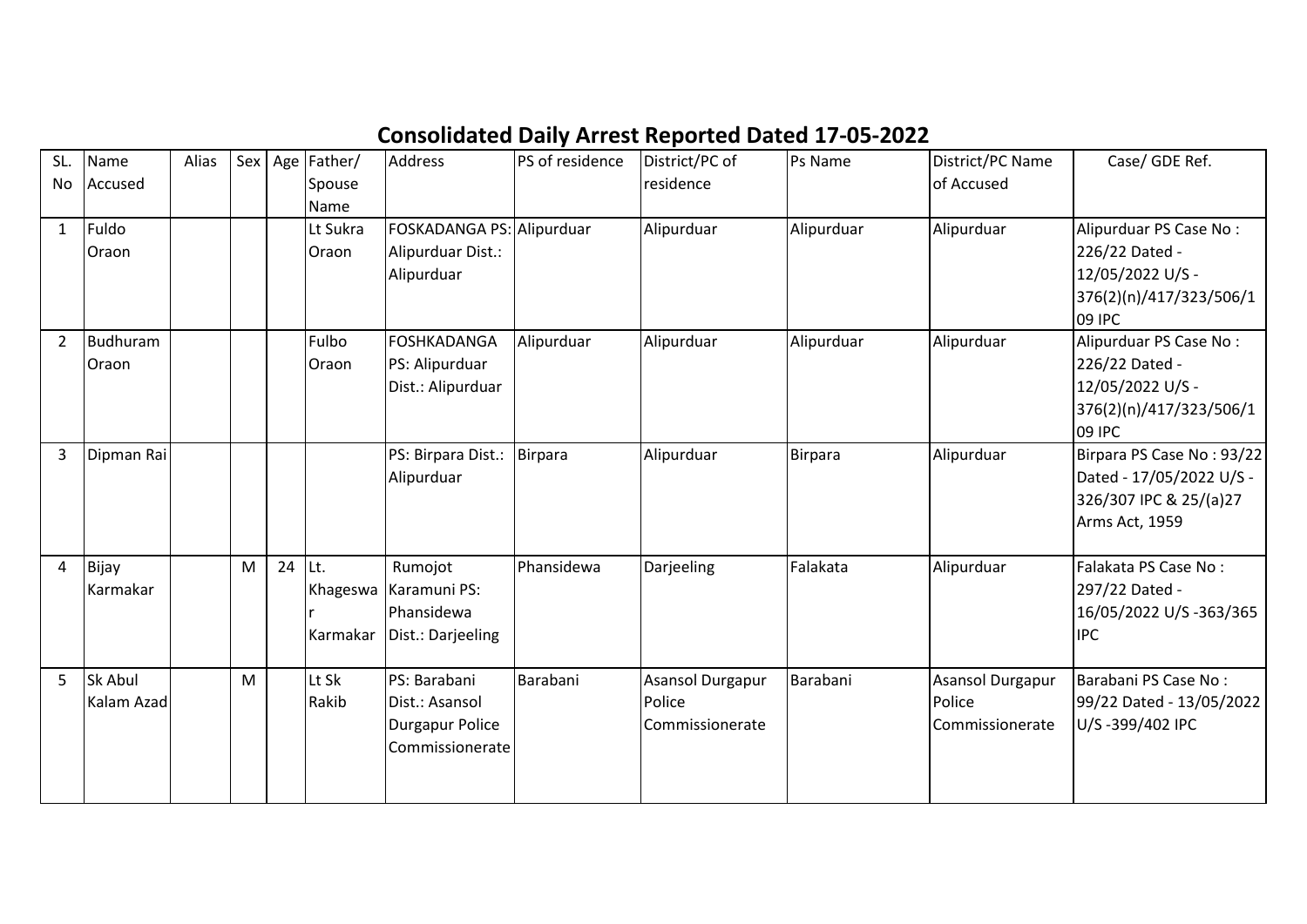| 6              | Jagdev<br>Shaw      | Jagdeo | ${\sf M}$ | 55 | Banamali<br>@<br>Banowari<br>Shaw @<br>Bar | Radhanagar<br>Road, Rail Gate<br>Khatal, PS:<br>Hirapur Dist.:<br>Asansol Durgapur<br>Police<br>Commissionerate | Hirapur     | Asansol Durgapur<br>Police<br>Commissionerate | Hirapur   | <b>Asansol Durgapur</b><br>Police<br>Commissionerate | Hirapur PS Case No:<br>374/21 Dated -<br>01/12/2021 U/S -<br>448/454/323/341/354B/3<br>84/380/506/509/34 IPC &<br>3(iii)/3(1)(v)/3(1)(x)<br>Scheduled Castes and the<br><b>Scheduled Tribes</b><br>(Prevention of Atrocities)<br>Act, 1989 |
|----------------|---------------------|--------|-----------|----|--------------------------------------------|-----------------------------------------------------------------------------------------------------------------|-------------|-----------------------------------------------|-----------|------------------------------------------------------|--------------------------------------------------------------------------------------------------------------------------------------------------------------------------------------------------------------------------------------------|
| $\overline{7}$ | Sahabaj<br>Khan     |        | ${\sf M}$ |    |                                            | Md. Illiyas Sahid Nagar PS:<br>Raniganj Dist.:<br>Asansol Durgapur<br>Police<br>Commissionerate                 | Raniganj    | Asansol Durgapur<br>Police<br>Commissionerate | Raniganj  | Asansol Durgapur<br>Police<br>Commissionerate        | Raniganj PS Case No:<br>290/22 Dated -<br>16/05/2022 U/S -<br>302/201/34 IPC                                                                                                                                                               |
| 8              | Md<br>Nausad        |        | M         |    |                                            | Isrial Khan Idgah Mohalla<br>PS: Raniganj<br>Dist.: Asansol<br><b>Durgapur Police</b><br>Commissionerate        | Raniganj    | Asansol Durgapur<br>Police<br>Commissionerate | Raniganj  | Asansol Durgapur<br>Police<br>Commissionerate        | Raniganj PS Case No:<br>290/22 Dated -<br>16/05/2022 U/S -<br>302/201/34 IPC                                                                                                                                                               |
| 9              | Sukur Ali<br>Gayen  |        | M         | 30 | Astur<br>Gayen                             | Barisole,<br>Bankadaha PS:<br><b>Bishnupur Dist.:</b><br>Bankura                                                | Bishnupur   | Bankura                                       | Bishnupur | <b>Bankura</b>                                       | <b>Bishnupur PS Case No:</b><br>53/22 Dated - 16/05/2022<br>U/S-376/511/363/365 IPC                                                                                                                                                        |
| 10             | Sourav<br>Sutradhar |        | M         | 31 | Adwaita                                    | Near Onda Girls<br>Sutradhar School PS: Onda<br>Dist.: Bankura                                                  | Onda        | <b>Bankura</b>                                | Onda      | <b>Bankura</b>                                       | Onda PS Case No: 66/22<br>Dated - 15/05/2022 U/S -<br>379/406/420 IPC                                                                                                                                                                      |
| 11             | Mithu Das           |        | F         | 23 | Ganesh<br>Das                              | <b>Bala PS:</b><br>Chandrakona<br>Dist.: Paschim<br>Mednipore                                                   | Chandrakona | Paschim Mednipore Onda                        |           | <b>Bankura</b>                                       | Onda PS Case No: 66/22<br>Dated - 15/05/2022 U/S -<br>379/406/420 IPC                                                                                                                                                                      |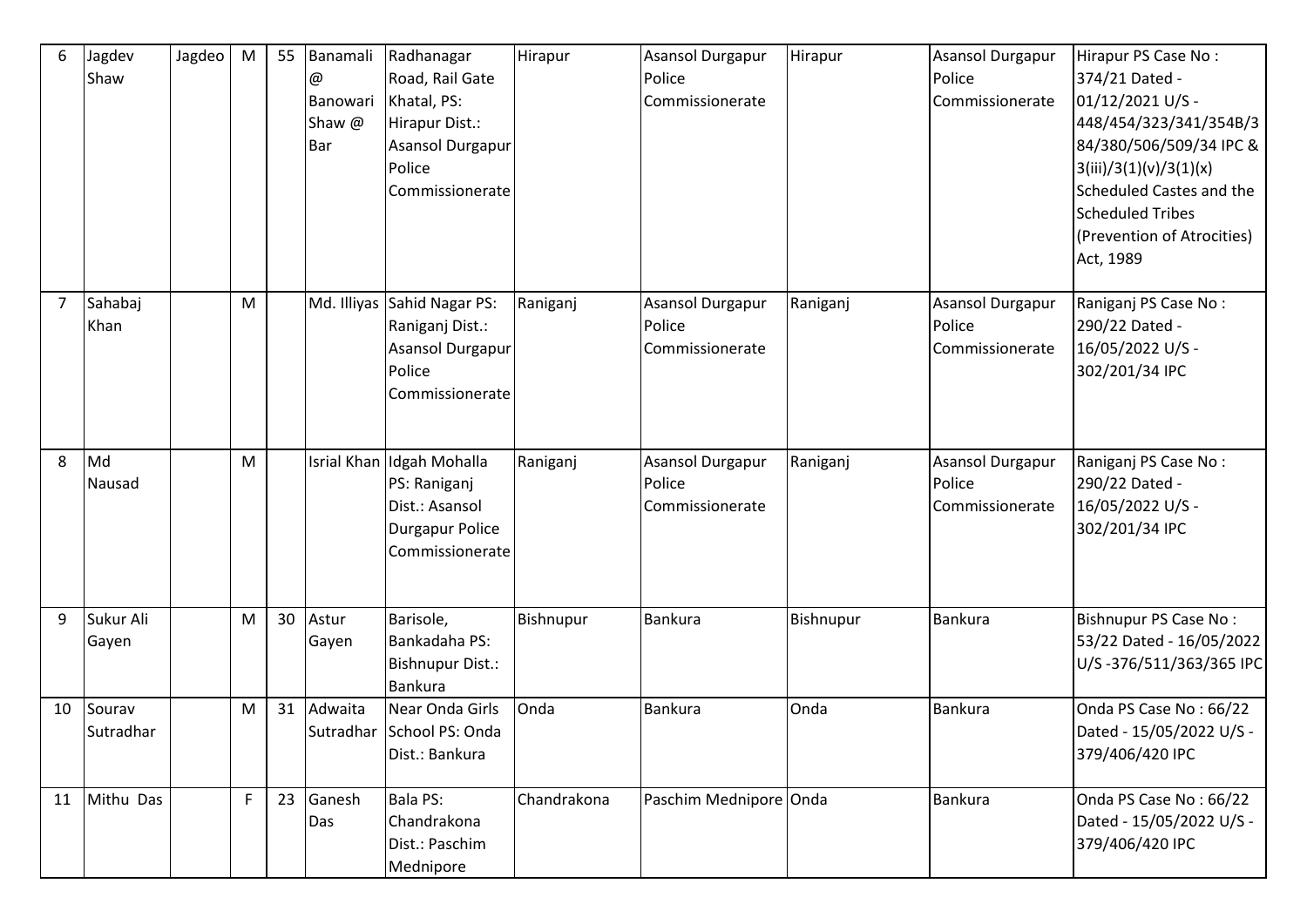| 12 | Santu<br>Garai    |            | M | 25 | $\omega$<br>Arabinda<br>Garai | Sarabindu Beldangra P.S -<br>Khatra, Dist.-<br>Bankura PS:<br>Khatra Dist.:<br>Bankura                                     | Khatra         | Bankura        | Simlapal      | <b>Bankura</b> | Simlapal PS Case No:<br>20/22 Dated - 23/04/2022<br>$U/S -$<br>376/417/323/427/506 IPC       |
|----|-------------------|------------|---|----|-------------------------------|----------------------------------------------------------------------------------------------------------------------------|----------------|----------------|---------------|----------------|----------------------------------------------------------------------------------------------|
| 13 | Bijoy<br>Ghosh    |            | M |    | 47 Lt Anil<br>Ghosh           | Noapara PS:<br>Barasat Dist.:<br>Barasat                                                                                   | <b>Barasat</b> | Barasat        | Barasat women | <b>Barasat</b> | Barasat women PS Case<br>No: 56/22 Dated -<br>08/05/2022 U/S -<br>498A/323/325/406/34 IPC    |
| 14 | Hasanur<br>Jamann | @<br>Hasan | M |    | Rafikul<br>Islam              | Faldi Uttar Para<br>PS: Duttapukur<br>Dist.: Barasat                                                                       | Duttapukur     | Barasat        | Deganga       | Barasat        | Deganga PS Case No:<br>348/22 Dated -<br>17/05/2022 U/S-399/402<br><b>IPC</b>                |
| 15 | Sahid<br>Hossen   |            |   |    | <b>Sk</b><br>n                | Faldi Uttar Para<br>Jamaluddi   PS: Duttapukur<br>Dist.: Barasat                                                           | Duttapukur     | Barasat        | Deganga       | <b>Barasat</b> | Deganga PS Case No:<br>348/22 Dated -<br>17/05/2022 U/S -399/402<br><b>IPC</b>               |
| 16 | Sariful<br>Islam  |            |   |    | Mostakin<br>Mondal            | Faldi Majherpara Duttapukur<br>PS: Duttapukur<br>Dist.: Barasat                                                            |                | <b>Barasat</b> | Deganga       | Barasat        | Deganga PS Case No:<br>348/22 Dated -<br>17/05/2022 U/S -399/402<br><b>IPC</b>               |
| 17 | Sambhu<br>Mondal  |            | M | 50 | Kiran<br>Mondal               | PS: Gobardanga<br>Dist.: Barasat                                                                                           | Gobardanga     | <b>Barasat</b> | Gobardanga    | <b>Barasat</b> | Gobardanga PS Case No:<br>135/22 Dated -<br>10/05/2022 U/S -363/365<br><b>IPC</b>            |
| 18 | Gobinda<br>Rout   |            | M | 70 | Late Ram<br>Rout              | Uttar Habra near<br>Habra united<br>club, PO+PS-<br>Habra, Dist-North<br>24 Parganas PS:<br>Habra Dist.:<br><b>Barasat</b> | Habra          | <b>Barasat</b> | Habra         | Barasat        | Habra PS Case No: 465/22<br>Dated - 17/05/2022 U/S -<br>341/325/324/308/506/34<br><b>IPC</b> |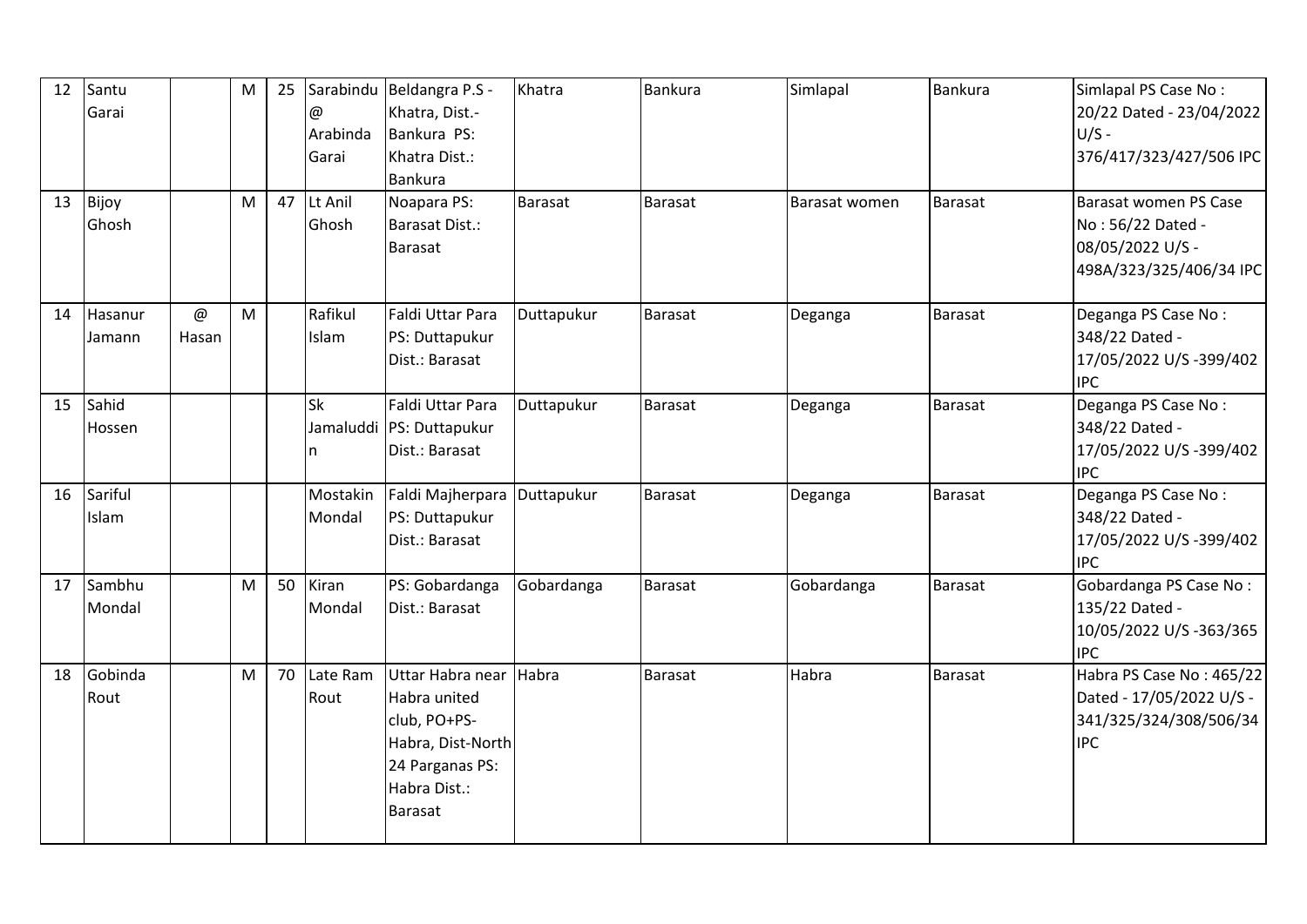| 19 | Surajit | Kali  | M | 37 | Sukumar      | Vill .- Salka, PO-       | Habra       | Barasat        | Habra       | Barasat        | Habra PS Case No: 467/22  |
|----|---------|-------|---|----|--------------|--------------------------|-------------|----------------|-------------|----------------|---------------------------|
|    | Mondal  |       |   |    | Mondal       | Shimulpur, PS-           |             |                |             |                | Dated - 17/05/2022 U/S -  |
|    |         |       |   |    |              | Habra, District-         |             |                |             |                | 46(AA) Bengal Excise Act, |
|    |         |       |   |    |              | North 24                 |             |                |             |                | 1909                      |
|    |         |       |   |    |              | Parganas PS:             |             |                |             |                |                           |
|    |         |       |   |    |              | Habra Dist.:             |             |                |             |                |                           |
|    |         |       |   |    |              | Barasat                  |             |                |             |                |                           |
| 20 | Rejaul  | Bappa | M |    | 30 Ochhibar  | Rohanda PS-              | Madhyamgram | <b>Barasat</b> | Madhyamgram | <b>Barasat</b> | Madhyamgram PS Case       |
|    | Rahaman |       |   |    | Rahaman      | Madhyamgram,             |             |                |             |                | No: 245/22 Dated -        |
|    |         |       |   |    |              | North 24 Pgs PS:         |             |                |             |                | 17/05/2022 U/S -          |
|    |         |       |   |    |              | Madhyamgram              |             |                |             |                | 376AB/376/(2)(N)/506 IPC  |
|    |         |       |   |    |              | Dist.: Barasat           |             |                |             |                | & 6 The Protection of     |
|    |         |       |   |    |              |                          |             |                |             |                | children from sexual      |
|    |         |       |   |    |              |                          |             |                |             |                | offences Act, 2012        |
|    |         |       |   |    |              |                          |             |                |             |                | (POCSO)                   |
| 21 | Abdul   |       | M | 31 | Abdul        | Vill-Tona Saltlake       | Sasan       | Barasat        | Sasan       | <b>Barasat</b> | Sasan PS Case No: 98/22   |
|    | Jafar   |       |   |    | Hannan       | Para, PO-                |             |                |             |                | Dated - 17/05/2022 U/S -  |
|    |         |       |   |    |              | Baidyapur, PS-           |             |                |             |                | 25(i)(a)/27 Arms Act,     |
|    |         |       |   |    |              | Shasan Dist.             |             |                |             |                | 1959                      |
|    |         |       |   |    |              | North 24-                |             |                |             |                |                           |
|    |         |       |   |    |              | Parganas PS:             |             |                |             |                |                           |
|    |         |       |   |    |              | Sasan Dist.:             |             |                |             |                |                           |
|    |         |       |   |    |              | Barasat                  |             |                |             |                |                           |
| 22 | Abdul   |       | M |    | 56 Lt. Abdul | Vill-Tona Saltlake Sasan |             | Barasat        | Sasan       | <b>Barasat</b> | Sasan PS Case No: 98/22   |
|    | Hannan  |       |   |    | Soharab      | Para, PO-                |             |                |             |                | Dated - 17/05/2022 U/S -  |
|    |         |       |   |    |              | Baidyapur, PS-           |             |                |             |                | 25(i)(a)/27 Arms Act,     |
|    |         |       |   |    |              | Shasan Dist.             |             |                |             |                | 1959                      |
|    |         |       |   |    |              | North 24-                |             |                |             |                |                           |
|    |         |       |   |    |              | Parganas PS:             |             |                |             |                |                           |
|    |         |       |   |    |              | Sasan Dist.:             |             |                |             |                |                           |
|    |         |       |   |    |              | Barasat                  |             |                |             |                |                           |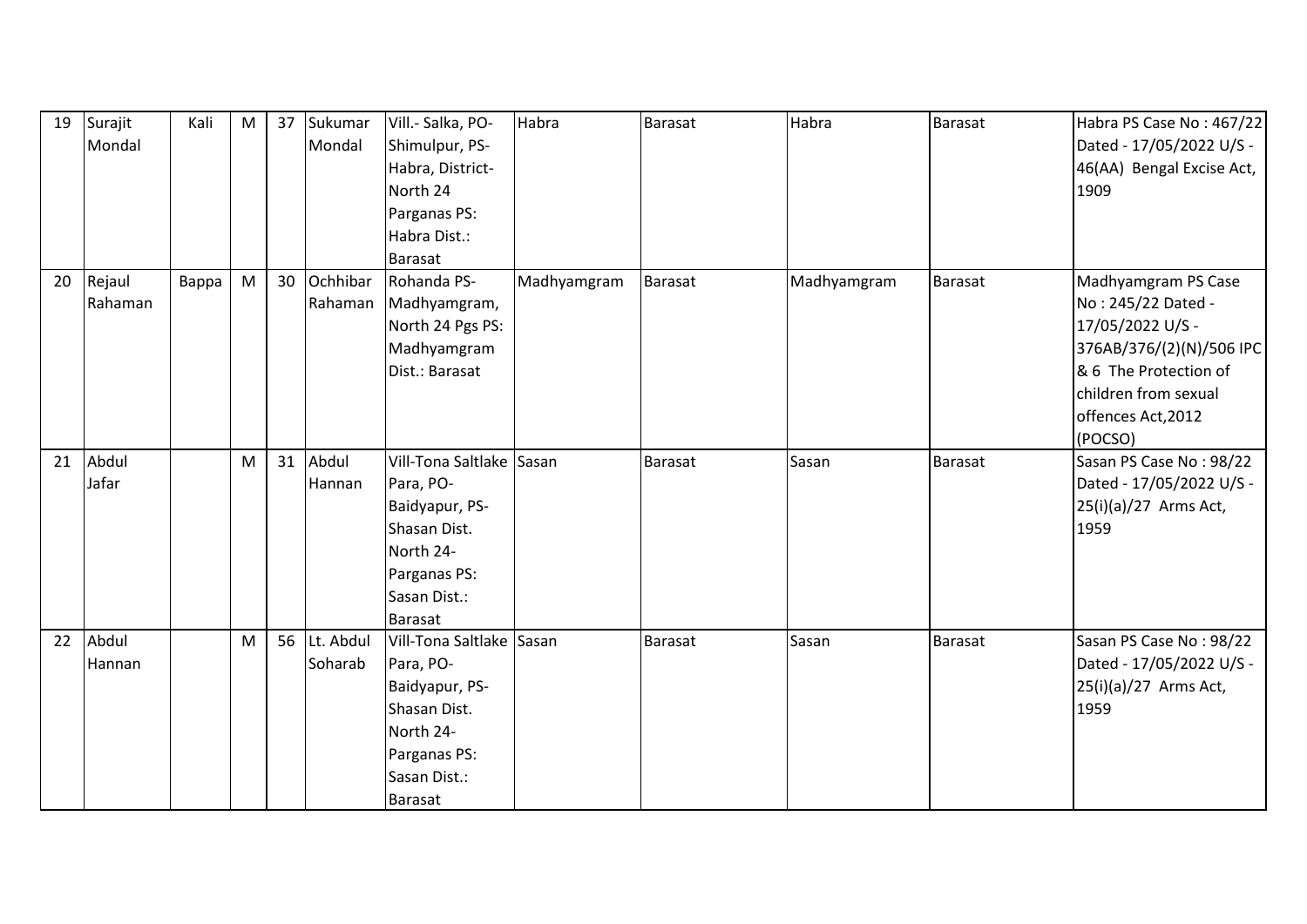| 23 | Bappa<br>Mondal   | M |    | 28 Mopal<br>Mondal              | Chhoto Jonepur,<br>PO-Kanchrapara,<br>PS- Bizpore, Dist-<br>North 24<br>Parganas PS:<br><b>Bizpur Dist.:</b><br>Barrackpore<br>Police<br>Commissionerate | <b>Bizpur</b> | Barrackpore Police<br>Commissionerate        | <b>Bizpur</b> | <b>Barrackpore Police</b><br>Commissionerate | Bizpur PS Case No:<br>234/22 Dated -<br>13/05/2022 U/S -399/402<br><b>IPC</b>                                                                                         |
|----|-------------------|---|----|---------------------------------|----------------------------------------------------------------------------------------------------------------------------------------------------------|---------------|----------------------------------------------|---------------|----------------------------------------------|-----------------------------------------------------------------------------------------------------------------------------------------------------------------------|
| 24 | Puja<br>Byadh     | F | 20 | Rohit<br><b>Byadh</b>           | Sodepure Rail<br>Station, Dist.<br>North 24 Pgs PS:<br>Khardah Dist.:<br>Barrackpore<br>Police<br>Commissionerate                                        | Khardah       | Barrackpore Police<br>Commissionerate        | Ghola         | <b>Barrackpore Police</b><br>Commissionerate | Ghola PS Case No: 307/22<br>Dated - 17/05/2022 U/S -<br>380 IPC                                                                                                       |
| 25 | Sekh Sukur<br>Ali | M |    | 36 Lt. Md.<br><b>Icchak Ali</b> | Fatullapur,<br>Bibekananda<br>Pally, P.S –<br>Nimta, Dist.<br>North 24 Pgs PS:<br>Nimta Dist.:<br>Barrackpore<br>Police<br>Commissionerate               | Nimta         | <b>Barrackpore Police</b><br>Commissionerate | Ghola         | <b>Barrackpore Police</b><br>Commissionerate | Ghola PS Case No: 309/22<br>Dated - 17/05/2022 U/S -<br>354/354A/354D/509/34<br>IPC & 8/12 The Protection<br>of children from sexual<br>offences Act, 2012<br>(POCSO) |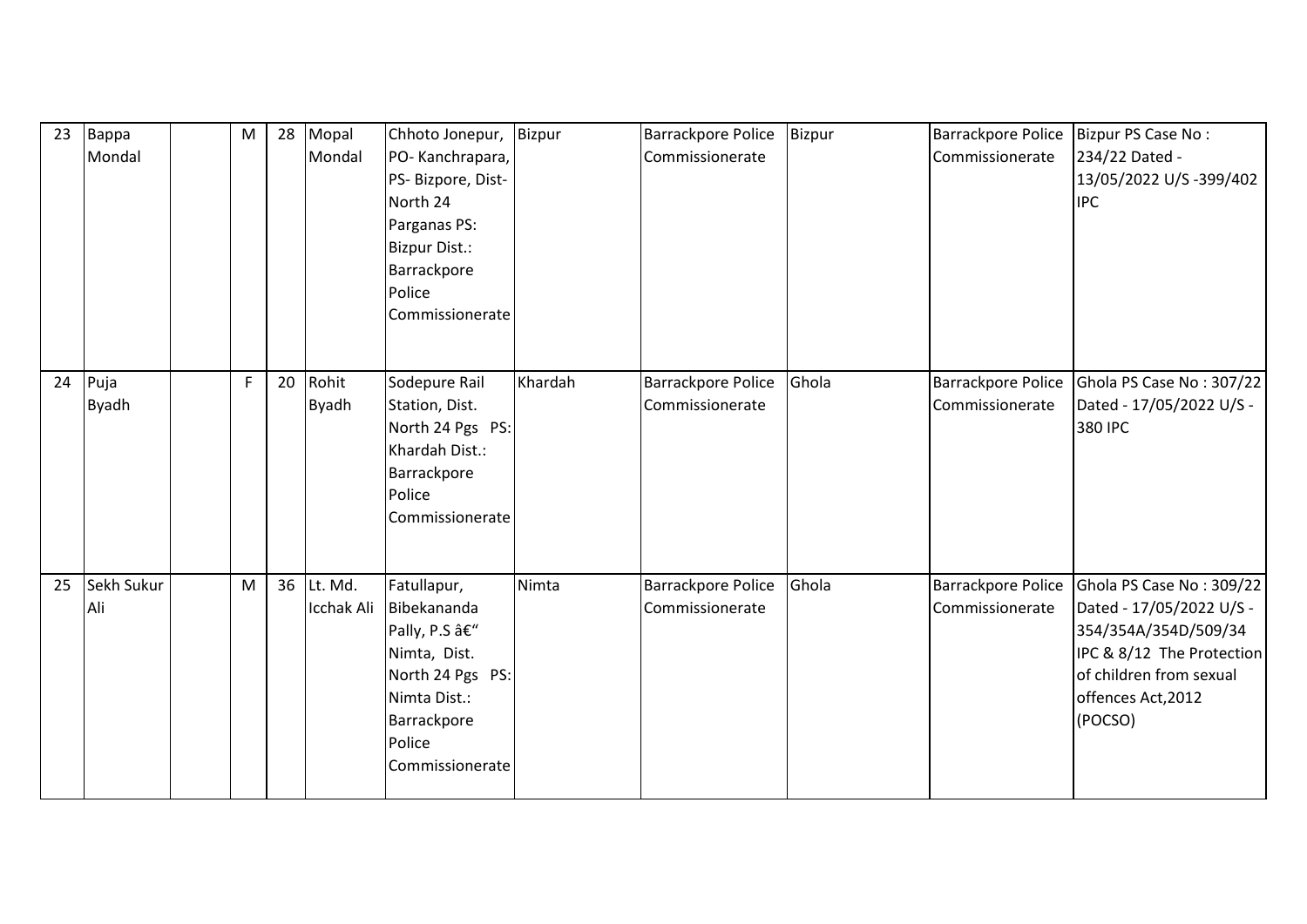| 26 | Subhasish<br>Mishra    | M |    | 36 S/o-Lt.<br>Debasish<br>Mishra | of Natungram<br>Satadal Pally,<br>Ward No. 30, PO-<br>Purba<br>Bisyadharpur, PS-<br>Jagaddal, Dist-<br>North 24<br>Parganas PS:<br>Jagaddal Dist.:<br>Barrackpore<br>Police<br>Commissionerate | Jagaddal       | Barrackpore Police<br>Commissionerate     | Jagaddal  | Barrackpore Police<br>Commissionerate     | Jagaddal PS Case No:<br>315/22 Dated -<br>15/05/2022 U/S -<br>341/323/326/307 IPC                                                |
|----|------------------------|---|----|----------------------------------|------------------------------------------------------------------------------------------------------------------------------------------------------------------------------------------------|----------------|-------------------------------------------|-----------|-------------------------------------------|----------------------------------------------------------------------------------------------------------------------------------|
| 27 | Monchur<br>Sk          | M | 38 | Lt. Nazir<br><b>Sk</b>           | 08 No.<br>Goranbose, PS-<br>Basanti, Dist-<br>South 24 Pgs PS:<br>Basanti Dist.:<br><b>Baruipur Police</b><br><b>District</b>                                                                  | <b>Basanti</b> | <b>Baruipur Police</b><br>District        | Basanti   | <b>Baruipur Police</b><br><b>District</b> | Basanti PS Case No:<br>339/22 Dated -<br>13/05/2022 U/S -<br>25/27/35 Arms Act, 1959<br>& 4/5 Explosive<br>Substances Act, 1908Â |
| 28 | Salauddin<br>Sk        |   |    | 19 Mahiuddi<br>ın                | Hatpukuriya, PS-<br><b>Canning PS:</b><br>Canning Dist.:<br><b>Baruipur Police</b><br><b>District</b>                                                                                          | Canning        | <b>Baruipur Police</b><br><b>District</b> | Basanti   | <b>Baruipur Police</b><br><b>District</b> | Basanti PS Case No:<br>350/22 Dated -<br>15/05/2022 U/S -363/365<br><b>IPC</b>                                                   |
| 29 | <b>Bappu</b><br>Laskar | M |    | 38 Farad<br>Laskar               | Dakshin<br>Makhaltala, PO-<br>Bansra, PS-<br>Jibantala, South<br>24 Pgs PS:<br>Jibantala Dist.:<br><b>Baruipur Police</b><br>District                                                          | Jibantala      | <b>Baruipur Police</b><br><b>District</b> | Jibantala | <b>Baruipur Police</b><br><b>District</b> | Jibantala PS Case No:<br>167/22 Dated -<br>16/05/2022 U/S -<br>498A/325/406/506 IPC                                              |
| 30 | Sarama<br>Sardar       | F |    | 36 Manas<br>Sardar               | Herovanga, PS-<br>Canning, Dist.<br>South 24<br>Parganas PS:<br>Canning Dist.:<br><b>Baruipur Police</b><br>District                                                                           | Canning        | <b>Baruipur Police</b><br><b>District</b> | Joynagar  | <b>Baruipur Police</b><br><b>District</b> | Joynagar PS Case No:<br>255/22 Dated -<br>06/04/2022 U/S -<br>363/365/368 IPC                                                    |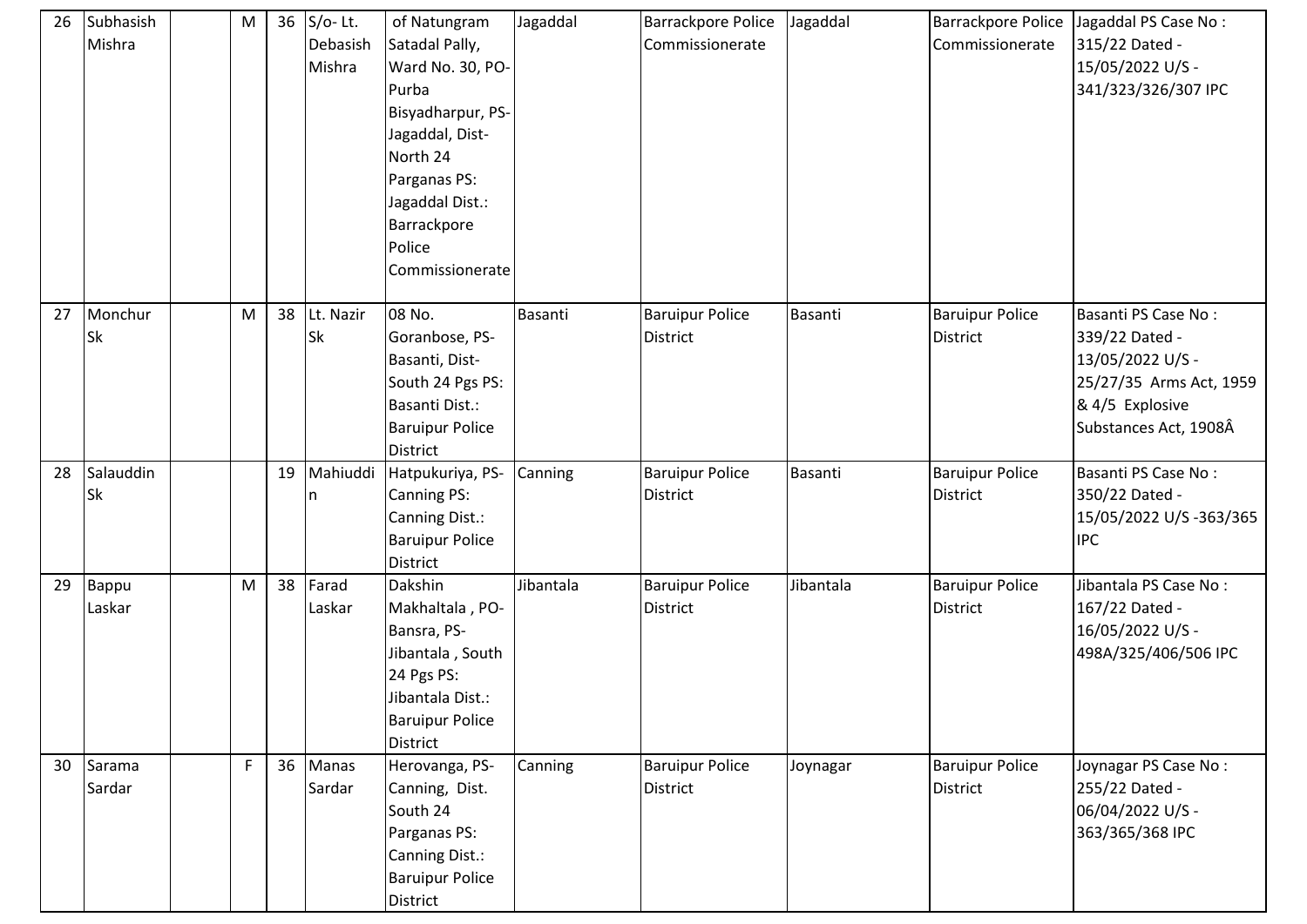| 31 | Chattu<br>Sardar   |                 | M | Robin<br>Sardar                     | Vill: Uttarpara<br>Abad, PO:<br>Gorerhat. PS:<br>Joynagar, Dist: 24<br>pgs(s) PS:<br>Joynagar Dist.:<br><b>Baruipur Police</b><br>District | Joynagar    | <b>Baruipur Police</b><br><b>District</b> | Joynagar    | <b>Baruipur Police</b><br><b>District</b> | Joynagar PS Case No:<br>352/22 Dated -<br>16/05/2022 U/S -<br>448/354B/354D/509/506<br>IPC & 8 The Protection of<br>children from sexual<br>offences Act, 2012<br>(POCSO) |
|----|--------------------|-----------------|---|-------------------------------------|--------------------------------------------------------------------------------------------------------------------------------------------|-------------|-------------------------------------------|-------------|-------------------------------------------|---------------------------------------------------------------------------------------------------------------------------------------------------------------------------|
| 32 | Sushanta<br>Sardar | Bappa<br>Sardar |   | S/O.<br>Mohon<br>Sardar             | PS: Narendrapur<br>Dist.: Baruipur<br><b>Police District</b>                                                                               | Narendrapur | <b>Baruipur Police</b><br><b>District</b> | Narendrapur | <b>Baruipur Police</b><br><b>District</b> | Narendrapur PS Case No:<br>488/22 Dated -<br>16/05/2022 U/S -<br>417/376/506/120B IPC                                                                                     |
| 33 | Samir<br>Sardar    |                 |   | $S/O$ . Lt.<br>Swapan<br>Sardar     | PS: Narendrapur<br>Dist.: Baruipur<br><b>Police District</b>                                                                               | Narendrapur | <b>Baruipur Police</b><br><b>District</b> | Narendrapur | <b>Baruipur Police</b><br><b>District</b> | Narendrapur PS Case No:<br>488/22 Dated -<br>16/05/2022 U/S -<br>417/376/506/120B IPC                                                                                     |
| 34 | Goutam<br>Mondal   |                 | M | Jagadish<br>Mondal                  | PS: Narendrapur<br>Dist.: Baruipur<br><b>Police District</b>                                                                               | Narendrapur | <b>Baruipur Police</b><br><b>District</b> | Narendrapur | <b>Baruipur Police</b><br><b>District</b> | Narendrapur PS Case No:<br>497/22 Dated -<br>17/05/2022 U/S -3/4 The<br><b>West Bengal Gambling</b><br>and Prize Competitions<br>Act, 1957                                |
| 35 | Darshan<br>Mridha  |                 |   | $S/O$ . Lt.<br>Dulal Ch.<br>Mridha  | PS: Narendrapur<br>Dist.: Baruipur<br><b>Police District</b>                                                                               | Narendrapur | <b>Baruipur Police</b><br><b>District</b> | Narendrapur | <b>Baruipur Police</b><br><b>District</b> | Narendrapur PS Case No:<br>497/22 Dated -<br>17/05/2022 U/S -3/4 The<br><b>West Bengal Gambling</b><br>and Prize Competitions<br>Act, 1957                                |
| 36 | Sanjoy<br>Sadhu    |                 |   | S/O.<br>Prafullya<br>Sadhu          | PS: Narendrapur<br>Dist.: Baruipur<br><b>Police District</b>                                                                               | Narendrapur | <b>Baruipur Police</b><br>District        | Narendrapur | <b>Baruipur Police</b><br><b>District</b> | Narendrapur PS Case No:<br>497/22 Dated -<br>17/05/2022 U/S -3/4 The<br><b>West Bengal Gambling</b><br>and Prize Competitions<br>Act, 1957                                |
| 37 | Rathin Das         |                 |   | $S/O$ .<br><b>Dhukhira</b><br>m Das | PS: Narendrapur<br>Dist.: Baruipur<br><b>Police District</b>                                                                               | Narendrapur | <b>Baruipur Police</b><br><b>District</b> | Narendrapur | <b>Baruipur Police</b><br><b>District</b> | Narendrapur PS Case No:<br>497/22 Dated -<br>17/05/2022 U/S -3/4 The<br><b>West Bengal Gambling</b><br>and Prize Competitions<br>Act, 1957                                |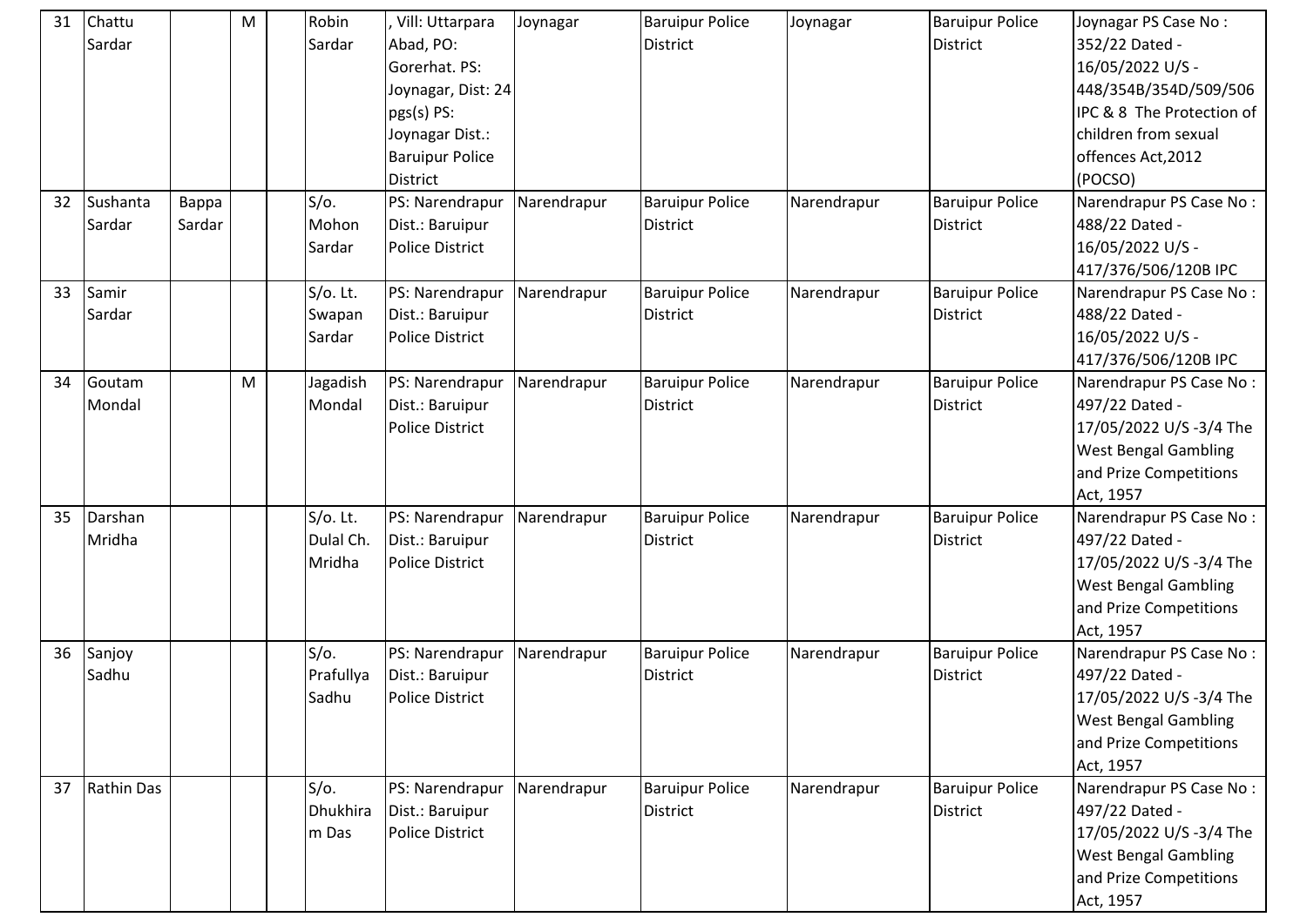| 38<br>39 | Bholanath<br>Sarkar<br>Khokan<br>Bayen |      | $S/O$ . Lt.<br>$S/O$ . Lt.<br>Prallhad | PS: Narendrapur<br>Harendran Dist.: Baruipur<br>ath Sarkar   Police District<br>PS: Narendrapur<br>Dist.: Baruipur                                                    | Narendrapur<br>Narendrapur | <b>Baruipur Police</b><br>District<br><b>Baruipur Police</b><br>District | Narendrapur<br>Narendrapur | <b>Baruipur Police</b><br><b>District</b><br><b>Baruipur Police</b><br><b>District</b> | Narendrapur PS Case No:<br>497/22 Dated -<br>17/05/2022 U/S -3/4 The<br><b>West Bengal Gambling</b><br>and Prize Competitions<br>Act, 1957<br>Narendrapur PS Case No:<br>497/22 Dated - |
|----------|----------------------------------------|------|----------------------------------------|-----------------------------------------------------------------------------------------------------------------------------------------------------------------------|----------------------------|--------------------------------------------------------------------------|----------------------------|----------------------------------------------------------------------------------------|-----------------------------------------------------------------------------------------------------------------------------------------------------------------------------------------|
|          |                                        |      | Bayen                                  | Police District                                                                                                                                                       |                            |                                                                          |                            |                                                                                        | 17/05/2022 U/S -3/4 The<br><b>West Bengal Gambling</b><br>and Prize Competitions<br>Act, 1957                                                                                           |
| 40       | Mongal<br>Mondal                       |      | $S/O$ . Lt.<br>Ashok<br>MondalÂ        | PS: Narendrapur<br>Dist.: Baruipur<br>Police District                                                                                                                 | Narendrapur                | <b>Baruipur Police</b><br>District                                       | Narendrapur                | <b>Baruipur Police</b><br><b>District</b>                                              | Narendrapur PS Case No:<br>497/22 Dated -<br>17/05/2022 U/S -3/4 The<br><b>West Bengal Gambling</b><br>and Prize Competitions<br>Act, 1957                                              |
| 41       | Goutam<br>Bhanja                       | Bapi | $42$ S/o<br>Santosh<br>Bhanja          | Chowhati,<br>Chakravorty<br>Para, Ambagan,<br>PO Chowhati, PS<br>Sonarpur, Dist.<br>South 24 Pgs. PS:<br>Sonarpur Dist.:<br><b>Baruipur Police</b><br><b>District</b> | Sonarpur                   | <b>Baruipur Police</b><br>District                                       | Sonarpur                   | <b>Baruipur Police</b><br>District                                                     | Sonarpur PS Case No:<br>527/22 Dated -<br>16/05/2022 U/S-326/307<br><b>IPC</b>                                                                                                          |
| 42       | Sanjit Das                             |      | 35 S/o. Lt.<br><b>Bapi Das</b>         | Kalikapur<br>Hospital Road,<br>PO- kalikapur, PS-<br>Sonarpur, South<br>24 parganas PS:<br>Sonarpur Dist.:<br><b>Baruipur Police</b><br><b>District</b>               | Sonarpur                   | <b>Baruipur Police</b><br>District                                       | Sonarpur                   | <b>Baruipur Police</b><br>District                                                     | Sonarpur PS Case No:<br>519/22 Dated -<br>14/05/2022 U/S -<br>341/323/325/506/354/34<br><b>IPC</b>                                                                                      |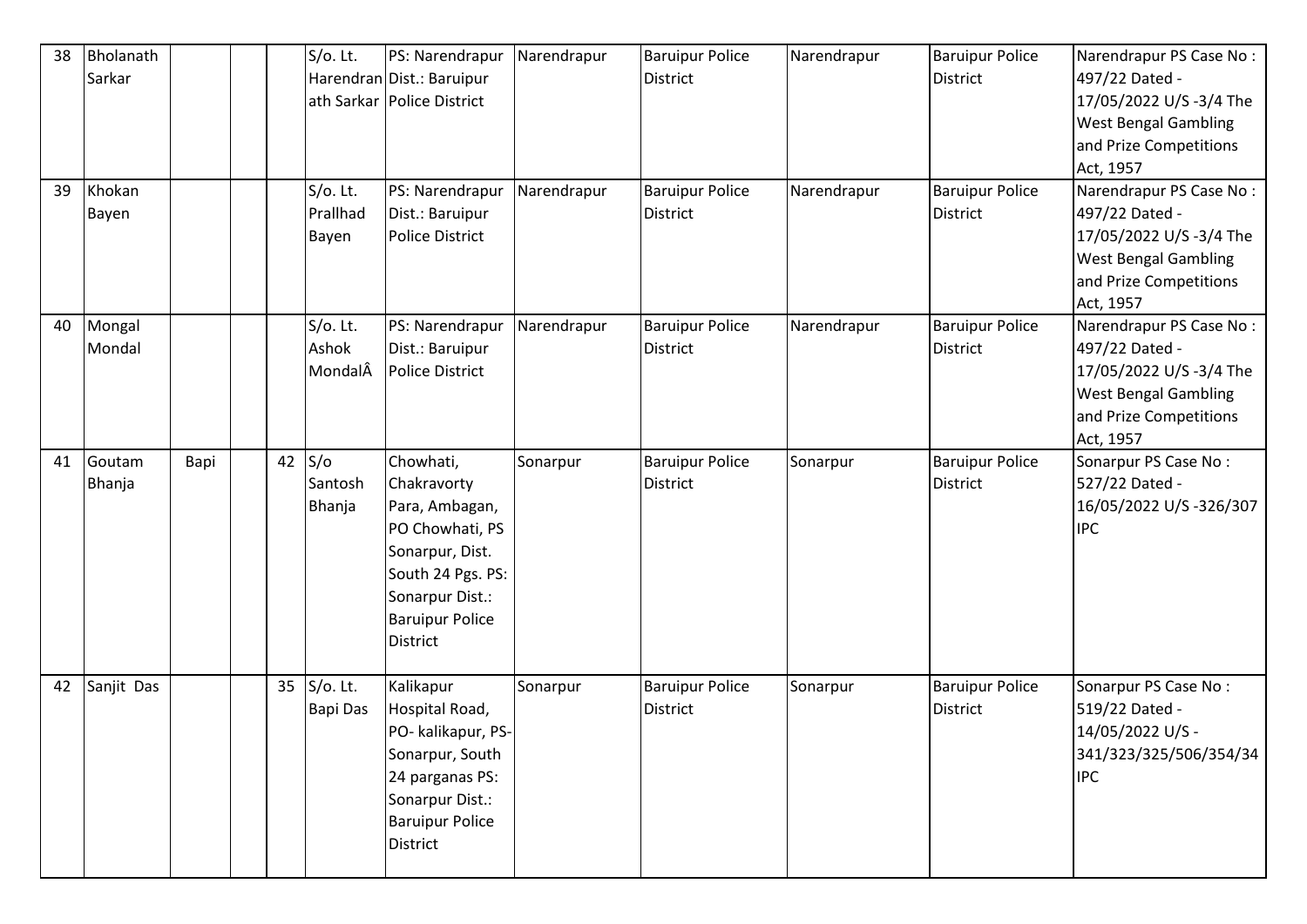| 43 | Jalaluddin<br>Mondal | Poltu<br>Mondal<br>@<br>Jamalu<br>ddin<br>Mondal | M | Lt Abdul<br>Jalil<br>Mondal    | Uttar Sherpur, PS Baduria<br><b>Baduria PS:</b><br>Baduria Dist.:<br><b>Basirhat</b>                                                      |                  | <b>Basirhat</b> | <b>Baduria</b> | Basirhat        | Baduria PS Case No:<br>294/22 Dated -<br>16/05/2022 U/S -<br>341/323/325/307 IPC                                                                                        |
|----|----------------------|--------------------------------------------------|---|--------------------------------|-------------------------------------------------------------------------------------------------------------------------------------------|------------------|-----------------|----------------|-----------------|-------------------------------------------------------------------------------------------------------------------------------------------------------------------------|
| 44 | Riyajul<br>Islam     |                                                  | M | Islam                          | Lt Baburali Baikara, PS<br>Baduria PS:<br>Baduria Dist.:<br>Basirhat                                                                      | <b>Baduria</b>   | <b>Basirhat</b> | <b>Baduria</b> | <b>Basirhat</b> | Baduria PS Case No:<br>137/22 Dated -<br>13/03/2022 U/S -399/402<br><b>IPC</b>                                                                                          |
| 45 | Ajatul<br>Molla      |                                                  | M | S/o Fakir<br>Molla             | Karigarpara,<br>Kazipara, PS<br><b>Barasat PS:</b><br>Barasat Dist.:<br><b>Barasat</b>                                                    | <b>Barasat</b>   | <b>Barasat</b>  | <b>Baduria</b> | <b>Basirhat</b> | Baduria PS Case No:<br>268/22 Dated -<br>08/05/2022 U/S -<br>279/304A IPC                                                                                               |
| 46 | Monirul<br>Sekh      |                                                  | M | Kader<br>Sekh                  | Vill-Uttar<br>Kodalia, PO-<br>Dakshin Bagundi,<br>PS- Basirhat, Dist.-<br>North 24 Pgs. PS:<br><b>Bashirhat Dist.:</b><br><b>Basirhat</b> | <b>Bashirhat</b> | <b>Basirhat</b> | Bashirhat      | Basirhat        | <b>Bashirhat PS Case No:</b><br>293/22 Dated -<br>10/05/2022 U/S -<br>279/338/304A IPC                                                                                  |
| 47 | Amoresh<br>Sarkar    |                                                  | M | $38$ S/o-<br>susanta<br>Sarkar | Vill+PO-<br>Merudandi, PS-<br>Basirhat, Dist.-<br>North 24<br>Parganas PS:<br><b>Bashirhat Dist.:</b><br><b>Basirhat</b>                  | <b>Bashirhat</b> | <b>Basirhat</b> | <b>MATIA</b>   | <b>Basirhat</b> | <b>MATIA PS Case No:</b><br>184/22 Dated -<br>17/05/2022 U/S -<br>194A/447/323/325/506/3<br>54/ IPC                                                                     |
| 48 | Md Saiful<br>Molla   |                                                  |   | ls                             | PS: Minakhan<br>Dist.: Basirhat                                                                                                           | Minakhan         | <b>Basirhat</b> | Minakhan       | <b>Basirhat</b> | Minakhan PS Case No:<br>115/22 Dated -<br>17/05/2022 U/S -<br>379/411/413/414 IPC & 4<br>D Mines and Minerals<br>(Regulation and<br>Development) Act<br>$(1957)\hat{A}$ |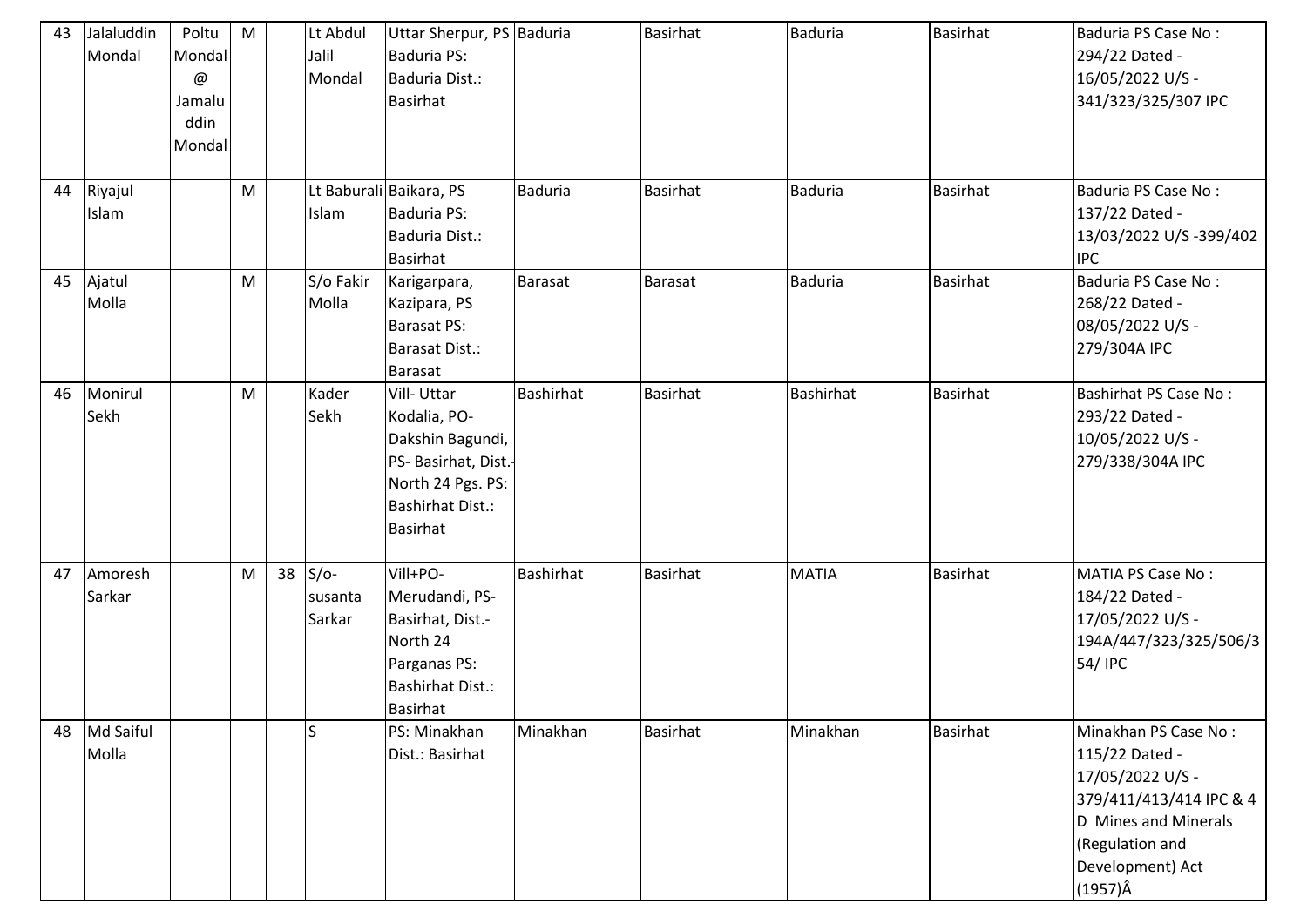| 49 | Md Abul   |   |        | Lt. Md.  | PS: Minakhan                 | Minakhan     | <b>Basirhat</b> | Minakhan     | <b>Basirhat</b> | Minakhan PS Case No:     |
|----|-----------|---|--------|----------|------------------------------|--------------|-----------------|--------------|-----------------|--------------------------|
|    | Hossen    |   |        | Askar    | Dist.: Basirhat              |              |                 |              |                 | 115/22 Dated -           |
|    | Molla     |   |        | Molla    |                              |              |                 |              |                 | 17/05/2022 U/S -         |
|    |           |   |        |          |                              |              |                 |              |                 | 379/411/413/414 IPC & 4  |
|    |           |   |        |          |                              |              |                 |              |                 | D Mines and Minerals     |
|    |           |   |        |          |                              |              |                 |              |                 | (Regulation and          |
|    |           |   |        |          |                              |              |                 |              |                 | Development) Act         |
|    |           |   |        |          |                              |              |                 |              |                 | $(1957)\hat{A}$          |
| 50 | Md        |   |        | Md.      | PS: Minakhan                 | Minakhan     | <b>Basirhat</b> | Minakhan     | <b>Basirhat</b> | Minakhan PS Case No:     |
|    | Saddam    |   |        | Mokshed  | Dist.: Basirhat              |              |                 |              |                 | 115/22 Dated -           |
|    | Molla     |   |        | Molla    |                              |              |                 |              |                 | 17/05/2022 U/S -         |
|    |           |   |        |          |                              |              |                 |              |                 | 379/411/413/414 IPC & 4  |
|    |           |   |        |          |                              |              |                 |              |                 | D Mines and Minerals     |
|    |           |   |        |          |                              |              |                 |              |                 | (Regulation and          |
|    |           |   |        |          |                              |              |                 |              |                 | Development) Act         |
|    |           |   |        |          |                              |              |                 |              |                 | $(1957)\hat{A}$          |
| 51 | Narayan   | M |        | S/o Lt.  | PS: Minakhan                 | Minakhan     | <b>Basirhat</b> | Minakhan     | <b>Basirhat</b> | Minakhan PS Case No:     |
|    | Mondal    |   |        |          | Krishnapa   Dist.: Basirhat  |              |                 |              |                 | 112/22 Dated -           |
|    |           |   |        | da       |                              |              |                 |              |                 | 16/05/2022 U/S -         |
|    |           |   |        | Mondal @ |                              |              |                 |              |                 | 341/323/354/506 IPC      |
|    |           |   |        |          |                              |              |                 |              |                 |                          |
| 52 | Sabir     | M |        | S/o Ayub | PS: Minakhan                 | Minakhan     | <b>Basirhat</b> | Minakhan     | <b>Basirhat</b> | Minakhan PS Case No:     |
|    | Mondal    |   |        | Ali      | Dist.: Basirhat              |              |                 |              |                 | 113/22 Dated -           |
|    |           |   |        | Mondal   |                              |              |                 |              |                 | 16/05/2022 U/S -         |
|    |           |   |        |          |                              |              |                 |              |                 | 427/430/431 IPC & 4D     |
|    |           |   |        |          |                              |              |                 |              |                 | The Bengal Embankment    |
|    |           |   |        |          |                              |              |                 |              |                 | Act, 1882                |
| 53 | Subrata   | M | 22     | Suvendu  | <b>Bermajur Ait</b>          | Sandeshkhali | <b>Basirhat</b> | Sandeshkhali | <b>Basirhat</b> | Sandeshkhali PS Case No: |
|    | Das       |   |        | Das      | Para PS:                     |              |                 |              |                 | 87/22 Dated - 17/05/2022 |
|    |           |   |        |          | Sandeshkhali                 |              |                 |              |                 | U/S-295A IPC             |
|    |           |   |        |          | Dist.: Basirhat              |              |                 |              |                 |                          |
| 54 | Rokeya    | F | $30-1$ | Suhag    | PS: Swarupnagar              | Swarupnagar  | <b>Basirhat</b> | Swarupnagar  | <b>Basirhat</b> | Swarupnagar PS Case No:  |
|    | Sheikh    |   |        | Sheikh   | Dist.: Basirhat              |              |                 |              |                 | 496/22 Dated -           |
|    |           |   |        |          |                              |              |                 |              |                 | 17/05/2022 U/S-14        |
|    |           |   |        |          |                              |              |                 |              |                 | Foreigners Act, 1946Â    |
| 55 | Abdul Hai | M |        |          | 68 Late Noor PS: Swarupnagar | Swarupnagar  | <b>Basirhat</b> | Swarupnagar  | <b>Basirhat</b> | Swarupnagar PS Case No:  |
|    |           |   |        |          | Mohamm Dist.: Basirhat       |              |                 |              |                 | 496/22 Dated -           |
|    |           |   |        | lad      |                              |              |                 |              |                 | 17/05/2022 U/S-14        |
|    |           |   |        |          |                              |              |                 |              |                 | Foreigners Act, 1946Â    |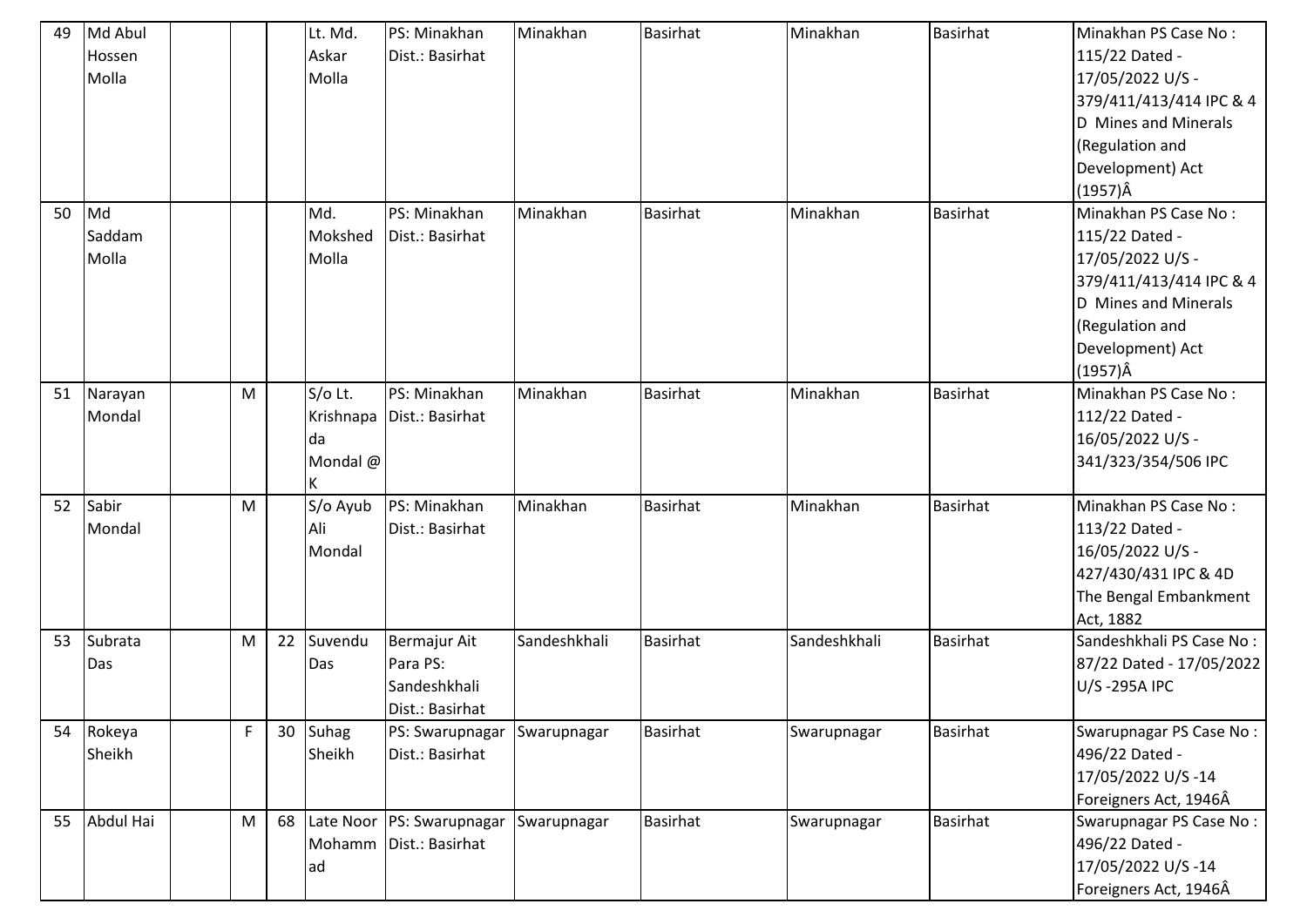| 56 | Mohomma<br>d Barik |              | M         | 57 | Late<br>Saifuddin<br>Hawaladar | PS: Swarupnagar<br>Dist.: Basirhat                                                                  | Swarupnagar       | <b>Basirhat</b> | Swarupnagar    | <b>Basirhat</b> | Swarupnagar PS Case No:<br>496/22 Dated -<br>17/05/2022 U/S-14<br>Foreigners Act, 1946Â                          |
|----|--------------------|--------------|-----------|----|--------------------------------|-----------------------------------------------------------------------------------------------------|-------------------|-----------------|----------------|-----------------|------------------------------------------------------------------------------------------------------------------|
| 57 | Rasidul<br>Seikh   |              | M         | 29 | Lt. Khalek<br>Seikh            | PS: Swarupnagar<br>Dist.: Basirhat                                                                  | Swarupnagar       | <b>Basirhat</b> | Swarupnagar    | <b>Basirhat</b> | Swarupnagar PS Case No:<br>497/22 Dated -<br>17/05/2022 U/S-272/273<br>IPC & 46(A)(c) Bengal<br>Excise Act, 1909 |
| 58 | Mirajul Sk         | Motu         | ${\sf M}$ |    |                                | Mahefil Sk Moldanga, PS<br>Santniketan,<br>Disrtict-Birbhum<br>PS: Shantiniketan<br>Dist.: Birbhum  | Shantiniketan     | Birbhum         | Bolpur         | Birbhum         | <b>Bolpur PS Case No:</b><br>433/21 Dated -<br>20/11/2021 U/S-379 IPC                                            |
| 59 | Minar Sk           | Kowsar<br>Sk | M         | 33 | Ali<br>ad                      | Rowtara Md.<br>Mohamm Bazar Birbhum<br>Dist.: Birbhum                                               |                   | Birbhum         | Mahammad bazar | Birbhum         | Mahammad bazar PS Case<br>No: 145/22 Dated -<br>13/05/2022 U/S -<br>498A/325/307/34 IPC                          |
| 60 | Abdul<br>Kahalek   | Mintu<br>Sk  |           |    | Kaida<br>Ajam                  | Saluka,<br>Kabilnagar Md.<br><b>Bazar Birbhum</b><br>PS: Mahammad<br>bazar Dist.:<br>Birbhum        | Mahammad<br>bazar | Birbhum         | Mahammad bazar | Birbhum         | Mahammad bazar PS Case<br>No: 147/22 Dated -<br>13/05/2022 U/S-399/402<br>IPC & 25/35 Arms Act,<br>1959          |
| 61 | Habibul Sk         |              | M         |    |                                | Samsul Sk Sekedda sk Para<br>Md. Bazar<br><b>Birbhum PS:</b><br>Mahammad<br>bazar Dist.:<br>Birbhum | Mahammad<br>bazar | Birbhum         | Mahammad bazar | Birbhum         | Mahammad bazar PS Case<br>No: 147/22 Dated -<br>13/05/2022 U/S -399/402<br>IPC & 25/35 Arms Act,<br>1959         |
| 62 | Noor Islam<br>Sk   |              | M         |    | Jilal Sk                       | Sekedda sk Para<br>Md. Bazar<br><b>Birbhum PS:</b><br>Mahammad<br>bazar Dist.:<br>Birbhum           | Mahammad<br>bazar | Birbhum         | Mahammad bazar | <b>Birbhum</b>  | Mahammad bazar PS Case<br>No: 147/22 Dated -<br>13/05/2022 U/S -399/402<br>IPC & 25/35 Arms Act,<br>1959         |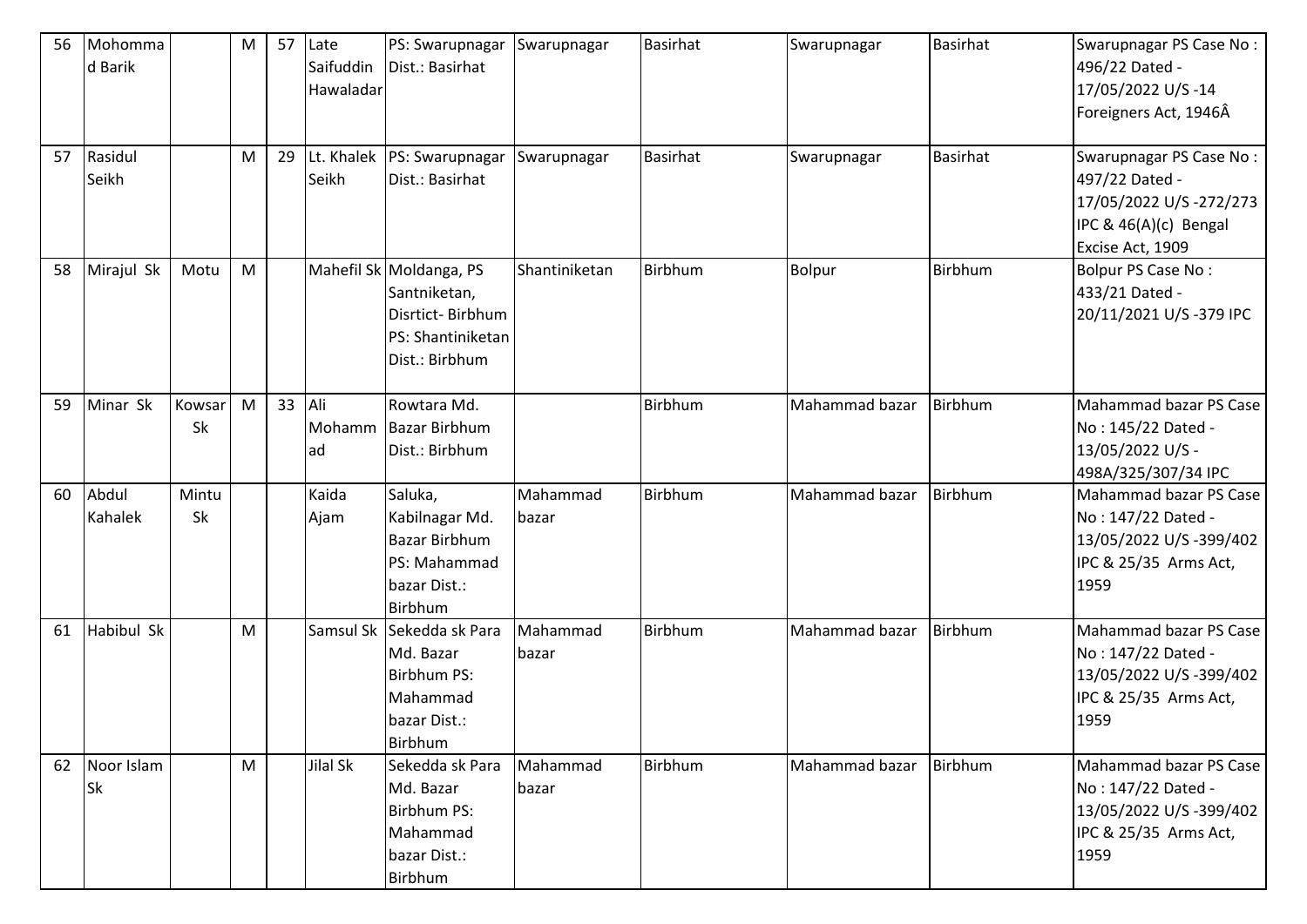| 63 | Sk<br>Karimuddin   |                     |   | Sk Habal                       | Rajnagar,<br>Dampara<br>Rajnagar<br><b>Birbhum PS:</b><br>Mahammad<br>bazar Dist.:<br>Birbhum | Mahammad<br>bazar | Birbhum        | Mahammad bazar Birbhum |         | Mahammad bazar PS Case<br>No: 147/22 Dated -<br>13/05/2022 U/S -399/402<br>IPC & 25/35 Arms Act,<br>1959 |
|----|--------------------|---------------------|---|--------------------------------|-----------------------------------------------------------------------------------------------|-------------------|----------------|------------------------|---------|----------------------------------------------------------------------------------------------------------|
| 64 | Hirai Sk           |                     | M | Khodabox Saekedda<br><b>Sk</b> | Balutipara Md.<br><b>Bazar Birbhum</b><br>PS: Mahammad<br>bazar Dist.:<br>Birbhum             | Mahammad<br>bazar | <b>Birbhum</b> | Mahammad bazar         | Birbhum | Mahammad bazar PS Case<br>No: 147/22 Dated -<br>13/05/2022 U/S -399/402<br>IPC & 25/35 Arms Act,<br>1959 |
| 65 | Sonjoy<br>Bagdi    |                     |   | <b>Bagdi</b>                   | Becharam Basantapur Md.<br><b>Bazar Birbhum</b><br>PS: Mahammad<br>bazar Dist.:<br>Birbhum    | Mahammad<br>bazar | Birbhum        | Mahammad bazar         | Birbhum | Mahammad bazar PS Case<br>No: 147/22 Dated -<br>13/05/2022 U/S -399/402<br>IPC & 25/35 Arms Act,<br>1959 |
| 66 | Polas Sk           | Moniru<br>ddin Sk   | M | Kathu Sk                       | Sekedda sk Para<br>Md. Bazar<br><b>Birbhum PS:</b><br>Mahammad<br>bazar Dist.:<br>Birbhum     | Mahammad<br>bazar | Birbhum        | Mahammad bazar         | Birbhum | Mahammad bazar PS Case<br>No: 147/22 Dated -<br>13/05/2022 U/S -399/402<br>IPC & 25/35 Arms Act,<br>1959 |
| 67 | Rakesh Sk          | Palon               | M | <b>Hilal Sk</b>                | Sekedda sk Para<br>Md. Bazar<br><b>Birbhum PS:</b><br>Mahammad<br>bazar Dist.:<br>Birbhum     | Mahammad<br>bazar | Birbhum        | Mahammad bazar         | Birbhum | Mahammad bazar PS Case<br>No: 147/22 Dated -<br>13/05/2022 U/S -399/402<br>IPC & 25/35 Arms Act,<br>1959 |
| 68 | Minar Sk           | Ali<br>Moha<br>mmad | M |                                | Kowsar Sk Rowtara Md.<br><b>Bazar Birbhum</b><br>PS: Mahammad<br>bazar Dist.:<br>Birbhum      | Mahammad<br>bazar | Birbhum        | Mahammad bazar Birbhum |         | Mahammad bazar PS Case<br>No: 147/22 Dated -<br>13/05/2022 U/S -399/402<br>IPC & 25/35 Arms Act,<br>1959 |
| 69 | Mijanur<br>Rahaman |                     | M | Md                             | PS: Mahammad<br>Saderul Sk bazar Dist.:<br>Birbhum                                            | Mahammad<br>bazar | Birbhum        | Mallarpur              | Birbhum | Mallarpur PS Case No:<br>111/22 Dated -<br>17/05/2022 U/S -399/402<br><b>IPC</b>                         |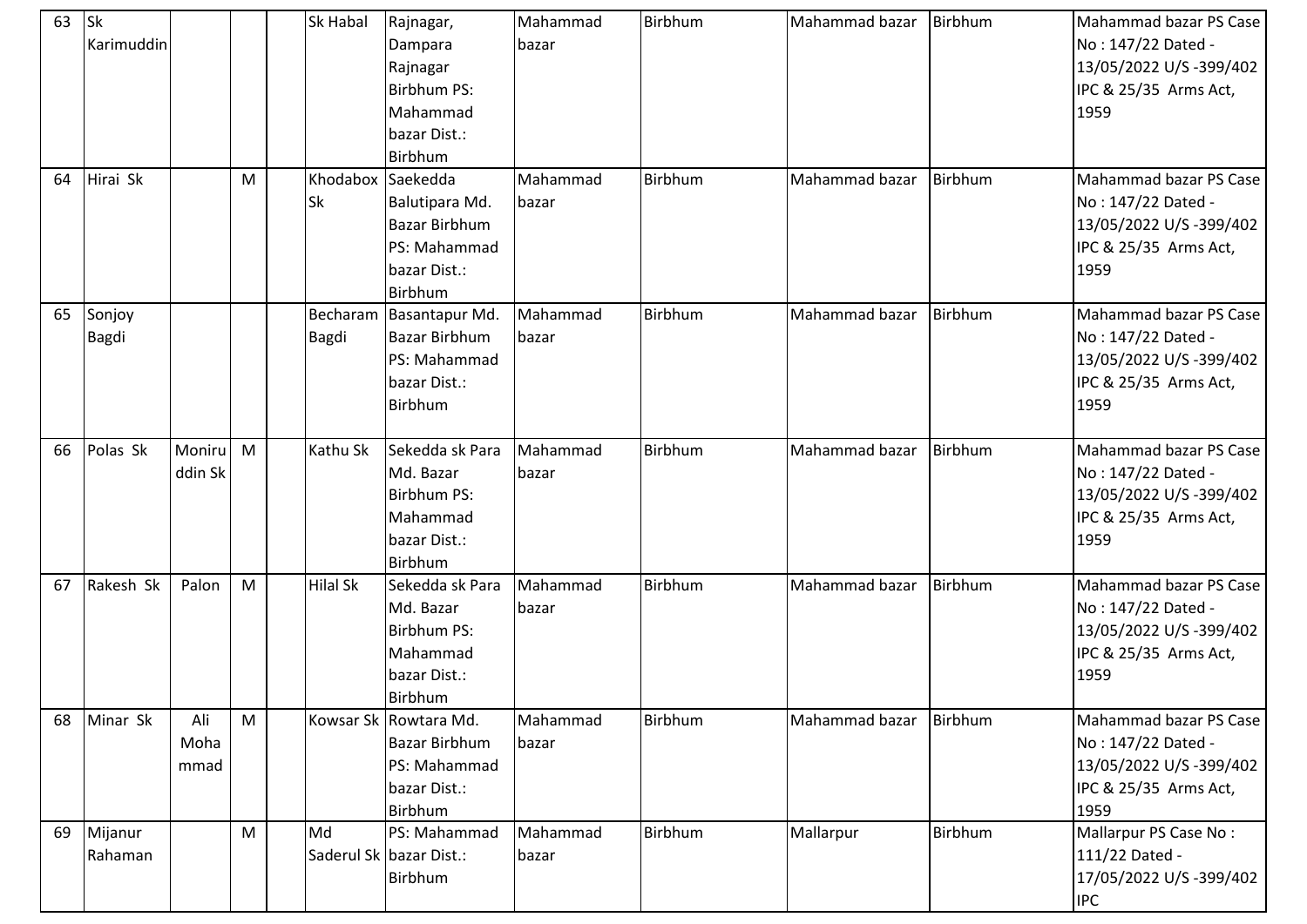| 70 | Hasiruddin<br>Sk         | M |    | Giyasuddi<br>n Sk   | <b>Rukunpur PS:</b><br>Mallarpur Dist.:<br>Birbhum                    | Mallarpur  | Birbhum                                   | Mallarpur  | Birbhum                                   | Mallarpur PS Case No:<br>111/22 Dated -<br>17/05/2022 U/S -399/402<br><b>IPC</b>                                                                          |
|----|--------------------------|---|----|---------------------|-----------------------------------------------------------------------|------------|-------------------------------------------|------------|-------------------------------------------|-----------------------------------------------------------------------------------------------------------------------------------------------------------|
| 71 | Raja Khan                | M | 23 | Korban<br>Khan      | Makua PS:<br>Murarai Dist.:<br>Birbhum                                | Murarai    | <b>Birbhum</b>                            | Murarai    | Birbhum                                   | Murarai PS Case No:<br>92/22 Dated - 16/05/2022<br>$U/S -$<br>498(A)/323/406/307/506<br>IPC & 3/4 Dowry<br>Prohibition Act, 1961Â                         |
| 72 | Rajib<br>Mondal          | M | 26 | Sistydhar<br>Mondal | Hatzen Bazar PS:<br>Suri Dist.:<br>Birbhum                            | Suri       | Birbhum                                   | Suri       | Birbhum                                   | Suri PS Case No: 244/22<br>Dated - 13/05/2022 U/S -<br>399/402 IPC                                                                                        |
| 73 | Md Ilias<br>Hussain      | M |    | Hazrat Ali          |                                                                       |            | <b>Basirhat</b>                           | Bagdah     | <b>Bongaon Police</b><br><b>District</b>  | Bagdah PS Case No:<br>360/22 Dated -<br>17/05/2022 U/S-14<br>Foreigners Act, 1946Â &<br>21 (C) Narcotic Drugs and<br>Psychotropic Substances<br>Act, 1985 |
| 74 | Md<br>Mehedi<br>Hassan   |   |    | Mousa<br>Mitan      |                                                                       |            | <b>Basirhat</b>                           | Bagdah     | <b>Bongaon Police</b><br><b>District</b>  | Bagdah PS Case No:<br>360/22 Dated -<br>17/05/2022 U/S-14<br>Foreigners Act, 1946Â &<br>21 (C) Narcotic Drugs and<br>Psychotropic Substances<br>Act, 1985 |
| 75 | Mithun<br>Debnath        | M |    | Kalidas<br>Debnath  | PS: Gaighata<br>Dist.: Bongaon<br><b>Police District</b>              | Gaighata   | <b>Bongaon Police</b><br><b>District</b>  | Gaighata   | <b>Bongaon Police</b><br><b>District</b>  | Gaighata PS Case No:<br>440/22 Dated -<br>17/05/2022 U/S -<br>498A/307 IPC                                                                                |
| 76 | Arvind<br>Kumar<br>Singh | M |    | Mithilesh<br>Singh  | PS: Bhadreswar<br>Dist.:<br>Chandannagar<br>Police<br>Commissionerate | Bhadreswar | Chandannagar<br>Police<br>Commissionerate | Bhadreswar | Chandannagar<br>Police<br>Commissionerate | Bhadreswar PS Case No:<br>243/22 Dated -<br>17/05/2022 U/S -46(A)(c)<br>Bengal Excise Act, 1909                                                           |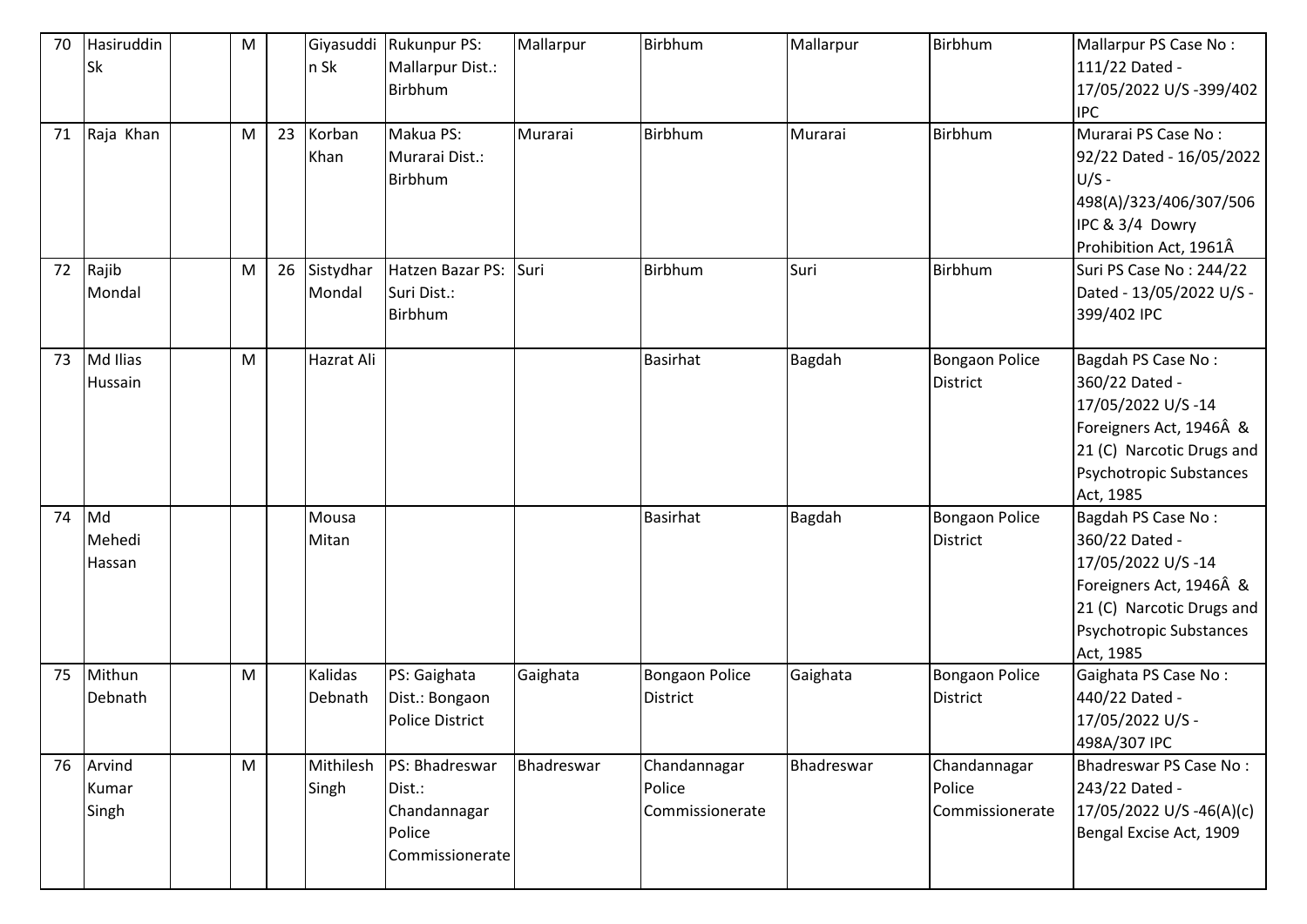| 77 | Bhola Ray         | M |    | Giridhari<br>Ray   | PS: Bhadreswar<br>Dist.:<br>Chandannagar<br>Police<br>Commissionerate                                         | Bhadreswar | Chandannagar<br>Police<br>Commissionerate | Bhadreswar        | Chandannagar<br>Police<br>Commissionerate | Bhadreswar PS Case No:<br>244/22 Dated -<br>17/05/2022 U/S -3 4 The<br><b>West Bengal Gambling</b><br>and Prize Competitions<br>Act, 1957 |
|----|-------------------|---|----|--------------------|---------------------------------------------------------------------------------------------------------------|------------|-------------------------------------------|-------------------|-------------------------------------------|-------------------------------------------------------------------------------------------------------------------------------------------|
| 78 | Surendra<br>Nayak | M |    | Lt Palash<br>Nayak | PS: Bhadreswar<br>Dist.:<br>Chandannagar<br>Police<br>Commissionerate                                         | Bhadreswar | Chandannagar<br>Police<br>Commissionerate | Bhadreswar        | Chandannagar<br>Police<br>Commissionerate | Bhadreswar PS Case No:<br>244/22 Dated -<br>17/05/2022 U/S -3 4 The<br><b>West Bengal Gambling</b><br>and Prize Competitions<br>Act, 1957 |
| 79 | Goutam<br>Das     | M |    | Tarak Das          | PS: Bhadreswar<br>Dist.:<br>Chandannagar<br>Police<br>Commissionerate                                         | Bhadreswar | Chandannagar<br>Police<br>Commissionerate | <b>Bhadreswar</b> | Chandannagar<br>Police<br>Commissionerate | Bhadreswar PS Case No:<br>244/22 Dated -<br>17/05/2022 U/S -3 4 The<br><b>West Bengal Gambling</b><br>and Prize Competitions<br>Act, 1957 |
| 80 | Subrata<br>Sarkar | M | 40 | Lt Gopal<br>Sarkar | PS: Bhadreswar<br>Dist.:<br>Chandannagar<br>Police<br>Commissionerate                                         | Bhadreswar | Chandannagar<br>Police<br>Commissionerate | Bhadreswar        | Chandannagar<br>Police<br>Commissionerate | Bhadreswar PS Case No:<br>239/22 Dated -<br>16/05/2022 U/S-279/338<br><b>IPC</b>                                                          |
| 81 | Md Rahul          | M | 18 | Md<br>Naeem        | Liluah Basti, P.S-<br>Liluah, Dist-<br>Howrah PS:<br>Liluah Dist.:<br><b>Howrah Police</b><br>Commissionerate | Liluah     | <b>Howrah Police</b><br>Commissionerate   | Rishra            | Chandannagar<br>Police<br>Commissionerate | Rishra PS Case No: 67/22<br>Dated - 17/05/2022 U/S -<br>380 IPC                                                                           |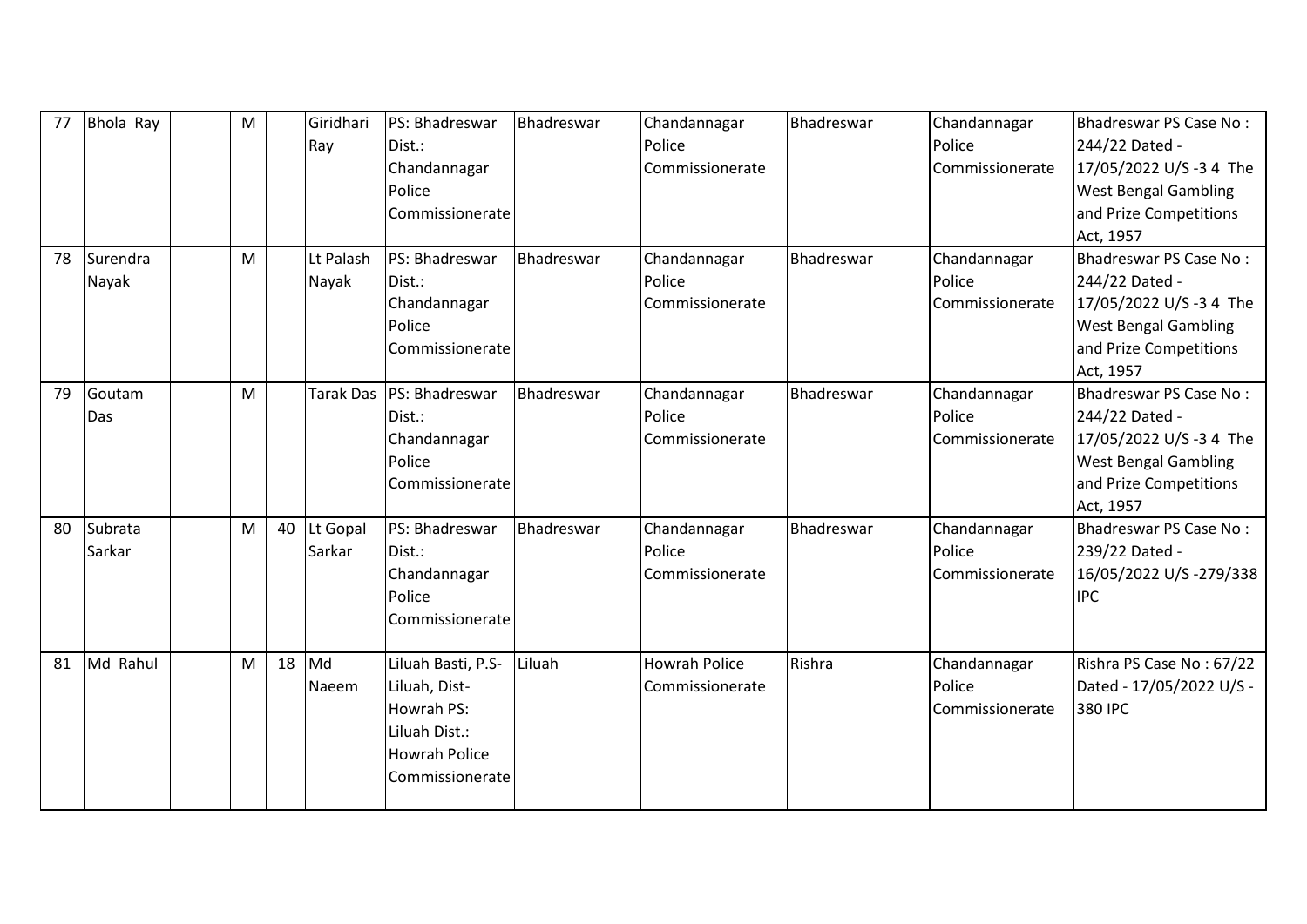| 82 | Jayanta<br>Das             | Choton<br>Das | M |    | 26 Soru Das | 4 No. Jupar patty Srirampore<br>PS-Serampore,<br><b>Hooghliy PS:</b><br>Srirampore Dist.:<br>Chandannagar<br>Police<br>Commissionerate                             |            | Chandannagar<br>Police<br>Commissionerate | Srirampore | Chandannagar<br>Police<br>Commissionerate | Srirampore PS Case No:<br>153/22 Dated -<br>17/05/2022 U/S -3/4 The<br><b>West Bengal Gambling</b><br>and Prize Competitions<br>Act, 1957 |
|----|----------------------------|---------------|---|----|-------------|--------------------------------------------------------------------------------------------------------------------------------------------------------------------|------------|-------------------------------------------|------------|-------------------------------------------|-------------------------------------------------------------------------------------------------------------------------------------------|
| 83 | <b>Suken Das</b>           |               | M |    | 24 Soru Das | 4 No. Jupar patty Srirampore<br>PS-Serampore,<br><b>Hooghliy PS:</b><br>Srirampore Dist.:<br>Chandannagar<br>Police<br>Commissionerate                             |            | Chandannagar<br>Police<br>Commissionerate | Srirampore | Chandannagar<br>Police<br>Commissionerate | Srirampore PS Case No:<br>153/22 Dated -<br>17/05/2022 U/S -3/4 The<br><b>West Bengal Gambling</b><br>and Prize Competitions<br>Act, 1957 |
| 84 | Mohamma<br>d Sahidul<br>Sk |               | M | 22 | <b>Sk</b>   | Sahajamal Rishra 4 No. Rail<br>Gate, Jhupri<br>Patty, PO-Rishra,<br>PS-Serampore,<br>Hooghly PS:<br>Srirampore Dist.:<br>Chandannagar<br>Police<br>Commissionerate | Srirampore | Chandannagar<br>Police<br>Commissionerate | Srirampore | Chandannagar<br>Police<br>Commissionerate | Srirampore PS Case No:<br>153/22 Dated -<br>17/05/2022 U/S -3/4 The<br><b>West Bengal Gambling</b><br>and Prize Competitions<br>Act, 1957 |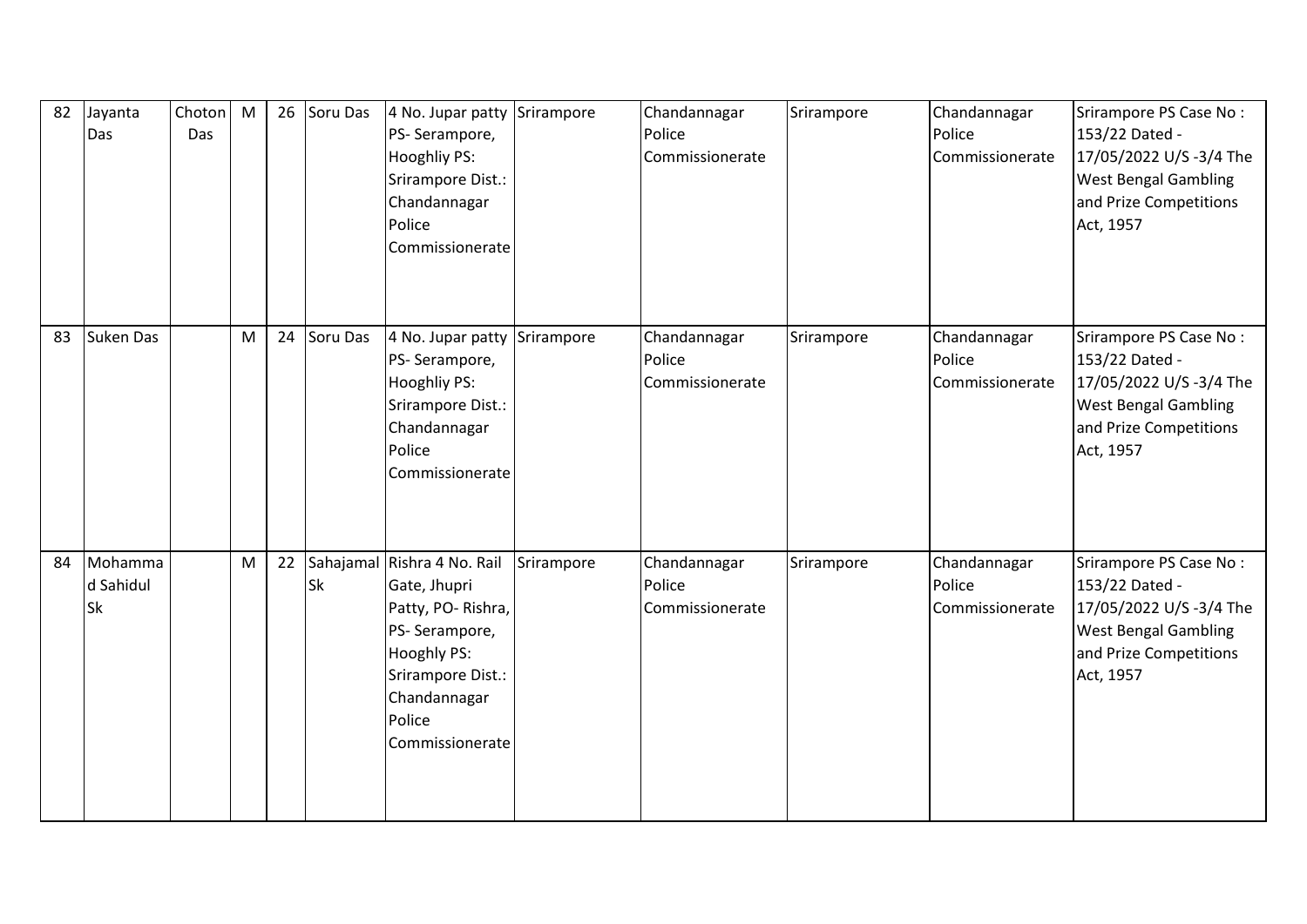| 85 | Sheikh<br>Dulal         |       | M | 37 | Lt. Sk.<br>Rasid        | 74/B R.K Road<br>PO-Rishra PS-<br>Serampore,<br>Hooghly PS:<br>Srirampore Dist.:<br>Chandannagar<br>Police<br>Commissionerate                    | Srirampore | Chandannagar<br>Police<br>Commissionerate | Srirampore | Chandannagar<br>Police<br>Commissionerate | Srirampore PS Case No:<br>153/22 Dated -<br>17/05/2022 U/S -3/4 The<br><b>West Bengal Gambling</b><br>and Prize Competitions<br>Act, 1957                    |
|----|-------------------------|-------|---|----|-------------------------|--------------------------------------------------------------------------------------------------------------------------------------------------|------------|-------------------------------------------|------------|-------------------------------------------|--------------------------------------------------------------------------------------------------------------------------------------------------------------|
| 86 | Rahul Dey               | Rahul | M | 35 | Prabir<br>Kumar<br>Dey  | 8/E Jamindar<br>Bagan Lane PO-<br>Mallickpara Ps-<br>Serampore,<br>Hooghly PS:<br>Srirampore Dist.:<br>Chandannagar<br>Police<br>Commissionerate | Srirampore | Chandannagar<br>Police<br>Commissionerate | Srirampore | Chandannagar<br>Police<br>Commissionerate | Srirampore PS Case No:<br>154/22 Dated -<br>17/05/2022 U/S -<br>448/323/325/307/354B/5<br>06/34 IPC & 25/27 Arms<br>Act, 1959                                |
| 87 | <b>Dipak</b><br>Mahanta |       | M |    | 24 Gopeswar<br>Mahanta  | Mirjatpur, PO<br><b>Buniadpur PS:</b><br><b>Bansihari Dist.:</b><br>Dakshin Dinajpur                                                             | Bansihari  | Dakshin Dinajpur                          | Bansihari  | Dakshin Dinajpur                          | Bansihari PS Case No:<br>109/22 Dated -<br>05/05/2022 U/S -279/338<br><b>IPC</b>                                                                             |
| 88 | Sajal<br>Sarkar         |       | M | 23 | <b>Dhruba</b><br>Sarkar | Bairhatta, PS-<br>Harirampur,<br>District-Dakshin<br>Dinajpur PS:<br>Harirampur Dist.:<br>Dakshin Dinajpur                                       | Harirampur | Dakshin Dinajpur                          | Kushmandi  | Dakshin Dinajpur                          | Kushmandi PS Case No:<br>115/22 Dated -<br>17/05/2022 U/S -363/365<br>IPC & 06 of The<br>Protection of children<br>from sexual offences<br>Act, 2012 (POCSO) |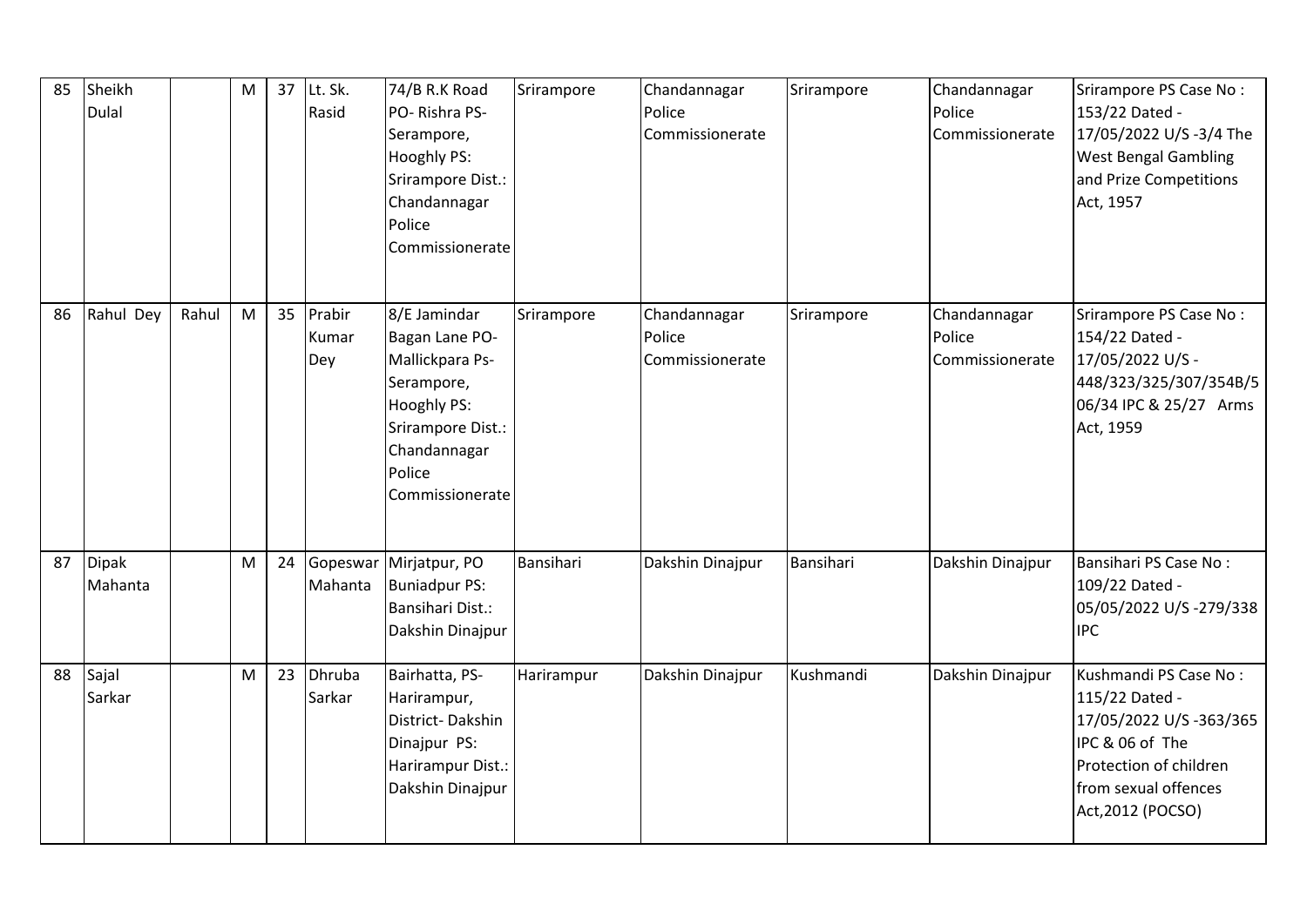| 89 | Ujjal<br>Sarkar         | M | 26 | Dhruba<br>Sarkar                  | Bairhatta, PS-<br>Harirampur,<br>District-Dakshin<br>Dinajpur PS:<br>Harirampur Dist.:<br>Dakshin Dinajpur | Harirampur    | Dakshin Dinajpur | Kushmandi | Dakshin Dinajpur | Kushmandi PS Case No:<br>115/22 Dated -<br>17/05/2022 U/S -363/365<br>IPC & 06 of The<br>Protection of children<br>from sexual offences<br>Act, 2012 (POCSO)   |
|----|-------------------------|---|----|-----------------------------------|------------------------------------------------------------------------------------------------------------|---------------|------------------|-----------|------------------|----------------------------------------------------------------------------------------------------------------------------------------------------------------|
| 90 | Gour Hari<br>Roy        | M | 40 | Roy                               | S/o Jhantu Badalpur PS:<br>Tapan Dist.:<br>Dakshin Dinajpur                                                | Tapan         | Dakshin Dinajpur | Tapan     | Dakshin Dinajpur | Tapan PS Case No: 268/22<br>Dated - 12/05/2022 U/S -<br>279/338 IPC                                                                                            |
| 91 | Shri Lal<br>Tudu        | M |    | Aetvan<br>Tudu                    | Mailani, PO-<br>Churli, PS-<br>Galgalia, Dist-<br>Kishanganj,<br>(Bihar)                                   |               | <b>Basirhat</b>  | Kharibari | Darjeeling       | Kharibari PS Case No:<br>161/22 Dated -<br>13/05/2022 U/S-379/411<br>IPC & 25(1) Mines and<br>Minerals (Regulation and<br>Development) Act<br>$(1957)\hat{A}$  |
| 92 | Rama<br>Kanta<br>Mandal | M | 32 | Lt.<br>Rabindra<br>Nath<br>Mondal | Gram Madanpur,<br>PO Banasuria PS:<br>Gangajalghati<br>Dist.: Bankura                                      | Gangajalghati | <b>Bankura</b>   | Kurseong  | Darjeeling       | Kurseong PS Case No:<br>52/22 Dated - 17/05/2022<br>U/S-328/336/381 IPC &<br>10 The Protection of<br>children from sexual<br>offences Act, 2012<br>(POCSO)     |
| 93 | Karna<br>Singha         | M | 27 | Singha                            | Lt. P{aban   Lalji Jote PS:<br>Naxalbari Dist.:<br>Darjeeling                                              | Naxalbari     | Darjeeling       | Naxalbari | Darjeeling       | Naxalbari PS Case No:<br>125/22 Dated -<br>17/05/2022 U/S -379/411<br>IPC & 21(1) Mines and<br>Minerals (Regulation and<br>Development) Act<br>$(1957)\hat{A}$ |
| 94 | Sukur Ali<br>Gayen      | M | 30 | Astur<br>Gayen                    | Barisole,<br>Bankadaha PS:<br><b>Bishnupur Dist.:</b><br>Bankura                                           | Bishnupur     | Bankura          | Bishnupur | Bankura          | Bishnupur PS Case No:<br>53/22 Dated - 16/05/2022<br>U/S-376/511/363/365 IPC                                                                                   |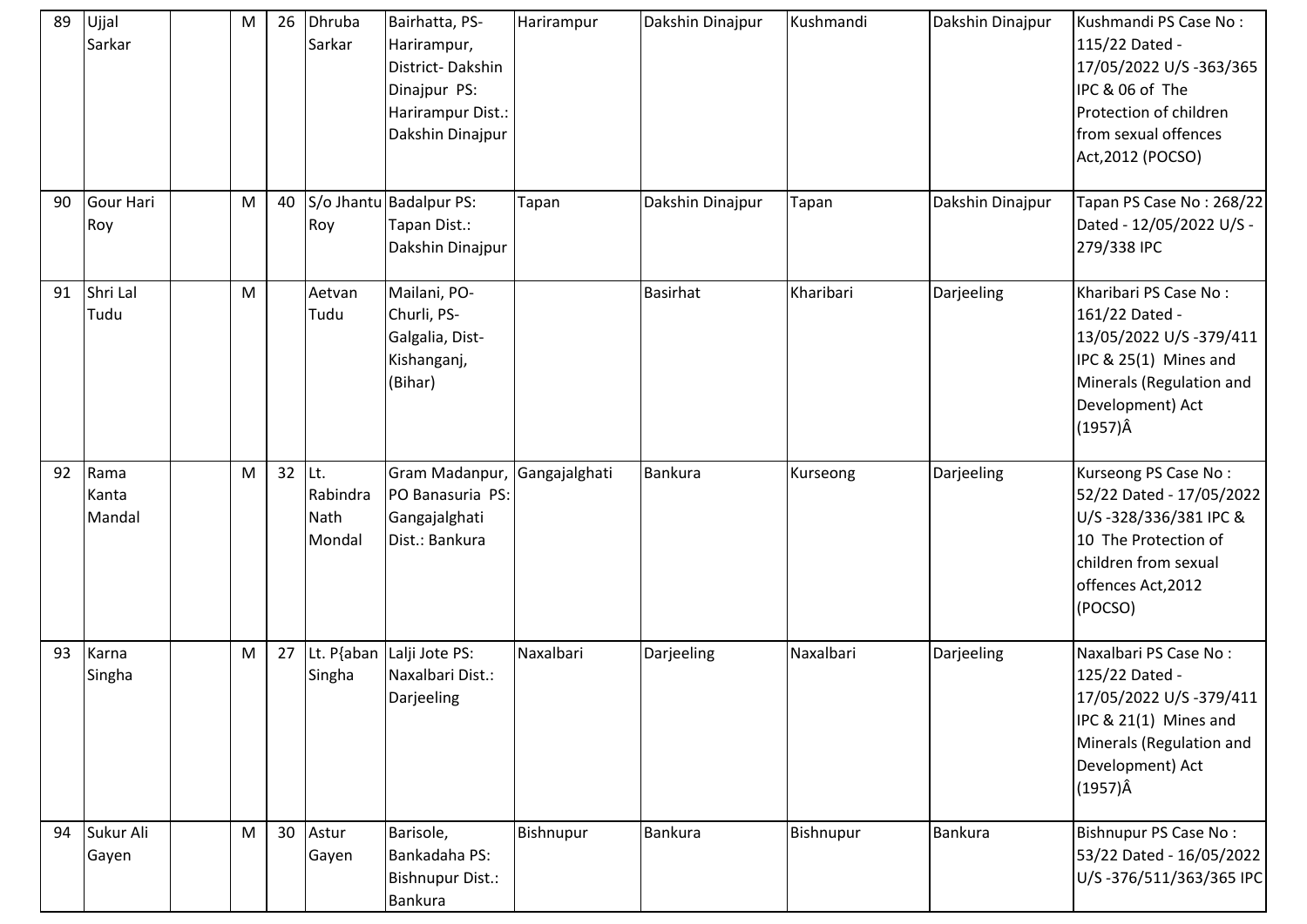| 95  | Joy<br>Prakash<br>Roy       | M | Satyen<br>Roy               | Moyla Dipo,<br>Ward no. 19, PS<br><b>Budge Budge PS:</b><br>Budgebudge<br>Dist.: Diamond<br><b>Harbour Police</b><br><b>District</b> | Budgebudge | Diamond Harbour<br><b>Police District</b>        | Budgebudge | Diamond Harbour<br><b>Police District</b>        | Budgebudge PS Case No:<br>137/22 Dated -<br>16/05/2022 U/S -<br>354A/509 IPC & 8 The<br>Protection of children<br>from sexual offences<br>Act, 2012 (POCSO) |
|-----|-----------------------------|---|-----------------------------|--------------------------------------------------------------------------------------------------------------------------------------|------------|--------------------------------------------------|------------|--------------------------------------------------|-------------------------------------------------------------------------------------------------------------------------------------------------------------|
| 96  | Maidul<br>Mondal            |   | <b>Bahar Ali</b><br>Mondal  | PS: Maheshtala<br>Dist.: Diamond<br><b>Harbour Police</b><br><b>District</b>                                                         | Maheshtala | Diamond Harbour<br><b>Police District</b>        | Maheshtala | Diamond Harbour<br><b>Police District</b>        | Maheshtala PS Case No:<br>234/22 Dated -<br>17/05/2022 U/S -399/402<br>IPC & 25/27 Arms Act,<br>1959                                                        |
| 97  | Noor<br>Mahamma<br>d Sardar |   | Lt. Abed<br>Ali Sarder      | PS: Maheshtala<br>Dist.: Diamond<br><b>Harbour Police</b><br>District                                                                | Maheshtala | Diamond Harbour<br><b>Police District</b>        | Maheshtala | Diamond Harbour<br><b>Police District</b>        | Maheshtala PS Case No:<br>234/22 Dated -<br>17/05/2022 U/S -399/402<br>IPC & 25/27 Arms Act,<br>1959                                                        |
| 98  | Sanjib<br><b>Bairagi</b>    |   | Lt. Rabin<br><b>Bairagi</b> | PS: Maheshtala<br>Dist.: Diamond<br><b>Harbour Police</b><br><b>District</b>                                                         | Maheshtala | <b>Diamond Harbour</b><br><b>Police District</b> | Maheshtala | Diamond Harbour<br><b>Police District</b>        | Maheshtala PS Case No:<br>234/22 Dated -<br>17/05/2022 U/S -399/402<br>IPC & 25/27 Arms Act,<br>1959                                                        |
| 99  | <b>Babai</b><br>Laskar      |   | Rafique<br>Laskar           | PS: Maheshtala<br>Dist.: Diamond<br><b>Harbour Police</b><br><b>District</b>                                                         | Maheshtala | Diamond Harbour<br><b>Police District</b>        | Maheshtala | Diamond Harbour<br><b>Police District</b>        | Maheshtala PS Case No:<br>234/22 Dated -<br>17/05/2022 U/S -399/402<br>IPC & 25/27 Arms Act,<br>1959                                                        |
| 100 | Manik<br>Laskar             |   | Kader<br>Laskar             | PS: Maheshtala<br>Dist.: Diamond<br>Harbour Police<br><b>District</b>                                                                | Maheshtala | Diamond Harbour<br><b>Police District</b>        | Maheshtala | <b>Diamond Harbour</b><br><b>Police District</b> | Maheshtala PS Case No:<br>234/22 Dated -<br>17/05/2022 U/S -399/402<br>IPC & 25/27 Arms Act,<br>1959                                                        |
| 101 | Sk Kurban<br>Ali            |   | Lt. Sk                      | PS: Maheshtala<br>Rousan Ali Dist.: Diamond<br><b>Harbour Police</b><br><b>District</b>                                              | Maheshtala | Diamond Harbour<br><b>Police District</b>        | Maheshtala | Diamond Harbour<br><b>Police District</b>        | Maheshtala PS Case No:<br>234/22 Dated -<br>17/05/2022 U/S -399/402<br>IPC & 25/27 Arms Act,<br>1959                                                        |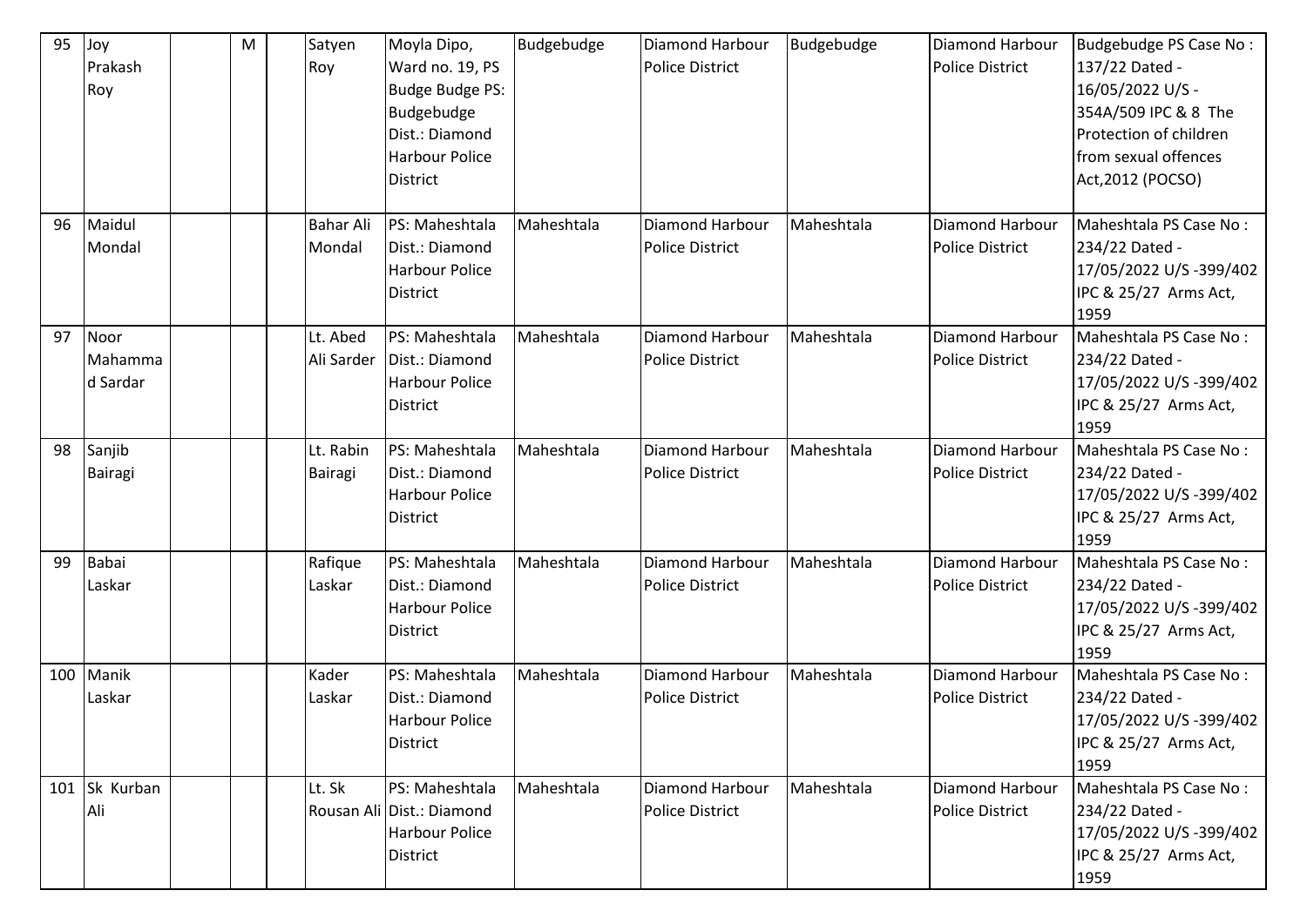| 102 | Amit Mete          | M | 35 | <b>Dipak</b><br>Mete         | PS: Nodakhali<br>Dist.: Diamond<br><b>Harbour Police</b><br><b>District</b>                    | Nodakhali | <b>Diamond Harbour</b><br><b>Police District</b> | Nodakhali | Diamond Harbour<br><b>Police District</b>        | Nodakhali PS Case No:<br>209/22 Dated -<br>17/05/2022 U/S -<br>341/325/326/307/34 IPC                                                                                       |
|-----|--------------------|---|----|------------------------------|------------------------------------------------------------------------------------------------|-----------|--------------------------------------------------|-----------|--------------------------------------------------|-----------------------------------------------------------------------------------------------------------------------------------------------------------------------------|
| 103 | Mujibar<br>Rahaman | M |    | 50 Lt. Sher<br>Mohamm<br>lad | PS: Nodakhali<br>Dist.: Diamond<br><b>Harbour Police</b><br>District                           | Nodakhali | Diamond Harbour<br><b>Police District</b>        | Nodakhali | Diamond Harbour<br><b>Police District</b>        | Nodakhali PS Case No:<br>210/22 Dated -<br>17/05/2022 U/S -<br>498A/325/34 IPC                                                                                              |
| 104 | Reshma<br>Bibi     | F | 41 | Mujibar<br>Rahaman           | PS: Nodakhali<br>Dist.: Diamond<br><b>Harbour Police</b><br><b>District</b>                    | Nodakhali | <b>Diamond Harbour</b><br><b>Police District</b> | Nodakhali | <b>Diamond Harbour</b><br><b>Police District</b> | Nodakhali PS Case No:<br>210/22 Dated -<br>17/05/2022 U/S -<br>498A/325/34 IPC                                                                                              |
| 105 | Tambir<br>Ahamed   | M | 32 | Lt. Sk.<br>Salam             | PS: Nodakhali<br>Dist.: Diamond<br><b>Harbour Police</b><br><b>District</b>                    | Nodakhali | Diamond Harbour<br><b>Police District</b>        | Nodakhali | Diamond Harbour<br><b>Police District</b>        | Nodakhali PS Case No:<br>211/22 Dated -<br>17/05/2022 U/S -<br>341/325/354/427/506/34<br><b>IPC</b>                                                                         |
| 106 | Ranajit<br>Sardar  | M | 22 | <b>Bishu</b><br>Sardar       | PS: Nodakhali<br>Dist.: Diamond<br><b>Harbour Police</b><br><b>District</b>                    | Nodakhali | Diamond Harbour<br><b>Police District</b>        | Nodakhali | <b>Diamond Harbour</b><br><b>Police District</b> | Nodakhali PS Case No:<br>195/22 Dated -<br>10/05/2022 U/S-379/506<br><b>IPC</b>                                                                                             |
| 107 | Bholanath<br>Dolui | M |    | 32 Bragen<br>Dolui           | Vill-Joysingchak<br>PS-Arambagh<br>Dist-Hooghly PS:<br>Arambagh Dist.:<br><b>Hooghly Rural</b> | Arambagh  | <b>Hooghly Rural</b>                             | Arambagh  | <b>Hooghly Rural</b>                             | Arambagh PS Warrant No<br>$= 246$                                                                                                                                           |
| 108 | Abhijit<br>Porel   | M | 35 | Lt. Sudhir<br>Porel          | Vill- Balia, PS-<br>Arambagh, Dist-<br>Hooghly PS:<br>Arambagh Dist.:<br><b>Hooghly Rural</b>  | Arambagh  | <b>Hooghly Rural</b>                             | Arambagh  | <b>Hooghly Rural</b>                             | Arambagh PS Case No:<br>136/22 Dated -<br>17/05/2022 U/S -<br>379/411/34 IPC & 21(1)<br><b>Mines and Minerals</b><br>(Regulation and<br>Development) Act<br>$(1957)\hat{A}$ |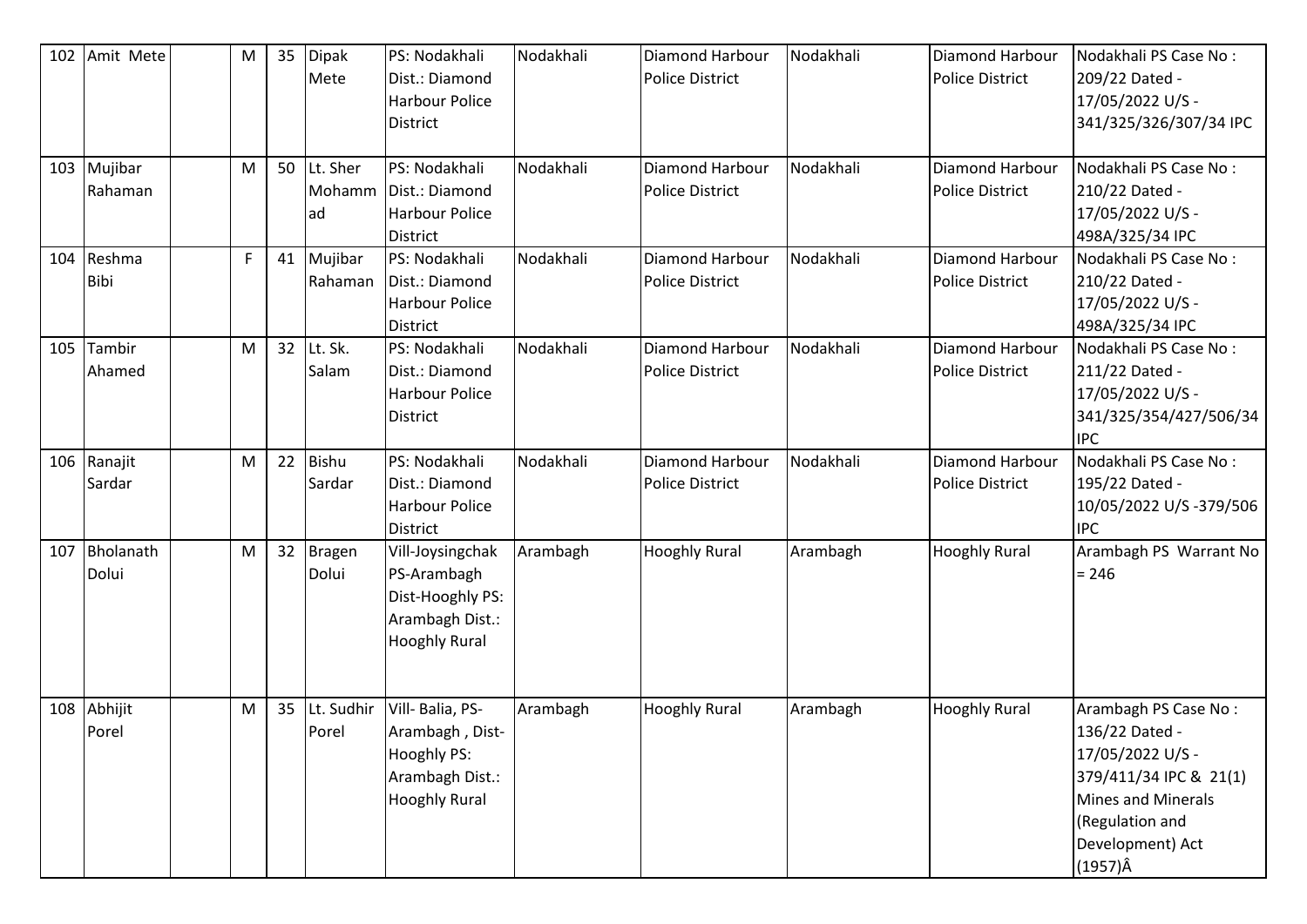| 109 | <b>Bagha</b><br>Porel | M | 37 |                            | Sufal Porel Vill- Balia, PS-<br>Arambagh, Dist-<br><b>Hooghly PS:</b><br>Arambagh Dist.:<br><b>Hooghly Rural</b>    | Arambagh | <b>Hooghly Rural</b> | Arambagh | <b>Hooghly Rural</b> | Arambagh PS Case No:<br>136/22 Dated -<br>17/05/2022 U/S -<br>379/411/34 IPC & 21(1)<br><b>Mines and Minerals</b><br>(Regulation and<br>Development) Act<br>$(1957)\hat{A}$ |
|-----|-----------------------|---|----|----------------------------|---------------------------------------------------------------------------------------------------------------------|----------|----------------------|----------|----------------------|-----------------------------------------------------------------------------------------------------------------------------------------------------------------------------|
| 110 | Sukumar<br>Porel      | M | 37 | Bulchand<br>Porel          | Vill- Balia, PS-<br>Arambagh, Dist-<br><b>Hooghly PS:</b><br>Arambagh Dist.:<br><b>Hooghly Rural</b>                | Arambagh | <b>Hooghly Rural</b> | Arambagh | <b>Hooghly Rural</b> | Arambagh PS Case No:<br>136/22 Dated -<br>17/05/2022 U/S -<br>379/411/34 IPC & 21(1)<br><b>Mines and Minerals</b><br>(Regulation and<br>Development) Act<br>$(1957)\hat{A}$ |
| 111 | Sonatan<br>Porel      | M |    |                            | 33 Sufal Porel Vill- Balia, PS-<br>Arambagh, Dist-<br><b>Hooghly PS:</b><br>Arambagh Dist.:<br><b>Hooghly Rural</b> | Arambagh | <b>Hooghly Rural</b> | Arambagh | <b>Hooghly Rural</b> | Arambagh PS Case No:<br>136/22 Dated -<br>17/05/2022 U/S -<br>379/411/34 IPC & 21(1)<br><b>Mines and Minerals</b><br>(Regulation and<br>Development) Act<br>(1957)Â         |
| 112 | Sk Sanawar<br>Ali     | M |    | 53 Lt. Sk<br>Anawar<br>Ali | Vill- Chakbase,<br>PS-Arambagh,<br>Dist-Hooghly PS:<br>Arambagh Dist.:<br><b>Hooghly Rural</b>                      | Arambagh | <b>Hooghly Rural</b> | Arambagh | <b>Hooghly Rural</b> | Arambagh PS Case No:<br>136/22 Dated -<br>17/05/2022 U/S -<br>379/411/34 IPC & 21(1)<br><b>Mines and Minerals</b><br>(Regulation and<br>Development) Act<br>$(1957)\hat{A}$ |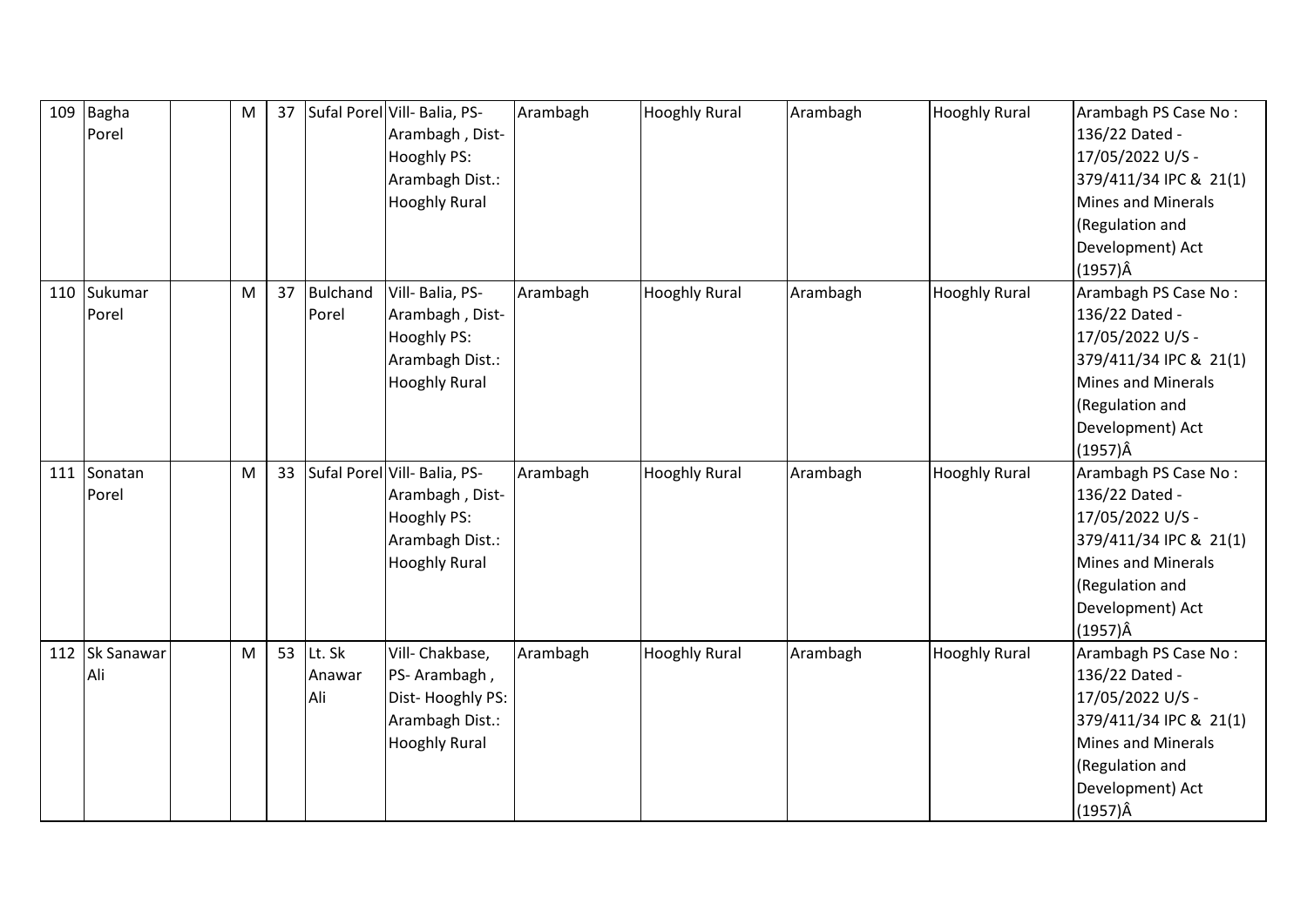| $113$ Arup | Swarnakar               |   | 40 | Lt. Netai                     | Vill. –<br>Swarnakar Basudebpur, PS<br>– Arambagh,<br>Dist. – Hooghly<br>PS: Arambagh<br>Dist.: Hooghly<br>Rural           | Arambagh    | <b>Hooghly Rural</b>                     | Arambagh    | <b>Hooghly Rural</b> | Arambagh PS Case No:<br>137/22 Dated -<br>17/05/2022 U/S-379/411<br>IPC & 21(1) Mines and<br>Minerals (Regulation and<br>Development) Act<br>$(1957)\hat{A}$ |
|------------|-------------------------|---|----|-------------------------------|----------------------------------------------------------------------------------------------------------------------------|-------------|------------------------------------------|-------------|----------------------|--------------------------------------------------------------------------------------------------------------------------------------------------------------|
|            | 114 Bipul Das           | M |    | 31 Ram Das<br>@ram Ch.<br>Das | Bhatchala, PO.<br>Tangra, PS.<br>Bhimpur, Dist.<br>Nadia PS:<br>Bongaon Dist.:<br><b>Bongaon Police</b><br><b>District</b> | Bongaon     | <b>Bongaon Police</b><br><b>District</b> | Balagarh    | <b>Hooghly Rural</b> | <b>Balagarh PS Case No:</b><br>163/22 Dated -<br>17/05/2022 U/S -<br>279/304A/338/427 IPC                                                                    |
|            | 115 Rakesh<br>Roy       | M | 17 | Roy                           | S/o Nirmal Vill: Chikrand<br>Jalapara, PS:<br>Chanditala,<br>Hooghly PS:<br>Chanditala Dist.:<br><b>Hooghly Rural</b>      | Chanditala  | <b>Hooghly Rural</b>                     | Chanditala  | <b>Hooghly Rural</b> | Chanditala PS Case No:<br>191/22 Dated -<br>11/05/2022 U/S -363/365<br><b>IPC</b>                                                                            |
|            | 116 Sk Sohorab          | M |    | 59 Lt. Sadrat                 | Choto Khanpur<br>PS: Dhaniakhali<br>Dist.: Hooghly<br>Rural                                                                | Dhaniakhali | <b>Hooghly Rural</b>                     | Dhaniakhali | <b>Hooghly Rural</b> | Dhaniakhali PS Case No:<br>82/22 Dated - 05/05/2022<br>U/S-341/323/325/307/34<br><b>IPC</b>                                                                  |
|            | 117 Raja Mal            | M |    | 21 Lt. Paban<br>Mal           | Kulat (Ghoshpur)<br>PS: Khanakul<br>Dist.: Hooghly<br>Rural                                                                | Khanakul    | <b>Hooghly Rural</b>                     | Khanakul    | <b>Hooghly Rural</b> | Khanakul PS Case No:<br>217/22 Dated -<br>17/05/2022 U/S -<br>325/326/504/506 IPC                                                                            |
|            | 118 Najimuddin<br>Layek | M |    | Lt. Abdul<br>Kasem            | Vill-Dhamasin,<br>P.S Pandua, Dist.<br>Hooghly PS:<br>Pandua Dist.:<br><b>Hooghly Rural</b>                                | Pandua      | <b>Hooghly Rural</b>                     | Pandua      | <b>Hooghly Rural</b> | Pandua PS Case No:<br>212/22 Dated -<br>17/05/2022 U/S -399/402<br><b>IPC</b>                                                                                |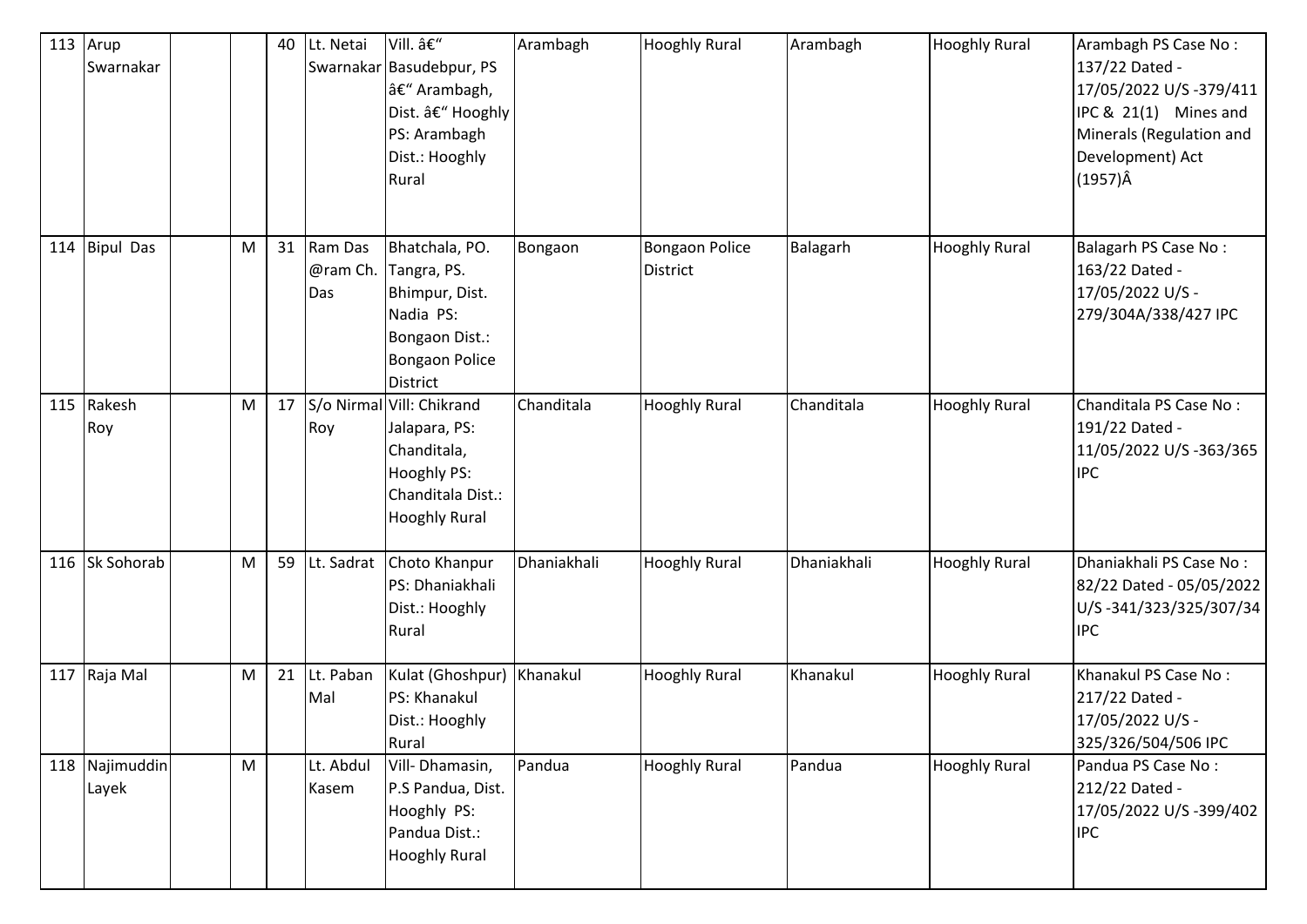| 119<br>120 | Sk Insan<br>Ali<br><b>Babulal</b><br>Hansda | M |        | Ali<br>Lt Baidya<br>Nath | Sk Anowar Khanyan Boro<br>Multi, P.S.<br>Pandua, Dist.<br>Hooghly PS:<br>Pandua Dist.:<br><b>Hooghly Rural</b><br>Khanyan Boro<br>Multi, P.S. | Pandua<br>Pandua | <b>Hooghly Rural</b><br><b>Hooghly Rural</b> | Pandua<br>Pandua  | <b>Hooghly Rural</b><br><b>Hooghly Rural</b> | Pandua PS Case No:<br>212/22 Dated -<br>17/05/2022 U/S-399/402<br><b>IPC</b><br>Pandua PS Case No:<br>212/22 Dated -                                                                                                             |
|------------|---------------------------------------------|---|--------|--------------------------|-----------------------------------------------------------------------------------------------------------------------------------------------|------------------|----------------------------------------------|-------------------|----------------------------------------------|----------------------------------------------------------------------------------------------------------------------------------------------------------------------------------------------------------------------------------|
|            |                                             |   |        | Hansda                   | Pandua, Dist.<br>Hooghly PS:<br>Pandua Dist.:<br><b>Hooghly Rural</b>                                                                         |                  |                                              |                   |                                              | 17/05/2022 U/S -399/402<br><b>IPC</b>                                                                                                                                                                                            |
| 121        | Netai<br><b>Biswas</b>                      | M |        | Probir<br><b>Biswas</b>  | Vill+P.O-<br>Paltagarh PS:<br>Singur Dist.:<br><b>Hooghly Rural</b>                                                                           | Singur           | <b>Hooghly Rural</b>                         | Singur            | <b>Hooghly Rural</b>                         | Singur PS Case No:<br>198/22 Dated -<br>17/05/2022 U/S -<br>46(A)(C) of Bengal Excise<br>Act, 1909                                                                                                                               |
| 122        | Abdullah                                    | M |        |                          | 24 Muslim Sk Satghoria PS:<br>Samsherganj<br>Dist.: Jangipur<br><b>Police District</b>                                                        | Samsherganj      | Jangipur Police<br><b>District</b>           | Azimganj g.r.p.s. | Howrah G.R.P.                                | Azimganj g.r.p.s. PS Case<br>No: 06/22 Dated -<br>15/05/2022 U/S -<br>279/338/337/427/304 IPC<br>& 3(2)(e) Prevention of<br>Damage to Public Property<br>Act, 1984 & 160(2)/154<br>Railways Act, 1989<br>(Relevant Provisions) Â |
| 123        | Arun<br>Gupta                               | M | 36 Lt. | Ramabtar<br>Gupta        | PS: Bantra Dist.:<br><b>Howrah Police</b><br>Commissionerate                                                                                  | Bantra           | <b>Howrah Police</b><br>Commissionerate      | <b>Bantra</b>     | <b>Howrah Police</b><br>Commissionerate      | Bantra PS Case No: 79/22<br>Dated - 06/04/2022 U/S -<br>420/406/506 IPC                                                                                                                                                          |
| 124        | Sonu<br>Panja                               | M |        | 24 Vinod<br>Panja        | PS: Bantra Dist.:<br><b>Howrah Police</b><br>Commissionerate                                                                                  | Bantra           | <b>Howrah Police</b><br>Commissionerate      | <b>Bantra</b>     | <b>Howrah Police</b><br>Commissionerate      | Bantra PS Case No:<br>105/22 Dated -<br>17/05/2022 U/S -46(A)(C)<br>Bengal Excise Act, 1909                                                                                                                                      |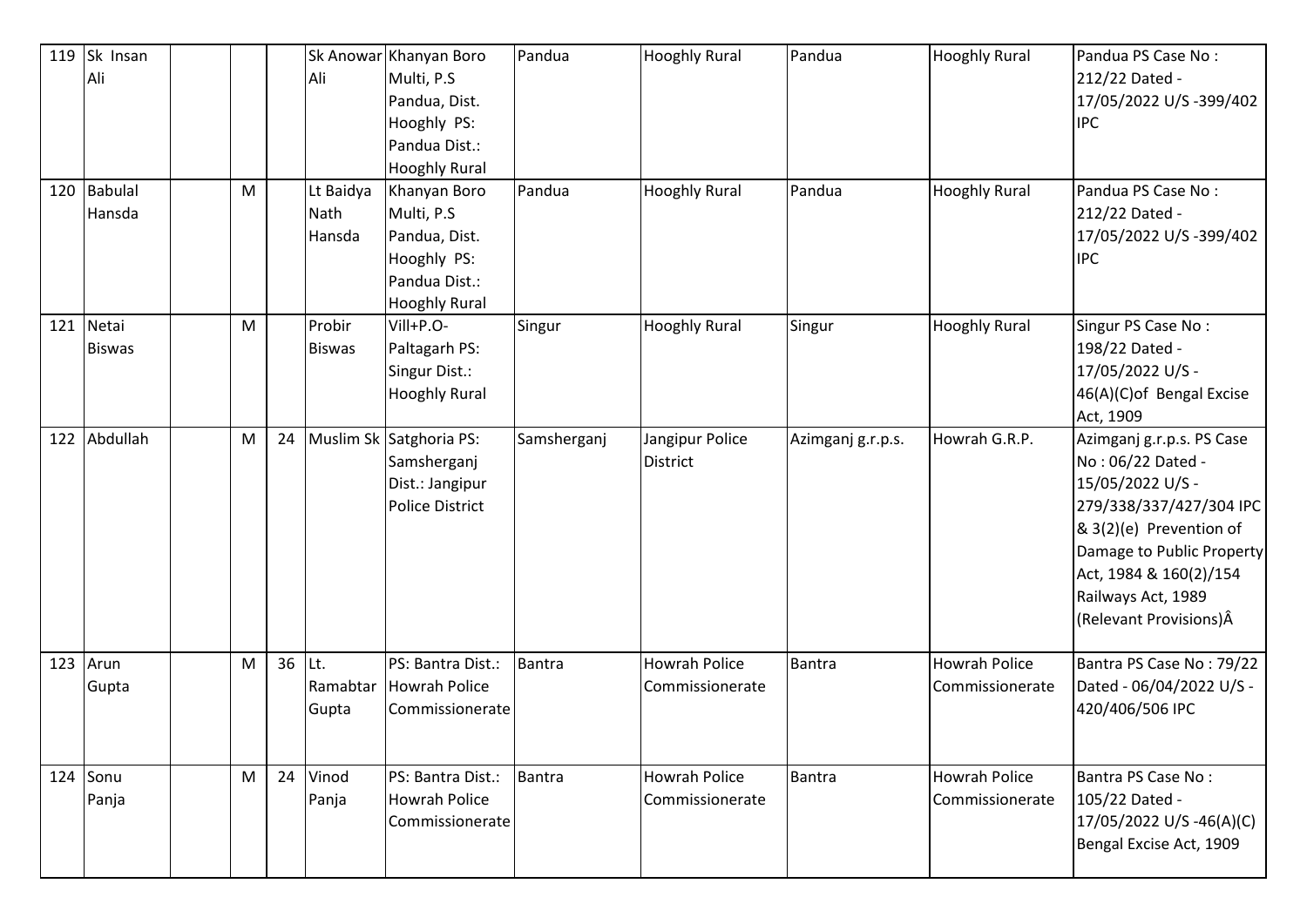| 125 | Ranjit<br>Yadav       | M |        | Yadav   | Lt, Shivlal   PS: Alipore Dist.:<br>Kolkata                                                                                          | Alipore    | Kolkata                                   | <b>Belur</b> | <b>Howrah Police</b><br>Commissionerate | Belur PS Case No: 115/22<br>Dated - 17/05/2022 U/S -<br>46(B)(E) Bengal Excise<br>Act, 1909 |
|-----|-----------------------|---|--------|---------|--------------------------------------------------------------------------------------------------------------------------------------|------------|-------------------------------------------|--------------|-----------------------------------------|---------------------------------------------------------------------------------------------|
| 126 | Md Azim               |   | 26     |         | Md Nasim Of Angusmajhi,<br>PS-Bhadeswar<br>Dist-Hooghly PS:<br><b>Bhadreswar Dist.:</b><br>Chandannagar<br>Police<br>Commissionerate | Bhadreswar | Chandannagar<br>Police<br>Commissionerate | Golabari     | <b>Howrah Police</b><br>Commissionerate | Golabari PS Case No:<br>200/22 Dated -<br>23/04/2022 U/S-399/402<br><b>IPC</b>              |
| 127 | Kanailal<br>Choudhary |   | 48     |         | Lt. Nabolal 33 Chintyamoney Howrah<br>Choudhar Dey Road PS:<br>Howrah Dist.:<br><b>Howrah Police</b><br>Commissionerate              |            | <b>Howrah Police</b><br>Commissionerate   | Howrah       | <b>Howrah Police</b><br>Commissionerate | Howrah PS Case No:<br>240/22 Dated -<br>17/05/2022 U/S -46A(C)<br>Bengal Excise Act, 1909   |
| 128 | <b>Sk Haider</b>      | M | 29 Sk. | Sahalam | Vill. Alampur, PS<br>Nodakhuti, Dist.<br>24 Pgs (S) PS:<br>Nodakhali Dist.:<br>Diamond<br><b>Harbour Police</b><br><b>District</b>   | Nodakhali  | Diamond Harbour<br><b>Police District</b> | Howrah       | <b>Howrah Police</b><br>Commissionerate | Howrah PS Case No:<br>228/22 Dated -<br>07/05/2022 U/S-399/402<br><b>IPC</b>                |
| 129 | <b>Bicky Das</b>      |   |        |         | 25   Dipak Das   5, Charch Road<br>PS: Howrah Dist.:<br><b>Howrah Police</b><br>Commissionerate                                      | Howrah     | <b>Howrah Police</b><br>Commissionerate   | Howrah       | <b>Howrah Police</b><br>Commissionerate | Howrah PS Case No:<br>228/22 Dated -<br>07/05/2022 U/S-399/402<br><b>IPC</b>                |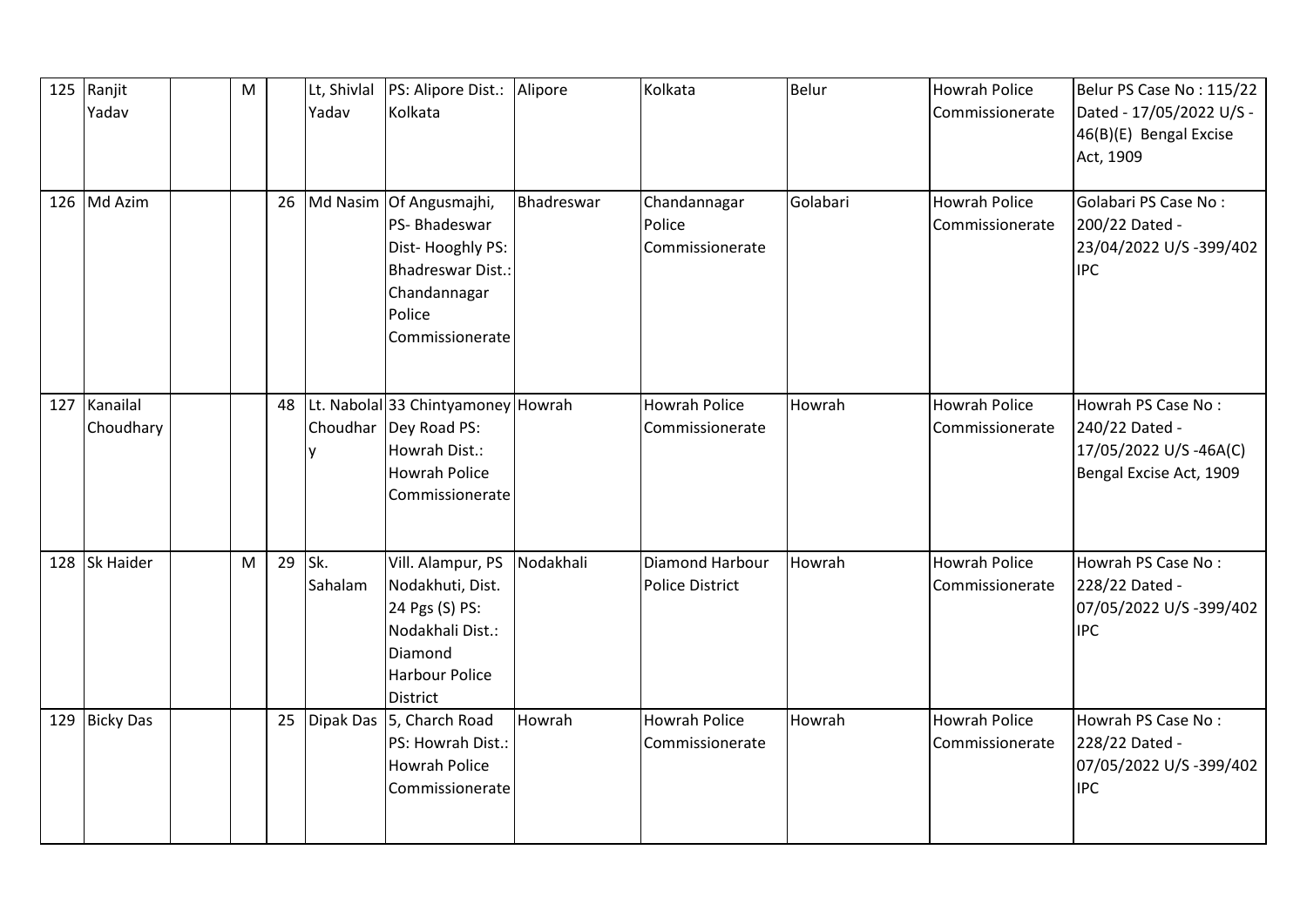|     | 130 Rajesh<br>Singh       | M         | 22 | Lal Mohan  "F" Raod,<br>Singh | Belgachia Bhagar,<br>PS Liluah,<br>Howrah PS:<br>Liluah Dist.:<br><b>Howrah Police</b><br>Commissionerate             | Liluah         | <b>Howrah Police</b><br>Commissionerate | Liluah         | <b>Howrah Police</b><br>Commissionerate | Liluah PS Case No: 223/22<br>Dated - 17/05/2022 U/S -<br>25(i)(a)/27 Arms Act,<br>1959                       |
|-----|---------------------------|-----------|----|-------------------------------|-----------------------------------------------------------------------------------------------------------------------|----------------|-----------------------------------------|----------------|-----------------------------------------|--------------------------------------------------------------------------------------------------------------|
|     | 131 Md Sonu               | M         | 20 | Alam                          | Lt Samsed   PS: Belur Dist.:<br>Howrah Police<br>Commissionerate                                                      | Belur          | <b>Howrah Police</b><br>Commissionerate | Malipanchghara | <b>Howrah Police</b><br>Commissionerate | Malipanchghara PS Case<br>No: 99/22 Dated -<br>09/05/2022 U/S -399/402<br>IPC & 25(1-B)(a) Arms<br>Act, 1959 |
| 132 | Omprakash<br>Shaw         | M         | 50 | Lt Prabhu<br>Nath<br>Shaw     | PS:<br>Malipanchghara<br>Dist.: Howrah<br>Police<br>Commissionerate                                                   | Malipanchghara | <b>Howrah Police</b><br>Commissionerate | Malipanchghara | <b>Howrah Police</b><br>Commissionerate | Malipanchghara PS<br>Warrant No = $172/22$                                                                   |
|     | 133 Satinath<br>Mukherjee | ${\sf M}$ |    | Ranjit Kr.<br>Mukherje<br>e   | Sultanpur, PS.<br>Santragachi,<br>Howrah PS:<br>Santragachhi<br>Dist.: Howrah<br>Police<br>Commissionerate            | Santragachhi   | <b>Howrah Police</b><br>Commissionerate | Santragachhi   | <b>Howrah Police</b><br>Commissionerate | Santragachhi PS                                                                                              |
|     | 134 Subhasis<br>Singha    |           |    | al Singha                     | Dhirendral Sultanpur, PS.<br>Santragachi,<br>Howrah PS:<br>Santragachhi<br>Dist.: Howrah<br>Police<br>Commissionerate | Santragachhi   | <b>Howrah Police</b><br>Commissionerate | Santragachhi   | Howrah Police<br>Commissionerate        | Santragachhi PS                                                                                              |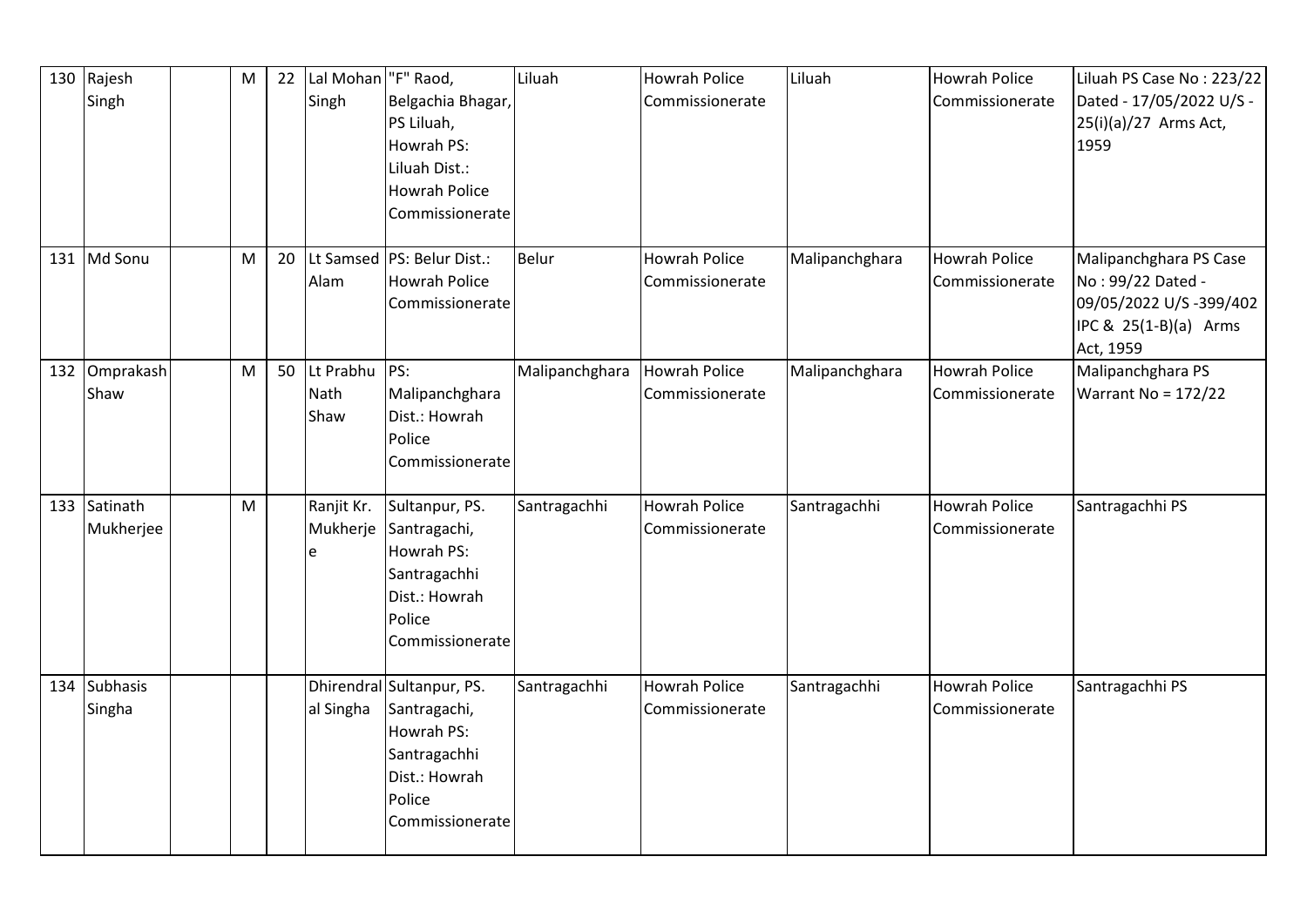|     | 135 Ajit Kr Saha    |                |   |        | Sankar<br>Saha      | Sultanpur, PS.<br>Santragachi,<br>Howrah PS:<br>Santragachhi<br>Dist.: Howrah<br>Police<br>Commissionerate                   | Santragachhi | <b>Howrah Police</b><br>Commissionerate | Santragachhi | <b>Howrah Police</b><br>Commissionerate | Santragachhi PS                                                                   |
|-----|---------------------|----------------|---|--------|---------------------|------------------------------------------------------------------------------------------------------------------------------|--------------|-----------------------------------------|--------------|-----------------------------------------|-----------------------------------------------------------------------------------|
| 136 | Samar Das Buddha    | Das            |   |        | Sankar<br>Das       | PS: Panchla Dist.: Panchla<br><b>Howrah Rural</b>                                                                            |              | <b>Howrah Rural</b>                     | Panchla      | <b>Howrah Rural</b>                     | Panchla PS Case No:<br>190/22 Dated -<br>17/05/2022 U/S -<br>498A/304B/302/34 IPC |
| 137 | Namita<br>Das       | Mamat<br>a Das | F |        | Sankar<br>Das       | PS: Panchla Dist.: Panchla<br><b>Howrah Rural</b>                                                                            |              | <b>Howrah Rural</b>                     | Panchla      | <b>Howrah Rural</b>                     | Panchla PS Case No:<br>190/22 Dated -<br>17/05/2022 U/S -<br>498A/304B/302/34 IPC |
| 138 | Tanmoy<br>Kayal     | Kargil         |   |        | Tapan<br>Kayal      | PS: Rajapur Dist.:<br><b>Howrah Rural</b>                                                                                    | Rajapur      | <b>Howrah Rural</b>                     | Rajapur      | <b>Howrah Rural</b>                     | Rajapur PS Case No:<br>132/22 Dated -<br>17/05/2022 U/S -399/402<br><b>IPC</b>    |
|     | 139 Raja Hela       | Raja           |   |        | Lt. Bihari<br>Hela  | PS: Rajapur Dist.: Rajapur<br><b>Howrah Rural</b>                                                                            |              | <b>Howrah Rural</b>                     | Rajapur      | <b>Howrah Rural</b>                     | Rajapur PS Case No:<br>132/22 Dated -<br>17/05/2022 U/S -399/402<br><b>IPC</b>    |
| 140 | Tanmoy<br>Pramanick |                | M |        | 21 Gopal            | Vill- Routara P.O. Shyampur<br>Pramanick Kultikary, PS-<br>Shyampur,<br>Howrah PS:<br>Shyampur Dist.:<br><b>Howrah Rural</b> |              | <b>Howrah Rural</b>                     | Shyampur     | <b>Howrah Rural</b>                     | Shyampur PS Case No:<br>211/22 Dated -<br>15/05/2022 U/S -<br>363/365/34 IPC      |
| 141 | Sankar<br>Naik      |                | M | 45 Lt. | Sitaram<br>Naik     | Sylee TG, PS:<br>Malbazar Dist.:<br>Jalpaiguri                                                                               | Malbazar     | Jalpaiguri                              | Malbazar     | Jalpaiguri                              | Malbazar PS Case No:<br>171/21 Dated -<br>08/04/2021 U/S-379/463<br><b>IPC</b>    |
|     | 142 Subal Roy       |                |   |        | 52 Lt. Sojen<br>Roy | Jhar Majhgram<br>PS: Malbazar<br>Dist.: Jalpaiguri                                                                           | Malbazar     | Jalpaiguri                              | Malbazar     | Jalpaiguri                              | Malbazar PS Case No:<br>336/22 Dated -<br>27/04/2022 U/S-279/338<br><b>IPC</b>    |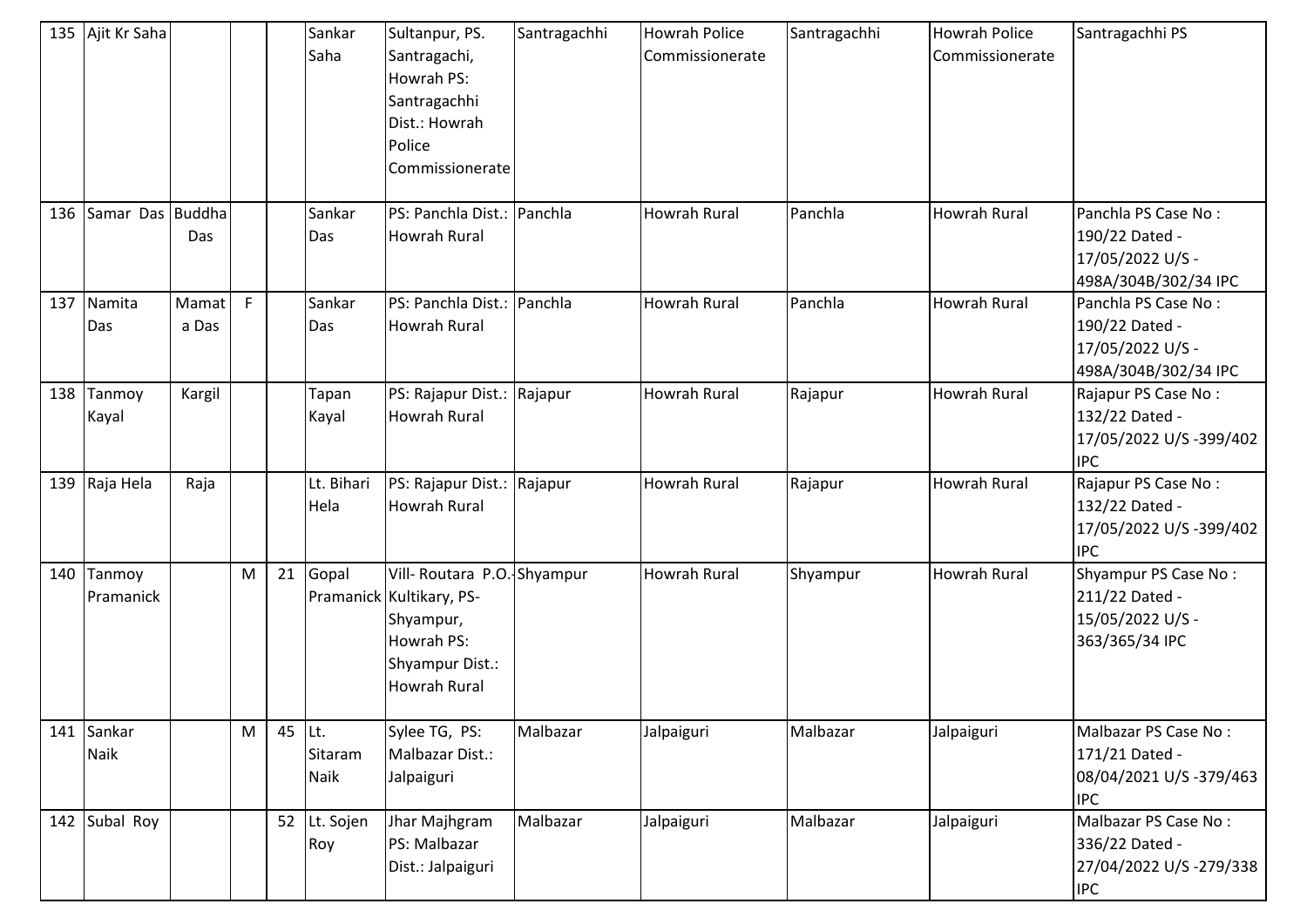| 143 | Nur<br>Mahamma<br>d Sk<br>144 Soleman<br><b>Sk</b> | M | 30<br>57 | Sirajul<br>Hoque<br><b>Sk</b> | Harhari<br>(Haripara) PS:<br>Sagardighi Dist.:<br>Jangipur Police<br><b>District</b><br>Lt-hossain Baliaghati PS:<br>Suti Dist.:<br>Jangipur Police<br><b>District</b> | Sagardighi<br>Suti | Jangipur Police<br><b>District</b><br>Jangipur Police<br><b>District</b> | Sagardighi<br>Suti | Jangipur Police<br><b>District</b><br>Jangipur Police<br><b>District</b> | Sagardighi PS Case No:<br>197/22 Dated -<br>12/05/2022 U/S -<br>498A/325/307/34 IPC & 4<br>Dowry Prohibition Act,<br>1961Â<br>Suti PS Case No: 275/22<br>Dated - 15/05/2022 U/S -<br>448/325/307/506/427/37<br>9/34 IPC |
|-----|----------------------------------------------------|---|----------|-------------------------------|------------------------------------------------------------------------------------------------------------------------------------------------------------------------|--------------------|--------------------------------------------------------------------------|--------------------|--------------------------------------------------------------------------|-------------------------------------------------------------------------------------------------------------------------------------------------------------------------------------------------------------------------|
|     | 145 Rubel Sk                                       | M | 20       | Lt-nesh<br>Mahamm<br>lad      | Sankarpur PS:<br>Suti Dist.:<br>Jangipur Police<br><b>District</b>                                                                                                     | Suti               | Jangipur Police<br><b>District</b>                                       | Suti               | Jangipur Police<br><b>District</b>                                       | Suti PS Case No: 276/22<br>Dated - 16/05/2022 U/S -<br>341/325/307/34 IPC                                                                                                                                               |
| 146 | Ukil Sk                                            | M |          | 33 Lt-nesh<br>Mahamm<br>lad   | Sankarpur PS:<br>Suti Dist.:<br>Jangipur Police<br>District                                                                                                            | Suti               | Jangipur Police<br><b>District</b>                                       | Suti               | Jangipur Police<br><b>District</b>                                       | Suti PS Case No: 276/22<br>Dated - 16/05/2022 U/S -<br>341/325/307/34 IPC                                                                                                                                               |
| 147 | Shyamal<br>Ghosh                                   | M |          | Sonaband<br>hu Ghosh          | Shimulia<br>Refujipara PS:<br><b>Bhimpur Dist.:</b><br>Krishnanagar<br><b>Police District</b>                                                                          | Bhimpur            | Krishnanagar Police Bhimpur<br><b>District</b>                           |                    | <b>District</b>                                                          | Krishnanagar Police Bhimpur PS Case No:<br>145/22 Dated -<br>22/04/2022 U/S -<br>341/326/307 IPC                                                                                                                        |
| 148 | Lalchand<br>Ram                                    | M | 47       | Ramkaran 81 No<br>Ram         | Narkeldanga<br>Main Road,<br>Kolkata-54 PS:<br>Phoolbagan Dist.:<br>Kolkata                                                                                            | Phoolbagan         | Kolkata                                                                  | Dhubulia           | <b>District</b>                                                          | Krishnanagar Police Dhubulia PS Case No:<br>190/22 Dated -<br>13/05/2022 U/S -279/338<br><b>IPC</b>                                                                                                                     |
|     | 149 Loharam<br>Ghosh                               | M |          | Chandu<br>Ghosh               | Srinathpur, PO<br>Sree Mayapur, PS<br>Nabadwip, Nadia<br>PS: Nabadwip<br>Dist.:<br>Krishnanagar<br><b>Police District</b>                                              | Nabadwip           | Krishnanagar Police Nabadwip<br><b>District</b>                          |                    | <b>District</b>                                                          | Krishnanagar Police Nabadwip PS Case No:<br>200/22 Dated -<br>17/05/2022 U/S -<br>341/354/354A/509/34 IPC                                                                                                               |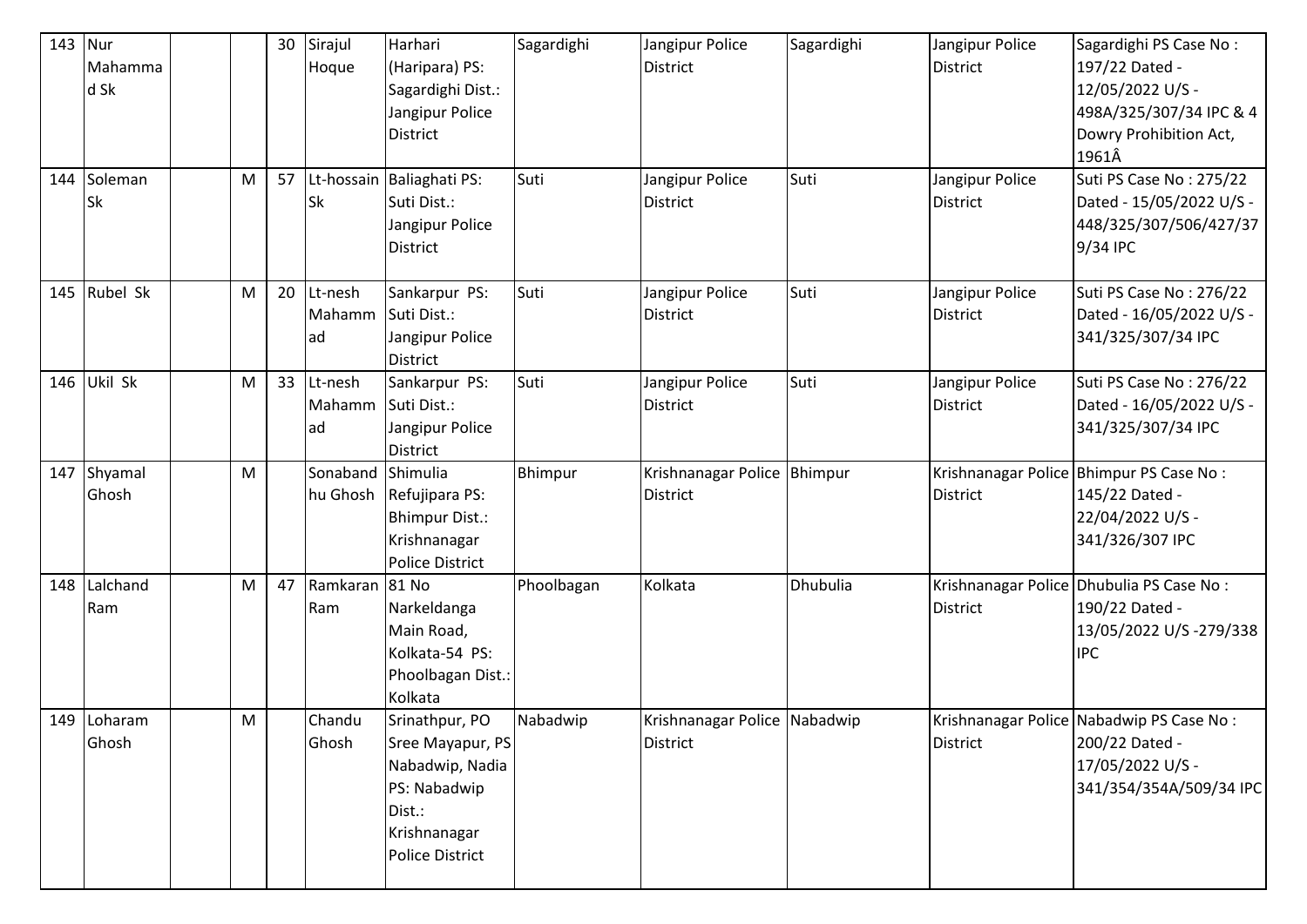| 150 | Pankaj        |     | ${\sf M}$ |    | Manik      | PS: Nabadwip           | Nabadwip              | Krishnanagar Police Nabadwip |                  |                 | Krishnanagar Police Nabadwip PS Case No:    |
|-----|---------------|-----|-----------|----|------------|------------------------|-----------------------|------------------------------|------------------|-----------------|---------------------------------------------|
|     | Ghosh         |     |           |    | Ghosh      | Dist.:                 |                       | <b>District</b>              |                  | <b>District</b> | 200/22 Dated -                              |
|     |               |     |           |    |            | Krishnanagar           |                       |                              |                  |                 | 17/05/2022 U/S -                            |
|     |               |     |           |    |            | <b>Police District</b> |                       |                              |                  |                 | 341/354/354A/509/34 IPC                     |
|     |               |     |           |    |            |                        |                       |                              |                  |                 |                                             |
| 151 | Amirul Sk     |     | M         |    | Nur Alam   | Mirbandh,              | Labhpur               | Birbhum                      | Nakashipara      |                 | Krishnanagar Police Nakashipara PS Case No: |
|     |               |     |           |    | Sk @ Sk    | Dwaraka PS             |                       |                              |                  | <b>District</b> | 371/22 Dated -                              |
|     |               |     |           |    | Alam       | Labpur Dist-           |                       |                              |                  |                 | 17/05/2022 U/S -                            |
|     |               |     |           |    |            | <b>Birbhum PS:</b>     |                       |                              |                  |                 | 379/411/414 IPC & 21                        |
|     |               |     |           |    |            | Labhpur Dist.:         |                       |                              |                  |                 | <b>Mines and Minerals</b>                   |
|     |               |     |           |    |            | Birbhum                |                       |                              |                  |                 | (Regulation and                             |
|     |               |     |           |    |            |                        |                       |                              |                  |                 | Development) Act                            |
|     |               |     |           |    |            |                        |                       |                              |                  |                 | (1957)Â & 188 Motor                         |
|     |               |     |           |    |            |                        |                       |                              |                  |                 | Vehicles Act, 1988                          |
|     |               |     |           |    |            |                        |                       |                              |                  |                 | (Relevant Provisions) Â                     |
| 152 | Abdul Bari    |     | M         |    | Lt.        | Matapur,               |                       | <b>Basirhat</b>              | Baishnabnagar    | Malda           | Baishnabnagar PS Case No                    |
|     |               |     |           |    |            | Sahimuddi Baniachong,  |                       |                              |                  |                 | : 412/22 Dated -                            |
|     |               |     |           |    | n Sk       | Habiganj               |                       |                              |                  |                 | 17/05/2022 U/S -                            |
|     |               |     |           |    |            |                        |                       |                              |                  |                 | 14A/B/14C Foreigners                        |
|     |               |     |           |    |            |                        |                       |                              |                  |                 | Act, 1946Â                                  |
| 153 | Jayanta       |     | M         |    | Dilip      | Paelalpur              | Baishnabnagar         | Malda                        | Baishnabnagar    | Malda           | Baishnabnagar PS Case No                    |
|     | Singha        |     |           |    | Singha     | Deonapur PS:           |                       |                              |                  |                 | : 362/22 Dated -                            |
|     |               |     |           |    |            | Baishnabnagar          |                       |                              |                  |                 | 02/05/2022 U/S -                            |
|     |               |     |           |    |            | Dist.: Malda           |                       |                              |                  |                 | 363/365/34 IPC                              |
| 154 | Rohit         |     | M         | 18 | Sukumar    | Piyaritola PS:         | Bhutni                | Malda                        | <b>Bhutni</b>    | Malda           | Bhutni PS Case No: 78/22                    |
|     | Mandal        |     |           |    | Mandal     | Bhutni Dist.:          |                       |                              |                  |                 | Dated - 17/05/2022 U/S -                    |
|     |               |     |           |    |            | Malda                  |                       |                              |                  |                 | 363/365/34 IPC                              |
|     |               |     |           |    |            |                        |                       |                              |                  |                 |                                             |
| 155 | Abu           |     | M         |    | Rafikul Sk | PS: Murshidabad        | Murshidabad           | Murshidabad                  | Habibpur         | Malda           | Habibpur PS Case No:                        |
|     | <b>Bakkar</b> |     |           |    |            | Dist.:                 |                       |                              |                  |                 | 162/22 Dated -                              |
|     |               |     |           |    |            | Murshidabad            |                       |                              |                  |                 | 17/05/2022 U/S-471 IPC                      |
|     |               |     |           |    |            |                        |                       |                              |                  |                 | & 14A(b) Foreigners Act,                    |
|     |               |     |           |    |            |                        |                       |                              |                  |                 | 1946Â                                       |
|     | 156 Ishop Mia | Ali | M         | 50 | Lt Ojed    | Gahamabad P.O-         | Harishchandrapu Malda |                              | Harishchandrapur | Malda           | Harishchandrapur PS Case                    |
|     |               |     |           |    | Mia @      | <b>Talsur PS:</b>      |                       |                              |                  |                 | No: 385/22 Dated -                          |
|     |               |     |           |    | Ajed       | Harishchandrapu        |                       |                              |                  |                 | 15/05/2022 U/S -                            |
|     |               |     |           |    |            | r Dist.: Malda         |                       |                              |                  |                 | 447/342/363/365/506/32                      |
|     |               |     |           |    |            |                        |                       |                              |                  |                 | 3/120B/34 IPC                               |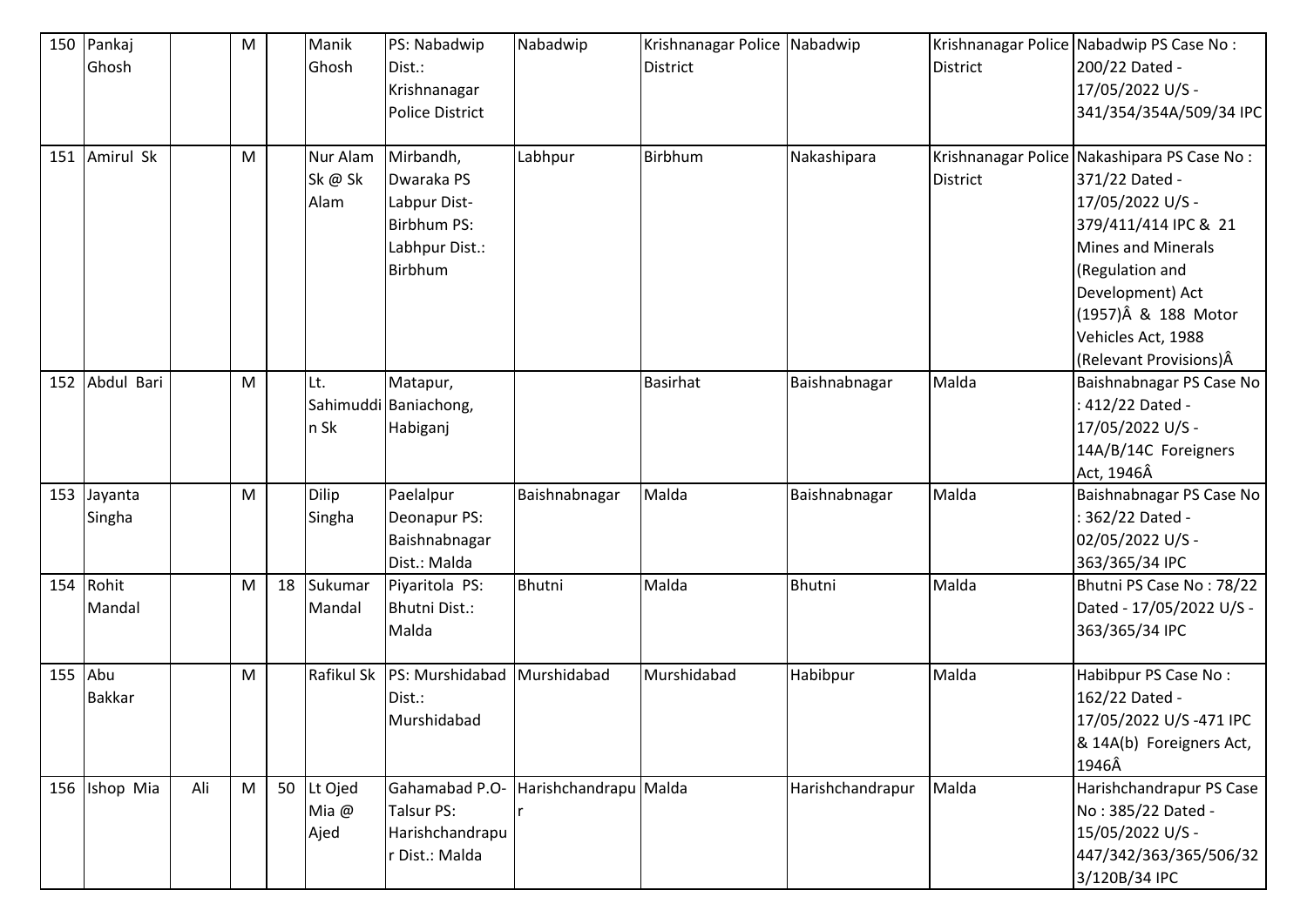|     | 157 Alamgir Sk              |                  | M         |        |                 | Mansur Sk Beguntola PS:<br>Kaliachak Dist.:<br>Malda                     | Kaliachak | Malda       | Kaliachak | Malda       | Kaliachak PS Case No:<br>510/22 Dated -<br>15/05/2022 U/S -286 IPC<br>& 9(B)(2) Explosives Act,<br>1884Â |
|-----|-----------------------------|------------------|-----------|--------|-----------------|--------------------------------------------------------------------------|-----------|-------------|-----------|-------------|----------------------------------------------------------------------------------------------------------|
|     | 158 Md Sariul<br>Sk         |                  | M         |        | Taslim Sk       | <b>Bakharpur PS:</b><br>Kaliachak Dist.:<br>Malda                        | Kaliachak | Malda       | Kaliachak | Malda       | Kaliachak PS Case No:<br>496/22 Dated -<br>13/05/2022 U/S -<br>448/323/324/325/326/35<br>4/195A/34 IPC   |
| 159 | Md<br>Misbaul<br>Hoque      |                  | M         | 27     | Md.<br>Muslim   | Naya Basti PS:<br>Kaliachak Dist.:<br>Malda                              | Kaliachak | Malda       | Mothabari | Malda       | Mothabari PS Case No:<br>190/22 Dated -<br>13/05/2022 U/S -<br>420/406/379/120B IPC                      |
| 160 | Chandra<br>Sekhar<br>Mandal |                  | M         | 29     | Arun<br>Mandal  | <b>Tulshiram Tola</b><br>PS: Mothabari<br>Dist.: Malda                   | Mothabari | Malda       | Mothabari | Malda       | Mothabari PS Case No:<br>161/22 Dated -<br>28/04/2022 U/S -<br>498(A)/306/120B/506 IPC                   |
| 161 | Azahar Ali                  |                  | M         | 58 Lt. | Lokman<br>Ali   | Dhamoli PS:<br>Pukhuria Dist.:<br>Malda                                  | Pukhuria  | Malda       | Pukhuria  | Malda       | Pukhuria PS Case No:<br>163/22 Dated -<br>15/05/2022 U/S -<br>498(A)/307/34 IPC                          |
| 162 | Asraf                       | Asraf<br>hossain | M         |        | 22 Aftar        | Jiyagachi PS:<br>Chanchal Dist.:<br>Malda                                | Chanchal  | Malda       | Ratua     | Malda       | Ratua PS Case No: 252/22<br>Dated - 16/05/2022 U/S -<br>363/365 IPC                                      |
| 163 | Aftar                       |                  | M         | 55     | Jalil           | Late Abdul Jiyagachi PS:<br>Chanchal Dist.:<br>Malda                     | Chanchal  | Malda       | Ratua     | Malda       | Ratua PS Case No: 252/22<br>Dated - 16/05/2022 U/S -<br>363/365 IPC                                      |
|     | 164 Akimuddin<br>Mondal     |                  | ${\sf M}$ |        | Mohit<br>Mondal | Kapasdanga<br>Mathpara PS:<br>Beldanga Dist.:<br>Murshidabad             | Beldanga  | Murshidabad | Beldanga  | Murshidabad | <b>Beldanga PS</b>                                                                                       |
|     | 165 Sentu Sk                |                  |           | 46     |                 | Lt Sadai Sk PANCHTHUPI PS: Burwan<br><b>Burwan Dist.:</b><br>Murshidabad |           | Murshidabad | Burwan    | Murshidabad | Burwan PS Case No:<br>72/22 Dated - 27/02/2022<br>$U/S -$<br>341/325/326/307/354/34<br><b>IPC</b>        |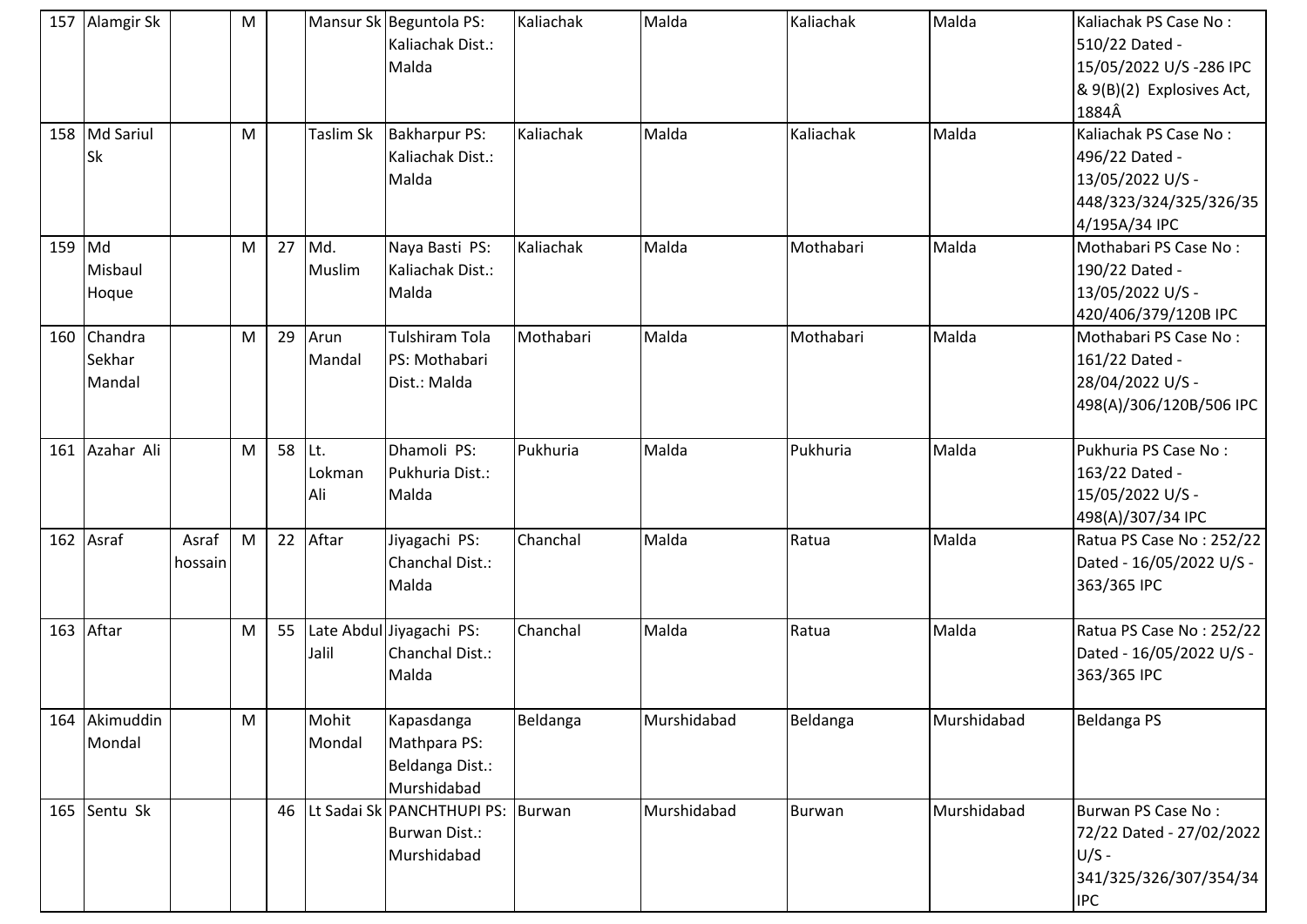| 166<br>167 | Ajrul<br>Mondal<br>Chandu<br>Ansari | Islam | M<br>M | 35<br>47 | Najrul<br>Islam<br>Abdul<br>Hamid<br>Ansari | Bartanabad<br>Mondal @ Purbapara PS:<br>Domkal Dist.:<br>Murshidabad<br>Tartipur PS:<br>Hariharpara Dist.:<br>Murshidabad | Domkal<br>Hariharpara | Murshidabad<br>Murshidabad | Domkal<br>Hariharpara | Murshidabad<br>Murshidabad | Domkal PS Case No:<br>285/22 Dated -<br>08/05/2022 U/S -21(C)/29<br>Narcotic Drugs and<br>Psychotropic Substances<br>Act, 1985<br>Hariharpara PS Case No:<br>190/22 Dated -<br>07/05/2022 U/S -399/402<br>IPC & 25(i)(a)(ii) Arms Act,<br>1959 |
|------------|-------------------------------------|-------|--------|----------|---------------------------------------------|---------------------------------------------------------------------------------------------------------------------------|-----------------------|----------------------------|-----------------------|----------------------------|------------------------------------------------------------------------------------------------------------------------------------------------------------------------------------------------------------------------------------------------|
| 168        | Maherul<br>Ansari                   | Banku | M      | 47       | Baitullah<br>Ansary                         | Rejlapara PS:<br>Hariharpara Dist.:<br>Murshidabad                                                                        | Hariharpara           | Murshidabad                | Hariharpara           | Murshidabad                | Hariharpara PS Case No:<br>190/22 Dated -<br>07/05/2022 U/S -399/402<br>IPC & 25(i)(a)(ii) Arms Act,<br>1959                                                                                                                                   |
| 169        | Saim<br>Mondal                      |       |        | 19       | Harunrash Rukunpur<br>id Awal               | Mathpara PS:<br>Hariharpara Dist.:<br>Murshidabad                                                                         | Hariharpara           | Murshidabad                | Hariharpara           | Murshidabad                | Hariharpara PS Case No:<br>202/22 Dated -<br>11/05/2022 U/S -<br>417/376/506 IPC                                                                                                                                                               |
|            | 170 Sourav<br>Molla                 |       | M      | 24       | Sihidul<br>Molla                            | Durloverpara PS:<br>Jalangi Dist.:<br>Murshidabad                                                                         | Jalangi               | Murshidabad                | Jalangi               | Murshidabad                | Jalangi PS Case No:<br>147/22 Dated -<br>01/05/2022 U/S -<br>341/325/308/506/34 IPC                                                                                                                                                            |
| 171        | <b>Biplab</b><br>Mandal             |       | M      | 17       | Jayanta<br>Mondal                           | CHar rajapur<br>Poschim Colony<br>PS: Raninagar<br>Dist.:<br>Murshidabad                                                  | Raninagar             | Murshidabad                | Raninagar             | Murshidabad                | Raninagar PS Case No:<br>185/22 Dated -<br>17/05/2022 U/S -21(c)<br>Narcotic Drugs and<br>Psychotropic Substances<br>Act, 1985                                                                                                                 |
|            | 172 Samarendr<br>a Maity            |       | M      |          | n Maity                                     | 33 Satyaranja NARIHA PS:<br>Ramnagar Dist.:<br>Purba Mednipore                                                            | Ramnagar              | Purba Mednipore            | Belda                 | Paschim<br>Mednipore       | Belda PS Case No: 167/22<br>Dated - 28/04/2022 U/S -<br>379 IPC                                                                                                                                                                                |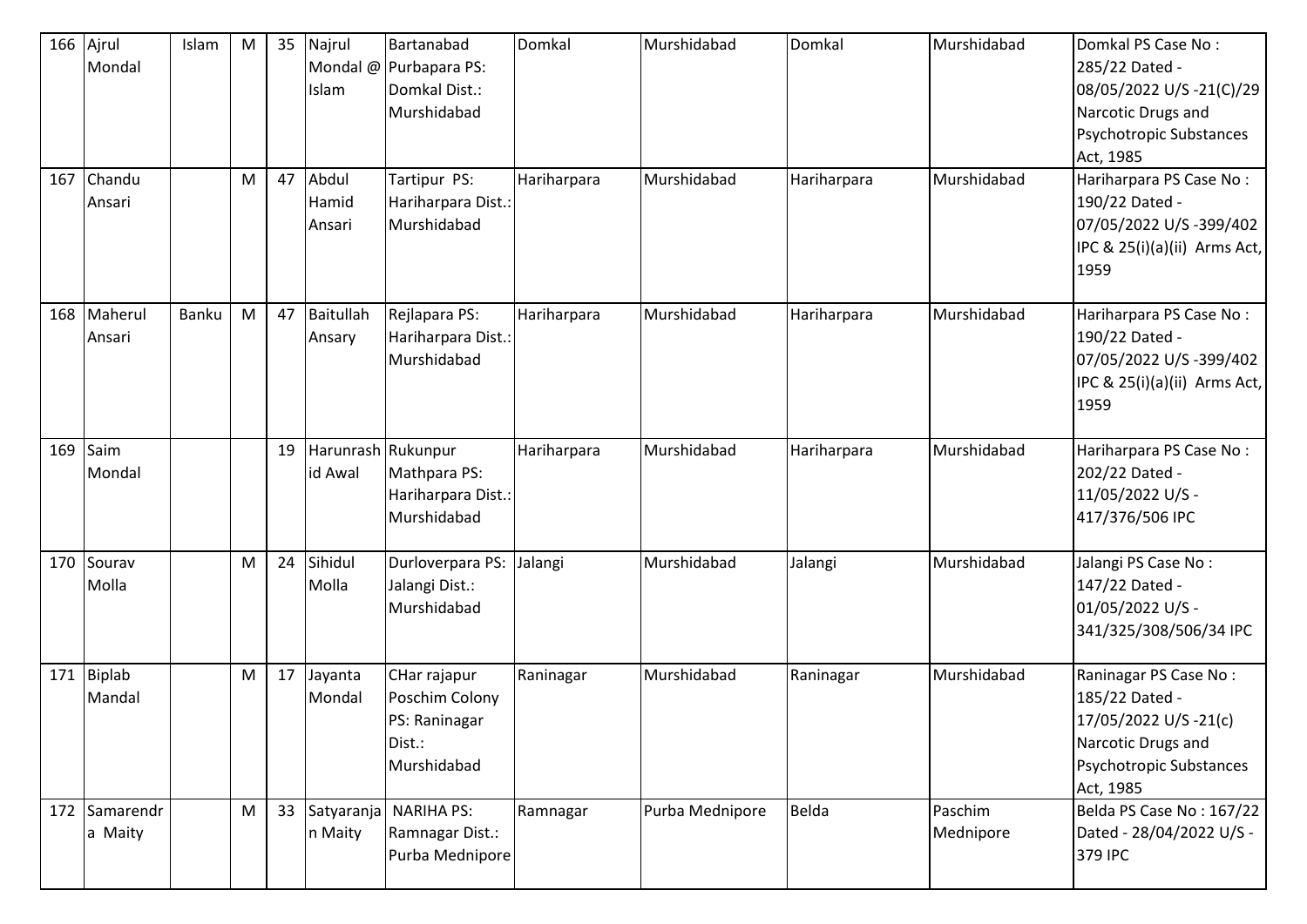| 173 | Swarup        |       | M |    | Swapan        | Gobindapur PS:                | Chandrakona | Paschim Mednipore Chandrakona |       | Paschim         | Chandrakona PS Case No:  |
|-----|---------------|-------|---|----|---------------|-------------------------------|-------------|-------------------------------|-------|-----------------|--------------------------|
|     | Karak         |       |   |    | Karak         | Chandrakona                   |             |                               |       | Mednipore       | 150/22 Dated -           |
|     |               |       |   |    |               | Dist.: Paschim                |             |                               |       |                 | 22/04/2022 U/S -         |
|     |               |       |   |    |               | Mednipore                     |             |                               |       |                 | 447/341/325/354 IPC      |
| 174 | Gopal         |       | M | 25 | Muktiram      | Marh PS:                      | Chandrakona | Paschim Mednipore Chandrakona |       | Paschim         | Chandrakona PS Warrant   |
|     | <b>Bhunia</b> |       |   |    | <b>Bhunia</b> | Chandrakona                   |             |                               |       | Mednipore       | $No = 129$               |
|     |               |       |   |    |               | Dist.: Paschim                |             |                               |       |                 |                          |
|     |               |       |   |    |               | Mednipore                     |             |                               |       |                 |                          |
| 175 | Shyamapa      |       | M |    | lLt           | Gopalpur PS:                  | Chandrakona | Paschim Mednipore Chandrakona |       | Paschim         | Chandrakona PS Warrant   |
|     | da Santra     |       |   |    | Raghunat      | Chandrakona                   |             |                               |       | Mednipore       | $No = 132$               |
|     |               |       |   |    | h Santra      | Dist.: Paschim                |             |                               |       |                 |                          |
|     |               |       |   |    |               | Mednipore                     |             |                               |       |                 |                          |
| 176 | Debu Das      |       | M | 45 |               | Lt Srikanta Kalidaha PS:      | Dantan      | Paschim Mednipore Dantan      |       | Paschim         | Dantan PS Case No:       |
|     |               |       |   |    | Das           | Dantan Dist.:                 |             |                               |       | Mednipore       | 185/22 Dated -           |
|     |               |       |   |    |               | Paschim                       |             |                               |       |                 | 17/05/2022 U/S -         |
|     |               |       |   |    |               | Mednipore                     |             |                               |       |                 | 341/323/307/506 IPC      |
| 177 | Sourav        |       | M | 20 | Amal          | Bejabar PS:                   | Narayangarh | Paschim Mednipore Narayangarh |       | Paschim         | Narayangarh PS Case No:  |
|     | <b>Bhunia</b> |       |   |    | <b>Bhunia</b> | Narayangarh                   |             |                               |       | Mednipore       | 114/22 Dated -           |
|     |               |       |   |    |               | Dist.: Paschim                |             |                               |       |                 | 12/05/2022 U/S -         |
|     |               |       |   |    |               | Mednipore                     |             |                               |       |                 | 363/365/34 IPC           |
| 178 | Ajaharuddi    | Bapon | M |    |               | Bodredoja PS: Galsi Dist.:    | Galsi       | Purba Burdwan                 | Galsi | Purba Burdwan   | Galsi PS Case No: 296/22 |
|     | n Sk          |       |   |    | <b>Sk</b>     | Purba Burdwan                 |             |                               |       |                 | Dated - 17/05/2022 U/S - |
|     |               |       |   |    |               |                               |             |                               |       |                 | 188/431 IPC              |
|     |               |       |   |    |               |                               |             |                               |       |                 |                          |
| 179 | Prasanta      | Bapan | M |    | Jagadish      | Vill- Panuhat                 | Katwa       | Purba Burdwan                 | Katwa | Purba Burdwan   | Katwa PS Case No:        |
|     | Mistri        |       |   |    | Mistri        | Char Ghosh Hat,               |             |                               |       |                 | 242/22 Dated -           |
|     |               |       |   |    |               | Word no 11, PS-               |             |                               |       |                 | 12/05/2022 U/S -         |
|     |               |       |   |    |               | Katwa, Dist.                  |             |                               |       |                 | 498A/323/325/506 IPC     |
|     |               |       |   |    |               | Purba                         |             |                               |       |                 |                          |
|     |               |       |   |    |               | Bardhaman PS:                 |             |                               |       |                 |                          |
|     |               |       |   |    |               | Katwa Dist.:                  |             |                               |       |                 |                          |
|     |               |       |   |    |               | Purba Burdwan                 |             |                               |       |                 |                          |
|     | 180 Durgapada |       | M |    |               | Bishnupad   PS: Sabang Dist.: | Sabang      | Paschim Mednipore Bhagawanpur |       | Purba Mednipore | Bhagawanpur PS Case No:  |
|     | Ghorai        |       |   |    | a Ghorai      | Paschim                       |             |                               |       |                 | 189/22 Dated -           |
|     |               |       |   |    |               | Mednipore                     |             |                               |       |                 | 17/05/2022 U/S -363/366  |
|     |               |       |   |    |               |                               |             |                               |       |                 | <b>IPC</b>               |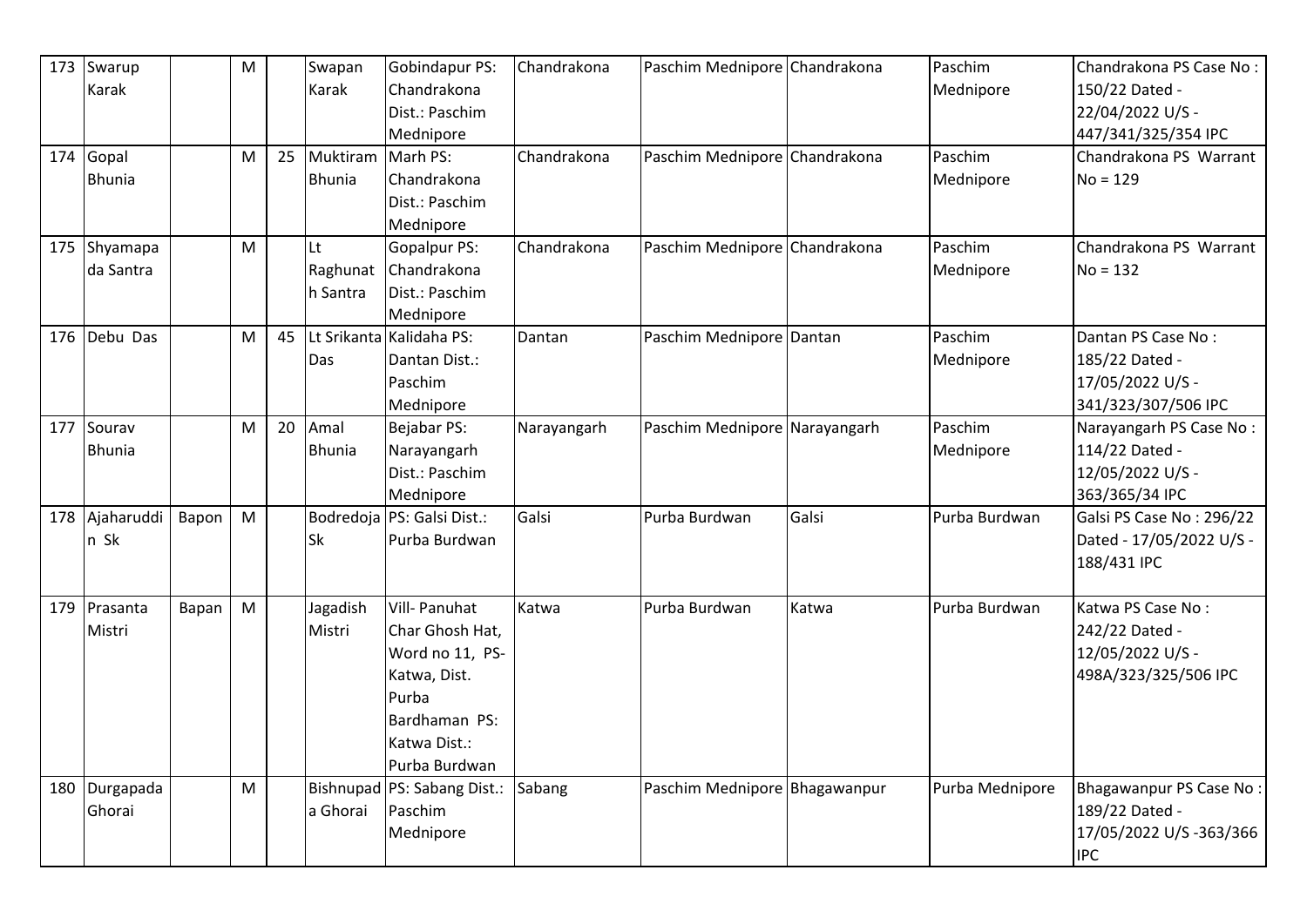| 181    | <b>Bimal Das</b>               | M | 55      | Lt. Susil<br>Das              | Teghari, PO-<br>Murisai, PS-<br>Contai, Dist.-<br>PurbaMedinipur<br>PS: Contai Dist.:<br>Purba Mednipore                       | Contai     | Purba Mednipore | Contai     | Purba Mednipore | Contai PS Case No:<br>184/22 Dated -<br>17/05/2022 U/S -46(A)<br>Bengal Excise Act, 1909 |
|--------|--------------------------------|---|---------|-------------------------------|--------------------------------------------------------------------------------------------------------------------------------|------------|-----------------|------------|-----------------|------------------------------------------------------------------------------------------|
| 182    | Sunil Das                      | M | 50      | Late<br>Shrihari<br>Das       | village=- Dedhri, Ramnagar<br>PS-Ramnagar,<br>Dist-Purba<br>Medinipur PS:<br>Ramnagar Dist.:<br>Purba Mednipore                |            | Purba Mednipore | Egra       | Purba Mednipore | Egra PS Case No: 349/22<br>Dated - 17/05/2022 U/S -<br>279/304A IPC                      |
|        | 183 Suresh<br>Chandra<br>Maity | M |         | 40 Subash<br>Chandra<br>Maity | Village-<br>Paramahangshap<br>ur, PS-<br>Nandakumar,<br>Dist-Purba<br>Medinipur PS:<br>Nandakumar<br>Dist.: Purba<br>Mednipore | Nandakumar | Purba Mednipore | Egra       | Purba Mednipore | Egra PS Case No: 352/22<br>Dated - 17/05/2022 U/S -<br>279/304a/427 IPC                  |
| 184    | <b>Sk Amirul</b><br>Islam      | M | $32$ Sk | Alauddin                      | Deulbarh PS:<br>Kolaghat Dist.:<br>Purba Mednipore                                                                             | Kolaghat   | Purba Mednipore | Kolaghat   | Purba Mednipore | Kolaghat PS Warrant No =<br>203-22                                                       |
| 185 Sk | Alauddin                       | M |         | 58 Lt. Oyajer                 | Deulbarh PS:<br>Kolaghat Dist.:<br>Purba Mednipore                                                                             | Kolaghat   | Purba Mednipore | Kolaghat   | Purba Mednipore | Kolaghat PS Warrant No =<br>202-22                                                       |
|        | 186 Sk Jakir<br>Alam           | M |         | 22 Sk Israil                  | Machhalandapur<br>PS: Mahishadal<br>Dist.: Purba<br>Mednipore                                                                  | Mahishadal | Purba Mednipore | Mahishadal | Purba Mednipore | Mahishadal PS Case No:<br>109/22 Dated -<br>17/05/2022 U/S -<br>354C/354D/509 IPC        |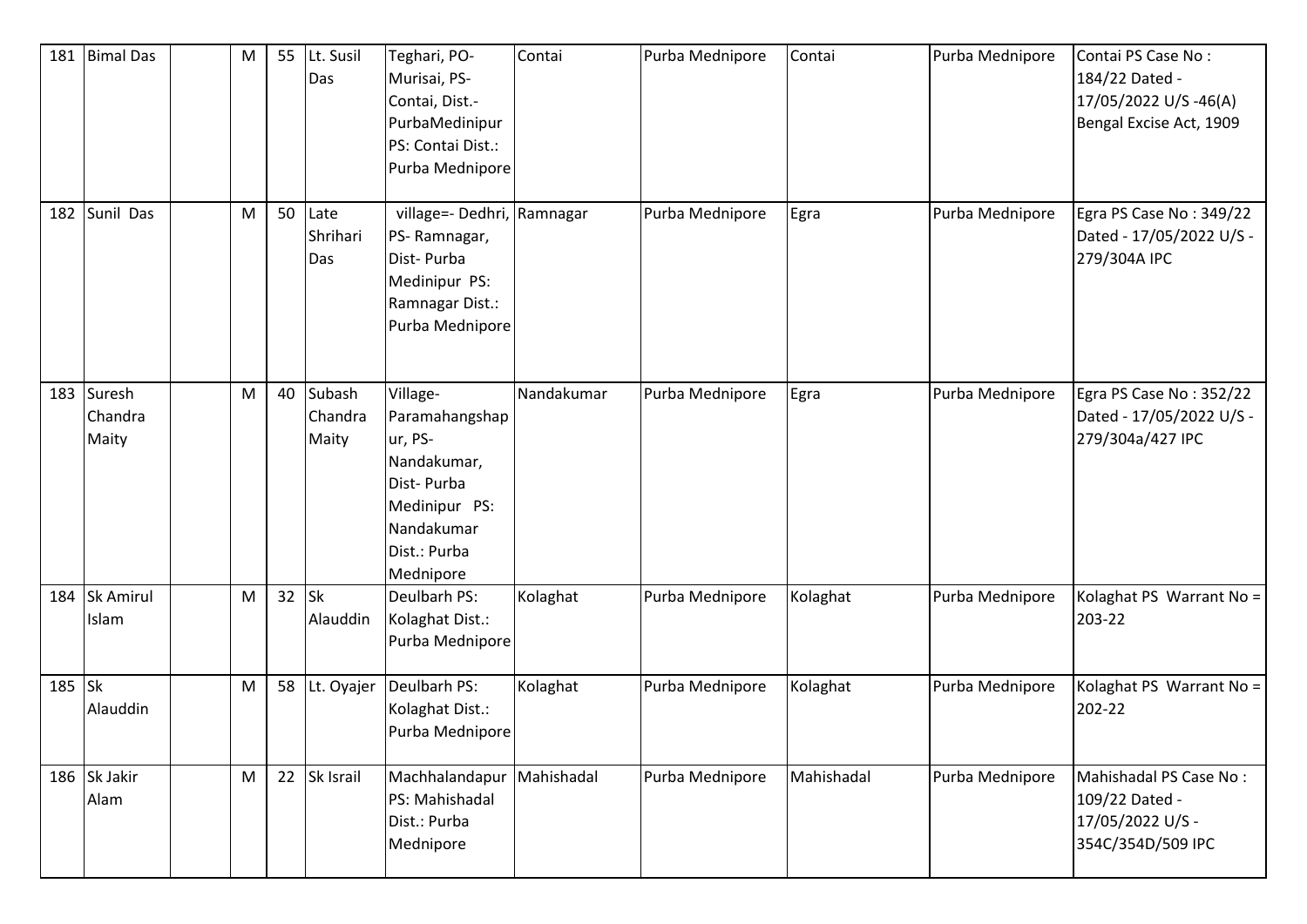| 187 | Sandip<br>Jana            |       | M | 47       | Lt. Manik<br>Jana        | Mahammadpur<br>PS: Nandigram<br>Dist.: Purba<br>Mednipore         | Nandigram                | Purba Mednipore | Nandigram                | Purba Mednipore | Nandigram PS Warrant<br>$No = 357/22$                                                                                          |
|-----|---------------------------|-------|---|----------|--------------------------|-------------------------------------------------------------------|--------------------------|-----------------|--------------------------|-----------------|--------------------------------------------------------------------------------------------------------------------------------|
| 188 | Sahishnu<br>Maity         |       | M | 37       | Pranab<br>Maity          | Mahammadpur<br>PS: Nandigram<br>Dist.: Purba<br>Mednipore         | Nandigram                | Purba Mednipore | Nandigram                | Purba Mednipore | Nandigram PS Warrant<br>$No = 358/22$                                                                                          |
| 189 | Rabindra<br>Nath<br>Panda |       |   |          | a Panda                  | Laxmikant PS: Pataspur<br>Dist.: Purba<br>Mednipore               | Pataspur                 | Purba Mednipore | Pataspur                 | Purba Mednipore | Pataspur PS Case No:<br>205/22 Dated -<br>05/04/2022 U/S -<br>341/323/379/354B/384/5<br>06 IPC                                 |
| 190 | Bapi<br>Pramanik          |       | M |          | Parimal<br>Pramanik      | Khejuri PS:<br>Talpatti ghat<br>coastal Dist.:<br>Purba Mednipore | Talpatti ghat<br>coastal | Purba Mednipore | Talpatti ghat<br>coastal | Purba Mednipore | Talpatti ghat coastal PS<br>Case No: 51/22 Dated -<br>15/05/2022 U/S -<br>341/323/325/506 IPC                                  |
|     | 191 Sk Galib              | Vicky | M | 29       | Ser<br>Mohamm<br>ad      | Baghmundi Azad<br>Basti PS:<br>Bagmundi Dist.:<br>Purulia         | Bagmundi                 | Purulia         | Bagmundi                 | Purulia         | Bagmundi PS Case No:<br>51/22 Dated - 16/05/2022<br>U/S-341/323/325/34 IPC                                                     |
| 192 | Debasish<br>Mahato        |       | M |          | <b>Brinchi</b><br>Mahato | PS: Barabazar<br>Dist.: Purulia                                   | Barabazar                | Purulia         | <b>Bora</b>              | Purulia         | Bora PS Case No: 40/22<br>Dated - 17/05/2022 U/S -<br>363/365 IPC                                                              |
|     | 193 Susanta<br>Hansda     |       | M | $20$ Lt. | Hansda                   | Hijuli PS: Hura<br>Satyanath   Dist.: Purulia                     | Hura                     | Purulia         | Hura                     | Purulia         | Hura PS Case No: 78/22<br>Dated - 17/05/2022 U/S -<br>279 IPC & 181/184 Motor<br>Vehicles Act, 1988<br>(Relevant Provisions) Â |
| 194 | Gour Gope                 |       | M |          | Gope                     | 50   Lt Bhadori   Chitmu PS:<br>Kotshila Dist.:<br>Purulia        | Kotshila                 | Purulia         | Kotshila                 | Purulia         | Kotshila PS Case No:<br>51/22 Dated - 16/05/2022<br>U/S-447/326/506/34 IPC                                                     |
| 195 | Naresh<br>Gope            |       | M | 21       | Gour<br>Gope             | Chitmu PS:<br>Kotshila Dist.:<br>Purulia                          | Kotshila                 | Purulia         | Kotshila                 | Purulia         | Kotshila PS Case No:<br>51/22 Dated - 16/05/2022<br>U/S-447/326/506/34 IPC                                                     |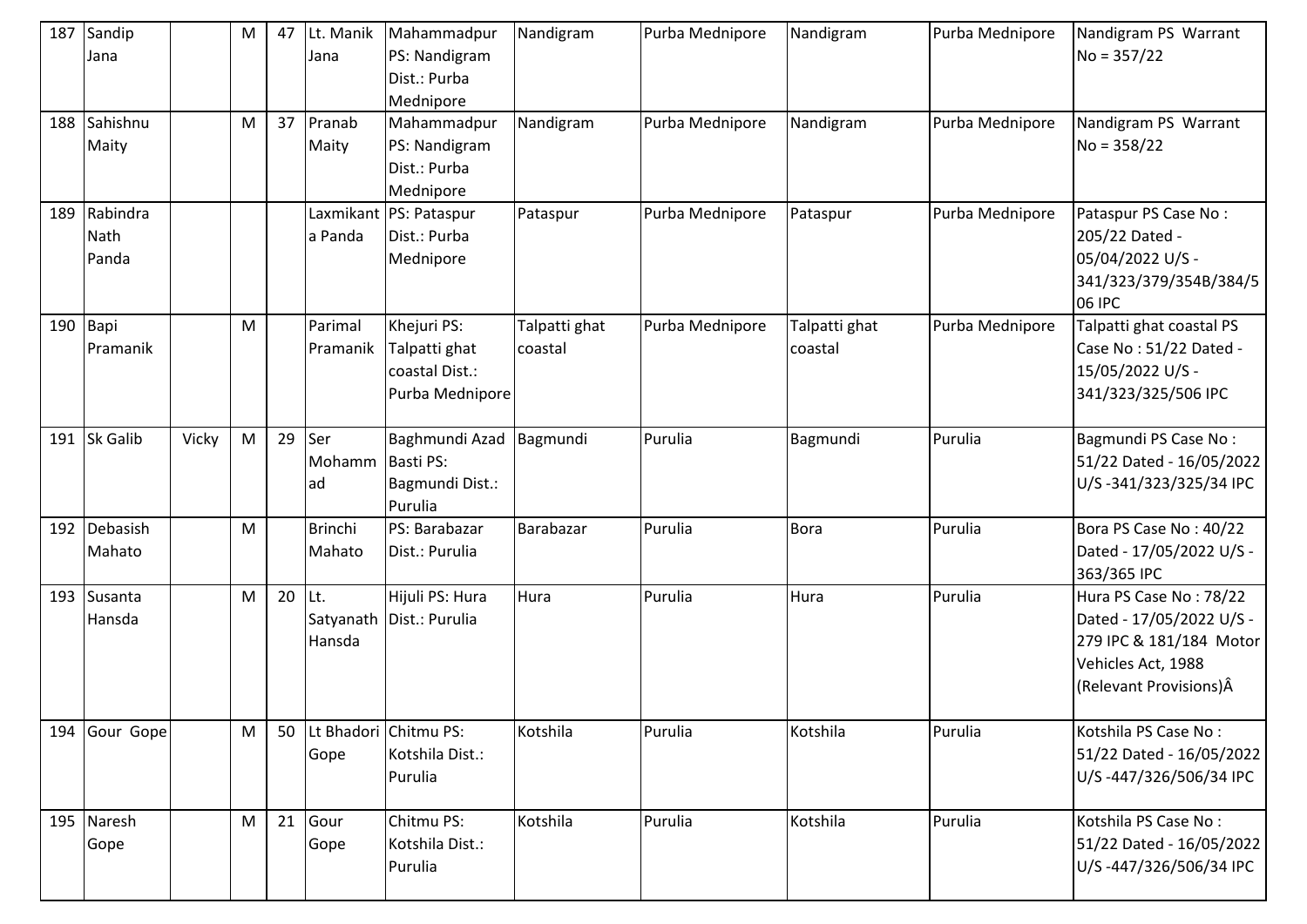| 196 Abul  |               | M         |        | Sk.              | Sankra PS: Para           | Para     | Purulia         | Para     | Purulia         | Para PS Case No: 69/22   |
|-----------|---------------|-----------|--------|------------------|---------------------------|----------|-----------------|----------|-----------------|--------------------------|
|           | <b>Hasim</b>  |           |        | Kashem           | Dist.: Purulia            |          |                 |          |                 | Dated - 17/05/2022 U/S - |
|           |               |           |        |                  |                           |          |                 |          |                 | 341/323/325/34 IPC       |
|           | 197 Sk Jishan |           |        | Sk. Sabir        | Sankra-B PS: Para Para    |          | Purulia         | Para     | Purulia         | Para PS Case No: 69/22   |
|           |               |           |        |                  | Dist.: Purulia            |          |                 |          |                 | Dated - 17/05/2022 U/S - |
|           |               |           |        |                  |                           |          |                 |          |                 | 341/323/325/34 IPC       |
|           | 198 Bhagbat   |           |        | <b>Dibakar</b>   | Para PS: Para             | Para     | Purulia         | Para     | Purulia         | Para PS Case No: 70/22   |
|           | <b>Bauri</b>  |           |        | Bauri            | Dist.: Purulia            |          |                 |          |                 | Dated - 17/05/2022 U/S - |
|           |               |           |        |                  |                           |          |                 |          |                 | 341/323/325/34 IPC       |
| 199       | Goutam        |           |        | Lt. Giju         | Para PS: Para             | Para     | Purulia         | Para     | Purulia         | Para PS Case No: 70/22   |
|           | Bauri         |           |        | <b>Bauri</b>     | Dist.: Purulia            |          |                 |          |                 | Dated - 17/05/2022 U/S - |
|           |               |           |        |                  |                           |          |                 |          |                 | 341/323/325/34 IPC       |
| 200       | Khagendra     | M         | 40     | Lt. Uttam        | PS: Puncha Dist.:         | Puncha   | Purulia         | Puncha   | Purulia         | Puncha PS Case No: 42/22 |
|           | nath          |           |        | Hembram Purulia  |                           |          |                 |          |                 | Dated - 10/05/2022 U/S - |
|           | Hembram       |           |        |                  |                           |          |                 |          |                 | 302 IPC                  |
|           |               |           |        |                  |                           |          |                 |          |                 |                          |
| 201       | Gurupada      | M         | 28 Lt. |                  | PS: Puncha Dist.:         | Puncha   | Purulia         | Puncha   | Purulia         | Puncha PS Case No: 42/22 |
|           | <b>Baskey</b> |           |        | Shubhuna Purulia |                           |          |                 |          |                 | Dated - 10/05/2022 U/S - |
|           |               |           |        | th Baskey        |                           |          |                 |          |                 | 302 IPC                  |
|           |               |           |        |                  |                           |          |                 |          |                 |                          |
|           | 202 Aslam Ali |           |        | Jainal           | Naoda PS:                 | Hemtabad | Raiganj Police  | Hemtabad | Raiganj Police  | Hemtabad PS Case No:     |
|           |               |           |        | Abedin           | Hemtabad Dist.:           |          | <b>District</b> |          | <b>District</b> | 164/22 Dated -           |
|           |               |           |        |                  | Raiganj Police            |          |                 |          |                 | 17/05/2022 U/S -         |
|           |               |           |        |                  | <b>District</b>           |          |                 |          |                 | 498A/323/325/307/328/5   |
|           |               |           |        |                  |                           |          |                 |          |                 | 06/354/34 IPC            |
| 203       | Madhu         |           |        | Jhuranu          | PS: Hemtabad              | Hemtabad | Raiganj Police  | Hemtabad | Raiganj Police  | Hemtabad PS Case No:     |
|           | Debsharma     |           |        |                  | Debsharm   Dist.: Raiganj |          | <b>District</b> |          | <b>District</b> | 165/22 Dated -           |
|           |               |           |        | la               | <b>Police District</b>    |          |                 |          |                 | 17/05/2022 U/S -         |
|           |               |           |        |                  |                           |          |                 |          |                 | 363/511/34 IPC           |
| 204       | Chiranjit     |           |        | Madhu            | PS: Hemtabad              | Hemtabad | Raiganj Police  | Hemtabad | Raiganj Police  | Hemtabad PS Case No:     |
|           | Debsharma     |           |        |                  | Debsharm   Dist.: Raiganj |          | <b>District</b> |          | <b>District</b> | 165/22 Dated -           |
|           |               |           |        | la               | <b>Police District</b>    |          |                 |          |                 | 17/05/2022 U/S -         |
|           |               |           |        |                  |                           |          |                 |          |                 | 363/511/34 IPC           |
| $205$ Dip |               | ${\sf M}$ |        | <b>Dilip</b>     | Taherpur B/22,            | Taherpur | Ranaghat Police | Taherpur | Ranaghat Police | Taherpur PS Case No:     |
|           | Karmakar      |           |        | Karmakar         | <b>PS Taherpur</b>        |          | <b>District</b> |          | <b>District</b> | 153/22 Dated -           |
|           |               |           |        |                  | Nadia PS:                 |          |                 |          |                 | 10/04/2022 U/S -399/402  |
|           |               |           |        |                  | Taherpur Dist.:           |          |                 |          |                 | <b>IPC</b>               |
|           |               |           |        |                  | Ranaghat Police           |          |                 |          |                 |                          |
|           |               |           |        |                  | District                  |          |                 |          |                 |                          |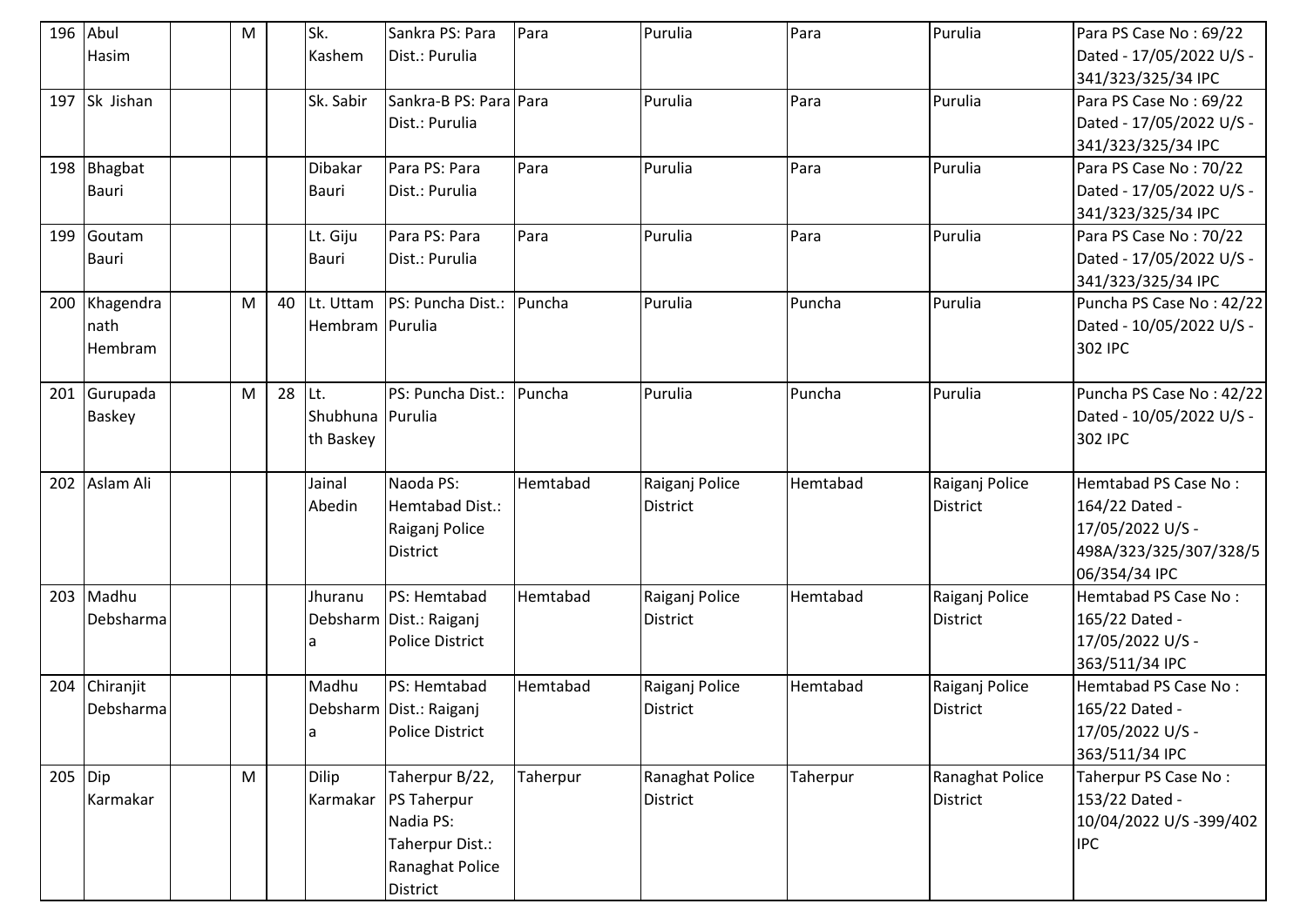|     | 206 Subrata<br>Sarkar  | M | 28 | Sarkar                            | S/o Kamal Purba Shalbari,<br>PO Jorapuni, PS:<br>Dhubguri Dist.:<br>Jalpaiguri | Dhubguri       | Jalpaiguri                          | Malda g.r.p.s. | SILIGURI G.R.P.                     | Malda g.r.p.s. PS Case No:<br>15/22 Dated - 17/05/2022<br>U/S-411/414 IPC                        |
|-----|------------------------|---|----|-----------------------------------|--------------------------------------------------------------------------------|----------------|-------------------------------------|----------------|-------------------------------------|--------------------------------------------------------------------------------------------------|
| 207 | Riden<br>Sherpa        | M |    | 21 S/o Dawa<br>Sherpa             | Kurmani PWD<br>Forest, PO Kumai<br>PS: Jaldhaka<br>Dist.: Kalimpong            | Jaldhaka       | Kalimpong                           | Malda g.r.p.s. | SILIGURI G.R.P.                     | Malda g.r.p.s. PS Case No:<br>15/22 Dated - 17/05/2022<br>U/S-411/414 IPC                        |
| 208 | <b>Bharat</b><br>Barui | M | 42 | S/o Lt.<br><b>Dhiren</b><br>Barui | PS: Namkhana<br>Dist.: Sundarban<br><b>Police District</b>                     | Namkhana       | Sundarban Police<br><b>District</b> | Namkhana       | Sundarban Police<br><b>District</b> | Namkhana PS Case No:<br>117/22 Dated -<br>10/05/2022 U/S -<br>447/323/325/308/427/50<br>6/34 IPC |
| 209 | Bappa Das              |   |    | Kajal Das                         | HOSPITAL<br><b>CHOWPATHY</b>                                                   |                | <b>Basirhat</b>                     | Alipurduar     | Alipurduar                          | Alipurduar PS Outpost<br>Alipurduar Jn TOP GDE No.<br>296                                        |
| 210 | Tapan Sen              |   |    | Lt Gopal<br>Sen                   | <b>KALIBARI</b><br><b>COLONY</b>                                               |                | <b>Basirhat</b>                     | Alipurduar     | Alipurduar                          | Alipurduar PS Outpost<br>Alipurduar Jn TOP GDE No.<br>226                                        |
| 211 | Kumar<br>Chetti        |   |    | Kancha<br>Chettri                 | <b>NATUNPARA</b>                                                               |                | Basirhat                            | Alipurduar     | Alipurduar                          | Alipurduar PS Outpost<br>Sonapur OP GDE No. 432                                                  |
| 212 | Jaimohan<br>Roy        |   |    | Ramani<br>Roy                     | <b>PRADHAN PARA</b>                                                            |                | <b>Basirhat</b>                     | Alipurduar     | Alipurduar                          | Alipurduar PS Outpost<br>Sonapur OP GDE No. 432                                                  |
| 213 | Raman<br>Rava          |   |    |                                   | Hang Rava SALKUMAR                                                             |                | <b>Basirhat</b>                     | Alipurduar     | Alipurduar                          | Alipurduar PS Outpost<br>Sonapur OP GDE No. 432                                                  |
| 214 | Pradip Roy             |   |    | Lalbati<br>Roy                    | <b>MUNSHIPARA</b>                                                              |                | <b>Basirhat</b>                     | Alipurduar     | Alipurduar                          | Alipurduar PS Outpost<br>Sonapur OP GDE No. 432                                                  |
| 215 | Rakash<br>Ronson       |   |    | $23$ S/o-<br>abulakkar<br>Rouson  | Sishubari<br>Chopaty PS:<br>Birpara Dist.:<br>Alipurduar                       | <b>Birpara</b> | Alipurduar                          | Birpara        | Alipurduar                          | Birpara PS GDE No. 653                                                                           |
|     | 216 Ratan Ray          |   |    | 51 $S/O-$ Lt.<br>Puneswar<br>Roy  | Malsagaon<br>Jateswar PS:<br>Birpara Dist.:<br>Alipurduar                      | <b>Birpara</b> | Alipurduar                          | <b>Birpara</b> | Alipurduar                          | Birpara PS GDE No. 653                                                                           |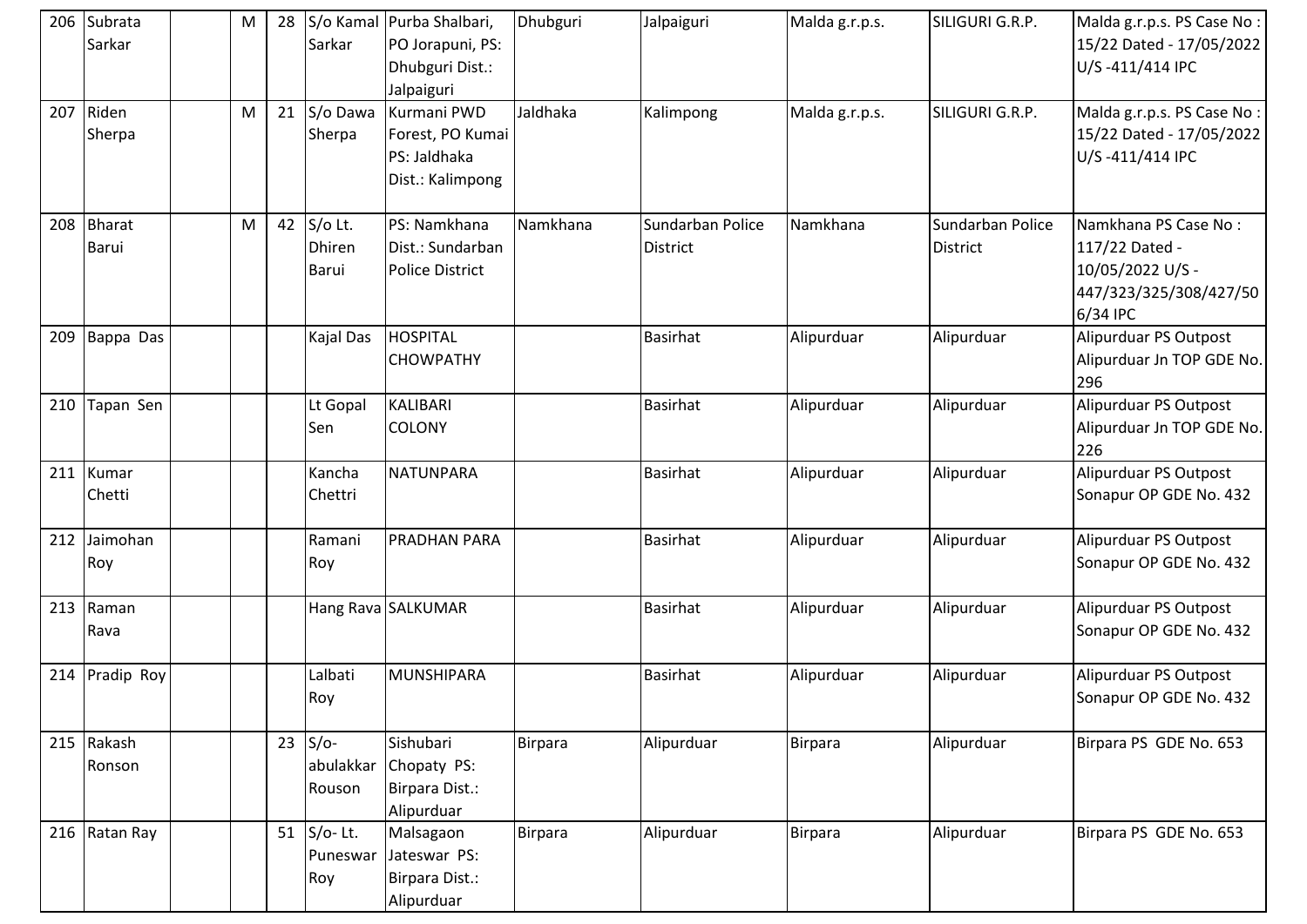| 217 | Samit<br><b>Bhodro</b> |        |   |    | S/o-Sajit<br><b>Kr Bhdro</b>     | Kali PS: Falakata<br>Dist.: Alipurduar                                    | Falakata | Alipurduar | <b>Birpara</b> | Alipurduar | Birpara PS GDE No. 653  |
|-----|------------------------|--------|---|----|----------------------------------|---------------------------------------------------------------------------|----------|------------|----------------|------------|-------------------------|
| 218 | Tofil<br>Lohara        |        |   | 38 | $S/O-$<br><b>Bhudhu</b><br>Lohar | Trasctee Falakata Falakata<br>PS: Falakata Dist.:<br>Alipurduar           |          | Alipurduar | Birpara        | Alipurduar | Birpara PS GDE No. 653  |
| 219 | <b>Rohit Shau</b>      |        | M | 28 | Rajesh Kr<br>Shau                | Deokota toll PS:<br>Jaigaon Dist.:<br>Alipurduar                          | Jaigaon  | Alipurduar | Jaigaon        | Alipurduar | Jaigaon PS GDE No. 668  |
| 220 | Mantu<br>Sarkar        |        | M | 47 | Lt Hari<br>Poddar<br>Sarkar      | Daragaon<br>Barmanpara PS:<br>Jaigaon Dist.:<br>Alipurduar                | Jaigaon  | Alipurduar | Jaigaon        | Alipurduar | Jaigaon PS GDE No. 668  |
| 221 | Ali Hussain            |        | M | 18 | Alam<br>Hussain                  | Supermarket PS:<br>Jaigaon Dist.:<br>Alipurduar                           | Jaigaon  | Alipurduar | Jaigaon        | Alipurduar | Jaigaon PS GDE No. 668  |
| 222 | Pratham<br>Sarkar      |        | M | 18 | Lt Pranay<br>Sarkar              | Do PS: Jaigaon<br>Dist.: Alipurduar                                       | Jaigaon  | Alipurduar | Jaigaon        | Alipurduar | Jaigaon PS GDE No. 668  |
| 223 | Sujan Rana             |        | M | 30 | Lt Bijay<br>Rana                 | Do PS: Jaigaon<br>Dist.: Alipurduar                                       | Jaigaon  | Alipurduar | Jaigaon        | Alipurduar | Jaigaon PS GDE No. 668  |
| 224 | Ranjan<br>Paul         |        | M | 26 | lLt<br>Prajahari<br>Paul         | Do PS: Jaigaon<br>Dist.: Alipurduar                                       | Jaigaon  | Alipurduar | Jaigaon        | Alipurduar | Jaigaon PS GDE No. 668  |
| 225 | Jitendra<br>Jaiswal    |        | M | 25 | Kanaya<br>Jaiswal                | Do PS: Jaigaon<br>Dist.: Alipurduar                                       | Jaigaon  | Alipurduar | Jaigaon        | Alipurduar | Jaigaon PS GDE No. 668  |
|     | 226 Ramesh<br>Chandra  | Barman |   |    | 40 Ram<br>Chandra<br>Barman      | Uttar<br>Chakoyakholi,<br>Mathuterni PS:<br>Kalchini Dist.:<br>Alipurduar | Kalchini | Alipurduar | Kalchini       | Alipurduar | Kalchini PS GDE No. 559 |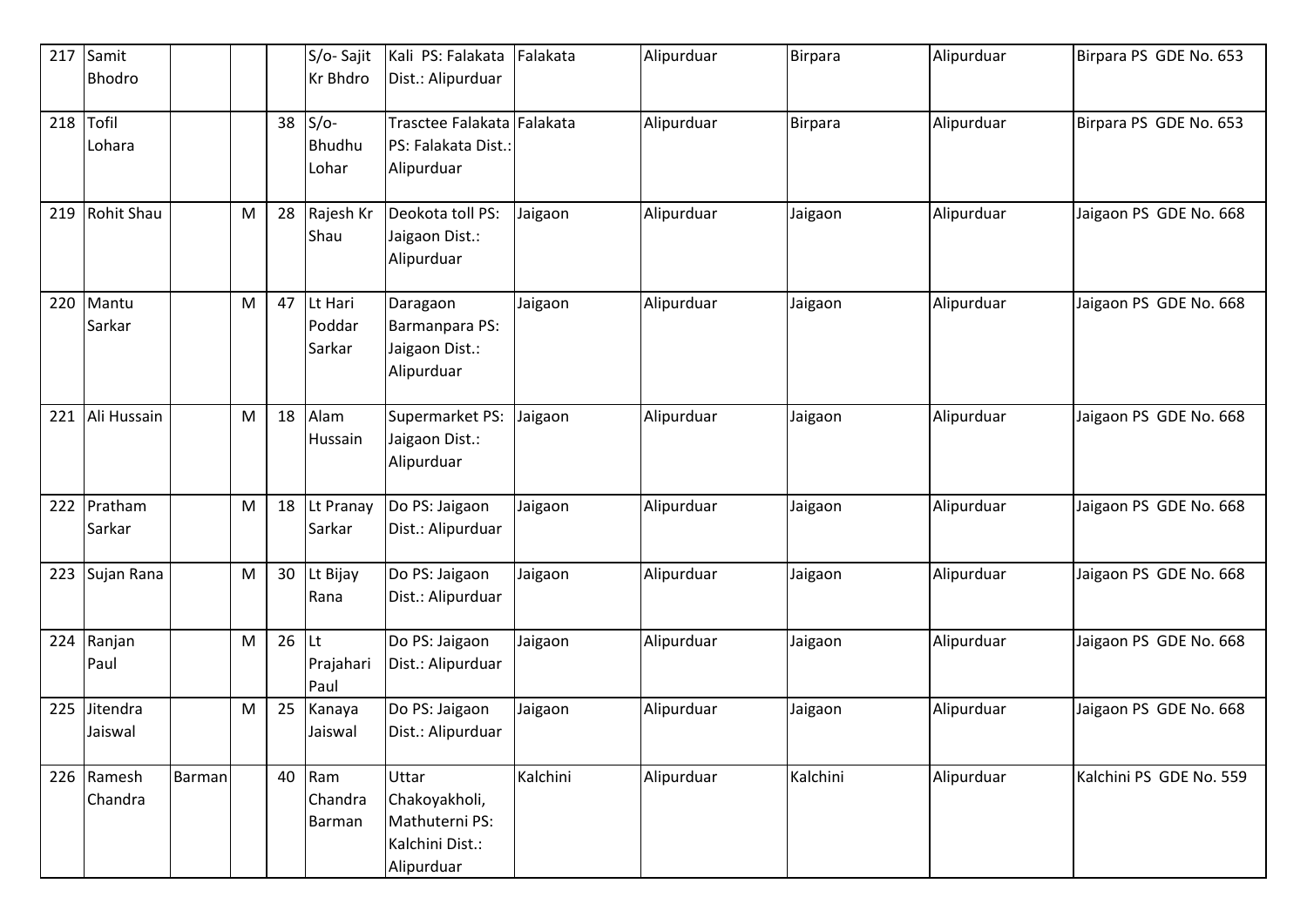| 227 | Santu Das             |            | M |                | Lt. Gopal<br>Das              | Rabindra Nagar,<br>Hamiltonganj PS:<br>Kalchini Dist.:<br>Alipurduar                    | Kalchini  | Alipurduar | Kalchini  | Alipurduar | Kalchini PS GDE No. 559     |
|-----|-----------------------|------------|---|----------------|-------------------------------|-----------------------------------------------------------------------------------------|-----------|------------|-----------|------------|-----------------------------|
| 228 | Ajoy Singh            |            | M | 26             | Ranjan<br>Singh               | Atiabari Munshi<br>Line PS: Kalchini<br>Dist.: Alipurduar                               | Kalchini  | Alipurduar | Kalchini  | Alipurduar | Kalchini PS GDE No. 559     |
| 229 | Paban Kr.<br>Gowala   |            | M | 23             | Ashok<br>Gowala               | Nimti Jhora T.G.<br>PS: Kalchini Dist.:<br>Alipurduar                                   | Kalchini  | Alipurduar | Kalchini  | Alipurduar | Kalchini PS GDE No. 559     |
| 230 | Anil<br><b>Biswas</b> |            | M |                | 64 Lt. Suren<br><b>Biswas</b> | PS: Kalchini Dist.: Kalchini<br>Alipurduar                                              |           | Alipurduar | Kalchini  | Alipurduar | Kalchini PS GDE No. 559     |
| 231 | Ashim<br>Ghosh        |            | M | 52 $\vert$ Lt. | ra Ghosh                      | <b>Forward Nagar</b><br>Sudhangat PS: Kalchini Dist.:<br>Alipurduar                     | Kalchini  | Alipurduar | Kalchini  | Alipurduar | Kalchini PS GDE No. 559     |
| 232 | Dipraj<br>Chhetri     |            | M | 42 Lt.         | Monikum<br>ar Chhetri         | <b>Forward Nagar</b><br>PS: Kalchini Dist.:<br>Alipurduar                               | Kalchini  | Alipurduar | Kalchini  | Alipurduar | Kalchini PS GDE No. 570     |
| 233 | Mangra<br>Oraon       |            | M | 45             | Lt Birsha<br>Oraon            | of Paglarhat, PS<br>Kumargram, Dist<br>Alipurduar PS:<br>Kumargram Dist.:<br>Alipurduar | Kumargram | Alipurduar | Kumargram | Alipurduar | Kumargram PS GDE No.<br>540 |
|     | 234 Bashanti<br>Oraon | Champ<br>u | F |                | 32 Mangra<br>Oraon            | of Paglarhat, PS<br>Kumargram, Dist<br>Alipurduar PS:<br>Kumargram Dist.:<br>Alipurduar | Kumargram | Alipurduar | Kumargram | Alipurduar | Kumargram PS GDE No.<br>540 |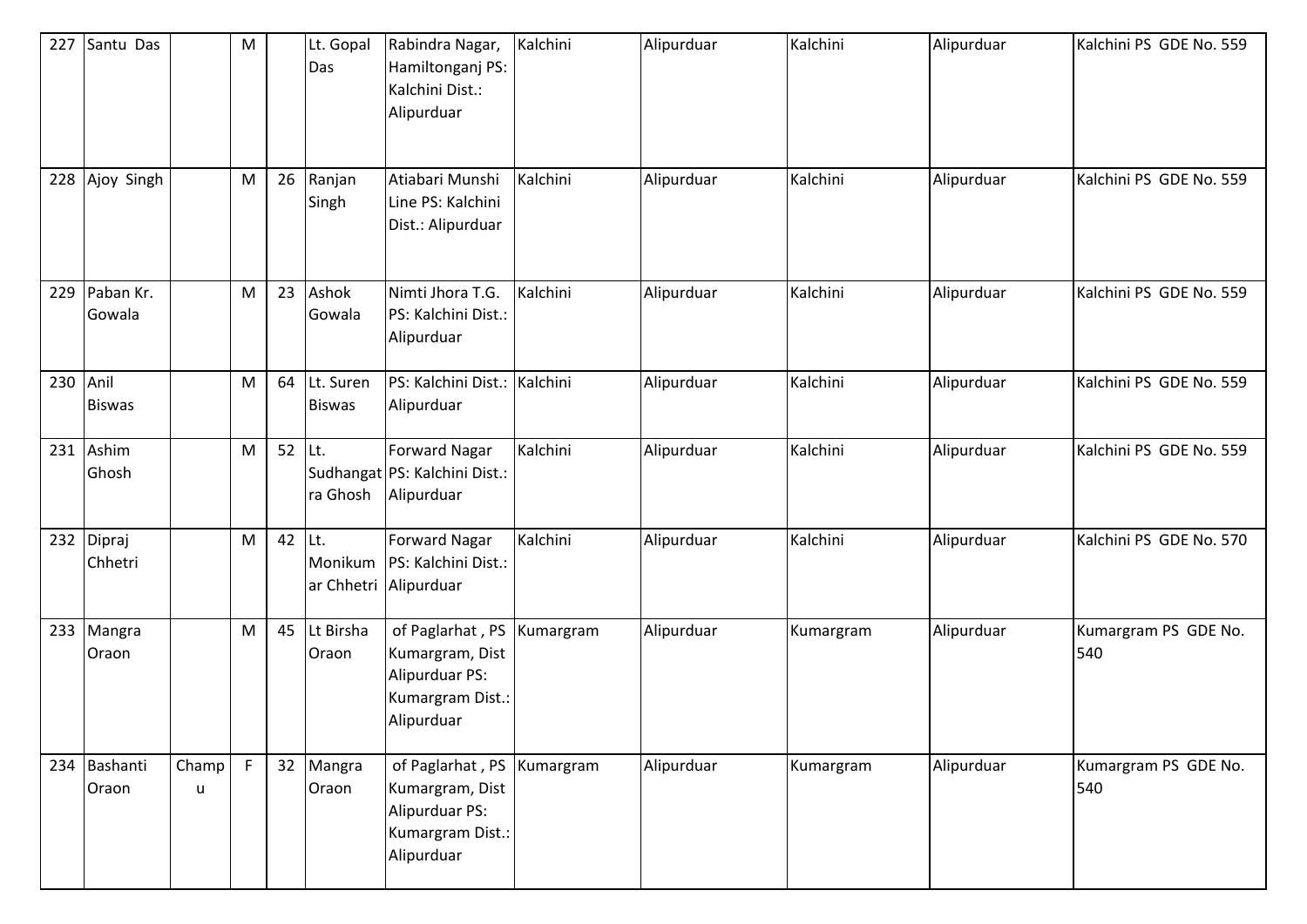| 235      | Biswajit<br>Paul              | M | 18     | Sandip<br>Paul              | Of Rampur,<br>Paulpara, PS-<br><b>Boxirhat Dist-</b><br>Coochbehar PS:<br><b>Baxsirhat Dist.:</b><br>Coochbehar | <b>Baxsirhat</b> | Coochbehar | Kumargram | Alipurduar | Kumargram PS Outpost<br>Barobisha OP GDE No. 635 |
|----------|-------------------------------|---|--------|-----------------------------|-----------------------------------------------------------------------------------------------------------------|------------------|------------|-----------|------------|--------------------------------------------------|
| 236 Riju | Debnath                       | M |        | 28 #NAME?                   | Of Laskarpara,<br>PO-Barobisha, PS-<br>Kumargram, Dist-<br>A PS: Kumargram<br>Dist.: Alipurduar                 | Kumargram        | Alipurduar | Kumargram | Alipurduar | Kumargram PS Outpost<br>Barobisha OP GDE No. 635 |
| 237      | <b>Bijoy Paul</b>             | M | 34 Lt. | Nanigopal<br>Paul           | Of Laskarpara,<br>PO-Barobisha, PS-<br>Kumargram, Dist-<br>A PS: Kumargram<br>Dist.: Alipurduar                 | Kumargram        | Alipurduar | Kumargram | Alipurduar | Kumargram PS Outpost<br>Barobisha OP GDE No. 935 |
| 238      | Goutam<br>Biswashar<br>ma     | M | 32 Lt. | Jitendra<br>Biswashar<br>ma | of Laskarpara,<br>Kalibari, PS-<br>Kumargram, Dist-<br>Alipu PS:<br>Kumargram Dist.:<br>Alipurduar              | Kumargram        | Alipurduar | Kumargram | Alipurduar | Kumargram PS Outpost<br>Barobisha OP GDE No. 647 |
|          | 239 Arabinda<br><b>Biswas</b> | M |        | 31 #NAME?                   | Of Madhya<br>Kamakhyaguri,<br>Dharibasti, PS-<br>Kumargram, PS:<br>Kumargram Dist.:<br>Alipurduar               | Kumargram        | Alipurduar | Kumargram | Alipurduar | Kumargram PS Outpost<br>Barobisha OP GDE No. 647 |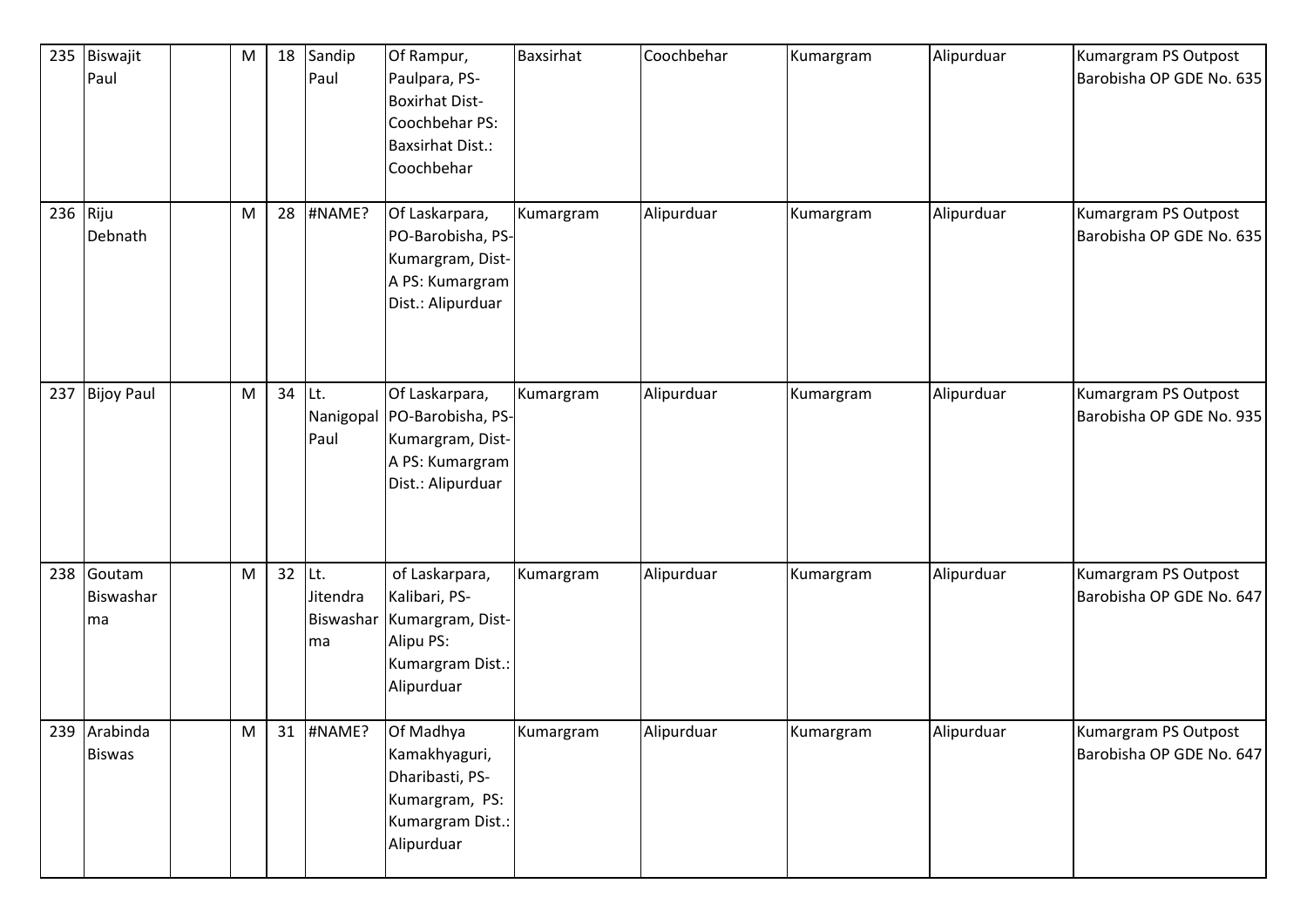| 240 | Ram<br>Barman                | M | 35 | #NAME?                  | Of Radhanagar,<br>Jalopara, PS-<br>Kumargram, Dist-<br><b>Alipur PS:</b><br>Kumargram Dist.:<br>Alipurduar | Kumargram | Alipurduar | Kumargram | Alipurduar | Kumargram PS Outpost<br>Barobisha OP GDE No. 647      |
|-----|------------------------------|---|----|-------------------------|------------------------------------------------------------------------------------------------------------|-----------|------------|-----------|------------|-------------------------------------------------------|
| 241 | Dipankar<br>Debnath          | M | 21 | Ratan<br>Debnath        | of Madhya<br>Kamakhyaguri,<br>PS Kumargram,<br>Dist Alipur PS:<br>Kumargram Dist.:<br>Alipurduar           | Kumargram | Alipurduar | Kumargram | Alipurduar | Kumargram PS Outpost<br>Kamakhaguri OP GDE No.<br>539 |
| 242 | Swapan<br>Das                | M | 29 | lLt.<br>Bhuben<br>Das   | Of Paschim<br>Chakchaka, PS<br>Kumargram, Dist<br>Alipurdua PS:<br>Kumargram Dist.:<br>Alipurduar          | Kumargram | Alipurduar | Kumargram | Alipurduar | Kumargram PS Outpost<br>Kamakhaguri OP GDE No.<br>539 |
|     | 243 Prakash<br><b>Biswas</b> | M | 28 | Poresh<br><b>Biswas</b> | Of Paschim<br>Chakchaka, PS<br>Kumargram, Dist<br>Alipurdua PS:<br>Kumargram Dist.:<br>Alipurduar          | Kumargram | Alipurduar | Kumargram | Alipurduar | Kumargram PS Outpost<br>Kamakhaguri OP GDE No.<br>539 |
| 244 | Mahendra<br><b>Barman</b>    | M | 54 | Lt. Fatu<br>Barman      | of Uttar<br>Parokata, PS<br>Samuktala, Dist<br>Alipurduar PS:<br>Samuktala Dist.:<br>Alipurduar            | Samuktala | Alipurduar | Kumargram | Alipurduar | Kumargram PS Outpost<br>Kamakhaguri OP GDE No.<br>539 |
|     | 245 Milan Roy                | M |    | Bhagen<br>Roy           | <b>TATPARA PS:</b><br>Samuktala Dist.:<br>Alipurduar                                                       | Samuktala | Alipurduar | Samuktala | Alipurduar | Samuktala PS GDE No.<br>463                           |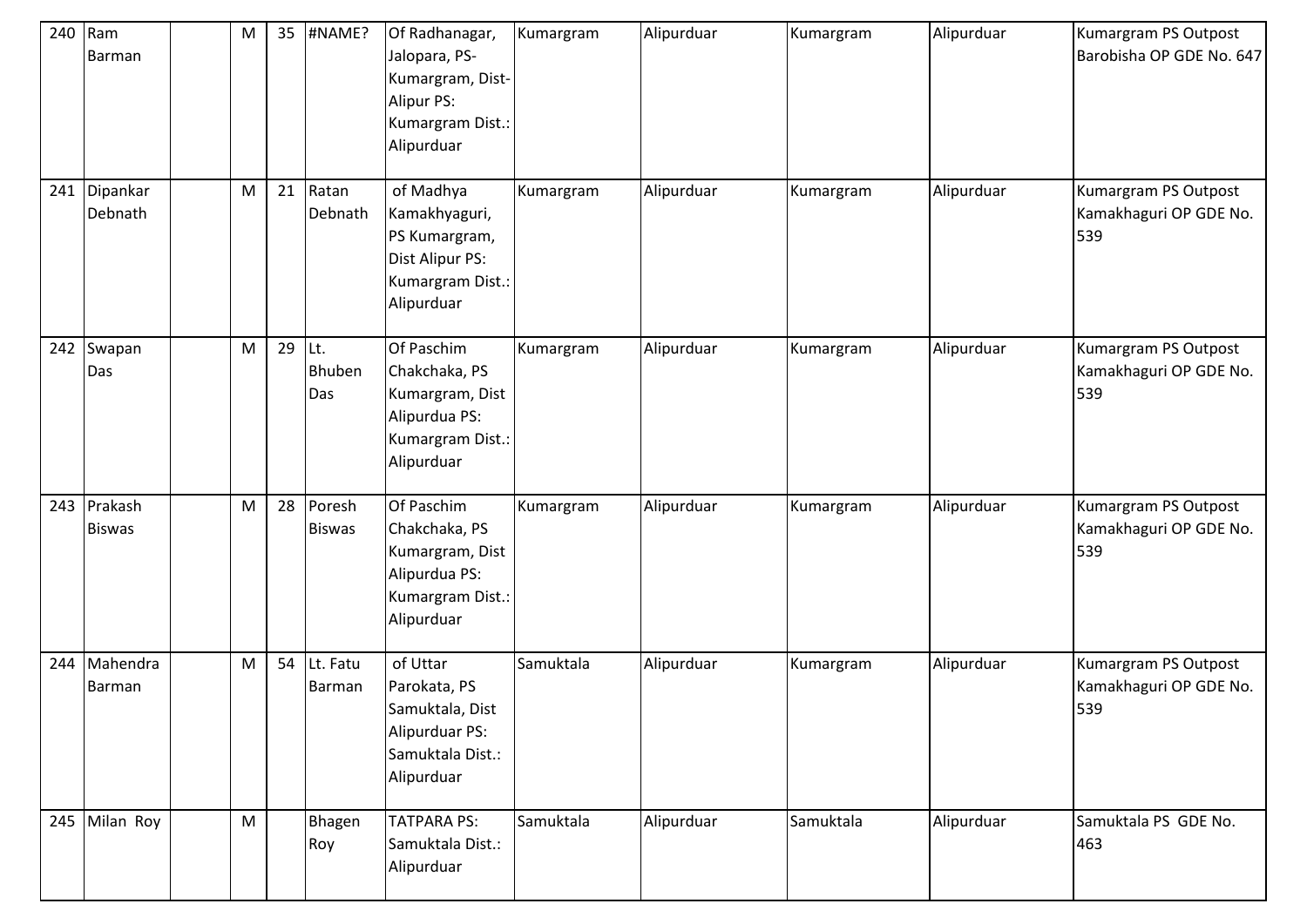| 246 Md   | Sarfaraz<br>Khan | M | 24 | Md Islam                  | Godhuli PS:<br>Asansole south<br>Dist.: Asansol<br><b>Durgapur Police</b><br>Commissionerate    | Asansole south | <b>Asansol Durgapur</b><br>Police<br>Commissionerate | Asansole south | <b>Asansol Durgapur</b><br>Police<br>Commissionerate | Asansole south PS GDE<br>No. 1057 |
|----------|------------------|---|----|---------------------------|-------------------------------------------------------------------------------------------------|----------------|------------------------------------------------------|----------------|------------------------------------------------------|-----------------------------------|
| 247      | Mantu<br>Kisku   | M | 37 | Late<br>Charan<br>Kisku   | Durgapur Fazam<br>PS: Asansole<br>south Dist.:<br>Asansol Durgapur<br>Police<br>Commissionerate | Asansole south | Asansol Durgapur<br>Police<br>Commissionerate        | Asansole south | <b>Asansol Durgapur</b><br>Police<br>Commissionerate | Asansole south PS GDE<br>No. 1084 |
| 248      | Puchka<br>Bauri  | M |    | Lt Paresh<br><b>Bauri</b> | PS: Barabani<br>Dist.: Asansol<br><b>Durgapur Police</b><br>Commissionerate                     | Barabani       | Asansol Durgapur<br>Police<br>Commissionerate        | Barabani       | <b>Asansol Durgapur</b><br>Police<br>Commissionerate | Barabani PS GDE No. 998           |
| 249      | Manas<br>Bauri   | M |    | Lt Paresh<br>Bauri        | PS: Barabani<br>Dist.: Asansol<br><b>Durgapur Police</b><br>Commissionerate                     | Barabani       | Asansol Durgapur<br>Police<br>Commissionerate        | Barabani       | Asansol Durgapur<br>Police<br>Commissionerate        | Barabani PS GDE No. 998           |
| 250      | Md Soni          | M |    | Md Salim                  | PS: Barabani<br>Dist.: Asansol<br><b>Durgapur Police</b><br>Commissionerate                     | Barabani       | Asansol Durgapur<br>Police<br>Commissionerate        | Barabani       | Asansol Durgapur<br>Police<br>Commissionerate        | Barabani PS GDE No. 976           |
| $251$ Md | Hussion          | M |    | Suleman                   | Mohamad PS: Barabani<br>Dist.: Asansol<br>Durgapur Police<br>Commissionerate                    | Barabani       | Asansol Durgapur<br>Police<br>Commissionerate        | Barabani       | <b>Asansol Durgapur</b><br>Police<br>Commissionerate | Barabani PS GDE No. 976           |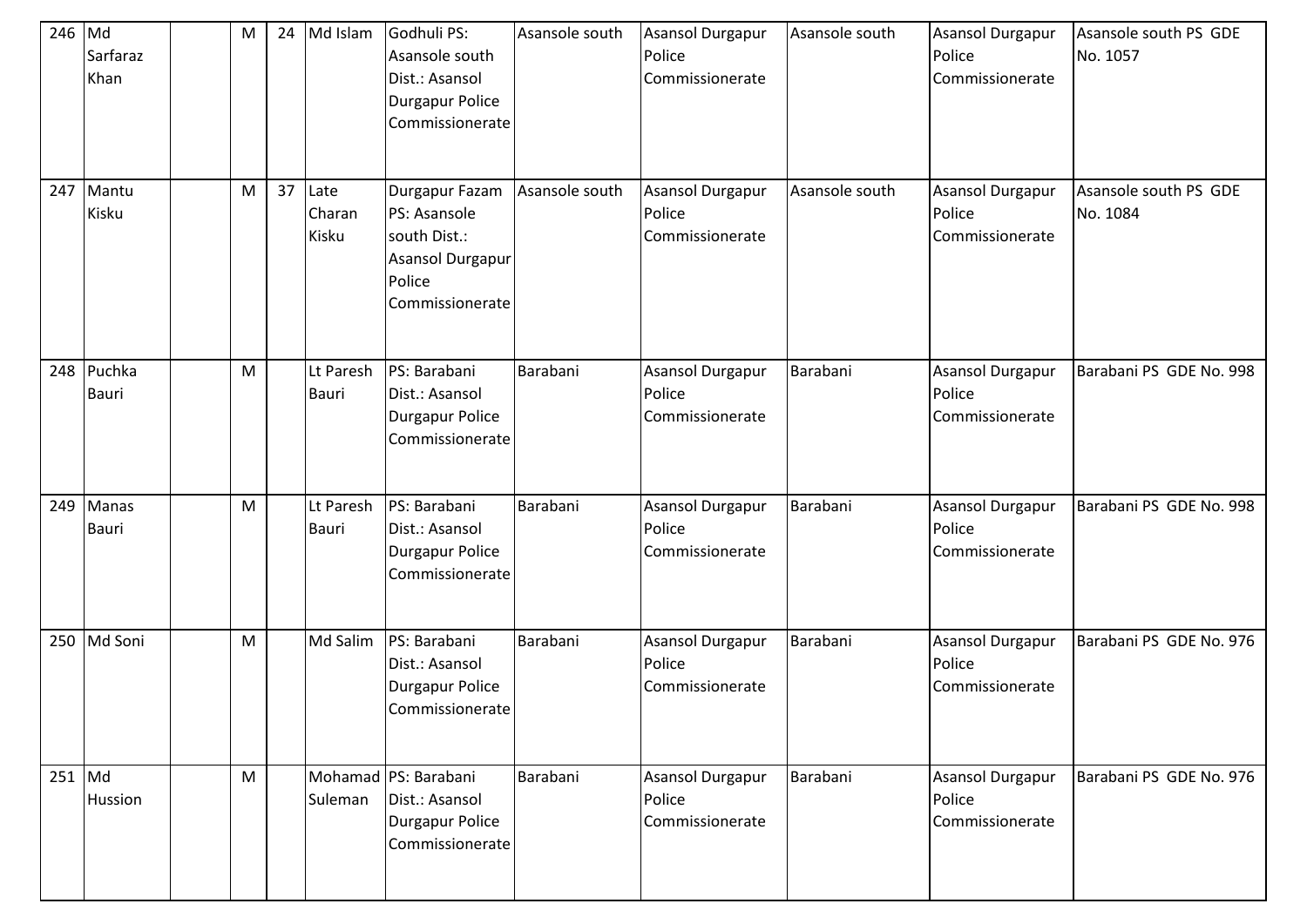| 252 | Montu<br>Ankure        | M | 27 | <b>Budhan</b><br>Ankure | Sahebdanga PS:<br>Budbud Dist.:<br>Asansol Durgapur<br>Police<br>Commissionerate                 | <b>Budbud</b> | Asansol Durgapur<br>Police<br>Commissionerate        | <b>Budbud</b> | Asansol Durgapur<br>Police<br>Commissionerate        | Budbud PS GDE No. 780   |
|-----|------------------------|---|----|-------------------------|--------------------------------------------------------------------------------------------------|---------------|------------------------------------------------------|---------------|------------------------------------------------------|-------------------------|
| 253 | Ratan<br>Mete          | M | 29 | Shibdas<br>Mete         | Sahebdanga PS:<br>Budbud Dist.:<br>Asansol Durgapur<br>Police<br>Commissionerate                 | <b>Budbud</b> | <b>Asansol Durgapur</b><br>Police<br>Commissionerate | <b>Budbud</b> | Asansol Durgapur<br>Police<br>Commissionerate        | Budbud PS GDE No. 780   |
| 254 | <b>Binod</b><br>Mondal | M | 33 | Uttam<br>Mondal         | Shyambandh PS:<br>Hirapur Dist.:<br>Asansol Durgapur<br>Police<br>Commissionerate                | Hirapur       | <b>Asansol Durgapur</b><br>Police<br>Commissionerate | Hirapur       | Asansol Durgapur<br>Police<br>Commissionerate        | Hirapur PS GDE No. 1171 |
| 255 | Chandi<br><b>Bouri</b> | M |    | Late Sova<br>Bouri      | Nabaghanti<br>Kirtan Math PS:<br>Hirapur Dist.:<br>Asansol Durgapur<br>Police<br>Commissionerate | Hirapur       | <b>Asansol Durgapur</b><br>Police<br>Commissionerate | Hirapur       | <b>Asansol Durgapur</b><br>Police<br>Commissionerate | Hirapur PS GDE No. 1171 |
|     | 256 Manoj<br>Yadav     | M |    | Shyamal<br>Yadav        | Shyambandh<br>Ranjan Para PS:<br>Hirapur Dist.:<br>Asansol Durgapur<br>Police<br>Commissionerate | Hirapur       | Asansol Durgapur<br>Police<br>Commissionerate        | Hirapur       | <b>Asansol Durgapur</b><br>Police<br>Commissionerate | Hirapur PS GDE No. 1171 |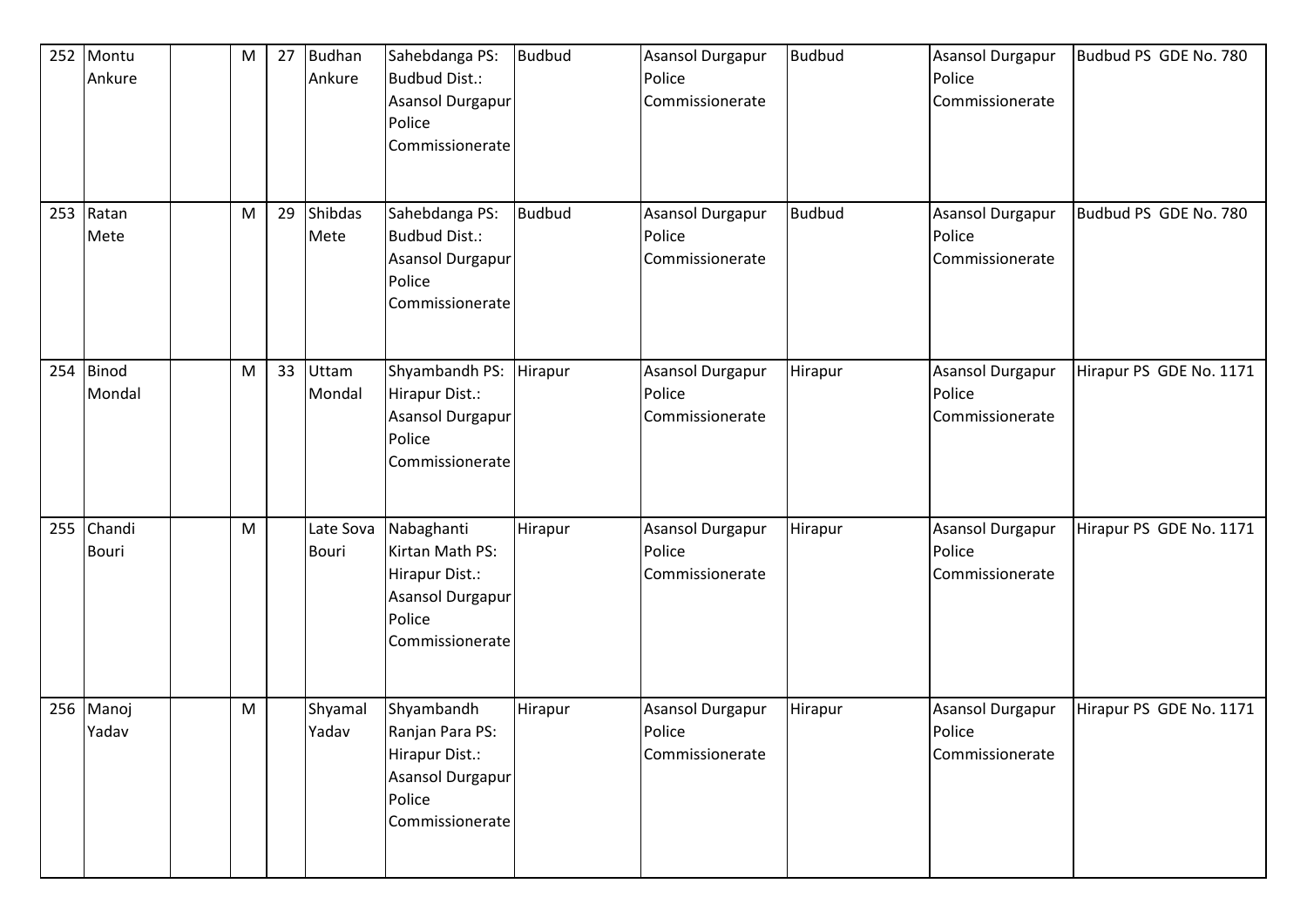| 257 | Dhamenda<br>Kumar    | ${\sf M}$ | Anirudya<br>Prasad        | Santa 8 No Basti<br>PS: Hirapur Dist.:<br><b>Asansol Durgapur</b><br>Police<br>Commissionerate                | Hirapur | <b>Asansol Durgapur</b><br>Police<br>Commissionerate | Hirapur | Asansol Durgapur<br>Police<br>Commissionerate | Hirapur PS GDE No. 1171 |
|-----|----------------------|-----------|---------------------------|---------------------------------------------------------------------------------------------------------------|---------|------------------------------------------------------|---------|-----------------------------------------------|-------------------------|
|     | 258 Sarban<br>Kumar  | M         | Roy                       | Late Asrafi Qtr No-k-39-9/10 Hirapur<br>PS: Hirapur Dist.:<br>Asansol Durgapur<br>Police<br>Commissionerate   |         | <b>Asansol Durgapur</b><br>Police<br>Commissionerate | Hirapur | Asansol Durgapur<br>Police<br>Commissionerate | Hirapur PS GDE No. 1171 |
| 259 | Jay Prakash<br>Singh | ${\sf M}$ | Late<br>Sadanand<br>Singh | Qtr no-k-34/7<br><b>Burnpur PS:</b><br>Hirapur Dist.:<br><b>Asansol Durgapur</b><br>Police<br>Commissionerate | Hirapur | Asansol Durgapur<br>Police<br>Commissionerate        | Hirapur | Asansol Durgapur<br>Police<br>Commissionerate | Hirapur PS GDE No. 1171 |
| 260 | Debasish<br>Kundu    | ${\sf M}$ | Kundu                     | Late Bimal Hirapur MCTI<br>Pally PS: Hirapur<br>Dist.: Asansol<br><b>Durgapur Police</b><br>Commissionerate   | Hirapur | <b>Asansol Durgapur</b><br>Police<br>Commissionerate | Hirapur | Asansol Durgapur<br>Police<br>Commissionerate | Hirapur PS GDE No. 1172 |
|     | 261 Sonu<br>Hussain  | M         | Abul<br>Hussain           | Alam Nagar PS:<br>Hirapur Dist.:<br>Asansol Durgapur<br>Police<br>Commissionerate                             | Hirapur | Asansol Durgapur<br>Police<br>Commissionerate        | Hirapur | Asansol Durgapur<br>Police<br>Commissionerate | Hirapur PS GDE No. 1172 |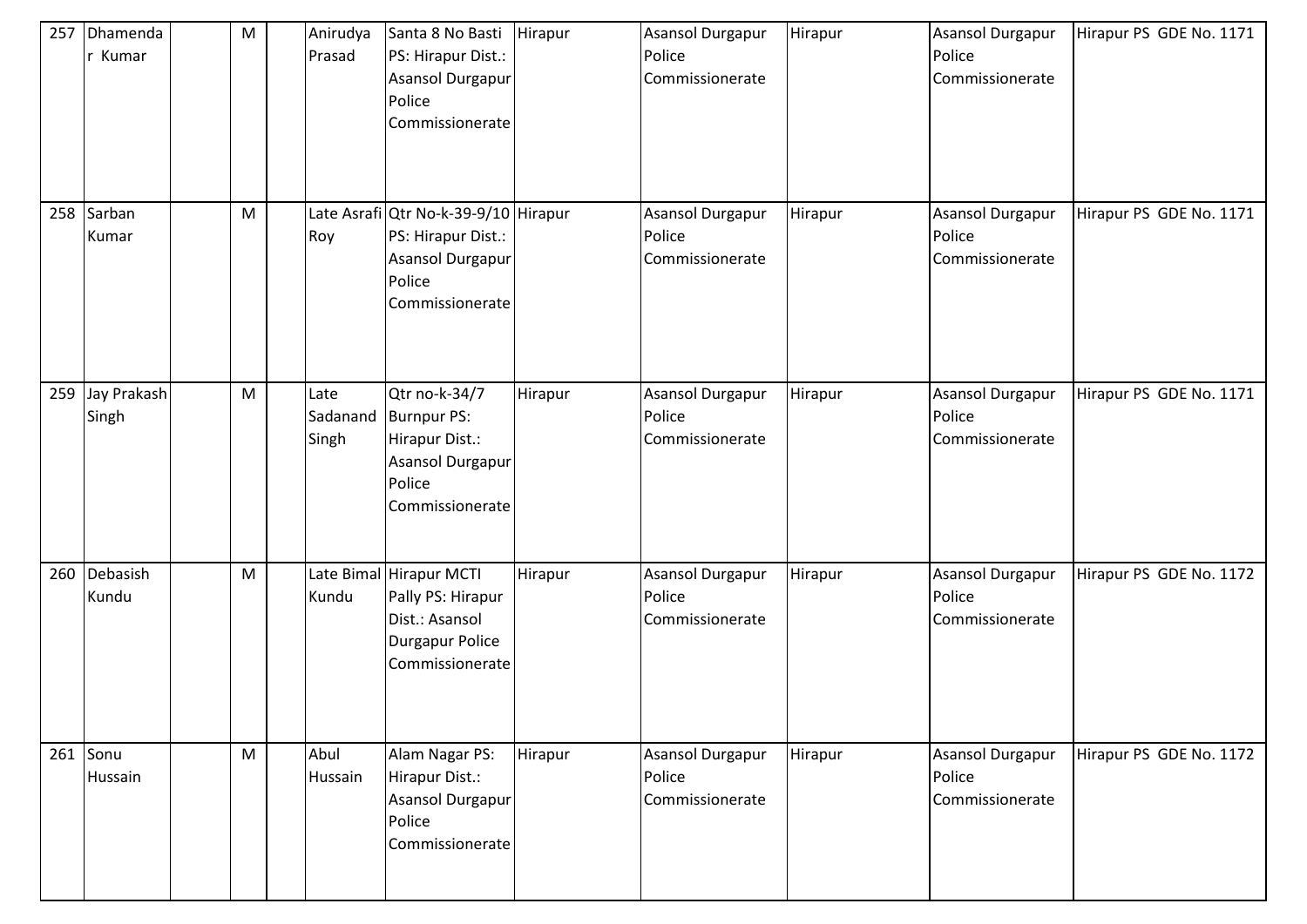|     | 262 Md Azad         | M | 44              | Late Md<br>Rustam<br>Khan  | Alam Nagar PS:<br>Hirapur Dist.:<br>Asansol Durgapur<br>Police<br>Commissionerate                                                  | Hirapur | <b>Asansol Durgapur</b><br>Police<br>Commissionerate | Hirapur | <b>Asansol Durgapur</b><br>Police<br>Commissionerate | Hirapur PS GDE No. 1172                    |
|-----|---------------------|---|-----------------|----------------------------|------------------------------------------------------------------------------------------------------------------------------------|---------|------------------------------------------------------|---------|------------------------------------------------------|--------------------------------------------|
| 263 | Rajender<br>Sharma  | M | 55              | Late<br>Chanmari<br>Sharma | Shyambandh<br>Ranjan Para PS:<br>Hirapur Dist.:<br>Asansol Durgapur<br>Police<br>Commissionerate                                   | Hirapur | Asansol Durgapur<br>Police<br>Commissionerate        | Hirapur | <b>Asansol Durgapur</b><br>Police<br>Commissionerate | Hirapur PS GDE No. 1172                    |
| 264 | Suresh<br>Hembram   | M | 30 <sub>o</sub> |                            | Rameswar Amrabati Vanbay Durgapur<br>Hembram Colony PS:<br>Durgapur Dist.:<br><b>Asansol Durgapur</b><br>Police<br>Commissionerate |         | Asansol Durgapur<br>Police<br>Commissionerate        | Jamuria | <b>Asansol Durgapur</b><br>Police<br>Commissionerate | Jamuria PS GDE No. 1062                    |
| 265 | Ranjit<br>Shaw      | M | 40              | Shaw                       | Bhagaban Boringdanga PS:<br>Jamuria Dist.:<br>Asansol Durgapur<br>Police<br>Commissionerate                                        | Jamuria | Asansol Durgapur<br>Police<br>Commissionerate        | Jamuria | <b>Asansol Durgapur</b><br>Police<br>Commissionerate | Jamuria PS GDE No. 1062                    |
|     | 266 Pintu<br>Mondal | M |                 |                            | 28 Dhananjo Bijaynagar PS:<br>y Mondal Jamuria Dist.:<br>Asansol Durgapur<br>Police<br>Commissionerate                             | Jamuria | <b>Asansol Durgapur</b><br>Police<br>Commissionerate | Jamuria | Asansol Durgapur<br>Police<br>Commissionerate        | Jamuria PS Outpost Kenda<br>PP GDE No. 577 |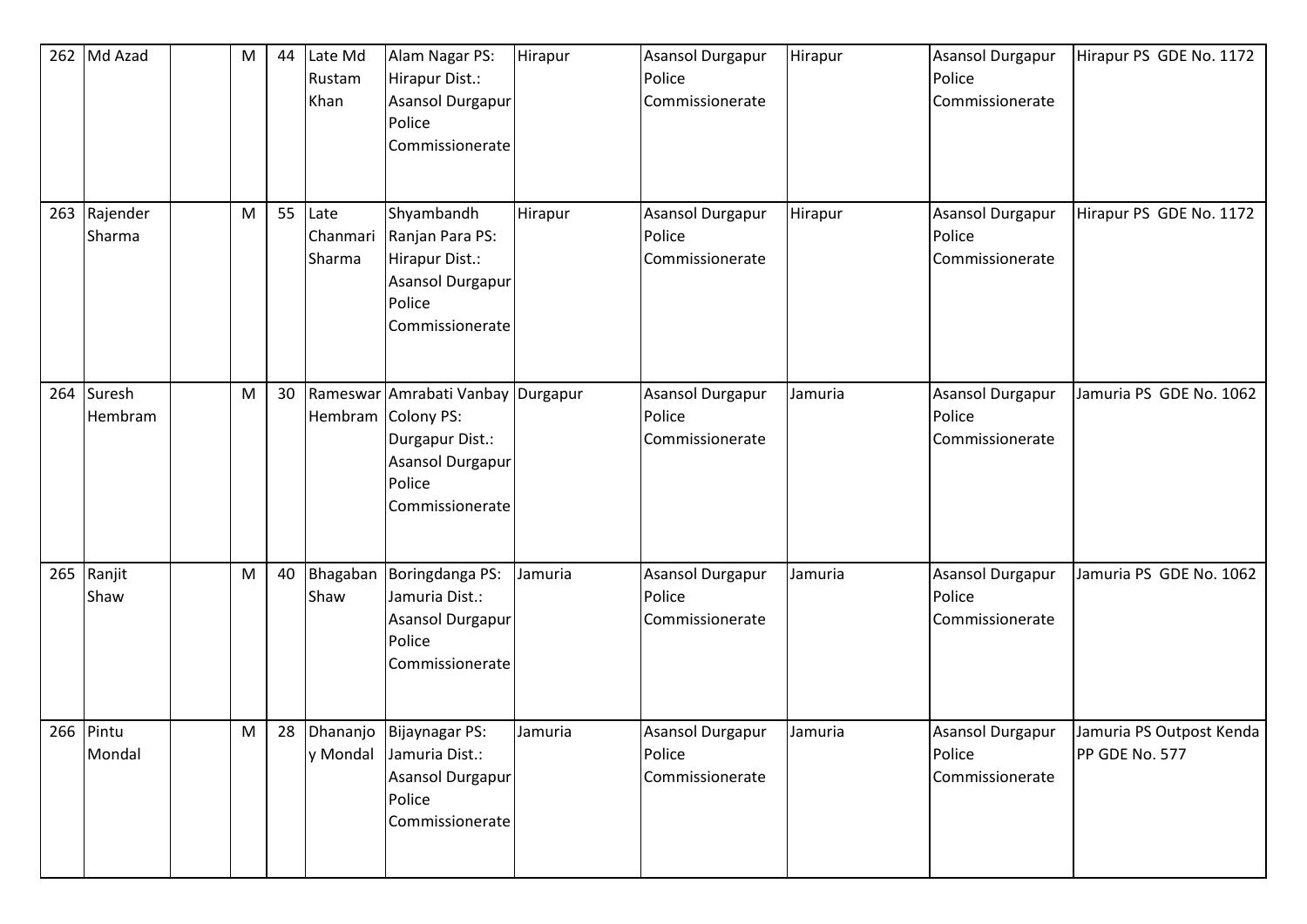| 267 | Chinmoy<br>Mondal | M | 26 | y Mondal               | Dhananjo Bijaynagar PS:<br>Jamuria Dist.:<br>Asansol Durgapur<br>Police<br>Commissionerate      | Jamuria | <b>Asansol Durgapur</b><br>Police<br>Commissionerate | Jamuria | <b>Asansol Durgapur</b><br>Police<br>Commissionerate | Jamuria PS Outpost Kenda<br>PP GDE No. 577 |
|-----|-------------------|---|----|------------------------|-------------------------------------------------------------------------------------------------|---------|------------------------------------------------------|---------|------------------------------------------------------|--------------------------------------------|
| 268 | Mahadev<br>Mete   | M |    | Lt.<br>Narayan<br>Mete | Kalikapur PS:<br>Ausgram Dist.:<br>Purba Burdwan                                                | Ausgram | Purba Burdwan                                        | Kanksa  | <b>Asansol Durgapur</b><br>Police<br>Commissionerate | Kanksa PS GDE No. 960                      |
| 269 | Sagar<br>Dutta    | M |    | 33 Lt. Ajay<br>Dutta   | Dangal PS:<br>Kanksa Dist.:<br>Asansol Durgapur<br>Police<br>Commissionerate                    | Kanksa  | Asansol Durgapur<br>Police<br>Commissionerate        | Kanksa  | <b>Asansol Durgapur</b><br>Police<br>Commissionerate | Kanksa PS GDE No. 960                      |
| 270 | Goutam<br>Mete    | M | 30 | Bhairab<br>Mete        | Basudha Bandh<br>Gora PS: Kanksa<br>Dist.: Asansol<br><b>Durgapur Police</b><br>Commissionerate | Kanksa  | Asansol Durgapur<br>Police<br>Commissionerate        | Kanksa  | <b>Asansol Durgapur</b><br>Police<br>Commissionerate | Kanksa PS GDE No. 960                      |
| 271 | Pranab<br>Sarkar  | M | 30 | Lt. Thakur<br>Sarkar   | Basudha Bandh<br>Gora PS: Kanksa<br>Dist.: Asansol<br><b>Durgapur Police</b><br>Commissionerate | Kanksa  | Asansol Durgapur<br>Police<br>Commissionerate        | Kanksa  | Asansol Durgapur<br>Police<br>Commissionerate        | Kanksa PS GDE No. 960                      |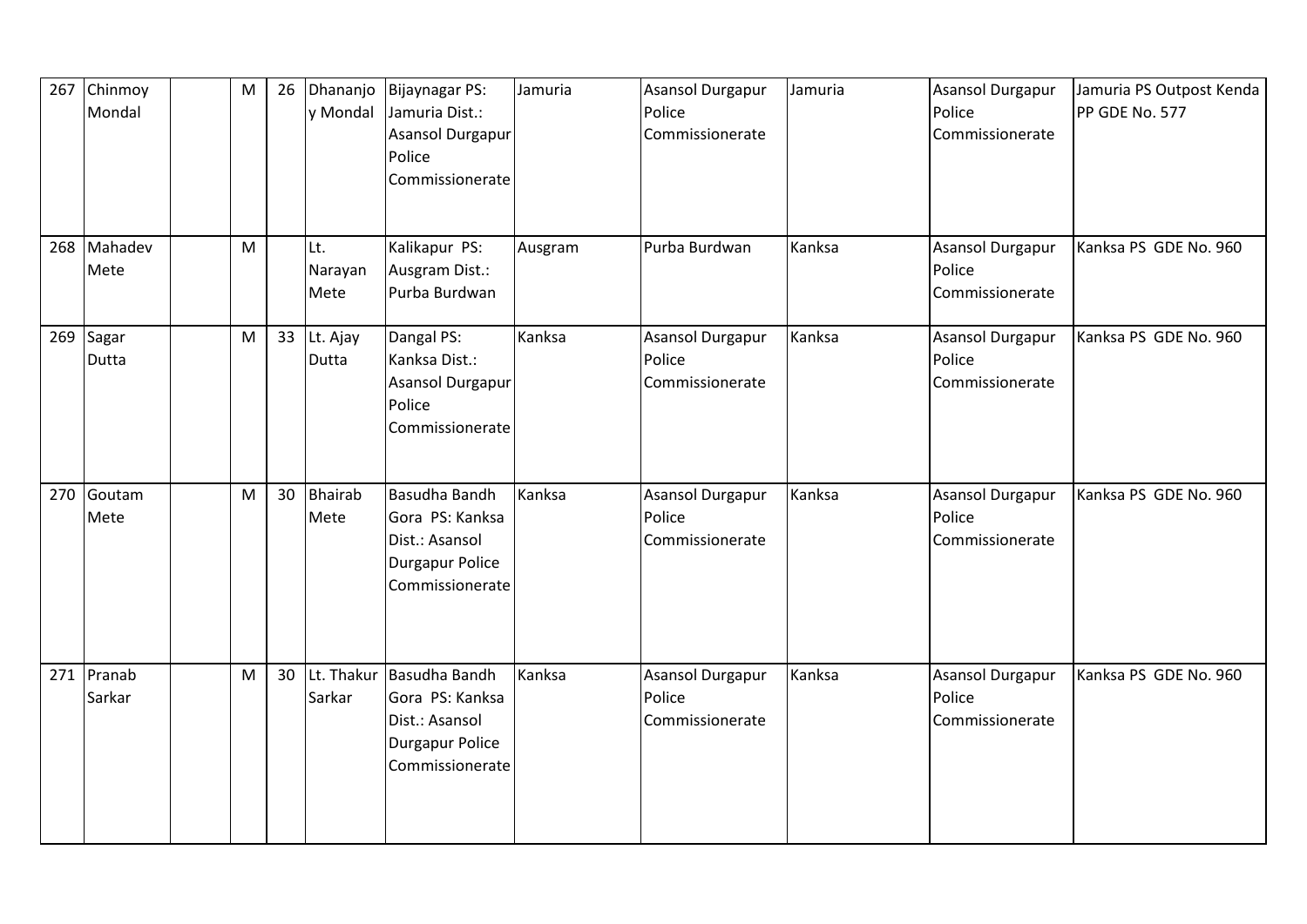| 272 | Surjadeb<br><b>Dhibar</b> | M | 32 | Lakhai<br>Narayan<br><b>Dhibar</b> | Randiha<br>Chaktetul PS:<br><b>Budbud Dist.:</b><br>Asansol Durgapur<br>Police<br>Commissionerate | <b>Budbud</b> | Asansol Durgapur<br>Police<br>Commissionerate        | Kanksa       | <b>Asansol Durgapur</b><br>Police<br>Commissionerate | Kanksa PS GDE No. 952          |
|-----|---------------------------|---|----|------------------------------------|---------------------------------------------------------------------------------------------------|---------------|------------------------------------------------------|--------------|------------------------------------------------------|--------------------------------|
| 273 | Arjun Bagdi               | M | 22 | Shambhu<br><b>Bagdi</b>            | Birudiha PS:<br>Kanksa Dist.:<br>Asansol Durgapur<br>Police<br>Commissionerate                    | Kanksa        | Asansol Durgapur<br>Police<br>Commissionerate        | Kanksa       | <b>Asansol Durgapur</b><br>Police<br>Commissionerate | Kanksa PS GDE No. 952          |
| 274 | Shambhu<br><b>Bagdi</b>   | M |    | 43 Lt. Buro<br><b>Bagdi</b>        | Birudiha PS:<br>Kanksa Dist.:<br>Asansol Durgapur<br>Police<br>Commissionerate                    | Kanksa        | <b>Asansol Durgapur</b><br>Police<br>Commissionerate | Kanksa       | <b>Asansol Durgapur</b><br>Police<br>Commissionerate | Kanksa PS GDE No. 952          |
| 275 | Naru Bauri                | M |    | <b>Bablu</b><br><b>Bauri</b>       | Banskopa PS:<br>Kanksa Dist.:<br>Asansol Durgapur<br>Police<br>Commissionerate                    | Kanksa        | <b>Asansol Durgapur</b><br>Police<br>Commissionerate | Kanksa       | Asansol Durgapur<br>Police<br>Commissionerate        | Kanksa PS GDE No. 961          |
|     | 276 Swarup<br>Das         | M | 26 | Manas<br>Das                       | Rajbandh PS:<br>Kanksa Dist.:<br><b>Asansol Durgapur</b><br>Police<br>Commissionerate             | Kanksa        | Asansol Durgapur<br>Police<br>Commissionerate        | Kanksa       | Asansol Durgapur<br>Police<br>Commissionerate        | Kanksa PS GDE No. 961          |
|     | 277 Abdul<br>Motabeb      | M |    | 30 Sk Talibul<br>Haque             |                                                                                                   |               | Basirhat                                             | New township | <b>Asansol Durgapur</b><br>Police<br>Commissionerate | New township PS GDE No.<br>695 |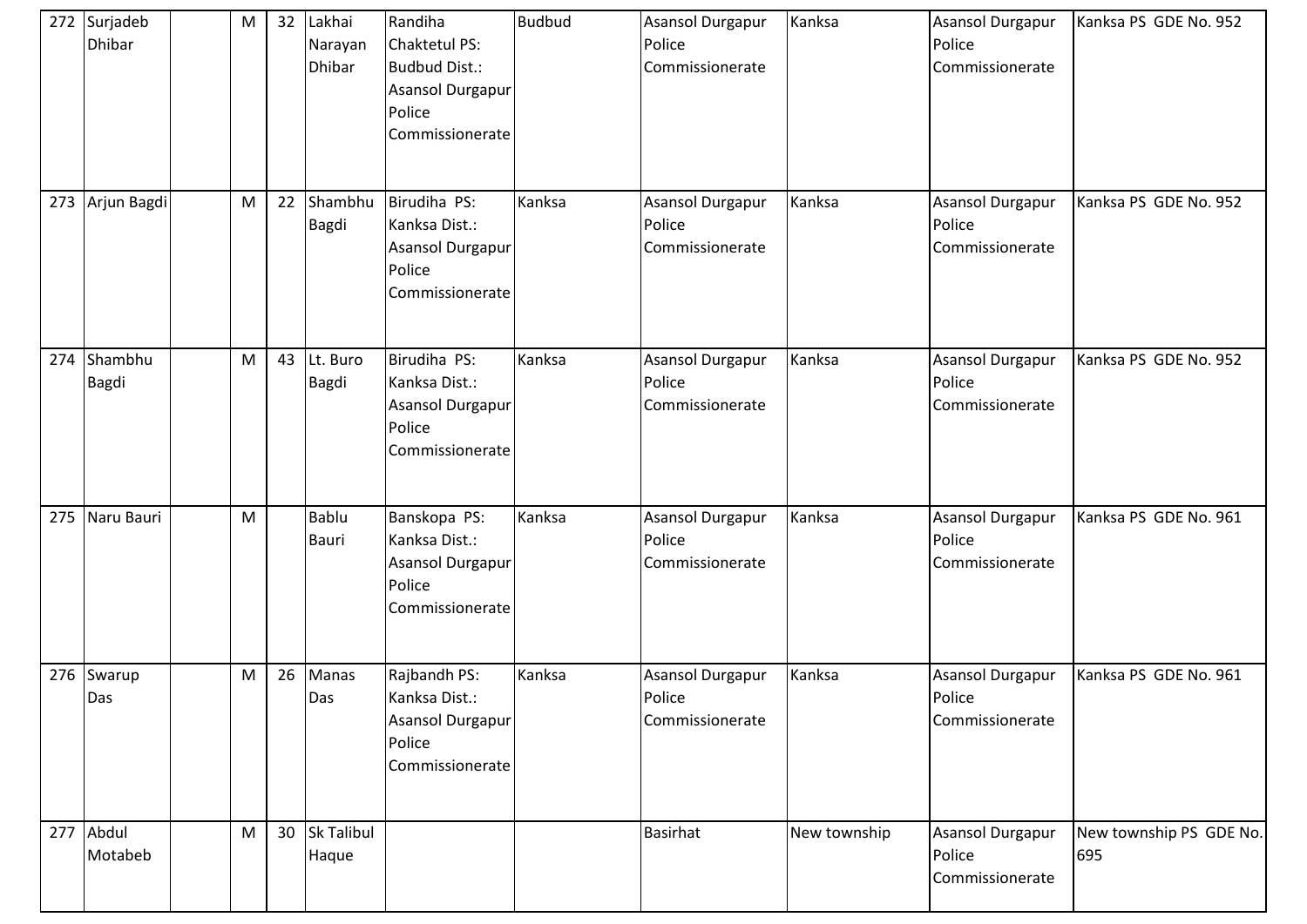|        | 278 Sk Nayan              | M | 24 | Sk Sadai                   |                                                                                                    |              | <b>Basirhat</b>                                      | New township | Asansol Durgapur<br>Police<br>Commissionerate        | New township PS GDE No.<br>695                           |
|--------|---------------------------|---|----|----------------------------|----------------------------------------------------------------------------------------------------|--------------|------------------------------------------------------|--------------|------------------------------------------------------|----------------------------------------------------------|
| 279 Sk | Nijamuddin                | M |    | 22 Sk Bablu                |                                                                                                    |              | <b>Basirhat</b>                                      | New township | <b>Asansol Durgapur</b><br>Police<br>Commissionerate | New township PS GDE No.<br>695                           |
| 280    | Mithilesh<br><b>Banik</b> | M | 18 | Manick<br><b>Banik</b>     |                                                                                                    |              | <b>Basirhat</b>                                      | New township | <b>Asansol Durgapur</b><br>Police<br>Commissionerate | New township PS Outpost<br>Bidhannagar OP GDE No.<br>530 |
| 281    | Subhadip<br>Das           | M | 18 | Goutam<br>Das              |                                                                                                    |              | <b>Basirhat</b>                                      | New township | <b>Asansol Durgapur</b><br>Police<br>Commissionerate | New township PS Outpost<br>Bidhannagar OP GDE No.<br>530 |
|        | 282 Pritam<br>Sharma      | M |    | 47 Prithiraj<br>Sharma     |                                                                                                    |              | <b>Basirhat</b>                                      | New township | Asansol Durgapur<br>Police<br>Commissionerate        | New township PS Outpost<br>Bidhannagar OP GDE No.<br>530 |
|        | 283 Mangal<br>Dhangar     |   |    | 32 Sukumar<br>Dhanagar     | <b>DVC Para PS:</b><br>Pandabeshwar<br>Dist.: Asansol<br><b>Durgapur Police</b><br>Commissionerate | Pandabeshwar | <b>Asansol Durgapur</b><br>Police<br>Commissionerate | Pandabeshwar | Asansol Durgapur<br>Police<br>Commissionerate        | Pandabeshwar PS GDE<br>No. 900                           |
| 284    | Subham<br>Yadav           | M |    | Lt. Bhola<br>Nath<br>Yadav |                                                                                                    |              | <b>Basirhat</b>                                      | Raniganj     | <b>Asansol Durgapur</b><br>Police<br>Commissionerate | Raniganj PS GDE No. 1053                                 |
|        | 285 Sambhu<br>Yadav       | M |    | Ramdas<br>Yadav            |                                                                                                    |              | <b>Basirhat</b>                                      | Raniganj     | Asansol Durgapur<br>Police<br>Commissionerate        | Raniganj PS GDE No. 1053                                 |
|        | 286 Partha<br>Bouri       | M |    | Samar<br><b>Bouri</b>      |                                                                                                    |              | <b>Basirhat</b>                                      | Raniganj     | Asansol Durgapur<br>Police<br>Commissionerate        | Raniganj PS Outpost<br>Ballavpur OP GDE No. 550          |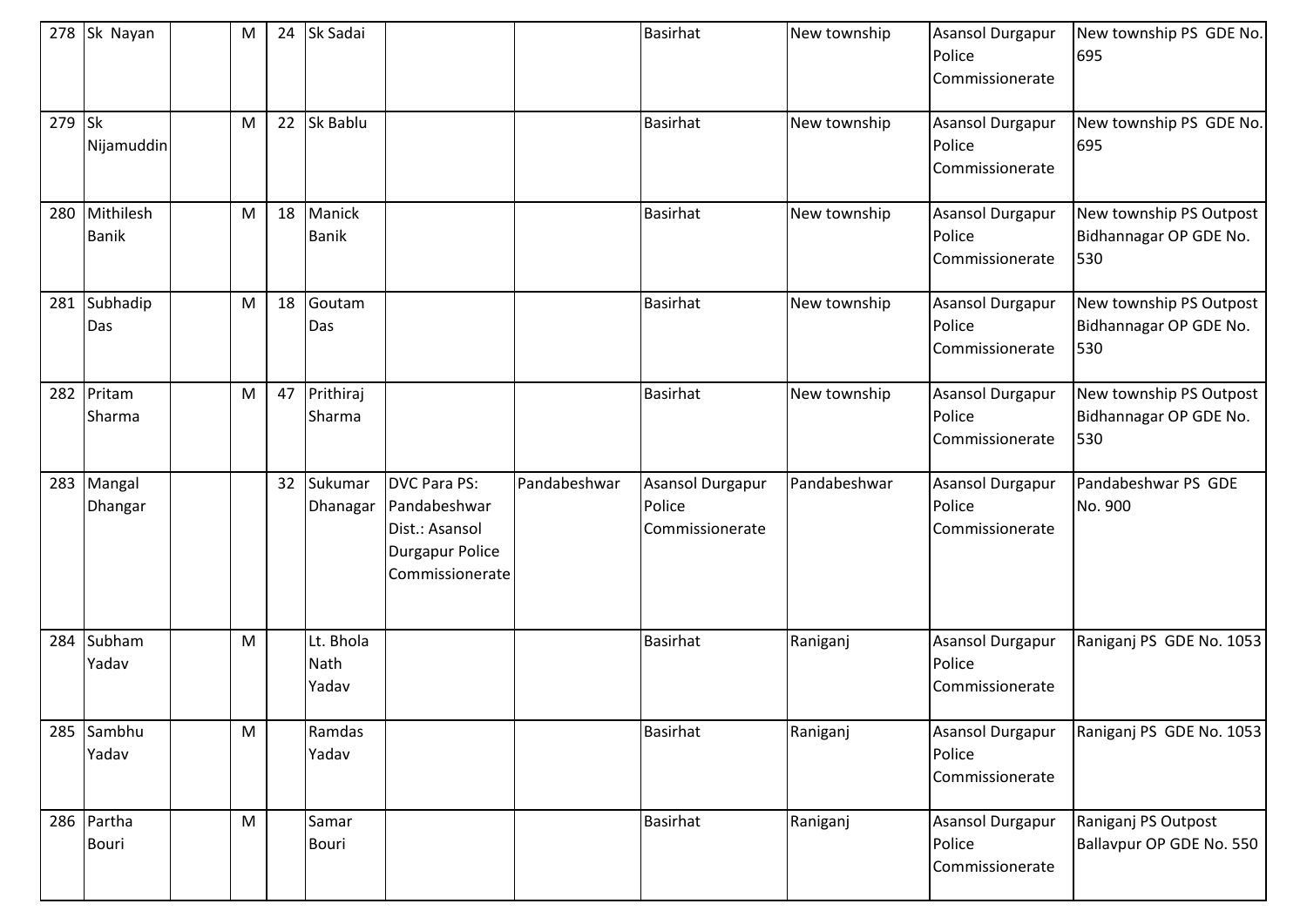|     | 287 Md Ali<br>Khan                        | M |    | Lt Gulam<br>Mustafa     |                                                                                          |                | <b>Basirhat</b>                           | Raniganj       | <b>Asansol Durgapur</b><br>Police<br>Commissionerate | Raniganj PS Outpost<br>Panjabi More OP GDE No.<br>533 |
|-----|-------------------------------------------|---|----|-------------------------|------------------------------------------------------------------------------------------|----------------|-------------------------------------------|----------------|------------------------------------------------------|-------------------------------------------------------|
| 288 | Chotu<br>Ansari                           | M |    | Pintu<br>Ansari         |                                                                                          |                | <b>Basirhat</b>                           | Raniganj       | <b>Asansol Durgapur</b><br>Police<br>Commissionerate | Raniganj PS Outpost<br>Panjabi More OP GDE No.<br>533 |
| 289 | Jumen Mia                                 | M |    | Usman<br>Mia            |                                                                                          |                | <b>Basirhat</b>                           | Raniganj       | <b>Asansol Durgapur</b><br>Police<br>Commissionerate | Raniganj PS Outpost<br>Panjabi More OP GDE No.<br>533 |
| 290 | Dulu<br><b>Biswas</b>                     | M | 60 | Lt.<br>a Biswas         | Rakshakalitola<br>Shyampad PS: Bankura Dist.:<br>Bankura                                 | <b>Bankura</b> | <b>Bankura</b>                            | <b>Bankura</b> | <b>Bankura</b>                                       | Bankura PS GDE No. 1034                               |
|     | 291 Rabin<br>Malakar                      | M | 25 | <b>Bablu</b><br>Malakar | Tamlibandh PS:<br>Bankura Dist.:<br><b>Bankura</b>                                       | <b>Bankura</b> | Bankura                                   | <b>Bankura</b> | <b>Bankura</b>                                       | Bankura PS GDE No. 1034                               |
| 292 | Gulam<br>Nabi<br>Atiyarrech<br>nam Malick | M | 32 | nam<br>Malick           | Atiyarrech   PS: Bishnupur<br>Dist.: Diamond<br><b>Harbour Police</b><br><b>District</b> | Bishnupur      | Diamond Harbour<br><b>Police District</b> | Bishnupur      | Diamond Harbour<br><b>Police District</b>            | Bishnupur PS GDE No.<br>1352                          |
| 293 | Injamamud<br>Malick                       | M | 30 | Aniakbar<br>Malick      | PS: Bishnupur<br>Dist.: Diamond<br><b>Harbour Police</b><br><b>District</b>              | Bishnupur      | Diamond Harbour<br><b>Police District</b> | Bishnupur      | <b>Diamond Harbour</b><br><b>Police District</b>     | Bishnupur PS GDE No.<br>1352                          |
| 294 | Mohabub<br>Mollick                        | M | 23 | Younish<br>Mollick      | PS: Bishnupur<br>Dist.: Diamond<br><b>Harbour Police</b><br>District                     | Bishnupur      | Diamond Harbour<br><b>Police District</b> | Bishnupur      | Diamond Harbour<br><b>Police District</b>            | Bishnupur PS GDE No.<br>1361                          |
|     | 295 Sajit<br>Mollick                      | M | 18 | Sajjat<br>Mollick       | PS: Bishnupur<br>Dist.: Diamond<br><b>Harbour Police</b><br><b>District</b>              | Bishnupur      | Diamond Harbour<br><b>Police District</b> | Bishnupur      | Diamond Harbour<br><b>Police District</b>            | Bishnupur PS GDE No.<br>1361                          |
|     | 296 Tapan<br>Malik                        | M | 40 | Lt.<br>Santosh<br>Malik | PS: Bishnupur<br>Dist.: Diamond<br><b>Harbour Police</b><br>District                     | Bishnupur      | Diamond Harbour<br><b>Police District</b> | Bishnupur      | Diamond Harbour<br><b>Police District</b>            | Bishnupur PS GDE No.<br>1361                          |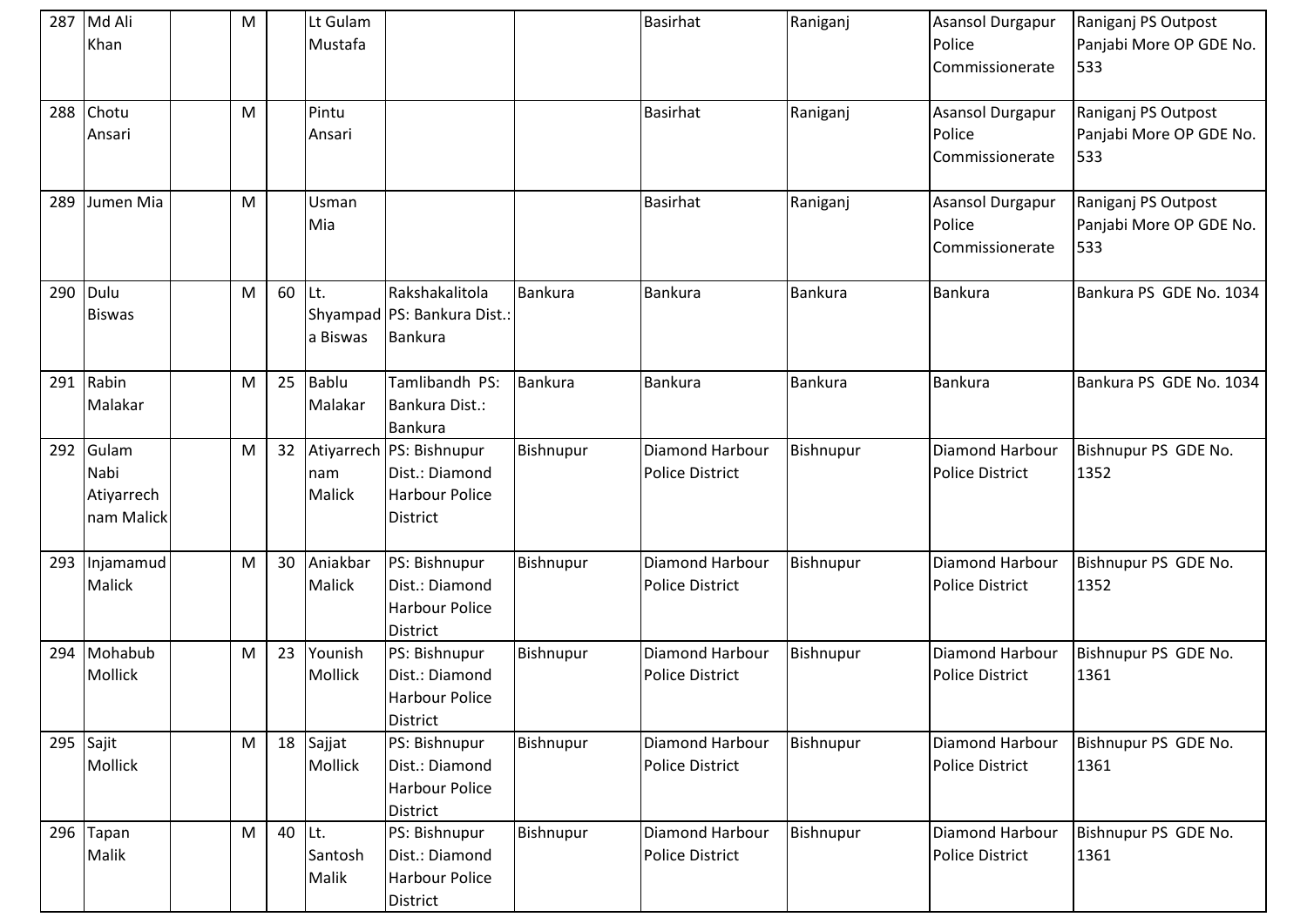| 297 | Saikat<br>Hazra | М         | 27 |                   | Asit Hazra   PS: Bishnupur<br>Dist.: Diamond | Bishnupur | <b>Diamond Harbour</b><br><b>Police District</b> | Bishnupur | Diamond Harbour<br><b>Police District</b> | Bishnupur PS GDE No.<br>1361 |
|-----|-----------------|-----------|----|-------------------|----------------------------------------------|-----------|--------------------------------------------------|-----------|-------------------------------------------|------------------------------|
|     |                 |           |    |                   | <b>Harbour Police</b><br>District            |           |                                                  |           |                                           |                              |
| 298 | <b>Tarak</b>    | M         | 34 |                   | Lt. Panchu PS: Bishnupur                     | Bishnupur | Diamond Harbour                                  | Bishnupur | <b>Diamond Harbour</b>                    | Bishnupur PS GDE No.         |
|     | Mondal          |           |    | Mondal            | Dist.: Diamond                               |           | <b>Police District</b>                           |           | <b>Police District</b>                    | 1361                         |
|     |                 |           |    |                   | <b>Harbour Police</b>                        |           |                                                  |           |                                           |                              |
|     |                 |           |    |                   | District                                     |           |                                                  |           |                                           |                              |
| 299 | Raju            | M         | 30 | Goure             | PS: Bishnupur                                | Bishnupur | Diamond Harbour                                  | Bishnupur | Diamond Harbour                           | Bishnupur PS GDE No.         |
|     | Sarkar          |           |    | Sarkar            | Dist.: Diamond                               |           | <b>Police District</b>                           |           | <b>Police District</b>                    | 1361                         |
|     |                 |           |    |                   | <b>Harbour Police</b>                        |           |                                                  |           |                                           |                              |
|     |                 |           |    |                   | District                                     |           |                                                  |           |                                           |                              |
| 300 | Pradip          | M         | 24 | <b>Dulal</b>      | PS: Bishnupur                                | Bishnupur | Diamond Harbour                                  | Bishnupur | Diamond Harbour                           | Bishnupur PS GDE No.         |
|     | Mondal          |           |    | Mondal            | Dist.: Diamond                               |           | <b>Police District</b>                           |           | <b>Police District</b>                    | 349                          |
|     |                 |           |    |                   | <b>Harbour Police</b>                        |           |                                                  |           |                                           |                              |
|     |                 |           |    |                   | District                                     |           |                                                  |           |                                           |                              |
| 301 | Bholaram        | M         | 28 | Sambhu            | PS: Bishnupur                                | Bishnupur | Diamond Harbour                                  | Bishnupur | <b>Diamond Harbour</b>                    | Bishnupur PS GDE No.         |
|     | Das             |           |    | Das               | Dist.: Diamond                               |           | <b>Police District</b>                           |           | <b>Police District</b>                    | 349                          |
|     |                 |           |    |                   | <b>Harbour Police</b>                        |           |                                                  |           |                                           |                              |
|     |                 |           |    |                   | <b>District</b>                              |           |                                                  |           |                                           |                              |
| 302 | Ranjan          | M         | 46 | ILt.              | PS: Usthi Dist.:                             | Usthi     | Diamond Harbour                                  | Bishnupur | Diamond Harbour                           | Bishnupur PS GDE No.         |
|     | Bhandari        |           |    | Bhabatosh Diamond |                                              |           | <b>Police District</b>                           |           | <b>Police District</b>                    | 349                          |
|     |                 |           |    | Bhandari          | <b>Harbour Police</b>                        |           |                                                  |           |                                           |                              |
|     |                 |           |    |                   | District                                     |           |                                                  |           |                                           |                              |
| 303 | Subhadip        | M         | 18 |                   | Bholanath PS: Diamond                        | Diamond   | Diamond Harbour                                  | Bishnupur | Diamond Harbour                           | Bishnupur PS GDE No.         |
|     | Ghosh           |           |    | Ghosh             | harbour Dist.:                               | harbour   | <b>Police District</b>                           |           | <b>Police District</b>                    | 349                          |
|     |                 |           |    |                   | Diamond                                      |           |                                                  |           |                                           |                              |
|     |                 |           |    |                   | <b>Harbour Police</b>                        |           |                                                  |           |                                           |                              |
|     |                 |           |    |                   | District                                     |           |                                                  |           |                                           |                              |
| 304 | <b>Bishnu</b>   | M         | 19 | Kishna            | PS: Diamond                                  | Diamond   | Diamond Harbour                                  | Bishnupur | Diamond Harbour                           | Bishnupur PS GDE No.         |
|     | Ghosh           |           |    | Ghosh             | harbour Dist.:                               | harbour   | <b>Police District</b>                           |           | <b>Police District</b>                    | 349                          |
|     |                 |           |    |                   | Diamond                                      |           |                                                  |           |                                           |                              |
|     |                 |           |    |                   | <b>Harbour Police</b>                        |           |                                                  |           |                                           |                              |
|     |                 |           |    |                   | District                                     |           |                                                  |           |                                           |                              |
|     | 305 Subhajit    | ${\sf M}$ |    | 18 Labkumar       | PS: Diamond                                  | Diamond   | Diamond Harbour                                  | Bishnupur | Diamond Harbour                           | Bishnupur PS GDE No.         |
|     | Ghosh           |           |    | Ghosh             | harbour Dist.:                               | harbour   | <b>Police District</b>                           |           | <b>Police District</b>                    | 349                          |
|     |                 |           |    |                   | Diamond                                      |           |                                                  |           |                                           |                              |
|     |                 |           |    |                   | <b>Harbour Police</b>                        |           |                                                  |           |                                           |                              |
|     |                 |           |    |                   | District                                     |           |                                                  |           |                                           |                              |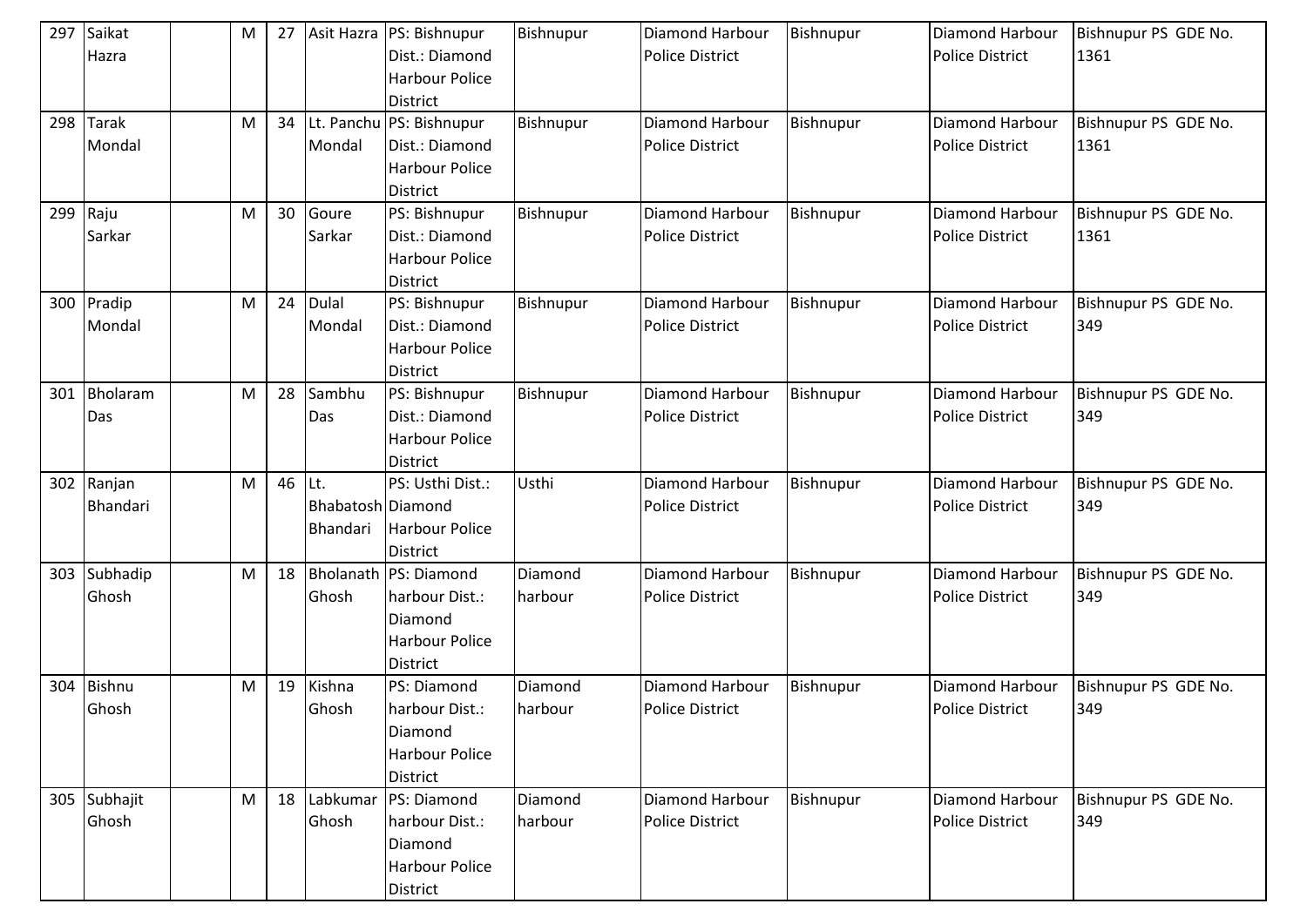| 306 | Asish            | M | 25              | <b>Badal</b>     | PS: Diamond                    | Diamond | Diamond Harbour        | Bishnupur     | Diamond Harbour        | Bishnupur PS GDE No.     |
|-----|------------------|---|-----------------|------------------|--------------------------------|---------|------------------------|---------------|------------------------|--------------------------|
|     | Ghosh            |   |                 | Ghosh            | harbour Dist.:                 | harbour | <b>Police District</b> |               | <b>Police District</b> | 349                      |
|     |                  |   |                 |                  | Diamond                        |         |                        |               |                        |                          |
|     |                  |   |                 |                  | <b>Harbour Police</b>          |         |                        |               |                        |                          |
|     |                  |   |                 |                  | <b>District</b>                |         |                        |               |                        |                          |
|     | 307 Ajoy Lohar   | M |                 | Sankar           | PS: Mejhia Dist.:              | Mejhia  | Bankura                | Gangajalghati | Bankura                | Gangajalghati PS GDE No. |
|     |                  |   |                 | Lohar            | Bankura                        |         |                        |               |                        | 731                      |
| 308 | Manoj            | M | 20              | Gunodhar         | Atakol More PS:                | Joypur  | Purulia                | Joypur        | Purulia                | Joypur PS GDE No. 837    |
|     | Mahato           |   |                 | Mahato           | Joypur Dist.:                  |         |                        |               |                        |                          |
|     |                  |   |                 |                  | Purulia                        |         |                        |               |                        |                          |
| 309 | Baburam          | M | 19              | Shankar          | <b>Atakol More PS:</b>         | Joypur  | Purulia                | Joypur        | Purulia                | Joypur PS GDE No. 837    |
|     | Mahato           |   |                 | Mahato           | Joypur Dist.:                  |         |                        |               |                        |                          |
|     |                  |   |                 |                  | Purulia                        |         |                        |               |                        |                          |
|     | 310 Subodh       | M | 52 Lt.          |                  | Forest More PS:                | Joypur  | Purulia                | Joypur        | Purulia                | Joypur PS GDE No. 855    |
|     | Mahato           |   |                 |                  | Gobardha Joypur Dist.:         |         |                        |               |                        |                          |
|     |                  |   |                 | n Mahato Purulia |                                |         |                        |               |                        |                          |
|     |                  |   |                 |                  |                                |         |                        |               |                        |                          |
| 311 | Kartik           | M |                 | 33 Shrikanta     | Forest More PS:                | Joypur  | Purulia                | Joypur        | Purulia                | Joypur PS GDE No. 855    |
|     | Mahato           |   |                 | Mahato           | Joypur Dist.:                  |         |                        |               |                        |                          |
|     |                  |   |                 |                  | Purulia                        |         |                        |               |                        |                          |
| 312 | Chandi           | M | 39 Lt.          |                  | Kathaltard PS:                 | Joypur  | Purulia                | Joypur        | Purulia                | Joypur PS GDE No. 859    |
|     | Kalindi          |   |                 | Dharani          | Joypur Dist.:                  |         |                        |               |                        |                          |
|     |                  |   |                 | Kalindi          | Purulia                        |         |                        |               |                        |                          |
| 313 | Chiranjeet       | M |                 | 25 Goopal        | Kathaltard PS:                 | Joypur  | Purulia                | Joypur        | Purulia                | Joypur PS GDE No. 859    |
|     | Mahato           |   |                 | Mahato           | Joypur Dist.:                  |         |                        |               |                        |                          |
|     |                  |   |                 |                  | Purulia                        |         |                        |               |                        |                          |
| 314 | Krishna          | M | 30 <sup>°</sup> | ILt.             | Kathaltard PS:                 | Joypur  | Purulia                | Joypur        | Purulia                | Joypur PS GDE No. 843    |
|     | Kumar            |   |                 |                  | Paramesw Joypur Dist.:         |         |                        |               |                        |                          |
|     | <b>Bauri</b>     |   |                 | ar Bauri         | Purulia                        |         |                        |               |                        |                          |
|     |                  |   |                 |                  |                                |         |                        |               |                        |                          |
|     | 315 Lakhi        | M |                 |                  | 38 Lt. Lachhu   Kathaltard PS: | Joypur  | Purulia                | Joypur        | Purulia                | Joypur PS GDE No. 843    |
|     | Narayan          |   |                 | Mahato           | Joypur Dist.:                  |         |                        |               |                        |                          |
|     | Mahato           |   |                 |                  | Purulia                        |         |                        |               |                        |                          |
|     | 316 Parikshit    | M | 56 $\vert$ Lt.  |                  | Pundag Bazar PS: Joypur        |         | Purulia                | Joypur        | Purulia                | Joypur PS GDE No. 494    |
|     | Gorain           |   |                 | Dhananjo         | Joypur Dist.:                  |         |                        |               |                        |                          |
|     |                  |   |                 | y Gorain         | Purulia                        |         |                        |               |                        |                          |
|     |                  |   |                 |                  |                                |         |                        |               |                        |                          |
| 317 | <b>Bablu Das</b> | M |                 | Lt Nimai         |                                |         | <b>Basirhat</b>        | Amdanga       | <b>Barasat</b>         | Amdanga PS GDE No. 840   |
|     |                  |   |                 | Das              |                                |         |                        |               |                        |                          |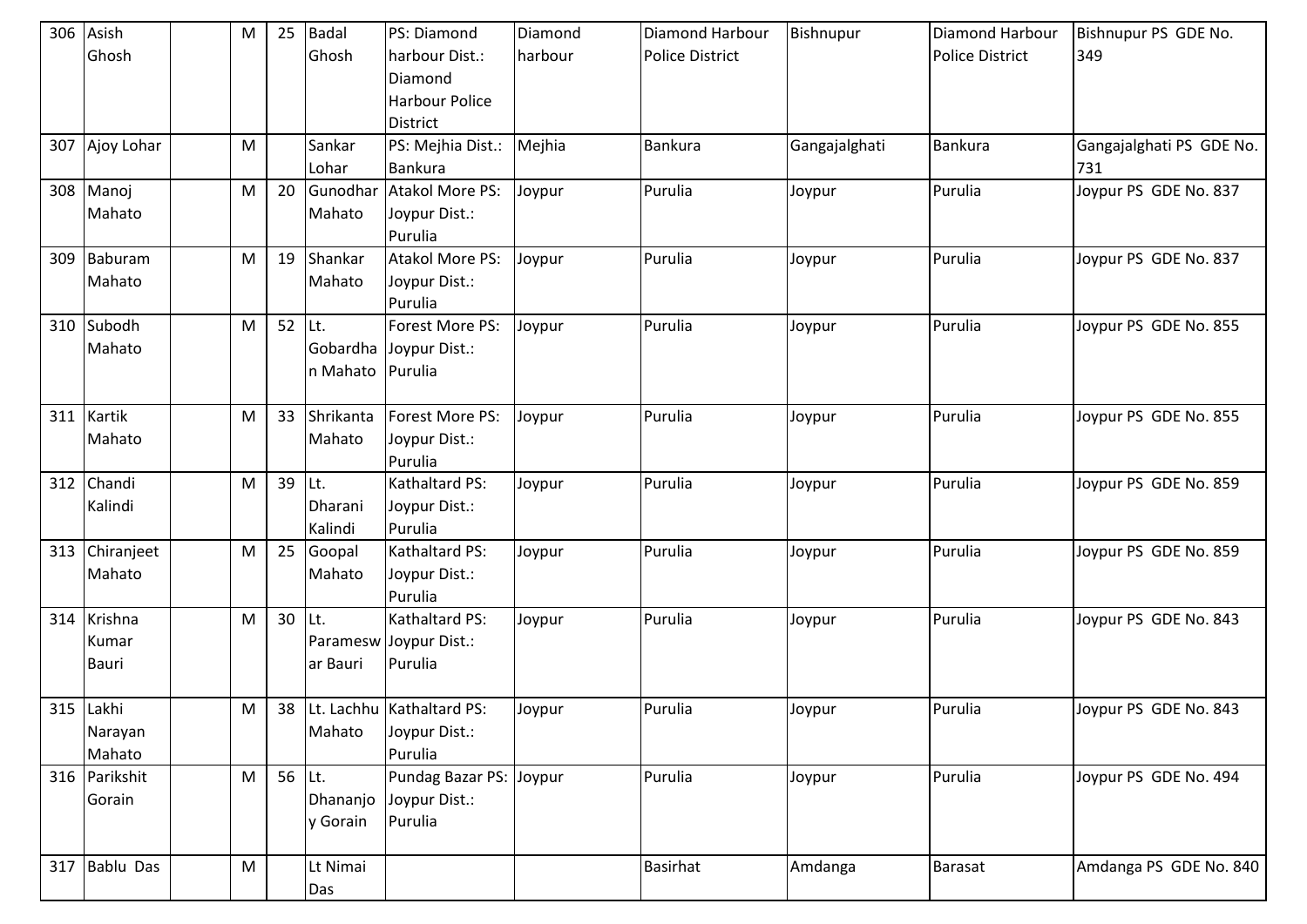| 318 | Arabinda          | M |    | Lt Tarak |                             |       | <b>Basirhat</b>       | Amdanga     | <b>Barasat</b> | Amdanga PS GDE No. 840  |
|-----|-------------------|---|----|----------|-----------------------------|-------|-----------------------|-------------|----------------|-------------------------|
|     | Das               |   |    | Ch Das   |                             |       |                       |             |                |                         |
| 319 | Sabir             | M |    | Yousuf   | Latar Bagan PS:             | Haroa | <b>Basirhat</b>       | Deganga     | Barasat        | Deganga PS GDE No. 1106 |
|     | Molla             |   |    | Molla    | Haroa Dist.:                |       |                       |             |                |                         |
|     |                   |   |    |          | <b>Basirhat</b>             |       |                       |             |                |                         |
| 320 | <b>Sk Tarikul</b> | M |    | Sk Sajid | Paikpara PS:                | Haroa | <b>Basirhat</b>       | Deganga     | Barasat        | Deganga PS GDE No. 1106 |
|     | Islam             |   |    | Rahaman  | Haroa Dist.:                |       |                       |             |                |                         |
|     |                   |   |    |          | <b>Basirhat</b>             |       |                       |             |                |                         |
|     | 321 Sadikul       | M |    |          | Istakul Ali Pakda PS: Sasan | Sasan | <b>Barasat</b>        | Deganga     | Barasat        | Deganga PS GDE No. 1106 |
|     | Islam             |   |    |          | Dist.: Barasat              |       |                       |             |                |                         |
|     |                   |   |    |          |                             |       |                       |             |                |                         |
|     | 322 Rabiul        | M |    | Entajul  | Chak Aminpur                | Sasan | <b>Barasat</b>        | Deganga     | Barasat        | Deganga PS GDE No. 1106 |
|     | Islam             |   |    | Islam    | PS: Sasan Dist.:            |       |                       |             |                |                         |
|     |                   |   |    |          | Barasat                     |       |                       |             |                |                         |
| 323 | Soumen            | M | 28 | Ranjit   | Saktigarh, PO+PS - Bongaon  |       | <b>Bongaon Police</b> | Habra       | Barasat        | Habra PS GDE No. 1360   |
|     | Ghosh             |   |    | Ghosh    | Bongaon, District           |       | <b>District</b>       |             |                |                         |
|     |                   |   |    |          | North 24-Parg               |       |                       |             |                |                         |
|     |                   |   |    |          | PS: Bongaon                 |       |                       |             |                |                         |
|     |                   |   |    |          | Dist.: Bongaon              |       |                       |             |                |                         |
|     |                   |   |    |          | <b>Police District</b>      |       |                       |             |                |                         |
|     |                   |   |    |          |                             |       |                       |             |                |                         |
|     |                   |   |    |          |                             |       |                       |             |                |                         |
| 324 | Berbol            | M |    | 34 Ajit  | <b>SURJO SEN</b>            |       | <b>Basirhat</b>       | Madhyamgram | Barasat        | Madhyamgram PS GDE      |
|     | Mondal            |   |    | Mondal   | NAGAR,                      |       |                       |             |                | No. 1292                |
|     |                   |   |    |          | <b>HUMAIPUR, PS</b>         |       |                       |             |                |                         |
|     |                   |   |    |          | <b>MADHYAMGRA</b>           |       |                       |             |                |                         |
|     |                   |   |    |          | M                           |       |                       |             |                |                         |
| 325 | <b>Biplab</b>     | M |    | Banamali | Noagaon, PO                 |       | <b>Basirhat</b>       | Sasan       | Barasat        | Sasan PS GDE No. 717    |
|     | Sawan             |   |    | Sawn     | Gopalpur, PS-               |       |                       |             |                |                         |
|     |                   |   |    |          | Rajnagar, Dist              |       |                       |             |                |                         |
|     |                   |   |    |          | Kendrapar                   |       |                       |             |                |                         |
|     | 326 Rahul         | M |    |          | Raghunat Jipidey, PO-       |       | Basirhat              | Sasan       | <b>Barasat</b> | Sasan PS GDE No. 717    |
|     | <b>Behara</b>     |   |    | h Behara | Kamika, PS-Raj              |       |                       |             |                |                         |
|     |                   |   |    |          | Kannika                     |       |                       |             |                |                         |
|     | 327 Anand         | M |    | Pandab   | A.B.C Ptna, PS-             |       | <b>Basirhat</b>       | Sasan       | Barasat        | Sasan PS GDE No. 717    |
|     | Shaw              |   |    | Shaw     | Dhusuri                     |       |                       |             |                |                         |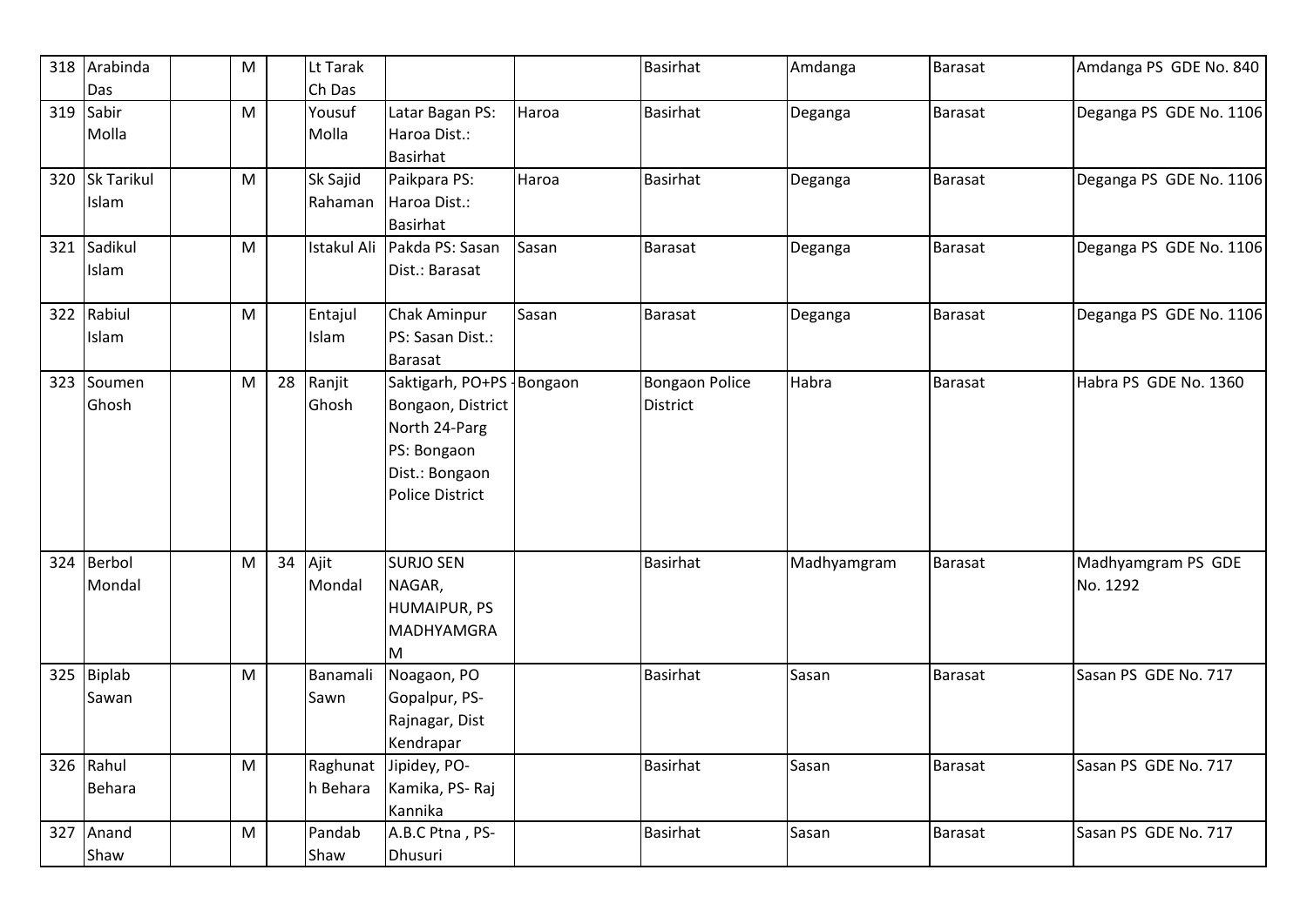| 328 | Aniket                  | M         | 23     | Lt.                       | PS: Noapara                                                                        | Noapara           | <b>Barrackpore Police</b>                    | Noapara           | Barrackpore Police                        | Noapara PS GDE No. 931              |
|-----|-------------------------|-----------|--------|---------------------------|------------------------------------------------------------------------------------|-------------------|----------------------------------------------|-------------------|-------------------------------------------|-------------------------------------|
|     | Chowdhury               |           |        | Pramod<br>ly              | Dist.:<br>Chowdhur Barrackpore<br>Police                                           |                   | Commissionerate                              |                   | Commissionerate                           |                                     |
|     |                         |           |        |                           | Commissionerate                                                                    |                   |                                              |                   |                                           |                                     |
| 329 | Vishal<br>Shaw          | M         | 24 Lt. | Shyambab Dist.:<br>u Shaw | PS: Noapara<br>Barrackpore<br>Police<br>Commissionerate                            | Noapara           | <b>Barrackpore Police</b><br>Commissionerate | Noapara           | Barrackpore Police<br>Commissionerate     | Noapara PS GDE No. 931              |
| 330 | Selim<br>Molla          | M         |        | Moktar<br>Molla           | Madhubpur PS:<br>Bhangar Dist.:<br><b>Baruipur Police</b><br><b>District</b>       | Bhangar           | <b>Baruipur Police</b><br><b>District</b>    | Bhangar           | <b>Baruipur Police</b><br><b>District</b> | Bhangar PS GDE No. 952              |
| 331 | Kabirul<br>Mistry       | ${\sf M}$ |        | Karim<br>Mistry           | Moulimukunda<br>PS: Bhangar Dist.:<br><b>Baruipur Police</b><br><b>District</b>    | Bhangar           | <b>Baruipur Police</b><br><b>District</b>    | <b>Bhangar</b>    | <b>Baruipur Police</b><br><b>District</b> | Bhangar PS GDE No. 952              |
| 332 | Santu<br>Molla          | M         |        | Rahim<br>Molla            | Moulimukunda<br>PS: Bhangar Dist.:<br><b>Baruipur Police</b><br><b>District</b>    | Bhangar           | <b>Baruipur Police</b><br><b>District</b>    | Bhangar           | <b>Baruipur Police</b><br><b>District</b> | Bhangar PS GDE No. 952              |
| 333 | Jasim<br>Molla          | M         |        | Jalil Molla               | Moulimukunda<br>PS: Bhangar Dist.:<br><b>Baruipur Police</b><br>District           | Bhangar           | <b>Baruipur Police</b><br><b>District</b>    | Bhangar           | <b>Baruipur Police</b><br>District        | Bhangar PS GDE No. 952              |
| 334 | Ratan<br>Sarkar         | M         | 29     | Lt. Anil<br>Sarkar        | Birinchibari PS:<br>Jharkhali coastal<br>Dist.: Baruipur<br>Police District        | Jharkhali coastal | <b>Baruipur Police</b><br><b>District</b>    | Jharkhali coastal | <b>Baruipur Police</b><br><b>District</b> | Jharkhali coastal PS GDE<br>No. 565 |
| 335 | <b>Dhiren</b><br>Mondal | M         |        | 35 Gourpada<br>Mondal     | Birinchibari PS:<br>Jharkhali coastal<br>Dist.: Baruipur<br><b>Police District</b> | Jharkhali coastal | <b>Baruipur Police</b><br><b>District</b>    | Jharkhali coastal | <b>Baruipur Police</b><br><b>District</b> | Jharkhali coastal PS GDE<br>No. 565 |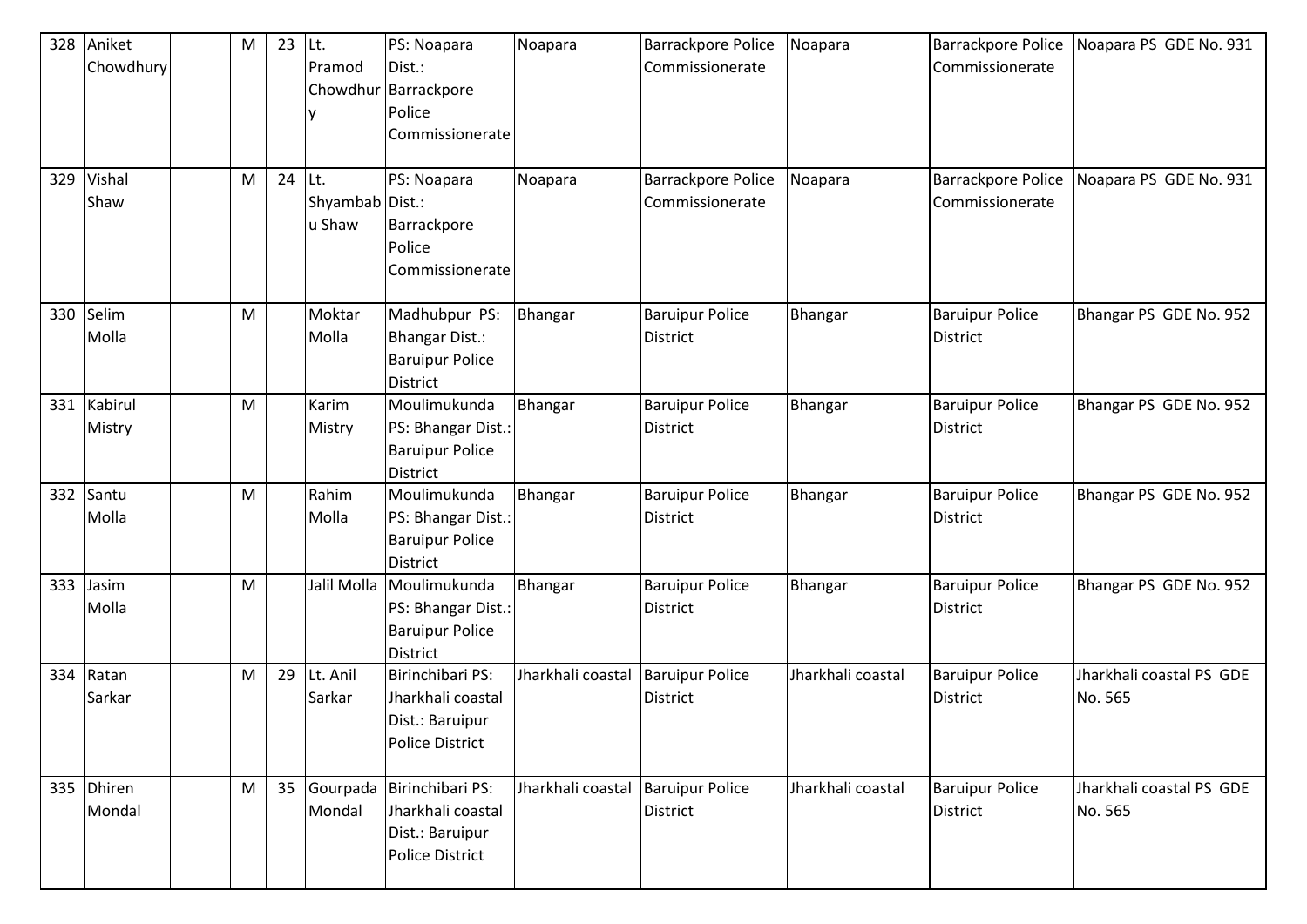|     | 336 Mojaffar<br>Khan     | M         | 42 | $S/O-It.$                        | Charakdanga PS:<br>Arish Khan Jibantala Dist.:<br><b>Baruipur Police</b><br><b>District</b> | Jibantala | <b>Baruipur Police</b><br><b>District</b> | Jibantala      | <b>Baruipur Police</b><br><b>District</b> | Jibantala PS Outpost<br>Ghutiasharip ROP GDE No.<br>562 |
|-----|--------------------------|-----------|----|----------------------------------|---------------------------------------------------------------------------------------------|-----------|-------------------------------------------|----------------|-------------------------------------------|---------------------------------------------------------|
| 337 | Mohon<br>Naskar          | M         | 23 | Naskar                           | S/o-uttam Patikhali PS:<br>Jibantala Dist.:<br><b>Baruipur Police</b><br>District           | Jibantala | <b>Baruipur Police</b><br>District        | Jibantala      | <b>Baruipur Police</b><br><b>District</b> | Jibantala PS GDE No. 645                                |
| 338 | Tanmoy<br>Das            | ${\sf M}$ |    | Ananta<br>Das                    | PS: Kultali Dist.:<br><b>Baruipur Police</b><br>District                                    | Kultali   | <b>Baruipur Police</b><br><b>District</b> | Kultali        | <b>Baruipur Police</b><br><b>District</b> | Kultali PS GDE No. 468                                  |
|     | 339 Prasenjit<br>Ruidas  | M         |    | Bapi<br>Ruidas                   | PS: Kultali Dist.:<br><b>Baruipur Police</b><br><b>District</b>                             | Kultali   | <b>Baruipur Police</b><br>District        | Kultali        | <b>Baruipur Police</b><br><b>District</b> | Kultali PS GDE No. 468                                  |
| 340 | Kamal Das                | M         |    |                                  | Nepal Das   PS: Kultali Dist.:<br><b>Baruipur Police</b><br><b>District</b>                 | Kultali   | <b>Baruipur Police</b><br>District        | Kultali        | <b>Baruipur Police</b><br><b>District</b> | Kultali PS GDE No. 468                                  |
| 341 | <b>Bubai Das</b>         |           |    | S/O.<br>Laxman<br>Singh          |                                                                                             |           | <b>Basirhat</b>                           | Narendrapur    | <b>Baruipur Police</b><br><b>District</b> | Narendrapur PS GDE No.<br>1585                          |
| 342 | Dip Das                  |           |    | $S/O$ .<br>Madhab<br>Ch. Das     |                                                                                             |           | <b>Basirhat</b>                           | Narendrapur    | <b>Baruipur Police</b><br><b>District</b> | Narendrapur PS GDE No.<br>1585                          |
| 343 | Biswakarm<br>a Kumar     |           |    | S/o. Samu<br>Ram                 |                                                                                             |           | <b>Basirhat</b>                           | Narendrapur    | <b>Baruipur Police</b><br><b>District</b> | Narendrapur PS GDE No.<br>1585                          |
| 344 | Dipankar<br>Majumder     |           |    | $S/O$ . Lt.<br>Nimai<br>Majumder |                                                                                             |           | <b>Basirhat</b>                           | Narendrapur    | <b>Baruipur Police</b><br><b>District</b> | Narendrapur PS GDE No.<br>1663                          |
|     | 345 Swapan<br>Sarkar     |           |    | S/o. Satish<br>Sarkar            |                                                                                             |           | <b>Basirhat</b>                           | Narendrapur    | <b>Baruipur Police</b><br><b>District</b> | Narendrapur PS GDE No.<br>1663                          |
| 346 | Sarafat Ali              | M         |    | Omar Ali                         |                                                                                             |           | <b>Basirhat</b>                           | <b>Baduria</b> | Basirhat                                  | Baduria PS GDE No. 924                                  |
|     | 347 Mahamir<br>Mondal    | ${\sf M}$ |    | Imran<br>Mondal                  |                                                                                             |           | <b>Basirhat</b>                           | Baduria        | <b>Basirhat</b>                           | Baduria PS GDE No. 924                                  |
|     | 348 Monimoha<br>n Naskar | M         | 41 | ath<br>Naskar                    | Rabindran Narayanpur PS:<br>Haroa Dist.:<br>Basirhat                                        | Haroa     | Basirhat                                  | Haroa          | <b>Basirhat</b>                           | Haroa PS GDE No. 878                                    |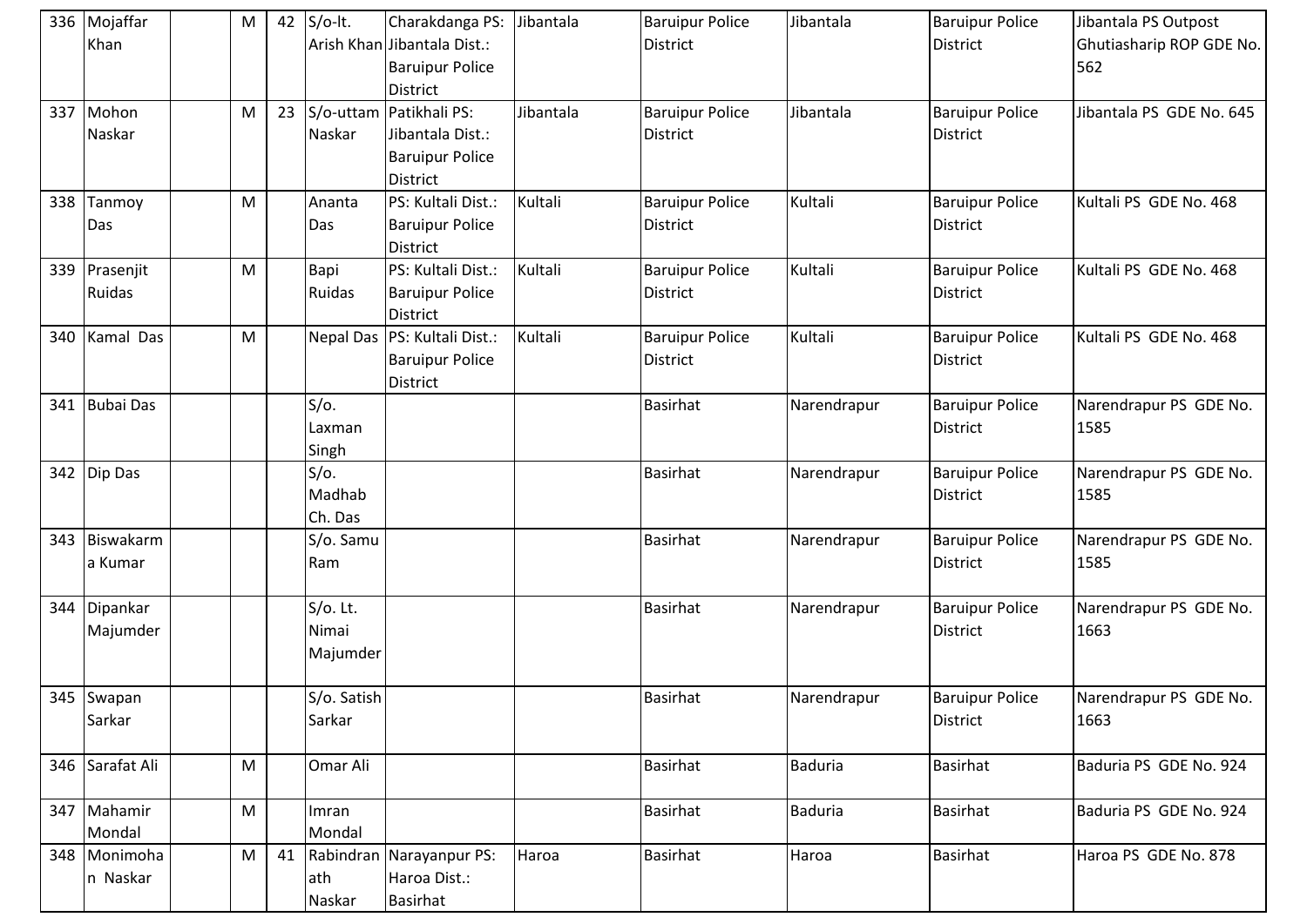|     | 349 Bhudhar<br>Mondal     | M         |        | 52 Lt. Subal<br>Mondal                | Narayanpur PS:<br>Haroa Dist.:<br><b>Basirhat</b>                                                 | Haroa        | <b>Basirhat</b> | Haroa        | <b>Basirhat</b> | Haroa PS GDE No. 878    |
|-----|---------------------------|-----------|--------|---------------------------------------|---------------------------------------------------------------------------------------------------|--------------|-----------------|--------------|-----------------|-------------------------|
| 350 | Susil Gain                | M         | 56 Lt. | Gain                                  | Narayanpur PS:<br>Lankeswar Haroa Dist.:<br><b>Basirhat</b>                                       | Haroa        | <b>Basirhat</b> | Haroa        | <b>Basirhat</b> | Haroa PS GDE No. 878    |
| 351 | Sankar<br>Mondal          | ${\sf M}$ | 50     |                                       | Bhaddesw Narayanpur PS:<br>ar Mondal Haroa Dist.:<br><b>Basirhat</b>                              | Haroa        | <b>Basirhat</b> | Haroa        | <b>Basirhat</b> | Haroa PS GDE No. 857    |
|     | 352 Tapash<br>Mondal      | M         |        | 32 Nirapada<br>Mondal                 | Narayanpur PS:<br>Haroa Dist.:<br><b>Basirhat</b>                                                 | Haroa        | <b>Basirhat</b> | Haroa        | <b>Basirhat</b> | Haroa PS GDE No. 857    |
|     | 353 Anchar<br>Sardar      | M         | 59     | Late Entaj<br>Sardar                  | Barunhat, PS-<br>Hasnabad PS:<br>Hasnabad Dist.:<br><b>Basirhat</b>                               | Hasnabad     | <b>Basirhat</b> | Hasnabad     | <b>Basirhat</b> | Hasnabad PS GDE No. 966 |
|     | 354 Anik Mistri           | M         |        | 28 Amir Ali<br>Mistri                 | Barunhat, PS-<br>Hasnabad PS:<br>Hasnabad Dist.:<br><b>Basirhat</b>                               | Hasnabad     | <b>Basirhat</b> | Hasnabad     | <b>Basirhat</b> | Hasnabad PS GDE No. 966 |
| 355 | Tutai<br>Sardar           | M         |        | 44 Rajjak Ali<br>Sardar               | Tangra, PS-<br>Hasnabad PS:<br>Hasnabad Dist.:<br>Basirhat                                        | Hasnabad     | Basirhat        | Hasnabad     | <b>Basirhat</b> | Hasnabad PS GDE No. 966 |
|     | 356 Ibrahim<br>Mondal     | M         | 25     | Rasid<br>Mondal                       | Barunhat, PS-<br>Hasnabad PS:<br>Hasnabad Dist.:<br>Basirhat                                      | Hasnabad     | <b>Basirhat</b> | Hasnabad     | <b>Basirhat</b> | Hasnabad PS GDE No. 966 |
| 357 | Niranjan<br><b>Biswas</b> | M         |        | $25$ S/o-<br>somnath<br><b>Biswas</b> | Vill-Kamalapur,<br>PS-Matia, Dist-<br>North 24 Pgs. PS:<br><b>MATIA Dist.:</b><br><b>Basirhat</b> | <b>MATIA</b> | <b>Basirhat</b> | <b>MATIA</b> | <b>Basirhat</b> | MATIA PS GDE No. 936    |
|     | 358 Prodip<br>Mondal      | M         |        | $38$ S/o-<br>Khagan<br>Mondal         | Vill-Kachua, PS-<br>Matia, Dist-North<br>24 Parganas PS:<br><b>MATIA Dist.:</b><br>Basirhat       | <b>MATIA</b> | Basirhat        | <b>MATIA</b> | <b>Basirhat</b> | MATIA PS GDE No. 953    |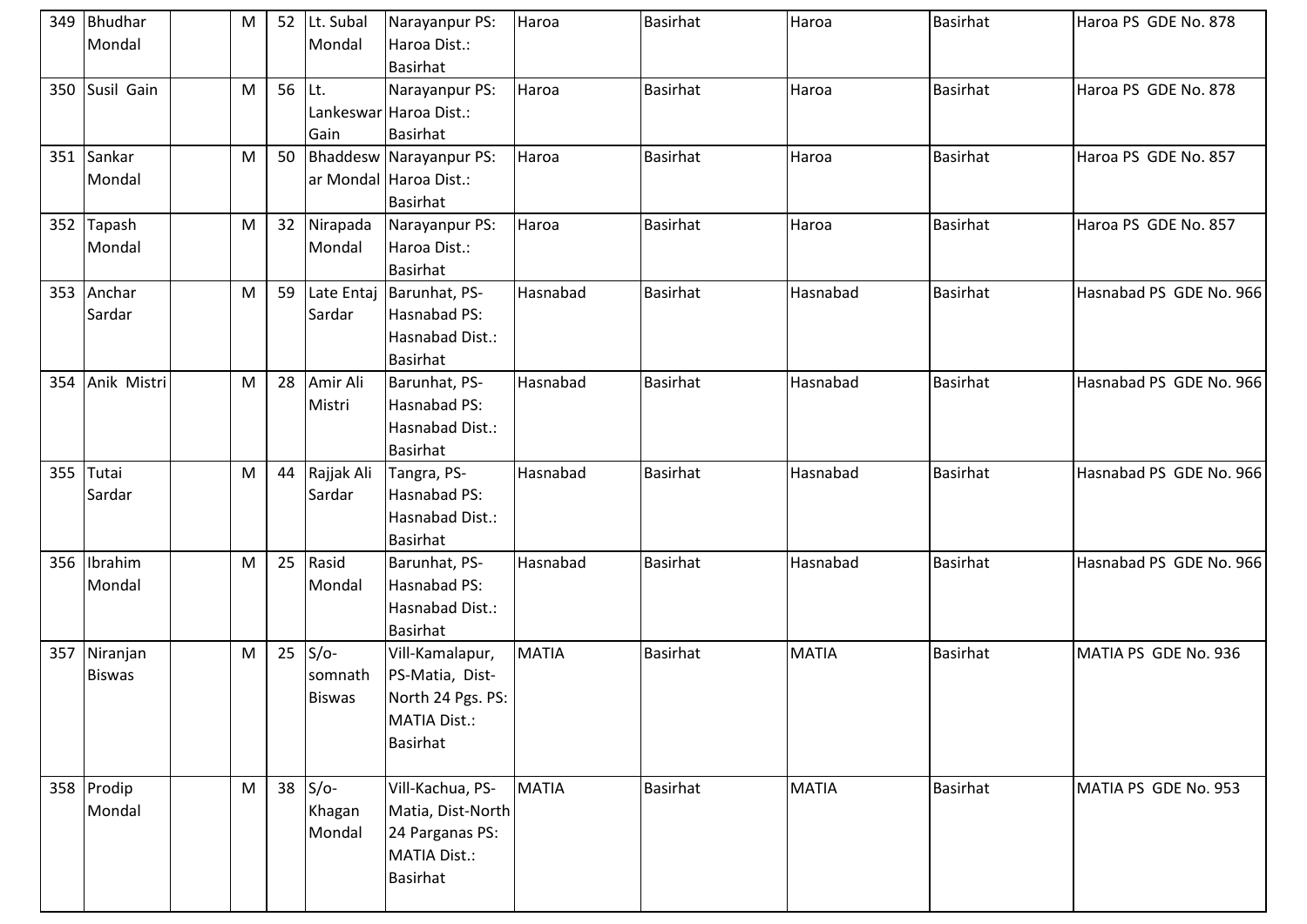|     | 359 Bappa<br><b>Biswas</b>       | M         | <b>Biswas</b>                      | 26 S/o-sajjad Vill-Kakrashruti,<br>PS-Baduria, Dist-<br>North 24 Pgs PS:<br>Baduria Dist.:<br>Basirhat             | <b>Baduria</b> | <b>Basirhat</b> | <b>MATIA</b> | <b>Basirhat</b> | MATIA PS GDE No. 953           |
|-----|----------------------------------|-----------|------------------------------------|--------------------------------------------------------------------------------------------------------------------|----------------|-----------------|--------------|-----------------|--------------------------------|
| 360 | Momin<br>Gazi                    | M         | Gazi                               | 26   S/o- Gafur   Vill-Kakrashruti,<br>PS-Baduria, Dist-<br>North 24 Pgs. PS:<br>Baduria Dist.:<br><b>Basirhat</b> | <b>Baduria</b> | <b>Basirhat</b> | <b>MATIA</b> | <b>Basirhat</b> | MATIA PS GDE No. 953           |
|     | 361 Anamul<br>Mistry             | ${\sf M}$ | $S/O-$<br>Hafijul<br>Mistry        |                                                                                                                    |                | <b>Basirhat</b> | Minakhan     | <b>Basirhat</b> | Minakhan PS GDE No. 802        |
|     | 362 Saidul<br><b>Islam Molla</b> | ${\sf M}$ | S/o-Nur<br><b>Box Molla</b>        |                                                                                                                    |                | <b>Basirhat</b> | Minakhan     | <b>Basirhat</b> | Minakhan PS GDE No. 802        |
|     | 363 Madan<br>Mondal              | ${\sf M}$ | $S/O-$<br><b>Bhaskar</b><br>Mondal |                                                                                                                    |                | <b>Basirhat</b> | Minakhan     | <b>Basirhat</b> | Minakhan PS GDE No. 802        |
| 364 | Debprasad<br>Dalui               | M         | 18 Dulal<br>Dalui                  | Bhandarkhali Roy Sandeshkhali<br>Para, PS<br>Sandeshkhali,<br>North 24 P PS:<br>Sandeshkhali<br>Dist.: Basirhat    |                | <b>Basirhat</b> | Sandeshkhali | Basirhat        | Sandeshkhali PS GDE No.<br>700 |
|     | 365 Sujan Roy                    | ${\sf M}$ | 28 Krishnapa<br>da Roy             | Hatgachha, PS<br>Sandeshkhali,<br>North 24<br>Parganas. PS:<br>Sandeshkhali<br>Dist.: Basirhat                     | Sandeshkhali   | Basirhat        | Sandeshkhali | <b>Basirhat</b> | Sandeshkhali PS GDE No.<br>700 |
|     | 366 Paresh<br>Bhuniya            | M         | 25 Ranajit<br>Bhuniyya             | Bermajur Katpol,<br>PS-Sandeshkhali,<br>Dist-North 24<br>PS: Sandeshkhali<br>Dist.: Basirhat                       | Sandeshkhali   | Basirhat        | Sandeshkhali | <b>Basirhat</b> | Sandeshkhali PS GDE No.<br>695 |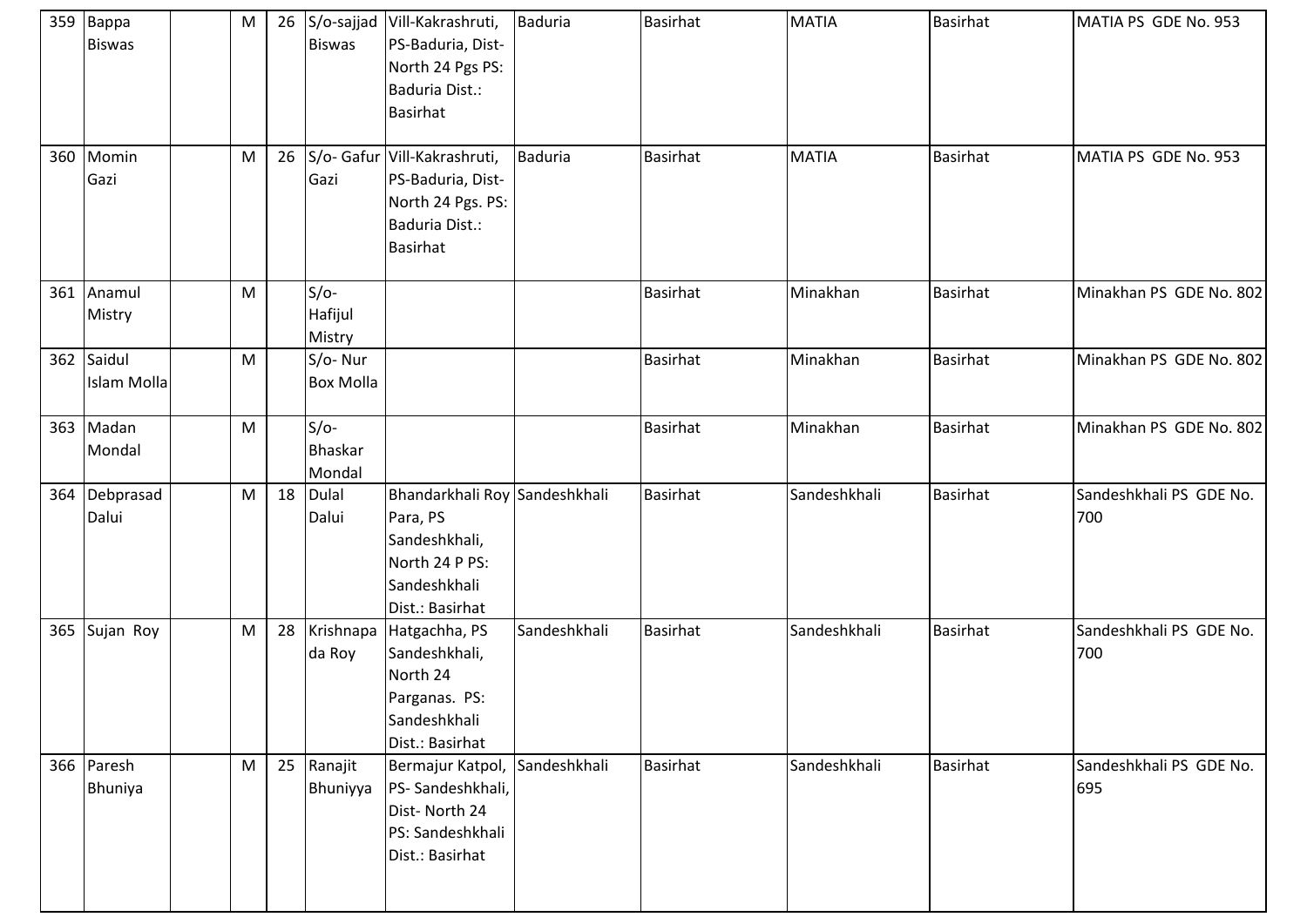| 367      | Niraj<br>Biyala      | ${\sf M}$ | 37 | <b>Late Susil</b><br>Kr. Biyala | Aswaninagar,<br>Baguiati, Usha<br>Apartement 4th<br>floor, PS:<br>Baguiati Dist.:<br>Bidhannagar<br>Police<br>Commissionerate | Baguiati | <b>Bidhannagar Police</b><br>Commissionerate | Electronics<br>complex | <b>Bidhannagar Police</b><br>Commissionerate | Electronics complex PS<br><b>GDE No. 920</b>       |
|----------|----------------------|-----------|----|---------------------------------|-------------------------------------------------------------------------------------------------------------------------------|----------|----------------------------------------------|------------------------|----------------------------------------------|----------------------------------------------------|
| 368      | Tapan<br>Baidya      | M         |    | $35$ S/o<br>Kalipada<br>Baidya  | 1/2/35 K.G. Bose<br>Sarani, PS<br>Beleghata, Kol-85                                                                           |          | <b>Basirhat</b>                              | Nscbi airport          | <b>Bidhannagar Police</b><br>Commissionerate | Nscbi airport PS GDE No.<br>579                    |
|          | 369 Rajib Roy        | M         |    | 42 $S$ /o<br>Hangsha<br>Raj Roy | 2 No Airport<br>Gate, PS Dum<br>Dum, Kol-79                                                                                   |          | <b>Basirhat</b>                              | Nscbi airport          | <b>Bidhannagar Police</b><br>Commissionerate | Nscbi airport PS GDE No.<br>579                    |
|          | 370 Prasenjit<br>Das | ${\sf M}$ |    | 35 S/o Rabin<br>Das             | Katakhal<br>Ganganagar, PS<br>Airport, Kol-132                                                                                |          | <b>Basirhat</b>                              | Nscbi airport          | <b>Bidhannagar Police</b><br>Commissionerate | Nscbi airport PS GDE No.<br>579                    |
| 371      | Mohan Lal<br>Kundu   | ${\sf M}$ |    | 37 S/o Gopal<br>Ch. Kundu Gate, | 2 No Airport<br>Ramkrishnagarh,<br>PS Dum Dum, Kol                                                                            |          | <b>Basirhat</b>                              | Nscbi airport          | <b>Bidhannagar Police</b><br>Commissionerate | Nscbi airport PS GDE No.<br>583                    |
| 372      | Dipak Das            | M         | 32 | Lal Das                         | S/o Sankar 5 No Tata Gate,<br>PS Dum Dum, Kol-<br>52                                                                          |          | <b>Basirhat</b>                              | Nscbi airport          | <b>Bidhannagar Police</b><br>Commissionerate | Nscbi airport PS GDE No.<br>583                    |
| 373 Raju | Chowdhury            | M         |    | 54 S/o Lt.<br>Laxman<br>IY.     | 61/17/2 Mahesh<br>Bari Lane, PS<br>Chowdhur Narkeldanga, Kol-<br>11                                                           |          | <b>Basirhat</b>                              | Nscbi airport          | Commissionerate                              | Bidhannagar Police Nscbi airport PS GDE No.<br>583 |
|          | 374 Sk Forhad        | ${\sf M}$ |    | Late Sk<br>Sabhar               | Nahina                                                                                                                        |          | <b>Basirhat</b>                              | <b>Bolpur</b>          | Birbhum                                      | Bolpur PS GDE No. 1045                             |
|          | 375 Sk Jomarul       | ${\sf M}$ |    | Late Sk<br>Sabhar               | Nahina                                                                                                                        |          | <b>Basirhat</b>                              | <b>Bolpur</b>          | Birbhum                                      | Bolpur PS GDE No. 1045                             |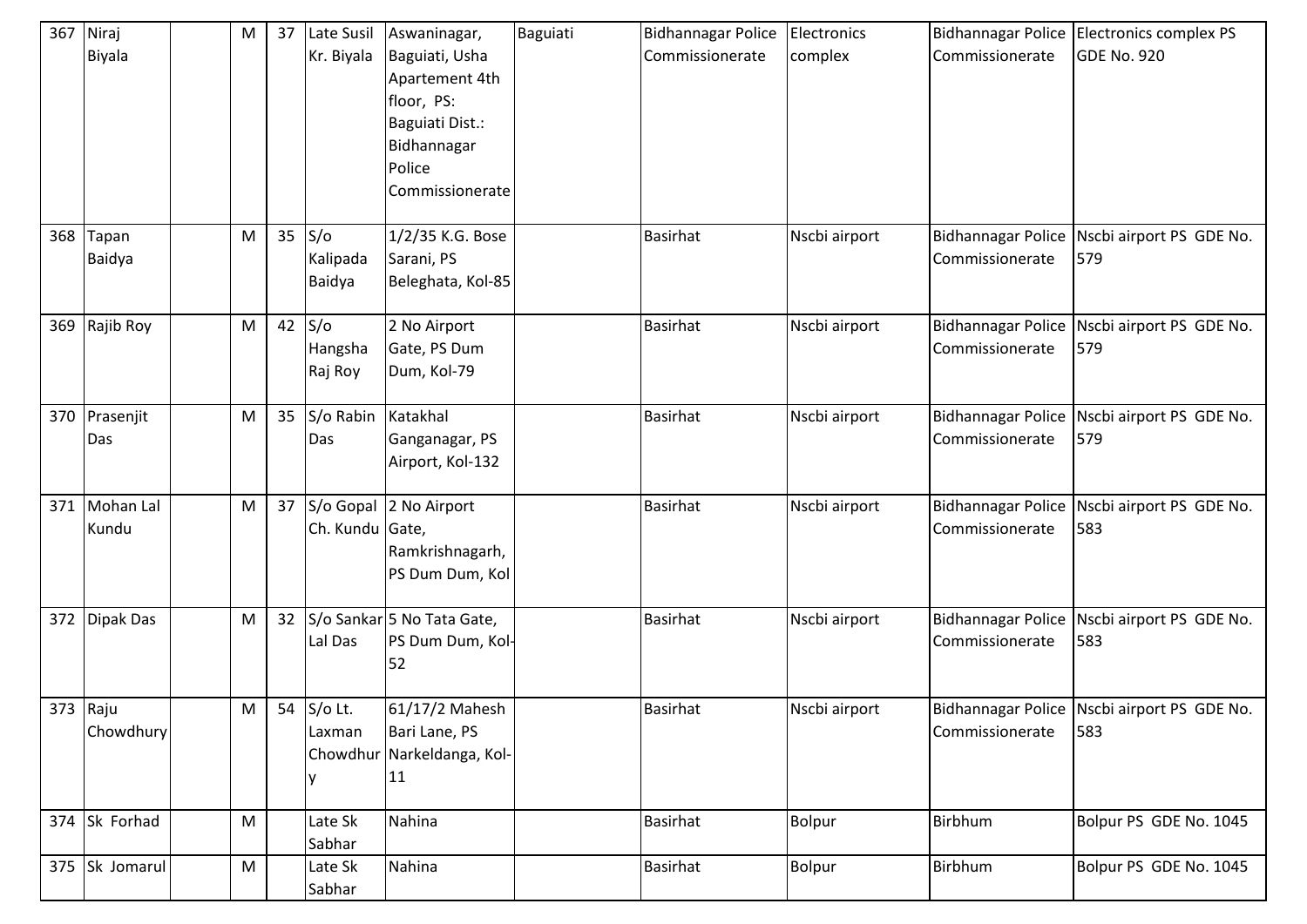|     | 376 Sk Samirul         | M |                 | Sk Forhad Nahina  |                                                              |          | <b>Basirhat</b> | Bolpur         | Birbhum | Bolpur PS GDE No. 1045            |
|-----|------------------------|---|-----------------|-------------------|--------------------------------------------------------------|----------|-----------------|----------------|---------|-----------------------------------|
| 377 | Pathik<br><b>Bagdi</b> | M | 23              | Santi<br>Bagdi    | Vill-Patharghata<br>PS: Labhpur Dist.:<br>Birbhum            | Labhpur  | <b>Birbhum</b>  | Labhpur        | Birbhum | Labhpur PS GDE No. 484            |
| 378 | Sahajan Sk             | M |                 |                   | 27 Sk Burhan Vill-Sardanga,<br>PS: Labhpur Dist.:<br>Birbhum | Labhpur  | <b>Birbhum</b>  | Labhpur        | Birbhum | Labhpur PS GDE No. 484            |
| 379 | Sahirul Sk             | M | 26              | Lt. Murad<br>Sk   | Labpur Chinema<br>tala PS: Labhpur<br>Dist.: Birbhum         | Labhpur  | <b>Birbhum</b>  | Labhpur        | Birbhum | Labhpur PS GDE No. 484            |
| 380 | Biswajit<br>Swarnakar  | M | 23              | ar                | Kalicharan Gonpur Md.<br>Swearnak   Bazar Birbhum            |          | <b>Basirhat</b> | Mahammad bazar | Birbhum | Mahammad bazar PS GDE<br>No. 1453 |
| 381 | Avijit<br>Swarnakar    | M | 21              | ar                | Kalicharan Gonpur Md.<br>Swearnak Bazar Birbhum              |          | <b>Basirhat</b> | Mahammad bazar | Birbhum | Mahammad bazar PS GDE<br>No. 1453 |
| 382 | Sk Nowsad              | M |                 |                   | Md. Hanif Nischintapur Md.<br><b>Bazar Birbhum</b>           |          | <b>Basirhat</b> | Mahammad bazar | Birbhum | Mahammad bazar PS GDE<br>No. 1453 |
| 383 | Kiron Sk               | M | 32              | Amar Sk           | Barua Gopalpur<br>PS: Murarai Dist.:<br>Birbhum              | Murarai  | Birbhum         | Murarai        | Birbhum | Murarai PS GDE No. 806            |
|     | 384 Rajib Sk           | M | 32 <sup>2</sup> |                   | Murtuz Sk Barua Gopalpur<br>PS: Murarai Dist.:<br>Birbhum    | Murarai  | <b>Birbhum</b>  | Murarai        | Birbhum | Murarai PS GDE No. 806            |
|     | 385 Nayan Sk           | M |                 | 20 Mogrum<br>Sk   | Dhitora PS:<br>Murarai Dist.:<br>Birbhum                     | Murarai  | Birbhum         | Paikar         | Birbhum | Paikar PS GDE No. 769             |
|     | 386 Biton Sk           | M | 21              | Sukuddi<br>Sk     | Dhitora PS:<br>Murarai Dist.:<br>Birbhum                     | Murarai  | Birbhum         | Paikar         | Birbhum | Paikar PS GDE No. 769             |
| 387 | Birbhum<br>Tudu        | M | 25              | Lt. Bonga<br>Tudu | Bagdanga PS:<br>Sainthia Dist.:<br>Birbhum                   | Sainthia | <b>Birbhum</b>  | Sainthia       | Birbhum | Sainthia PS GDE No. 890           |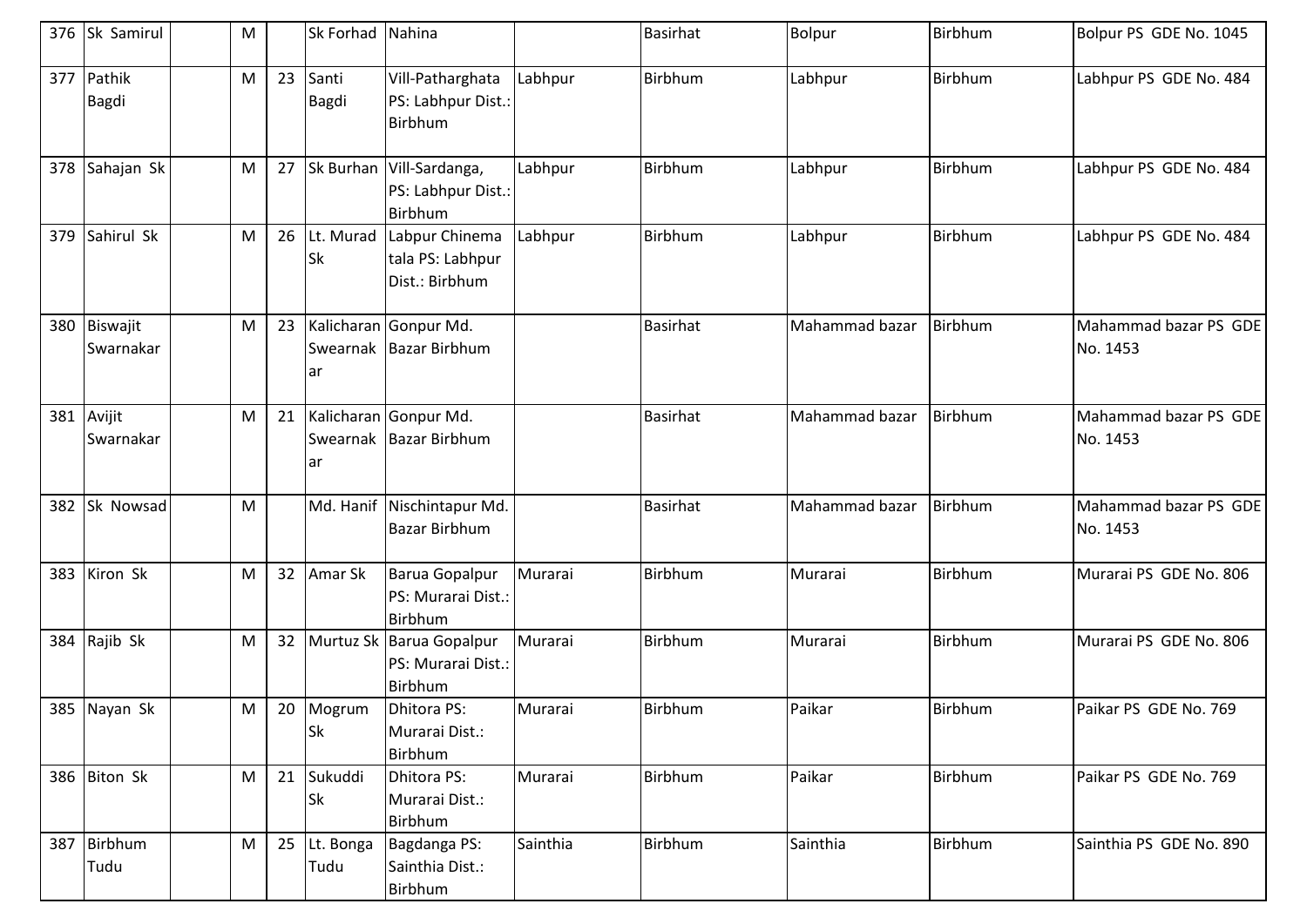| 388 | Astam             | M | 30 | Hiralal        | Sainthia                 | Sainthia      | <b>Birbhum</b>  | Sainthia      | Birbhum         | Sainthia PS GDE No. 890  |
|-----|-------------------|---|----|----------------|--------------------------|---------------|-----------------|---------------|-----------------|--------------------------|
|     | <b>Bauri</b>      |   |    | Bauri          | Saradapally Ward         |               |                 |               |                 |                          |
|     |                   |   |    |                | no 08 PS:                |               |                 |               |                 |                          |
|     |                   |   |    |                | Sainthia Dist.:          |               |                 |               |                 |                          |
|     |                   |   |    |                | Birbhum                  |               |                 |               |                 |                          |
| 389 | Sonu Sekh         |   | 18 |                | Sanu Sekh Layekbazar PS: | Shantiniketan | <b>Birbhum</b>  | Shantiniketan | Birbhum         | Shantiniketan PS GDE No. |
|     |                   |   |    |                | Shantiniketan            |               |                 |               |                 | 852                      |
|     |                   |   |    |                | Dist.: Birbhum           |               |                 |               |                 |                          |
| 390 | Krishna           | M | 22 | Lt.kishor      | Churipara PS:            | Suri          | Birbhum         | Suri          | Birbhum         | Suri PS GDE No. 1271     |
|     | Rabi Das          |   |    | Rabi Das       | Suri Dist.:              |               |                 |               |                 |                          |
|     |                   |   |    |                | Birbhum                  |               |                 |               |                 |                          |
| 391 | Sahanur           | M | 25 | Kabir          | Basnjore PS: Suri Suri   |               | <b>Birbhum</b>  | Suri          | Birbhum         | Suri PS GDE No. 1271     |
|     | Mollick           |   |    | Mollick        | Dist.: Birbhum           |               |                 |               |                 |                          |
|     |                   |   |    |                |                          |               |                 |               |                 |                          |
| 392 | <b>Bishnu Das</b> | M | 27 |                | Biswanath Ahalbadi Chak  | Mahammad      | Birbhum         | Suri          | Birbhum         | Suri PS GDE No. 1271     |
|     |                   |   |    | Das            | PS: Mahammad             | bazar         |                 |               |                 |                          |
|     |                   |   |    |                | bazar Dist.:             |               |                 |               |                 |                          |
|     |                   |   |    |                | Birbhum                  |               |                 |               |                 |                          |
| 393 | Tanmoy            | M |    | Goutam         | Ahalbadi Chak            | Mahammad      | Birbhum         | Suri          | Birbhum         | Suri PS GDE No. 1271     |
|     | Das               |   |    | Das            | PS: Mahammad             | bazar         |                 |               |                 |                          |
|     |                   |   |    |                | bazar Dist.:             |               |                 |               |                 |                          |
|     |                   |   |    |                | Birbhum                  |               |                 |               |                 |                          |
|     | 394 Argha Das     | M | 26 | Subrata        | Seharapara PS:           | Suri          | <b>Birbhum</b>  | Suri          | Birbhum         | Suri PS GDE No. 1271     |
|     |                   |   |    | Das            | Suri Dist.:              |               |                 |               |                 |                          |
|     |                   |   |    |                | Birbhum                  |               |                 |               |                 |                          |
| 395 | Radha             | M | 26 | Subrata        | Seharapara PS:           | Suri          | <b>Birbhum</b>  | Suri          | Birbhum         | Suri PS GDE No. 1271     |
|     | Madhab            |   |    | Das            | Suri Dist.:              |               |                 |               |                 |                          |
|     | Bhattachar        |   |    |                | Birbhum                  |               |                 |               |                 |                          |
|     | ya                |   |    |                |                          |               |                 |               |                 |                          |
| 396 | Subir             | M | 39 | Sambhu         |                          |               | <b>Basirhat</b> | Bhadreswar    | Chandannagar    | Bhadreswar PS GDE No.    |
|     | Ghosh             |   |    | Nath           |                          |               |                 |               | Police          | 969                      |
|     |                   |   |    | Ghosh          |                          |               |                 |               | Commissionerate |                          |
|     |                   |   |    |                |                          |               |                 |               |                 |                          |
| 397 | Khokon            | M | 38 | <b>Basudeb</b> |                          |               | <b>Basirhat</b> | Bhadreswar    | Chandannagar    | Bhadreswar PS GDE No.    |
|     | Ghosh             |   |    | Ghosh          |                          |               |                 |               | Police          | 969                      |
|     |                   |   |    |                |                          |               |                 |               | Commissionerate |                          |
|     |                   |   |    |                |                          |               |                 |               |                 |                          |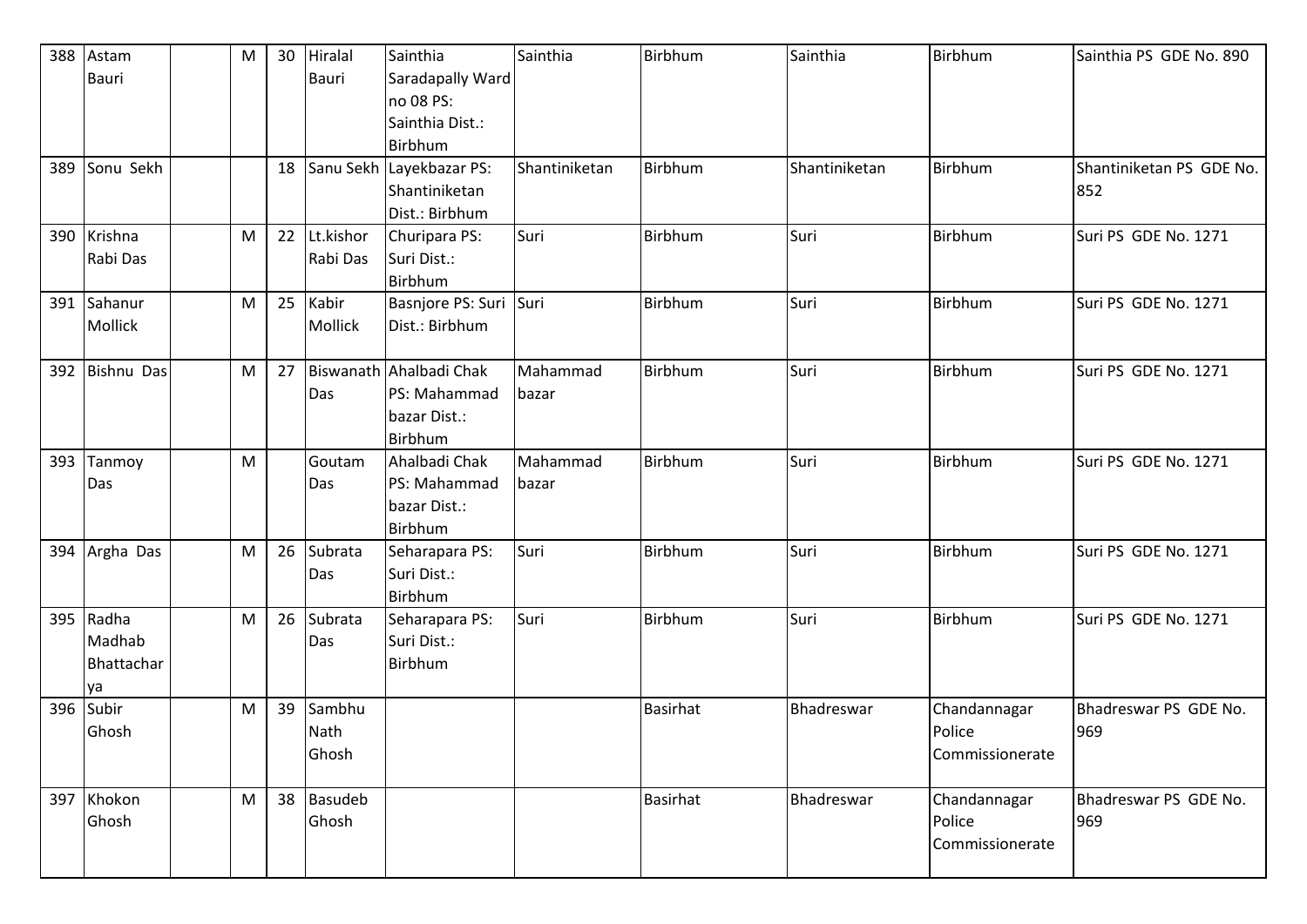|     | 398 Sitaram<br>Koley     | M |           | 42 Sankar<br>Koley          | <b>Basirhat</b> | Bhadreswar | Chandannagar<br>Police<br>Commissionerate | Bhadreswar PS GDE No.<br>1029 |
|-----|--------------------------|---|-----------|-----------------------------|-----------------|------------|-------------------------------------------|-------------------------------|
| 399 | Sorab Ali                | M |           | 33 Lt Saikat<br>Ali         | <b>Basirhat</b> | Bhadreswar | Chandannagar<br>Police<br>Commissionerate | Bhadreswar PS GDE No.<br>1029 |
| 400 | Mihir Pal                | M |           | Niranjan<br>Pal             | <b>Basirhat</b> | Bhadreswar | Chandannagar<br>Police<br>Commissionerate | Bhadreswar PS GDE No.<br>1029 |
| 401 | Soukat Ali               | M | 40        | Alauddin                    | <b>Basirhat</b> | Bhadreswar | Chandannagar<br>Police<br>Commissionerate | Bhadreswar PS GDE No.<br>349  |
|     | 402 Arlaid<br>Paswan     | M |           | 22 Ram<br>Bahadur<br>Paswan | <b>Basirhat</b> | Bhadreswar | Chandannagar<br>Police<br>Commissionerate | Bhadreswar PS GDE No.<br>349  |
| 403 | Sahid<br>Hussain         | M | $32$ Lt   | Sahabuddi<br>n Hussain      | <b>Basirhat</b> | Bhadreswar | Chandannagar<br>Police<br>Commissionerate | Bhadreswar PS GDE No.<br>349  |
| 404 | Zakir<br>Hussain         | M | 48 $ $ Lt | Sahabuddi<br>n Hussain      | <b>Basirhat</b> | Bhadreswar | Chandannagar<br>Police<br>Commissionerate | Bhadreswar PS GDE No.<br>349  |
| 405 | Aakash<br>Kumar<br>Gupta | M | 22        | Jawahir<br>Prasad<br>Gupta  | <b>Basirhat</b> | Bhadreswar | Chandannagar<br>Police<br>Commissionerate | Bhadreswar PS GDE No.<br>349  |
|     | 406 Mantosh<br>Shaw      | M |           | 40 Karilal<br>Shaw          | <b>Basirhat</b> | Bhadreswar | Chandannagar<br>Police<br>Commissionerate | Bhadreswar PS GDE No.<br>470  |
|     | 407 Rajen<br>Majhi       | M |           | 35 Prabhunat<br>h Majhi     | Basirhat        | Bhadreswar | Chandannagar<br>Police<br>Commissionerate | Bhadreswar PS GDE No.<br>470  |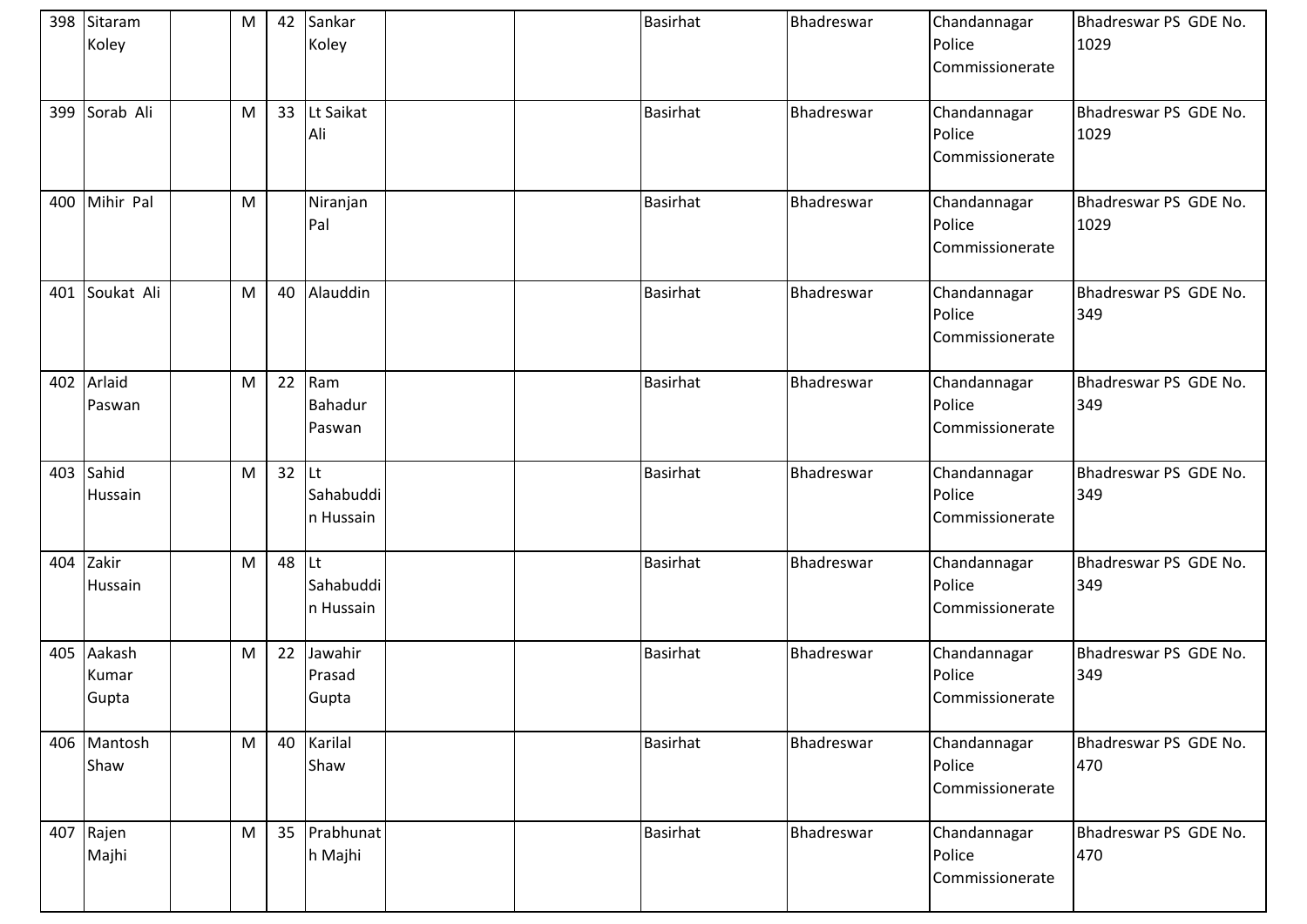| 408 | Santosh       | M | $37$ Lt |               |                 | <b>Basirhat</b> | Bhadreswar   | Chandannagar    | Bhadreswar PS GDE No. |
|-----|---------------|---|---------|---------------|-----------------|-----------------|--------------|-----------------|-----------------------|
|     | Shaw          |   |         | Ramsagar      |                 |                 |              | Police          | 470                   |
|     |               |   |         | Shaw          |                 |                 |              | Commissionerate |                       |
|     |               |   |         |               |                 |                 |              |                 |                       |
|     | 409 Raju Das  | M |         | 40 Dilip Das  |                 | <b>Basirhat</b> | Bhadreswar   | Chandannagar    | Bhadreswar PS GDE No. |
|     |               |   |         |               |                 |                 |              | Police          | 470                   |
|     |               |   |         |               |                 |                 |              | Commissionerate |                       |
|     |               |   |         |               |                 |                 |              |                 |                       |
| 410 | Tulshi        | M | 57      | Lt Kailash    |                 | <b>Basirhat</b> | Bhadreswar   | Chandannagar    | Bhadreswar PS GDE No. |
|     | Chowdhury     |   |         | Chowdhur      |                 |                 |              | Police          | 470                   |
|     |               |   |         |               |                 |                 |              | Commissionerate |                       |
|     |               |   |         |               |                 |                 |              |                 |                       |
| 411 | Prakash Kr    | M | 18      | Sew           |                 | <b>Basirhat</b> | Bhadreswar   | Chandannagar    | Bhadreswar PS GDE No. |
|     | Harijon       |   |         | Kumar         |                 |                 |              | Police          | 470                   |
|     |               |   |         | Harijon       |                 |                 |              | Commissionerate |                       |
|     |               |   |         |               |                 |                 |              |                 |                       |
| 412 | Bikki Shaw    | M | 40      | Lt Harihar    |                 | <b>Basirhat</b> | Bhadreswar   | Chandannagar    | Bhadreswar PS GDE No. |
|     |               |   |         | Shaw          |                 |                 |              | Police          | 470                   |
|     |               |   |         |               |                 |                 |              | Commissionerate |                       |
|     |               |   |         |               |                 |                 |              |                 |                       |
| 413 | Anil Routh    | M | 25      | Harindar      |                 | <b>Basirhat</b> | Bhadreswar   | Chandannagar    | Bhadreswar PS GDE No. |
|     |               |   |         | Routh         |                 |                 |              | Police          | 470                   |
|     |               |   |         |               |                 |                 |              | Commissionerate |                       |
|     |               |   |         |               |                 |                 |              |                 |                       |
| 414 | Chote         | M |         | Lt. Jiban     | Subhaspally,    | <b>Basirhat</b> | Chandannagar | Chandannagar    | Chandannagar PS GDE   |
|     | Mishra        |   |         | Mishra        | Purbapara, P.S- |                 |              | Police          | No. 832               |
|     |               |   |         |               | Bhadreswar,     |                 |              | Commissionerate |                       |
|     |               |   |         |               | Hooghly         |                 |              |                 |                       |
| 415 | Laltu Dey     | M |         | Lt. Nemai     | Mahadanga,      | <b>Basirhat</b> | Chandannagar | Chandannagar    | Chandannagar PS GDE   |
|     |               |   |         | Dey           | Congress Nagar, |                 |              | Police          | No. 832               |
|     |               |   |         |               | P.S-            |                 |              | Commissionerate |                       |
|     |               |   |         |               | Chandannagar,   |                 |              |                 |                       |
|     |               |   |         |               | Hoog            |                 |              |                 |                       |
|     | 416 Prem      | M |         | Sukumar       | Nichupatty,     | Basirhat        | Chandannagar | Chandannagar    | Chandannagar PS GDE   |
|     | <b>Biswas</b> |   |         | <b>Biswas</b> | Surighat, P.S-  |                 |              | Police          | No. 832               |
|     |               |   |         |               | Chandannagar,   |                 |              | Commissionerate |                       |
|     |               |   |         |               | Hooghly         |                 |              |                 |                       |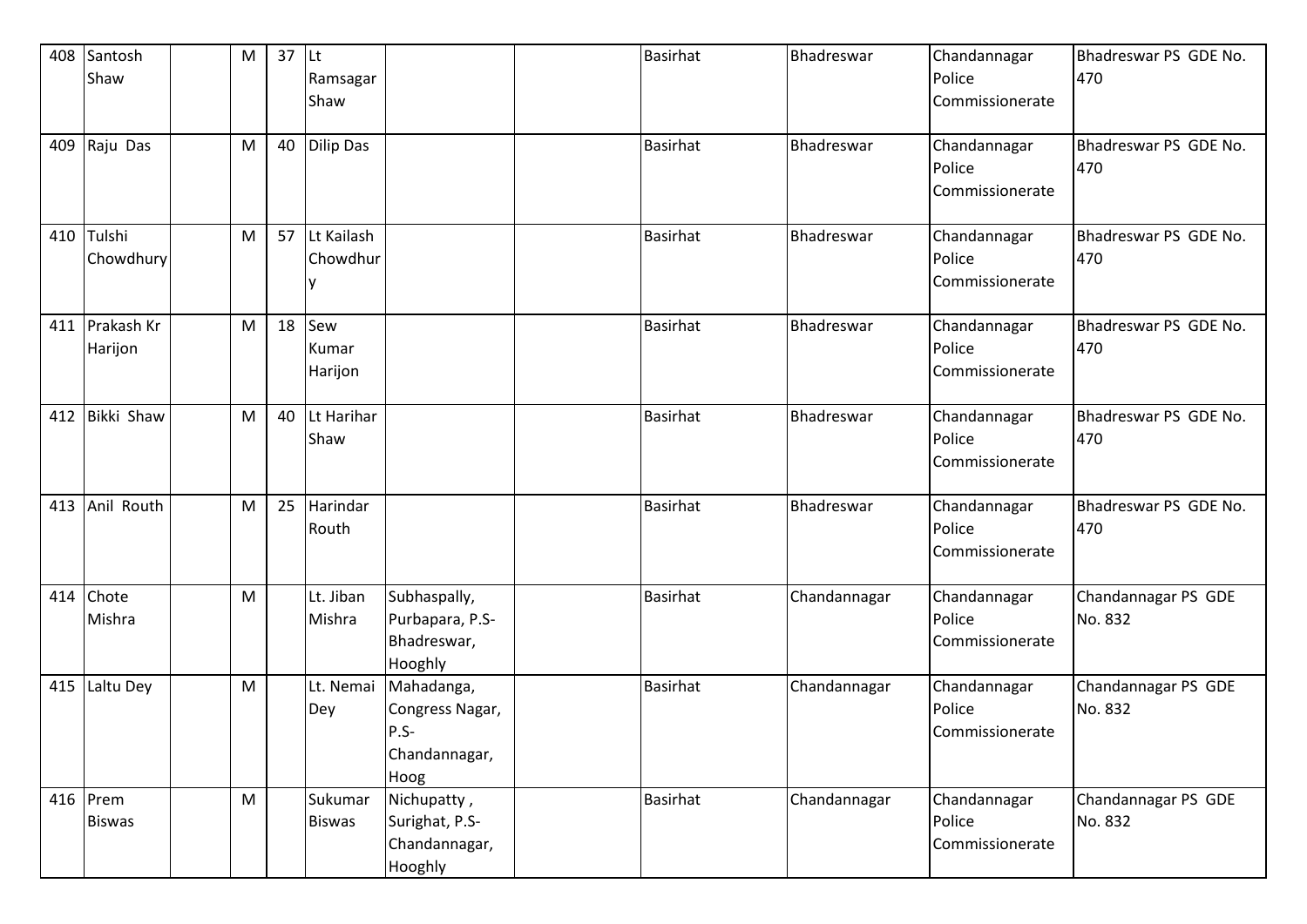| 417 | Amol<br>Adhikary          | M |                 | Asim<br>Adhikary             | Debipur,<br>Natunpara, P.S-<br>Chinsurah,<br>Hooghly                                                               |        | Basirhat                                  | Chandannagar | Chandannagar<br>Police<br>Commissionerate | Chandannagar PS GDE<br>No. 832 |
|-----|---------------------------|---|-----------------|------------------------------|--------------------------------------------------------------------------------------------------------------------|--------|-------------------------------------------|--------------|-------------------------------------------|--------------------------------|
|     | 418 Monoj Kr.<br>Pakhira  | M |                 | Lt. Ranjit<br>Kr.<br>Pakhira | Surerpukur Main<br>Road, P.S-<br>Chandannagar,<br>Hooghly                                                          |        | Basirhat                                  | Chandannagar | Chandannagar<br>Police<br>Commissionerate | Chandannagar PS GDE<br>No. 832 |
|     | 419 Sanjoy<br>Chowdhury   | M | 20              | Bijoy                        | Bandel, Maszid<br>Chowdhur Para, PS CHN (H)                                                                        |        | Basirhat                                  | Chinsurah    | Chandannagar<br>Police<br>Commissionerate | Chinsurah PS GDE No. 605       |
| 420 | Suraj<br>Muhali           | M |                 | 26 Bijay<br>Muhali           | Bandel,<br>Panchayet PS<br>CHN(H)                                                                                  |        | <b>Basirhat</b>                           | Chinsurah    | Chandannagar<br>Police<br>Commissionerate | Chinsurah PS GDE No. 605       |
| 421 | Raju Ghosh                | M | 30 <sup>°</sup> | Gobinda<br>Ghosh             | Chatterjee<br>Bagan, Chinsurah<br>Station Road, PS<br>CHN (                                                        |        | <b>Basirhat</b>                           | Chinsurah    | Chandannagar<br>Police<br>Commissionerate | Chinsurah PS GDE No.<br>1157   |
| 422 | Arnab<br>Gangopadh<br>yay | M | 39              | Gangopad<br>hyay             | Buddhade Bunokalitala, PS<br>CHN(H)                                                                                |        | <b>Basirhat</b>                           | Chinsurah    | Chandannagar<br>Police<br>Commissionerate | Chinsurah PS GDE No.<br>1207   |
| 423 | Daddan<br>Shaw            | M | 25              | S/o Lallan<br>Shaw           | 43/30 N.S Road,<br>P.S-Rishra, Dist-<br>Hooghly. PS:<br>Rishra Dist.:<br>Chandannagar<br>Police<br>Commissionerate | Rishra | Chandannagar<br>Police<br>Commissionerate | Rishra       | Chandannagar<br>Police<br>Commissionerate | Rishra PS GDE No. 640          |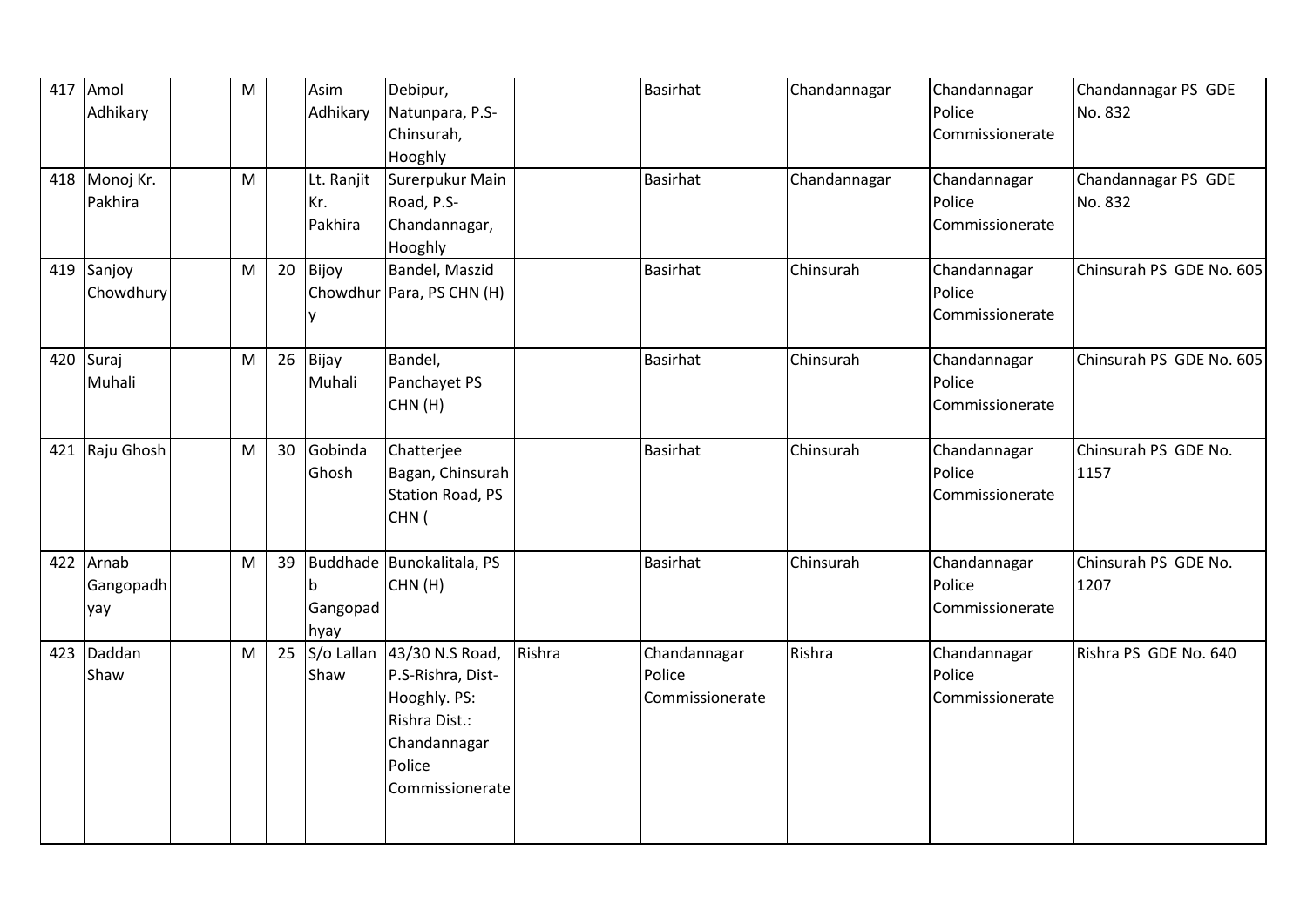| 424 | Md Rashid           | M | 45 | Lt Md<br>Ramiullah | Sinha Khatal,<br>Chai Road, P.S-<br>Serampore, Dist-<br>Hoogh PS:<br>Srirampore Dist.:<br>Chandannagar<br>Police<br>Commissionerate | Srirampore | Chandannagar<br>Police<br>Commissionerate | Rishra     | Chandannagar<br>Police<br>Commissionerate | Rishra PS GDE No. 640         |
|-----|---------------------|---|----|--------------------|-------------------------------------------------------------------------------------------------------------------------------------|------------|-------------------------------------------|------------|-------------------------------------------|-------------------------------|
| 425 | Md Ishrail          | M | 40 | Lt Md<br>Anwar     | Maitrypath,<br>Khatal, P.S-<br>Rishra, Dist-<br>Hooghly. PS:<br>Rishra Dist.:<br>Chandannagar<br>Police<br>Commissionerate          | Rishra     | Chandannagar<br>Police<br>Commissionerate | Rishra     | Chandannagar<br>Police<br>Commissionerate | Rishra PS GDE No. 640         |
| 426 | Manij<br>Prasad     | M | 40 | Ganesh<br>Prasad   | S.K Nagar, Naya<br>Basti Ps-<br>Seampore,<br>Hooghly PS:<br>Srirampore Dist.:<br>Chandannagar<br>Police<br>Commissionerate          | Srirampore | Chandannagar<br>Police<br>Commissionerate | Srirampore | Chandannagar<br>Police<br>Commissionerate | Srirampore PS GDE No.<br>1173 |
| 427 | Dhananjay<br>Tewari | M | 47 | Ramshil<br>Tewari  | S.K Nagar, Naya<br>Basti Ps-<br>Seampore,<br>Hooghly PS:<br>Srirampore Dist.:<br>Chandannagar<br>Police<br>Commissionerate          | Srirampore | Chandannagar<br>Police<br>Commissionerate | Srirampore | Chandannagar<br>Police<br>Commissionerate | Srirampore PS GDE No.<br>1173 |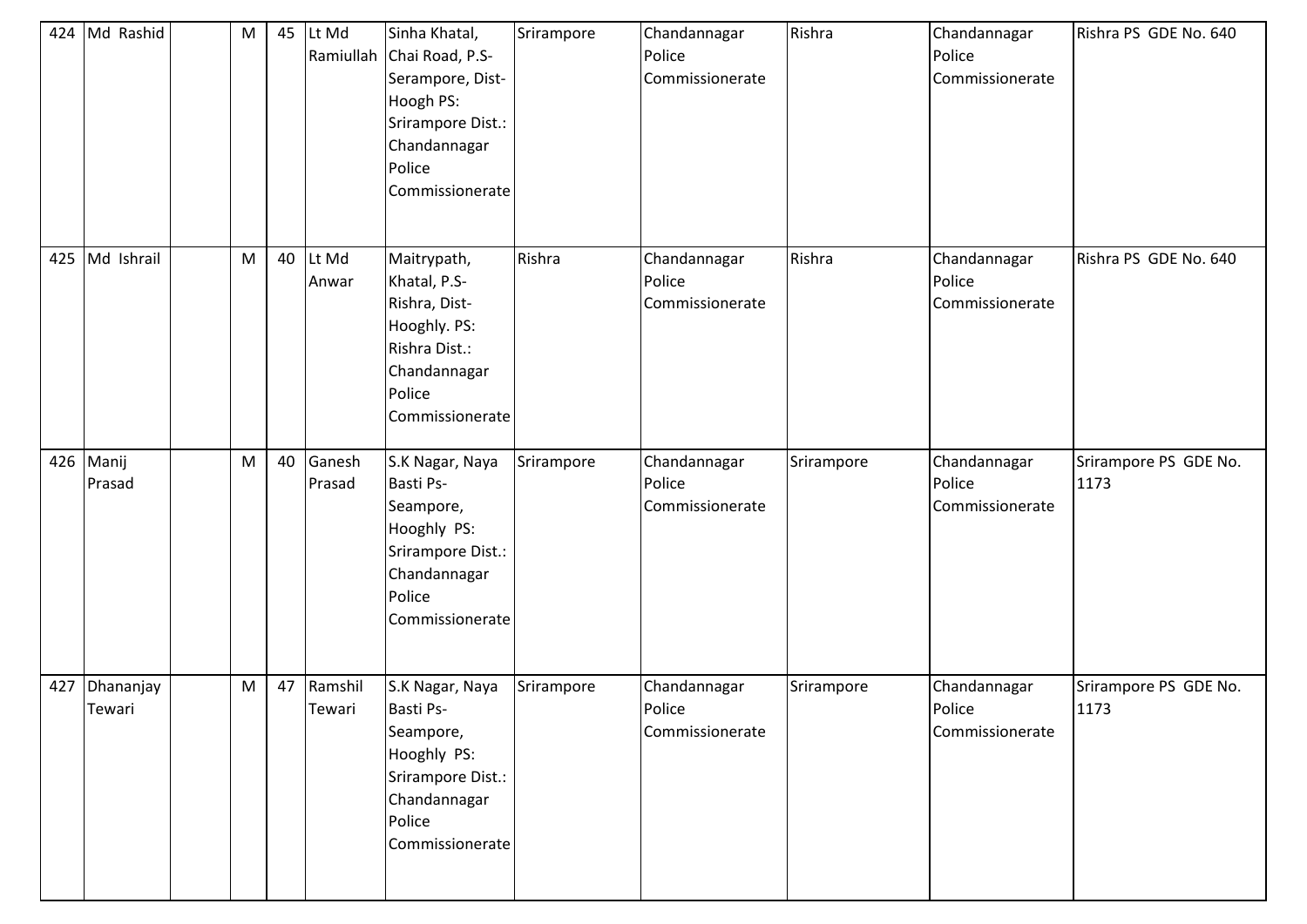| 428 | Manik Saha             | M | 40              | Uttam<br>Saha                | S.K Nagar, Naya<br>Basti Ps-<br>Seampore,<br>Hooghly PS:<br>Srirampore Dist.:<br>Chandannagar<br>Police<br>Commissionerate | Srirampore | Chandannagar<br>Police<br>Commissionerate | Srirampore | Chandannagar<br>Police<br>Commissionerate | Srirampore PS GDE No.<br>1173 |
|-----|------------------------|---|-----------------|------------------------------|----------------------------------------------------------------------------------------------------------------------------|------------|-------------------------------------------|------------|-------------------------------------------|-------------------------------|
| 429 | Jitendra<br>Chowdhury  | M | 30 <sup>°</sup> | Gandhi<br>Chowdhur Basti Ps- | S.K Nagar, Naya<br>Seampore,<br>Hooghly PS:<br>Srirampore Dist.:<br>Chandannagar<br>Police<br>Commissionerate              | Srirampore | Chandannagar<br>Police<br>Commissionerate | Srirampore | Chandannagar<br>Police<br>Commissionerate | Srirampore PS GDE No.<br>1173 |
| 430 | Indra<br>Kumar<br>Shaw | M | 40              | Ram<br>Lakhan<br>Shaw        | S.K Nagar, Naya<br>Basti Ps-<br>Seampore,<br>Hooghly PS:<br>Srirampore Dist.:<br>Chandannagar<br>Police<br>Commissionerate | Srirampore | Chandannagar<br>Police<br>Commissionerate | Srirampore | Chandannagar<br>Police<br>Commissionerate | Srirampore PS GDE No.<br>1173 |
|     | 431 Avijit Dey         | M |                 | 37 Lt. Ajit<br>Dey           | 2 No. colony PS- Srirampore<br>Serampore,<br>Hooghly PS:<br>Srirampore Dist.:<br>Chandannagar<br>Police<br>Commissionerate |            | Chandannagar<br>Police<br>Commissionerate | Srirampore | Chandannagar<br>Police<br>Commissionerate | Srirampore PS GDE No.<br>1216 |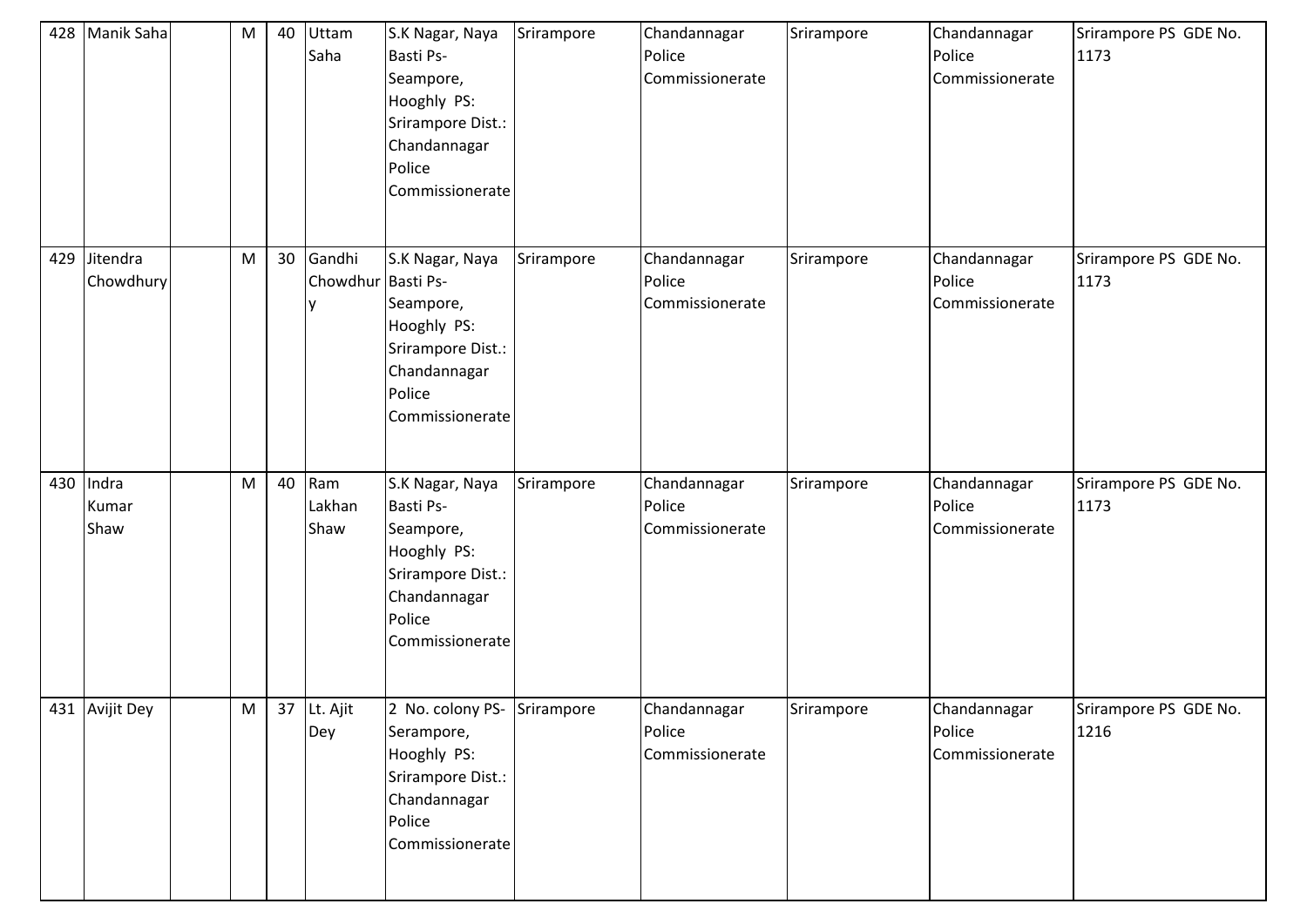| 432 | Sk. Safikul<br>Ishlam | M | 39 | Lt. Sk.<br>Samad  | 31 no.<br>Mallickpara Lane<br>Ps- Serampore,<br>Hooghly PS:<br>Srirampore Dist.:<br>Chandannagar<br>Police<br>Commissionerate            | Srirampore | Chandannagar<br>Police<br>Commissionerate | Srirampore | Chandannagar<br>Police<br>Commissionerate | Srirampore PS GDE No.<br>1216 |
|-----|-----------------------|---|----|-------------------|------------------------------------------------------------------------------------------------------------------------------------------|------------|-------------------------------------------|------------|-------------------------------------------|-------------------------------|
| 433 | Anand Kr.<br>Shaw     | M | 39 | Lt. Pidur<br>Shaw | 83 Dey Street Ps-<br>Serampore,<br>Hooghly PS:<br>Srirampore Dist.:<br>Chandannagar<br>Police<br>Commissionerate                         | Srirampore | Chandannagar<br>Police<br>Commissionerate | Srirampore | Chandannagar<br>Police<br>Commissionerate | Srirampore PS GDE No.<br>1216 |
| 434 | Sk. Anarul            | M | 35 | Sk. Babar<br>Ali  | Mallickpara PS-<br>Serampore,<br>Hooghly PS:<br>Srirampore Dist.:<br>Chandannagar<br>Police<br>Commissionerate                           | Srirampore | Chandannagar<br>Police<br>Commissionerate | Srirampore | Chandannagar<br>Police<br>Commissionerate | Srirampore PS GDE No.<br>1224 |
| 435 | Dipankar<br>Das       | M | 22 | Nilu Das          | Chup gram PO-<br>Khallik GramPS-<br><b>Burdwan Dist-</b><br>Burdwa PS:<br>Srirampore Dist.:<br>Chandannagar<br>Police<br>Commissionerate | Srirampore | Chandannagar<br>Police<br>Commissionerate | Srirampore | Chandannagar<br>Police<br>Commissionerate | Srirampore PS GDE No.<br>206  |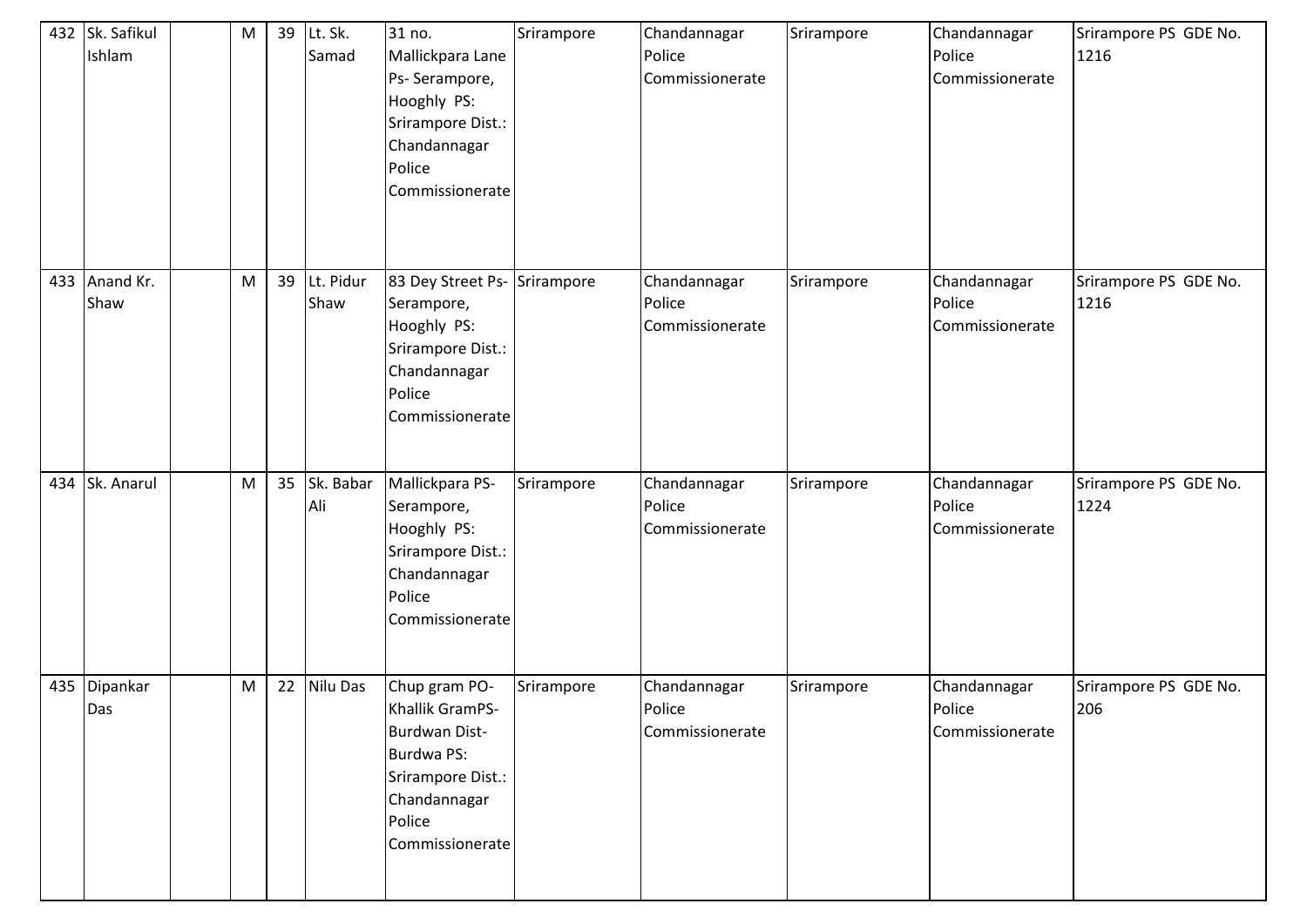| 436 | Binay<br>Kumar          | M | 22 |                                   | M. Kumar Horijapur PO-<br>Maharaj Ganj of<br>PS- Maharaj Ganj<br>(UP PS:<br>Srirampore Dist.:<br>Chandannagar<br>Police<br>Commissionerate | Srirampore  | Chandannagar<br>Police<br>Commissionerate | Srirampore  | Chandannagar<br>Police<br>Commissionerate | Srirampore PS GDE No.<br>206  |
|-----|-------------------------|---|----|-----------------------------------|--------------------------------------------------------------------------------------------------------------------------------------------|-------------|-------------------------------------------|-------------|-------------------------------------------|-------------------------------|
| 437 | Ranjan<br>Kumar         | M | 20 |                                   | Harilal Bag Majaffarpur<br>Murshidabad PS:<br>Srirampore Dist.:<br>Chandannagar<br>Police<br>Commissionerate                               | Srirampore  | Chandannagar<br>Police<br>Commissionerate | Srirampore  | Chandannagar<br>Police<br>Commissionerate | Srirampore PS GDE No.<br>206  |
| 438 | Dipak<br>Singh          |   |    | Ashok<br>Singh                    | PS: Uttarpara<br>Dist.:<br>Chandannagar<br>Police<br>Commissionerate                                                                       | Uttarpara   | Chandannagar<br>Police<br>Commissionerate | Uttarpara   | Chandannagar<br>Police<br>Commissionerate | Uttarpara PS GDE No.<br>1089  |
| 439 | Shankar<br>Barman       | M |    | Nagendra<br>nath<br><b>Barman</b> | Putimari PS:<br>Dinhata Dist.:<br>Coochbehar                                                                                               | Dinhata     | Coochbehar                                | Dinhata     | Coochbehar                                | Dinhata PS GDE No. 1106       |
| 440 | Kanak<br>Barman         | M |    | Hemanta<br>Barman                 | Putimari PS:<br>Dinhata Dist.:<br>Coochbehar                                                                                               | Dinhata     | Coochbehar                                | Dinhata     | Coochbehar                                | Dinhata PS GDE No. 1106       |
|     | 441 Gobinda<br>Pramanik | M |    | 34 Lt. Sujit<br>Kr.<br>Pramanik   | Of WArd No-05<br>PS: Mathabhanga<br>Dist.:<br>Coochbehar                                                                                   | Mathabhanga | Coochbehar                                | Mathabhanga | Coochbehar                                | Mathabhanga PS GDE No.<br>856 |
|     | 442 Gamu<br>Mandal      | M |    | 26 Dilp<br>Mandal                 | Opf Ward No-02<br>PS: Mathabhanga<br>Dist.:<br>Coochbehar                                                                                  | Mathabhanga | Coochbehar                                | Mathabhanga | Coochbehar                                | Mathabhanga PS GDE No.<br>856 |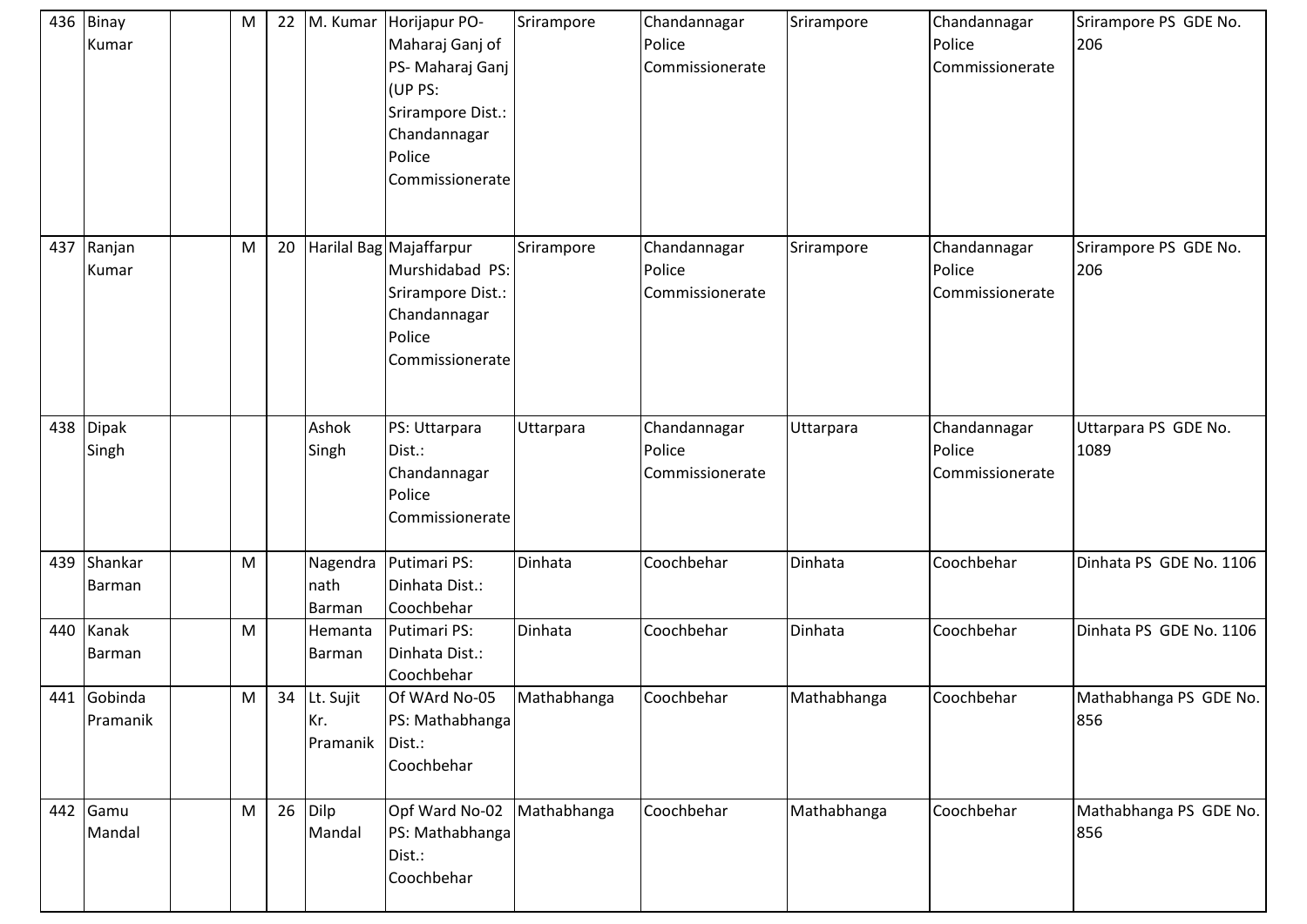|     | 443 Biduyet<br>Das         | M | 30 |                                           | Babla Das Of Ward No-06<br>PS: Mathabhanga<br>Dist.:<br>Coochbehar | Mathabhanga | Coochbehar       | Mathabhanga | Coochbehar       | Mathabhanga PS GDE No.<br>856 |
|-----|----------------------------|---|----|-------------------------------------------|--------------------------------------------------------------------|-------------|------------------|-------------|------------------|-------------------------------|
| 444 | Rajesh<br><b>Dhar</b>      | M | 31 | Bhanu<br><b>Dhar</b>                      | Of Ward No-05<br>PS: Mathabhanga<br>Dist.:<br>Coochbehar           | Mathabhanga | Coochbehar       | Mathabhanga | Coochbehar       | Mathabhanga PS GDE No.<br>856 |
| 445 | Shyamal<br>Barman          | M | 40 | Panchana<br>n Barman                      | Of Chhat<br>Pakhihaga PS:<br>Mathabhanga<br>Dist.:<br>Coochbehar   | Mathabhanga | Coochbehar       | Mathabhanga | Coochbehar       | Mathabhanga PS GDE No.<br>874 |
| 446 | Jagadish<br>Das            | M | 40 | Lt. Janaki<br>Das                         | Of Chhat<br>Pakhihaga PS:<br>Mathabhanga<br>Dist.:<br>Coochbehar   | Mathabhanga | Coochbehar       | Mathabhanga | Coochbehar       | Mathabhanga PS GDE No.<br>874 |
| 447 | Jitendra<br>Roy            | M | 60 | Shasi<br>Mohan<br>Roy                     | Of Andhran<br>Pakhihaga PS:<br>Mathabhanga<br>Dist.:<br>Coochbehar | Mathabhanga | Coochbehar       | Mathabhanga | Coochbehar       | Mathabhanga PS GDE No.<br>60  |
| 448 | Sanjoy Das                 | M | 28 | Nabanu<br>Das                             | Of Panigaram<br>PS: Mathabhanga<br>Dist.:<br>Coochbehar            | Mathabhanga | Coochbehar       | Mathabhanga | Coochbehar       | Mathabhanga PS GDE No.<br>874 |
|     | 449 Niranjan<br>Roy        | M |    | Lakhan<br>Roy                             | PS: Tufanganj<br>Dist.:<br>Coochbehar                              | Tufanganj   | Coochbehar       | Tufanganj   | Coochbehar       | Tufanganj PS GDE No.<br>1004  |
|     | 450 Majidul<br>Miah        | M |    | Rahim<br>Sekh                             | PS: Tufanganj<br>Dist.:<br>Coochbehar                              | Tufanganj   | Coochbehar       | Tufanganj   | Coochbehar       | Tufanganj PS GDE No.<br>1004  |
|     | 451 Manoranja<br>n Mahanta | M | 50 | <b>ILt</b><br>Narendra<br>Nath<br>Mahanta | Fulbari PS:<br>Gangarampur<br>Dist.: Dakshin<br>Dinajpur           | Gangarampur | Dakshin Dinajpur | Bansihari   | Dakshin Dinajpur | Bansihari PS GDE No. 768      |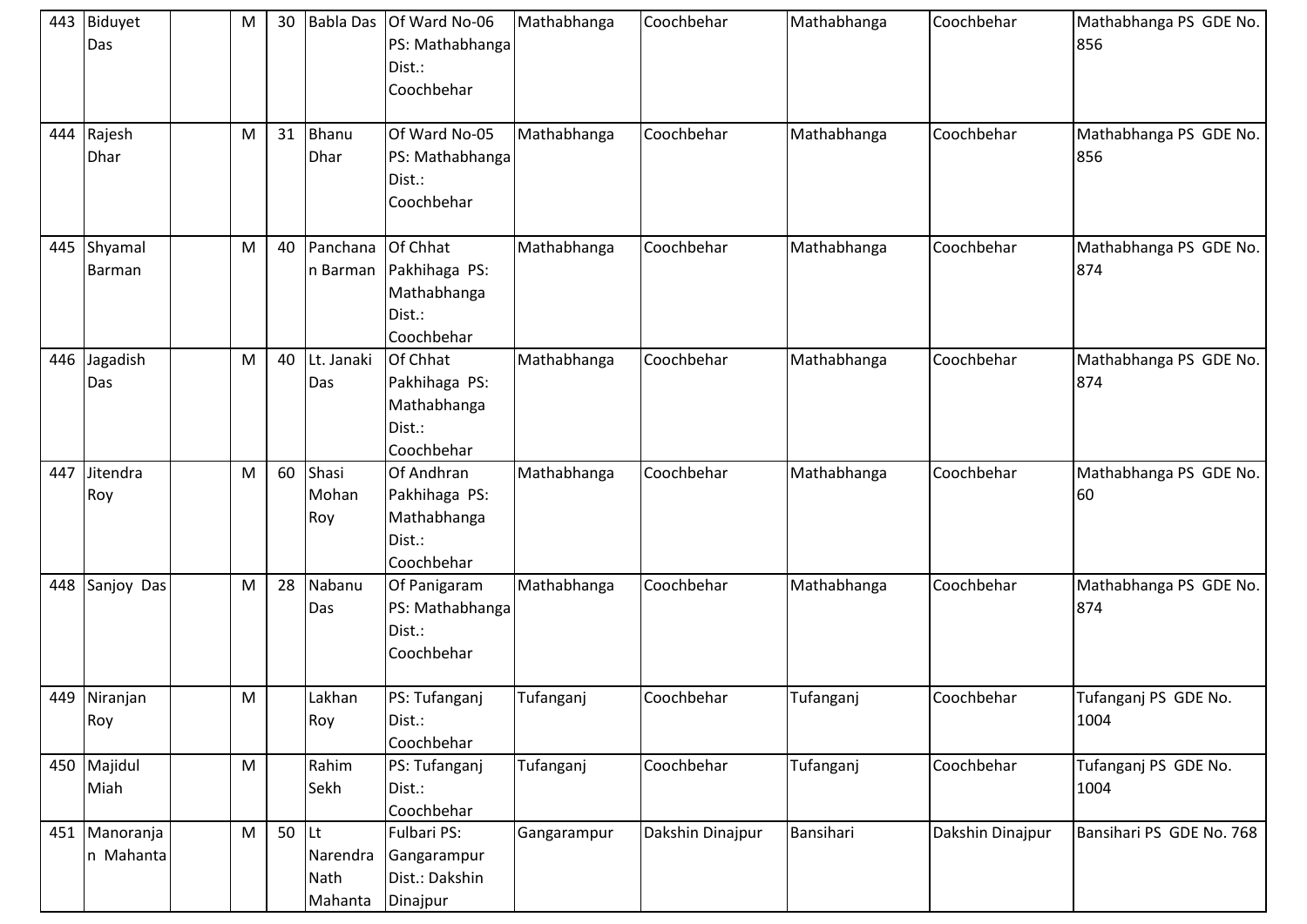| 452 | Ratan<br>Sarkar                           | M |        | 35 Gopal<br>Sarkar      | <b>Sherpur PS:</b><br><b>Bansihari Dist.:</b><br>Dakshin Dinajpur                  | Bansihari | Dakshin Dinajpur                          | Bansihari | Dakshin Dinajpur                                 | Bansihari PS GDE No. 768                        |
|-----|-------------------------------------------|---|--------|-------------------------|------------------------------------------------------------------------------------|-----------|-------------------------------------------|-----------|--------------------------------------------------|-------------------------------------------------|
| 453 | Aadarsh<br>Sarki                          |   | 19     | Lt.<br>Sanjeev<br>Sarki | Majhi Gown,<br>17th Mile, PO<br>Tindharia PS:<br>Kurseong Dist.:<br>Darjeeling     | Kurseong  | Darjeeling                                | Kurseong  | Darjeeling                                       | Kurseong PS Outpost<br>Tindharia OP GDE No. 453 |
| 454 | Gautam<br>Tamang                          |   |        | 41 Lt. Sarki<br>Tamang  | Selim Hill T.E, PO<br>Tindharia PS:<br>Kurseong Dist.:<br>Darjeeling               | Kurseong  | Darjeeling                                | Kurseong  | Darjeeling                                       | Kurseong PS Outpost<br>Tindharia OP GDE No. 453 |
| 455 | Gulam<br>Nabi<br>Atiyarrech<br>nam Malick | M | 32     | Inam<br><b>Malick</b>   | Atiyarrech PS: Bishnupur<br>Dist.: Diamond<br><b>Harbour Police</b><br>District    | Bishnupur | Diamond Harbour<br><b>Police District</b> | Bishnupur | Diamond Harbour<br><b>Police District</b>        | Bishnupur PS GDE No.<br>1352                    |
| 456 | Injamamud<br>Malick                       | M | 30     | Aniakbar<br>Malick      | PS: Bishnupur<br>Dist.: Diamond<br><b>Harbour Police</b><br><b>District</b>        | Bishnupur | Diamond Harbour<br><b>Police District</b> | Bishnupur | Diamond Harbour<br><b>Police District</b>        | Bishnupur PS GDE No.<br>1352                    |
| 457 | Mohabub<br>Mollick                        | M | 23     | Younish<br>Mollick      | PS: Bishnupur<br>Dist.: Diamond<br><b>Harbour Police</b><br><b>District</b>        | Bishnupur | Diamond Harbour<br><b>Police District</b> | Bishnupur | Diamond Harbour<br><b>Police District</b>        | Bishnupur PS GDE No.<br>1361                    |
| 458 | Sajit<br>Mollick                          | M | 18     | Sajjat<br>Mollick       | PS: Bishnupur<br>Dist.: Diamond<br><b>Harbour Police</b><br><b>District</b>        | Bishnupur | Diamond Harbour<br><b>Police District</b> | Bishnupur | <b>Diamond Harbour</b><br><b>Police District</b> | Bishnupur PS GDE No.<br>1361                    |
| 459 | Tapan<br>Malik                            | M | 40 Lt. | Santosh<br>Malik        | PS: Bishnupur<br>Dist.: Diamond<br>Harbour Police<br>District                      | Bishnupur | Diamond Harbour<br>Police District        | Bishnupur | <b>Diamond Harbour</b><br><b>Police District</b> | Bishnupur PS GDE No.<br>1361                    |
|     | 460 Saikat<br>Hazra                       | M |        |                         | 27 Asit Hazra PS: Bishnupur<br>Dist.: Diamond<br><b>Harbour Police</b><br>District | Bishnupur | Diamond Harbour<br><b>Police District</b> | Bishnupur | Diamond Harbour<br><b>Police District</b>        | Bishnupur PS GDE No.<br>1361                    |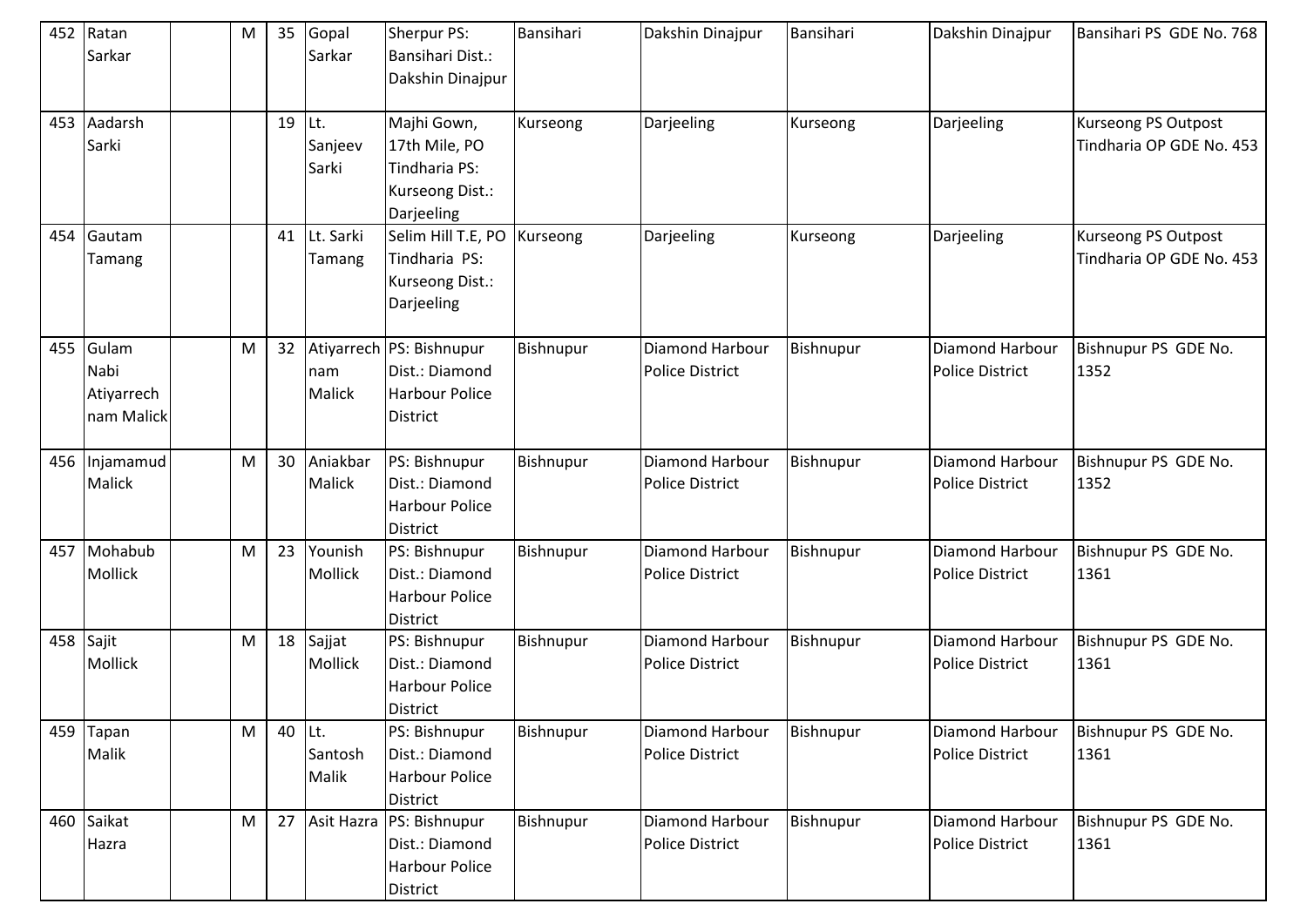| 461 | Tarak<br>Mondal           | M         | 34     | Mondal                        | Lt. Panchu PS: Bishnupur<br>Dist.: Diamond<br><b>Harbour Police</b><br><b>District</b>     | Bishnupur          | Diamond Harbour<br><b>Police District</b>        | Bishnupur | <b>Diamond Harbour</b><br><b>Police District</b> | Bishnupur PS GDE No.<br>1361 |
|-----|---------------------------|-----------|--------|-------------------------------|--------------------------------------------------------------------------------------------|--------------------|--------------------------------------------------|-----------|--------------------------------------------------|------------------------------|
| 462 | Raju<br>Sarkar            | M         | 30     | Goure<br>Sarkar               | PS: Bishnupur<br>Dist.: Diamond<br><b>Harbour Police</b><br>District                       | Bishnupur          | <b>Diamond Harbour</b><br><b>Police District</b> | Bishnupur | Diamond Harbour<br><b>Police District</b>        | Bishnupur PS GDE No.<br>1361 |
| 463 | Pradip<br>Mondal          | M         | 24     | <b>Dulal</b><br>Mondal        | PS: Bishnupur<br>Dist.: Diamond<br><b>Harbour Police</b><br><b>District</b>                | Bishnupur          | Diamond Harbour<br><b>Police District</b>        | Bishnupur | Diamond Harbour<br><b>Police District</b>        | Bishnupur PS GDE No.<br>349  |
| 464 | Bholaram<br>Das           | M         | 28     | Sambhu<br>Das                 | PS: Bishnupur<br>Dist.: Diamond<br><b>Harbour Police</b><br><b>District</b>                | Bishnupur          | Diamond Harbour<br><b>Police District</b>        | Bishnupur | Diamond Harbour<br><b>Police District</b>        | Bishnupur PS GDE No.<br>349  |
| 465 | Ranjan<br><b>Bhandari</b> | M         | 46 Lt. | Bhabatosh Diamond<br>Bhandari | PS: Usthi Dist.:<br><b>Harbour Police</b><br><b>District</b>                               | Usthi              | Diamond Harbour<br><b>Police District</b>        | Bishnupur | Diamond Harbour<br><b>Police District</b>        | Bishnupur PS GDE No.<br>349  |
| 466 | Subhadip<br>Ghosh         | M         |        | Ghosh                         | 18 Bholanath PS: Diamond<br>harbour Dist.:<br>Diamond<br><b>Harbour Police</b><br>District | Diamond<br>harbour | Diamond Harbour<br><b>Police District</b>        | Bishnupur | Diamond Harbour<br><b>Police District</b>        | Bishnupur PS GDE No.<br>349  |
| 467 | <b>Bishnu</b><br>Ghosh    | M         | 19     | Kishna<br>Ghosh               | PS: Diamond<br>harbour Dist.:<br>Diamond<br><b>Harbour Police</b><br><b>District</b>       | Diamond<br>harbour | Diamond Harbour<br><b>Police District</b>        | Bishnupur | Diamond Harbour<br><b>Police District</b>        | Bishnupur PS GDE No.<br>349  |
|     | 468 Subhajit<br>Ghosh     | ${\sf M}$ | 18     | Ghosh                         | Labkumar PS: Diamond<br>harbour Dist.:<br>Diamond<br><b>Harbour Police</b><br>District     | Diamond<br>harbour | <b>Diamond Harbour</b><br>Police District        | Bishnupur | Diamond Harbour<br><b>Police District</b>        | Bishnupur PS GDE No.<br>349  |
|     | 469 Asish<br>Ghosh        | M         |        | 25 Badal<br>Ghosh             | PS: Diamond<br>harbour Dist.:<br>Diamond<br><b>Harbour Police</b><br>District              | Diamond<br>harbour | Diamond Harbour<br><b>Police District</b>        | Bishnupur | Diamond Harbour<br><b>Police District</b>        | Bishnupur PS GDE No.<br>349  |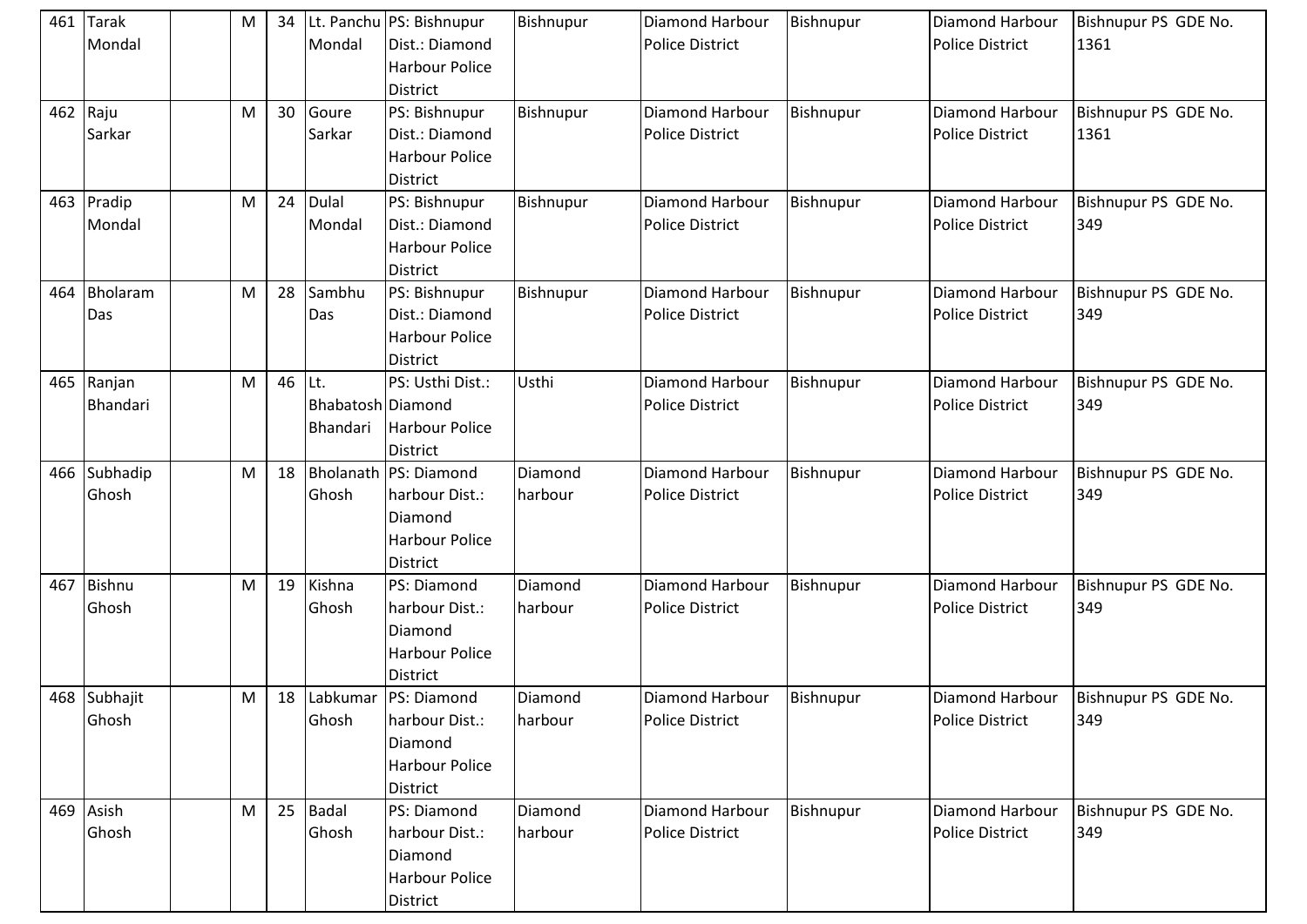| 470 | Bishal         | M | 26 | Mangal        | PS: Diamond                               | Diamond            | <b>Diamond Harbour</b>                           | Diamond harbour | Diamond Harbour                           | Diamond harbour PS GDE             |
|-----|----------------|---|----|---------------|-------------------------------------------|--------------------|--------------------------------------------------|-----------------|-------------------------------------------|------------------------------------|
|     | Halder         |   |    | Halder        | harbour Dist.:                            | harbour            | <b>Police District</b>                           |                 | <b>Police District</b>                    | No. 1740                           |
|     |                |   |    |               | Diamond                                   |                    |                                                  |                 |                                           |                                    |
|     |                |   |    |               | <b>Harbour Police</b>                     |                    |                                                  |                 |                                           |                                    |
|     |                |   |    |               | <b>District</b>                           |                    |                                                  |                 |                                           |                                    |
| 471 | Raju           | M | 24 | Banamali      | PS: Diamond                               | Diamond            | Diamond Harbour                                  | Diamond harbour | Diamond Harbour                           | Diamond harbour PS GDE             |
|     | Halder         |   |    | Halder        | harbour Dist.:                            | harbour            | <b>Police District</b>                           |                 | <b>Police District</b>                    | No. 1740                           |
|     |                |   |    |               | Diamond                                   |                    |                                                  |                 |                                           |                                    |
|     |                |   |    |               | <b>Harbour Police</b>                     |                    |                                                  |                 |                                           |                                    |
|     |                |   |    |               | <b>District</b>                           |                    |                                                  |                 |                                           |                                    |
| 472 | Sintu          | M |    | 38 Raj Majhi  | PS: Diamond                               | Diamond            | Diamond Harbour                                  | Diamond harbour | Diamond Harbour                           | Diamond harbour PS GDE             |
|     | Majhi          |   |    |               | harbour Dist.:                            | harbour            | <b>Police District</b>                           |                 | <b>Police District</b>                    | No. 1740                           |
|     |                |   |    |               | Diamond                                   |                    |                                                  |                 |                                           |                                    |
|     |                |   |    |               | <b>Harbour Police</b>                     |                    |                                                  |                 |                                           |                                    |
|     |                |   |    |               | <b>District</b>                           |                    |                                                  |                 |                                           |                                    |
|     | 473 Ayan       | M | 22 | <b>Bilash</b> | PS: Diamond                               | Diamond            | <b>Diamond Harbour</b>                           | Diamond harbour | Diamond Harbour                           | Diamond harbour PS GDE             |
|     | Mondal         |   |    | Mondal        | harbour Dist.:                            | harbour            | <b>Police District</b>                           |                 | <b>Police District</b>                    | No. 1755                           |
|     |                |   |    |               | Diamond                                   |                    |                                                  |                 |                                           |                                    |
|     |                |   |    |               | <b>Harbour Police</b>                     |                    |                                                  |                 |                                           |                                    |
|     |                |   |    |               | <b>District</b>                           |                    |                                                  |                 |                                           |                                    |
| 474 | Bhushan        | M |    | 32 Anil Das   | PS: Diamond                               | Diamond            | <b>Diamond Harbour</b>                           | Diamond harbour | Diamond Harbour                           | Diamond harbour PS GDE             |
|     | Das            |   |    |               | harbour Dist.:                            | harbour            | <b>Police District</b>                           |                 | <b>Police District</b>                    | No. 1755                           |
|     |                |   |    |               | Diamond                                   |                    |                                                  |                 |                                           |                                    |
|     |                |   |    |               | <b>Harbour Police</b>                     |                    |                                                  |                 |                                           |                                    |
|     |                |   |    |               | <b>District</b>                           |                    |                                                  |                 |                                           |                                    |
| 475 | Sukumar        | M | 24 | Lt. Kanai     | PS: Diamond                               | Diamond            | <b>Diamond Harbour</b>                           | Diamond harbour | Diamond Harbour                           | Diamond harbour PS GDE             |
|     | Halder         |   |    | Halder        | harbour Dist.:                            | harbour            | <b>Police District</b>                           |                 | <b>Police District</b>                    | No. 1755                           |
|     |                |   |    |               | Diamond                                   |                    |                                                  |                 |                                           |                                    |
|     |                |   |    |               | <b>Harbour Police</b>                     |                    |                                                  |                 |                                           |                                    |
|     | 476 Raj Sekhar | M |    |               | <b>District</b>                           |                    |                                                  |                 |                                           |                                    |
|     | Halder         |   |    | Halder        | 21 Bhutnath PS: Diamond<br>harbour Dist.: | Diamond<br>harbour | <b>Diamond Harbour</b><br><b>Police District</b> | Diamond harbour | Diamond Harbour<br><b>Police District</b> | Diamond harbour PS GDE<br>No. 1755 |
|     |                |   |    |               | Diamond                                   |                    |                                                  |                 |                                           |                                    |
|     |                |   |    |               |                                           |                    |                                                  |                 |                                           |                                    |
|     |                |   |    |               | <b>Harbour Police</b>                     |                    |                                                  |                 |                                           |                                    |
| 477 | Babusona       | M | 20 | Bhundule      | <b>District</b><br>PS: Diamond            | Diamond            | Diamond Harbour                                  | Diamond harbour | Diamond Harbour                           | Diamond harbour PS GDE             |
|     | Halder         |   |    | Halder        | harbour Dist.:                            | harbour            | <b>Police District</b>                           |                 | <b>Police District</b>                    | No. 1755                           |
|     |                |   |    |               | Diamond                                   |                    |                                                  |                 |                                           |                                    |
|     |                |   |    |               |                                           |                    |                                                  |                 |                                           |                                    |
|     |                |   |    |               |                                           |                    |                                                  |                 |                                           |                                    |
|     |                |   |    |               | <b>Harbour Police</b><br>District         |                    |                                                  |                 |                                           |                                    |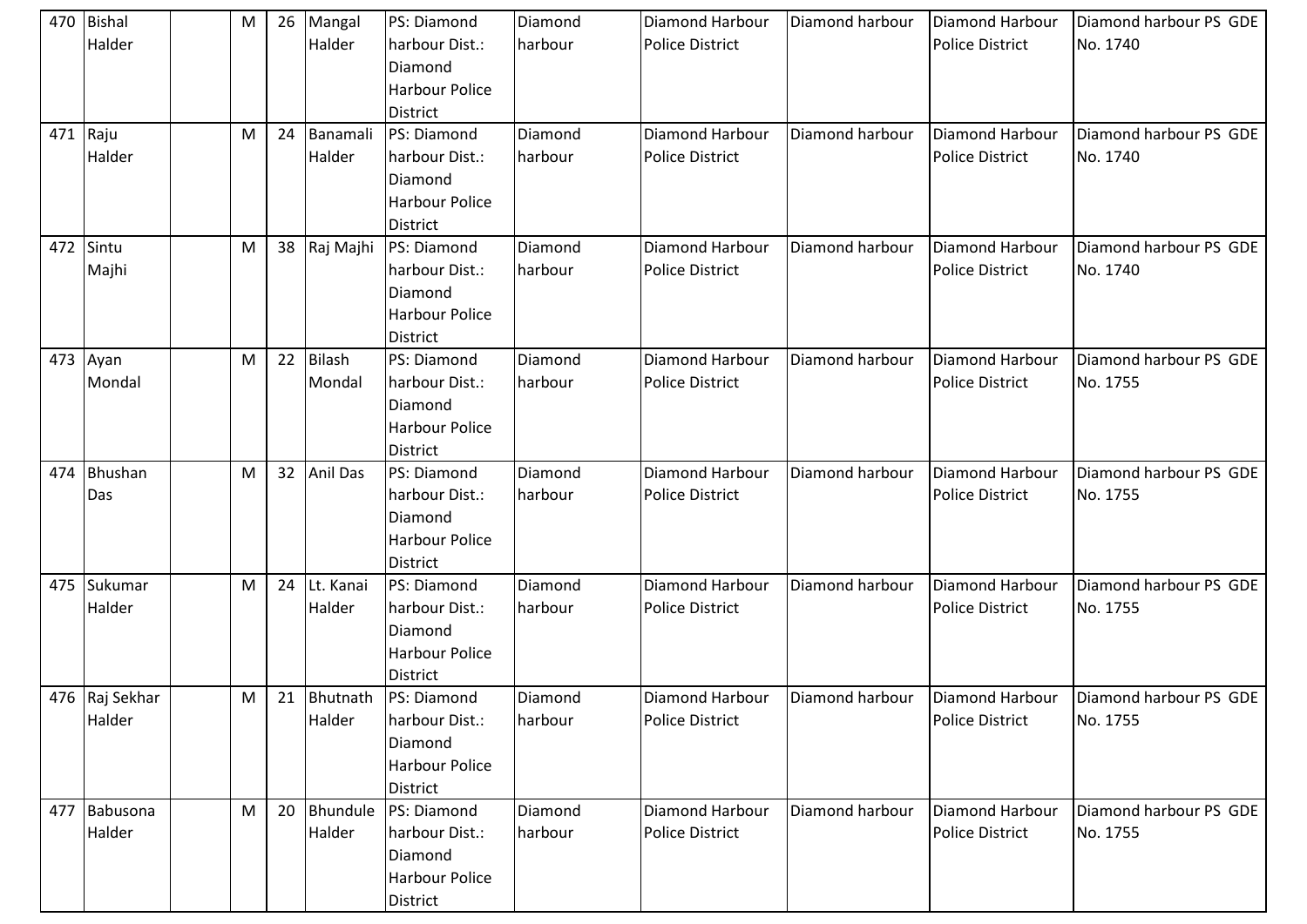| 478 | Samim Sk        | M | 19 |          | Liyakat Sk   PS: Diamond | Diamond  | Diamond Harbour        | Diamond harbour | Diamond Harbour        | Diamond harbour PS GDE |
|-----|-----------------|---|----|----------|--------------------------|----------|------------------------|-----------------|------------------------|------------------------|
|     |                 |   |    |          | harbour Dist.:           | harbour  | <b>Police District</b> |                 | <b>Police District</b> | No. 1755               |
|     |                 |   |    |          | Diamond                  |          |                        |                 |                        |                        |
|     |                 |   |    |          | <b>Harbour Police</b>    |          |                        |                 |                        |                        |
|     |                 |   |    |          | District                 |          |                        |                 |                        |                        |
| 479 | Ajmatulla       | M | 19 | Suja     | PS: Diamond              | Diamond  | Diamond Harbour        | Diamond harbour | Diamond Harbour        | Diamond harbour PS GDE |
|     | Gayen           |   |    | Gayen    | harbour Dist.:           | harbour  | <b>Police District</b> |                 | <b>Police District</b> | No. 1755               |
|     |                 |   |    |          | Diamond                  |          |                        |                 |                        |                        |
|     |                 |   |    |          | <b>Harbour Police</b>    |          |                        |                 |                        |                        |
|     |                 |   |    |          | <b>District</b>          |          |                        |                 |                        |                        |
| 480 | Salim Das       | M | 45 | Lt. Bene | Behela PS: Falta         | Falta    | Diamond Harbour        | Falta           | Diamond Harbour        | Falta PS GDE No. 756   |
|     |                 |   |    | Das      | Dist.: Diamond           |          | <b>Police District</b> |                 | Police District        |                        |
|     |                 |   |    |          | <b>Harbour Police</b>    |          |                        |                 |                        |                        |
|     |                 |   |    |          | <b>District</b>          |          |                        |                 |                        |                        |
|     |                 |   |    |          |                          |          |                        |                 |                        |                        |
| 481 | <b>Bichitra</b> | M | 36 | Jotin    | <b>JALDHAPA PS:</b>      | Mograhat | Diamond Harbour        | Mograhat        | Diamond Harbour        | Mograhat PS GDE No.    |
|     | Tarafdar        |   |    | Tarafdar | Mograhat Dist.:          |          | <b>Police District</b> |                 | <b>Police District</b> | 1416                   |
|     |                 |   |    |          | Diamond                  |          |                        |                 |                        |                        |
|     |                 |   |    |          | <b>Harbour Police</b>    |          |                        |                 |                        |                        |
|     |                 |   |    |          | <b>District</b>          |          |                        |                 |                        |                        |
| 482 | Sajay Rui       | M | 26 |          | Malay Rui GANAKHATI PS:  | Mograhat | Diamond Harbour        | Mograhat        | Diamond Harbour        | Mograhat PS GDE No.    |
|     | Das             |   |    | Das      | Mograhat Dist.:          |          | <b>Police District</b> |                 | <b>Police District</b> | 1422                   |
|     |                 |   |    |          | Diamond                  |          |                        |                 |                        |                        |
|     |                 |   |    |          | Harbour Police           |          |                        |                 |                        |                        |
|     |                 |   |    |          | <b>District</b>          |          |                        |                 |                        |                        |
| 483 | Sajamal         | M | 19 | Alauddin | <b>DAKSHIN</b>           | Mograhat | Diamond Harbour        | Mograhat        | Diamond Harbour        | Mograhat PS GDE No.    |
|     | Sardar          |   |    | Sardar   | <b>MORJADA PS:</b>       |          | <b>Police District</b> |                 | <b>Police District</b> | 1422                   |
|     |                 |   |    |          | Mograhat Dist.:          |          |                        |                 |                        |                        |
|     |                 |   |    |          | Diamond                  |          |                        |                 |                        |                        |
|     |                 |   |    |          | <b>Harbour Police</b>    |          |                        |                 |                        |                        |
|     |                 |   |    |          | <b>District</b>          |          |                        |                 |                        |                        |
| 484 | Ajij Sardar     | M | 27 | Jubbar   | <b>DAKSHIN</b>           | Mograhat | Diamond Harbour        | Mograhat        | Diamond Harbour        | Mograhat PS GDE No.    |
|     |                 |   |    | Sardar   | MORJADA PS:              |          | <b>Police District</b> |                 | Police District        | 1422                   |
|     |                 |   |    |          | Mograhat Dist.:          |          |                        |                 |                        |                        |
|     |                 |   |    |          | Diamond                  |          |                        |                 |                        |                        |
|     |                 |   |    |          | Harbour Police           |          |                        |                 |                        |                        |
|     |                 |   |    |          | District                 |          |                        |                 |                        |                        |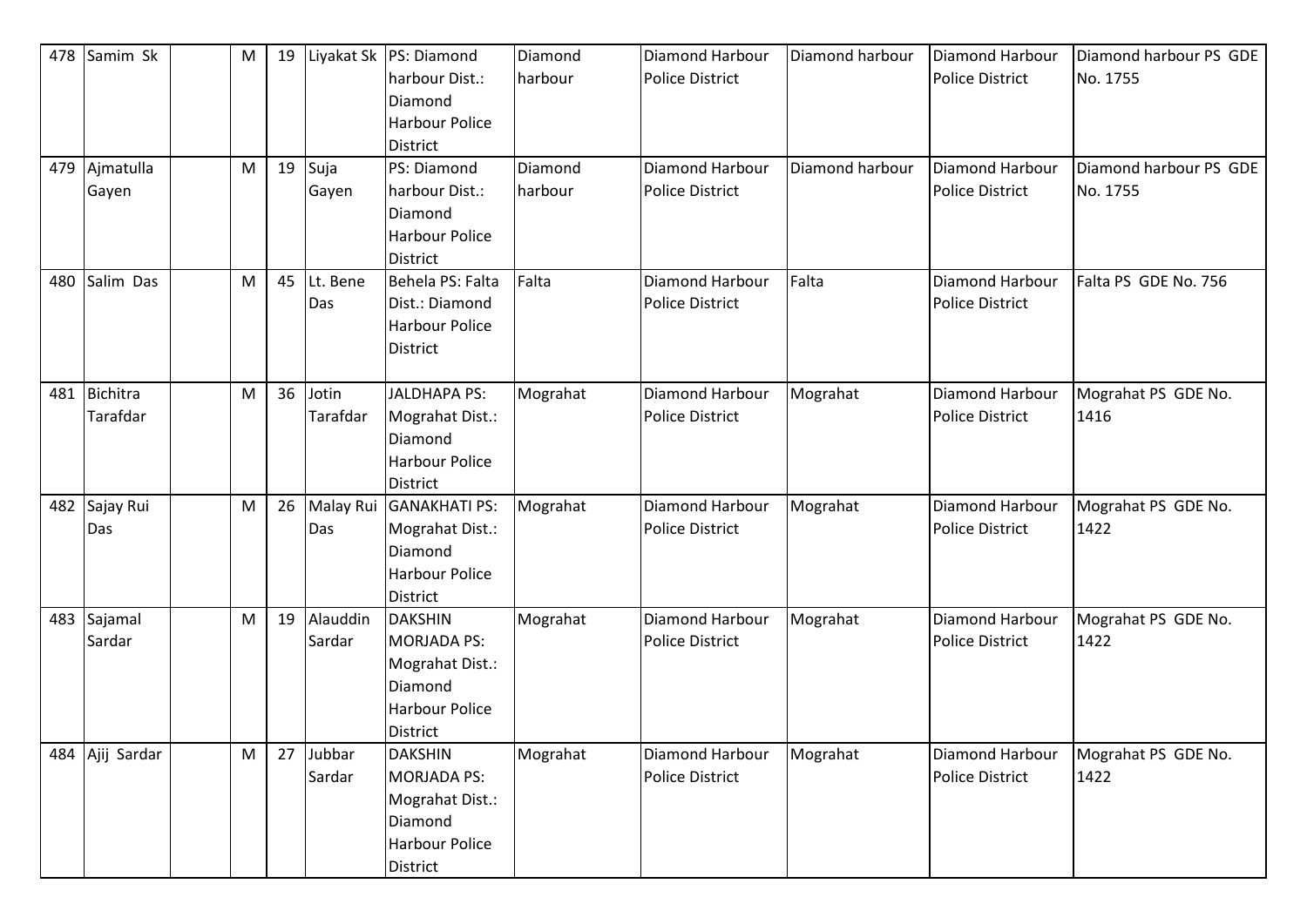| 485 | Rustam Ali    | ${\sf M}$ |    | Lt. Afsar | <b>DAKSHIN</b>                  | Mograhat        | Diamond Harbour        | Mograhat        | Diamond Harbour        | Mograhat PS GDE No.      |
|-----|---------------|-----------|----|-----------|---------------------------------|-----------------|------------------------|-----------------|------------------------|--------------------------|
|     | Mollick       |           |    |           | Ali Mollick MORJADA PS:         |                 | <b>Police District</b> |                 | <b>Police District</b> | 1422                     |
|     |               |           |    |           | Mograhat Dist.:                 |                 |                        |                 |                        |                          |
|     |               |           |    |           | Diamond                         |                 |                        |                 |                        |                          |
|     |               |           |    |           | Harbour Police                  |                 |                        |                 |                        |                          |
|     |               |           |    |           | <b>District</b>                 |                 |                        |                 |                        |                          |
| 486 | Mono          | M         | 20 | Lt. Dulal | <b>BANIBERIA PS:</b>            | Mograhat        | Diamond Harbour        | Mograhat        | Diamond Harbour        | Mograhat PS GDE No.      |
|     | Bairagi       |           |    | Boiragi   | Mograhat Dist.:                 |                 | <b>Police District</b> |                 | <b>Police District</b> | 1422                     |
|     |               |           |    |           | Diamond                         |                 |                        |                 |                        |                          |
|     |               |           |    |           | Harbour Police                  |                 |                        |                 |                        |                          |
|     |               |           |    |           | <b>District</b>                 |                 |                        |                 |                        |                          |
| 487 | Subhojit      | M         | 18 | Madan     | <b>RAJBORA PS:</b>              | Baruipur        | <b>Baruipur Police</b> | Mograhat        | Diamond Harbour        | Mograhat PS GDE No.      |
|     | Naskar        |           |    | Naskar    | <b>Baruipur Dist.:</b>          |                 | <b>District</b>        |                 | <b>Police District</b> | 1422                     |
|     |               |           |    |           | <b>Baruipur Police</b>          |                 |                        |                 |                        |                          |
|     |               |           |    |           | District                        |                 |                        |                 |                        |                          |
| 488 | <b>Bikram</b> | M         | 18 | Ujjal     | <b>GANGADUARA</b>               | <b>Baruipur</b> | <b>Baruipur Police</b> | Mograhat        | Diamond Harbour        | Mograhat PS GDE No.      |
|     | Sardar        |           |    | Sardar    |                                 |                 | <b>District</b>        |                 | <b>Police District</b> | 1422                     |
|     |               |           |    |           | PS: Baruipur<br>Dist.: Baruipur |                 |                        |                 |                        |                          |
|     |               |           |    |           |                                 |                 |                        |                 |                        |                          |
|     | Sk Dilbar     |           | 28 | Sk Abdul  | <b>Police District</b>          | Nodakhali       | <b>Diamond Harbour</b> | Nodakhali       | Diamond Harbour        |                          |
| 489 |               | M         |    |           | PS: Nodakhali                   |                 |                        |                 |                        | Nodakhali PS GDE No.     |
|     | Hossain       |           |    | Manna     | Dist.: Diamond                  |                 | <b>Police District</b> |                 | <b>Police District</b> | 1089                     |
|     |               |           |    |           | <b>Harbour Police</b>           |                 |                        |                 |                        |                          |
|     |               |           |    |           | <b>District</b>                 |                 |                        |                 |                        |                          |
| 490 | Sattyen       | M         |    |           | Lt. Mohan   PS: Nodakhali       | Nodakhali       | Diamond Harbour        | Nodakhali       | Diamond Harbour        | Nodakhali PS GDE No. 313 |
|     | Maity         |           |    | Maity     | Dist.: Diamond                  |                 | <b>Police District</b> |                 | <b>Police District</b> |                          |
|     |               |           |    |           | <b>Harbour Police</b>           |                 |                        |                 |                        |                          |
|     |               |           |    |           | <b>District</b>                 |                 |                        |                 |                        |                          |
| 491 | Amal          | ${\sf M}$ |    | Suren     | PS: Parulia                     | Parulia coastal | <b>Diamond Harbour</b> | Parulia coastal | Diamond Harbour        | Parulia coastal PS GDE   |
|     | Mondal        |           |    | Mondal    | coastal Dist.:                  |                 | <b>Police District</b> |                 | <b>Police District</b> | No. 452                  |
|     |               |           |    |           | Diamond                         |                 |                        |                 |                        |                          |
|     |               |           |    |           | <b>Harbour Police</b>           |                 |                        |                 |                        |                          |
|     |               |           |    |           | District                        |                 |                        |                 |                        |                          |
|     | 492 Suman     | M         |    | 27 Ramesh | Kalipur                         | Pujali          | Diamond Harbour        | Pujali          | Diamond Harbour        | Pujali PS GDE No. 570    |
|     | Das           |           |    | Das       | Gaurangatala,                   |                 | <b>Police District</b> |                 | <b>Police District</b> |                          |
|     |               |           |    |           | Ward No.01 PS:                  |                 |                        |                 |                        |                          |
|     |               |           |    |           | Pujali Dist.:                   |                 |                        |                 |                        |                          |
|     |               |           |    |           | Diamond                         |                 |                        |                 |                        |                          |
|     |               |           |    |           | <b>Harbour Police</b>           |                 |                        |                 |                        |                          |
|     |               |           |    |           | District                        |                 |                        |                 |                        |                          |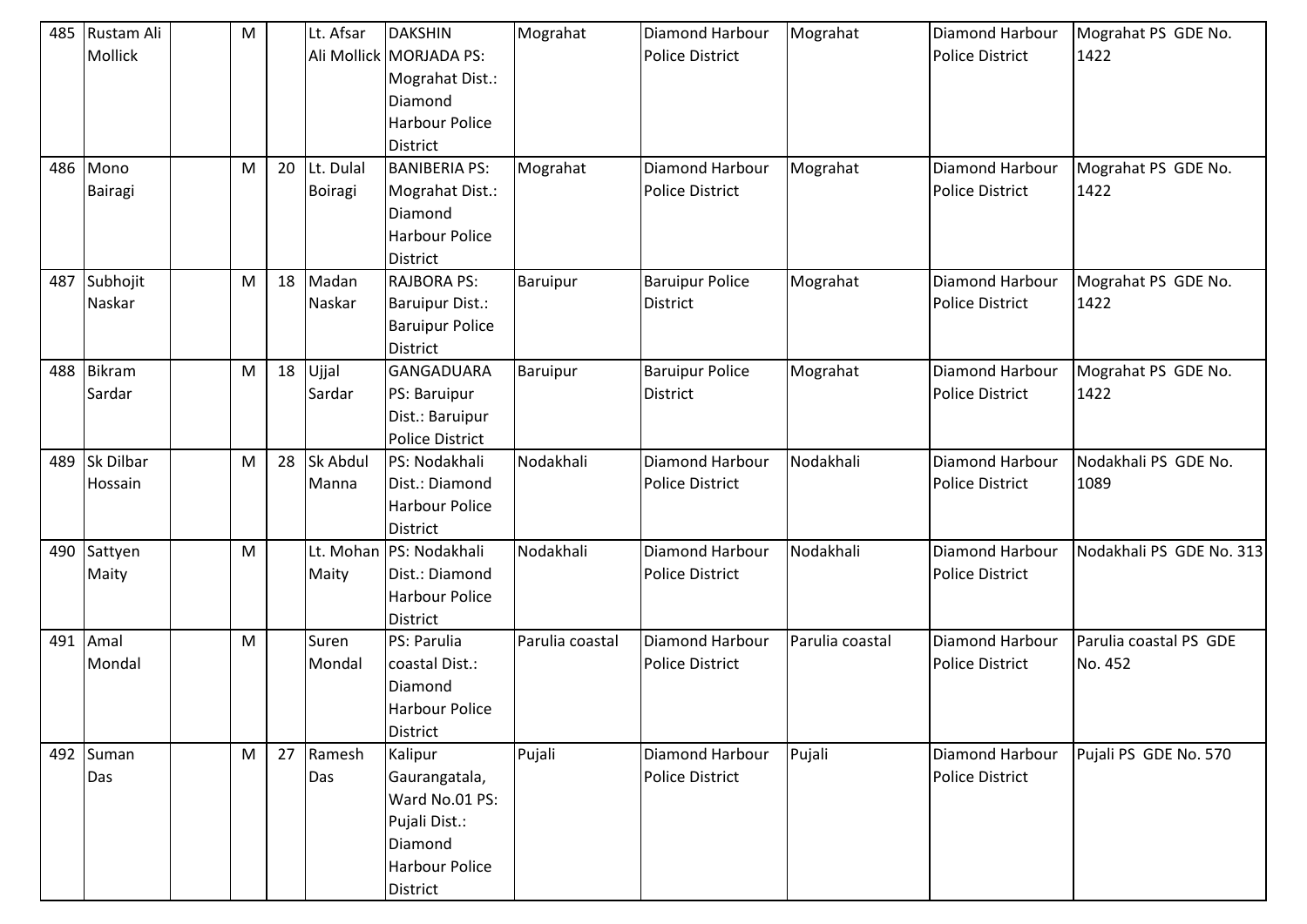|     | 493   Prahallad<br>Gayen       | M | 35              | Debesh<br>Gayen              | Vill-Aushberia<br>PS: Falta Dist.:<br>Diamond<br>Harbour Police<br>District                                | Falta  | <b>Diamond Harbour</b><br><b>Police District</b> | Usthi      | <b>Diamond Harbour</b><br><b>Police District</b> | Usthi PS GDE No. 916          |
|-----|--------------------------------|---|-----------------|------------------------------|------------------------------------------------------------------------------------------------------------|--------|--------------------------------------------------|------------|--------------------------------------------------|-------------------------------|
| 494 | Madan<br>Ghorui                | M | 45              | Lt. Pachu<br>Ghorui          | Vill-Kapsit PS-<br>Arambagh Dist-<br>Hooghly                                                               |        | <b>Basirhat</b>                                  | Arambagh   | <b>Hooghly Rural</b>                             | Arambagh PS GDE No.<br>1198   |
| 495 | Prasenjit<br>Dutta             | M | 23              | Ashim<br>Dutta               | Krishnaganj, PS-<br>Krishnaganj, Dist-<br>Nadia                                                            |        | <b>Basirhat</b>                                  | Balagarh   | <b>Hooghly Rural</b>                             | Balagarh PS GDE No. 899       |
| 496 | Laxmikanta<br>Malik            | M |                 | 31 S/o Uttam Vill:<br>Malik  | Krishnarampur<br>Uttarpara, PS:<br>Chanditala, Hoo                                                         |        | <b>Basirhat</b>                                  | Chanditala | <b>Hooghly Rural</b>                             | Chanditala PS GDE No.<br>1150 |
|     | 497 Sanjib<br>Pakira           | M |                 | 24 $S$ /o<br>Madan<br>Pakira | Vill:<br>Krishnarampur<br>Uttarpara, PS:<br>Chanditala, Hoo                                                |        | <b>Basirhat</b>                                  | Chanditala | <b>Hooghly Rural</b>                             | Chanditala PS GDE No.<br>1150 |
| 498 | Chiranjit<br>Kundu             | M | 30              | Samir<br>Kundu               | Vill-<br>Radhabllabpur,<br>PS â€" Goghat,<br>Dist – Hooghly<br>PS: Goghat Dist.:<br><b>Hooghly Rural</b>   | Goghat | <b>Hooghly Rural</b>                             | Goghat     | <b>Hooghly Rural</b>                             | Goghat PS GDE No. 988         |
| 499 | Anupam<br>Kundu                | M | 30 <sub>o</sub> | Avay<br>Kundu                | Vill-<br>Radhabllabpur,<br>PS – Goghat,<br>Dist – Hooghly<br>PS: Goghat Dist.:<br><b>Hooghly Rural</b>     | Goghat | <b>Hooghly Rural</b>                             | Goghat     | <b>Hooghly Rural</b>                             | Goghat PS GDE No. 988         |
|     | 500 Santu<br>Bhattacharj<br>ee | M |                 | Gopal<br>rjee                | Vill- Bosipur, PS-<br>Bhattacha Gurap, Dist-<br>Hooghly PS:<br><b>Gurap Dist.:</b><br><b>Hooghly Rural</b> | Gurap  | <b>Hooghly Rural</b>                             | Gurap      | <b>Hooghly Rural</b>                             | Gurap PS GDE No. 880          |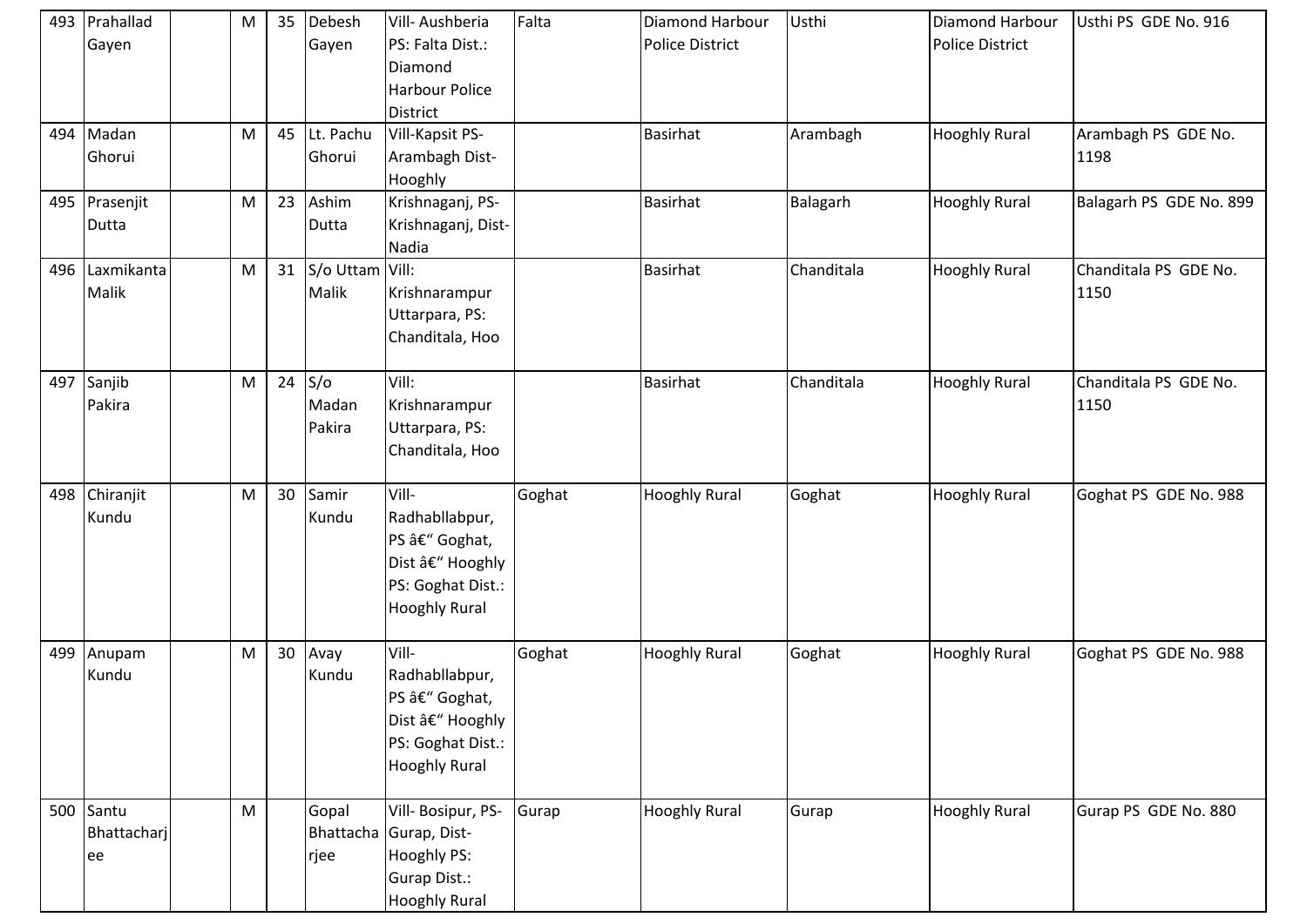|     | 501 Dipankar<br>Kotal | M |    | Lt.<br>Kalipada<br>Kotal | Vill- Gurap<br>Jelepara, PS-<br>Gurap, Dist-<br>Hooghly PS:<br>Gurap Dist.:<br><b>Hooghly Rural</b>      | Gurap        | <b>Hooghly Rural</b> | Gurap   | <b>Hooghly Rural</b> | Gurap PS GDE No. 880   |
|-----|-----------------------|---|----|--------------------------|----------------------------------------------------------------------------------------------------------|--------------|----------------------|---------|----------------------|------------------------|
| 502 | <b>Bpi Ruidas</b>     | M |    | Jiten<br>Ruidas          | Vill- Chopa, PS-<br>Gurap, Dist-<br>Hooghly PS:<br>Gurap Dist.:<br><b>Hooghly Rural</b>                  | Gurap        | <b>Hooghly Rural</b> | Gurap   | <b>Hooghly Rural</b> | Gurap PS GDE No. 880   |
| 503 | Simanta<br>Ghosh      | M | 36 | Ghosh                    | Biswanath Chandpur, PS-<br>Dhaniakhali PS:<br>Dhaniakhali Dist.:<br><b>Hooghly Rural</b>                 | Dhaniakhali  | <b>Hooghly Rural</b> | Haripal | <b>Hooghly Rural</b> | Haripal PS GDE No. 871 |
| 504 | Saidul<br>Ahmed       | M |    | Sk Masud<br>Ahmed        | Boinchigram, PS<br>Pandua, Dist<br>Hooghly PS:<br>Pandua Dist.:<br><b>Hooghly Rural</b>                  | Pandua       | <b>Hooghly Rural</b> | Pandua  | <b>Hooghly Rural</b> | Pandua PS GDE No. 1087 |
|     | 505 Paltu<br>Santra   | M |    | Lt. Kartick<br>Santra    | Matukpur, PS<br>Pandua, Dist<br>Hooghly PS:<br>Pandua Dist.:<br><b>Hooghly Rural</b>                     | Pandua       | <b>Hooghly Rural</b> | Pandua  | <b>Hooghly Rural</b> | Pandua PS GDE No. 1087 |
| 506 | Sanjit Das            | M | 58 | Lt. Satish<br>Das        | Of Vill –<br>Kamdebpur, P.S<br>– Polba, Dist<br>– Hooghly PS:<br>Polba Dist.:<br><b>Hooghly Rural</b>    | <b>Polba</b> | <b>Hooghly Rural</b> | Polba   | <b>Hooghly Rural</b> | Polba PS GDE No. 776   |
| 507 | Tapan<br>Lohar        | M |    | 23 Netai<br>Lohar        | Of Vill – Gojina Pandua<br>Daspur, P.S –<br>Pandua, Dist –<br>Hoog PS: Pandua<br>Dist.: Hooghly<br>Rural |              | <b>Hooghly Rural</b> | Polba   | <b>Hooghly Rural</b> | Polba PS GDE No. 776   |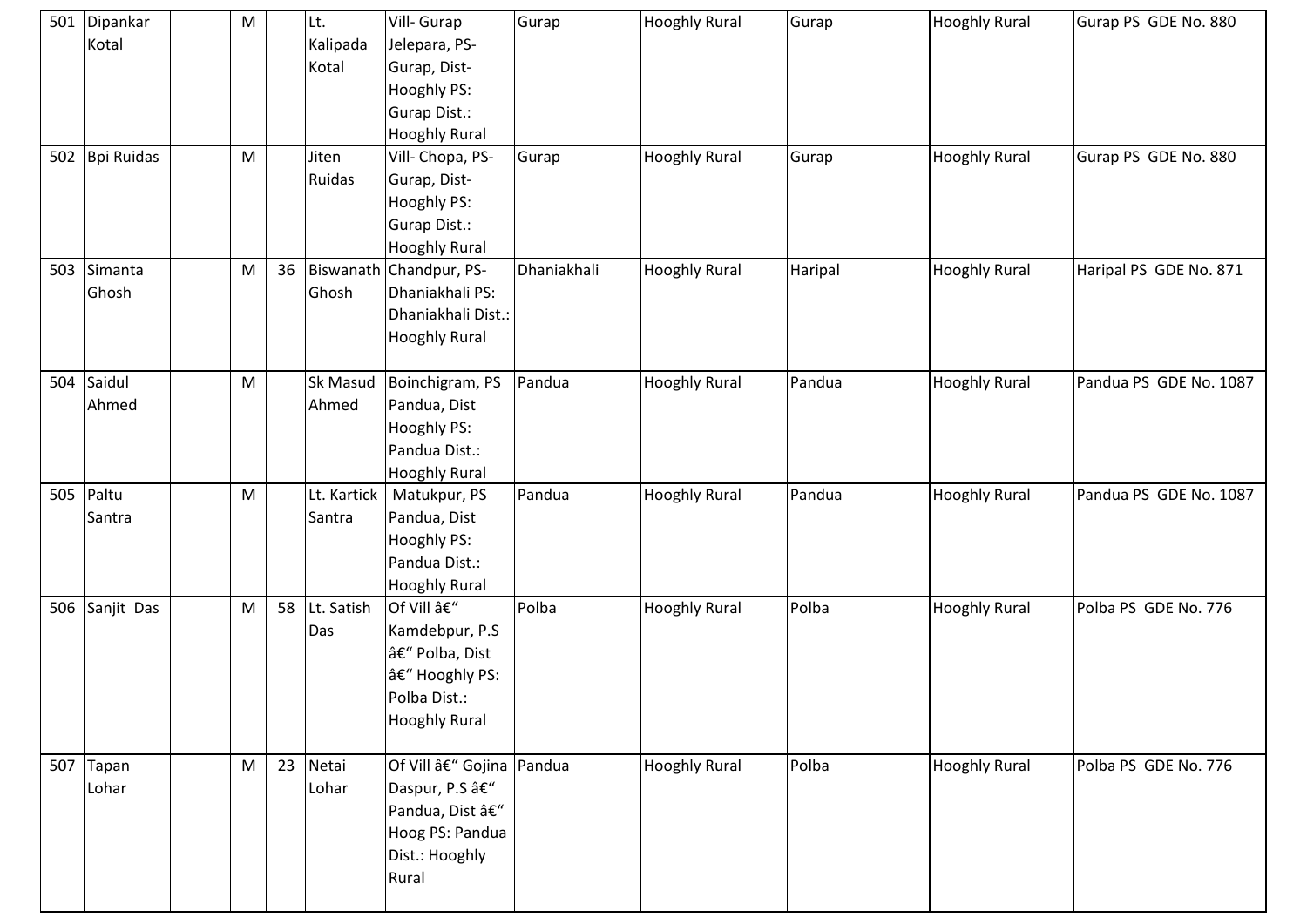| 508 | Shibshanka<br>Das   | M         | 26 | Rabin Das                 | Mirjapur PS:<br>Pursurah Dist.:<br><b>Hooghly Rural</b>                           | Pursurah   | <b>Hooghly Rural</b> | Pursurah          | <b>Hooghly Rural</b> | Pursurah PS GDE No.<br>1002         |
|-----|---------------------|-----------|----|---------------------------|-----------------------------------------------------------------------------------|------------|----------------------|-------------------|----------------------|-------------------------------------|
| 509 | Mihir Das           | M         | 23 | Manesh<br>Das             | Alati PS:<br>Pursurah Dist.:<br><b>Hooghly Rural</b>                              | Pursurah   | <b>Hooghly Rural</b> | Pursurah          | <b>Hooghly Rural</b> | Pursurah PS GDE No.<br>1002         |
| 510 | Tapan<br>Santra     | M         | 54 | Gobardha<br>n Santra      | Vill -- Kamalapur<br>(purba) PS:<br>Singur Dist.:<br><b>Hooghly Rural</b>         | Singur     | <b>Hooghly Rural</b> | Singur            | <b>Hooghly Rural</b> | Singur PS GDE No. 324               |
| 511 | Srikanta<br>Ghosh   | M         | 35 | Lt Gour<br>Mohan<br>Ghosh | Vill - Kamalapur<br>PS: Singur Dist.:<br><b>Hooghly Rural</b>                     | Singur     | <b>Hooghly Rural</b> | Singur            | <b>Hooghly Rural</b> | Singur PS GDE No. 324               |
| 512 | Sohel<br>Mondal     | M         | 19 | Kader<br>Mondal           | Vill- Chandanpur,<br>Chandanpur PS:<br>Singur Dist.:<br><b>Hooghly Rural</b>      | Singur     | <b>Hooghly Rural</b> | Singur            | <b>Hooghly Rural</b> | Singur PS GDE No. 977               |
| 513 | Sanat Dey           | M         | 49 | Lt<br>an Dey              | Vill-Saintra,<br>Chattaranj Saintra, PS:<br>Singur Dist.:<br><b>Hooghly Rural</b> | Singur     | <b>Hooghly Rural</b> | Singur            | <b>Hooghly Rural</b> | Singur PS GDE No. 977               |
| 514 | Mamud<br>Khan       | M         | 21 | Khan                      | Sahajahan   PS: Tarakeswar<br>Dist.: Hooghly<br>Rural                             | Tarakeswar | <b>Hooghly Rural</b> | Tarakeswar        | <b>Hooghly Rural</b> | Tarakeswar PS GDE No.<br>937        |
| 515 | Ram<br>Kumar        | M         | 18 | Gasbhu<br>Singh           | Katghara<br>Hathauri<br>Samastiput Bihar                                          |            | <b>Basirhat</b>      | Asansole g.r.p.s. | Howrah G.R.P.        | Asansole g.r.p.s. PS GDE<br>No. 692 |
|     | 516 Sahid<br>Perwej | M         | 20 | Md<br>Khursid             | Bihr Barahi Pra<br>Jagatdal North 24<br>Pargana W.B                               |            | Basirhat             | Asansole g.r.p.s. | Howrah G.R.P.        | Asansole g.r.p.s. PS GDE<br>No. 692 |
|     | 517 Poutu<br>Kumar  | ${\sf M}$ |    | 18 Jaladhar<br>Yadav      | Lachhmipur<br>Lachhmipur<br>Jamui, Bihar                                          |            | <b>Basirhat</b>      | Asansole g.r.p.s. | Howrah G.R.P.        | Asansole g.r.p.s. PS GDE<br>No. 692 |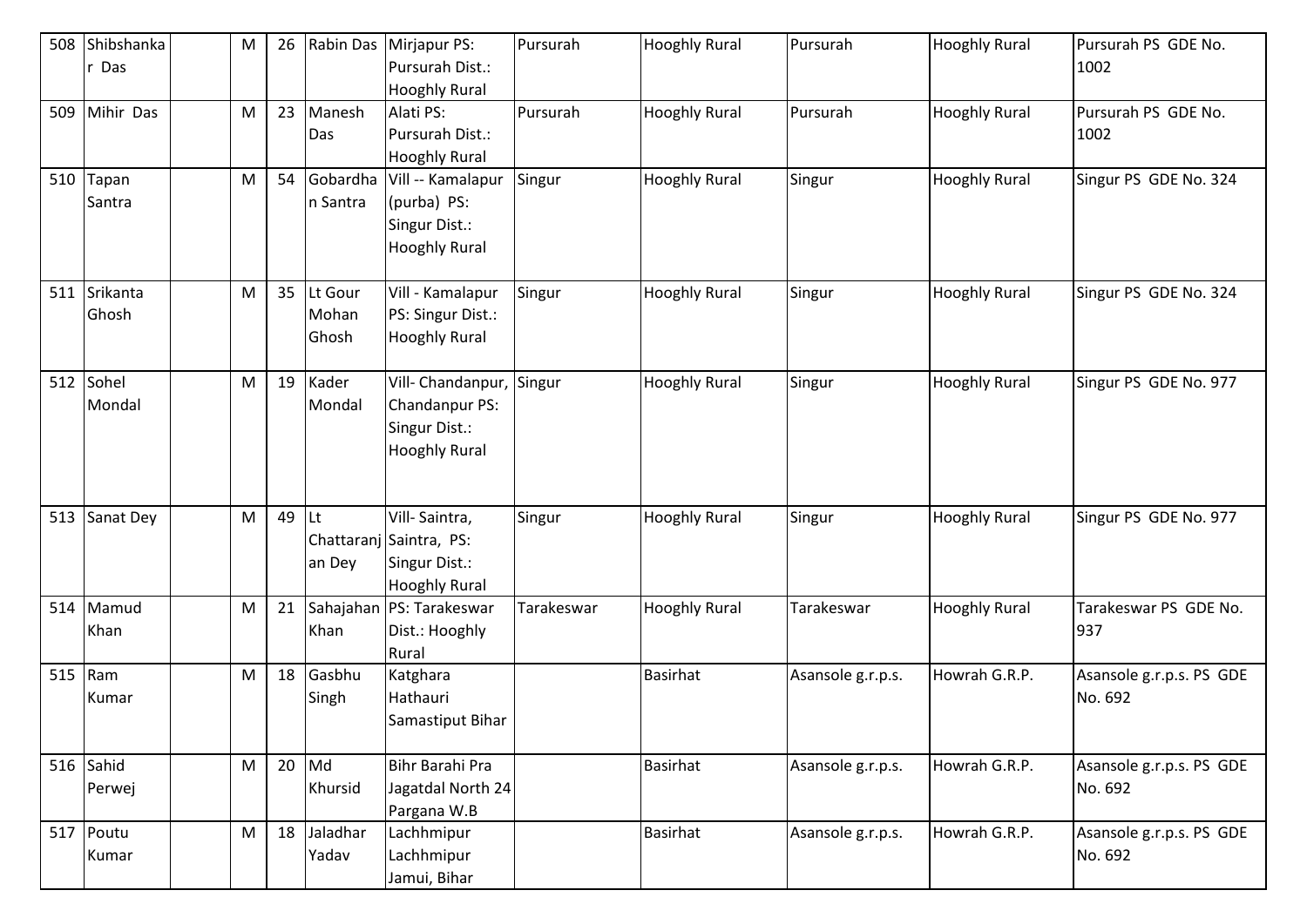| 518      | Md             | M         | 37 | Md              | Madhupur                | <b>Basirhat</b> | Asansole g.r.p.s. | Howrah G.R.P. | Asansole g.r.p.s. PS GDE |
|----------|----------------|-----------|----|-----------------|-------------------------|-----------------|-------------------|---------------|--------------------------|
|          | Rajaulla       |           |    | Kutubulla       | Madhupur                |                 |                   |               | No. 692                  |
|          |                |           |    |                 | Deoghar, JHK            |                 |                   |               |                          |
| 519      | Abh Rajit      | M         | 28 | Riyasat         | Nawudh Sarath           | <b>Basirhat</b> | Asansole g.r.p.s. | Howrah G.R.P. | Asansole g.r.p.s. PS GDE |
|          |                |           |    | Miya            | Deoghar, JHK            |                 |                   |               | No. 692                  |
| 520      | Ramashaga      | M         | 40 | Ramayan         | Majhachar               | Basirhat        | Asansole g.r.p.s. | Howrah G.R.P. | Asansole g.r.p.s. PS GDE |
|          | r Mahato       |           |    | Mahato          | Kalyani Nadia           |                 |                   |               | No. 692                  |
|          |                |           |    |                 | W.B                     |                 |                   |               |                          |
| 521      | Harinda Rai    | M         | 25 | Ram             | Khuduibag               | <b>Basirhat</b> | Asansole g.r.p.s. | Howrah G.R.P. | Asansole g.r.p.s. PS GDE |
|          |                |           |    | Naresh          | Marhaura Chapra         |                 |                   |               | No. 692                  |
|          |                |           |    | Rai             | <b>Bihar</b>            |                 |                   |               |                          |
| 522      | Manirraj       | M         | 27 | Majnu           | Sitaliya Basirhat       | <b>Basirhat</b> | Asansole g.r.p.s. | Howrah G.R.P. | Asansole g.r.p.s. PS GDE |
|          | Saman          |           |    | Rahaman         | North 24 Pargana        |                 |                   |               | No. 692                  |
|          |                |           |    |                 | W.B                     |                 |                   |               |                          |
|          | 523 Md Sahid   | M         | 28 | Rauf            | Muzafaru Birpur         | <b>Basirhat</b> | Asansole g.r.p.s. | Howrah G.R.P. | Asansole g.r.p.s. PS GDE |
|          |                |           |    | Ansari          | Begusarai Bihar         |                 |                   |               | No. 692                  |
|          |                |           |    |                 |                         |                 |                   |               |                          |
| 524 Arup |                | M         | 25 | Arun            | Raikes Kaksa            | Basirhat        | Asansole g.r.p.s. | Howrah G.R.P. | Asansole g.r.p.s. PS GDE |
|          | Debnath        |           |    | Debnath         | Paschim                 |                 |                   |               | No. 692                  |
|          |                |           |    |                 | Bardhaman W.B           |                 |                   |               |                          |
|          |                |           |    |                 |                         |                 |                   |               |                          |
|          | 525 Subash     | M         | 20 | Lt Atbind       | Singapur Banka          | <b>Basirhat</b> | Asansole g.r.p.s. | Howrah G.R.P. | Asansole g.r.p.s. PS GDE |
|          | Yadav          |           |    | Yadav           | <b>Banka Bihar</b>      |                 |                   |               | No. 692                  |
|          | 526 Pradip Jha | M         | 28 | Ramesh          | Madhukaul               | Basirhat        | Asansole g.r.p.s. | Howrah G.R.P. | Asansole g.r.p.s. PS GDE |
|          |                |           |    | Jha             | <b>Belsand Sitamari</b> |                 |                   |               | No. 707                  |
|          |                |           |    |                 | <b>Bihar</b>            |                 |                   |               |                          |
| 527      | Arjun          | M         | 18 | <b>Biso Sah</b> | Jagir Mohalla           | <b>Basirhat</b> | Asansole g.r.p.s. | Howrah G.R.P. | Asansole g.r.p.s. PS GDE |
|          | Kumar          |           |    |                 | Begusorai               |                 |                   |               | No. 707                  |
|          |                |           |    |                 | Begusorai, Bihar        |                 |                   |               |                          |
|          |                |           |    |                 |                         |                 |                   |               |                          |
|          | 528 Arun       | ${\sf M}$ |    | 28 Biso Sah     | Jahir Mohalla           | <b>Basirhat</b> | Asansole g.r.p.s. | Howrah G.R.P. | Asansole g.r.p.s. PS GDE |
|          | Kumar          |           |    |                 | Begusorai               |                 |                   |               | No. 707                  |
|          |                |           |    |                 | Begusorai, Bihar        |                 |                   |               |                          |
|          |                |           |    |                 |                         |                 |                   |               |                          |
| 529      | Amol Majhi     | ${\sf M}$ | 22 | Natwar          | <b>Echar Sataldih</b>   | <b>Basirhat</b> | Asansole g.r.p.s. | Howrah G.R.P. | Asansole g.r.p.s. PS GDE |
|          |                |           |    | Majhi           | Purulia W.B             |                 |                   |               | No. 707                  |
|          | 530 Pradip     | M         | 30 | Mahan           | Dubeydih                | <b>Basirhat</b> | Asansole g.r.p.s. | Howrah G.R.P. | Asansole g.r.p.s. PS GDE |
|          | Dubey          |           |    | Dubey           | Bengabad                |                 |                   |               | No. 707                  |
|          |                |           |    |                 | Giridih, Bihar          |                 |                   |               |                          |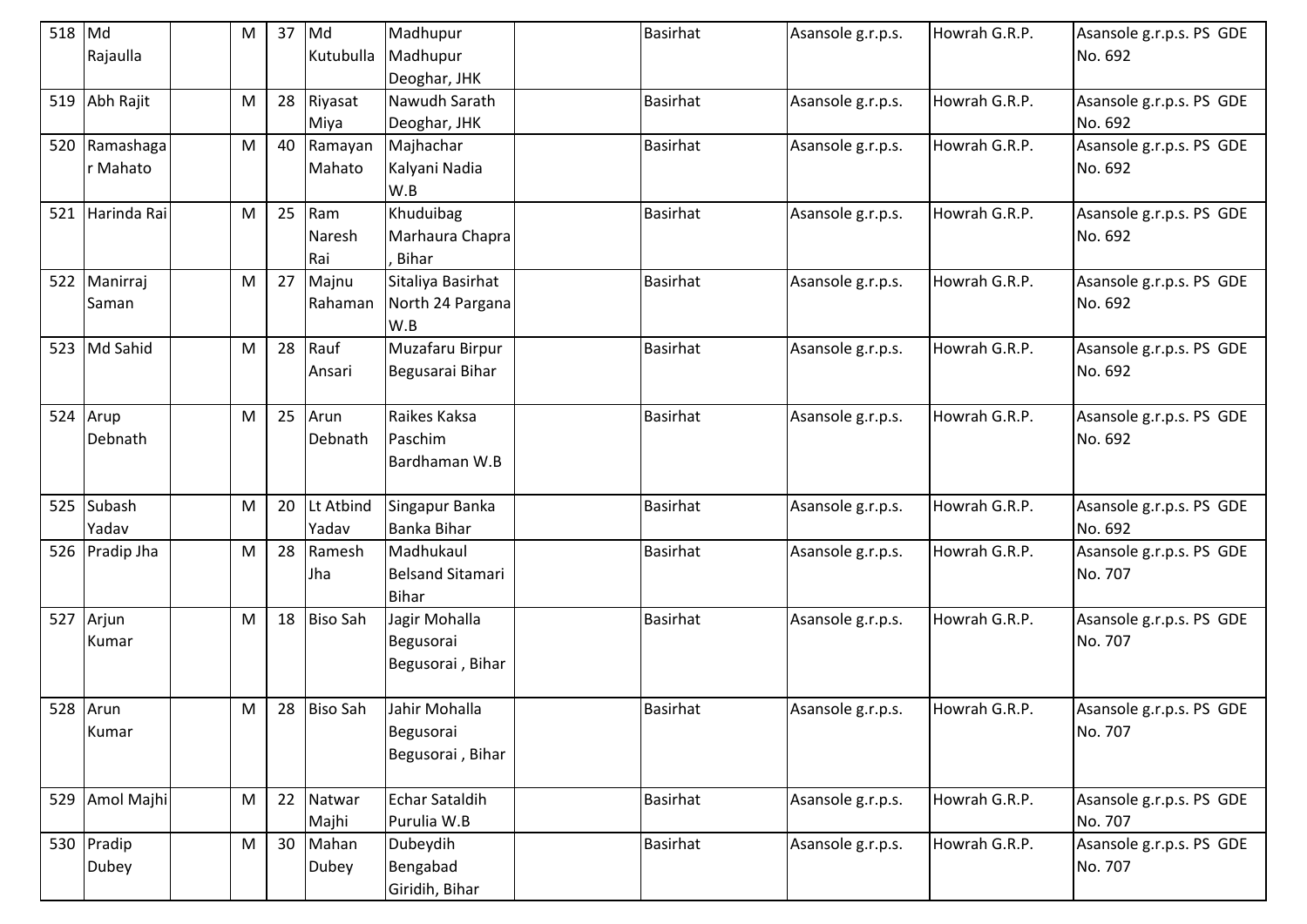|        | 531 Subhajit<br>Dhar | M | 19 |                               | Bijay Dhar Keshpur Keshpur<br>West Mednapur<br>W.B                 | Basirhat        | Asansole g.r.p.s. | Howrah G.R.P. | Asansole g.r.p.s. PS GDE<br>No. 707 |
|--------|----------------------|---|----|-------------------------------|--------------------------------------------------------------------|-----------------|-------------------|---------------|-------------------------------------|
| 532    | Santosh Kr<br>Mahato | M | 20 |                               | Kameshw Bhaulaa Colony<br>ar Mahato Andal Paschim<br>Bardhaman W.B | <b>Basirhat</b> | Asansole g.r.p.s. | Howrah G.R.P. | Asansole g.r.p.s. PS GDE<br>No. 707 |
| 533 Md | Hussain              | M | 54 | Zahoor<br>Miya                | Topsia 2 line<br>Topsia Kolkata 39<br>W.b                          | <b>Basirhat</b> | Asansole g.r.p.s. | Howrah G.R.P. | Asansole g.r.p.s. PS GDE<br>No. 707 |
|        | 534 Altab Alam       | M |    | 20 Md Alim                    | Urma Bari<br>Hazaribag, JHK                                        | <b>Basirhat</b> | Asansole g.r.p.s. | Howrah G.R.P. | Asansole g.r.p.s. PS GDE<br>No. 707 |
|        | 535 Rizwan<br>Ansari | M | 22 | Yasim<br>Ansari               | Urma Bari<br>Hazaribag, JHK                                        | <b>Basirhat</b> | Asansole g.r.p.s. | Howrah G.R.P. | Asansole g.r.p.s. PS GDE<br>No. 707 |
| 536    | Subadh<br>Paddar     | M | 39 | lLt<br>Prasad                 | <b>BTPS Colony</b><br>Chandrika Bakaro Therinal<br>Bakaro, JHK     | <b>Basirhat</b> | Asansole g.r.p.s. | Howrah G.R.P. | Asansole g.r.p.s. PS GDE<br>No. 707 |
| 537    | Chhotu<br>Prasad     | M |    | 18 Saiya<br>Narayan<br>Prasad | Bardehi Raniganj<br>Paschim<br>Bardhaman W.B                       | <b>Basirhat</b> | Asansole g.r.p.s. | Howrah G.R.P. | Asansole g.r.p.s. PS GDE<br>No. 707 |
| 538    | Binay<br>Rawani      | M | 21 | Ganesh<br>Rawani              | Bardehi Raniganj<br>Paschim<br>Bardhaman W.B                       | <b>Basirhat</b> | Asansole g.r.p.s. | Howrah G.R.P. | Asansole g.r.p.s. PS GDE<br>No. 707 |
| 539    | Sani Ram             | M | 19 |                               | Prem Ram Bardehi Raniganj<br>Paschim<br>Bardhaman W.B              | <b>Basirhat</b> | Asansole g.r.p.s. | Howrah G.R.P. | Asansole g.r.p.s. PS GDE<br>No. 707 |
|        | 540 Suraj<br>Sharma  | M |    | 18 Pradip<br>Sharma           | Bardehi Raniganj<br>Paschim<br>Bardhaman W.B                       | <b>Basirhat</b> | Asansole g.r.p.s. | Howrah G.R.P. | Asansole g.r.p.s. PS GDE<br>No. 707 |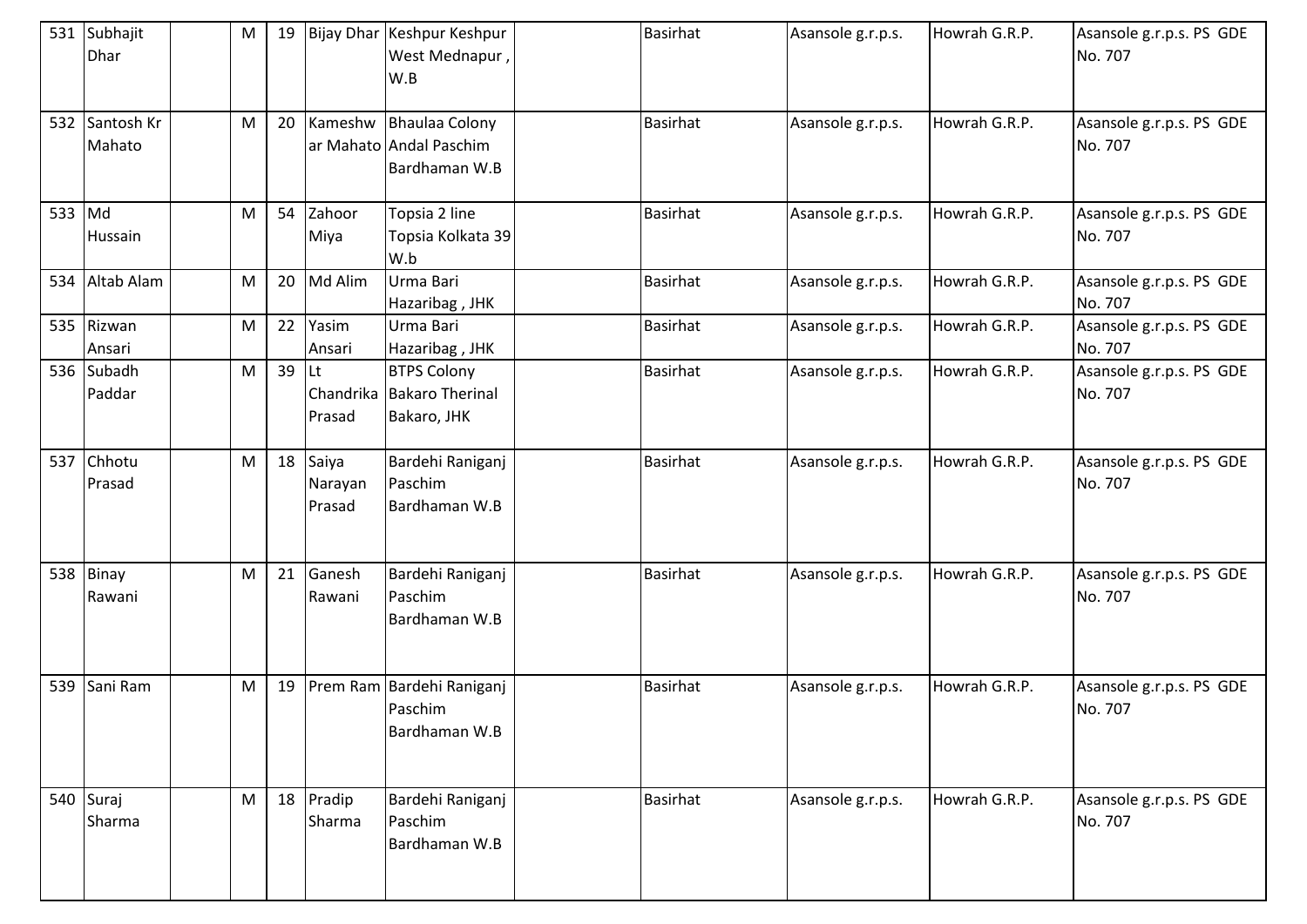| 541 | <b>Dilip Nonia</b>    | M         | 52 | Lt Ram<br>Prasad<br>Nonia | <b>Bejdih Collieny</b><br>Kulti Paschim<br>Bardhaman W.B                    | Basirhat        | Asansole g.r.p.s. | Howrah G.R.P. | Asansole g.r.p.s. PS GDE<br>No. 707 |
|-----|-----------------------|-----------|----|---------------------------|-----------------------------------------------------------------------------|-----------------|-------------------|---------------|-------------------------------------|
| 542 | Dhanraj<br>Thakur     | M         | 26 | Kapil<br>Thakur           | Kundi Pandarak<br>Patna, Bihar                                              | <b>Basirhat</b> | Asansole g.r.p.s. | Howrah G.R.P. | Asansole g.r.p.s. PS GDE<br>No. 707 |
|     | 543 Avinesh<br>Kumar  | M         | 28 | Arjun<br>Kumar            | Balun Mahaganj<br>Siwan, Bihar                                              | Basirhat        | Asansole g.r.p.s. | Howrah G.R.P. | Asansole g.r.p.s. PS GDE<br>No. 728 |
| 544 | Bappaditya<br>Goswami | ${\sf M}$ | 30 | Goswami                   | `subhendu Saresh Vela<br>Sarenga Bankura,<br><b>WB</b>                      | <b>Basirhat</b> | Asansole g.r.p.s. | Howrah G.R.P. | Asansole g.r.p.s. PS GDE<br>No. 728 |
|     | 545 Prasanta<br>Seikh | M         | 35 | <b>Bhusan</b><br>Seikh    | Hill View Park<br><b>Asansol Asansol</b><br>South Paschim<br><b>Bardh</b>   | <b>Basirhat</b> | Asansole g.r.p.s. | Howrah G.R.P. | Asansole g.r.p.s. PS GDE<br>No. 728 |
| 546 | Dipak<br>Singh        | M         | 29 | Horeram<br>Singh          | <b>Sripur Bazar</b><br>Jamuria Paschim<br>Bardhaman W.B                     | <b>Basirhat</b> | Asansole g.r.p.s. | Howrah G.R.P. | Asansole g.r.p.s. PS GDE<br>No. 728 |
| 547 | Md.<br>Arayad         | M         | 45 | Md.<br>Akhter             | Rahamatnagar,<br><b>Burnpur Hirapur</b><br>Paschim<br>Bardhaman W.          | <b>Basirhat</b> | Asansole g.r.p.s. | Howrah G.R.P. | Asansole g.r.p.s. PS GDE<br>No. 728 |
| 548 | Md. Ainul             | M         | 51 | in Khan                   | Kamurudd Rahamatnagar,<br><b>Burnpur Hirapur</b><br>Paschim<br>Bardhaman W. | <b>Basirhat</b> | Asansole g.r.p.s. | Howrah G.R.P. | Asansole g.r.p.s. PS GDE<br>No. 728 |
|     | 549 Ajay Kumar        | M         |    | 39 Ashok Kr.<br>Pal       | Biharpur,<br>Durgapur Kanksa<br>Paschim<br>Bardhaman W.B                    | Basirhat        | Asansole g.r.p.s. | Howrah G.R.P. | Asansole g.r.p.s. PS GDE<br>No. 728 |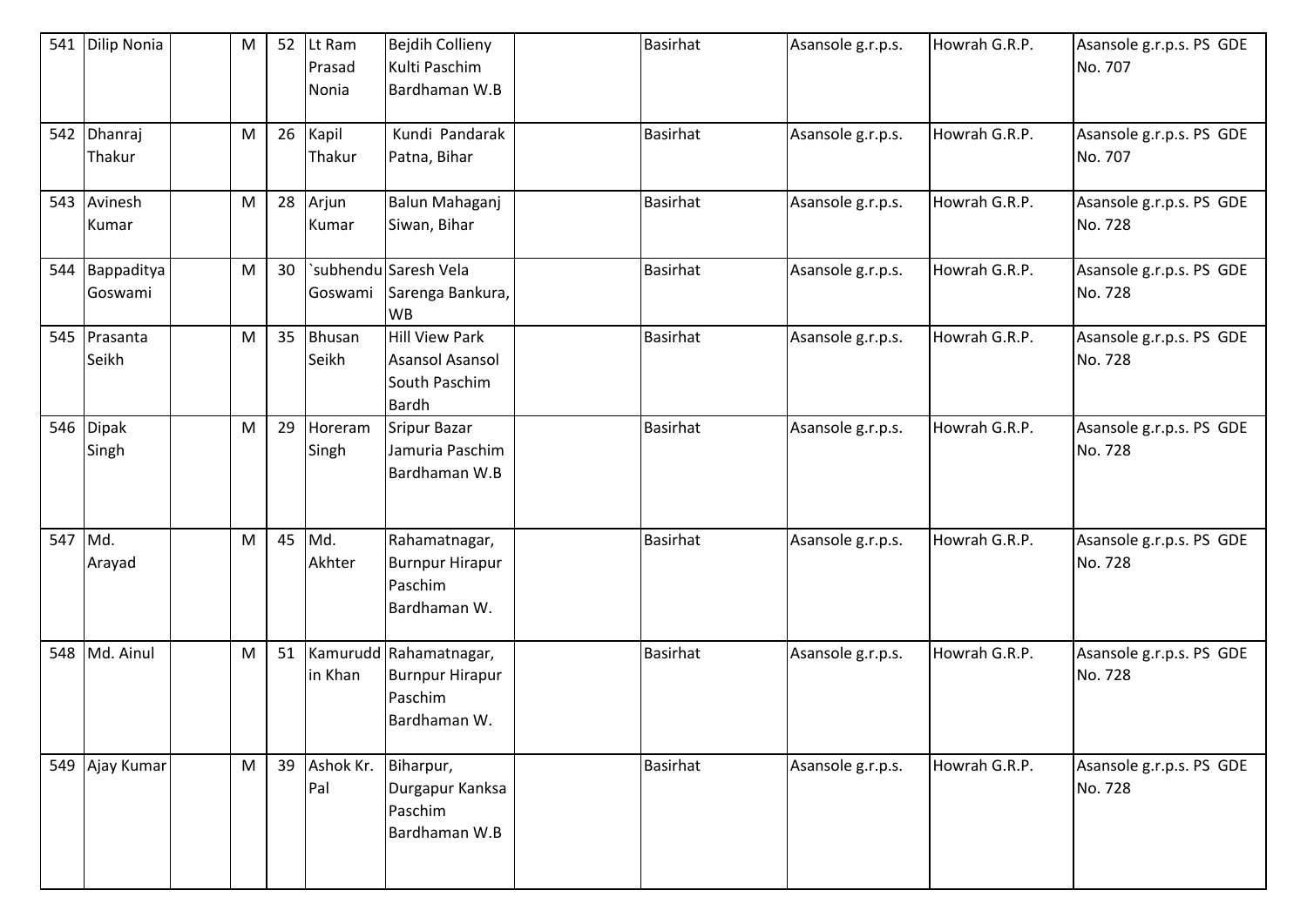| 550 | Enamul        | M | 23 |              | Md. Imtiaz Diladrnagar, |                | <b>Basirhat</b> | Asansole g.r.p.s. | Howrah G.R.P. | Asansole g.r.p.s. PS GDE  |
|-----|---------------|---|----|--------------|-------------------------|----------------|-----------------|-------------------|---------------|---------------------------|
|     | Haque         |   |    |              | <b>Asansol Asansol</b>  |                |                 |                   |               | No. 728                   |
|     |               |   |    |              | South Paschim           |                |                 |                   |               |                           |
|     |               |   |    |              | Bardham                 |                |                 |                   |               |                           |
|     |               |   |    |              |                         |                |                 |                   |               |                           |
|     | 551 Md. Hasan | M |    | 26 Lt. Abdul | Diladrnagar,            |                | Basirhat        | Asansole g.r.p.s. | Howrah G.R.P. | Asansole g.r.p.s. PS GDE  |
|     |               |   |    | Halim        | <b>Asansol Asansol</b>  |                |                 |                   |               | No. 728                   |
|     |               |   |    |              | South Paschim           |                |                 |                   |               |                           |
|     |               |   |    |              | Bardham                 |                |                 |                   |               |                           |
|     |               |   |    |              |                         |                |                 |                   |               |                           |
|     | 552 Arpan     | M | 30 | Gourango     | Subhasnagar,            |                | <b>Basirhat</b> | Asansole g.r.p.s. | Howrah G.R.P. | Asansole g.r.p.s. PS GDE  |
|     | Bhowmik       |   |    | Pada         | <b>Andal Andal</b>      |                |                 |                   |               | No. 728                   |
|     |               |   |    | Bhowmik      | Paschim                 |                |                 |                   |               |                           |
|     |               |   |    |              | Bardhaman W.B           |                |                 |                   |               |                           |
|     |               |   |    |              |                         |                |                 |                   |               |                           |
| 553 | Emran Sk      | M | 21 | Habibur      |                         |                | <b>Basirhat</b> | Azimganj g.r.p.s. | Howrah G.R.P. | Azimganj g.r.p.s. PS GDE  |
|     |               |   |    | <b>Sk</b>    |                         |                |                 |                   |               | No. 724                   |
| 554 | Kaimuddin     | M | 39 | Sabed Sk     |                         |                | <b>Basirhat</b> | Azimganj g.r.p.s. | Howrah G.R.P. | Azimganj g.r.p.s. PS GDE  |
|     | <b>Sk</b>     |   |    |              |                         |                |                 |                   |               | No. 724                   |
| 555 | Nayan         | M | 20 | Rabin        | Mankundu                | <b>Baduria</b> | Alipurduar      | Belur g.r.p.s.    | Howrah G.R.P. | Belur g.r.p.s. PS GDE No. |
|     | Goldar        |   |    | Goldar       | Bhadreswr               |                |                 |                   |               | 656                       |
|     |               |   |    |              | Hooghly PS:             |                |                 |                   |               |                           |
|     |               |   |    |              | Baduria Dist.:          |                |                 |                   |               |                           |
|     |               |   |    |              | Alipurduar              |                |                 |                   |               |                           |
| 556 | Laxman        | M |    | Digambar     | Rishra Rishra           | <b>Baduria</b> | Alipurduar      | Belur g.r.p.s.    | Howrah G.R.P. | Belur g.r.p.s. PS GDE No. |
|     | Yadav         |   |    | Yadav        | Hooghly PS:             |                |                 |                   |               | 656                       |
|     |               |   |    |              | <b>Baduria Dist.:</b>   |                |                 |                   |               |                           |
|     |               |   |    |              | Alipurduar              |                |                 |                   |               |                           |
| 557 | Biswnath      | M | 32 | T. Rameh     | Hindmotor               | <b>Baduria</b> | Alipurduar      | Belur g.r.p.s.    | Howrah G.R.P. | Belur g.r.p.s. PS GDE No. |
|     | Roy           |   |    | Roy          | Uttarpara               |                |                 |                   |               | 656                       |
|     |               |   |    |              | Hooghly PS:             |                |                 |                   |               |                           |
|     |               |   |    |              | Baduria Dist.:          |                |                 |                   |               |                           |
|     |               |   |    |              | Alipurduar              |                |                 |                   |               |                           |
|     | 558 Bittu     | M |    | 22 Mohan     | Belur Chandmari Baduria |                | Alipurduar      | Belur g.r.p.s.    | Howrah G.R.P. | Belur g.r.p.s. PS GDE No. |
|     | Kumar         |   |    | Saha         | Hooghly PS:             |                |                 |                   |               | 656                       |
|     |               |   |    |              | Baduria Dist.:          |                |                 |                   |               |                           |
|     |               |   |    |              | Alipurduar              |                |                 |                   |               |                           |
|     |               |   |    |              |                         |                |                 |                   |               |                           |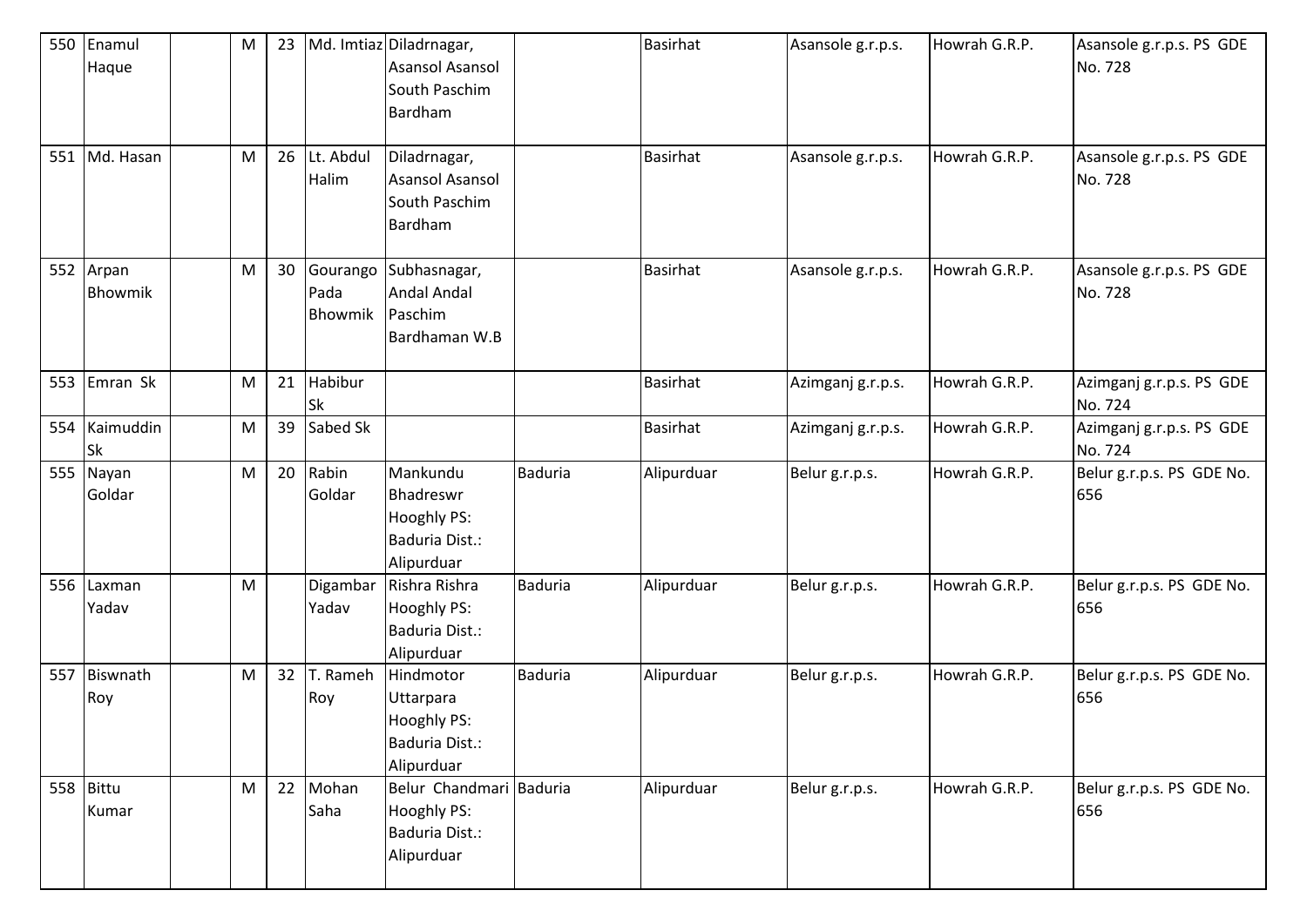| 559 Bir | Bahadur<br>Mahato                | M         | 36     | Shankar<br>Mahato    | Birlapur<br>Nadakhali S.24<br>Pgs. PS: Baduria<br>Dist.: Alipurduar                               | <b>Baduria</b> | Alipurduar | Belur g.r.p.s. | Howrah G.R.P. | Belur g.r.p.s. PS GDE No.<br>656 |
|---------|----------------------------------|-----------|--------|----------------------|---------------------------------------------------------------------------------------------------|----------------|------------|----------------|---------------|----------------------------------|
| 560     | Tapan<br>Show                    | M         | 45     | Lt. Devi<br>Show     | Konnagar<br>Uttarpara<br>Hooghly PS:<br>Baduria Dist.:<br>Alipurduar                              | <b>Baduria</b> | Alipurduar | Belur g.r.p.s. | Howrah G.R.P. | Belur g.r.p.s. PS GDE No.<br>656 |
| 561     | Gaurab<br>Kundu                  | M         | 19     | Gobinda<br>Kundu     | Sheoraphully<br>reerampur<br>Hooghly PS:<br>Baduria Dist.:<br>Alipurduar                          | <b>Baduria</b> | Alipurduar | Belur g.r.p.s. | Howrah G.R.P. | Belur g.r.p.s. PS GDE No.<br>656 |
|         | 562 Nilesh<br>Banerjee           | M         | 22     | Niladri<br>Banerjee  | Chuchura<br>Chuchura<br>Hooghly PS:<br>Baduria Dist.:<br>Alipurduar                               | <b>Baduria</b> | Alipurduar | Belur g.r.p.s. | Howrah G.R.P. | Belur g.r.p.s. PS GDE No.<br>656 |
| 563     | Subhradip<br>Chowdhury           | M         | 21     |                      | Kashinath Sreerampur<br>Chowdhur Sreerampur<br><b>Hooghly PS:</b><br>Baduria Dist.:<br>Alipurduar | <b>Baduria</b> | Alipurduar | Belur g.r.p.s. | Howrah G.R.P. | Belur g.r.p.s. PS GDE No.<br>656 |
| 564     | Raju<br>Prasad                   | M         | 34     | Rameshw<br>ar Prasad | Konnagar<br>Uttarpara<br>Hooghly PS:<br>Alipurduar Dist.:<br>Alipurduar                           | Alipurduar     | Alipurduar | Belur g.r.p.s. | Howrah G.R.P. | Belur g.r.p.s. PS GDE No.<br>656 |
|         | 565 Sk. Saidul                   | M         | 33 Sk. | Hasmad               | Bagnan Bagnan<br>Hooghly PS:<br>Baduria Dist.:<br>Alipurduar                                      | <b>Baduria</b> | Alipurduar | Belur g.r.p.s. | Howrah G.R.P. | Belur g.r.p.s. PS GDE No.<br>656 |
|         | 566 Debmalya<br>Bhattachar<br>ya | ${\sf M}$ |        | 37 Jyonto<br>rya     | Belghoria<br>Bhattacha Belghoria Kol-56<br>PS: Baduria Dist.:<br>Alipurduar                       | <b>Baduria</b> | Alipurduar | Belur g.r.p.s. | Howrah G.R.P. | Belur g.r.p.s. PS GDE No.<br>656 |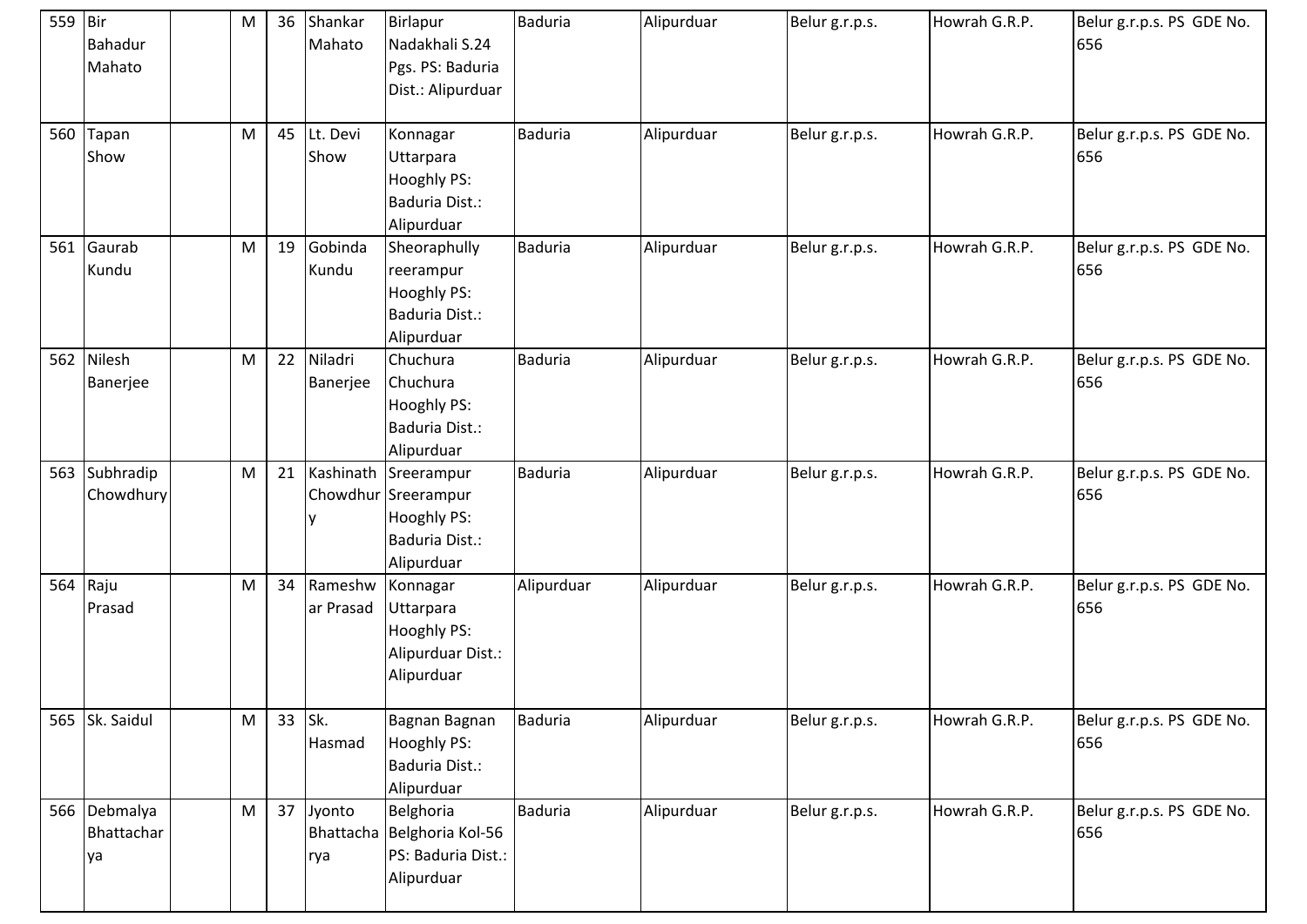|     | 567 Kartick<br>Chharidah | ${\sf M}$ | 21 | Debu<br>Chharidah Arambag       | Arambag<br>Hooghly PS:<br>Baduria Dist.:<br>Alipurduar                                         | <b>Baduria</b> | Alipurduar      | Belur g.r.p.s. | Howrah G.R.P. | Belur g.r.p.s. PS GDE No.<br>656 |
|-----|--------------------------|-----------|----|---------------------------------|------------------------------------------------------------------------------------------------|----------------|-----------------|----------------|---------------|----------------------------------|
| 568 | Vishal<br>Thakur         | M         | 23 | Rajesh Kr.<br>Thakur            | <b>Belur Housing</b><br>Nischinda<br>Howrah PS:<br>Baduria Dist.:<br>Alipurduar                | <b>Baduria</b> | Alipurduar      | Belur g.r.p.s. | Howrah G.R.P. | Belur g.r.p.s. PS GDE No.<br>656 |
| 569 | Bubai Kabi               | M         | 28 | Rabin Kabi Pursurah             | Pursurah<br>Hooghly PS:<br>Baduria Dist.:<br>Alipurduar                                        | <b>Baduria</b> | Alipurduar      | Belur g.r.p.s. | Howrah G.R.P. | Belur g.r.p.s. PS GDE No.<br>657 |
| 570 | Aditya<br>Singh          | M         | 18 | Satdes<br>Singh                 | 7/3 Gopal Ghosh<br>Lane, Salkia<br>M.P.Ghora<br>Hooghly PS:<br>Alipurduar Dist.:<br>Alipurduar | Alipurduar     | Alipurduar      | Belur g.r.p.s. | Howrah G.R.P. | Belur g.r.p.s. PS GDE No.<br>657 |
| 571 | <b>Ankit Dey</b>         | M         | 26 |                                 | Mukti Dey Haripal Haripal<br>Hooghly PS:<br>Baduria Dist.:<br>Alipurduar                       | Baduria        | Alipurduar      | Belur g.r.p.s. | Howrah G.R.P. | Belur g.r.p.s. PS GDE No.<br>657 |
| 572 | Shivdatt<br>Prahapati    | M         | 25 | Jagdish<br>Prajapati            | Liluah Patua Para<br>Liluah Howrah                                                             |                | <b>Basirhat</b> | Belur g.r.p.s. | Howrah G.R.P. | Belur g.r.p.s. PS GDE No.<br>657 |
|     | 573 Ananad<br>Sharma     | ${\sf M}$ |    | 25 Lt. Joga<br>Kishor<br>Sharma | Hindmotor<br>Uttarpara<br>Hooghly                                                              |                | <b>Basirhat</b> | Belur g.r.p.s. | Howrah G.R.P. | Belur g.r.p.s. PS GDE No.<br>657 |
|     | 574 Palton<br>Gosh       | M         | 30 | Deb Kr.<br>Ghosh                | Kalna Kalna<br>Purba BWN                                                                       |                | <b>Basirhat</b> | Belur g.r.p.s. | Howrah G.R.P. | Belur g.r.p.s. PS GDE No.<br>657 |
|     | 575 Kaushal Jha          | M         | 19 | Radheshy Uttarpara<br>am Jha    | Uttarpara<br>Hooghly PS:<br>Baduria Dist.:<br>Alipurduar                                       | <b>Baduria</b> | Alipurduar      | Belur g.r.p.s. | Howrah G.R.P. | Belur g.r.p.s. PS GDE No.<br>657 |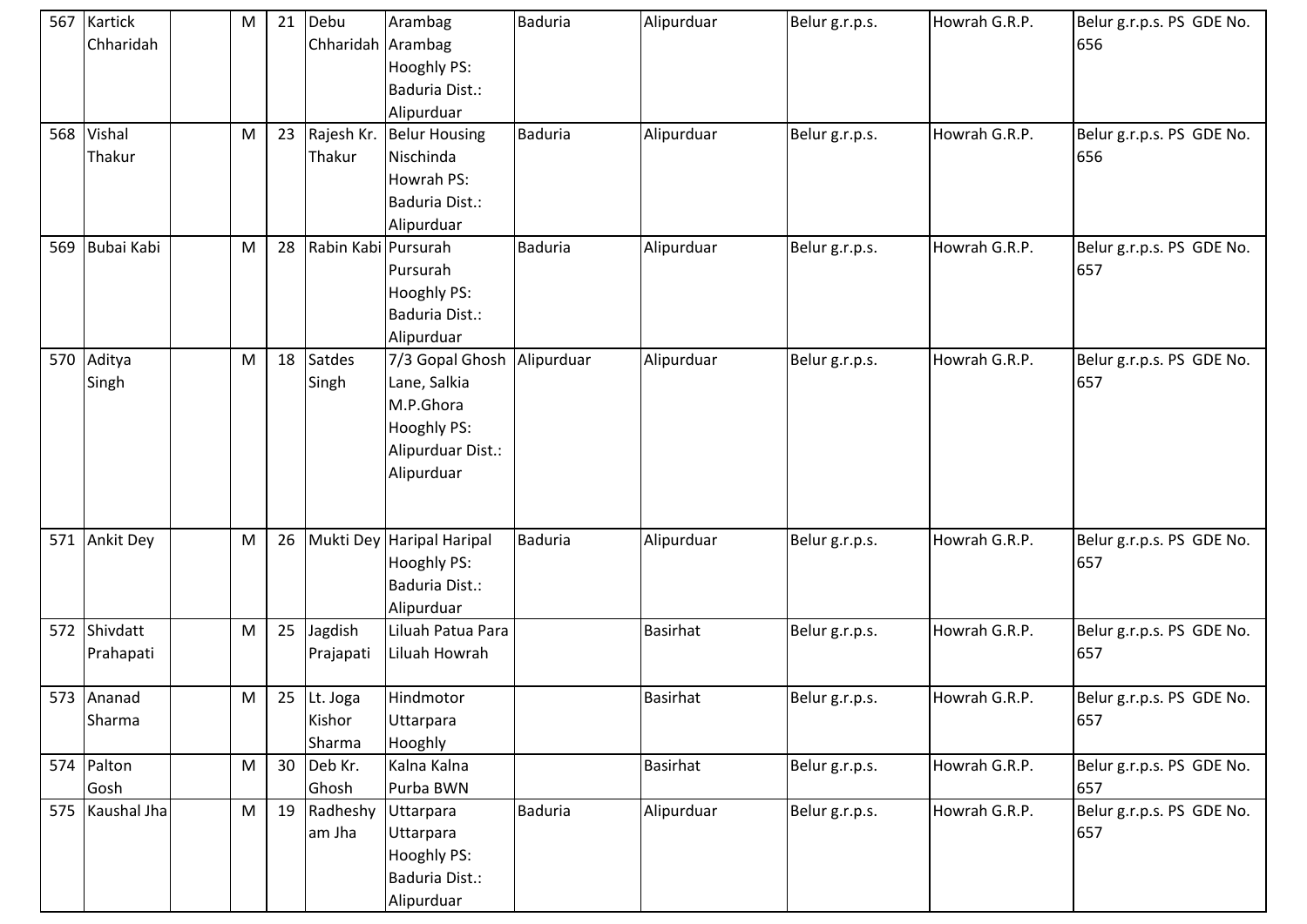| 576      | Kanaiya<br>Show         | M | 32 | Porsuram<br>Show                      | 52 FarighatLane<br>Baranagar N. 24<br>Pgs PS: Baduria<br>Dist.: Alipurduar            | <b>Baduria</b> | Alipurduar                          | Belur g.r.p.s. | Howrah G.R.P. | Belur g.r.p.s. PS GDE No.<br>230 |
|----------|-------------------------|---|----|---------------------------------------|---------------------------------------------------------------------------------------|----------------|-------------------------------------|----------------|---------------|----------------------------------|
| 577      | Kamal<br>Singh          | M | 42 | Chatulal<br>Singh                     | 57/2 B.T.Rd.<br>Kashipur Kol-02<br>PS: Baduria Dist.:<br>Alipurduar                   | <b>Baduria</b> | Alipurduar                          | Belur g.r.p.s. | Howrah G.R.P. | Belur g.r.p.s. PS GDE No.<br>230 |
| 578 Ajay | Projapati               | M | 19 | lam<br>Projapati                      | Ghamashy Siue Chawbeypur Baduria<br>Baranasi, U.P PS:<br>Baduria Dist.:<br>Alipurduar |                | Alipurduar                          | Belur g.r.p.s. | Howrah G.R.P. | Belur g.r.p.s. PS GDE No.<br>230 |
| 579      | Lakshman<br>Hansda      | M | 46 | S/o Lt.<br>Hari<br>Hansda             | Panchraki PS:<br>Kalna Dist.: Purba<br>Burdwan                                        | Kalna          | Purba Burdwan                       | Kalna g.r.p.s. | Howrah G.R.P. | Kalna g.r.p.s. PS GDE No.<br>611 |
|          | 580 Subhash<br>Mahato   | M |    | $30$ S/o<br>Shankar<br>Mahato         | <b>Shantipur PS:</b><br><b>Shantipur Dist.:</b><br>Ranaghat Police<br>District        | Shantipur      | Ranaghat Police<br><b>District</b>  | Kalna g.r.p.s. | Howrah G.R.P. | Kalna g.r.p.s. PS GDE No.<br>611 |
|          | 581 Sandip<br>Mahato    | M |    | $21$ S/o<br>lath<br>Mahato            | <b>Shantipur PS:</b><br>Bajendran Shantipur Dist.:<br>Ranaghat Police<br>District     | Shantipur      | Ranaghat Police<br><b>District</b>  | Kalna g.r.p.s. | Howrah G.R.P. | Kalna g.r.p.s. PS GDE No.<br>611 |
|          | 582 Safai Sk            | M |    | 30 S/o Abdul<br>Karim Sk              | Barwan PS:<br><b>Burwan Dist.:</b><br>Murshidabad                                     | <b>Burwan</b>  | Murshidabad                         | Kalna g.r.p.s. | Howrah G.R.P. | Kalna g.r.p.s. PS GDE No.<br>611 |
|          | 583 Chayan<br>Das       | M |    | 21 S/o Judis<br>Ch. Das               | Katwa PS: Katwa<br>Dist.: Purba<br>Burdwan                                            | Katwa          | Purba Burdwan                       | Kalna g.r.p.s. | Howrah G.R.P. | Kalna g.r.p.s. PS GDE No.<br>616 |
|          | 584 Sukharanja<br>n Das | M |    | 48 S/o Lt.<br>Suren<br>Chandra<br>Das | Kakdwip PS:<br>Kakdwip Dist.:<br>Sundarban Police<br>District                         | Kakdwip        | Sundarban Police<br><b>District</b> | Kalna g.r.p.s. | Howrah G.R.P. | Kalna g.r.p.s. PS GDE No.<br>616 |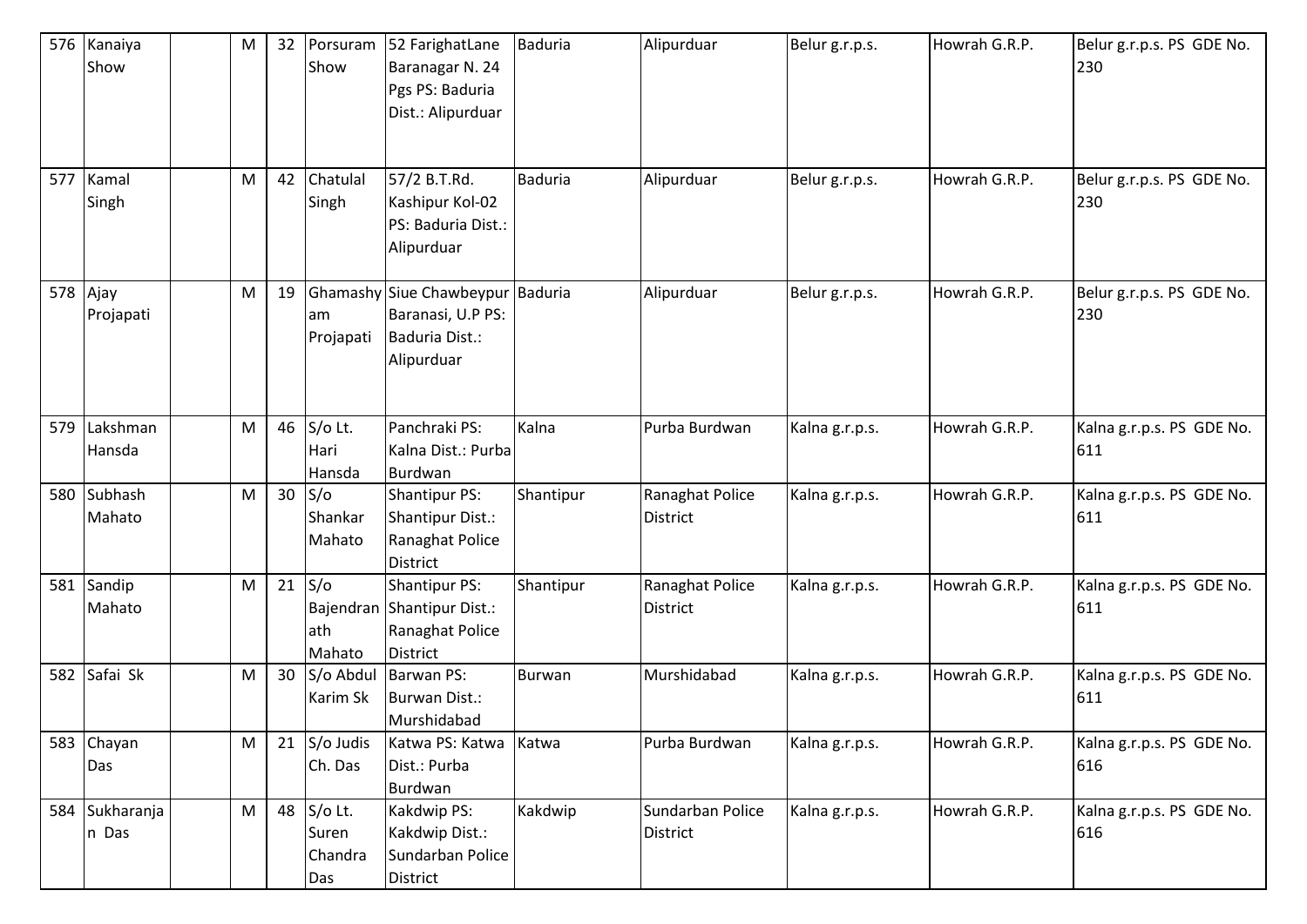|        | 585 Abhijit      | M         | 21 | S/O            | Katiganga PS:                         | Kalna   | Purba Burdwan   | Kalna g.r.p.s.    | Howrah G.R.P. | Kalna g.r.p.s. PS GDE No. |
|--------|------------------|-----------|----|----------------|---------------------------------------|---------|-----------------|-------------------|---------------|---------------------------|
|        | Saha             |           |    | Biswajit       | Kalna Dist.: Purba                    |         |                 |                   |               | 616                       |
|        |                  |           |    | Saha           | Burdwan                               |         |                 |                   |               |                           |
| 586    | Keya             | M         | 24 | Manindra       | PS: Baduria Dist.:                    | Baduria | Alipurduar      | Sainthia g.r.p.s. | Howrah G.R.P. | Sainthia g.r.p.s. PS      |
|        | Nanada           |           |    | <b>Bhaskar</b> | Alipurduar                            |         |                 |                   |               | Outpost Bolpur GRPP GDE   |
|        | Bhaskar          |           |    |                |                                       |         |                 |                   |               | No. 461                   |
| 587    | Somnath          | M         | 25 |                | Bholanath PS: Baduria Dist.: Baduria  |         | Alipurduar      | Sainthia g.r.p.s. | Howrah G.R.P. | Sainthia g.r.p.s. PS      |
|        | Barik            |           |    | <b>Barik</b>   | Alipurduar                            |         |                 |                   |               | Outpost Bolpur GRPP GDE   |
|        |                  |           |    |                |                                       |         |                 |                   |               | No. 461                   |
| 588    | <b>Bhola Ram</b> | M         | 49 |                | Lt-junakar PS: Baduria Dist.: Baduria |         | Alipurduar      | Sainthia g.r.p.s. | Howrah G.R.P. | Sainthia g.r.p.s. PS      |
|        |                  |           |    | Ram            | Alipurduar                            |         |                 |                   |               | Outpost Bolpur GRPP GDE   |
|        |                  |           |    |                |                                       |         |                 |                   |               | No. 461                   |
| 589    | Rajesh           | M         | 39 | Sanat          | PS: Baduria Dist.:                    | Baduria | Alipurduar      | Sainthia g.r.p.s. | Howrah G.R.P. | Sainthia g.r.p.s. PS      |
|        | Sharma           |           |    | Sharma         | Alipurduar                            |         |                 |                   |               | Outpost Bolpur GRPP GDE   |
|        |                  |           |    |                |                                       |         |                 |                   |               | No. 461                   |
| 590    | Naresh           | M         | 36 | Lalmunia       | PS: Baduria Dist.:                    | Baduria | Alipurduar      | Sainthia g.r.p.s. | Howrah G.R.P. | Sainthia g.r.p.s. PS      |
|        | Ghosh            |           |    | Ghosh          | Alipurduar                            |         |                 |                   |               | Outpost Bolpur GRPP GDE   |
|        |                  |           |    |                |                                       |         |                 |                   |               | No. 461                   |
| 591 Md |                  | M         | 34 | Md             | PS: Baduria Dist.: Baduria            |         | Alipurduar      | Sainthia g.r.p.s. | Howrah G.R.P. | Sainthia g.r.p.s. PS GDE  |
|        | Sarfaraj         |           |    | Nimahaju       | Alipurduar                            |         |                 |                   |               | No. 594                   |
|        | Namaj            |           |    | ddin           |                                       |         |                 |                   |               |                           |
|        | 592 Mukul Sk     | M         | 37 | Jahangir       |                                       |         | <b>Basirhat</b> | Sainthia g.r.p.s. | Howrah G.R.P. | Sainthia g.r.p.s. PS GDE  |
|        |                  |           |    | Sk             |                                       |         |                 |                   |               | No. 594                   |
|        | 593 Rafikul      | M         | 42 | Golam          |                                       |         | <b>Basirhat</b> | Sainthia g.r.p.s. | Howrah G.R.P. | Sainthia g.r.p.s. PS GDE  |
|        | Hossain          |           |    | Mallick        |                                       |         |                 |                   |               | No. 594                   |
|        | 594 Rahul Roy    | M         | 27 | <b>Debasis</b> |                                       |         | <b>Basirhat</b> | Sainthia g.r.p.s. | Howrah G.R.P. | Sainthia g.r.p.s. PS GDE  |
|        |                  |           |    | Roy            |                                       |         |                 |                   |               | No. 594                   |
| 595    | <b>Bisnu</b>     | M         | 25 | Swapon         |                                       |         | <b>Basirhat</b> | Sainthia g.r.p.s. | Howrah G.R.P. | Sainthia g.r.p.s. PS GDE  |
|        | Kumar            |           |    | Kumar          |                                       |         |                 |                   |               | No. 594                   |
| 596    | Lalu             | M         | 21 | Benu           |                                       |         | <b>Basirhat</b> | Sainthia g.r.p.s. | Howrah G.R.P. | Sainthia g.r.p.s. PS GDE  |
|        | Mondal           |           |    | Mondal         |                                       |         |                 |                   |               | No. 594                   |
|        | 597 Samor        | ${\sf M}$ | 20 | Nitai          |                                       |         | Basirhat        | Sainthia g.r.p.s. | Howrah G.R.P. | Sainthia g.r.p.s. PS GDE  |
|        | Mondal           |           |    | Mondal         |                                       |         |                 |                   |               | No. 594                   |
|        | 598 Shyamal Kr   | ${\sf M}$ | 48 | Satyanaro      |                                       |         | <b>Basirhat</b> | Sainthia g.r.p.s. | Howrah G.R.P. | Sainthia g.r.p.s. PS GDE  |
|        | Mondal           |           |    | yewn           |                                       |         |                 |                   |               | No. 594                   |
|        |                  |           |    | Mondal         |                                       |         |                 |                   |               |                           |
|        | 599 Biki Das     | M         | 28 | Ganesh         |                                       |         | <b>Basirhat</b> | Sainthia g.r.p.s. | Howrah G.R.P. | Sainthia g.r.p.s. PS GDE  |
|        |                  |           |    | Das            |                                       |         |                 |                   |               | No. 595                   |
|        | 600 Manik Das    | M         | 22 | Sunil Das      |                                       |         | <b>Basirhat</b> | Sainthia g.r.p.s. | Howrah G.R.P. | Sainthia g.r.p.s. PS GDE  |
|        |                  |           |    |                |                                       |         |                 |                   |               | No. 595                   |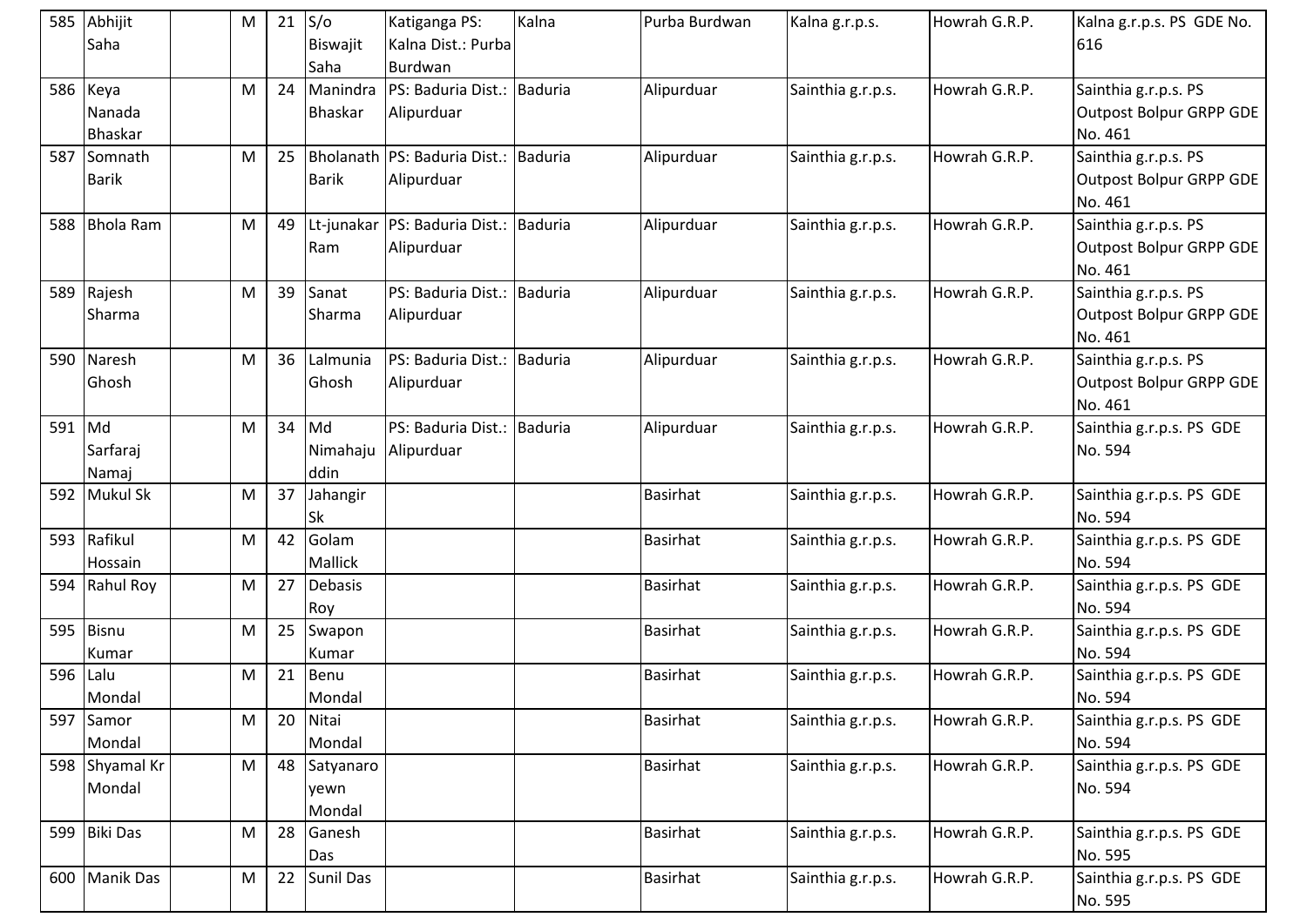|     | 601 Sanjoy<br>Maharam      | M         |          | 20 Sukuram<br>Maharam          |                                                      | <b>Basirhat</b> | Sainthia g.r.p.s.                  | Howrah G.R.P. | Sainthia g.r.p.s. PS GDE<br>No. 595           |
|-----|----------------------------|-----------|----------|--------------------------------|------------------------------------------------------|-----------------|------------------------------------|---------------|-----------------------------------------------|
| 602 | Amit<br>Maharam            | M         |          | 20 Anukul<br>Maharam           |                                                      | <b>Basirhat</b> | Sainthia g.r.p.s.                  | Howrah G.R.P. | Sainthia g.r.p.s. PS GDE<br>No. 595           |
|     | 603 Moloy<br><b>Biswas</b> | M         | 45       | Kedar<br>Nath<br><b>Biswas</b> |                                                      | <b>Basirhat</b> | Sainthia g.r.p.s.                  | Howrah G.R.P. | Sainthia g.r.p.s. PS GDE<br>No. 595           |
|     | 604 Fagulal<br>Choudhury   | M         | $30$ Lt. | Choudhor                       | Gate Bazar<br>Ramanand Bhadreswar<br>Hooghly         | <b>Basirhat</b> | Sheoraphuli g.r.p.s. Howrah G.R.P. |               | Sheoraphuli g.r.p.s. PS<br><b>GDE No. 623</b> |
| 605 | Soumen<br>Dey              | M         | 28       | Rabi Dey                       | Kalitala Polba<br>Hooghly                            | <b>Basirhat</b> | Sheoraphuli g.r.p.s. Howrah G.R.P. |               | Sheoraphuli g.r.p.s. PS<br><b>GDE No. 623</b> |
|     | 606 Surajit<br>Maity       | M         |          | 30 Tapan Kr.<br>Maity          | Sundaresh<br>Pursurah<br>Hooghly                     | Basirhat        | Sheoraphuli g.r.p.s. Howrah G.R.P. |               | Sheoraphuli g.r.p.s. PS<br><b>GDE No. 623</b> |
| 607 | Joydeb<br>Mitra            | M         | 52       | ILt.<br>Gobinda<br>Ch. Mitra   | <b>Ghutiar Bazar</b><br>Chinsurah<br>Hooghly         | <b>Basirhat</b> | Sheoraphuli g.r.p.s. Howrah G.R.P. |               | Sheoraphuli g.r.p.s. PS<br><b>GDE No. 623</b> |
| 608 | Jasim Sk                   | M         | 20       | <b>Asraf Sk</b>                | Kalna Kalna<br>Purba Burdwan                         | <b>Basirhat</b> | Sheoraphuli g.r.p.s. Howrah G.R.P. |               | Sheoraphuli g.r.p.s. PS<br><b>GDE No. 623</b> |
| 609 | Sumit Pal                  | M         |          | 19 Gopal Pal                   | Nabadwip<br>Nabadwip Nadia                           | Basirhat        | Sheoraphuli g.r.p.s. Howrah G.R.P. |               | Sheoraphuli g.r.p.s. PS<br><b>GDE No. 623</b> |
| 610 | Sudharan<br>Pal            | M         | 44       | Sukaram<br>Pal                 | Nabadwip<br>Nabadwip Nadia                           | Basirhat        | Sheoraphuli g.r.p.s. Howrah G.R.P. |               | Sheoraphuli g.r.p.s. PS<br><b>GDE No. 623</b> |
|     | 611 Imran Ali              | ${\sf M}$ | 42       | Anish<br>Mondal                | Naihati Naihati<br>$24$ Pgs(N)                       | <b>Basirhat</b> | Sheoraphuli g.r.p.s. Howrah G.R.P. |               | Sheoraphuli g.r.p.s. PS<br><b>GDE No. 623</b> |
|     | 612 Sha Alam               | ${\sf M}$ |          | 55 Md.<br>Muslim               | Naihati Naihati<br>24 Pgs(N)                         | Basirhat        | Sheoraphuli g.r.p.s. Howrah G.R.P. |               | Sheoraphuli g.r.p.s. PS<br><b>GDE No. 623</b> |
| 613 | Niyazuddin<br>Ansari       | M         | 30       | n Ansari                       | Nizamuddi Naihati Naihati<br>24 $Pgs(N)$             | Basirhat        | Sheoraphuli g.r.p.s. Howrah G.R.P. |               | Sheoraphuli g.r.p.s. PS<br><b>GDE No. 623</b> |
| 614 | Subrata<br>Barman          | M         |          | Barman                         | 30 Budhadeb Raiganj Raiganj<br><b>Uttar Dinajpur</b> | <b>Basirhat</b> | Sheoraphuli g.r.p.s. Howrah G.R.P. |               | Sheoraphuli g.r.p.s. PS<br><b>GDE No. 623</b> |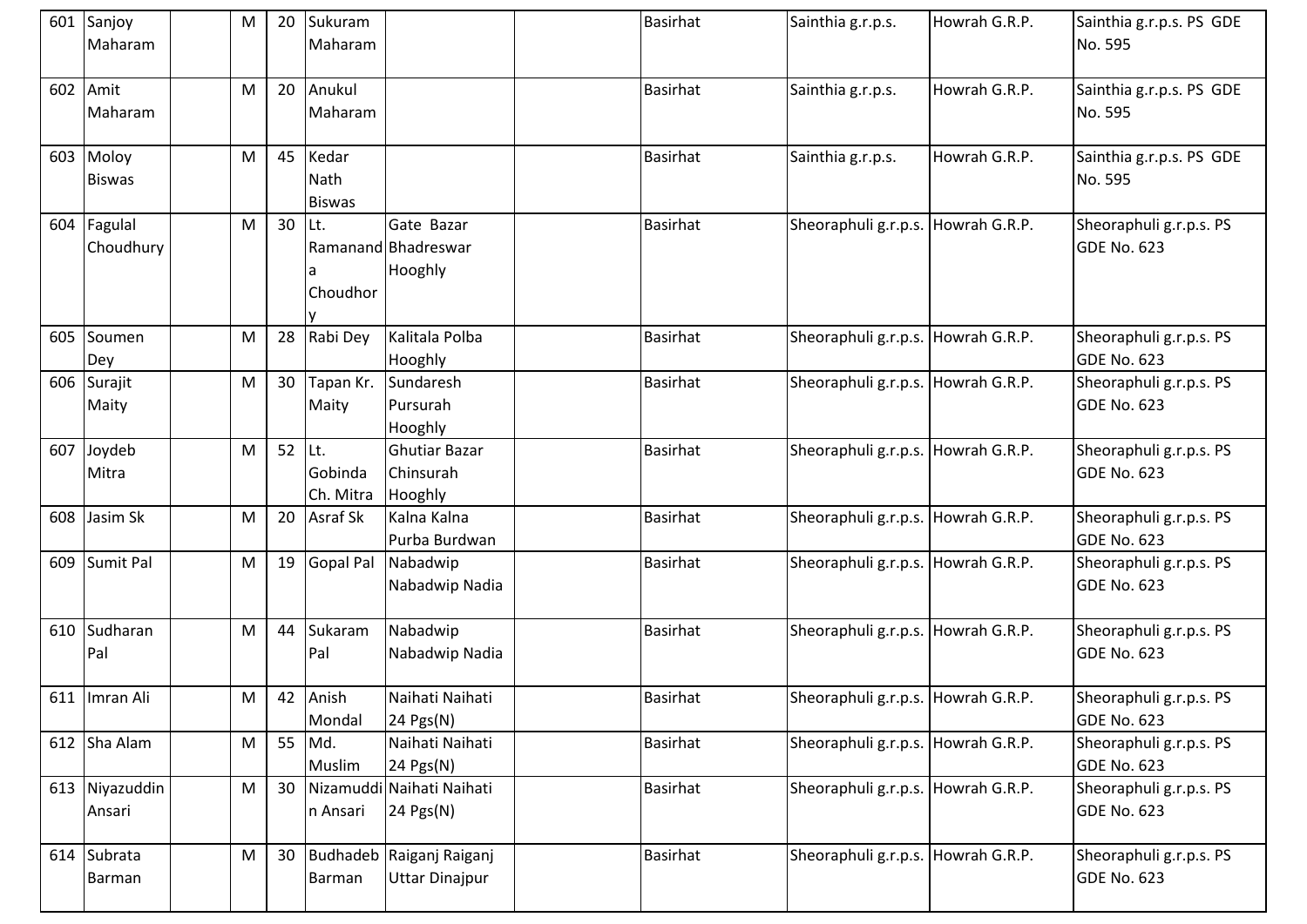|     | 615 Anakul<br>Barman   | M |    | 30 Biswajit<br>Barman                   | Raiganj Raiganj<br><b>Uttar Dinajpur</b>          | <b>Basirhat</b> | Sheoraphuli g.r.p.s. Howrah G.R.P.   | Sheoraphuli g.r.p.s. PS<br><b>GDE No. 623</b> |
|-----|------------------------|---|----|-----------------------------------------|---------------------------------------------------|-----------------|--------------------------------------|-----------------------------------------------|
|     | 616 Shivam             | M |    | 23 Rupchand                             | <b>Bandel Chinsurah</b>                           | <b>Basirhat</b> | Sheoraphuli g.r.p.s. Howrah G.R.P.   | Sheoraphuli g.r.p.s. PS                       |
|     | Jaiswal                |   |    | Jaiswal                                 | Hooghly                                           |                 |                                      | <b>GDE No. 623</b>                            |
| 617 | Subhamay<br>Halder     | M | 48 | Dilip<br>Halder                         | <b>Bandel Chinsurah</b><br>Hooghly                | Basirhat        | Sheoraphuli g.r.p.s. Howrah G.R.P.   | Sheoraphuli g.r.p.s. PS<br><b>GDE No. 623</b> |
| 618 | Surajit<br>Malik       | M | 32 | Ranjit<br>Malik                         | Bandel Chinsurah<br>Hooghly                       | <b>Basirhat</b> | Sheoraphuli g.r.p.s. Howrah G.R.P.   | Sheoraphuli g.r.p.s. PS<br><b>GDE No. 623</b> |
| 619 | <b>Babu Malik</b>      | M | 24 | Shibu<br>Malik                          | Tantipatty<br>Tarakeswar<br>Hooghly               | <b>Basirhat</b> | Sheoraphuli g.r.p.s. Howrah G.R.P.   | Sheoraphuli g.r.p.s. PS<br><b>GDE No. 623</b> |
| 620 | Rabi<br>Mahato         | M | 23 | Hiralal<br>Mahato                       | 22 S.M Road<br>Chapadani<br>Bhadreswar<br>Hooghly | <b>Basirhat</b> | Sheoraphuli g.r.p.s. Howrah G.R.P.   | Sheoraphuli g.r.p.s. PS<br>GDE No. 623        |
| 621 | Bikash<br>Santra       | M | 50 | Tarak<br>Santra                         | Subhaspally<br>Bhadreswar<br>Hooghly              | <b>Basirhat</b> | Sheoraphuli g.r.p.s. Howrah G.R.P.   | Sheoraphuli g.r.p.s. PS<br><b>GDE No. 623</b> |
|     | 622 Boma Ch.<br>Ruidas | M |    | 41 Lt. Gopal<br>Ruidas                  | Tarakeswar<br>Tarakeswar<br>Hooghly               | <b>Basirhat</b> | Sheoraphuli g.r.p.s. Howrah G.R.P.   | Sheoraphuli g.r.p.s. PS<br><b>GDE No. 623</b> |
| 623 | Jewel Alam             | M |    | 27 Abdus<br>Sattam<br>Mil               | Coachbihar<br><b>Binhata</b><br>Coachbihar        | <b>Basirhat</b> | Sheoraphuli g.r.p.s. Howrah G.R.P.   | Sheoraphuli g.r.p.s. PS<br><b>GDE No. 623</b> |
| 624 | Samir<br>Mukherjee     | M | 55 | ILt.<br><b>Basudeb</b><br>Mukherje<br>e | Arambag<br>Arambag<br>Hooghly                     | <b>Basirhat</b> | Sheoraphuli g.r.p.s. Howrah G.R.P.   | Sheoraphuli g.r.p.s. PS<br><b>GDE No. 623</b> |
|     | 625 Lakhan<br>Soren    | M | 25 | Ram<br>Soren                            | Fulpukur<br><b>Balagarh Hooghly</b>               | <b>Basirhat</b> | Sheoraphuli g.r.p.s. Howrah G.R.P.   | Sheoraphuli g.r.p.s. PS<br><b>GDE No. 630</b> |
|     | 626 Biswajit<br>Malik  | M | 23 | Jagarnath<br>Malik                      | Tarakeswar<br>Tarakeswar<br>Hooghly               | Basirhat        | Sheoraphuli g.r.p.s.   Howrah G.R.P. | Sheoraphuli g.r.p.s. PS<br><b>GDE No. 630</b> |
| 627 | Arup Roy               | M | 20 | Haradhan<br>Roy                         | Kalitala Memari<br>Purba Burdwan                  | <b>Basirhat</b> | Sheoraphuli g.r.p.s. Howrah G.R.P.   | Sheoraphuli g.r.p.s. PS<br>GDE No. 630        |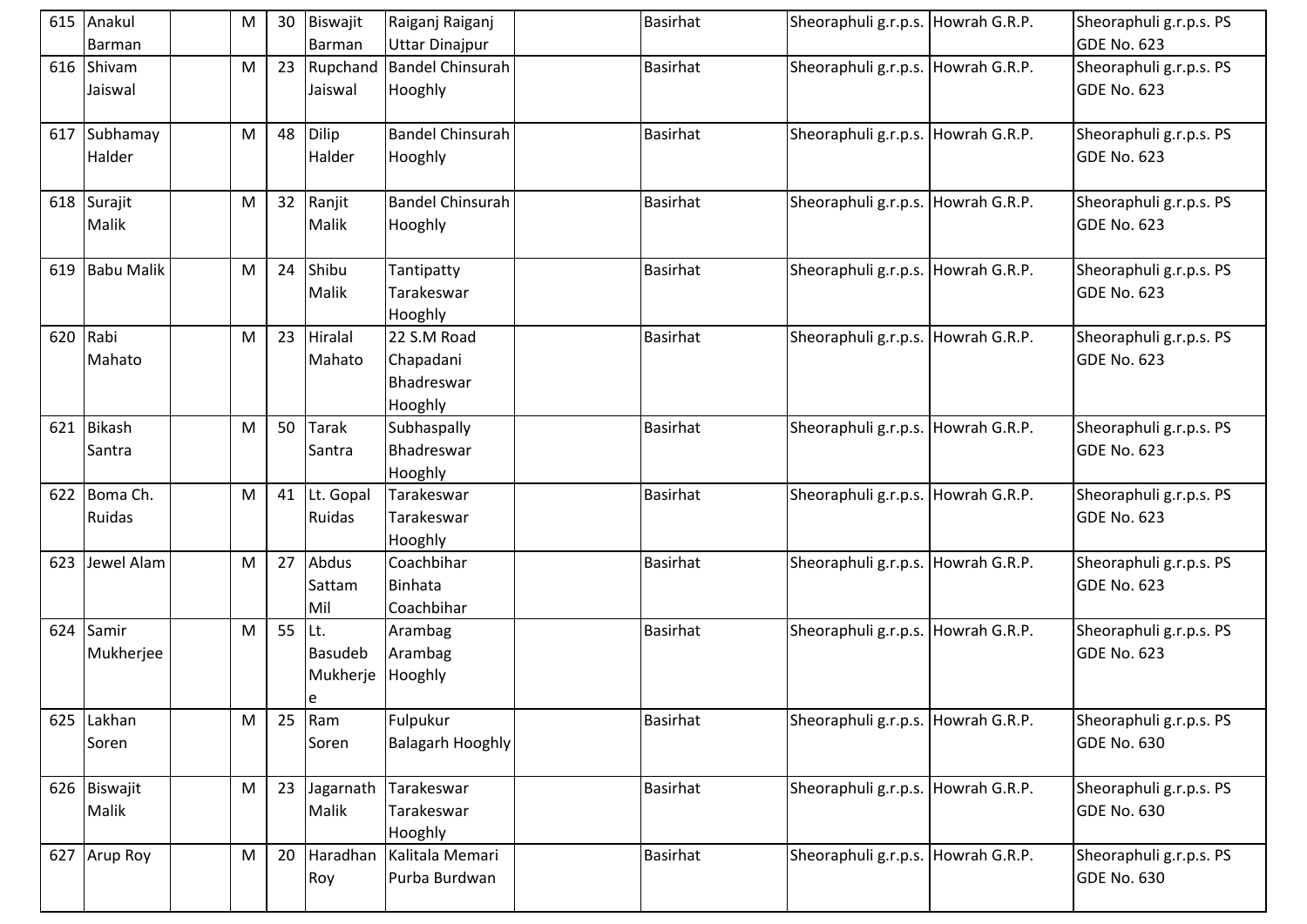| 628 | Dawood         | M | 26 |                      | Md. Halim Angus Line    | Basirhat        | Sheoraphuli g.r.p.s. Howrah G.R.P. | Sheoraphuli g.r.p.s. PS |
|-----|----------------|---|----|----------------------|-------------------------|-----------------|------------------------------------|-------------------------|
|     | Halim          |   |    |                      | Bhadreswar              |                 |                                    | <b>GDE No. 630</b>      |
|     |                |   |    |                      | Hooghly                 |                 |                                    |                         |
| 629 | Joydip         | M | 34 | Dilip                | Balidampganj            | Basirhat        | Sheoraphuli g.r.p.s. Howrah G.R.P. | Sheoraphuli g.r.p.s. PS |
|     | Mahintama      |   |    | Mahintam Arambag     |                         |                 |                                    | <b>GDE No. 630</b>      |
|     | ni             |   |    | ani                  | Hooghly                 |                 |                                    |                         |
|     | 630 Raj Kumar  | M | 42 | Haru                 | Nalikul Haripal         | <b>Basirhat</b> | Sheoraphuli g.r.p.s. Howrah G.R.P. | Sheoraphuli g.r.p.s. PS |
|     | Patra          |   |    | Patra                | Hooghly                 |                 |                                    | <b>GDE No. 630</b>      |
| 631 | Kashinath      | M | 48 | Lt.                  | Pachpara                | Basirhat        | Sheoraphuli g.r.p.s. Howrah G.R.P. | Sheoraphuli g.r.p.s. PS |
|     | Das            |   |    | Khudiram             | <b>Balagarh Hooghly</b> |                 |                                    | <b>GDE No. 630</b>      |
|     |                |   |    | Das                  |                         |                 |                                    |                         |
| 632 | Sontu          | M | 35 | Ram                  | Saora Goghat            | <b>Basirhat</b> | Sheoraphuli g.r.p.s. Howrah G.R.P. | Sheoraphuli g.r.p.s. PS |
|     | <b>Biswas</b>  |   |    | <b>Biswas</b>        | Hooghly                 |                 |                                    | <b>GDE No. 630</b>      |
| 633 | Utpal          | M | 27 | Pankaj               | <b>Bandel Hodilia</b>   | Basirhat        | Sheoraphuli g.r.p.s. Howrah G.R.P. | Sheoraphuli g.r.p.s. PS |
|     | Chatterjee     |   |    | Chatterjee Chinsurah |                         |                 |                                    | <b>GDE No. 630</b>      |
|     |                |   |    |                      | Hooghly                 |                 |                                    |                         |
| 634 | Samrat         | M | 20 | Satya                | Rajballhat              | Basirhat        | Sheoraphuli g.r.p.s. Howrah G.R.P. | Sheoraphuli g.r.p.s. PS |
|     | Sadhukhan      |   |    | Sadhukha             | Jangipara               |                 |                                    | <b>GDE No. 630</b>      |
|     |                |   |    |                      | Hooghly                 |                 |                                    |                         |
| 635 | Sayan          | M | 20 | Gopal Ch.            | Rajballhat              | Basirhat        | Sheoraphuli g.r.p.s. Howrah G.R.P. | Sheoraphuli g.r.p.s. PS |
|     | Sadhukhan      |   |    | Sadhukha             | Jangipara               |                 |                                    | <b>GDE No. 630</b>      |
|     |                |   |    |                      | Hooghly                 |                 |                                    |                         |
|     |                |   |    |                      |                         |                 |                                    |                         |
|     | 636 Vijeet     | M | 35 | Badri                | 174/ M.G Road           | Basirhat        | Sheoraphuli g.r.p.s. Howrah G.R.P. | Sheoraphuli g.r.p.s. PS |
|     | Mohanta        |   |    | Narayan              | Barabazar Kol-67        |                 |                                    | <b>GDE No. 630</b>      |
|     |                |   |    | Mohanta              |                         |                 |                                    |                         |
| 637 | Tanmoy         | M | 22 | Hemanta              | Kushbberia Amta         | Basirhat        | Sheoraphuli g.r.p.s. Howrah G.R.P. | Sheoraphuli g.r.p.s. PS |
|     | Patra          |   |    | Patra                | Howrah                  |                 |                                    | <b>GDE No. 630</b>      |
|     | 638 Sayan Saha | M | 22 | Sanjib               | Tarulia Kestopur        | Basirhat        | Sheoraphuli g.r.p.s. Howrah G.R.P. | Sheoraphuli g.r.p.s. PS |
|     |                |   |    | Saha                 | Kol-2                   |                 |                                    | <b>GDE No. 630</b>      |
|     | 639 Dipankar   | M |    | 27 Narayan           | Koronda                 | <b>Basirhat</b> | Sheoraphuli g.r.p.s. Howrah G.R.P. | Sheoraphuli g.r.p.s. PS |
|     | Malik          |   |    | Ch. Malik            | Monteswar               |                 |                                    | <b>GDE No. 630</b>      |
|     |                |   |    |                      | Purba Burdwan           |                 |                                    |                         |
| 640 | Sumit Guin     | M |    | 24 Lt. Naba          | Debipur Memari          | Basirhat        | Sheoraphuli g.r.p.s. Howrah G.R.P. | Sheoraphuli g.r.p.s. PS |
|     |                |   |    | Gopal                | Hooghly                 |                 |                                    | <b>GDE No. 630</b>      |
|     |                |   |    | Guin                 |                         |                 |                                    |                         |
|     | 641 Pappu      | M | 26 | Robin                | <b>Nasibpur Singur</b>  | Basirhat        | Sheoraphuli g.r.p.s. Howrah G.R.P. | Sheoraphuli g.r.p.s. PS |
|     | Santra         |   |    | Santra               | Hooghly                 |                 |                                    | <b>GDE No. 630</b>      |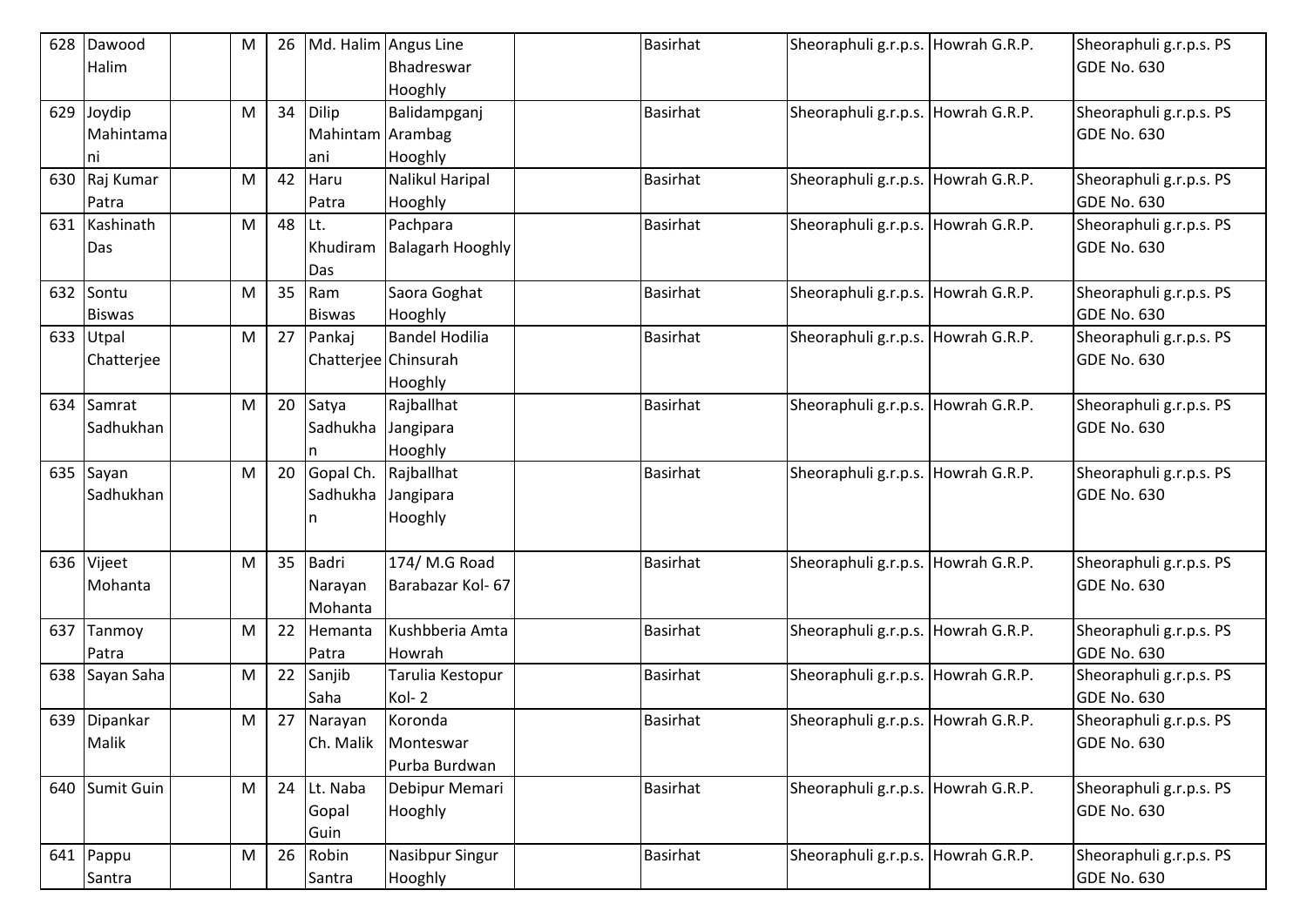|     | 642 Subhajit  | M | 21 | Ranjit               | Bhadreswar            | <b>Basirhat</b> | Sheoraphuli g.r.p.s. Howrah G.R.P. | Sheoraphuli g.r.p.s. PS |
|-----|---------------|---|----|----------------------|-----------------------|-----------------|------------------------------------|-------------------------|
|     | Mondal        |   |    | Mondal               | Bhadreswar            |                 |                                    | <b>GDE No. 630</b>      |
|     |               |   |    |                      | Hooghly               |                 |                                    |                         |
| 643 | Abhijit       | M | 22 | Jagadish             | Bhadreswwar           | <b>Basirhat</b> | Sheoraphuli g.r.p.s. Howrah G.R.P. | Sheoraphuli g.r.p.s. PS |
|     | Sadar         |   |    | Sadar                | Bhadreswar            |                 |                                    | <b>GDE No. 630</b>      |
|     |               |   |    |                      | Hooghly               |                 |                                    |                         |
|     | 644 Sk. Farid | M | 38 | Md.                  | Radhaballavpur        | <b>Basirhat</b> | Sheoraphuli g.r.p.s. Howrah G.R.P. | Sheoraphuli g.r.p.s. PS |
|     |               |   |    | Hossain              | Khanakul              |                 |                                    | <b>GDE No. 630</b>      |
|     |               |   |    |                      | Hooghly               |                 |                                    |                         |
| 645 | Samir         | M | 28 | Kashinath            | Singur Singur         | <b>Basirhat</b> | Sheoraphuli g.r.p.s. Howrah G.R.P. | Sheoraphuli g.r.p.s. PS |
|     | Ruidas        |   |    | <b>Ruidas</b>        | Hooghly               |                 |                                    | <b>GDE No. 630</b>      |
|     | 646 Ashok     | M |    | 50 Gobordha Baliguri |                       | <b>Basirhat</b> | Sheoraphuli g.r.p.s. Howrah G.R.P. | Sheoraphuli g.r.p.s. PS |
|     | Prodhan       |   |    |                      | n Prodhan Tarakeswar  |                 |                                    | Outpost Chandannagar    |
|     |               |   |    |                      | Hooghly               |                 |                                    | GRPP GDE No. 338        |
| 647 | Samir         | M |    | 45 Pabon             | Baliguri              | <b>Basirhat</b> | Sheoraphuli g.r.p.s. Howrah G.R.P. | Sheoraphuli g.r.p.s. PS |
|     | Prodhan       |   |    | Prodhann             | Tarakeswar            |                 |                                    | Outpost Chandannagar    |
|     |               |   |    |                      | Hooghly               |                 |                                    | GRPP GDE No. 338        |
| 648 | <b>Dipak</b>  | M |    | 50 Lt. Radha         | Domjur Domjur         | <b>Basirhat</b> | Sheoraphuli g.r.p.s. Howrah G.R.P. | Sheoraphuli g.r.p.s. PS |
|     | Kumar Mal     |   |    | Kanta Mal Howrah     |                       |                 |                                    | Outpost Chandannagar    |
|     |               |   |    |                      |                       |                 |                                    | GRPP GDE No. 338        |
| 649 | Sukumar       | M |    | 37 Sital Roy         | <b>Helapukur Dhar</b> | <b>Basirhat</b> | Sheoraphuli g.r.p.s. Howrah G.R.P. | Sheoraphuli g.r.p.s. PS |
|     | Roy           |   |    |                      | Chandannagar          |                 |                                    | Outpost Chandannagar    |
|     |               |   |    |                      | Hooghly               |                 |                                    | GRPP GDE No. 338        |
|     |               |   |    |                      |                       |                 |                                    |                         |
| 650 | Naba          | M | 40 | Subol Ch.            | Jagjibonpur           | <b>Basirhat</b> | Sheoraphuli g.r.p.s. Howrah G.R.P. | Sheoraphuli g.r.p.s. PS |
|     | Kumar         |   |    | Maity                | Tarakeswar            |                 |                                    | Outpost Chandannagar    |
|     | Maity         |   |    |                      | Hooghly               |                 |                                    | GRPP GDE No. 338        |
| 651 | Gonesh Ch.    | M | 43 | Kalipada             | Ranabandh             | Basirhat        | Sheoraphuli g.r.p.s. Howrah G.R.P. | Sheoraphuli g.r.p.s. PS |
|     | Patra         |   |    | Patra                | Tarakeswar            |                 |                                    | Outpost Chandannagar    |
|     |               |   |    |                      | Hooghly               |                 |                                    | GRPP GDE No. 338        |
|     | 652 Anup      | M | 39 |                      | Chandicha Ranabandh   | <b>Basirhat</b> | Sheoraphuli g.r.p.s. Howrah G.R.P. | Sheoraphuli g.r.p.s. PS |
|     | Kumar         |   |    | ran Patra            | Tarakeswar            |                 |                                    | Outpost Chandannagar    |
|     | Patra         |   |    |                      | Hooghly               |                 |                                    | GRPP GDE No. 338        |
|     | 653 Susanta   | M |    | 32 Ashok             | Bagnan Bagnan         | <b>Basirhat</b> | Sheoraphuli g.r.p.s. Howrah G.R.P. | Sheoraphuli g.r.p.s. PS |
|     | Mondal        |   |    | Mondal               | Howrah                |                 |                                    | Outpost Chandannagar    |
|     |               |   |    |                      |                       |                 |                                    | GRPP GDE No. 338        |
|     | 654 Arpan Deb | M |    | 30 Ashim             | Naihati Naihati       | Basirhat        | Sheoraphuli g.r.p.s. Howrah G.R.P. | Sheoraphuli g.r.p.s. PS |
|     |               |   |    | Deb                  | 24 Pgs(N)             |                 |                                    | Outpost Chandannagar    |
|     |               |   |    |                      |                       |                 |                                    | GRPP GDE No. 338        |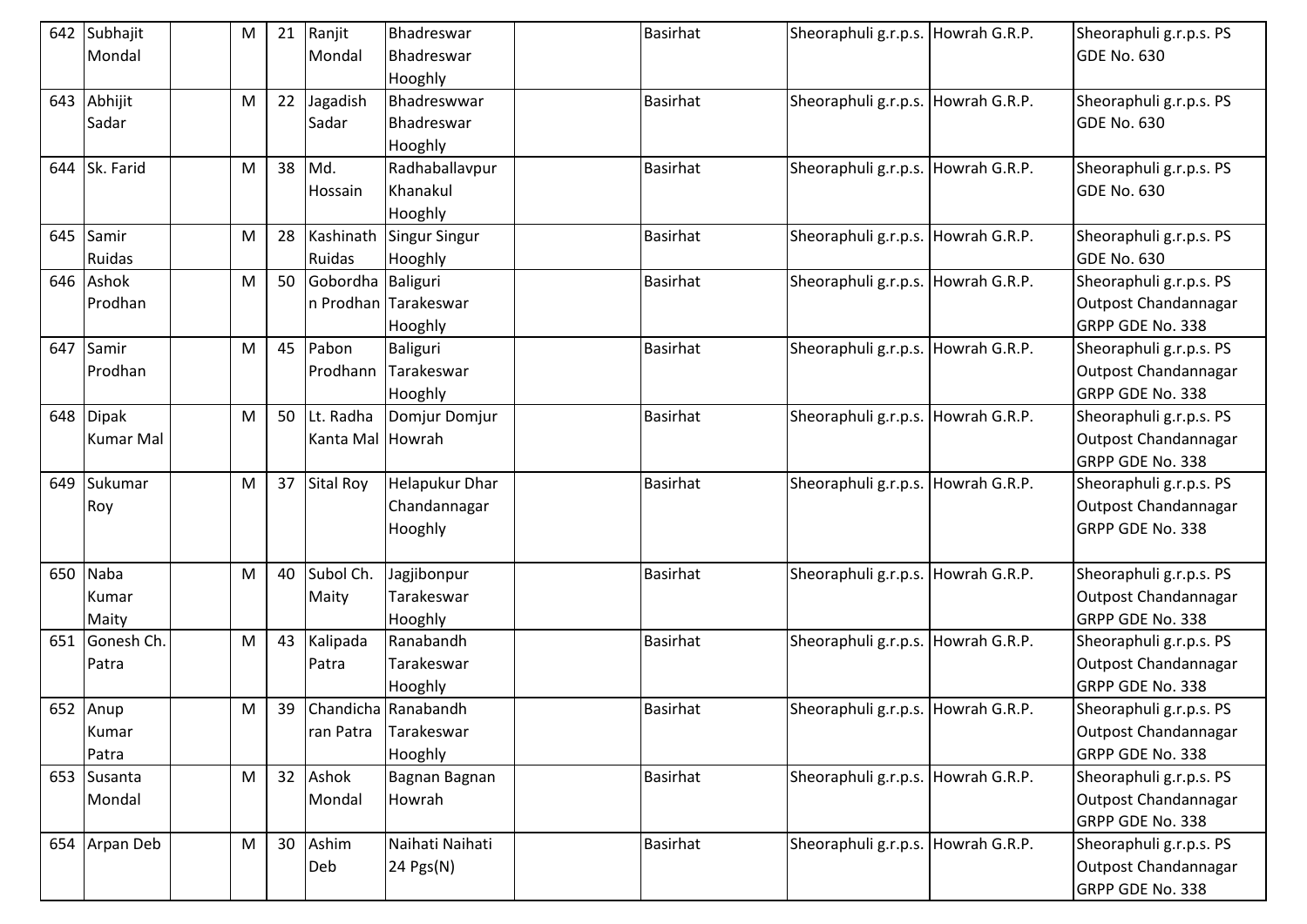| 655 | Ghanoshya        | M | 55 | ILt.             | Khurigachi       | <b>Basirhat</b> | Sheoraphuli g.r.p.s. Howrah G.R.P. | Sheoraphuli g.r.p.s. PS     |
|-----|------------------|---|----|------------------|------------------|-----------------|------------------------------------|-----------------------------|
|     | m Agarwal        |   |    | Ratanlal         | Bhadreswar       |                 |                                    | Outpost Chandannagar        |
|     |                  |   |    | Agarwal          | Hooghly          |                 |                                    | GRPP GDE No. 338            |
| 656 | Anshuman         | M |    | 30 Ajit Ray      | Gourangapur      | Basirhat        | Sheoraphuli g.r.p.s. Howrah G.R.P. | Sheoraphuli g.r.p.s. PS     |
|     | Ray              |   |    |                  | Bhadreswar       |                 |                                    | Outpost Chandannagar        |
|     |                  |   |    |                  | Hooghly          |                 |                                    | GRPP GDE No. 338            |
| 657 | <b>Ujjal Das</b> | M | 30 | Madan            | Baruipara        | <b>Basirhat</b> | Sheoraphuli g.r.p.s. Howrah G.R.P. | Sheoraphuli g.r.p.s. PS     |
|     |                  |   |    | Das              | Chanditala       |                 |                                    | Outpost Chandannagar        |
|     |                  |   |    |                  | Hooghly          |                 |                                    | GRPP GDE No. 338            |
|     | 658 Prosanta     | M | 24 | Prodip           | Baruipara        | <b>Basirhat</b> | Sheoraphuli g.r.p.s. Howrah G.R.P. | Sheoraphuli g.r.p.s. PS     |
|     | Das              |   |    | Das              | Chanditala       |                 |                                    | Outpost Chandannagar        |
|     |                  |   |    |                  | Hooghly          |                 |                                    | GRPP GDE No. 338            |
| 659 | Santosh          | M | 36 | Gopal            | Telinipara       | <b>Basirhat</b> | Sheoraphuli g.r.p.s. Howrah G.R.P. | Sheoraphuli g.r.p.s. PS     |
|     | Shaw             |   |    | Shaw             | Bhadreswar       |                 |                                    | Outpost Chandannagar        |
|     |                  |   |    |                  | Hooghly          |                 |                                    | GRPP GDE No. 338            |
| 660 | Ramchandr        | M | 42 | Ronjon           | Mirjapur Bakipur | <b>Basirhat</b> | Sheoraphuli g.r.p.s. Howrah G.R.P. | Sheoraphuli g.r.p.s. PS     |
|     | a Bag            |   |    | <b>Bag</b>       | Singur Hooghly   |                 |                                    | Outpost Chandannagar        |
|     |                  |   |    |                  |                  |                 |                                    | GRPP GDE No. 341            |
|     | 661 Suman        | M |    | 32 Swapan        | Haripal Haripal  | <b>Basirhat</b> | Sheoraphuli g.r.p.s. Howrah G.R.P. | Sheoraphuli g.r.p.s. PS     |
|     | Mukherjee        |   |    | Mukherje Hooghly |                  |                 |                                    | Outpost Chandannagar        |
|     |                  |   |    | e                |                  |                 |                                    | GRPP GDE No. 341            |
|     | 662 Mukul        | M | 25 | Bachhu           | Bhandarhati      | <b>Basirhat</b> | Sheoraphuli g.r.p.s. Howrah G.R.P. | Sheoraphuli g.r.p.s. PS     |
|     | Lohar            |   |    | Lohar            | Dhaniakhali      |                 |                                    | Outpost Chandannagar        |
|     |                  |   |    |                  | Hooghly          |                 |                                    | GRPP GDE No. 341            |
| 663 | Jyotijit         | M | 18 | Indrajit         | Khemanpur        | <b>Basirhat</b> | Sheoraphuli g.r.p.s. Howrah G.R.P. | Sheoraphuli g.r.p.s. PS     |
|     | Digar            |   |    | Digar            | Tarakeswar       |                 |                                    | Outpost Chandannagar        |
|     |                  |   |    |                  | Hooghly          |                 |                                    | GRPP GDE No. 341            |
| 664 | Sukanta          | M | 41 | Lt. Arun         | Panchanantala    | <b>Basirhat</b> | Sheoraphuli g.r.p.s. Howrah G.R.P. | Sheoraphuli g.r.p.s. PS     |
|     | Nandi            |   |    | Nandi            | Chandannagar     |                 |                                    | <b>Outpost Chandannagar</b> |
|     |                  |   |    |                  | Hooghly          |                 |                                    | GRPP GDE No. 341            |
|     | 665 Nironjon     | M |    | 32 Nirmal        | Mankundu         | <b>Basirhat</b> | Sheoraphuli g.r.p.s. Howrah G.R.P. | Sheoraphuli g.r.p.s. PS     |
|     | Roy              |   |    | Roy              | Bhadreswar       |                 |                                    | Outpost Chandannagar        |
|     |                  |   |    |                  | Hooghly          |                 |                                    | GRPP GDE No. 341            |
|     | 666 Krishna      | M |    | 35 Lt. Atish     | Govt. Colony     | <b>Basirhat</b> | Sheoraphuli g.r.p.s. Howrah G.R.P. | Sheoraphuli g.r.p.s. PS     |
|     | Kumar            |   |    | Kr.              | Bhadreswar       |                 |                                    | Outpost Chandannagar        |
|     | Paswan           |   |    | Paswan           | Hooghly          |                 |                                    | GRPP GDE No. 341            |
| 667 | Ronjit           | M |    | 36 Lt. Arun      | Fatakgora        | Basirhat        | Sheoraphuli g.r.p.s. Howrah G.R.P. | Sheoraphuli g.r.p.s. PS     |
|     | Santra           |   |    | Santra           | Chandannagar     |                 |                                    | Outpost Chandannagar        |
|     |                  |   |    |                  | Hooghly          |                 |                                    | GRPP GDE No. 341            |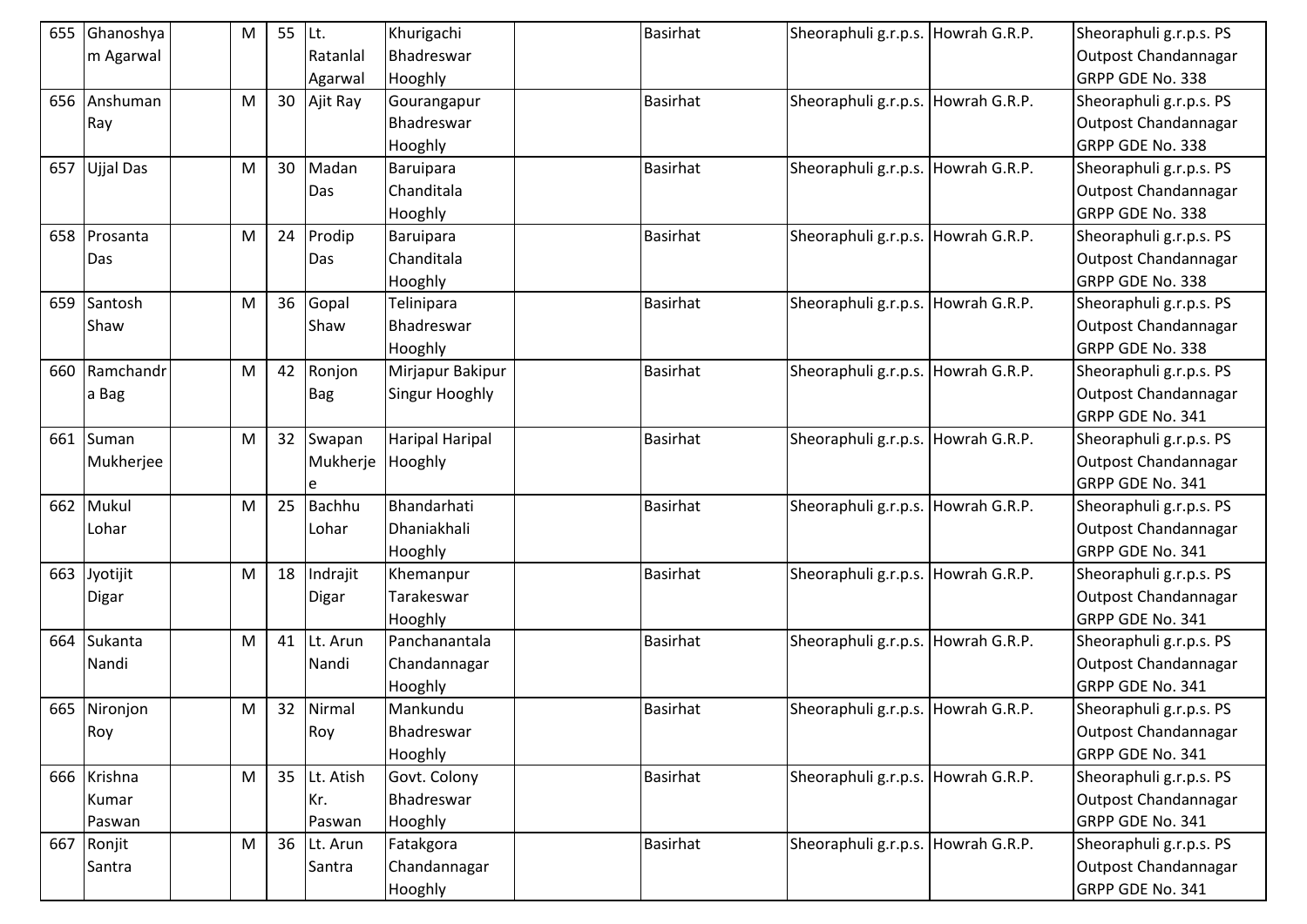| 668 | Santanu           | M         | 39 | Shyamal          | Bolorambati               | <b>Basirhat</b> | Sheoraphuli g.r.p.s. Howrah G.R.P. | Sheoraphuli g.r.p.s. PS |
|-----|-------------------|-----------|----|------------------|---------------------------|-----------------|------------------------------------|-------------------------|
|     | Mondal            |           |    | Mondal           | Singur Hooghly            |                 |                                    | Outpost Chandannagar    |
|     |                   |           |    |                  |                           |                 |                                    | GRPP GDE No. 341        |
| 669 | Manojit           | M         | 25 | Sital            | 2 C. Chattu Babu          | <b>Basirhat</b> | Sheoraphuli g.r.p.s. Howrah G.R.P. | Sheoraphuli g.r.p.s. PS |
|     | Sarkar            |           |    | Sarkar           | Lane Entali Kol-          |                 |                                    | Outpost Chandannagar    |
|     |                   |           |    |                  | 14                        |                 |                                    | GRPP GDE No. 341        |
| 670 | Manas             | M         | 45 |                  | Lt. Subash 64/1A Gorfa    | <b>Basirhat</b> | Sheoraphuli g.r.p.s. Howrah G.R.P. | Sheoraphuli g.r.p.s. PS |
|     | Mehera            |           |    | Mehera           | Main Road Gorfa           |                 |                                    | Outpost Chandannagar    |
|     |                   |           |    |                  | <b>Kol-75</b>             |                 |                                    | GRPP GDE No. 341        |
| 671 | Sanjay            | M         | 45 | Kamalesh         | Provashnagar              | <b>Basirhat</b> | Sheoraphuli g.r.p.s. Howrah G.R.P. | Sheoraphuli g.r.p.s. PS |
|     | Sribastab         |           |    | Sribastab        | Serampore                 |                 |                                    | Outpost Chandannagar    |
|     |                   |           |    |                  | Hooghly                   |                 |                                    | GRPP GDE No. 341        |
| 672 | Dinobandh         | M         | 50 | Santosh          | Tarakeswar                | <b>Basirhat</b> | Sheoraphuli g.r.p.s. Howrah G.R.P. | Sheoraphuli g.r.p.s. PS |
|     | u Samanta         |           |    | Samanta          | Tarakeswar                |                 |                                    | Outpost Chandannagar    |
|     |                   |           |    |                  | Hooghly                   |                 |                                    | GRPP GDE No. 341        |
| 673 | Sanat             | M         | 51 | Lt. Kamal        | Doluigacha                | Basirhat        | Sheoraphuli g.r.p.s. Howrah G.R.P. | Sheoraphuli g.r.p.s. PS |
|     | <b>Kumar Das</b>  |           |    | Krishna          | Singur Hooghly            |                 |                                    | Outpost Chandannagar    |
|     |                   |           |    | Das              |                           |                 |                                    | GRPP GDE No. 341        |
| 674 | Daya Nand         | M         | 42 |                  | Lalon Roy Dankuni Dankuni | Basirhat        | Sheoraphuli g.r.p.s. Howrah G.R.P. | Sheoraphuli g.r.p.s. PS |
|     | Roy               |           |    |                  | Hooghly                   |                 |                                    | Outpost Chandannagar    |
|     |                   |           |    |                  |                           |                 |                                    | GRPP GDE No. 341        |
|     | 675 Mukesh        | M         | 36 |                  | Bishwanat Dankuni Dankuni | <b>Basirhat</b> | Sheoraphuli g.r.p.s. Howrah G.R.P. | Sheoraphuli g.r.p.s. PS |
|     | Ray               |           |    | h Ray            | Hooghly                   |                 |                                    | Outpost Chandannagar    |
|     |                   |           |    |                  |                           |                 |                                    | GRPP GDE No. 341        |
| 676 | Abhijit           | M         | 36 | Lt. Tapan        | Salkia Liluah             | <b>Basirhat</b> | Sheoraphuli g.r.p.s. Howrah G.R.P. | Sheoraphuli g.r.p.s. PS |
|     | Chakrabort        |           |    | Chakrabor Howrah |                           |                 |                                    | Outpost Chandannagar    |
|     |                   |           |    | ty               |                           |                 |                                    | GRPP GDE No. 341        |
| 677 | <b>Shiv Kumar</b> | M         | 38 | Chattolal        | Angus Khanpukur           | Basirhat        | Sheoraphuli g.r.p.s. Howrah G.R.P. | Sheoraphuli g.r.p.s. PS |
|     | Yadav             |           |    | Yadav            | Bhadreswar                |                 |                                    | Outpost Chandannagar    |
|     |                   |           |    |                  | Hooghly                   |                 |                                    | GRPP GDE No. 341        |
|     |                   |           |    |                  |                           |                 |                                    |                         |
|     | 678 Raj Kumar     | ${\sf M}$ | 46 | Umesh            | Bhadreswar                | <b>Basirhat</b> | Sheoraphuli g.r.p.s. Howrah G.R.P. | Sheoraphuli g.r.p.s. PS |
|     | Das               |           |    | Das              | <b>Bazar</b>              |                 |                                    | Outpost Chandannagar    |
|     |                   |           |    |                  | Bhadreswar                |                 |                                    | GRPP GDE No. 341        |
|     |                   |           |    |                  | Hooghly                   |                 |                                    |                         |
|     | 679 Satyajit      | M         | 24 | Sovon            | Angus Khanpukur           | <b>Basirhat</b> | Sheoraphuli g.r.p.s. Howrah G.R.P. | Sheoraphuli g.r.p.s. PS |
|     | Singh Ray         |           |    | Singha           | Bhadreswar                |                 |                                    | Outpost Chandannagar    |
|     |                   |           |    | Ray              | Hooghly                   |                 |                                    | GRPP GDE No. 341        |
|     |                   |           |    |                  |                           |                 |                                    |                         |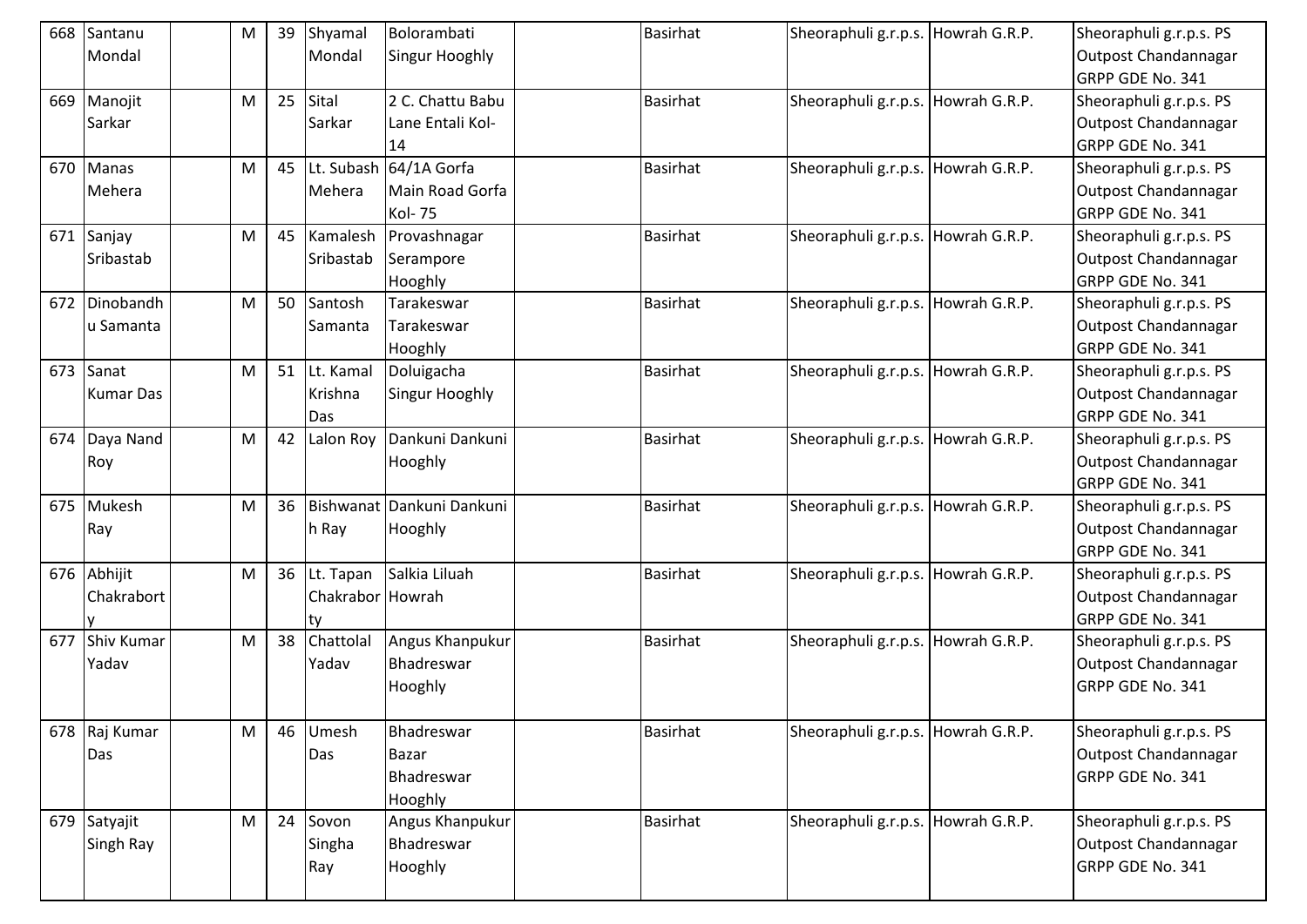| 680 | Irfan            | M         | 24 | Abdul            | Sheurakuri PS:           | Mahammad  | Birbhum         | Suri g.r.p.s. | Howrah G.R.P.        | Suri g.r.p.s. PS GDE No. |
|-----|------------------|-----------|----|------------------|--------------------------|-----------|-----------------|---------------|----------------------|--------------------------|
|     | Ansari           |           |    | Karim            | Mahammad                 | bazar     |                 |               |                      | 570                      |
|     |                  |           |    | Ansari           | bazar Dist.:             |           |                 |               |                      |                          |
|     |                  |           |    |                  | Birbhum                  |           |                 |               |                      |                          |
| 681 | Ahmad            | M         | 19 | Guljar           | Sheurakuri PS:           | Mahammad  | Birbhum         | Suri g.r.p.s. | Howrah G.R.P.        | Suri g.r.p.s. PS GDE No. |
|     | Ansari           |           |    | Ansari           | Mahammad                 | bazar     |                 |               |                      | 570                      |
|     |                  |           |    |                  | bazar Dist.:             |           |                 |               |                      |                          |
|     |                  |           |    |                  | Birbhum                  |           |                 |               |                      |                          |
| 682 | Nilratan         | M         | 28 | <b>Adhir Pal</b> | Sheurakuri PS:           | Mahammad  | Birbhum         | Suri g.r.p.s. | Howrah G.R.P.        | Suri g.r.p.s. PS GDE No. |
|     | Pal              |           |    |                  | Mahammad                 | bazar     |                 |               |                      | 570                      |
|     |                  |           |    |                  | bazar Dist.:             |           |                 |               |                      |                          |
|     |                  |           |    |                  | Birbhum                  |           |                 |               |                      |                          |
| 683 | <b>Babu</b>      | M         | 23 | Sankar           | Sheurakuri PS:           | Mahammad  | Birbhum         | Suri g.r.p.s. | Howrah G.R.P.        | Suri g.r.p.s. PS GDE No. |
|     | Bagdi            |           |    | Bagdi            | Mahammad                 | bazar     |                 |               |                      | 570                      |
|     |                  |           |    |                  | bazar Dist.:             |           |                 |               |                      |                          |
|     |                  |           |    |                  | Birbhum                  |           |                 |               |                      |                          |
| 684 | <b>Bishal Sk</b> | M         | 21 | Khoka Sk         | Rampurhat PS:            | Rampurhat | Birbhum         | Suri g.r.p.s. | Howrah G.R.P.        | Suri g.r.p.s. PS GDE No. |
|     |                  |           |    |                  | Rampurhat Dist.:         |           |                 |               |                      | 579                      |
|     |                  |           |    |                  | Birbhum                  |           |                 |               |                      |                          |
| 685 | Motiur           | ${\sf M}$ | 22 | Khairul          | Rampurhat PS:            | Rampurhat | Birbhum         | Suri g.r.p.s. | Howrah G.R.P.        | Suri g.r.p.s. PS GDE No. |
|     | Rahaman          |           |    | Rahaman          | Rampurhat Dist.:         |           |                 |               |                      | 579                      |
|     |                  |           |    |                  | Birbhum                  |           |                 |               |                      |                          |
| 686 | Rohit Kr.        |           |    |                  | Madan Kr. 190 U.B Colony |           | <b>Basirhat</b> | <b>Bally</b>  | <b>Howrah Police</b> | Bally PS GDE No. 951     |
|     | Ram              |           |    | Ram              | <b>Baranagar North</b>   |           |                 |               | Commissionerate      |                          |
|     |                  |           |    |                  | 24 Pgs.                  |           |                 |               |                      |                          |
| 687 | Soubik           |           |    | Gobinda          | 66/32, Ram               |           | <b>Basirhat</b> | <b>Bally</b>  | <b>Howrah Police</b> | Bally PS GDE No. 987     |
|     | Debnath          |           |    | Debnath          | Lachan Saha              |           |                 |               | Commissionerate      |                          |
|     |                  |           |    |                  | <b>Street Belur</b>      |           |                 |               |                      |                          |
|     |                  |           |    |                  | Howrah                   |           |                 |               |                      |                          |
| 688 | Raghu            |           |    |                  | Biswanath 67, Ram Lachan |           | <b>Basirhat</b> | <b>Bally</b>  | <b>Howrah Police</b> | Bally PS GDE No. 987     |
|     | Nath             |           |    | Ghosh            | Saha Street Belur        |           |                 |               | Commissionerate      |                          |
|     | Ghosh            |           |    |                  | Howrah                   |           |                 |               |                      |                          |
| 689 | Ashim            |           |    |                  | Sannayasa 60/4, Ram      |           | Basirhat        | <b>Bally</b>  | <b>Howrah Police</b> | Bally PS GDE No. 987     |
|     | Halder           |           |    | i Haldel         | Lachan Saha              |           |                 |               | Commissionerate      |                          |
|     |                  |           |    |                  | <b>Street Belur</b>      |           |                 |               |                      |                          |
|     |                  |           |    |                  | Howrah                   |           |                 |               |                      |                          |
|     | 690 Ashit Shee   |           |    | Lt. Gour         | Rajchandrapur            |           | <b>Basirhat</b> | <b>Bally</b>  | <b>Howrah Police</b> | Bally PS GDE No. 988     |
|     |                  |           |    | Shee             | <b>Dilip Nagar</b>       |           |                 |               | Commissionerate      |                          |
|     |                  |           |    |                  | Nischinda                |           |                 |               |                      |                          |
|     |                  |           |    |                  | Howrah                   |           |                 |               |                      |                          |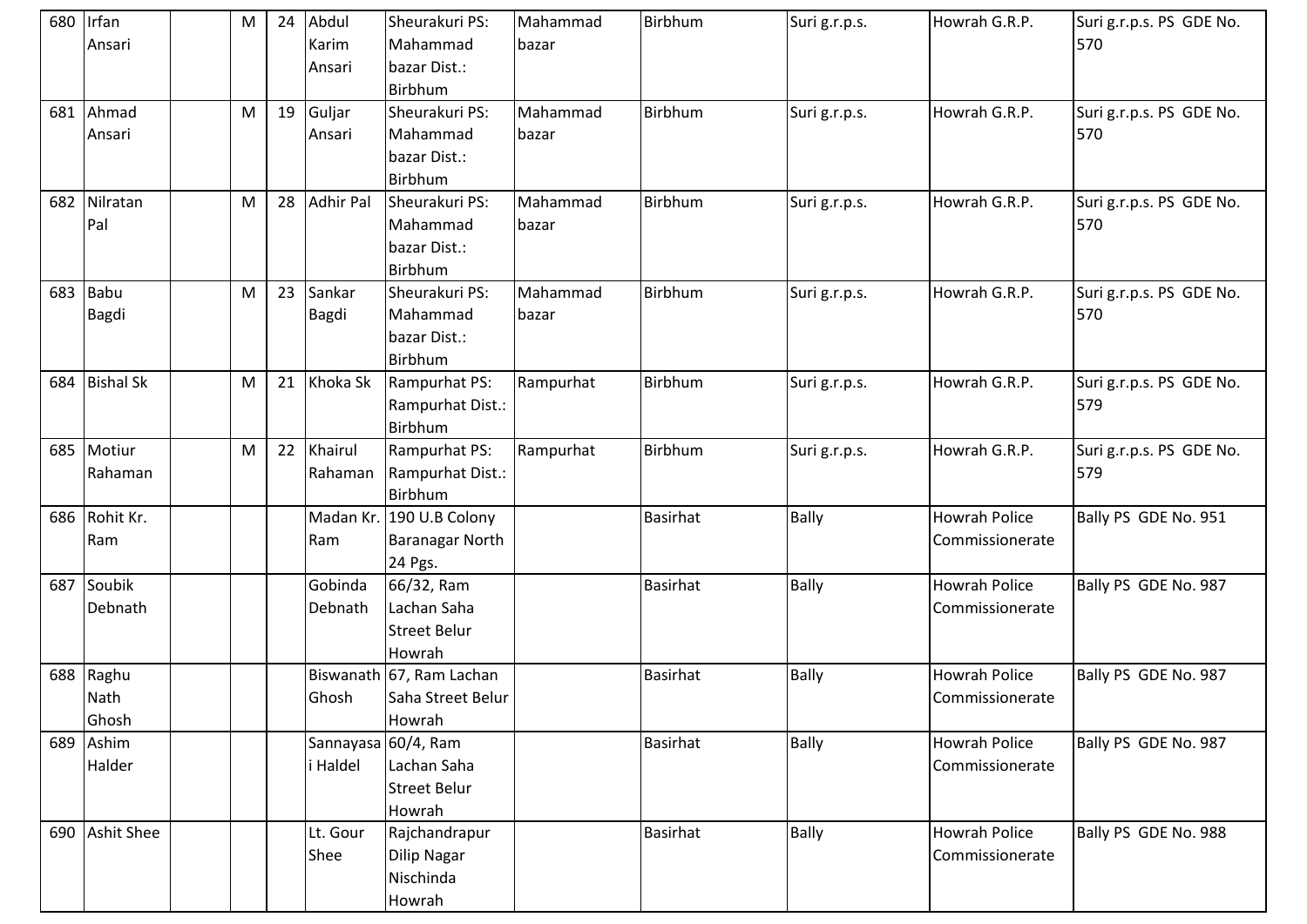|     | 691 Sanjay Ray        | M         | 25     | Neheru<br>Lal Ray         | PS: Bantra Dist.:<br><b>Howrah Police</b><br>Commissionerate             | <b>Bantra</b> | <b>Howrah Police</b><br>Commissionerate | Bantra        | <b>Howrah Police</b><br>Commissionerate | Bantra PS GDE No. 792 |
|-----|-----------------------|-----------|--------|---------------------------|--------------------------------------------------------------------------|---------------|-----------------------------------------|---------------|-----------------------------------------|-----------------------|
| 692 | Sarban<br>Yadav       | M         |        | 36 G Yadav                | PS: Bantra Dist.:<br><b>Howrah Police</b><br>Commissionerate             | <b>Bantra</b> | Howrah Police<br>Commissionerate        | <b>Bantra</b> | <b>Howrah Police</b><br>Commissionerate | Bantra PS GDE No. 792 |
| 693 | Ratan Sha             | M         | 26     | Sha                       | Jagannath   PS: Bantra Dist.:<br><b>Howrah Police</b><br>Commissionerate | <b>Bantra</b> | Howrah Police<br>Commissionerate        | Bantra        | <b>Howrah Police</b><br>Commissionerate | Bantra PS GDE No. 792 |
| 694 | <b>Bhola Das</b>      | M         | 28     | Swapan<br>Das             | PS: Bantra Dist.:<br><b>Howrah Police</b><br>Commissionerate             | <b>Bantra</b> | <b>Howrah Police</b><br>Commissionerate | Bantra        | <b>Howrah Police</b><br>Commissionerate | Bantra PS GDE No. 792 |
|     | 695 Kartick<br>Naskar | M         | 23     | Lt. Uttam<br>Naskar       | PS: Bantra Dist.:<br><b>Howrah Police</b><br>Commissionerate             | <b>Bantra</b> | <b>Howrah Police</b><br>Commissionerate | Bantra        | <b>Howrah Police</b><br>Commissionerate | Bantra PS GDE No. 792 |
|     | 696 Faiyaz<br>Ahmed   | M         | 44     | Lt. Md.<br>Samir<br>Ahmed | PS: Bantra Dist.:<br><b>Howrah Police</b><br>Commissionerate             | <b>Bantra</b> | <b>Howrah Police</b><br>Commissionerate | <b>Bantra</b> | <b>Howrah Police</b><br>Commissionerate | Bantra PS GDE No. 840 |
|     | 697 Mehetab<br>Alam   | ${\sf M}$ | 48 Lt. | Mehmud<br>Alam            | PS: Bantra Dist.:<br><b>Howrah Police</b><br>Commissionerate             | Bantra        | <b>Howrah Police</b><br>Commissionerate | <b>Bantra</b> | <b>Howrah Police</b><br>Commissionerate | Bantra PS GDE No. 840 |
|     | 698 Abdul<br>Mannan   | M         | 70     | Lt. Noor<br>Mahamm<br>ad  | PS: Bantra Dist.:<br>Howrah Police<br>Commissionerate                    | <b>Bantra</b> | Howrah Police<br>Commissionerate        | Bantra        | Howrah Police<br>Commissionerate        | Bantra PS GDE No. 840 |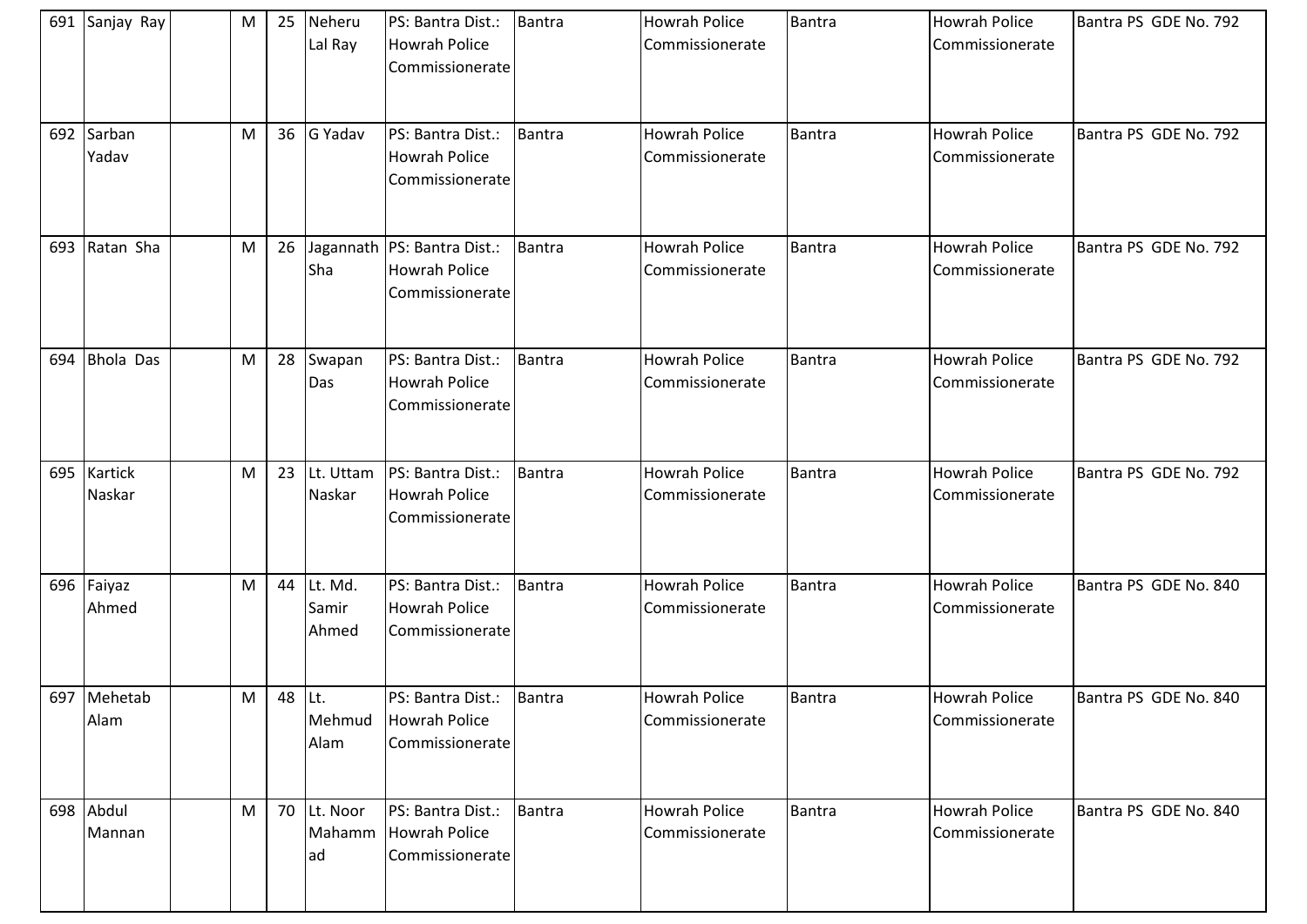|     | 699 Sk. Bablu     | M |        | 20 Lt. Sk.<br>Munna    | PS: Bantra Dist.:<br><b>Howrah Police</b><br>Commissionerate               | <b>Bantra</b> | <b>Howrah Police</b><br>Commissionerate | <b>Bantra</b> | <b>Howrah Police</b><br>Commissionerate | Bantra PS GDE No. 843 |
|-----|-------------------|---|--------|------------------------|----------------------------------------------------------------------------|---------------|-----------------------------------------|---------------|-----------------------------------------|-----------------------|
| 700 | Nandu<br>Paswan   | M |        | 59 Lt. Bhaju<br>Paswan | PS: Bantra Dist.:<br><b>Howrah Police</b><br>Commissionerate               | <b>Bantra</b> | <b>Howrah Police</b><br>Commissionerate | <b>Bantra</b> | <b>Howrah Police</b><br>Commissionerate | Bantra PS GDE No. 843 |
| 701 | Hemraj<br>Chowhan | M | 27     |                        | Bhamorlal PS: Bantra Dist.:<br>Chowhan Howrah Police<br>Commissionerate    | <b>Bantra</b> | Howrah Police<br>Commissionerate        | Bantra        | <b>Howrah Police</b><br>Commissionerate | Bantra PS GDE No. 843 |
| 702 | Laltu<br>Polley   | M |        | 38 Ashok<br>Polley     | PS: Bantra Dist.:<br><b>Howrah Police</b><br>Commissionerate               | <b>Bantra</b> | <b>Howrah Police</b><br>Commissionerate | <b>Bantra</b> | <b>Howrah Police</b><br>Commissionerate | Bantra PS GDE No. 843 |
| 703 | Ramesh<br>Yadav   | M | 46 Lt. |                        | PS: Bantra Dist.:<br>Shambhun Howrah Police<br>ath Yadav Commissionerate   | Bantra        | <b>Howrah Police</b><br>Commissionerate | <b>Bantra</b> | <b>Howrah Police</b><br>Commissionerate | Bantra PS GDE No. 843 |
|     | 704 Surja Das     | M |        | 25 Lt. Sanjib<br>Das   | PS: Bantra Dist.:<br><b>Howrah Police</b><br>Commissionerate               | <b>Bantra</b> | <b>Howrah Police</b><br>Commissionerate | <b>Bantra</b> | <b>Howrah Police</b><br>Commissionerate | Bantra PS GDE No. 843 |
|     | 705 Jitu Prasad   | M |        | Prasad                 | 32 Lt. Suresh PS: Bantra Dist.:<br><b>Howrah Police</b><br>Commissionerate | Bantra        | <b>Howrah Police</b><br>Commissionerate | <b>Bantra</b> | <b>Howrah Police</b><br>Commissionerate | Bantra PS GDE No. 843 |
|     | 706 Raken<br>Alam |   |        |                        | 21 Asur Alam PS: Belur Dist.:<br><b>Howrah Police</b><br>Commissionerate   | <b>Belur</b>  | Howrah Police<br>Commissionerate        | <b>Belur</b>  | <b>Howrah Police</b><br>Commissionerate | Belur PS GDE No. 847  |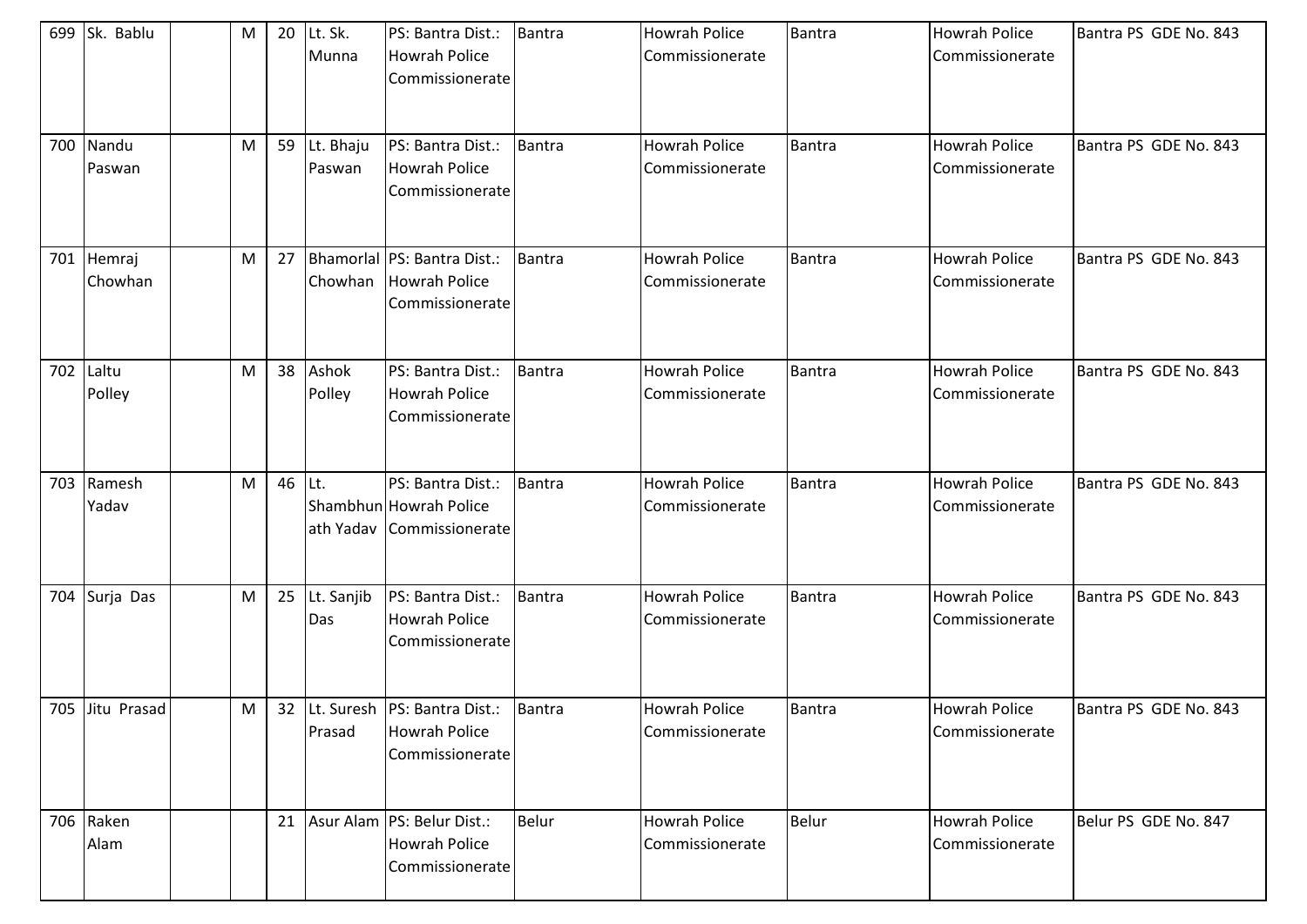| 707 | Sahil            |   | 21 | Satayam    | PS: Belur Dist.:               | Belur        | <b>Howrah Police</b> | <b>Belur</b> | <b>Howrah Police</b> | Belur PS GDE No. 847 |
|-----|------------------|---|----|------------|--------------------------------|--------------|----------------------|--------------|----------------------|----------------------|
|     | Jaiswal          |   |    | Jaiswal    | <b>Howrah Police</b>           |              | Commissionerate      |              | Commissionerate      |                      |
|     |                  |   |    |            | Commissionerate                |              |                      |              |                      |                      |
| 708 | Saradha          |   | 26 |            | Lt Sadhaar PS: Belur Dist.:    | <b>Belur</b> | <b>Howrah Police</b> | <b>Belur</b> | <b>Howrah Police</b> | Belur PS GDE No. 847 |
|     | Prasad           |   |    | Murmu      | <b>Howrah Police</b>           |              | Commissionerate      |              | Commissionerate      |                      |
|     | Murmu            |   |    |            | Commissionerate                |              |                      |              |                      |                      |
| 709 | Kaushi           | M | 22 |            | Lt Jitendra   PS: Belur Dist.: | <b>Belur</b> | <b>Howrah Police</b> | <b>Belur</b> | <b>Howrah Police</b> | Belur PS GDE No. 847 |
|     | Nayak            |   |    | Nayak      | <b>Howrah Police</b>           |              | Commissionerate      |              | Commissionerate      |                      |
|     |                  |   |    |            | Commissionerate                |              |                      |              |                      |                      |
| 710 | Rajesh           | M | 35 | Lt Gharu   | PS: Belur Dist.:               | Belur        | <b>Howrah Police</b> | Belur        | <b>Howrah Police</b> | Belur PS GDE No. 847 |
|     | <b>Kumar Das</b> |   |    | Kr Das     | <b>Howrah Police</b>           |              | Commissionerate      |              | Commissionerate      |                      |
|     |                  |   |    |            | Commissionerate                |              |                      |              |                      |                      |
| 711 | Md Ismil         | M | 49 | Lt M.d Ali | PS: Pandua Dist.:              | Pandua       | <b>Hooghly Rural</b> | <b>Belur</b> | <b>Howrah Police</b> | Belur PS GDE No. 847 |
|     |                  |   |    | Hussain    | <b>Hooghly Rural</b>           |              |                      |              | Commissionerate      |                      |
| 712 | <b>Md Sarif</b>  | M | 35 | Lt Md      | PS: Maniktala                  | Maniktala    | Kolkata              | Belur        | <b>Howrah Police</b> | Belur PS GDE No. 847 |
|     |                  |   |    | Hussain    | Dist.: Kolkata                 |              |                      |              | Commissionerate      |                      |
| 713 | Akash Bar        | M | 58 | Lt Sati    | PS: Belur Dist.:               | Belur        | <b>Howrah Police</b> | Belur        | <b>Howrah Police</b> | Belur PS GDE No. 847 |
|     | Nath             |   |    |            | Ram Nath Howrah Police         |              | Commissionerate      |              | Commissionerate      |                      |
|     |                  |   |    |            | Commissionerate                |              |                      |              |                      |                      |
| 714 | Dharam           | M | 50 | lLt.       | PS: Belur Dist.:               | Belur        | <b>Howrah Police</b> | Belur        | <b>Howrah Police</b> | Belur PS GDE No. 847 |
|     | Raj Sharma       |   |    | Ramayan    | Howrah Police                  |              | Commissionerate      |              | Commissionerate      |                      |
|     |                  |   |    | Sharma     | Commissionerate                |              |                      |              |                      |                      |
|     | 715 Vishal Nath  | M |    | 18 Rajnath | PS: Belur Dist.:               | Belur        | <b>Howrah Police</b> | Belur        | <b>Howrah Police</b> | Belur PS GDE No. 847 |
|     | Shaw             |   |    | Shaw       | <b>Howrah Police</b>           |              | Commissionerate      |              | Commissionerate      |                      |
|     |                  |   |    |            | Commissionerate                |              |                      |              |                      |                      |
| 716 | Rohit Singh      | M | 18 | Lt Madan   | PS: Belur Dist.:               | Belur        | <b>Howrah Police</b> | Belur        | <b>Howrah Police</b> | Belur PS GDE No. 847 |
|     |                  |   |    | Singh      | <b>Howrah Police</b>           |              | Commissionerate      |              | Commissionerate      |                      |
|     |                  |   |    |            | Commissionerate                |              |                      |              |                      |                      |
|     |                  |   |    |            |                                |              |                      |              |                      |                      |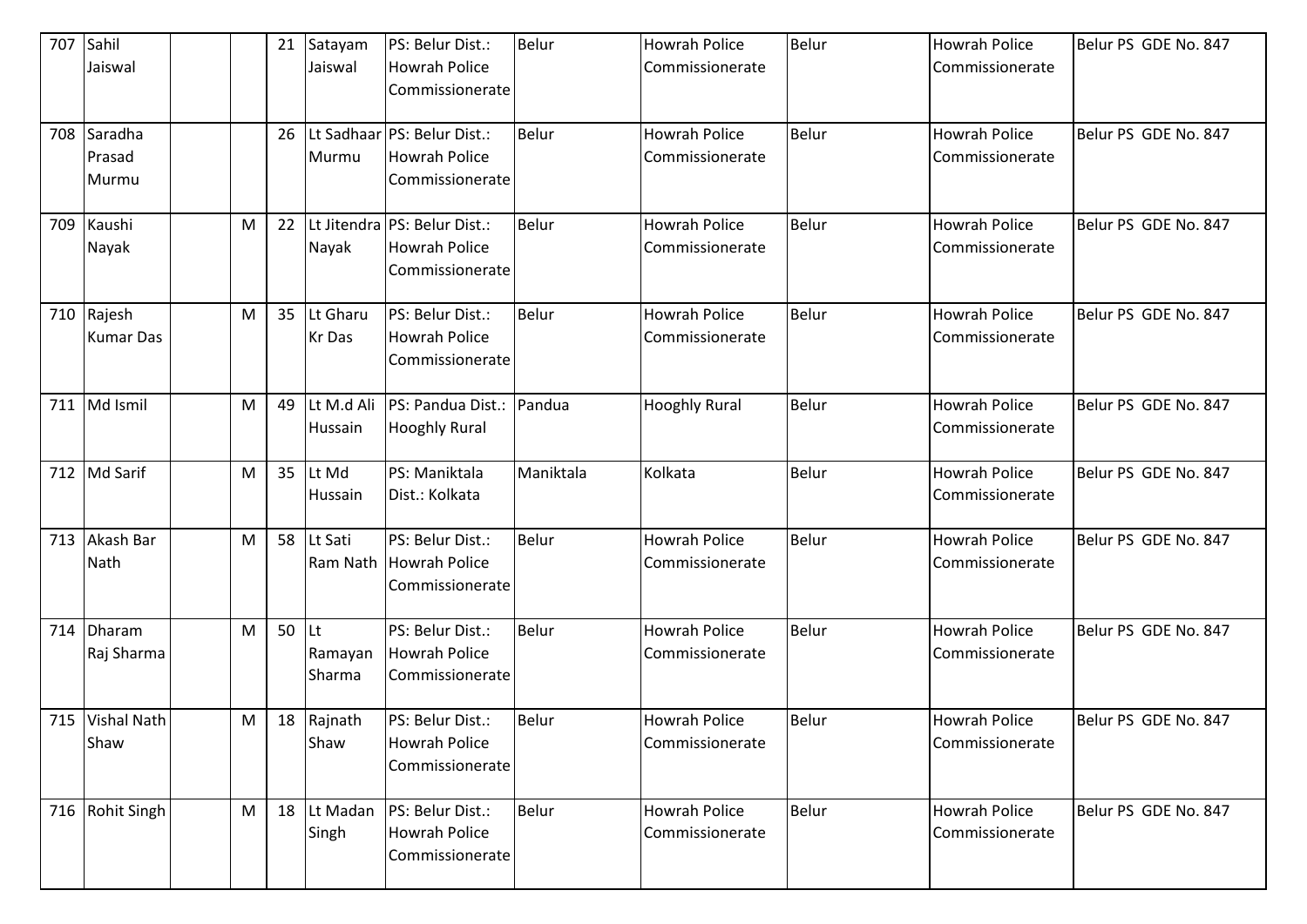| 717 | Rabindra<br>Singh      | M | 30 | Aswanin<br>Singh            | PS:<br>Malipanchghara<br>Dist.: Howrah<br>Police<br>Commissionerate   | Malipanchghara | <b>Howrah Police</b><br>Commissionerate   | <b>Belur</b> | <b>Howrah Police</b><br>Commissionerate | Belur PS GDE No. 847    |
|-----|------------------------|---|----|-----------------------------|-----------------------------------------------------------------------|----------------|-------------------------------------------|--------------|-----------------------------------------|-------------------------|
| 718 | Jitendra<br>Kuymar     | M | 32 | Lt Raj<br>Narayan<br>Mishra | PS: Belur Dist.:<br><b>Howrah Police</b><br>Commissionerate           | <b>Belur</b>   | <b>Howrah Police</b><br>Commissionerate   | Belur        | <b>Howrah Police</b><br>Commissionerate | Belur PS GDE No. 847    |
| 719 | Mobarak<br>Ansari      | M | 38 | Lt Israfil<br>Ansari        | PS: Belur Dist.:<br><b>Howrah Police</b><br>Commissionerate           | <b>Belur</b>   | <b>Howrah Police</b><br>Commissionerate   | <b>Belur</b> | <b>Howrah Police</b><br>Commissionerate | Belur PS GDE No. 847    |
| 720 | Gangadhar<br>Mahato    | M |    | Purana<br>Chandra<br>Mahato | PS: Belur Dist.:<br><b>Howrah Police</b><br>Commissionerate           | <b>Belur</b>   | Howrah Police<br>Commissionerate          | <b>Belur</b> | <b>Howrah Police</b><br>Commissionerate | Belur PS GDE No. 847    |
| 721 | Asit Parui             | M | 28 | Swpan<br>Parui              | PS: Belur Dist.:<br><b>Howrah Police</b><br>Commissionerate           | <b>Belur</b>   | <b>Howrah Police</b><br>Commissionerate   | Belur        | <b>Howrah Police</b><br>Commissionerate | Belur PS GDE No. 847    |
| 722 | Sanjib Das             | M |    | Pasupati<br>Das             | PS: Srirampore<br>Dist.:<br>Chandannagar<br>Police<br>Commissionerate | Srirampore     | Chandannagar<br>Police<br>Commissionerate | <b>Belur</b> | <b>Howrah Police</b><br>Commissionerate | Belur PS GDE No. 847    |
| 723 | Amit<br>Halder         | M | 26 | <b>Babu</b><br>Halder       | PS: Liluah Dist.:<br><b>Howrah Police</b><br>Commissionerate          | Liluah         | <b>Howrah Police</b><br>Commissionerate   | Dasnagar     | <b>Howrah Police</b><br>Commissionerate | Dasnagar PS GDE No. 844 |
|     | $724$ Babu<br>Adhikary | M |    | 45 Lt. Bimal<br>Adhikary    | PS: Dasnagar<br>Dist.: Howrah<br>Police<br>Commissionerate            | Dasnagar       | <b>Howrah Police</b><br>Commissionerate   | Dasnagar     | <b>Howrah Police</b><br>Commissionerate | Dasnagar PS GDE No. 853 |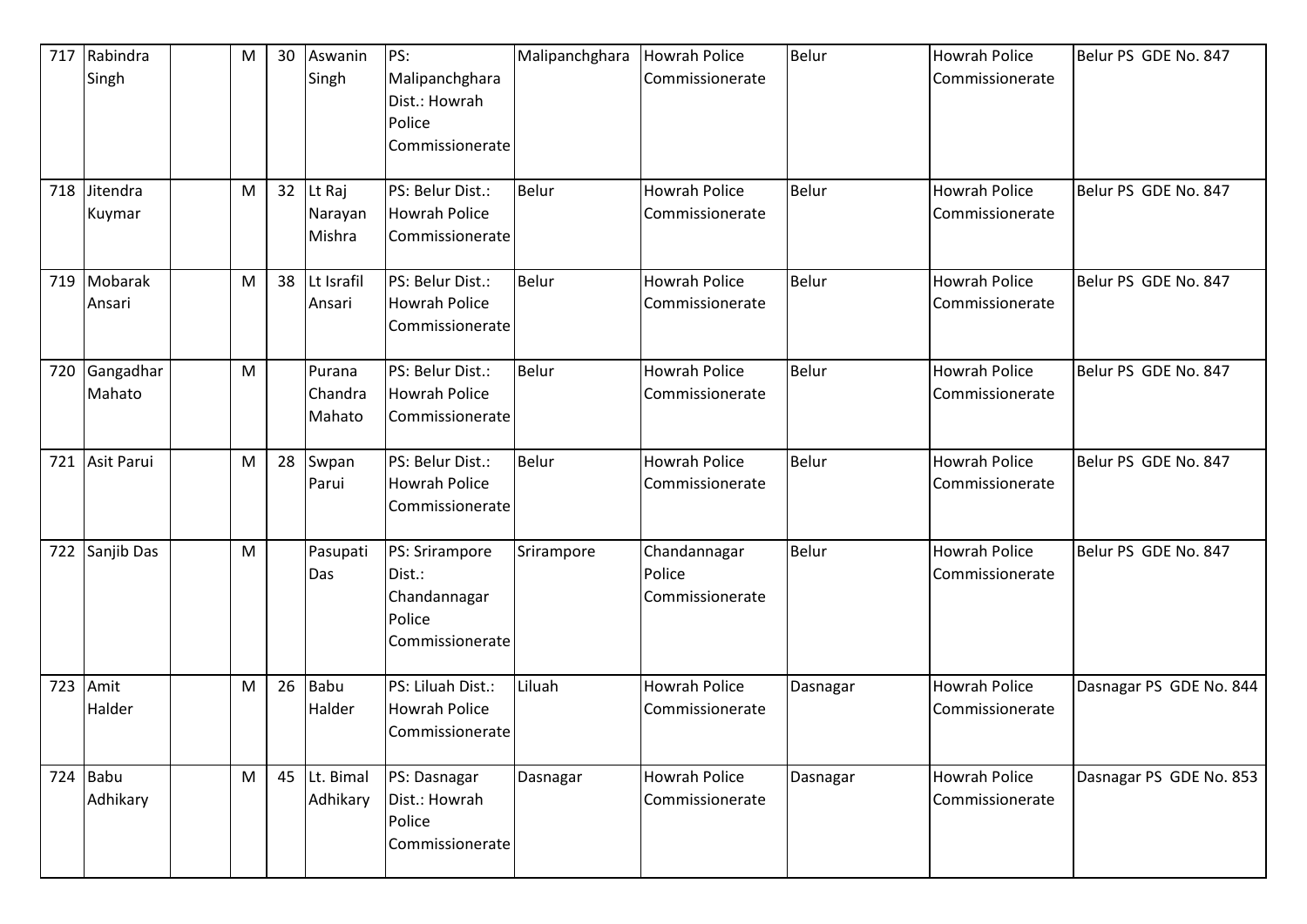| 725   | <b>Tamal Das</b>                  | M |                            | 25   Kamal Das   PS: Dasnagar<br>Dist.: Howrah<br>Police<br>Commissionerate | Dasnagar | Howrah Police<br>Commissionerate | Dasnagar | <b>Howrah Police</b><br>Commissionerate | Dasnagar PS GDE No. 853  |
|-------|-----------------------------------|---|----------------------------|-----------------------------------------------------------------------------|----------|----------------------------------|----------|-----------------------------------------|--------------------------|
|       | 726 Santu Mal                     | M | 38 Lt. Atanu<br>Mal        | PS: Dasnagar<br>Dist.: Howrah<br>Police<br>Commissionerate                  | Dasnagar | Howrah Police<br>Commissionerate | Dasnagar | <b>Howrah Police</b><br>Commissionerate | Dasnagar PS GDE No. 853  |
| 727   | Sushmita<br>Haldar                | F | D/o Uma<br>Haldar          | 30/10,<br>Anandapally<br><b>Regent Park</b><br>Kolkata                      |          | <b>Basirhat</b>                  | Golabari | <b>Howrah Police</b><br>Commissionerate | Golabari PS GDE No. 1305 |
| 728   | Sashi<br><b>Bhusan</b><br>Jaiswal | M | Ramesh<br>Kumar<br>Jaiswal | 43, Sanatan<br>Mistri lane<br>Golabari Howrah                               |          | <b>Basirhat</b>                  | Golabari | <b>Howrah Police</b><br>Commissionerate | Golabari PS GDE No. 1305 |
| 729   | Chandeswa<br>Singh                | M | Baneras<br>Singh           | Raghupur<br>Jorapur Baishali,<br><b>BR</b>                                  |          | <b>Basirhat</b>                  | Golabari | <b>Howrah Police</b><br>Commissionerate | Golabari PS GDE No. 1316 |
| 730 K | Gajanathan                        | M | Gunda<br>Swami             | Namakel Vellore<br>Namakel, TN                                              |          | <b>Basirhat</b>                  | Golabari | <b>Howrah Police</b><br>Commissionerate | Golabari PS GDE No. 1316 |
|       | 731 P Swami                       | M | Devi<br>Kannan             | Namakel Vellore<br>Namakel, TN                                              |          | <b>Basirhat</b>                  | Golabari | <b>Howrah Police</b><br>Commissionerate | Golabari PS GDE No. 1316 |
| 732   | Triloki<br>Shaw                   | M | lLt<br>Mithailal<br>Shaw   | 45, Bijay Kr<br>Mukherjee Road<br>Golabari Howrah                           |          | <b>Basirhat</b>                  | Golabari | <b>Howrah Police</b><br>Commissionerate | Golabari PS GDE No. 1316 |
|       | 733 M Subrami                     | M | Munnu<br>Swami             | 45, Bijay Kr<br>Mukherjee Road<br>Golabari Howrah                           |          | Basirhat                         | Golabari | <b>Howrah Police</b><br>Commissionerate | Golabari PS GDE No. 1316 |
|       | 734 Ambo<br>Swami                 | M |                            | Marikkam 45, Bijay Kr<br>Mukherjee Road<br>Golabari Howrah                  |          | <b>Basirhat</b>                  | Golabari | <b>Howrah Police</b><br>Commissionerate | Golabari PS GDE No. 1316 |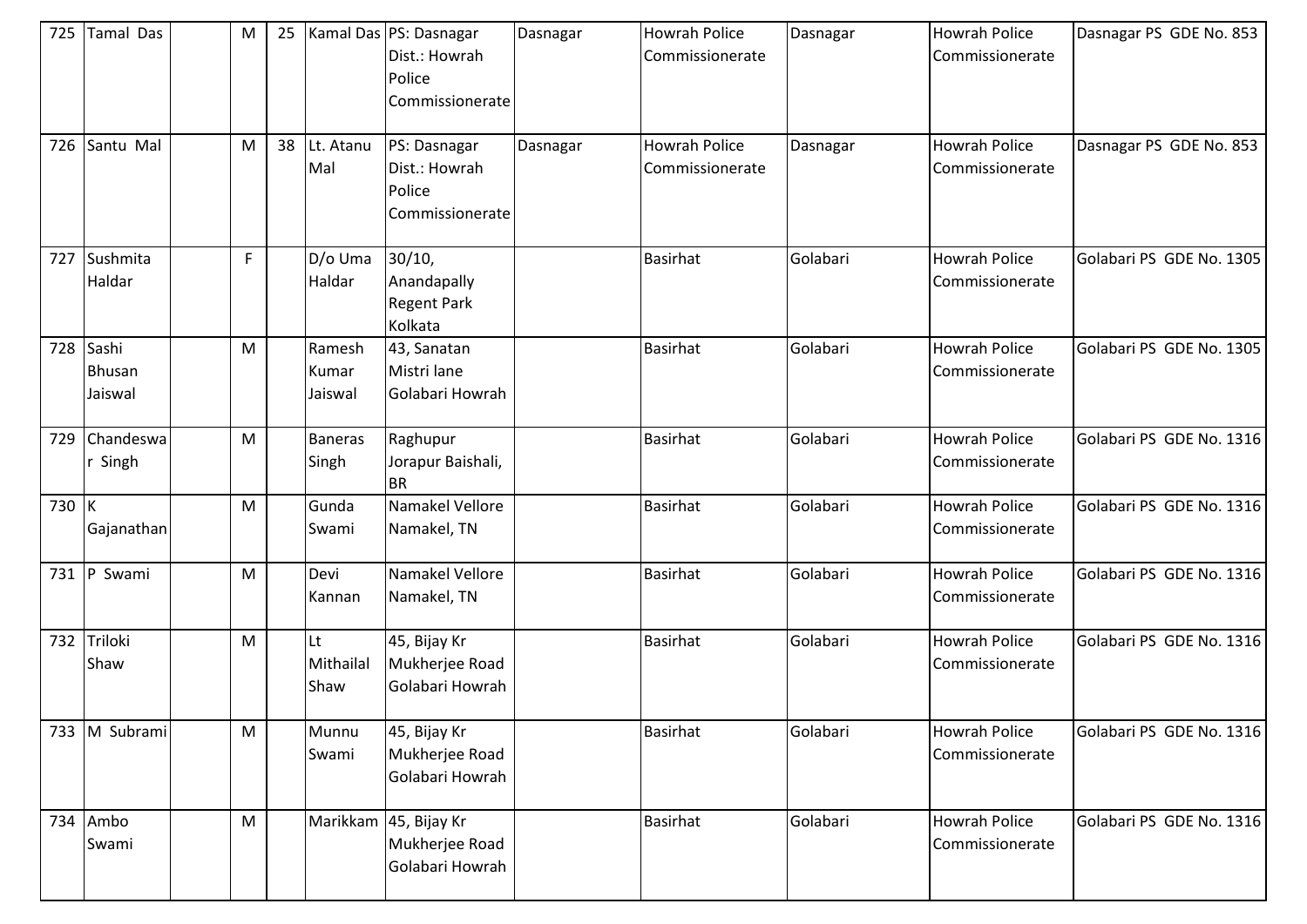| 735 | Baka<br><b>Bachalo</b>        | ${\sf M}$ |    | Lt Dulo<br>Swami         | 45, Bijay Kr<br>Mukherjee Road<br>Golabari Howrah    | <b>Basirhat</b> | Golabari | <b>Howrah Police</b><br>Commissionerate | Golabari PS GDE No. 1316 |
|-----|-------------------------------|-----------|----|--------------------------|------------------------------------------------------|-----------------|----------|-----------------------------------------|--------------------------|
|     | 736 Rajesh<br>Ramesh<br>Ikhar | M         |    | Ikhar                    | Lt Ramesh Shantinagar<br>Nagpur Nagpur,<br><b>MH</b> | <b>Basirhat</b> | Golabari | <b>Howrah Police</b><br>Commissionerate | Golabari PS GDE No. 1316 |
| 737 | Sintu<br>Kumar                | M         |    | Mahadev<br>Mahto         | Begulsarai<br>Begulsarai<br>Begulsarai, BR           | <b>Basirhat</b> | Golabari | <b>Howrah Police</b><br>Commissionerate | Golabari PS GDE No. 1330 |
| 738 | Upendra<br>Kumar              | M         |    | Bimal<br>Sahani          | Begulsarai<br>Begulsarai<br>Begulsarai, BR           | <b>Basirhat</b> | Golabari | <b>Howrah Police</b><br>Commissionerate | Golabari PS GDE No. 1330 |
| 739 | Ram<br>Shrisht<br>Shah        | M         |    | Lt Gopi<br>Shah          | Barheta,<br>Gangaram<br>Hatauri<br>Mujaffarpur, BR   | <b>Basirhat</b> | Golabari | <b>Howrah Police</b><br>Commissionerate | Golabari PS GDE No. 1330 |
| 740 | Sudhama<br>Shah               | M         | 62 | Lt<br>Raghunat<br>h Shah | Barheta,<br>Gangaram<br>Hatauri<br>Mujaffarpur, BR   | <b>Basirhat</b> | Golabari | <b>Howrah Police</b><br>Commissionerate | Golabari PS GDE No. 1330 |
| 741 | <b>Sk Abdul</b>               | M         |    | Kori Sk                  | Dankuni<br>Munarpur<br>Chanditala<br>Hooghly         | <b>Basirhat</b> | Golabari | <b>Howrah Police</b><br>Commissionerate | Golabari PS GDE No. 1330 |
| 742 | Rabiul Sk                     | M         |    | Nayeem<br>Islam          | Palita Nanur<br>Birbhum                              | <b>Basirhat</b> | Golabari | <b>Howrah Police</b><br>Commissionerate | Golabari PS GDE No. 1330 |
|     | 743 Jiten<br>Paswan           | M         |    | Jogi<br>Paswan           | More Mokama<br>Patna, BR                             | <b>Basirhat</b> | Golabari | <b>Howrah Police</b><br>Commissionerate | Golabari PS GDE No. 1330 |
|     | 744 Shiv<br>Shankar<br>Rai    | ${\sf M}$ |    | Rajendra<br>Rai          | Mathandi Sakra<br>Mujaffarpur, BR                    | <b>Basirhat</b> | Golabari | <b>Howrah Police</b><br>Commissionerate | Golabari PS GDE No. 1330 |
| 745 | Rahul Jain                    | ${\sf M}$ |    | Rajendra<br>Kr Jain      | 53, Dobson Road,<br>Golabari Howrah                  | <b>Basirhat</b> | Golabari | <b>Howrah Police</b><br>Commissionerate | Golabari PS GDE No. 1330 |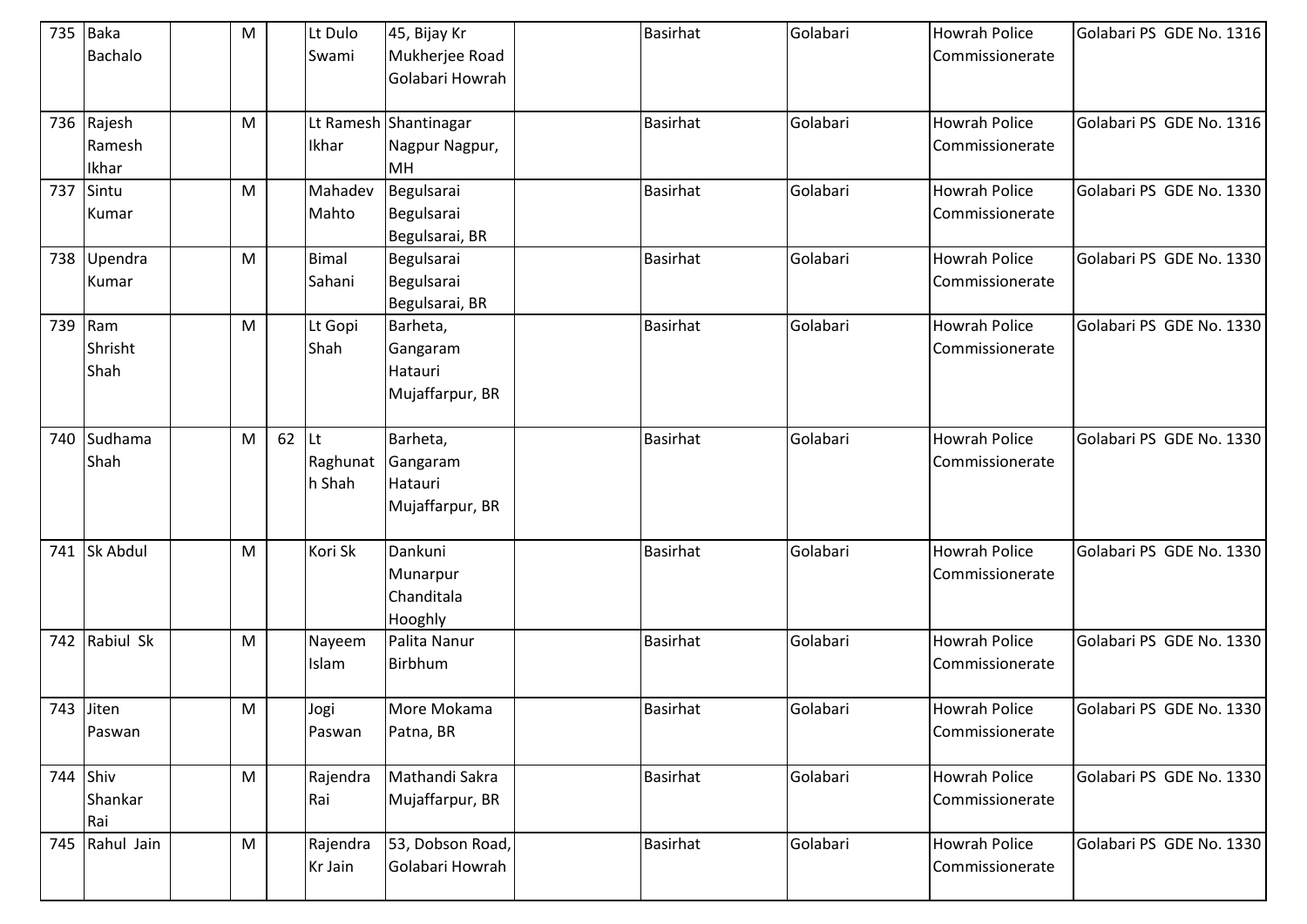|     | 746 Niraj Ray    | M |        | Lt                  | Katiya Sadat<br>Tribhuban Gazipur, UP | <b>Basirhat</b> | Golabari | <b>Howrah Police</b><br>Commissionerate | Golabari PS GDE No. 1330 |
|-----|------------------|---|--------|---------------------|---------------------------------------|-----------------|----------|-----------------------------------------|--------------------------|
|     |                  |   |        | Ray                 |                                       |                 |          |                                         |                          |
| 747 | <b>Ritesh Kr</b> | M |        | Musafir             | Katiya Sadat                          | <b>Basirhat</b> | Golabari | <b>Howrah Police</b>                    | Golabari PS GDE No. 1330 |
|     | Rajbhar          |   |        | Rajbhar             | Gazipur, UP                           |                 |          | Commissionerate                         |                          |
| 748 | Dilip            | M |        |                     | Lt Ram Sri Katiya Sadat               | <b>Basirhat</b> | Golabari | <b>Howrah Police</b>                    | Golabari PS GDE No. 1330 |
|     | Sahani           |   |        | Sahani              | Gazipur, UP                           |                 |          | Commissionerate                         |                          |
|     | 749 Dipak        | M |        | lLt                 | Katiya Sadat                          | <b>Basirhat</b> | Golabari | <b>Howrah Police</b>                    | Golabari PS GDE No. 1330 |
|     | Rajbhar          |   |        | Rambarai<br>Rajbhar | Gazipur, UP                           |                 |          | Commissionerate                         |                          |
|     | 750 ljarul Khan  | M |        | Lt Patlu            | Tilnaga Farakka                       | <b>Basirhat</b> | Golabari | <b>Howrah Police</b>                    | Golabari PS GDE No. 1330 |
|     |                  |   |        | Khan                | Murshidabad                           |                 |          | Commissionerate                         |                          |
| 751 | Soju Turi        | M |        | Lt Suren            | Bisanpur                              | <b>Basirhat</b> | Golabari | <b>Howrah Police</b>                    | Golabari PS GDE No. 1330 |
|     |                  |   |        | Turi                | Baraowa                               |                 |          | Commissionerate                         |                          |
|     |                  |   |        |                     | Sahebgunj, JH                         |                 |          |                                         |                          |
| 752 | Mihir            | M | 60 Lt. |                     | 10, Belilious                         | <b>Basirhat</b> | Howrah   | <b>Howrah Police</b>                    | Howrah PS GDE No. 1274   |
|     | Ghosh            |   |        |                     | Mohender Road, PS & Dist.             |                 |          | Commissionerate                         |                          |
|     |                  |   |        | Prasad              | Howrah                                |                 |          |                                         |                          |
|     |                  |   |        | Ghosh               |                                       |                 |          |                                         |                          |
| 753 | <b>Arsad Ali</b> | M | 25     | Saif Ali            | 6/3, G.C.R.C.                         | <b>Basirhat</b> | Howrah   | <b>Howrah Police</b>                    | Howrah PS GDE No. 1274   |
|     |                  |   |        |                     | Ghat Road, PS &                       |                 |          | Commissionerate                         |                          |
|     |                  |   |        |                     | Dist. Howrah                          |                 |          |                                         |                          |
|     | 754 Md. Asif     | M |        | 21 Lt. Md.          | 22/3, G.C.R.C.                        | <b>Basirhat</b> | Howrah   | <b>Howrah Police</b>                    | Howrah PS GDE No. 1274   |
|     |                  |   |        | Sabibulull          | Ghat Road, PS &                       |                 |          | Commissionerate                         |                          |
|     |                  |   |        | ah                  | Dist. Howrah                          |                 |          |                                         |                          |
| 755 | Debu             | M | 22     | Vikash              | 258, Belilious                        | <b>Basirhat</b> | Howrah   | <b>Howrah Police</b>                    | Howrah PS GDE No. 1274   |
|     | Bhowmick         |   |        |                     | Bhowmick Road, PS & Dist.             |                 |          | Commissionerate                         |                          |
|     |                  |   |        |                     | Howrah                                |                 |          |                                         |                          |
|     | 756 Chandan      | M |        | 31 Dinesh           | 39, M.C. Ghosh                        | <b>Basirhat</b> | Howrah   | Howrah Police                           | Howrah PS GDE No. 1274   |
|     | Singh            |   |        | Singh               | lane, PS & Dist.                      |                 |          | Commissionerate                         |                          |
|     |                  |   |        |                     | Howrah                                |                 |          |                                         |                          |
|     | 757 Md. Ajad     | M |        | 35 Lt. Md.          | 55, Noor Md.                          | <b>Basirhat</b> | Howrah   | <b>Howrah Police</b>                    | Howrah PS GDE No. 1274   |
|     |                  |   |        | Muslim              | Munshi Lane, PS                       |                 |          | Commissionerate                         |                          |
|     |                  |   |        |                     | & Dist. Howrah                        |                 |          |                                         |                          |
|     |                  |   |        |                     |                                       |                 |          |                                         |                          |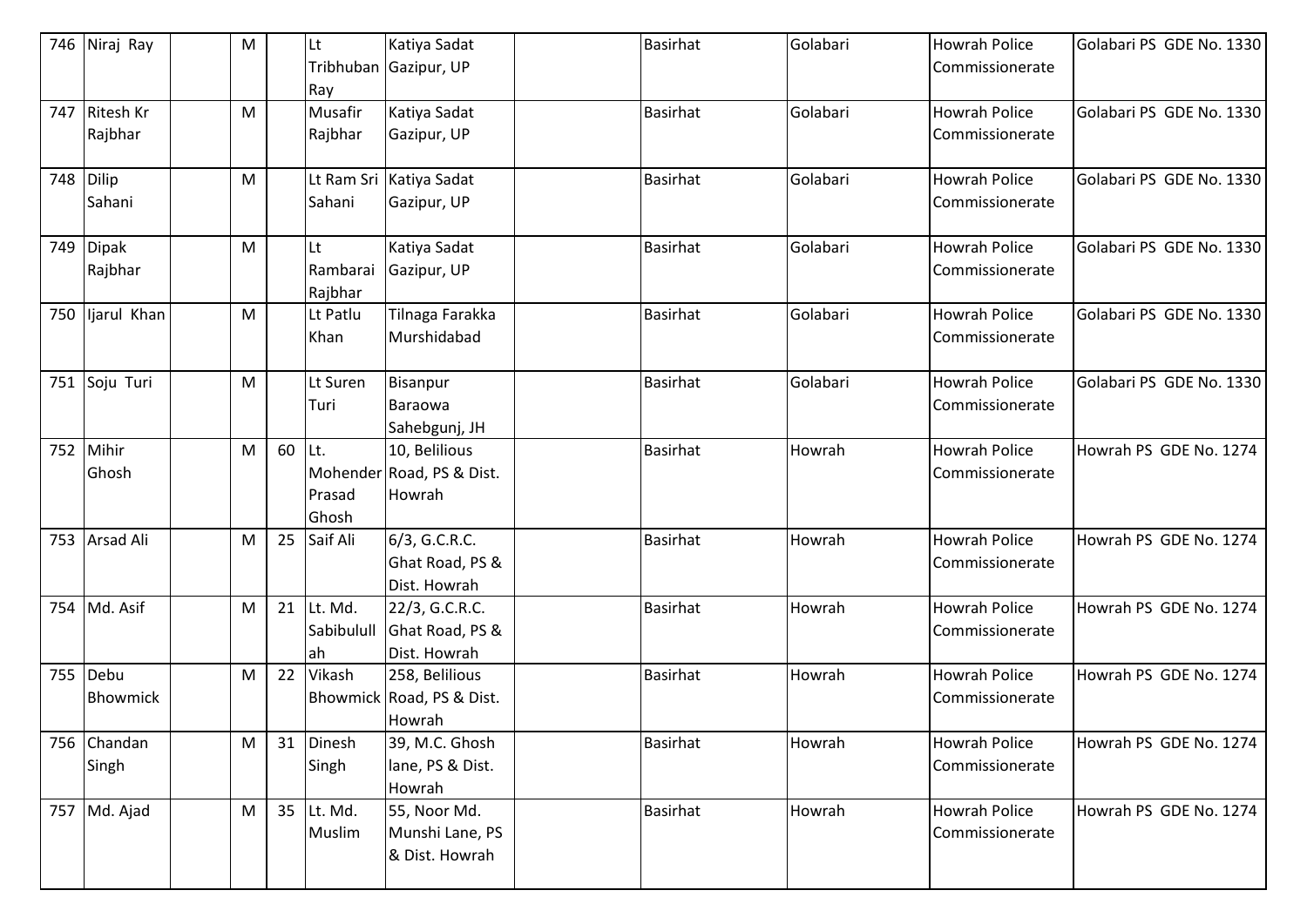| 758 | <b>Umesh Das</b>  | M |    | 55 Lt. Hari  | 23, M.C. Ghosh         |          | <b>Basirhat</b>      | Howrah   | <b>Howrah Police</b> | Howrah PS GDE No. 1274  |
|-----|-------------------|---|----|--------------|------------------------|----------|----------------------|----------|----------------------|-------------------------|
|     |                   |   |    | Narayan      | Lane, PS & Dist.       |          |                      |          | Commissionerate      |                         |
|     |                   |   |    | Das          | Howrah                 |          |                      |          |                      |                         |
| 759 | <b>Kousal Sah</b> | M | 55 | Lt. Surdha   | 318, Belilious         |          | Basirhat             | Howrah   | <b>Howrah Police</b> | Howrah PS GDE No. 1274  |
|     |                   |   |    | Sah          | Road, PS & Dist.       |          |                      |          | Commissionerate      |                         |
|     |                   |   |    |              | Howrah                 |          |                      |          |                      |                         |
| 760 | Munna             | M | 40 | Lt. Aush     | 42/1, Jola Para        |          | <b>Basirhat</b>      | Howrah   | <b>Howrah Police</b> | Howrah PS GDE No. 1274  |
|     |                   |   |    | Md.          | Masjid Lane, PS        |          |                      |          | Commissionerate      |                         |
|     |                   |   |    |              | & Dist. Howrah         |          |                      |          |                      |                         |
| 761 | Mahesh            | M |    | 19 Raju      | 31, Uma Charan         |          | <b>Basirhat</b>      | Howrah   | <b>Howrah Police</b> | Howrah PS GDE No. 1274  |
|     | Shaw              |   |    | Paswan       | Bose Lane, PS &        |          |                      |          | Commissionerate      |                         |
|     |                   |   |    |              | Dist. Howrah           |          |                      |          |                      |                         |
| 762 | Roshan            | M | 19 | Suresh       | Bihar Sarif, PS        |          | <b>Basirhat</b>      | Howrah   | <b>Howrah Police</b> | Howrah PS GDE No. 1274  |
|     | Kumar             |   |    | Prasad       | Leheri, Dist.          |          |                      |          | Commissionerate      |                         |
|     |                   |   |    |              | Nalanda, Bihar         |          |                      |          |                      |                         |
| 763 | Shivraj Ray       | M | 19 | Shiv         | 31, Bon bihari         |          | <b>Basirhat</b>      | Howrah   | <b>Howrah Police</b> | Howrah PS GDE No. 1274  |
|     |                   |   |    | Sankar       | Bose road, PS &        |          |                      |          | Commissionerate      |                         |
|     |                   |   |    | Ray          | Dist. Howrah           |          |                      |          |                      |                         |
| 764 | Golu              | M | 19 | Anil         | <b>Bihar Sarif, PS</b> |          | <b>Basirhat</b>      | Howrah   | <b>Howrah Police</b> | Howrah PS GDE No. 1274  |
|     | Kumar             |   |    | Kumar        | Leheri, Dist.          |          |                      |          | Commissionerate      |                         |
|     |                   |   |    |              | Nalanda, Bihar         |          |                      |          |                      |                         |
| 765 | Swapan            | M |    | 47 Lt. Gopal | PS: Jagachha           | Jagachha | <b>Howrah Police</b> | Jagachha | <b>Howrah Police</b> | Jagachha PS GDE No. 801 |
|     | <b>Dhara</b>      |   |    | <b>Dhara</b> | Dist.: Howrah          |          | Commissionerate      |          | Commissionerate      |                         |
|     |                   |   |    |              | Police                 |          |                      |          |                      |                         |
|     |                   |   |    |              | Commissionerate        |          |                      |          |                      |                         |
|     |                   |   |    |              |                        |          |                      |          |                      |                         |
| 766 | Bapi              | M | 18 | Chandra      | PS: Jagachha           | Jagachha | <b>Howrah Police</b> | Jagachha | <b>Howrah Police</b> | Jagachha PS GDE No. 801 |
|     | Prasad            |   |    | <b>Nath</b>  | Dist.: Howrah          |          | Commissionerate      |          | Commissionerate      |                         |
|     |                   |   |    | Prasad       | Police                 |          |                      |          |                      |                         |
|     |                   |   |    |              | Commissionerate        |          |                      |          |                      |                         |
|     |                   |   |    |              |                        |          |                      |          |                      |                         |
| 767 | Chiranjit         | M | 29 | Sukumar      | PS: Jagachha           | Jagachha | <b>Howrah Police</b> | Jagachha | <b>Howrah Police</b> | Jagachha PS GDE No. 801 |
|     | Jana              |   |    | Jana         | Dist.: Howrah          |          | Commissionerate      |          | Commissionerate      |                         |
|     |                   |   |    |              | Police                 |          |                      |          |                      |                         |
|     |                   |   |    |              | Commissionerate        |          |                      |          |                      |                         |
|     |                   |   |    |              |                        |          |                      |          |                      |                         |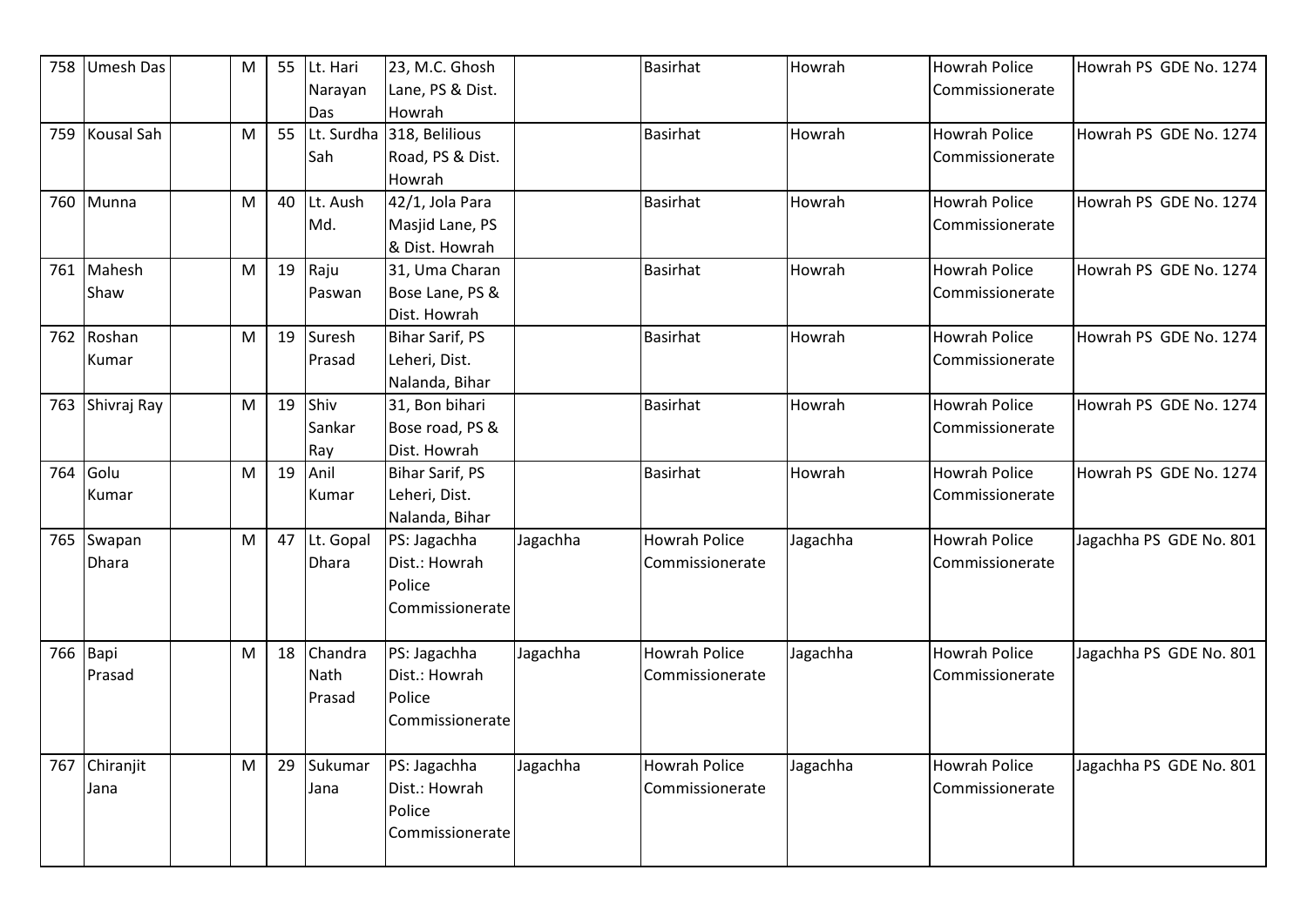| 768     | Tusher<br>Chatterjee   | M | 45 | Sisir                 | PS: Jagachha<br>Chatterjee Dist.: Howrah<br>Police<br>Commissionerate    | Jagachha | <b>Howrah Police</b><br>Commissionerate | Jagachha | <b>Howrah Police</b><br>Commissionerate | Jagachha PS GDE No. 846 |
|---------|------------------------|---|----|-----------------------|--------------------------------------------------------------------------|----------|-----------------------------------------|----------|-----------------------------------------|-------------------------|
| 769     | Dipanjan<br>Dey        | M | 21 | <b>Dilip Dey</b>      | PS: Jagachha<br>Dist.: Howrah<br>Police<br>Commissionerate               | Jagachha | <b>Howrah Police</b><br>Commissionerate | Jagachha | <b>Howrah Police</b><br>Commissionerate | Jagachha PS GDE No. 846 |
| 770     | Shantanu<br>Hazra      | M | 33 | Sunil<br>Hazra        | PS: Jagachha<br>Dist.: Howrah<br>Police<br>Commissionerate               | Jagachha | <b>Howrah Police</b><br>Commissionerate | Jagachha | <b>Howrah Police</b><br>Commissionerate | Jagachha PS GDE No. 846 |
| 771 Sk. | Nusuddin               | M | 50 | Sk.<br>Anawar         | PS: Jagachha<br>Dist.: Howrah<br>Police<br>Commissionerate               | Jagachha | <b>Howrah Police</b><br>Commissionerate | Jagachha | <b>Howrah Police</b><br>Commissionerate | Jagachha PS GDE No. 846 |
| 772     | Jay Ram<br><b>Bind</b> | M | 35 | <b>Bind</b>           | Lt. Balmiki   PS: Jagachha<br>Dist.: Howrah<br>Police<br>Commissionerate | Jagachha | <b>Howrah Police</b><br>Commissionerate | Jagachha | <b>Howrah Police</b><br>Commissionerate | Jagachha PS GDE No. 847 |
| 773     | Magnu<br><b>Bind</b>   | M | 38 | <b>Bind</b>           | Mahendra PS: Jagachha<br>Dist.: Howrah<br>Police<br>Commissionerate      | Jagachha | <b>Howrah Police</b><br>Commissionerate | Jagachha | <b>Howrah Police</b><br>Commissionerate | Jagachha PS GDE No. 847 |
|         | 774 Mau Dam<br>Kumar   | M |    | 22 Surendar<br>mahato | PS: Jagachha<br>Dist.: Howrah<br>Police<br>Commissionerate               | Jagachha | <b>Howrah Police</b><br>Commissionerate | Jagachha | <b>Howrah Police</b><br>Commissionerate | Jagachha PS GDE No. 847 |
|         | 775 Swapan<br>Ghosh    | M | 39 | Samir<br>Ghosh        | PS: Jagachha<br>Dist.: Howrah<br>Police<br>Commissionerate               | Jagachha | Howrah Police<br>Commissionerate        | Jagachha | Howrah Police<br>Commissionerate        | Jagachha PS GDE No. 847 |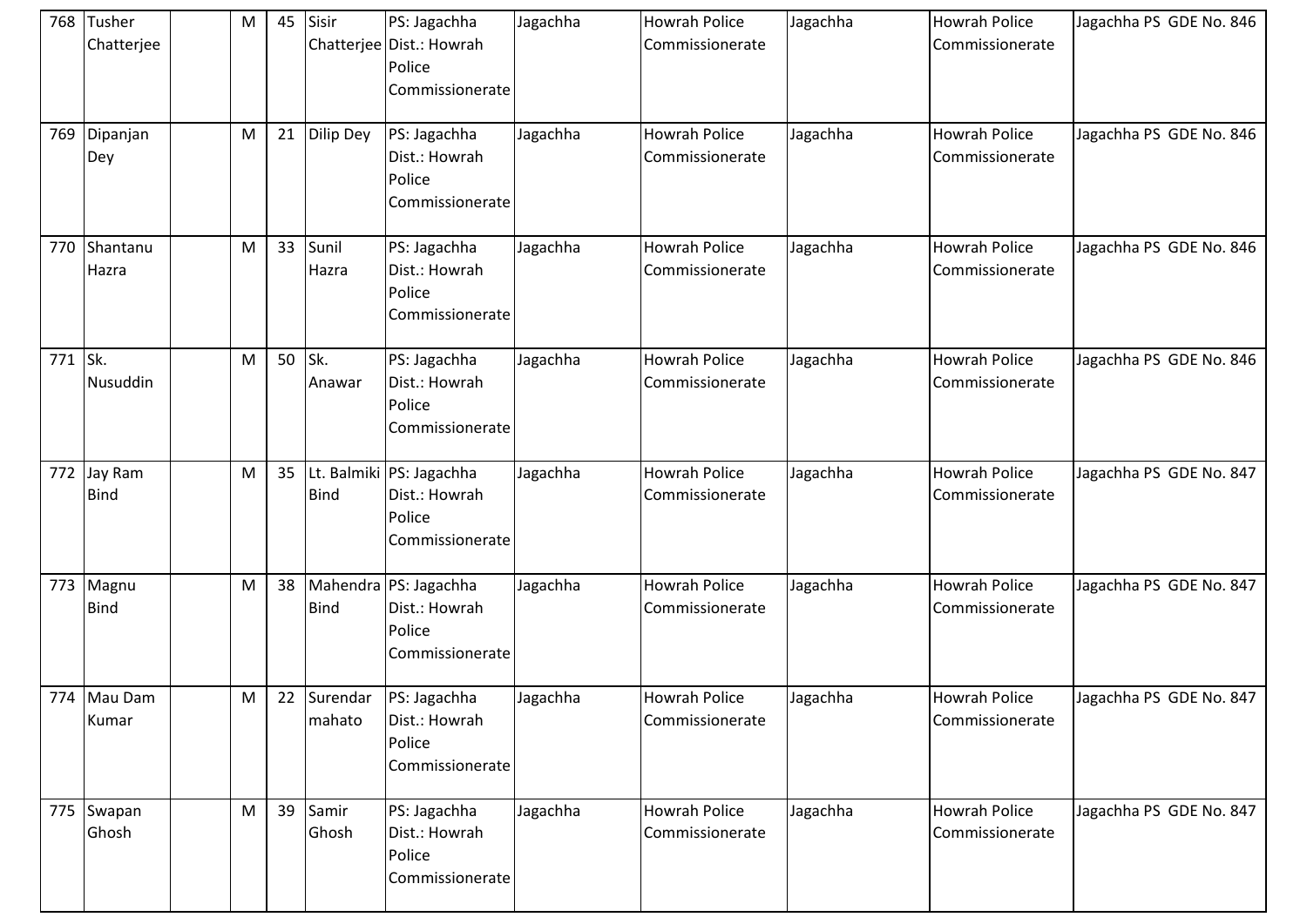| 776 | Pappu<br>Prasad         | M | 33 | Dinanath<br>Prasad                  | PS: Jagachha<br>Dist.: Howrah<br>Police<br>Commissionerate | Jagachha | <b>Howrah Police</b><br>Commissionerate | Jagachha | <b>Howrah Police</b><br>Commissionerate | Jagachha PS GDE No. 848 |
|-----|-------------------------|---|----|-------------------------------------|------------------------------------------------------------|----------|-----------------------------------------|----------|-----------------------------------------|-------------------------|
| 777 | Laltu<br><b>Balmiki</b> | M |    | 378 Mahesh<br><b>Balmiki</b>        | PS: Jagachha<br>Dist.: Howrah<br>Police<br>Commissionerate | Jagachha | <b>Howrah Police</b><br>Commissionerate | Jagachha | <b>Howrah Police</b><br>Commissionerate | Jagachha PS GDE No. 848 |
| 778 | Utpal<br>Sarkar         | M | 45 | Upendra<br>Sarkar                   | PS: Jagachha<br>Dist.: Howrah<br>Police<br>Commissionerate | Jagachha | <b>Howrah Police</b><br>Commissionerate | Jagachha | <b>Howrah Police</b><br>Commissionerate | Jagachha PS GDE No. 848 |
| 779 | Biswanath<br>Roy        | M |    | 38 Banamali<br>Roy                  | PS: Jagachha<br>Dist.: Howrah<br>Police<br>Commissionerate | Jagachha | <b>Howrah Police</b><br>Commissionerate | Jagachha | <b>Howrah Police</b><br>Commissionerate | Jagachha PS GDE No. 848 |
| 780 | Akash<br>Chowdhury      | M | 24 | Sriram<br>Chowdhur Pally, PS-       | 31/1 Ramkrishna<br>Shibpur, Howrah                         |          | <b>Basirhat</b>                         | Liluah   | <b>Howrah Police</b><br>Commissionerate | Liluah PS GDE No. 1027  |
| 781 | Prasenjit<br>Das        | M | 28 | Probitra<br>Das                     | 70 "C" Road, PS-<br>Liluah, Howrah                         |          | <b>Basirhat</b>                         | Liluah   | <b>Howrah Police</b><br>Commissionerate | Liluah PS GDE No. 1027  |
| 782 | Probitra<br>Das         | M | 58 | Lt Abani<br>Das                     | 70 "C" Road, PS-<br>Liluah, Howrah                         |          | <b>Basirhat</b>                         | Liluah   | <b>Howrah Police</b><br>Commissionerate | Liluah PS GDE No. 1027  |
| 783 | Gopal<br>Singh          | M |    | 49 Prem Kr<br>Singh                 | 17 I.C Bose Road,<br>PS- Golabari,<br>Howrah               |          | Basirhat                                | Liluah   | <b>Howrah Police</b><br>Commissionerate | Liluah PS GDE No. 1489  |
|     | 784 Subrata<br>Nag      | M | 48 | <b>Lt</b><br>Niranjan<br><b>Nag</b> | 178 "C" Road, PS-<br>Liluah, Howrah                        |          | <b>Basirhat</b>                         | Liluah   | <b>Howrah Police</b><br>Commissionerate | Liluah PS GDE No. 1489  |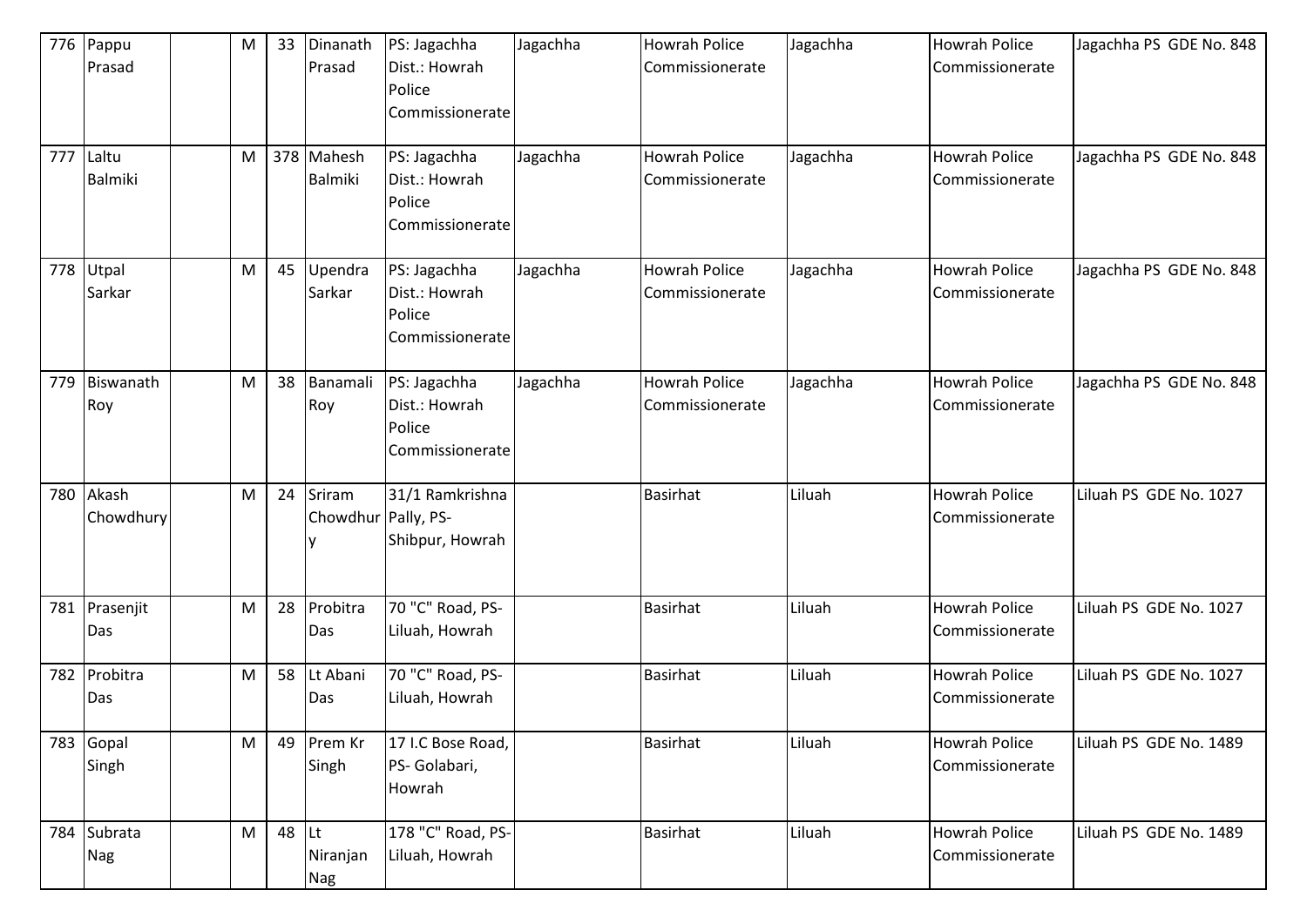| 785      | Manoj        | M | 26 | Kiswani      | Jhunjhuni, PS-            | <b>Basirhat</b> | Liluah | <b>Howrah Police</b> | Liluah PS GDE No. 324 |
|----------|--------------|---|----|--------------|---------------------------|-----------------|--------|----------------------|-----------------------|
|          | Kumar        |   |    | Lal          | Chinaba, Dist-            |                 |        | Commissionerate      |                       |
|          |              |   |    |              | Jhunu, Rajasthan          |                 |        |                      |                       |
|          |              |   |    |              |                           |                 |        |                      |                       |
|          | 786 Dipak    | M | 25 | Karambir     | Jhunjhuni, PS-            | <b>Basirhat</b> | Liluah | <b>Howrah Police</b> | Liluah PS GDE No. 324 |
|          | Kumar        |   |    |              | Chinaba, Dist-            |                 |        | Commissionerate      |                       |
|          |              |   |    |              | Jhunu, Rajasthan          |                 |        |                      |                       |
|          |              |   |    |              |                           |                 |        |                      |                       |
| 787      | Pinaki       | M |    | 60 Lt Riday  | Begampur                  | <b>Basirhat</b> | Liluah | <b>Howrah Police</b> | Liluah PS GDE No. 324 |
|          | Bairagi      |   |    | Bairagi      | Colony, PS-               |                 |        | Commissionerate      |                       |
|          |              |   |    |              | Baruipur, Dist-           |                 |        |                      |                       |
|          |              |   |    |              | South 24 Pgs              |                 |        |                      |                       |
| 788      | Raghu        | M | 42 | Haran        | 3 No Debirpara,           | <b>Basirhat</b> | Liluah | <b>Howrah Police</b> | Liluah PS GDE No. 324 |
|          | Mondal       |   |    | Mondal       | PS-Liluah,                |                 |        | Commissionerate      |                       |
|          |              |   |    |              | Howrah                    |                 |        |                      |                       |
| 789      | Purna        | M |    | 65 Lt Prabir | Madhya Joypur,            | <b>Basirhat</b> | Liluah | <b>Howrah Police</b> | Liluah PS GDE No. 324 |
|          | Chandra      |   |    | Chandra      | PS-Liluah,                |                 |        | Commissionerate      |                       |
|          | Naskar       |   |    | Naskar       | Howrah                    |                 |        |                      |                       |
| 790      | Panchu       | M | 60 | ILt          | 3 No Debirpara,           | <b>Basirhat</b> | Liluah | <b>Howrah Police</b> | Liluah PS GDE No. 324 |
|          | Naskar       |   |    | Sukumar      | PS-Liluah,                |                 |        | Commissionerate      |                       |
|          |              |   |    | Naskar       | Howrah                    |                 |        |                      |                       |
| 791 Bilu |              | M | 44 | Lt Kesto     | 3 No Debirpara,           | <b>Basirhat</b> | Liluah | <b>Howrah Police</b> | Liluah PS GDE No. 324 |
|          | Duyani       |   |    | Charan       | PS-Liluah,                |                 |        | Commissionerate      |                       |
|          |              |   |    | Duyani       | Howrah                    |                 |        |                      |                       |
| 792      | Amit         | M | 37 | <b>ILt</b>   | Kona Hospital,            | <b>Basirhat</b> | Liluah | <b>Howrah Police</b> | Liluah PS GDE No. 324 |
|          | Bhattacharj  |   |    | Shyamal      | Panchanantala,            |                 |        | Commissionerate      |                       |
|          | ee           |   |    |              | Bhattacha   PS- Dasnagar, |                 |        |                      |                       |
|          |              |   |    | rjee         | Howrah                    |                 |        |                      |                       |
| 793      | Abhijit Bag  | M | 29 | Arun Bag     | Kona Hospital,            | <b>Basirhat</b> | Liluah | <b>Howrah Police</b> | Liluah PS GDE No. 324 |
|          |              |   |    |              | Panchanantala,            |                 |        | Commissionerate      |                       |
|          |              |   |    |              | PS-Dasnagar,              |                 |        |                      |                       |
|          |              |   |    |              | Howrah                    |                 |        |                      |                       |
|          | 794 Babu Ali | M |    | 24 Nurul     | Nur, PS-                  | <b>Basirhat</b> | Liluah | <b>Howrah Police</b> | Liluah PS GDE No. 324 |
|          | Mondal       |   |    | Hack         | Baruipur, Dist-           |                 |        | Commissionerate      |                       |
|          |              |   |    | Mondal       | South 24 Pgs              |                 |        |                      |                       |
|          | 795 Saddam   | M |    | 26 Lt Akbar  | Nur, PS-                  | <b>Basirhat</b> | Liluah | <b>Howrah Police</b> | Liluah PS GDE No. 324 |
|          | Laskar       |   |    | Ali Laskar   | Baruipur, Dist-           |                 |        | Commissionerate      |                       |
|          |              |   |    |              | South 24 Pgs              |                 |        |                      |                       |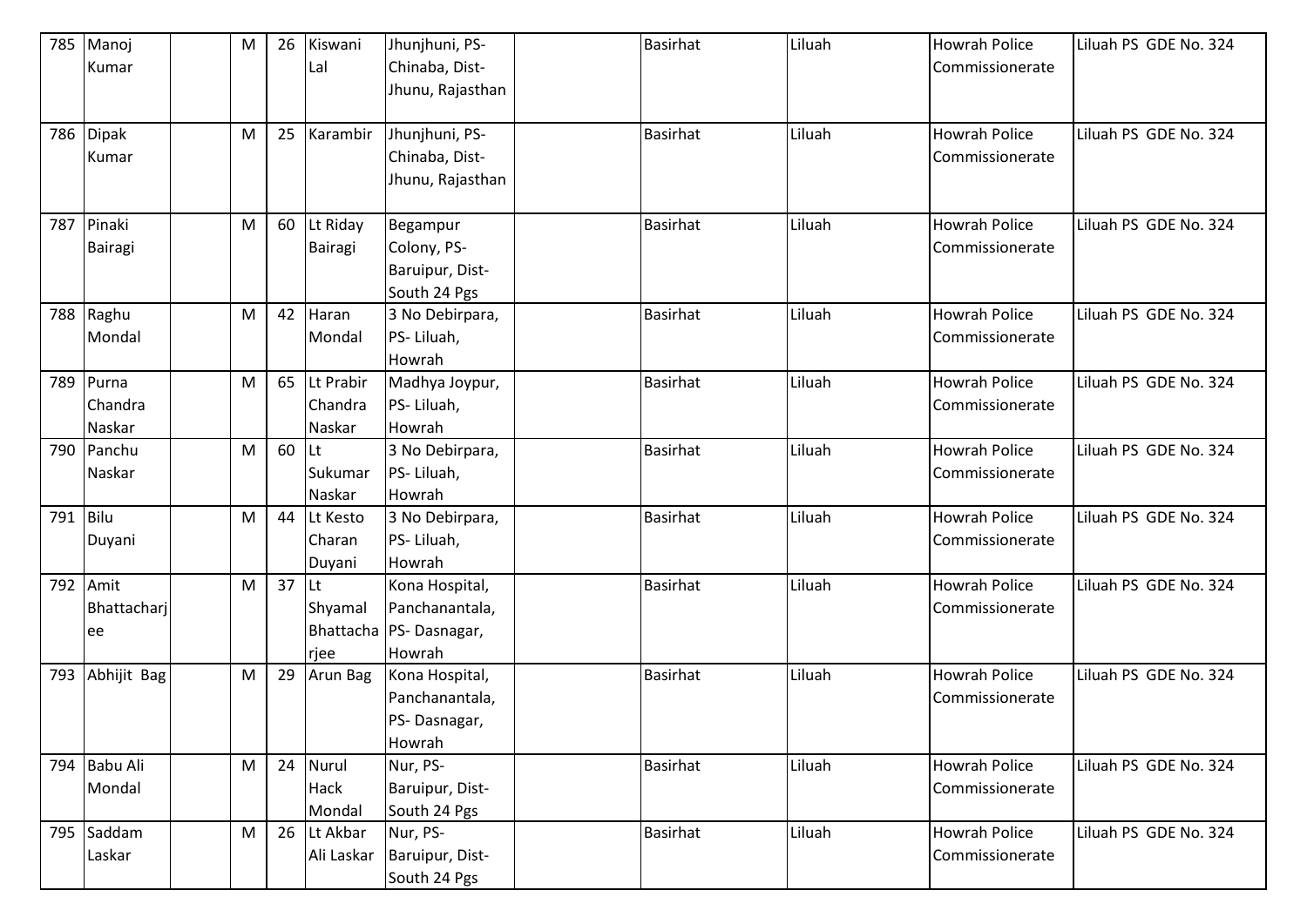| 796 | Najibul<br>Mondal    | M | 22 | Lt Ilias<br>Mondal   | Nur, PS-<br>Baruipur, Dist-<br>South 24 Pgs                         |                | Basirhat                                | Liluah         | <b>Howrah Police</b><br>Commissionerate | Liluah PS GDE No. 324            |
|-----|----------------------|---|----|----------------------|---------------------------------------------------------------------|----------------|-----------------------------------------|----------------|-----------------------------------------|----------------------------------|
| 797 | Sanjoy<br>Sahani     | M | 32 | Ajay<br>Sahani       | PS:<br>Malipanchghara<br>Dist.: Howrah<br>Police<br>Commissionerate | Malipanchghara | <b>Howrah Police</b><br>Commissionerate | Malipanchghara | <b>Howrah Police</b><br>Commissionerate | Malipanchghara PS GDE<br>No. 895 |
| 798 | Basanta<br>Mahato    | M | 33 | Sitaram<br>Mahato    | PS:<br>Malipanchghara<br>Dist.: Howrah<br>Police<br>Commissionerate | Malipanchghara | <b>Howrah Police</b><br>Commissionerate | Malipanchghara | <b>Howrah Police</b><br>Commissionerate | Malipanchghara PS GDE<br>No. 895 |
| 799 | Rajesh<br>Dhora      | M | 28 | Ratan<br>Dhora       | PS:<br>Malipanchghara<br>Dist.: Howrah<br>Police<br>Commissionerate | Malipanchghara | <b>Howrah Police</b><br>Commissionerate | Malipanchghara | <b>Howrah Police</b><br>Commissionerate | Malipanchghara PS GDE<br>No. 895 |
| 800 | Prasenjit<br>Das     | M | 27 | Tapan Das PS:        | Malipanchghara<br>Dist.: Howrah<br>Police<br>Commissionerate        | Malipanchghara | <b>Howrah Police</b><br>Commissionerate | Malipanchghara | <b>Howrah Police</b><br>Commissionerate | Malipanchghara PS GDE<br>No. 892 |
| 801 | Hiralal<br>Yadav     | M | 42 | Kalu<br>Yadav        | PS:<br>Malipanchghara<br>Dist.: Howrah<br>Police<br>Commissionerate | Malipanchghara | <b>Howrah Police</b><br>Commissionerate | Malipanchghara | <b>Howrah Police</b><br>Commissionerate | Malipanchghara PS GDE<br>No. 892 |
|     | 802 Dinesh<br>Prasad | M |    | 32 Mahabir<br>Prasad | PS:<br>Malipanchghara<br>Dist.: Howrah<br>Police<br>Commissionerate | Malipanchghara | Howrah Police<br>Commissionerate        | Malipanchghara | <b>Howrah Police</b><br>Commissionerate | Malipanchghara PS GDE<br>No. 892 |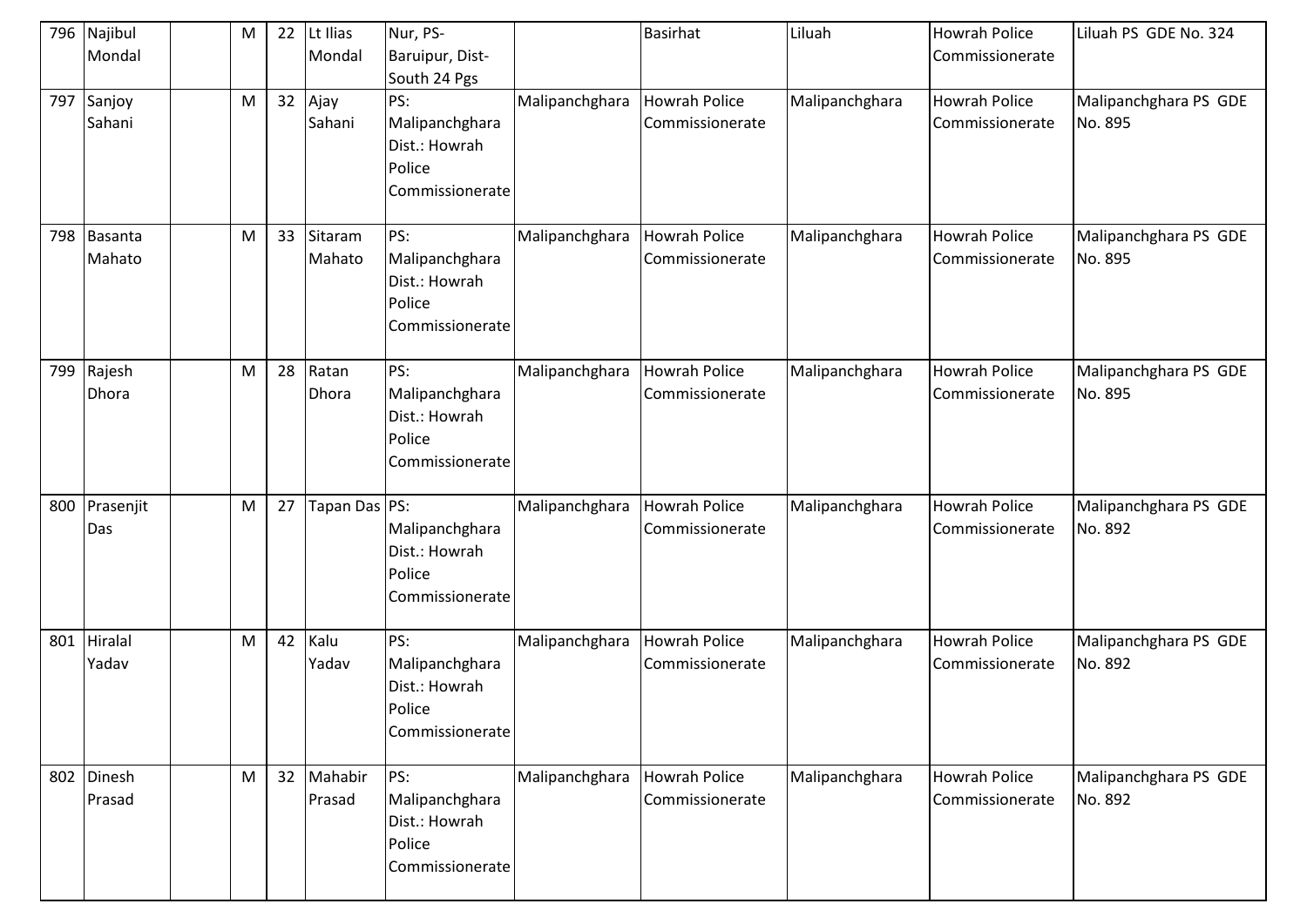| 803 | <b>Bikash</b>  | M | 33              | Suresh    | PS:                     | Malipanchghara | <b>Howrah Police</b> | Malipanchghara | <b>Howrah Police</b> | Malipanchghara PS GDE |
|-----|----------------|---|-----------------|-----------|-------------------------|----------------|----------------------|----------------|----------------------|-----------------------|
|     | Sharma         |   |                 | Sharma    | Malipanchghara          |                | Commissionerate      |                | Commissionerate      | No. 892               |
|     |                |   |                 |           | Dist.: Howrah<br>Police |                |                      |                |                      |                       |
|     |                |   |                 |           | Commissionerate         |                |                      |                |                      |                       |
|     |                |   |                 |           |                         |                |                      |                |                      |                       |
| 804 | Sudesh         | M | 31              | Misri     | PS:                     | Malipanchghara | <b>Howrah Police</b> | Malipanchghara | <b>Howrah Police</b> | Malipanchghara PS GDE |
|     | Yadav          |   |                 | Yadav     | Malipanchghara          |                | Commissionerate      |                | Commissionerate      | No. 892               |
|     |                |   |                 |           | Dist.: Howrah           |                |                      |                |                      |                       |
|     |                |   |                 |           | Police                  |                |                      |                |                      |                       |
|     |                |   |                 |           | Commissionerate         |                |                      |                |                      |                       |
| 805 | <b>Bikash</b>  | M | 26              | Prajendra | PS:                     | Malipanchghara | <b>Howrah Police</b> | Malipanchghara | <b>Howrah Police</b> | Malipanchghara PS GDE |
|     | Yadav          |   |                 | Parasad   | Malipanchghara          |                | Commissionerate      |                | Commissionerate      | No. 892               |
|     |                |   |                 | Yadav     | Dist.: Howrah           |                |                      |                |                      |                       |
|     |                |   |                 |           | Police                  |                |                      |                |                      |                       |
|     |                |   |                 |           | Commissionerate         |                |                      |                |                      |                       |
|     |                |   |                 |           |                         |                |                      |                |                      |                       |
| 806 | <b>Babulal</b> | M | 59              | lĿt       | PS:                     | Malipanchghara | <b>Howrah Police</b> | Malipanchghara | <b>Howrah Police</b> | Malipanchghara PS GDE |
|     | Yadav          |   |                 | Bhagaban  | Malipanchghara          |                | Commissionerate      |                | Commissionerate      | No. 892               |
|     |                |   |                 | din Yadav | Dist.: Howrah           |                |                      |                |                      |                       |
|     |                |   |                 |           | Police                  |                |                      |                |                      |                       |
|     |                |   |                 |           | Commissionerate         |                |                      |                |                      |                       |
| 807 | Subhash        | M | 35 <sub>1</sub> | Rabi      | PS:                     | Malipanchghara | <b>Howrah Police</b> | Malipanchghara | <b>Howrah Police</b> | Malipanchghara PS GDE |
|     | Sarkar         |   |                 | Sarkar    | Malipanchghara          |                | Commissionerate      |                | Commissionerate      | No. 892               |
|     |                |   |                 |           | Dist.: Howrah           |                |                      |                |                      |                       |
|     |                |   |                 |           | Police                  |                |                      |                |                      |                       |
|     |                |   |                 |           | Commissionerate         |                |                      |                |                      |                       |
| 808 | Sujit Sarkar   | M | 46              | Jiban     | PS:                     | Malipanchghara | <b>Howrah Police</b> | Malipanchghara | <b>Howrah Police</b> | Malipanchghara PS GDE |
|     |                |   |                 | Sarkar    | Malipanchghara          |                | Commissionerate      |                | Commissionerate      | No. 892               |
|     |                |   |                 |           | Dist.: Howrah           |                |                      |                |                      |                       |
|     |                |   |                 |           | Police                  |                |                      |                |                      |                       |
|     |                |   |                 |           | Commissionerate         |                |                      |                |                      |                       |
|     |                |   |                 |           |                         |                |                      |                |                      |                       |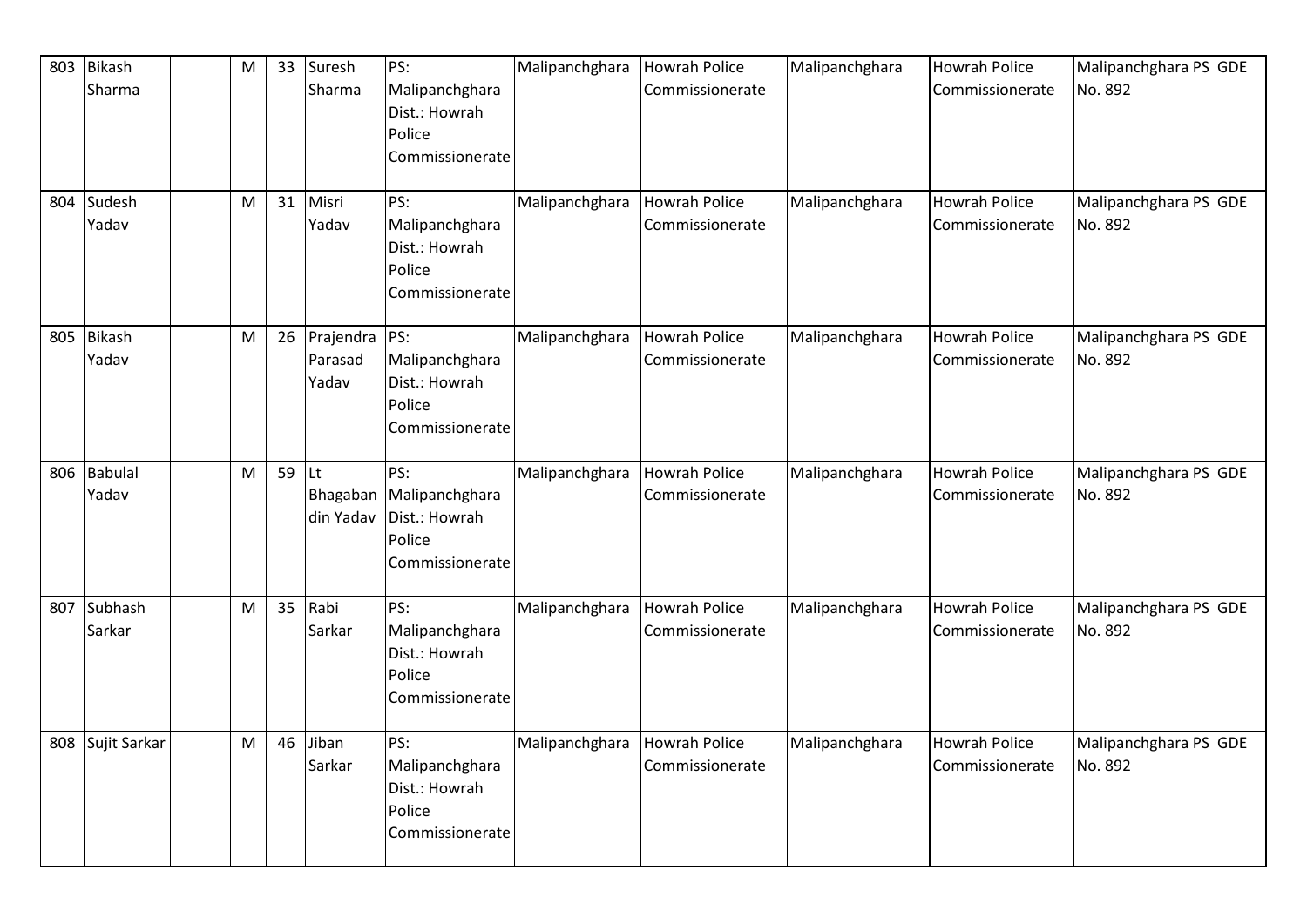| 809 | Sonu Shaw              | M | 18              | Sanjoy<br>Shaw                | PS:<br>Malipanchghara<br>Dist.: Howrah<br>Police<br>Commissionerate            | Malipanchghara | <b>Howrah Police</b><br>Commissionerate | Malipanchghara | <b>Howrah Police</b><br>Commissionerate | Malipanchghara PS GDE<br>No. 892 |
|-----|------------------------|---|-----------------|-------------------------------|--------------------------------------------------------------------------------|----------------|-----------------------------------------|----------------|-----------------------------------------|----------------------------------|
| 810 | Raju Sarkar            | M | 28              | <b>Bittu</b><br>Sarkar        | PS:<br>Malipanchghara<br>Dist.: Howrah<br>Police<br>Commissionerate            | Malipanchghara | <b>Howrah Police</b><br>Commissionerate | Malipanchghara | <b>Howrah Police</b><br>Commissionerate | Malipanchghara PS GDE<br>No. 903 |
| 811 | Rabi Dhanu             | M | 19              | Shankar<br>Dhanu              | PS: Belur Dist.:<br><b>Howrah Police</b><br>Commissionerate                    | <b>Belur</b>   | <b>Howrah Police</b><br>Commissionerate | Malipanchghara | <b>Howrah Police</b><br>Commissionerate | Malipanchghara PS GDE<br>No. 903 |
| 812 | Sanny<br>Dhanu         | M | 21              | <b>Binod</b><br>Dhanu         | PS:<br>Malipanchghara<br>Dist.: Howrah<br>Police<br>Commissionerate            | Malipanchghara | <b>Howrah Police</b><br>Commissionerate | Malipanchghara | <b>Howrah Police</b><br>Commissionerate | Malipanchghara PS GDE<br>No. 903 |
| 813 | Ganesh<br>Singh        | M | 55              | Lt<br>Pannalal<br>Singh       | PS:<br>Malipanchghara<br>Dist.: Howrah<br>Police<br>Commissionerate            | Malipanchghara | <b>Howrah Police</b><br>Commissionerate | Malipanchghara | <b>Howrah Police</b><br>Commissionerate | Malipanchghara PS GDE<br>No. 903 |
| 814 | Manit<br><b>Biswas</b> | M | 35              | <b>Bablu</b><br><b>Biswas</b> | PS:<br>Malipanchghara<br>Dist.: Howrah<br>Police<br>Commissionerate            | Malipanchghara | <b>Howrah Police</b><br>Commissionerate | Malipanchghara | <b>Howrah Police</b><br>Commissionerate | Malipanchghara PS GDE<br>No. 903 |
| 815 | Pranav<br>Chatterjee   | M | 32 <sup>2</sup> | Dhiraj                        | PS:<br>Chattarjee Malipanchghara<br>Dist.: Howrah<br>Police<br>Commissionerate | Malipanchghara | <b>Howrah Police</b><br>Commissionerate | Malipanchghara | <b>Howrah Police</b><br>Commissionerate | Malipanchghara PS GDE<br>No. 903 |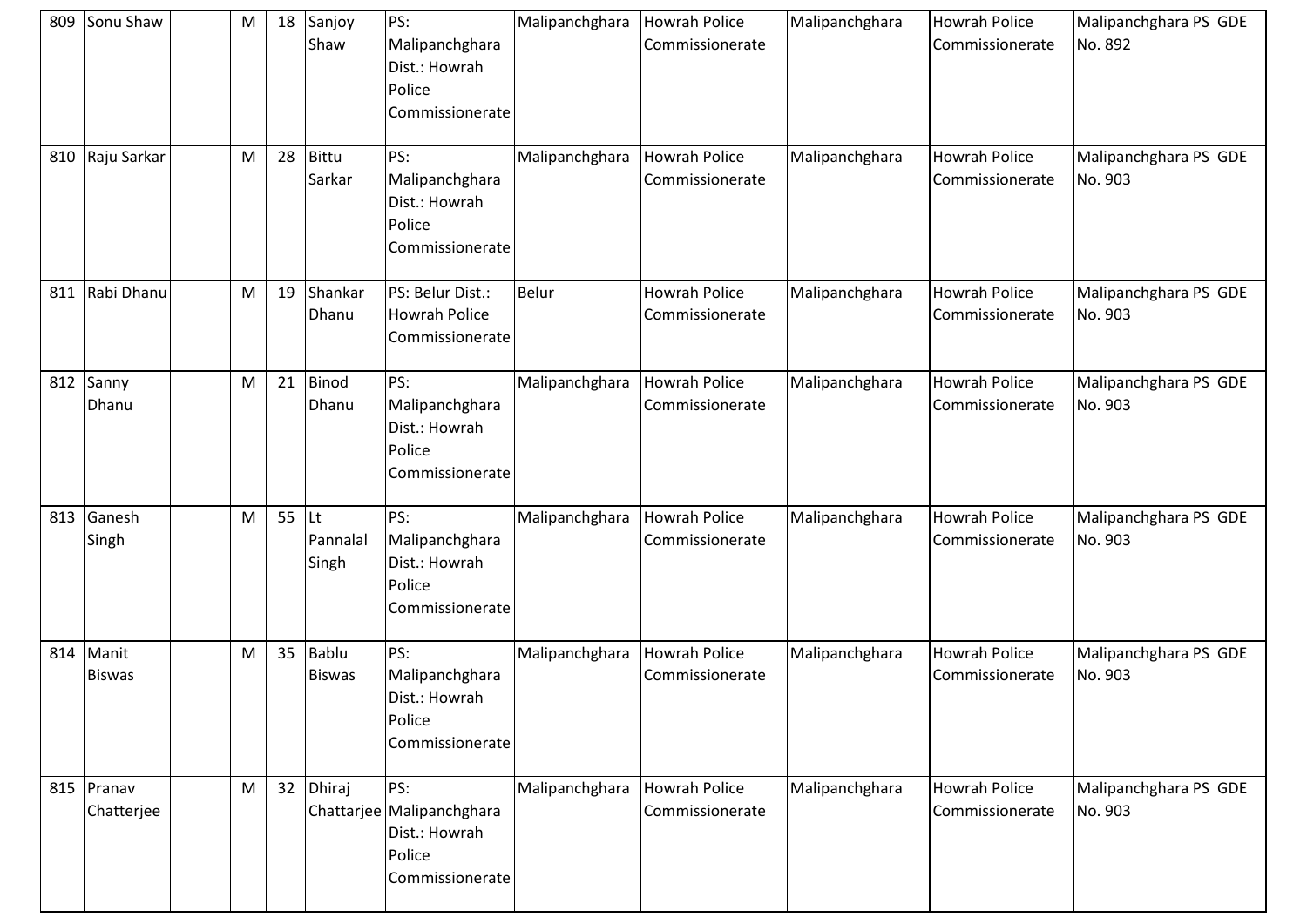| 816 | <b>Bablu</b><br>Yadav     | M | 36 | Jaynaryan<br>Yadav        | PS: Jorabagan<br>Dist.: Kolkata                                        | Jorabagan | Kolkata         | Malipanchghara | <b>Howrah Police</b><br>Commissionerate | Malipanchghara PS GDE<br>No. 903 |
|-----|---------------------------|---|----|---------------------------|------------------------------------------------------------------------|-----------|-----------------|----------------|-----------------------------------------|----------------------------------|
| 817 | Afsar Khan                | M |    |                           | Firoz Khan Uttar Para,<br>Unsani Goalbati,<br>PS-Santragachi,<br>Howra |           | <b>Basirhat</b> | Santragachhi   | <b>Howrah Police</b><br>Commissionerate | Santragachhi PS GDE No.<br>660   |
|     | 818 Suju<br>Mondal        | M |    | Rahaman<br>Mondal         | Prasastha, 1 No.<br>Muslim Para, PS-<br>Domjur, Howrah                 |           | <b>Basirhat</b> | Santragachhi   | <b>Howrah Police</b><br>Commissionerate | Santragachhi PS GDE No.<br>660   |
| 819 | Jainul<br>Hauge<br>Ansari | M |    | Ansari                    | Md. Kasim 1 No. Moukhali,<br>PS-Jagacha,<br>Howrah                     |           | <b>Basirhat</b> | Santragachhi   | <b>Howrah Police</b><br>Commissionerate | Santragachhi PS GDE No.<br>660   |
| 820 | Habib<br>Laskar           | M |    | Noor<br>Hossain<br>Laskar | Munshi Danga,<br>Laskar Para, PS-<br>Domjur, Howrah                    |           | <b>Basirhat</b> | Santragachhi   | <b>Howrah Police</b><br>Commissionerate | Santragachhi PS GDE No.<br>660   |
| 821 | Laltu<br>Middey           | M |    | Lt. Jaynal<br>Middey      | Unsani Garfa,<br>Natun Para, PS-<br>Jagacha, Howrah                    |           | <b>Basirhat</b> | Santragachhi   | <b>Howrah Police</b><br>Commissionerate | Santragachhi PS GDE No.<br>660   |
| 822 | Md Salim                  | M |    |                           | Md. Samin 1 No. Moukhali,<br>Chandkhan para,<br>PS-Jagacha,<br>Howrah  |           | <b>Basirhat</b> | Santragachhi   | <b>Howrah Police</b><br>Commissionerate | Santragachhi PS GDE No.<br>666   |
| 823 | Sk Imran                  | M |    | Sk. Jakir                 | 1 No. Moukhali,<br>Chandkhan para,<br>PS-Jagacha,<br>Howrah            |           | <b>Basirhat</b> | Santragachhi   | <b>Howrah Police</b><br>Commissionerate | Santragachhi PS GDE No.<br>666   |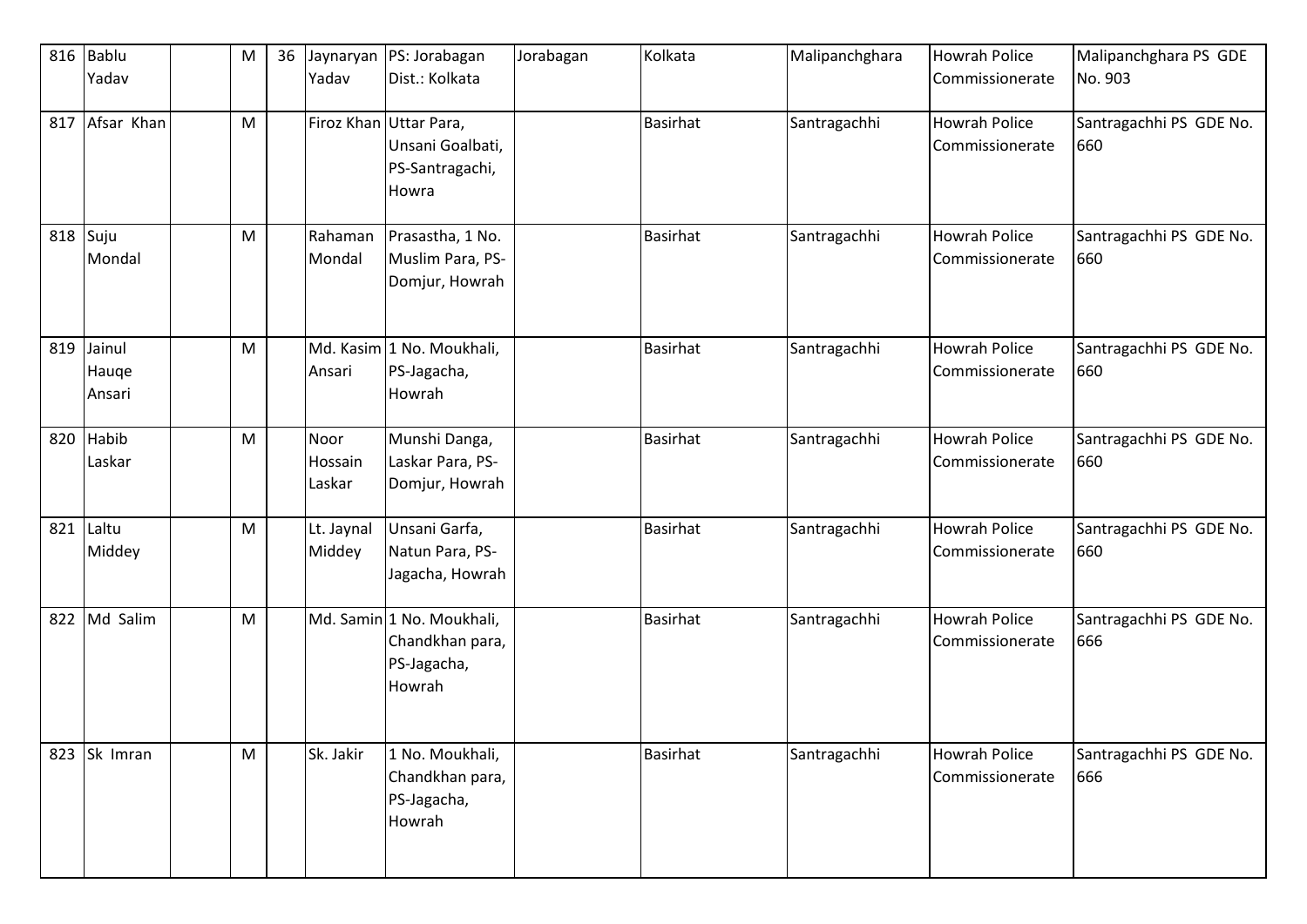|        | 824 Sk Sabir        | M | Sk.<br>Anowar            | 1 No. Moukhali,<br>Chandkhan para,<br>PS-Jagacha,<br>Howrah                                     |                | <b>Basirhat</b> | Santragachhi | <b>Howrah Police</b><br>Commissionerate | Santragachhi PS GDE No.<br>666 |
|--------|---------------------|---|--------------------------|-------------------------------------------------------------------------------------------------|----------------|-----------------|--------------|-----------------------------------------|--------------------------------|
| 825    | Maidul Sk           | M | Aslam Sk                 | 1 No. Moukhali,<br>Chandkhan para,<br>PS-Jagacha,<br>Howrah                                     |                | <b>Basirhat</b> | Santragachhi | <b>Howrah Police</b><br>Commissionerate | Santragachhi PS GDE No.<br>666 |
|        | 826 Sk Safik        | M | Sk. Rafik                | 1 No. Moukhali,<br>Halderpara, PS.<br>Santragachi,<br>Howra PS:<br>Baduria Dist.:<br>Alipurduar | <b>Baduria</b> | Alipurduar      | Santragachhi | <b>Howrah Police</b><br>Commissionerate | Santragachhi PS GDE No.<br>666 |
| 827 Sk | Nijamuddin          | M | Sk.<br>Anowar            | 1 No. Moukhali,<br>Halderpara, PS.<br>Santragachi,<br>Howra                                     |                | <b>Basirhat</b> | Santragachhi | <b>Howrah Police</b><br>Commissionerate | Santragachhi PS GDE No.<br>667 |
| 828    | Prasanta<br>Roy     | M | Sukumar<br>Roy           | Dakshin Baksara,<br>Shibtala, PS.<br>Santragachi,<br>Howrah                                     |                | <b>Basirhat</b> | Santragachhi | <b>Howrah Police</b><br>Commissionerate | Santragachhi PS GDE No.<br>667 |
| 829    | Subir Das           | M | Swapan<br>Das            | Dakshin Baksara,<br>Shibtala, PS.<br>Santragachi,<br>Howrah                                     |                | <b>Basirhat</b> | Santragachhi | <b>Howrah Police</b><br>Commissionerate | Santragachhi PS GDE No.<br>667 |
|        | 830 Sankar<br>Dhara | M | Haradhan<br><b>Dhara</b> | Dakshin Baksara,<br>Sukanta Place,<br>PS. Santragachi,<br> H                                    |                | Basirhat        | Santragachhi | <b>Howrah Police</b><br>Commissionerate | Santragachhi PS GDE No.<br>667 |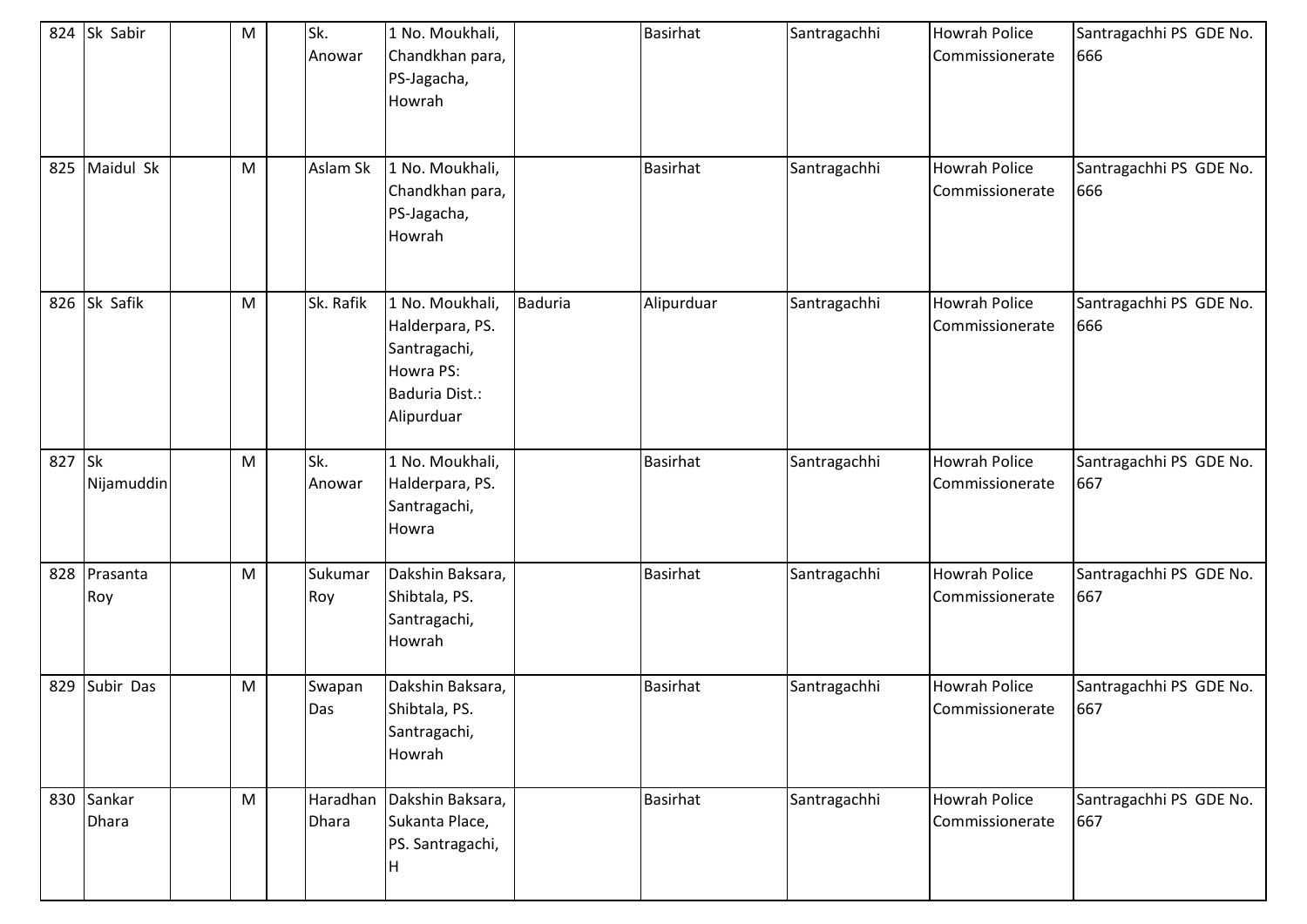| 831       | Bapi       | M | <b>Bikash</b> | Dakshin Baksara,                 | <b>Basirhat</b> | Santragachhi | <b>Howrah Police</b> | Santragachhi PS GDE No.        |
|-----------|------------|---|---------------|----------------------------------|-----------------|--------------|----------------------|--------------------------------|
|           | Mondal     |   | Mondal        | Sukanta Place,                   |                 |              | Commissionerate      | 667                            |
|           |            |   |               | PS. Santragachi,                 |                 |              |                      |                                |
|           |            |   |               | н                                |                 |              |                      |                                |
| 832       | Sanbhu     | M | Ashoke        | <b>Baksara</b>                   | Basirhat        | Santragachhi | <b>Howrah Police</b> | Santragachhi PS GDE No.        |
|           | Ghosh      |   | Ghosh         | Ghoshpara, PS.                   |                 |              | Commissionerate      | 667                            |
|           |            |   |               | Santragachi,                     |                 |              |                      |                                |
|           |            |   |               | Howrah                           |                 |              |                      |                                |
| 833       | Parimal    | M | Sukumar       | <b>Baksara</b>                   | <b>Basirhat</b> | Santragachhi | <b>Howrah Police</b> | Santragachhi PS GDE No.        |
|           | Dey        |   | Dey           | Ghoshpara, PS.                   |                 |              | Commissionerate      | 667                            |
|           |            |   |               | Santragachi,                     |                 |              |                      |                                |
|           |            |   |               | Howrah                           |                 |              |                      |                                |
| 834 Sujit |            | M | Depak         | Dakshin Baksara,                 | <b>Basirhat</b> | Santragachhi | <b>Howrah Police</b> | Santragachhi PS GDE No.        |
|           | Mondal     |   | Mondal        | Ketopole, PS.                    |                 |              | Commissionerate      | 667                            |
|           |            |   |               | Santragachi,                     |                 |              |                      |                                |
|           |            |   |               | Howrah                           |                 |              |                      |                                |
|           | 835 Swapan | M | Anil Dey      | Dakshin Baksara,                 | <b>Basirhat</b> | Santragachhi | <b>Howrah Police</b> | Santragachhi PS GDE No.        |
|           | Dey        |   |               | Ketopole, PS.                    |                 |              | Commissionerate      | 667                            |
|           |            |   |               | Santragachi,                     |                 |              |                      |                                |
|           |            |   |               | Howrah                           |                 |              |                      |                                |
|           |            |   |               |                                  |                 |              |                      |                                |
| 836       | Kartick    | M |               | Dilip Porel Dakshin Baksara,     | <b>Basirhat</b> | Santragachhi | <b>Howrah Police</b> | Santragachhi PS GDE No.        |
|           | Porel      |   |               | Ketopole, PS.                    |                 |              | Commissionerate      | 667                            |
|           |            |   |               | Santragachi,                     |                 |              |                      |                                |
|           |            |   |               | Howrah                           |                 |              |                      |                                |
| 837       | Kamal      | M | Netai         | Dakshin Baksara,                 | <b>Basirhat</b> | Santragachhi | <b>Howrah Police</b> | Santragachhi PS GDE No.        |
|           | Porel      |   | Porel         | Ketopole, PS.                    |                 |              | Commissionerate      | 667                            |
|           |            |   |               | Santragachi,                     |                 |              |                      |                                |
|           |            |   |               | Howrah                           |                 |              |                      |                                |
|           | 838 Pradip | M | Shibu         |                                  | <b>Basirhat</b> |              | <b>Howrah Police</b> |                                |
|           | Ghosh      |   | Ghosh         | Uttar baksara,<br>Ghoshpara, PS. |                 | Santragachhi | Commissionerate      | Santragachhi PS GDE No.<br>667 |
|           |            |   |               | Santragachi,                     |                 |              |                      |                                |
|           |            |   |               | Howrah                           |                 |              |                      |                                |
|           |            |   |               |                                  |                 |              |                      |                                |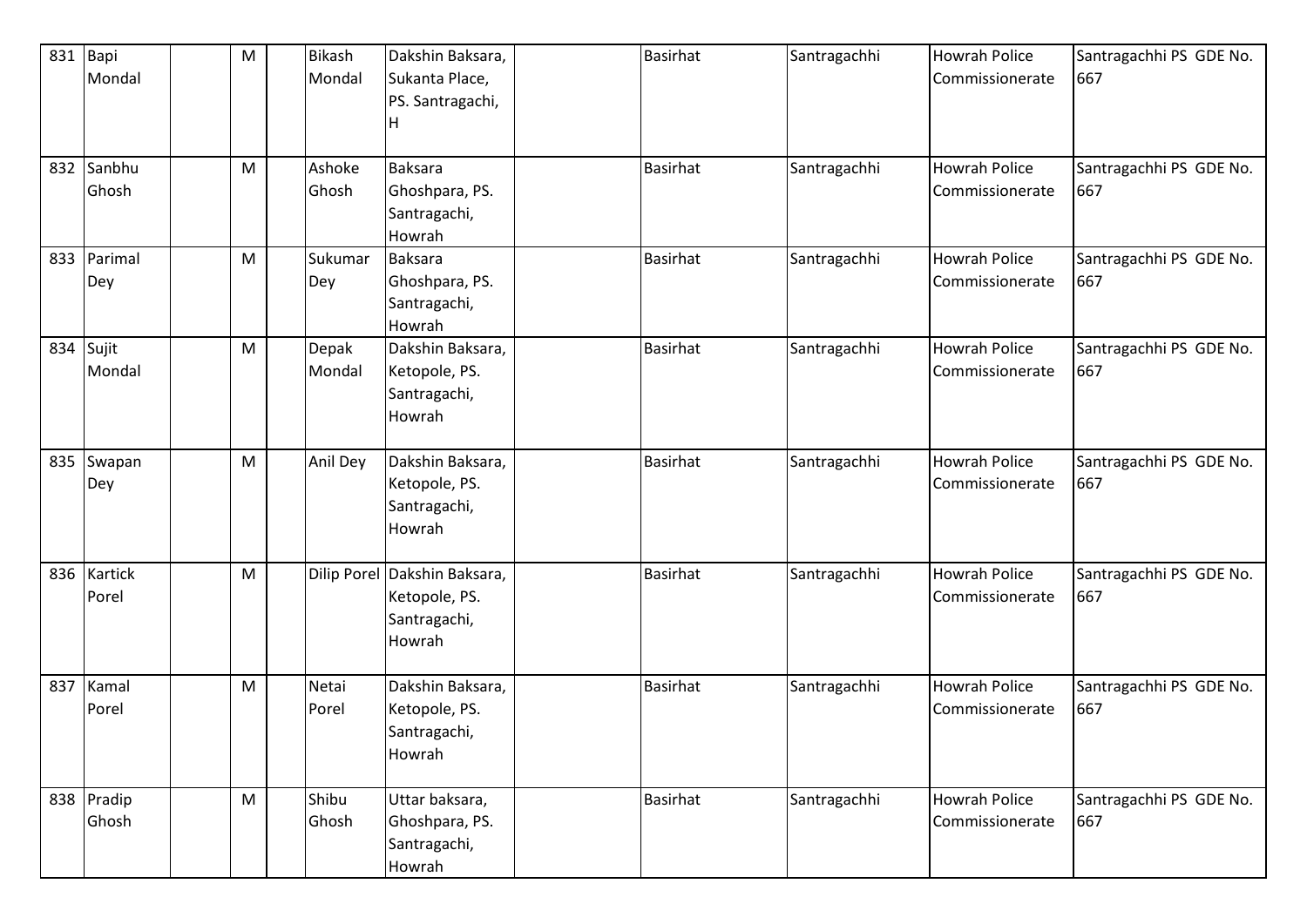| 839<br>840 | Raju Roy<br>Bapan Pal | M<br>M |         | <b>Rabin Pal</b> | Tapan Roy Uttar Baksara,<br>Ghoshpara, PS.<br>Santragachi,<br>Howrah<br>Uttar Baksara, |          | <b>Basirhat</b><br><b>Basirhat</b>      | Santragachhi<br>Santragachhi | <b>Howrah Police</b><br>Commissionerate<br><b>Howrah Police</b> | Santragachhi PS GDE No.<br>667<br>Santragachhi PS GDE No. |
|------------|-----------------------|--------|---------|------------------|----------------------------------------------------------------------------------------|----------|-----------------------------------------|------------------------------|-----------------------------------------------------------------|-----------------------------------------------------------|
|            |                       |        |         |                  | Ghoshpara, PS.<br>Santragachi,<br>Howrah                                               |          |                                         |                              | Commissionerate                                                 | 667                                                       |
| 841        | Md.<br>Musraf         | M      | 19      | Md.<br>Lakman    | PS: Shibpur Dist.:<br><b>Howrah Police</b><br>Commissionerate                          | Shibpur  | <b>Howrah Police</b><br>Commissionerate | Shibpur                      | <b>Howrah Police</b><br>Commissionerate                         | Shibpur PS GDE No. 1134                                   |
| 842        | Sailesh<br>Sharma     | M      | 21      | Mukesh<br>Sharma | PS: Shibpur Dist.:<br><b>Howrah Police</b><br>Commissionerate                          | Shibpur  | <b>Howrah Police</b><br>Commissionerate | Shibpur                      | <b>Howrah Police</b><br>Commissionerate                         | Shibpur PS GDE No. 1199                                   |
| 843        | Rishab<br>Modi        | M      | 20      |                  | Shiv Modi   PS: Shibpur Dist.: Shibpur<br><b>Howrah Police</b><br>Commissionerate      |          | <b>Howrah Police</b><br>Commissionerate | Shibpur                      | <b>Howrah Police</b><br>Commissionerate                         | Shibpur PS GDE No. 1199                                   |
| 844        | Wasim<br>Akram        | M      |         | 23 Md Siraj      | PS: Shibpur Dist.:<br><b>Howrah Police</b><br>Commissionerate                          | Shibpur  | <b>Howrah Police</b><br>Commissionerate | Shibpur                      | <b>Howrah Police</b><br>Commissionerate                         | Shibpur PS GDE No. 1199                                   |
| 845        | Anmol Kr<br>Prasad    | M      | 20      | Prasad           | Raj Kumar PS: Golabari<br>Dist.: Howrah<br>Police<br>Commissionerate                   | Golabari | <b>Howrah Police</b><br>Commissionerate | Shibpur                      | <b>Howrah Police</b><br>Commissionerate                         | Shibpur PS GDE No. 1207                                   |
|            | 846 Md Akram<br>Khan  | M      | $21$ Md | Wasim<br>Khan    | PS: Golabari<br>Dist.: Howrah<br>Police<br>Commissionerate                             | Golabari | <b>Howrah Police</b><br>Commissionerate | Shibpur                      | <b>Howrah Police</b><br>Commissionerate                         | Shibpur PS GDE No. 1207                                   |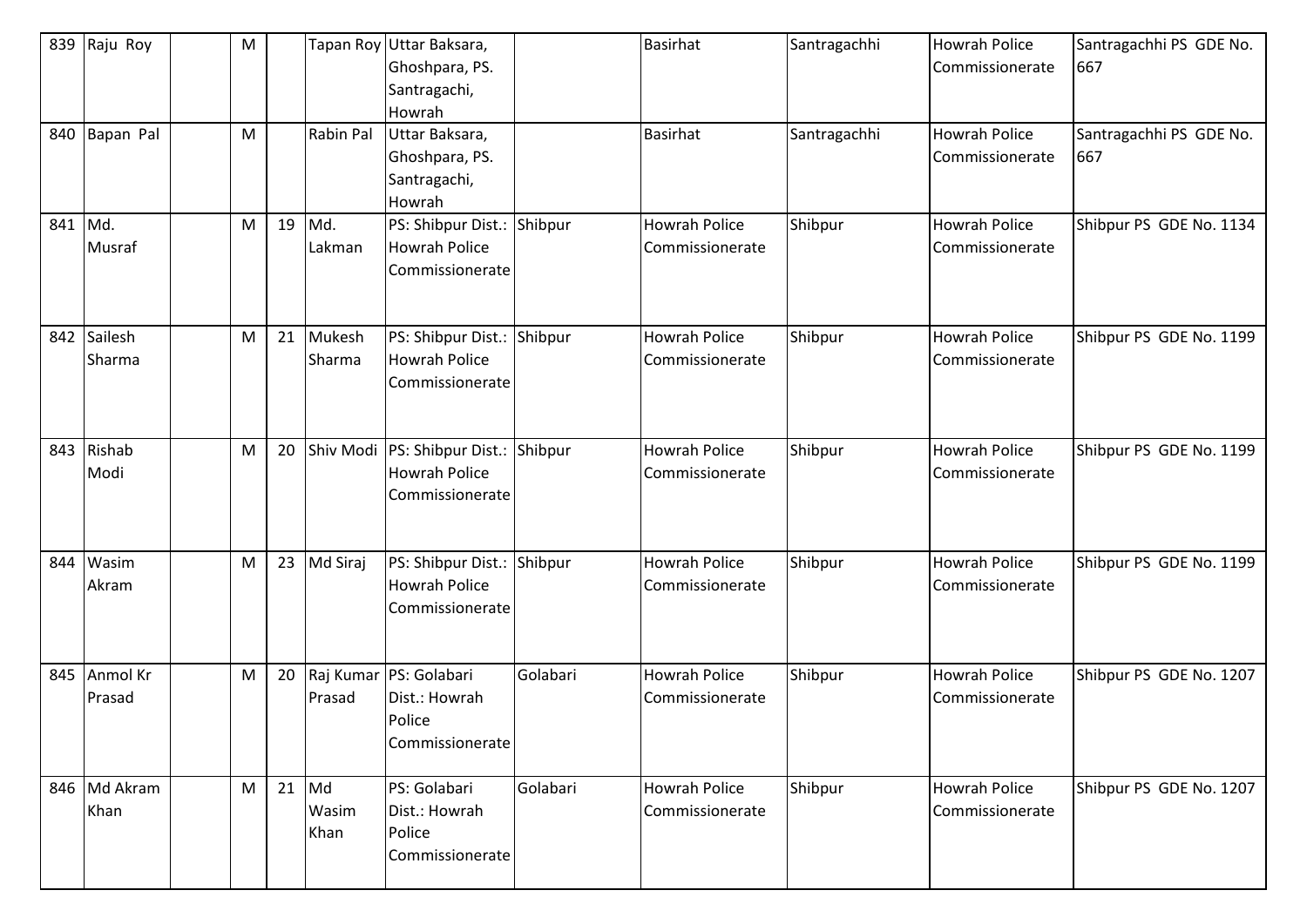| 847 | Imran       | M | 21 | Asgar          | PS: Golabari                    | Golabari | <b>Howrah Police</b> | Shibpur | <b>Howrah Police</b> | Shibpur PS GDE No. 1207 |
|-----|-------------|---|----|----------------|---------------------------------|----------|----------------------|---------|----------------------|-------------------------|
|     | Ansari      |   |    | Ansari         | Dist.: Howrah                   |          | Commissionerate      |         | Commissionerate      |                         |
|     |             |   |    |                | Police                          |          |                      |         |                      |                         |
|     |             |   |    |                | Commissionerate                 |          |                      |         |                      |                         |
|     |             |   |    |                |                                 |          |                      |         |                      |                         |
| 848 | Danish      | M | 21 | Mehboob        | PS: Shibpur Dist.:              | Shibpur  | <b>Howrah Police</b> | Shibpur | <b>Howrah Police</b> | Shibpur PS GDE No. 1207 |
|     | Mehboob     |   |    | Alam           | <b>Howrah Police</b>            |          | Commissionerate      |         | Commissionerate      |                         |
|     |             |   |    |                | Commissionerate                 |          |                      |         |                      |                         |
|     |             |   |    |                |                                 |          |                      |         |                      |                         |
|     |             |   |    |                |                                 |          |                      |         |                      |                         |
| 849 | Md. Samir   | M |    |                | 20 Masum Ali PS: Shibpur Dist.: | Shibpur  | <b>Howrah Police</b> | Shibpur | <b>Howrah Police</b> | Shibpur PS GDE No. 1208 |
|     |             |   |    |                | <b>Howrah Police</b>            |          | Commissionerate      |         | Commissionerate      |                         |
|     |             |   |    |                | Commissionerate                 |          |                      |         |                      |                         |
|     |             |   |    |                |                                 |          |                      |         |                      |                         |
|     |             |   |    |                |                                 |          |                      |         |                      |                         |
| 850 | Harendra    | M | 30 | Anku           | PS: Shibpur Dist.:              | Shibpur  | <b>Howrah Police</b> | Shibpur | <b>Howrah Police</b> | Shibpur PS GDE No. 1208 |
|     | Singh       |   |    | Singh          | <b>Howrah Police</b>            |          | Commissionerate      |         | Commissionerate      |                         |
|     |             |   |    |                | Commissionerate                 |          |                      |         |                      |                         |
|     |             |   |    |                |                                 |          |                      |         |                      |                         |
|     |             |   |    |                |                                 |          |                      |         |                      |                         |
| 851 | Akbar Ali   | M |    | 40 Md Khalil   | PS: Shibpur Dist.:              | Shibpur  | <b>Howrah Police</b> | Shibpur | <b>Howrah Police</b> | Shibpur PS GDE No. 1208 |
|     |             |   |    |                | <b>Howrah Police</b>            |          | Commissionerate      |         | Commissionerate      |                         |
|     |             |   |    |                | Commissionerate                 |          |                      |         |                      |                         |
|     |             |   |    |                |                                 |          |                      |         |                      |                         |
|     |             |   |    |                |                                 |          |                      |         |                      |                         |
| 852 | Dina Ram    | M | 42 | <b>Benaras</b> | PS: Shibpur Dist.:              | Shibpur  | <b>Howrah Police</b> | Shibpur | <b>Howrah Police</b> | Shibpur PS GDE No. 1208 |
|     |             |   |    | Ram            | <b>Howrah Police</b>            |          | Commissionerate      |         | Commissionerate      |                         |
|     |             |   |    |                | Commissionerate                 |          |                      |         |                      |                         |
|     |             |   |    |                |                                 |          |                      |         |                      |                         |
|     |             |   |    |                |                                 |          |                      |         |                      |                         |
|     | 853 Sanowar | M |    | Lt. Sahid      |                                 |          | <b>Basirhat</b>      | Amta    | <b>Howrah Rural</b>  | Amta PS GDE No. 1132    |
|     | Mondal      |   |    | Rahaman        |                                 |          |                      |         |                      |                         |
|     |             |   |    | Mondal         |                                 |          |                      |         |                      |                         |
|     | 854 Sudipta | M |    | Suchit Das     |                                 |          | <b>Basirhat</b>      | Amta    | <b>Howrah Rural</b>  | Amta PS GDE No. 1132    |
|     | Das         |   |    |                |                                 |          |                      |         |                      |                         |
|     | 855 Manoj   | M | 20 |                | Gunodhar Atakol More PS:        | Joypur   | Purulia              | Joypur  | Purulia              | Joypur PS GDE No. 837   |
|     | Mahato      |   |    | Mahato         | Joypur Dist.:                   |          |                      |         |                      |                         |
|     |             |   |    |                | Purulia                         |          |                      |         |                      |                         |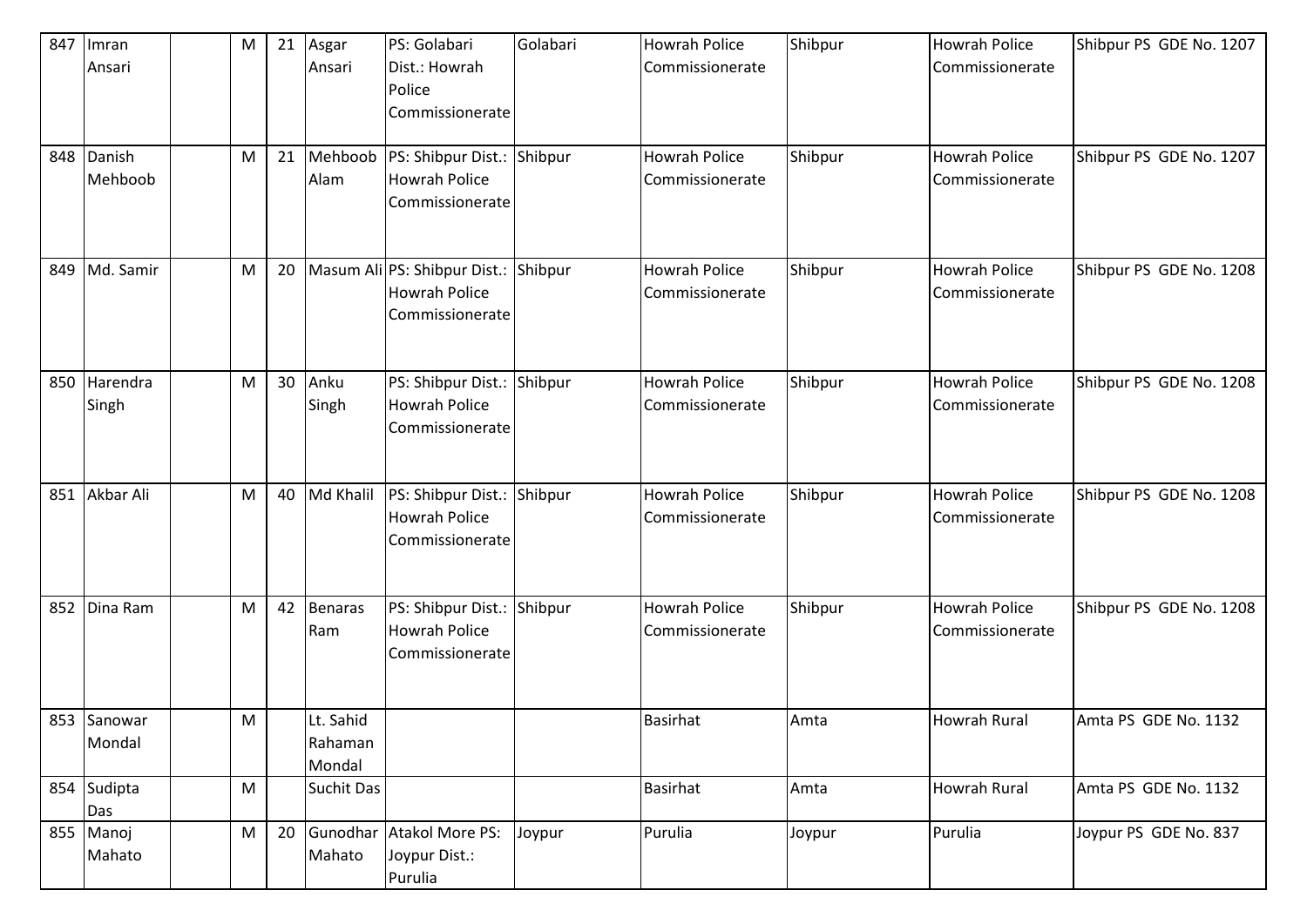| 856 | Baburam<br>Mahato                | M | 19     | Shankar<br>Mahato         | <b>Atakol More PS:</b><br>Joypur Dist.:<br>Purulia                                                        | Joypur | Purulia             | Joypur | Purulia      | Joypur PS GDE No. 837 |
|-----|----------------------------------|---|--------|---------------------------|-----------------------------------------------------------------------------------------------------------|--------|---------------------|--------|--------------|-----------------------|
| 857 | Subodh<br>Mahato                 | M | 52     | lLt.<br>n Mahato          | Forest More PS:<br>Gobardha Joypur Dist.:<br>Purulia                                                      | Joypur | Purulia             | Joypur | Purulia      | Joypur PS GDE No. 855 |
|     | 858 Kartik<br>Mahato             | M | 33     | Shrikanta<br>Mahato       | Forest More PS:<br>Joypur Dist.:<br>Purulia                                                               | Joypur | Purulia             | Joypur | Purulia      | Joypur PS GDE No. 855 |
| 859 | Chandi<br>Kalindi                | M | 39     | Lt.<br>Dharani<br>Kalindi | Kathaltard PS:<br>Joypur Dist.:<br>Purulia                                                                | Joypur | Purulia             | Joypur | Purulia      | Joypur PS GDE No. 859 |
| 860 | Chiranjeet<br>Mahato             | M | 25     | Goopal<br>Mahato          | Kathaltard PS:<br>Joypur Dist.:<br>Purulia                                                                | Joypur | Purulia             | Joypur | Purulia      | Joypur PS GDE No. 859 |
| 861 | Krishna<br>Kumar<br><b>Bauri</b> | M | 30     | ILt.<br>ar Bauri          | Kathaltard PS:<br>Paramesw Joypur Dist.:<br>Purulia                                                       | Joypur | Purulia             | Joypur | Purulia      | Joypur PS GDE No. 843 |
| 862 | Lakhi<br>Narayan<br>Mahato       | M |        | Mahato                    | 38 Lt. Lachhu Kathaltard PS:<br>Joypur Dist.:<br>Purulia                                                  | Joypur | Purulia             | Joypur | Purulia      | Joypur PS GDE No. 843 |
| 863 | Parikshit<br>Gorain              | M | 56 Lt. | Dhananjo<br>y Gorain      | Pundag Bazar PS: Joypur<br>Joypur Dist.:<br>Purulia                                                       |        | Purulia             | Joypur | Purulia      | Joypur PS GDE No. 494 |
| 864 | Debujit<br>Gharui                |   |        | 45 Lt. Sital<br>Gharui    | Vill.- Khayra PS.-<br>Penro, Dist.-<br>Howrah. PS:<br>Penro Dist.:<br><b>Howrah Rural</b>                 | Penro  | <b>Howrah Rural</b> | Penro  | Howrah Rural | Penro PS GDE No. 679  |
|     | 865 Tarun<br>Sardar              | M |        | 24 Dilip<br>Sardar        | Vill.- Kalna Nebuji Penro<br>Bazar, PS-Kalna,<br>Dist.- Bardha PS:<br>Penro Dist.:<br><b>Howrah Rural</b> |        | <b>Howrah Rural</b> | Penro  | Howrah Rural | Penro PS GDE No. 679  |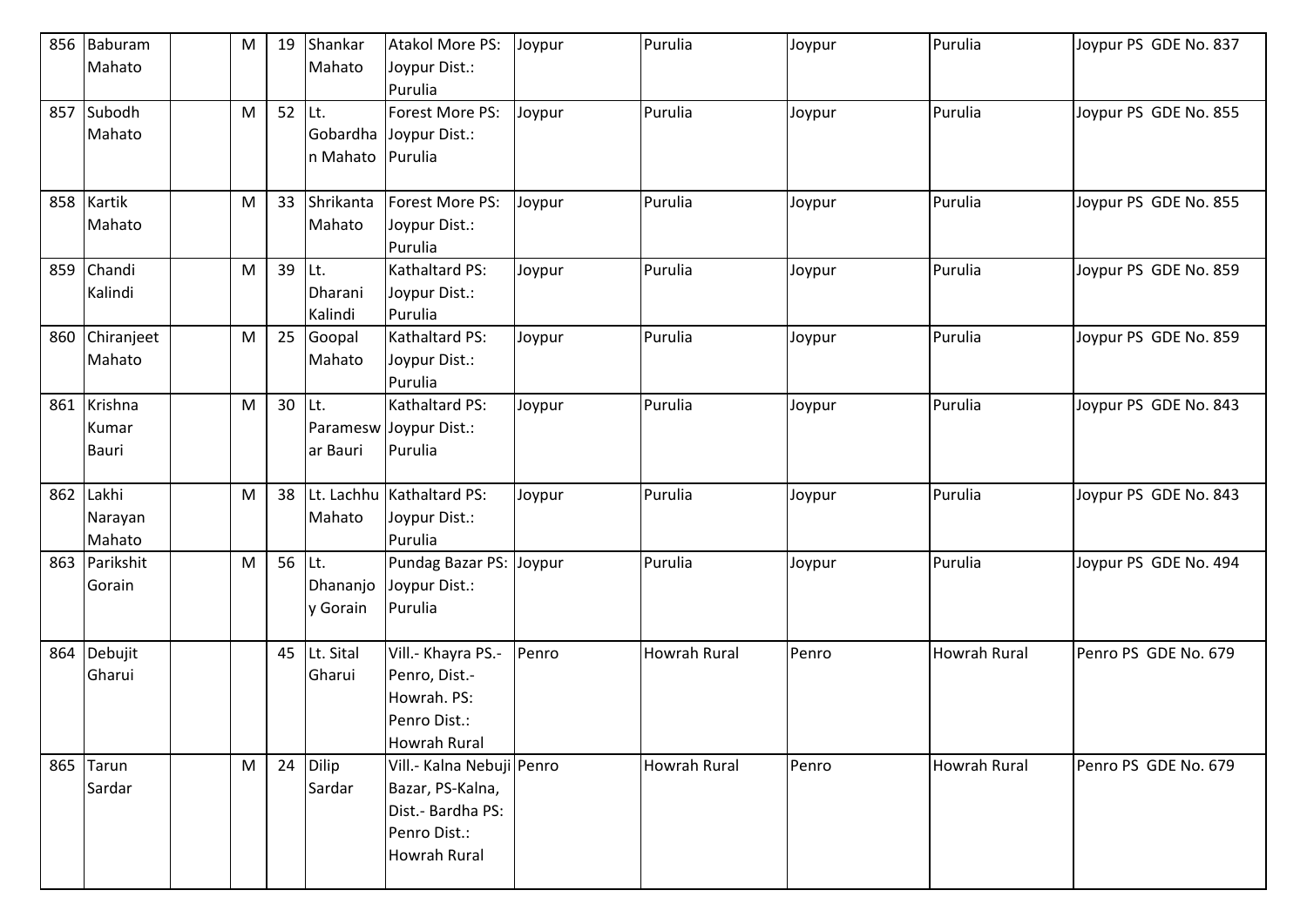| 866     | Sk Akbar           | M | 64 | Lt. Sk           | Vill Bhojan                    | Penro    | <b>Howrah Rural</b> | Penro    | <b>Howrah Rural</b> | Penro PS GDE No. 679 |
|---------|--------------------|---|----|------------------|--------------------------------|----------|---------------------|----------|---------------------|----------------------|
|         | Ali                |   |    | <b>Oulad Ali</b> | Muslim para, PO.-              |          |                     |          |                     |                      |
|         |                    |   |    |                  | Rashpur, PS.-                  |          |                     |          |                     |                      |
|         |                    |   |    |                  | Penro, D PS:                   |          |                     |          |                     |                      |
|         |                    |   |    |                  | Penro Dist.:                   |          |                     |          |                     |                      |
|         |                    |   |    |                  | <b>Howrah Rural</b>            |          |                     |          |                     |                      |
| 867     | <b>Kartick Das</b> | M | 22 | <b>Budran</b>    | Vill.-                         | Lokpur   | <b>Birbhum</b>      | Penro    | <b>Howrah Rural</b> | Penro PS GDE No. 679 |
|         | Baishnab           |   |    | Das              | Anandanagar PS.-               |          |                     |          |                     |                      |
|         |                    |   |    | Baishnab         | Lokepur, Dist.-                |          |                     |          |                     |                      |
|         |                    |   |    |                  | Birbhum. PS:                   |          |                     |          |                     |                      |
|         |                    |   |    |                  | Lokpur Dist.:                  |          |                     |          |                     |                      |
|         |                    |   |    |                  | Birbhum                        |          |                     |          |                     |                      |
|         | 868 Kajal Pal      | M |    | 40 Mukti Pal     | Vill .- Braduliya              | Lokpur   | <b>Birbhum</b>      | Penro    | <b>Howrah Rural</b> | Penro PS GDE No. 679 |
|         |                    |   |    |                  | PS.- Lokepur,                  |          |                     |          |                     |                      |
|         |                    |   |    |                  | Dist.-Birbhum PS:              |          |                     |          |                     |                      |
|         |                    |   |    |                  | Lokpur Dist.:                  |          |                     |          |                     |                      |
|         |                    |   |    |                  | Birbhum                        |          |                     |          |                     |                      |
| 869     | Sk Firoj           | M | 20 | Sk. Safikul      | Vill-Chalitapar, PS-Shyampur   |          | <b>Howrah Rural</b> | Shyampur | <b>Howrah Rural</b> | Shyampur PS GDE No.  |
|         |                    |   |    |                  | Shyampur,                      |          |                     |          |                     | 877                  |
|         |                    |   |    |                  | Howrah PS:                     |          |                     |          |                     |                      |
|         |                    |   |    |                  | Shyampur Dist.:                |          |                     |          |                     |                      |
|         |                    |   |    |                  | <b>Howrah Rural</b>            |          |                     |          |                     |                      |
|         |                    |   |    |                  |                                |          |                     |          |                     |                      |
| 870     | Sk. Basar          | M | 23 | Sak.             | Vill-Uddhabpur,                | Shyampur | <b>Howrah Rural</b> | Shyampur | <b>Howrah Rural</b> | Shyampur PS GDE No.  |
|         |                    |   |    | Saharaf          | PS-Shyampur,                   |          |                     |          |                     | 877                  |
|         |                    |   |    |                  | Howrah PS:                     |          |                     |          |                     |                      |
|         |                    |   |    |                  | Shyampur Dist.:                |          |                     |          |                     |                      |
|         |                    |   |    |                  | <b>Howrah Rural</b>            |          |                     |          |                     |                      |
|         |                    |   |    |                  |                                |          |                     |          |                     |                      |
|         |                    |   |    |                  |                                |          |                     |          |                     |                      |
| 871 Sk. |                    | M |    |                  | 29 Sk. Iddrish Vill-Uddhabpur, | Shyampur | <b>Howrah Rural</b> | Shyampur | <b>Howrah Rural</b> | Shyampur PS GDE No.  |
|         | Jahangir           |   |    |                  | PS-Shyampur,                   |          |                     |          |                     | 877                  |
|         | Alam               |   |    |                  | Howrah PS:                     |          |                     |          |                     |                      |
|         |                    |   |    |                  | Shyampur Dist.:                |          |                     |          |                     |                      |
|         |                    |   |    |                  | <b>Howrah Rural</b>            |          |                     |          |                     |                      |
|         |                    |   |    |                  |                                |          |                     |          |                     |                      |
|         |                    |   |    |                  |                                |          |                     |          |                     |                      |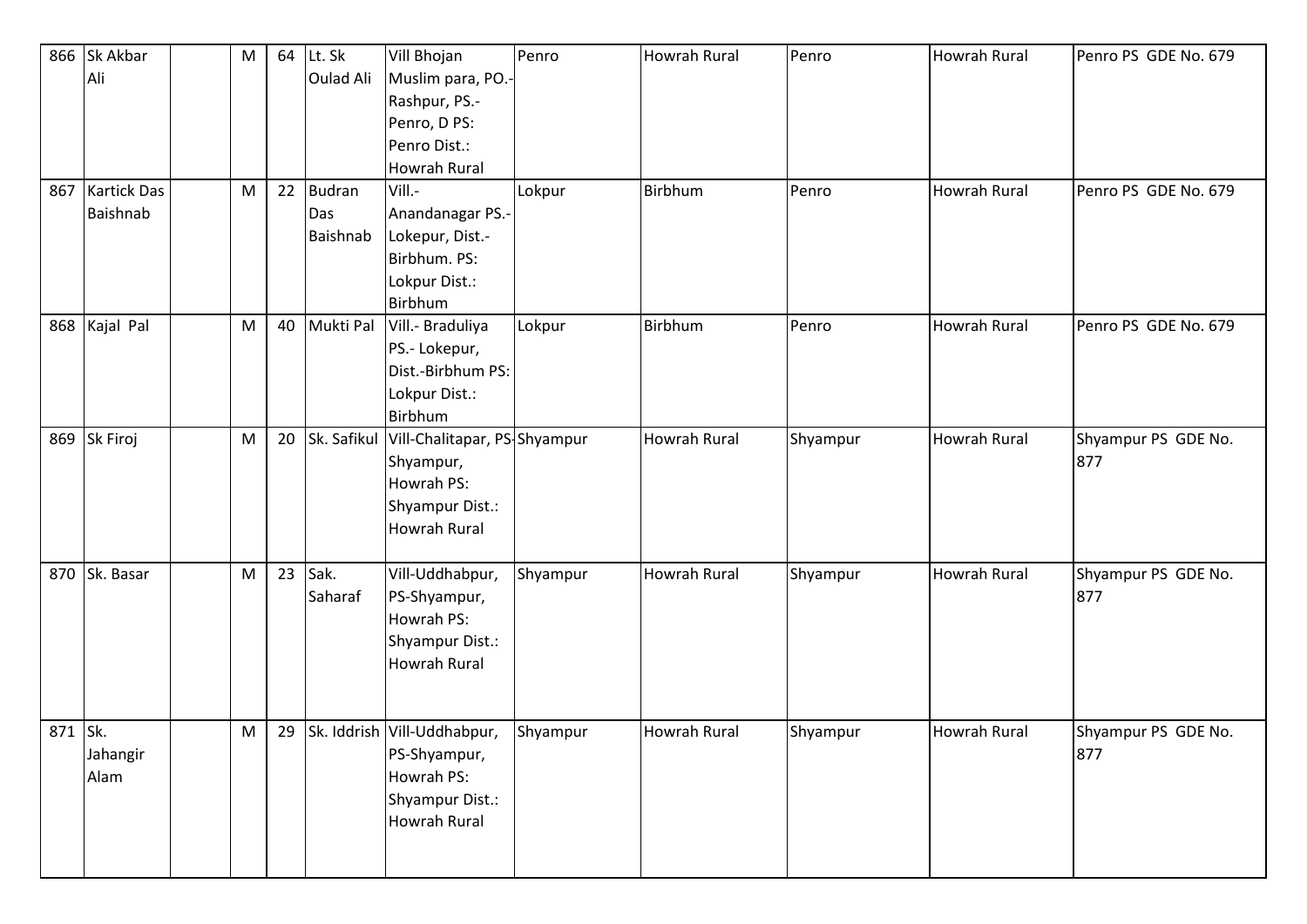| 872 Sk. | Suleman                       | M         |        | 24 Sk. Samir       | Vill-Uddhabpur,<br>PS-Shyampur,<br>Howrah PS:<br>Shyampur Dist.:<br>Howrah Rural             | Shyampur | <b>Howrah Rural</b> | Shyampur | Howrah Rural        | Shyampur PS GDE No.<br>910  |
|---------|-------------------------------|-----------|--------|--------------------|----------------------------------------------------------------------------------------------|----------|---------------------|----------|---------------------|-----------------------------|
| 873     | Sk. Saidul                    | ${\sf M}$ | 23     |                    | Sk. Mofijul Vill-Uddhabpur,<br>PS-Shyampur,<br>Howrah PS:<br>Shyampur Dist.:<br>Howrah Rural | Shyampur | <b>Howrah Rural</b> | Shyampur | Howrah Rural        | Shyampur PS GDE No.<br>910  |
| 874     | Sk. Rejjak                    | ${\sf M}$ |        | 22 Sk. Yaraf       | Vill-Uddhabpur,<br>PS-Shyampur,<br>Howrah PS:<br>Shyampur Dist.:<br>Howrah Rural             | Shyampur | <b>Howrah Rural</b> | Shyampur | Howrah Rural        | Shyampur PS GDE No.<br>910  |
| 875     | Sk. Rahim                     | ${\sf M}$ | 24     | Sk.<br>Sajamal     | Vill-Uddhabpur,<br>PS-Shyampur,<br>Howrah PS:<br>Shyampur Dist.:<br><b>Howrah Rural</b>      | Shyampur | <b>Howrah Rural</b> | Shyampur | <b>Howrah Rural</b> | Shyampur PS GDE No.<br>910  |
|         | 876 Israfil<br><b>Mallick</b> | ${\sf M}$ | 57 Lt. | Sahadat<br>Mallick | Vill-Balichaturi,<br>PS-Shyampur,<br>Howrah PS:<br>Shyampur Dist.:<br>Howrah Rural           | Shyampur | <b>Howrah Rural</b> | Shyampur | <b>Howrah Rural</b> | Shyampur PS GDE No.<br>313  |
|         | 877 Arun Das                  |           |        | Ch. Das            | 43 Lt. Manish Promod Nagar<br>Colony, PS:<br>Malbazar Dist.:<br>Jalpaiguri                   | Malbazar | Jalpaiguri          | Malbazar | Jalpaiguri          | Malbazar PS GDE No.<br>1242 |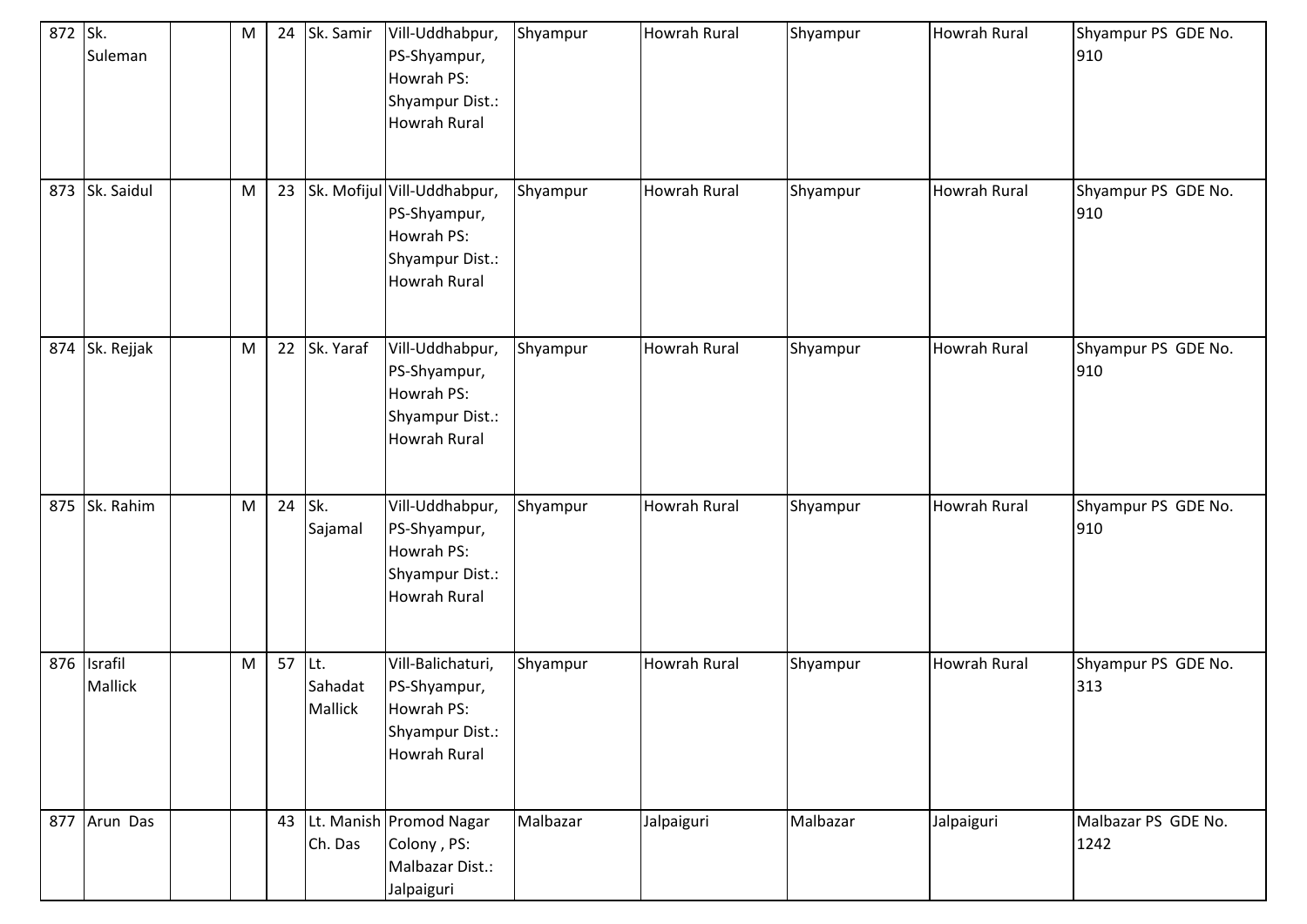| 878 | Dipu<br>Dhabi         |   | 30     | Binod<br>Dhabi          | Good hope TG,<br>PS: Malbazar<br>Dist.: Jalpaiguri                            | Malbazar   | Jalpaiguri                  | Malbazar   | Jalpaiguri                         | Malbazar PS GDE No.<br>1242   |
|-----|-----------------------|---|--------|-------------------------|-------------------------------------------------------------------------------|------------|-----------------------------|------------|------------------------------------|-------------------------------|
| 879 | Habil<br>Kheria       |   | 32     | Lt. Oskar<br>Kheria     | Jogesh Ch. TG,<br>PS: Malbazar<br>Dist.: Jalpaiguri                           | Malbazar   | Jalpaiguri                  | Malbazar   | Jalpaiguri                         | Malbazar PS GDE No.<br>1242   |
| 880 | Rabi Roy              |   |        | Roy                     | 22 Budhiman Barogharia PS:<br>Malbazar Dist.:<br>Jalpaiguri                   | Malbazar   | Jalpaiguri                  | Malbazar   | Jalpaiguri                         | Malbazar PS GDE No.<br>1242   |
| 881 | Sujan Roy             |   | 25 Lt. | Subhash<br>Roy          | Barogharia PS:<br>Malbazar Dist.:<br>Jalpaiguri                               | Malbazar   | Jalpaiguri                  | Malbazar   | Jalpaiguri                         | Malbazar PS GDE No.<br>1242   |
| 882 | Debangsu<br>Chowdhury | M |        | 26 Lt. Milon            | Sahigarh (Farm)<br>Chowdhur PS: Moynaguri<br>Dist.: Jalpaiguri                | Moynaguri  | Jalpaiguri                  | Moynaguri  | Jalpaiguri                         | Moynaguri PS GDE No.<br>861   |
| 883 | Koushhik<br>Roy       | M | 32     | Goutam<br>Roy           | Anandanagar, PS<br>MNG, JPG PS:<br>Moynaguri Dist.:<br>Jalpaiguri             | Moynaguri  | Jalpaiguri                  | Moynaguri  | Jalpaiguri                         | Moynaguri PS GDE No.<br>861   |
| 884 | Shuku<br>Barai        | M | 38 Lt. | Santosh<br><b>Barai</b> | Anadanagar PS:<br>Moynaguri Dist.:<br>Jalpaiguri                              | Moynaguri  | Jalpaiguri                  | Moynaguri  | Jalpaiguri                         | Moynaguri PS GDE No.<br>861   |
| 885 | Imran<br>Hossain      | M | 58     | Mahamm<br>ad Ali        | Gaysabad PS:<br>Sagardighi Dist.:<br>Jangipur Police<br><b>District</b>       | Sagardighi | Jangipur Police<br>District | Sagardighi | Jangipur Police<br><b>District</b> | Sagardighi PS GDE No.<br>1191 |
| 886 | Ainal<br>Hoque        | M | 59     | Lt Arsad<br><b>Sk</b>   | Gaysabad PS:<br>Sagardighi Dist.:<br>Jangipur Police<br><b>District</b>       | Sagardighi | Jangipur Police<br>District | Sagardighi | Jangipur Police<br><b>District</b> | Sagardighi PS GDE No.<br>1191 |
|     | 887 Lilu Sk           | M |        |                         | 32 Mursid Sk Gaysabad PS:<br>Sagardighi Dist.:<br>Jangipur Police<br>District | Sagardighi | Jangipur Police<br>District | Sagardighi | Jangipur Police<br><b>District</b> | Sagardighi PS GDE No.<br>1191 |
|     | 888 Asadul<br>Hoque   | M |        | 55 Mojibur<br>Rahaman   | <b>Gaysabad PS:</b><br>Sagardighi Dist.:<br>Jangipur Police<br>District       | Sagardighi | Jangipur Police<br>District | Sagardighi | Jangipur Police<br><b>District</b> | Sagardighi PS GDE No.<br>1191 |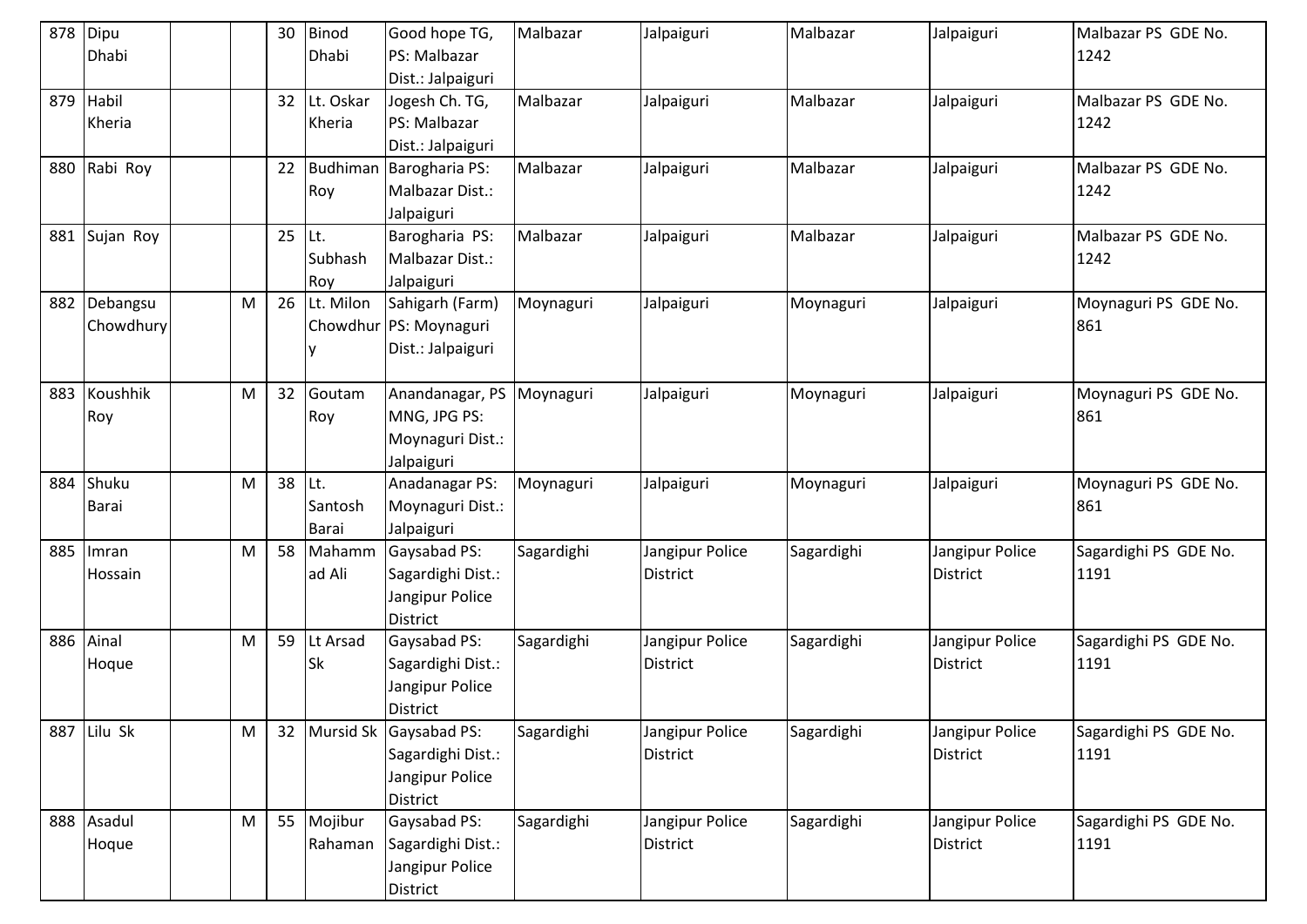|        | 889 Prosenjit<br>Behara | M | 28 | Dulu<br><b>Behara</b>    | Sahapur Barala<br>PS: Sagardighi<br>Dist.: Jangipur<br><b>Police District</b>               | Sagardighi  | Jangipur Police<br><b>District</b> | Sagardighi | Jangipur Police<br><b>District</b> | Sagardighi PS GDE No.<br>1191 |
|--------|-------------------------|---|----|--------------------------|---------------------------------------------------------------------------------------------|-------------|------------------------------------|------------|------------------------------------|-------------------------------|
| 890    | Ohab Sk                 | M | 60 |                          | Lt Einar Sk Rambhadrapur<br>PS: Sagardighi<br>Dist.: Jangipur<br><b>Police District</b>     | Sagardighi  | Jangipur Police<br>District        | Sagardighi | Jangipur Police<br><b>District</b> | Sagardighi PS GDE No.<br>1191 |
| 891    | Samadul<br>Sk           | M | 28 | Kalam Sk                 | Islampur PS: Suti<br>Dist.: Jangipur<br><b>Police District</b>                              | Suti        | Jangipur Police<br><b>District</b> | Suti       | Jangipur Police<br><b>District</b> | Suti PS GDE No. 1119          |
| 892    | Nabir Sk                | M | 33 |                          | Taimur Sk Nayabahadurpur<br>PS: Suti Dist.:<br>Jangipur Police<br><b>District</b>           | Suti        | Jangipur Police<br>District        | Suti       | Jangipur Police<br><b>District</b> | Suti PS GDE No. 1193          |
|        | 893 Sadikul<br>Islam    | M | 27 | Morsalim<br><b>Sk</b>    | Dibipur PS: Suti<br>Dist.: Jangipur<br><b>Police District</b>                               | Suti        | Jangipur Police<br><b>District</b> | Suti       | Jangipur Police<br><b>District</b> | Suti PS GDE No. 1193          |
| 894 Md | Sahajamal<br>Sk         | M | 33 | Akimuddi<br>n Sk         | Dhulian PS:<br>Samsherganj<br>Dist.: Jangipur<br><b>Police District</b>                     | Samsherganj | Jangipur Police<br><b>District</b> | Suti       | Jangipur Police<br><b>District</b> | Suti PS GDE No. 1193          |
|        | 895 Alamgir<br>Hossain  | M | 22 | <b>Biswas</b>            | Sabiruddin English Sahapara<br>PS: Samsherganj<br>Dist.: Jangipur<br><b>Police District</b> | Samsherganj | Jangipur Police<br><b>District</b> | Suti       | Jangipur Police<br><b>District</b> | Suti PS GDE No. 1193          |
|        | 896 Md Nasim<br>Sk      | M | 31 | Lt Alkesh<br><b>Sk</b>   | Baliaghati PS:<br>Samsherganj<br>Dist.: Jangipur<br><b>Police District</b>                  | Samsherganj | Jangipur Police<br>District        | Suti       | Jangipur Police<br><b>District</b> | Suti PS GDE No. 1169          |
|        | 897 Ainul Sk            | M |    |                          | 62 Lt Nabu Sk Baliaghati PS:<br>Suti Dist.:<br>Jangipur Police<br><b>District</b>           | Suti        | Jangipur Police<br><b>District</b> | Suti       | Jangipur Police<br><b>District</b> | Suti PS GDE No. 1169          |
|        | 898 Motiur<br>Rahaman   | M |    | 34 Lt-sagar<br><b>Sk</b> | Baliaghati PS:<br>Suti Dist.:<br>Jangipur Police<br>District                                | Suti        | Jangipur Police<br><b>District</b> | Suti       | Jangipur Police<br><b>District</b> | Suti PS GDE No. 1169          |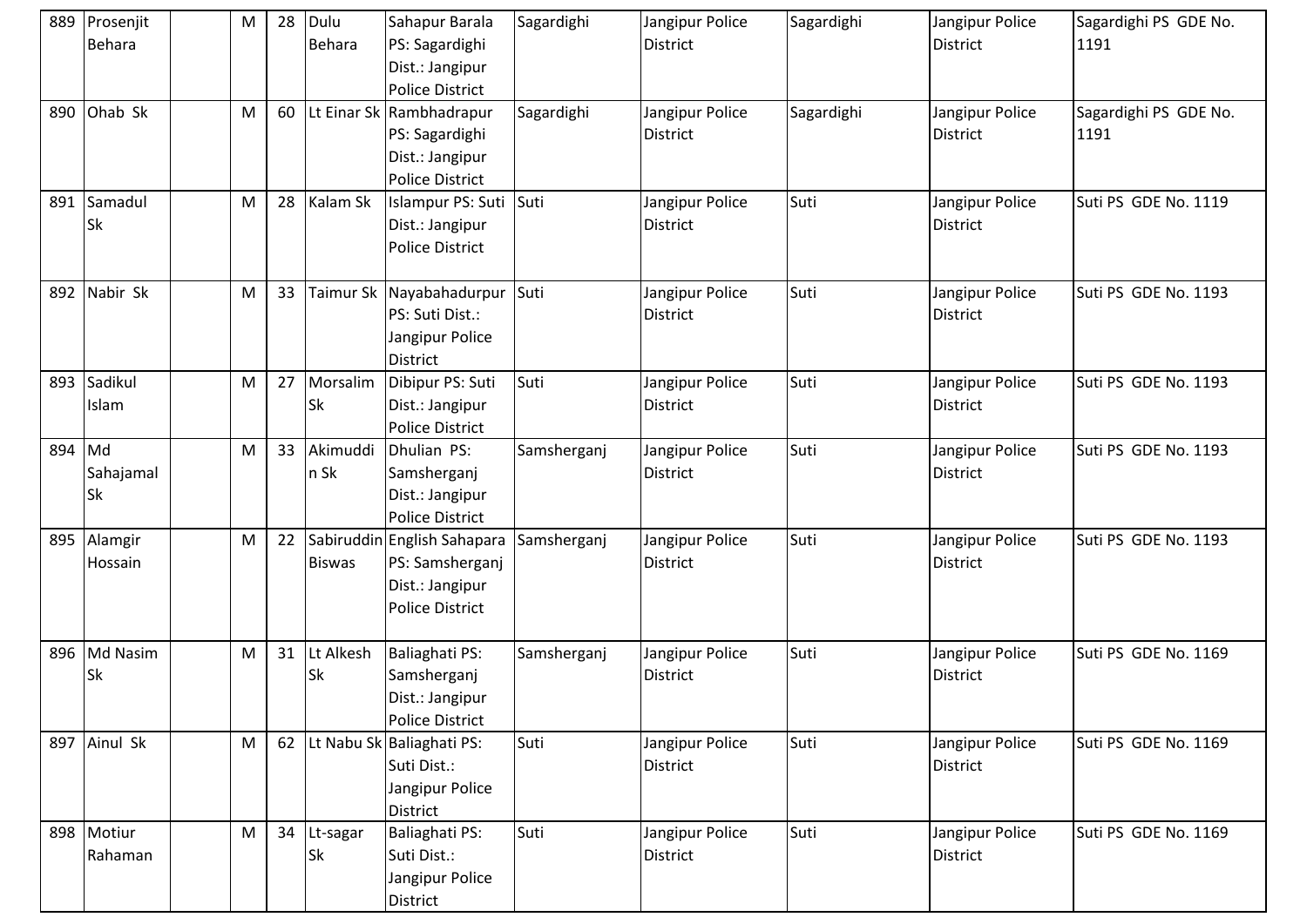| 899 | Tasru Sk                 | M | 57 |                        | Lt-afsar Sk Baliaghati PS:<br>Suti Dist.:<br>Jangipur Police<br><b>District</b>         | Suti        | Jangipur Police<br><b>District</b> | Suti      | Jangipur Police<br><b>District</b> | Suti PS GDE No. 1169     |
|-----|--------------------------|---|----|------------------------|-----------------------------------------------------------------------------------------|-------------|------------------------------------|-----------|------------------------------------|--------------------------|
| 900 | Jahangir<br>Sk           | M | 29 | Salim Sk               | Ajagarpara PS:<br>Suti Dist.:<br>Jangipur Police<br>District                            | Suti        | Jangipur Police<br><b>District</b> | Suti      | Jangipur Police<br><b>District</b> | Suti PS GDE No. 552      |
| 901 | Chiranjit<br>Ghosh       | M | 25 | Late<br>Madan<br>Ghosh | Jalangapara PS:<br>Suti Dist.:<br>Jangipur Police<br><b>District</b>                    | Suti        | Jangipur Police<br><b>District</b> | Suti      | Jangipur Police<br><b>District</b> | Suti PS GDE No. 552      |
| 902 | Tano<br><b>Kumar Das</b> | M | 20 |                        | Chand Das Chak Bahadurpur Suti<br>PS: Suti Dist.:<br>Jangipur Police<br><b>District</b> |             | Jangipur Police<br><b>District</b> | Suti      | Jangipur Police<br><b>District</b> | Suti PS GDE No. 584      |
| 903 | Koishik<br>Das           | M | 21 | Ranjan<br>Das          | Mangalpur PS:<br>Samsherganj<br>Dist.: Jangipur<br>Police District                      | Samsherganj | Jangipur Police<br><b>District</b> | Suti      | Jangipur Police<br><b>District</b> | Suti PS GDE No. 584      |
| 904 | Rajesh Das               | M | 18 | <b>Biren Das</b>       | Sadikpur<br>Namopara PS:<br>Suti Dist.:<br>Jangipur Police<br><b>District</b>           | Suti        | Jangipur Police<br><b>District</b> | Suti      | Jangipur Police<br><b>District</b> | Suti PS GDE No. 584      |
| 905 | Alo Ghosh                | M | 40 | Kalu<br>Ghosh          | Madhudihi PS:<br>Suti Dist.:<br>Jangipur Police<br><b>District</b>                      | Suti        | Jangipur Police<br>District        | Suti      | Jangipur Police<br><b>District</b> | Suti PS GDE No. 584      |
|     | 906 Koti Sk              | M |    | 35 Najrul Sk           | Baliaghati PS:<br>Suti Dist.:<br>Jangipur Police<br>District                            | Suti        | Jangipur Police<br>District        | Suti      | Jangipur Police<br>District        | Suti PS GDE No. 1169     |
| 907 | Gopal<br>Mandi           |   |    | Lt.<br>Laxman<br>Mandi | Vill- Chilkigarh<br>PS: Jamboni<br>Dist.: Jhargram                                      | Jamboni     | Jhargram                           | Beliabera | Jhargram                           | Beliabera PS GDE No. 794 |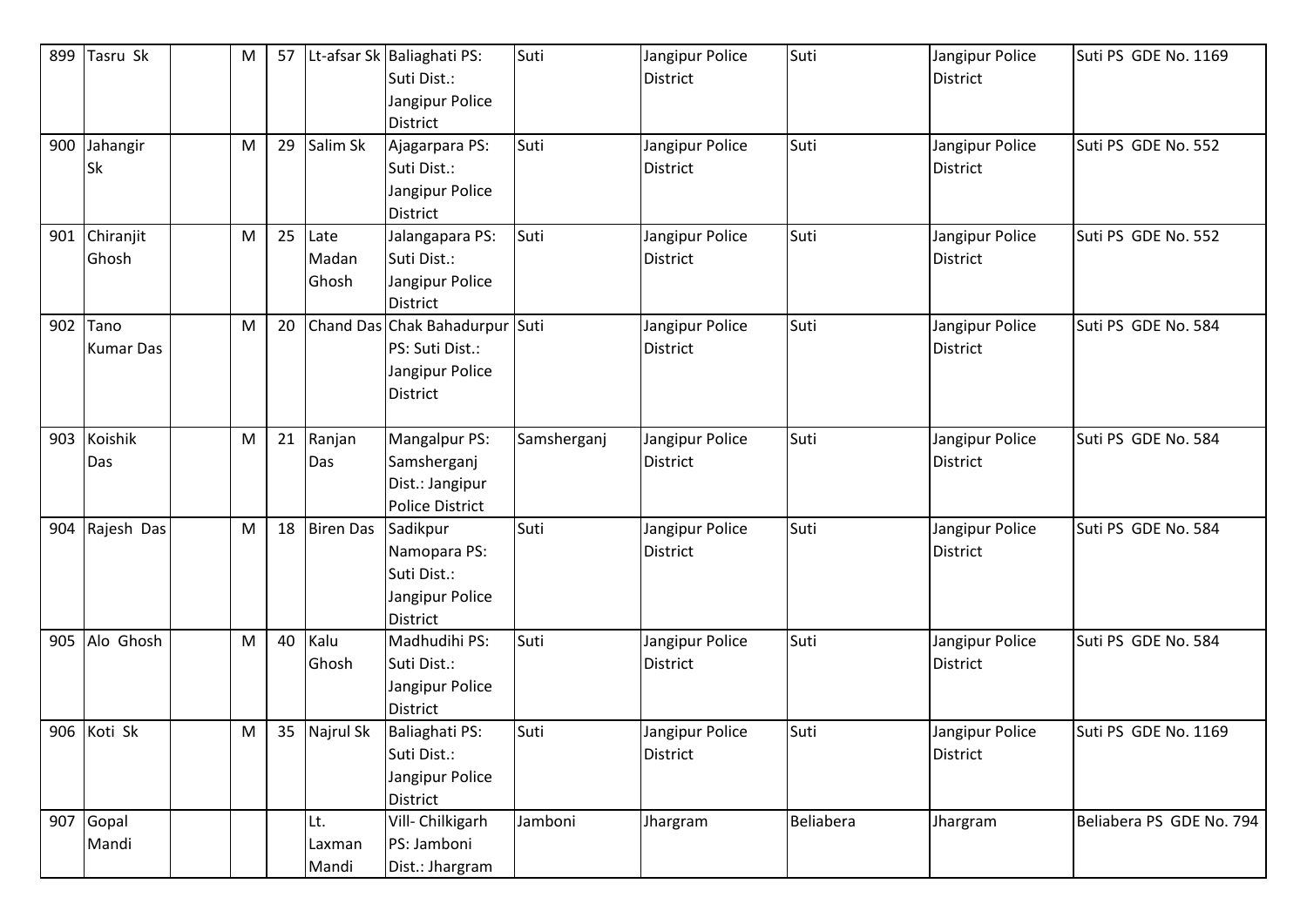| 908 | Indrajit     |   |    | Manoranj           | F Vill +PO-                  | Beliabera        | Jhargram                 | <b>Beliabera</b>   | Jhargram         | Beliabera PS GDE No. 804  |
|-----|--------------|---|----|--------------------|------------------------------|------------------|--------------------------|--------------------|------------------|---------------------------|
|     | <b>Bag</b>   |   |    | an Bag             | Petbindhi, PS:               |                  |                          |                    |                  |                           |
|     |              |   |    |                    | Beliabera Dist.:             |                  |                          |                    |                  |                           |
|     |              |   |    |                    | Jhargram                     |                  |                          |                    |                  |                           |
| 909 | <b>Tapas</b> |   |    | Lt.                | Vill +PO- Jugdiha            | Beliabera        | Jhargram                 | Beliabera          | Jhargram         | Beliabera PS GDE No. 811  |
|     | Panda        |   |    | Manoranj           | PS: Beliabera                |                  |                          |                    |                  |                           |
|     |              |   |    | an Panda           | Dist.: Jhargram              |                  |                          |                    |                  |                           |
|     |              |   |    |                    |                              |                  |                          |                    |                  |                           |
| 910 | Goutam       |   |    | <b>Dilip</b>       | Vill - Akna, PO-             | <b>Beliabera</b> | Jhargram                 | <b>Beliabera</b>   | Jhargram         | Beliabera PS GDE No. 811  |
|     | Ghosh        |   |    | Ghosh              | Malincha PS:                 |                  |                          |                    |                  |                           |
|     |              |   |    |                    | Beliabera Dist.:             |                  |                          |                    |                  |                           |
|     |              |   |    |                    | Jhargram                     |                  |                          |                    |                  |                           |
| 911 | Loknath      | M | 24 |                    | Radhakant Bataboni, PO-      | Binpur           | Jhargram                 | Binpur             | Jhargram         | Binpur PS GDE No. 716     |
|     | Das          |   |    | a Das              | Harda PS: Binpur             |                  |                          |                    |                  |                           |
|     |              |   |    |                    | Dist.: Jhargram              |                  |                          |                    |                  |                           |
|     |              |   |    |                    |                              |                  |                          |                    |                  |                           |
| 912 | Kasinath     | M | 23 |                    | Radhakant Vill-Bataboni, PO- | Binpur           | Jhargram                 | <b>Binpur</b>      | Jhargram         | Binpur PS GDE No. 716     |
|     | Das          |   |    | a Das              | Harda PS: Binpur             |                  |                          |                    |                  |                           |
|     |              |   |    |                    | Dist.: Jhargram              |                  |                          |                    |                  |                           |
|     |              |   |    |                    |                              |                  |                          |                    |                  |                           |
| 913 | Pradip Das   | M | 25 |                    | Swarup Kr Metaldoba, PO-     | Goaltore         | Paschim Mednipore Binpur |                    | Jhargram         | Binpur PS GDE No. 716     |
|     |              |   |    | Das                | Hoomgarh PS:                 |                  |                          |                    |                  |                           |
|     |              |   |    |                    | Goaltore Dist.:              |                  |                          |                    |                  |                           |
|     |              |   |    |                    | Paschim                      |                  |                          |                    |                  |                           |
|     |              |   |    |                    | Mednipore                    |                  |                          |                    |                  |                           |
| 914 | Kajal Das    | M | 36 |                    | Dipen Das Vill-Amulia, PO-   | Binpur           | Jhargram                 | <b>Binpur</b>      | Jhargram         | Binpur PS GDE No. 716     |
|     |              |   |    |                    | <b>Bandhgora PS:</b>         |                  |                          |                    |                  |                           |
|     |              |   |    |                    | <b>Binpur Dist.:</b>         |                  |                          |                    |                  |                           |
|     |              |   |    |                    | Jhargram                     |                  |                          |                    |                  |                           |
| 915 | Markandes    | M | 69 | Lt. Sudhir         | Vill-Dharmapur,              | Gopiballavpur    | Jhargram                 | Gopiballavpur      | Jhargram         | Gopiballavpur PS GDE No.  |
|     | war Pal      |   |    | Kumar Pal   PO+PS- |                              |                  |                          |                    |                  | 920                       |
|     |              |   |    |                    | Gopiballavpur,               |                  |                          |                    |                  |                           |
|     |              |   |    |                    | Dist-Jharg PS:               |                  |                          |                    |                  |                           |
|     |              |   |    |                    | Gopiballavpur                |                  |                          |                    |                  |                           |
|     |              |   |    |                    | Dist.: Jhargram              |                  |                          |                    |                  |                           |
|     |              |   |    |                    |                              |                  |                          |                    |                  |                           |
| 916 | Uma          | M |    | 33 Ranjit          | Ladhasal PS:                 | Lalgarh          | Jhargram                 | Kharagpur g.r.p.s. | Kharagpur G.R.P. | Kharagpur g.r.p.s. PS GDE |
|     | Sankar       |   |    | Singha             | Lalgarh Dist.:               |                  |                          |                    |                  | No. 766                   |
|     | Singha       |   |    |                    | Jhargram                     |                  |                          |                    |                  |                           |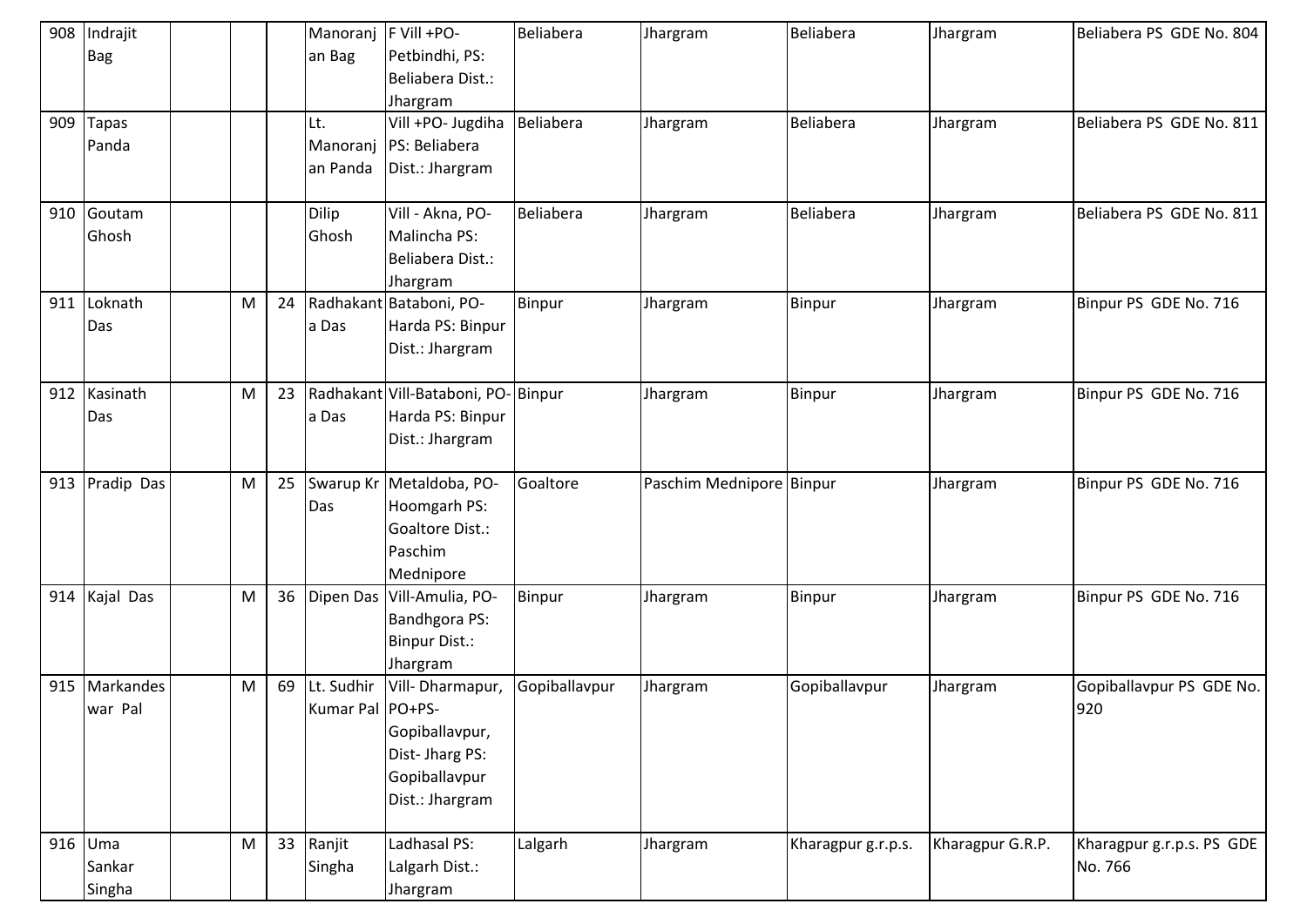| 917 | Bapan Bag                | M | 23 | Ranjan<br>Bag          | <b>Bahara PS:</b><br>Bishnupur Dist.:<br>Bankura                    | Bishnupur | Bankura                              | Kharagpur g.r.p.s. | Kharagpur G.R.P. | Kharagpur g.r.p.s. PS GDE<br>No. 766 |
|-----|--------------------------|---|----|------------------------|---------------------------------------------------------------------|-----------|--------------------------------------|--------------------|------------------|--------------------------------------|
| 918 | Ajay Bagdi               | M | 22 | Kalipada<br>Bagdi      | <b>Bahara PS:</b><br>Bishnupur Dist.:<br>Bankura                    | Bishnupur | Bankura                              | Kharagpur g.r.p.s. | Kharagpur G.R.P. | Kharagpur g.r.p.s. PS GDE<br>No. 766 |
| 919 | Shyam<br>Sundar<br>Dolai | M | 27 | Nilkanta<br>Dolai      | Hasenpur PS:<br>Daspur Dist.:<br>Paschim<br>Mednipore               | Daspur    | Paschim Mednipore Kharagpur g.r.p.s. |                    | Kharagpur G.R.P. | Kharagpur g.r.p.s. PS GDE<br>No. 766 |
| 920 | Sudip<br>Dolai           | M | 20 | Dolai                  | Dhananjay Singaghai PS:<br>Daspur Dist.:<br>Paschim<br>Mednipore    | Daspur    | Paschim Mednipore Kharagpur g.r.p.s. |                    | Kharagpur G.R.P. | Kharagpur g.r.p.s. PS GDE<br>No. 766 |
| 921 | Suman<br>Hait            | M | 22 | Gokul Ch<br>Hait       | Gangadaspur PS:<br>Pingla Dist.:<br>Paschim<br>Mednipore            | Pingla    | Paschim Mednipore Kharagpur g.r.p.s. |                    | Kharagpur G.R.P. | Kharagpur g.r.p.s. PS GDE<br>No. 766 |
| 922 | Santanu<br>Maity         | M |    | 34 Lt Subal<br>Maity   | Paramanandapur Moyna<br>PS: Moyna Dist.:<br>Purba Mednipore         |           | Purba Mednipore                      | Kharagpur g.r.p.s. | Kharagpur G.R.P. | Kharagpur g.r.p.s. PS GDE<br>No. 766 |
| 923 | Kundan<br>Kumar          | M | 30 | Ram<br>Kalyan<br>Pawan | Rajapur PS:<br>Moyna Dist.:<br>Purba Mednipore                      | Moyna     | Purba Mednipore                      | Kharagpur g.r.p.s. | Kharagpur G.R.P. | Kharagpur g.r.p.s. PS GDE<br>No. 766 |
| 924 | Bittu<br>Kumar           | M | 20 | Bineswar<br>Paswan     | Birpur PS: Moyna Moyna<br>Dist.: Purba<br>Mednipore                 |           | Purba Mednipore                      | Kharagpur g.r.p.s. | Kharagpur G.R.P. | Kharagpur g.r.p.s. PS GDE<br>No. 766 |
|     | 925 Dilkhus<br>Kumar     | M |    | Paswan                 | 20 Bhagirathi Rajapur PS:<br>Moyna Dist.:<br>Purba Mednipore        | Moyna     | Purba Mednipore                      | Kharagpur g.r.p.s. | Kharagpur G.R.P. | Kharagpur g.r.p.s. PS GDE<br>No. 766 |
| 926 | Nilek<br>Kumar           | M |    |                        | 20 Ramswaru Rajapur PS:<br>p Paswan Moyna Dist.:<br>Purba Mednipore | Moyna     | Purba Mednipore                      | Kharagpur g.r.p.s. | Kharagpur G.R.P. | Kharagpur g.r.p.s. PS GDE<br>No. 766 |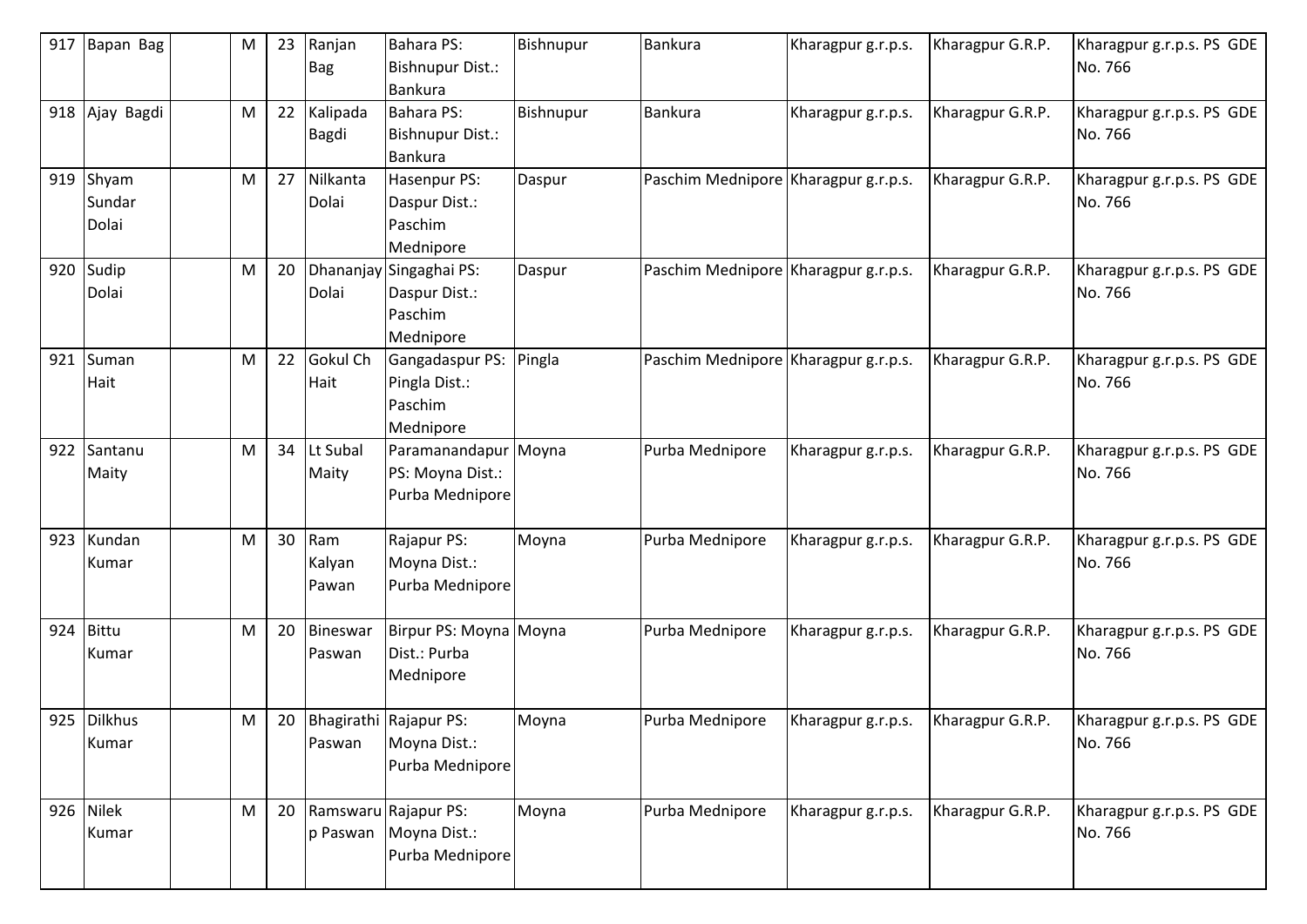| 927 | Mahesh<br>Kumar          | M         | 20 | <b>Bisu</b><br>Paswan | Birpur PS: Moyna Moyna<br>Dist.: Purba<br>Mednipore                                                |            | Purba Mednipore                                   | Kharagpur g.r.p.s. | Kharagpur G.R.P. | Kharagpur g.r.p.s. PS GDE<br>No. 766                                  |
|-----|--------------------------|-----------|----|-----------------------|----------------------------------------------------------------------------------------------------|------------|---------------------------------------------------|--------------------|------------------|-----------------------------------------------------------------------|
| 928 | Niraj<br>Kumar           | M         | 19 | Nirmal<br>Mandal      | <b>Baida PS:</b><br>Bagmundi Dist.:<br>Purulia                                                     | Bagmundi   | Purulia                                           | Kharagpur g.r.p.s. | Kharagpur G.R.P. | Kharagpur g.r.p.s. PS GDE<br>No. 767                                  |
| 929 | Mithilesh<br>Kumar       | M         | 19 | Tirthanan<br>d Mandal | Baida PS:<br>Bagmundi Dist.:<br>Purulia                                                            | Bagmundi   | Purulia                                           | Kharagpur g.r.p.s. | Kharagpur G.R.P. | Kharagpur g.r.p.s. PS GDE<br>No. 767                                  |
| 930 | Munna<br>Kumar<br>Pandit | M         | 19 | Dinesh<br>Pandit      | Kadwa PS:<br>Bagmundi Dist.:<br>Purulia                                                            | Bagmundi   | Purulia                                           | Kharagpur g.r.p.s. | Kharagpur G.R.P. | Kharagpur g.r.p.s. PS GDE<br>No. 767                                  |
| 931 | Kellepalli<br>Dharmarao  | M         | 39 | Chittabab<br>O        | Kharagpur PS:<br>Kharagpore town town<br>Dharmara   Dist.: Paschim<br>Mednipore                    | Kharagpore | Paschim Mednipore Kharagpur g.r.p.s.              |                    | Kharagpur G.R.P. | Kharagpur g.r.p.s. PS GDE<br>No. 767                                  |
| 932 | Sanjit Das               | M         | 45 | Lt. Jatis<br>Das      | Asannagar PS:<br><b>Bhimpur Dist.:</b><br>Krishnanagar<br><b>Police District</b>                   | Bhimpur    | Krishnanagar Police Bhimpur<br><b>District</b>    |                    | District         | Krishnanagar Police Bhimpur PS GDE No. 553                            |
| 933 | Sujan<br><b>Biswas</b>   | ${\sf M}$ | 23 | Asit<br><b>Biswas</b> | Srikrishnapur PS:<br>Dhubulia Dist.:<br>Krishnanagar<br><b>Police District</b>                     | Dhubulia   | Krishnanagar Police Dhubulia<br><b>District</b>   |                    | District         | Krishnanagar Police Dhubulia PS GDE No. 932                           |
| 934 | Meherul<br>Sk            | M         | 32 | Jamurul<br>Sk         | Pipulbaria PS:<br>Murutia Dist.:<br>Krishnanagar<br>Police District                                | Murutia    | Krishnanagar Police Hogalberia<br><b>District</b> |                    | District         | Krishnanagar Police Hogalberia PS GDE No.<br>611                      |
| 935 | Somnath<br>Hazra         | ${\sf M}$ | 26 | Lt.<br>Hazra          | Debagram<br>Jagannath Dakshinpara PS:<br>Kaligunj Dist.:<br>Krishnanagar<br><b>Police District</b> | Kaligunj   | Krishnanagar Police Kaligunj<br>District          |                    | <b>District</b>  | Krishnanagar Police Kaligunj PS Outpost<br>Debogram OP GDE No.<br>501 |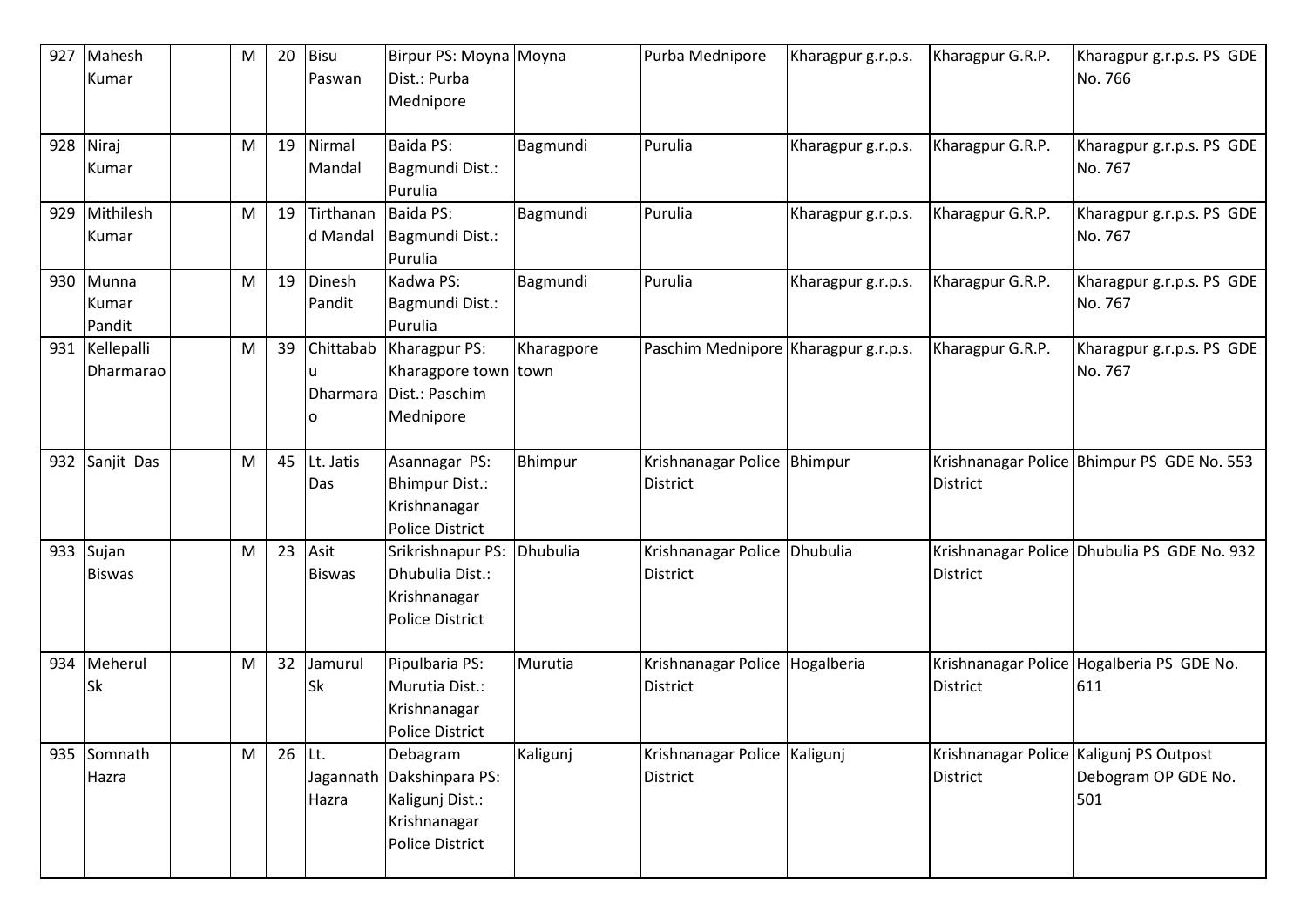| 936<br>937 | Kalu<br>Kundu<br>Papai Das | M<br>M |    | Lt. Anil<br>Kundu<br>Naba Kr.<br>Das | Haritala<br>Kolerdanga Road,<br>PS Nabadwip,<br>Nadia<br>Mitrapara Ghat<br>Road, PS<br>Nabadwip, Nadia             |               | <b>Basirhat</b><br><b>Basirhat</b>                 | Nabadwip<br>Nabadwip | <b>District</b><br><b>District</b> | Krishnanagar Police Nabadwip PS GDE No.<br>1469<br>Krishnanagar Police Nabadwip PS GDE No.<br>1469 |
|------------|----------------------------|--------|----|--------------------------------------|--------------------------------------------------------------------------------------------------------------------|---------------|----------------------------------------------------|----------------------|------------------------------------|----------------------------------------------------------------------------------------------------|
| 938        | Rakesh<br>Ghosh            | M      |    | Ranjit<br>Ghosh                      | <b>Gopalpur PS</b><br>Nakashipara,<br>Nadia PS:<br>Nakashipara<br>Dist.:<br>Krishnanagar<br><b>Police District</b> | Nakashipara   | Krishnanagar Police Nakashipara<br><b>District</b> |                      | <b>District</b>                    | Krishnanagar Police Nakashipara PS GDE No.<br>1142                                                 |
| 939        | Swapan<br>Barui            | M      |    | Joynal<br>Barui                      | <b>Gopalpur PS</b><br>Nakashipara,<br>Nadia PS:<br>Nakashipara<br>Dist.:<br>Krishnanagar<br><b>Police District</b> | Nakashipara   | Krishnanagar Police Nakashipara<br><b>District</b> |                      | <b>District</b>                    | Krishnanagar Police Nakashipara PS GDE No.<br>1142                                                 |
| 940        | Samim<br>Aktar             | M      |    | Kabarul<br>Mondal                    | PS: Thanapara<br>Dist.:<br>Krishnanagar<br><b>Police District</b>                                                  | Thanapara     | Krishnanagar Police Thanapara<br><b>District</b>   |                      | <b>District</b>                    | Krishnanagar Police Thanapara PS GDE No.<br>568                                                    |
| 941        | Amit<br>Mandal             | M      |    | Subhash<br>Mandal                    | Satangapara PS:<br>Baishnabnagar<br>Dist.: Malda                                                                   | Baishnabnagar | Malda                                              | Baishnabnagar        | Malda                              | Baishnabnagar PS GDE<br>No. 674                                                                    |
|            | 942 Lalchand<br>Sk         | M      |    |                                      | Maimul Sk Krishnapur<br>Ummartola PS:<br>Baishnabnagar<br>Dist.: Malda                                             | Baishnabnagar | Malda                                              | Baishnabnagar        | Malda                              | Baishnabnagar PS GDE<br>No. 674                                                                    |
| 943        | Abhiram<br>Murmu           | M      | 21 | Basu<br>Murmu                        | Kalitola,<br>Kamaldanga PS:<br>Gajole Dist.:<br>Malda                                                              | Gajole        | Malda                                              | Bamangola            | Malda                              | Bamangola PS GDE No.<br>497                                                                        |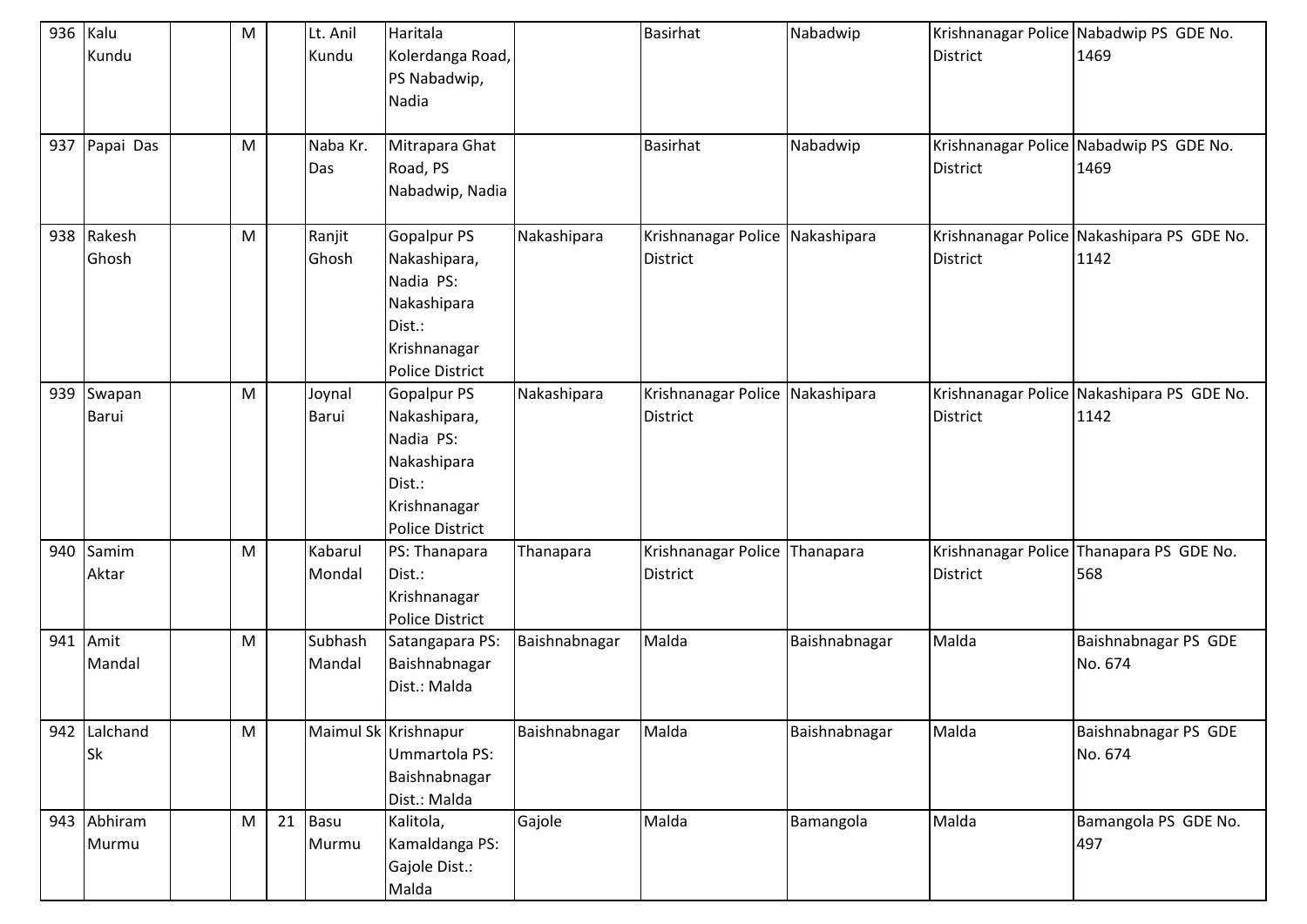| 944     | Jotin<br>Hansda | M  | 23 | Gopen<br>Hansda         | Kalitola,<br>Kamaldanga PS: | Gajole        | Malda            | Bamangola     | Malda | Bamangola PS GDE No.<br>497 |
|---------|-----------------|----|----|-------------------------|-----------------------------|---------------|------------------|---------------|-------|-----------------------------|
|         |                 |    |    |                         | Gajole Dist.:<br>Malda      |               |                  |               |       |                             |
| 945     | Jehadul         | M  |    | Faijur                  | <b>Baram Gokulpur</b>       | Gangarampur   | Dakshin Dinajpur | Bamangola     | Malda | Bamangola PS GDE No.        |
|         | Islam           |    |    | Rahaman                 | PS: Gangarampur             |               |                  |               |       | 497                         |
|         |                 |    |    |                         | Dist.: Dakshin              |               |                  |               |       |                             |
|         |                 |    |    |                         | Dinajpur                    |               |                  |               |       |                             |
|         |                 |    |    |                         |                             |               |                  |               |       |                             |
| 946     | Pradyut         | M  | 25 | Horendra                | Taltola PS:                 | Bamangola     | Malda            | Bamangola     | Malda | Bamangola PS GDE No.        |
|         | Kumar           |    |    | Nath                    | Bamangola Dist.:            |               |                  |               |       | 497                         |
|         | Mandal          |    |    | Mandal                  | Malda                       |               |                  |               |       |                             |
| 947     | Najrul          | M  | 38 | Lt.                     | <b>BAROGACHHIA</b>          | Chanchal      | Malda            | Chanchal      | Malda | Chanchal PS GDE No. 967     |
|         | Islam           |    |    | Hasenur                 | PS: Chanchal                |               |                  |               |       |                             |
|         |                 |    |    | Islam                   | Dist.: Malda                |               |                  |               |       |                             |
| 948     | Rafikul Sk      | M  | 22 | Lt Manjur               | Nowda bazar                 | English bazar | Malda            | English bazar | Malda | English bazar PS GDE No.    |
|         |                 |    |    | <b>Sk</b>               | Chandipur PS:               |               |                  |               |       | 1307                        |
|         |                 |    |    |                         | English bazar               |               |                  |               |       |                             |
|         |                 |    |    |                         | Dist.: Malda                |               |                  |               |       |                             |
| 949     | Ajahar          | M  | 55 | Lt Arsad                | Jadupur PS:                 | English bazar | Malda            | English bazar | Malda | English bazar PS GDE No.    |
|         | Hossain         |    |    | <b>Sk</b>               | English bazar               |               |                  |               |       | 1307                        |
|         |                 |    |    |                         | Dist.: Malda                |               |                  |               |       |                             |
| 950     | Amer Ali        | M  | 29 | Lt Abdul                | Natun jadupur               | English bazar | Malda            | English bazar | Malda | English bazar PS GDE No.    |
|         |                 |    |    | Rahim                   | PS: English bazar           |               |                  |               |       | 1307                        |
|         |                 |    |    |                         | Dist.: Malda                |               |                  |               |       |                             |
|         |                 |    |    |                         |                             |               |                  |               |       |                             |
| 951 Ali |                 | M  |    | 52 Lt Entaj Ali Jadupur |                             | English bazar | Malda            | English bazar | Malda | English bazar PS GDE No.    |
|         | Sohimuddi       |    |    |                         | Ghontola PS:                |               |                  |               |       | 1307                        |
|         | n               |    |    |                         | English bazar               |               |                  |               |       |                             |
|         |                 |    |    |                         | Dist.: Malda                |               |                  |               |       |                             |
|         | 952 Rekha       | F  |    | 20 Mukesh               | <b>Malda Station</b>        | English bazar | Malda            | English bazar | Malda | English bazar PS GDE No.    |
|         | Pashi           |    |    | Pashi                   | Nich Para PS:               |               |                  |               |       | 1307                        |
|         |                 |    |    |                         | English bazar               |               |                  |               |       |                             |
|         |                 |    |    |                         | Dist.: Malda                |               |                  |               |       |                             |
| 953     | Rita Pashi      | F. | 25 | Sunandan                | Malda station               | English bazar | Malda            | English bazar | Malda | English bazar PS GDE No.    |
|         |                 |    |    | Pashi                   | Nich Para PS:               |               |                  |               |       | 1307                        |
|         |                 |    |    |                         | English bazar               |               |                  |               |       |                             |
|         |                 |    |    |                         | Dist.: Malda                |               |                  |               |       |                             |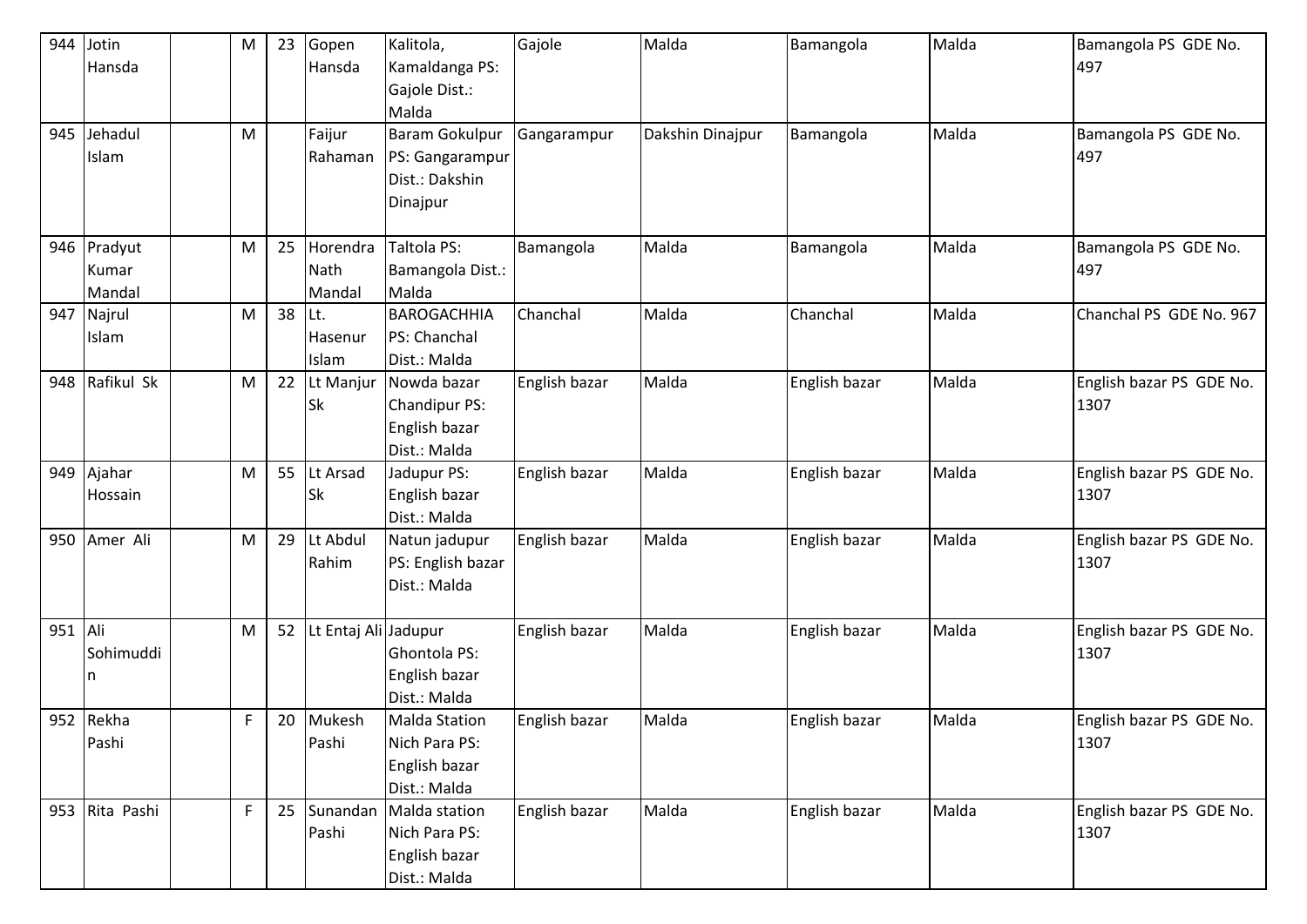| 954       | Dhononjoi       | M | 23 |               | Dhirendro Champaidighi PS |                          | <b>Basirhat</b> | Gajole           | Malda | Gajole PS GDE No. 1094  |
|-----------|-----------------|---|----|---------------|---------------------------|--------------------------|-----------------|------------------|-------|-------------------------|
|           | Munshi          |   |    | nath          | <b>Gazole District</b>    |                          |                 |                  |       |                         |
|           |                 |   |    | Munshi        | Malda                     |                          |                 |                  |       |                         |
| 955       | Dilip           | M | 20 | <b>Bishnu</b> | Pichlapara PS             |                          | <b>Basirhat</b> | Gajole           | Malda | Gajole PS GDE No. 1094  |
|           | Pahariya        |   |    | Pahariya      | Gazole District           |                          |                 |                  |       |                         |
|           |                 |   |    |               | Malda                     |                          |                 |                  |       |                         |
| 956       | <b>Biki Roy</b> | M | 21 | Ram Roy       | <b>Adarshapally PS</b>    |                          | <b>Basirhat</b> | Gajole           | Malda | Gajole PS GDE No. 1094  |
|           |                 |   |    |               | <b>Gazole District</b>    |                          |                 |                  |       |                         |
|           |                 |   |    |               | Malda                     |                          |                 |                  |       |                         |
| 957       | Gopal           | M | 22 | Lt Sada       | PS: Oldmalda              | Oldmalda                 | Malda           | Habibpur         | Malda | Habibpur PS GDE No. 597 |
|           | Ghosh           |   |    | Mohan         | Dist.: Malda              |                          |                 |                  |       |                         |
|           |                 |   |    | Ghosh         |                           |                          |                 |                  |       |                         |
| 958       | Pintu           | M | 24 | Tapash        | PS: Oldmalda              | Oldmalda                 | Malda           | Habibpur         | Malda | Habibpur PS GDE No. 597 |
|           | Mandal          |   |    | Mandal        | Dist.: Malda              |                          |                 |                  |       |                         |
| 959       | Pankaj          | M |    |               | Upen Saha PS: Oldmalda    | Oldmalda                 | Malda           | Habibpur         | Malda | Habibpur PS GDE No. 597 |
|           | Saha            |   |    |               | Dist.: Malda              |                          |                 |                  |       |                         |
|           | 960 Asha Purna  | M | 18 | Khhodora      | PS: Oldmalda              | Oldmalda                 | Malda           | Habibpur         | Malda | Habibpur PS GDE No. 597 |
|           | Sikder          |   |    | m Sikder      | Dist.: Malda              |                          |                 |                  |       |                         |
|           |                 |   |    |               |                           |                          |                 |                  |       |                         |
| 961       | Subrata         | M | 31 | Bhajahari     | PS: Oldmalda              | Oldmalda                 | Malda           | Habibpur         | Malda | Habibpur PS GDE No. 597 |
|           | <b>Biswas</b>   |   |    | <b>Biswas</b> | Dist.: Malda              |                          |                 |                  |       |                         |
| 962 Biltu |                 | M | 20 | Laxman        | PS: Oldmalda              | Oldmalda                 | Malda           | Habibpur         | Malda | Habibpur PS GDE No. 610 |
|           | Singha          |   |    | Singha        | Dist.: Malda              |                          |                 |                  |       |                         |
| 963       | Rabin           | M | 33 |               | Lt Parimal PS: Oldmalda   | Oldmalda                 | Malda           | Habibpur         | Malda | Habibpur PS GDE No. 610 |
|           | <b>Biswas</b>   |   |    | <b>Biswas</b> | Dist.: Malda              |                          |                 |                  |       |                         |
|           |                 |   |    |               |                           |                          |                 |                  |       |                         |
| 964       | Rahim Ali       | M |    |               | Samiruddi Ranikamat PS:   | Chanchal                 | Malda           | Harishchandrapur | Malda | Harishchandrapur PS GDE |
|           |                 |   |    | ın            | Chanchal Dist.:           |                          |                 |                  |       | No. 964                 |
|           |                 |   |    |               | Malda                     |                          |                 |                  |       |                         |
| 965       | Pappu           | M | 21 | Ajijul        | 21 PS:                    | Harishchandrapu          | Malda           | Harishchandrapur | Malda | Harishchandrapur PS GDE |
|           |                 |   |    |               | Harishchandrapu r         |                          |                 |                  |       | No. 964                 |
|           |                 |   |    |               | r Dist.: Malda            |                          |                 |                  |       |                         |
|           |                 |   |    |               |                           |                          |                 |                  |       |                         |
|           | 966 Kashinath   | M |    | 18 Lt Bona    | Aliharpur P.O-            | Harishchandrapu Basirhat |                 | Harishchandrapur | Malda | Harishchandrapur PS GDE |
|           | Kumar           |   |    | Mandal        | Dhamnagar P.O-            |                          |                 |                  |       | No. 964                 |
|           | Mandal          |   |    |               | Azamnagar Dist-           |                          |                 |                  |       |                         |
|           |                 |   |    |               | Katihar PS:               |                          |                 |                  |       |                         |
|           |                 |   |    |               | Harishchandrapu           |                          |                 |                  |       |                         |
|           |                 |   |    |               |                           |                          |                 |                  |       |                         |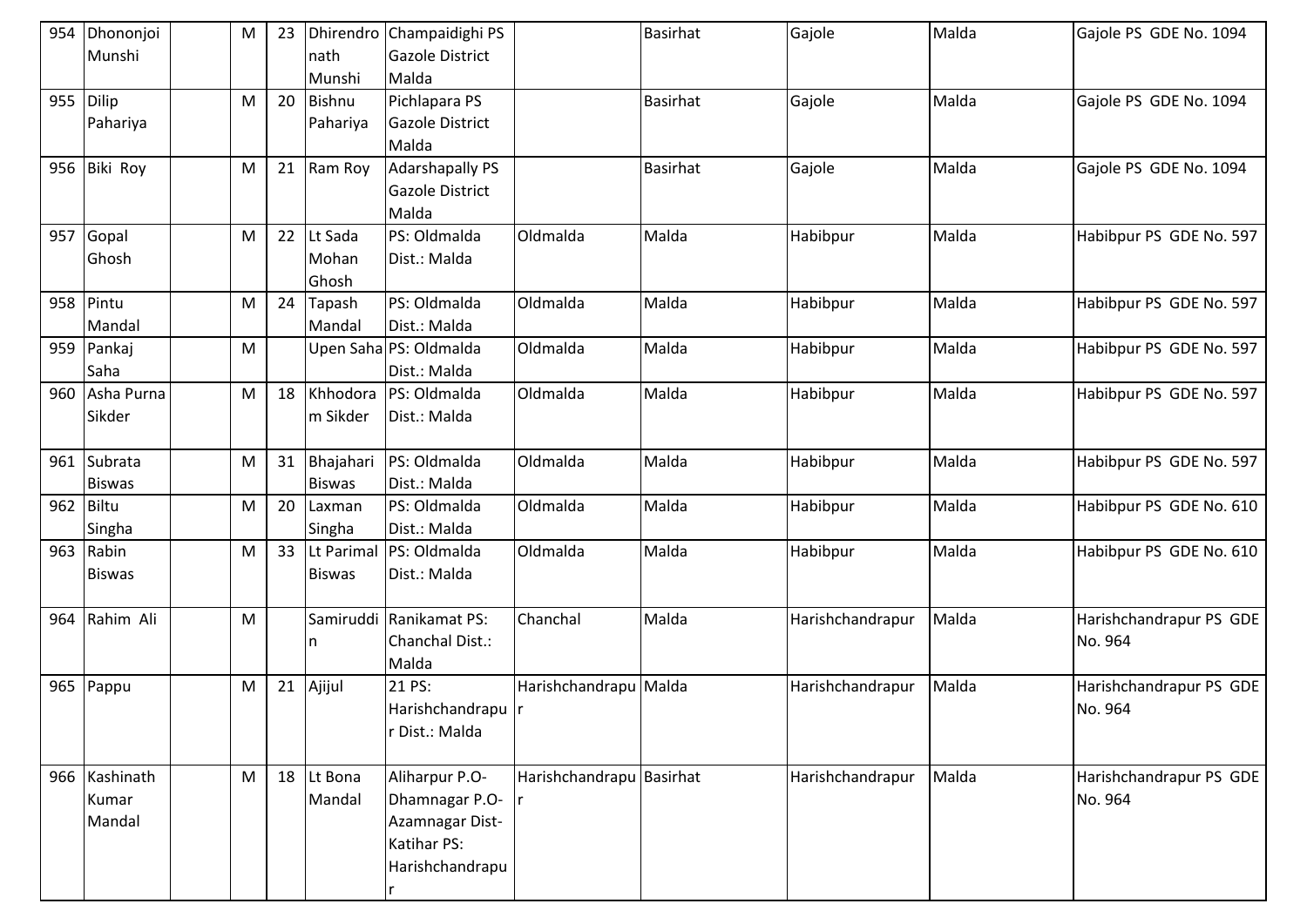|     | 967 Nayan<br>Kumar<br>Mandal | M |    | 20 Budhua<br>Mandal      | Aliharpur P.O-<br>Dhamnagar P.O-<br>Azamnagar Dist-<br>Katihar PS:<br>Harishchandrapu | Harishchandrapu Basirhat |       | Harishchandrapur | Malda | Harishchandrapur PS GDE<br>No. 964 |
|-----|------------------------------|---|----|--------------------------|---------------------------------------------------------------------------------------|--------------------------|-------|------------------|-------|------------------------------------|
| 968 | Pritam<br>Kumar<br>Mandal    | M | 18 | Monoj<br>Mandal          | Aliharpur P.O-<br>Dhamnagar P.O-<br>Azamnagar Dist-<br>Katihar PS:<br>Harishchandrapu | Harishchandrapu Basirhat |       | Harishchandrapur | Malda | Harishchandrapur PS GDE<br>No. 964 |
| 969 | Sagar Kr<br>Mandal           | M | 20 | Ram Avtar<br>Mandal      | Aliharpur P.O-<br>Dhamnagar P.O-<br>Azamnagar Dist-<br>Katihar PS:<br>Harishchandrapu | Harishchandrapu Basirhat |       | Harishchandrapur | Malda | Harishchandrapur PS GDE<br>No. 964 |
| 970 | Ram<br>Kumar<br>Mandal       | M | 23 | Panchana<br>nd<br>Mandal | PS:<br>Harishchandrapu                                                                | Harishchandrapu Basirhat |       | Harishchandrapur | Malda | Harishchandrapur PS GDE<br>No. 964 |
| 971 | Rohit<br>Kumar<br>Mandal     | M | 18 | Chhotelal<br>Mandal      | Aliharpur P.O-<br>Dhamnagar P.O-<br>Azamnagar Dist-<br>Katihar PS:<br>Harishchandrapu | Harishchandrapu Basirhat |       | Harishchandrapur | Malda | Harishchandrapur PS GDE<br>No. 964 |
| 972 | <b>Tushar Das</b>            | M |    |                          | Bikash Das Bhimagram PS:<br>Kaliachak Dist.:<br>Malda                                 | Kaliachak                | Malda | Kaliachak        | Malda | Kaliachak PS GDE No.<br>1113       |
|     | 973 Monoj<br>Mandal          | M | 29 | Khitish<br>Mandal        | Khairtala PS:<br>Manickchak Dist.:<br>Malda                                           | Manickchak               | Malda | Manickchak       | Malda | Manickchak PS GDE No.<br>884       |
|     | 974 Nayan<br>Mandal          | M |    | 30 Radhe<br>Mandal       | <b>Bankipur PS:</b><br>Manickchak Dist.:<br>Malda                                     | Manickchak               | Malda | Manickchak       | Malda | Manickchak PS GDE No.<br>884       |
|     | 975 Mithu Sk                 | M |    | 27 Afrajul<br>Hoque      | Surjapur<br>Manwaripara PS:<br>Kaliachak Dist.:<br>Malda                              | Kaliachak                | Malda | Mothabari        | Malda | Mothabari PS GDE No.<br>783        |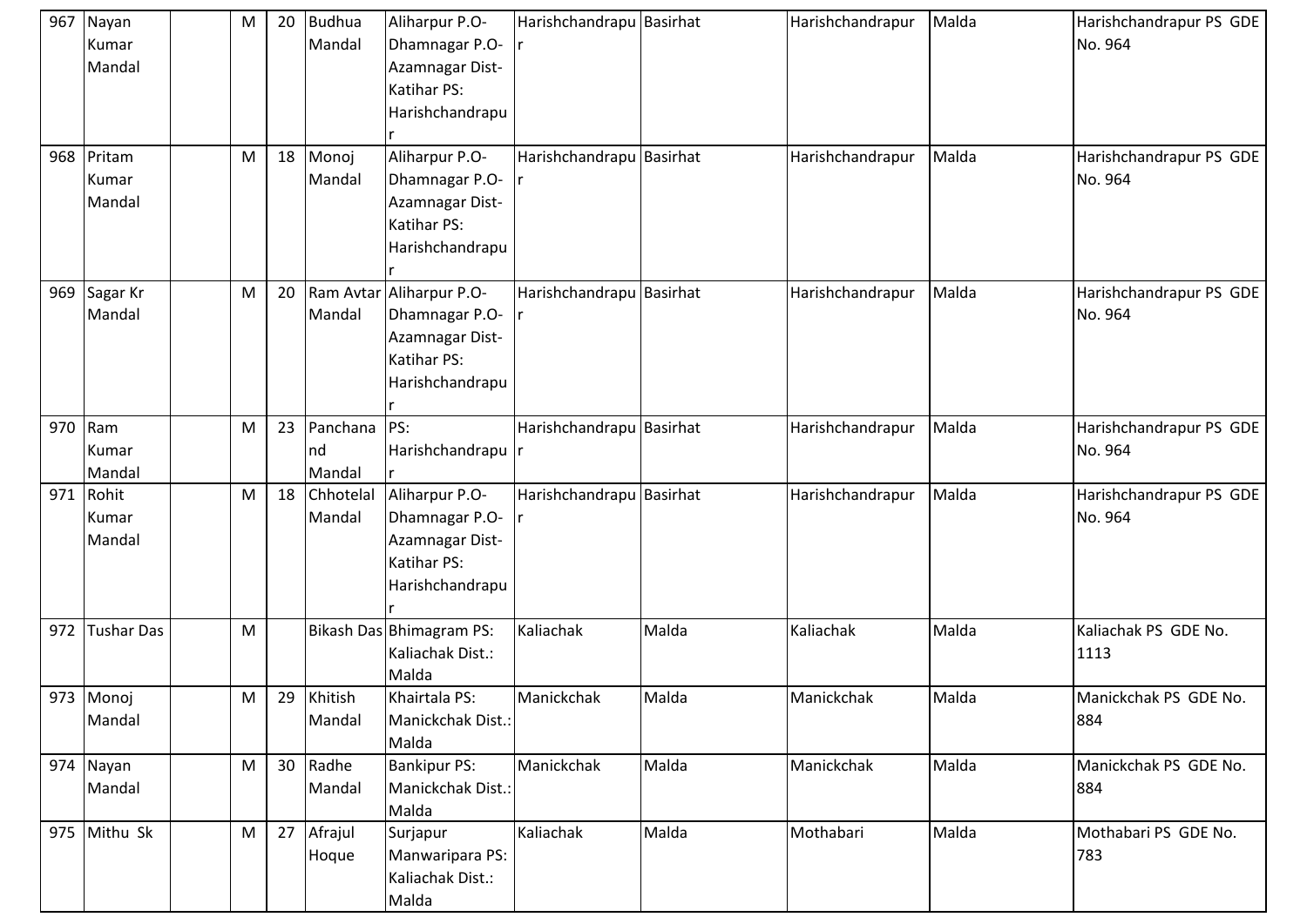|        | 976 Sujit<br><b>Bhaskar</b> | ${\sf M}$ | 43 | <b>Lt</b><br>ra Bhaskar Malda | Tantipara PS:<br>Ramchand Oldmalda Dist.:                                 | Oldmalda              | Malda            | Oldmalda | Malda | Oldmalda PS GDE No. 462 |
|--------|-----------------------------|-----------|----|-------------------------------|---------------------------------------------------------------------------|-----------------------|------------------|----------|-------|-------------------------|
| 977    | Ganesh<br>Das               | M         | 25 | Das                           | Lt Profulla Gobindapur PS:<br><b>Balurghat Dist.:</b><br>Dakshin Dinajpur | Balurghat             | Dakshin Dinajpur | Oldmalda | Malda | Oldmalda PS GDE No. 462 |
| 978    | Paresh<br>Haldar            | M         | 42 | Lt<br>Haldar                  | Bachamari,<br>Ashupada Ramchandrapur<br>PS: Oldmalda<br>Dist.: Malda      | Oldmalda              | Malda            | Oldmalda | Malda | Oldmalda PS GDE No. 462 |
|        | 979 Muktar<br>Alam          | M         | 42 | Hossain                       | Ahammad Nadishik PS:<br>Chanchal Dist.:<br>Malda                          | Chanchal              | Malda            | Pukhuria | Malda | Pukhuria PS GDE No. 732 |
| 980    | Sk Farmud                   | M         | 27 | Sk Safik                      | Golashibganj PS: Pukhuria<br>Pukhuria Dist.:<br>Malda                     |                       | Malda            | Pukhuria | Malda | Pukhuria PS GDE No. 732 |
| 981    | Ajijul<br>Hoque             | M         | 20 | Abdul<br><b>Basir</b>         | Askapara PS:<br>Pukhuria Dist.:<br>Malda                                  | Pukhuria              | Malda            | Ratua    | Malda | Ratua PS GDE No. 770    |
|        | 982 Babar Ali               | M         | 23 | Habibur                       | Chandmoni PS:<br>Pukhuria Dist.:<br>Malda                                 | Pukhuria              | Malda            | Ratua    | Malda | Ratua PS GDE No. 770    |
| 983    | Sarful<br>Hoque             | M         | 28 | Ataul<br>Ratan                | Chator PS: Ratua<br>Dist.: Malda                                          | Ratua                 | Malda            | Ratua    | Malda | Ratua PS GDE No. 770    |
| 984 Md | Ketabuddin                  | M         | 25 | Md Jhatu                      | Chandmoni PS:<br>Ratua Dist.:<br>Malda                                    | Ratua                 | Malda            | Ratua    | Malda | Ratua PS GDE No. 770    |
|        | 985 Sattajit<br>Mandal      | ${\sf M}$ | 33 | Kisto<br>Mandal               | Kondaran PS:<br>Ratua Dist.:<br>Malda                                     | Ratua                 | Malda            | Ratua    | Malda | Ratua PS GDE No. 770    |
|        | 986 Titu Singha             | M         |    | 50 $M.k$<br>Singha            | Bhaluka PS:<br>Harishchandrapu  n<br>r Dist.: Malda                       | Harishchandrapu Malda |                  | Ratua    | Malda | Ratua PS GDE No. 770    |
| 987    | Idrish<br>Khan              | M         | 51 | Benarsi<br>Khan               | Alpara PS: Ratua Ratua<br>Dist.: Malda                                    |                       | Malda            | Ratua    | Malda | Ratua PS GDE No. 770    |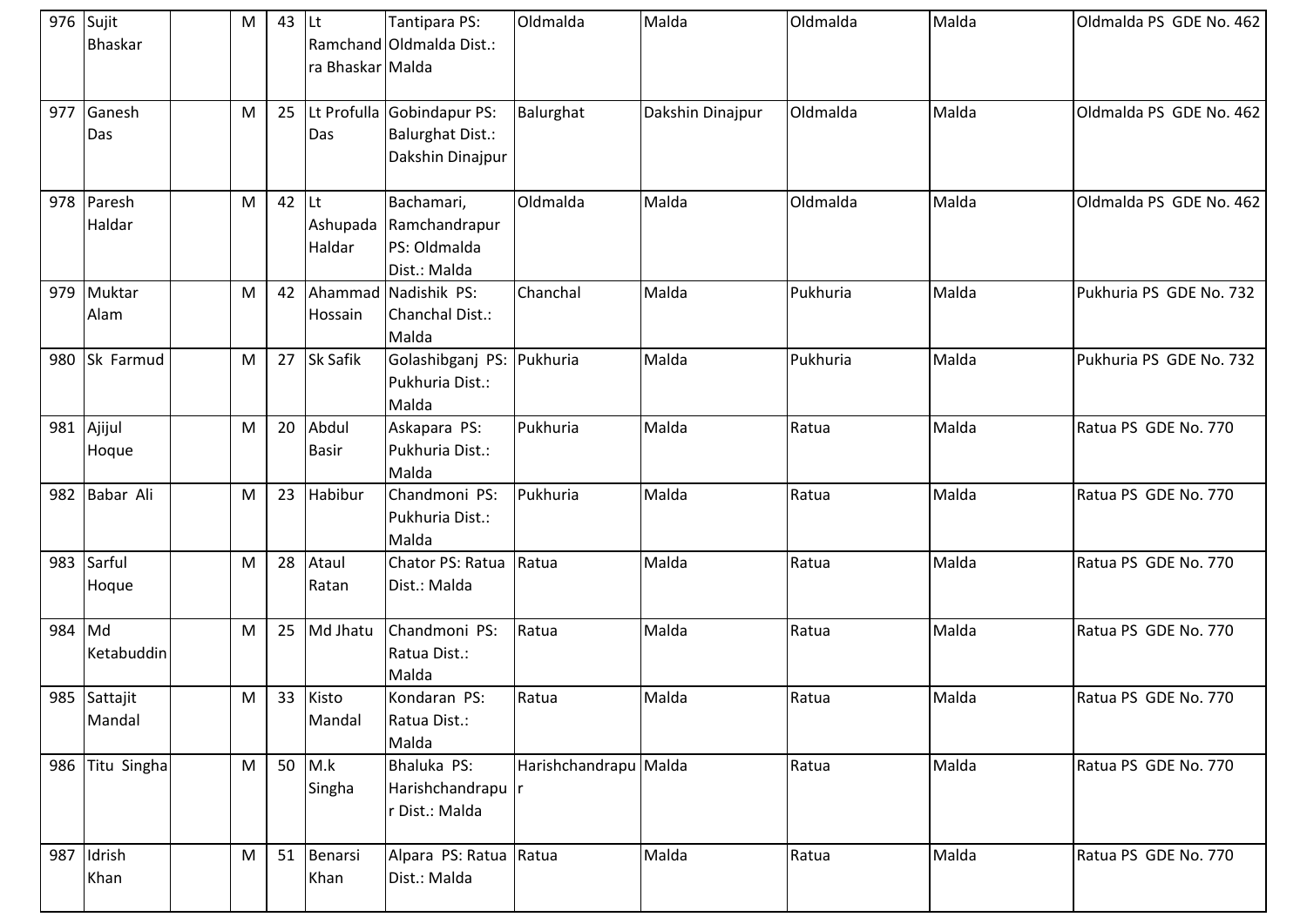| 988 | Md Firoj                   | M | 42 | Sattar                      | Late Abdul Ratua PS: Ratua<br>Dist.: Malda                                   | Ratua         | Malda       | Ratua         | Malda       | Ratua PS GDE No. 770           |
|-----|----------------------------|---|----|-----------------------------|------------------------------------------------------------------------------|---------------|-------------|---------------|-------------|--------------------------------|
| 989 | Humayun<br>Sk              | M |    |                             | Jehedar Sk Kamnagar<br>Kajipara PS:<br>Rejinagar Dist.:<br>Murshidabad       | Rejinagar     | Murshidabad | Beldanga      | Murshidabad | Beldanga PS GDE No. 958        |
| 990 | Musabbir<br>Hossain        | M | 25 | Alauddin<br><b>Sk</b>       | Jalibagicha PS:<br>Bhagawangola<br>Dist.:<br>Murshidabad                     | Bhagawangola  | Murshidabad | Bhagawangola  | Murshidabad | Bhagawangola PS GDE<br>No. 995 |
| 991 | Hossain Sk                 | M | 22 | Lal<br>Mohamm<br>ad Sk      | Gopalpur PS:<br>Bhagawangola<br>Dist.:<br>Murshidabad                        | Bhagawangola  | Murshidabad | Bhagawangola  | Murshidabad | Bhagawangola PS GDE<br>No. 995 |
| 992 | Mukul Sk                   | M | 52 | Ainuddin<br><b>Sk</b>       | Mahatpur PS:<br>Bhagawangola<br>Dist.:<br>Murshidabad                        | Bhagawangola  | Murshidabad | Bhagawangola  | Murshidabad | Bhagawangola PS GDE<br>No. 995 |
| 993 | Samrat Kr<br>Das           |   | 30 | Das                         | Subodh Kr BABARPUR PS:<br>Burwan Dist.:<br>Murshidabad                       | <b>Burwan</b> | Murshidabad | <b>Burwan</b> | Murshidabad | Burwan PS GDE No. 914          |
| 994 | Sujit Kr Das               |   | 38 | Das                         | Subodh Kr BABARPUR PS:<br>Burwan Dist.:<br>Murshidabad                       | <b>Burwan</b> | Murshidabad | <b>Burwan</b> | Murshidabad | Burwan PS GDE No. 914          |
| 995 | <b>Totan Das</b>           |   |    | <b>Bam</b><br>Charan<br>Das | <b>BABARPUR PS:</b><br>Burwan Dist.:<br>Murshidabad                          | <b>Burwan</b> | Murshidabad | <b>Burwan</b> | Murshidabad | Burwan PS GDE No. 914          |
| 996 | Ramcharan<br>Das           |   |    | Lt<br>Sudhakar<br>Das       | <b>BABARPUR PS:</b><br>Burwan Dist.:<br>Murshidabad                          | <b>Burwan</b> | Murshidabad | <b>Burwan</b> | Murshidabad | Burwan PS GDE No. 914          |
| 997 | <b>Taslim Sk</b>           | M | 28 | <b>Sk</b>                   | Lt. Yeanus Chhaighari<br>Poschimpara PS:<br>Daulatabad Dist.:<br>Murshidabad | Daulatabad    | Murshidabad | Daulatabad    | Murshidabad | Daulatabad PS GDE No.<br>723   |
|     | 998 Amjad<br><b>Biswas</b> | M | 40 | Jhumor<br><b>Biswas</b>     | <b>Ghasipur PS:</b><br>Daulatabad Dist.:<br>Murshidabad                      | Daulatabad    | Murshidabad | Daulatabad    | Murshidabad | Daulatabad PS GDE No.<br>723   |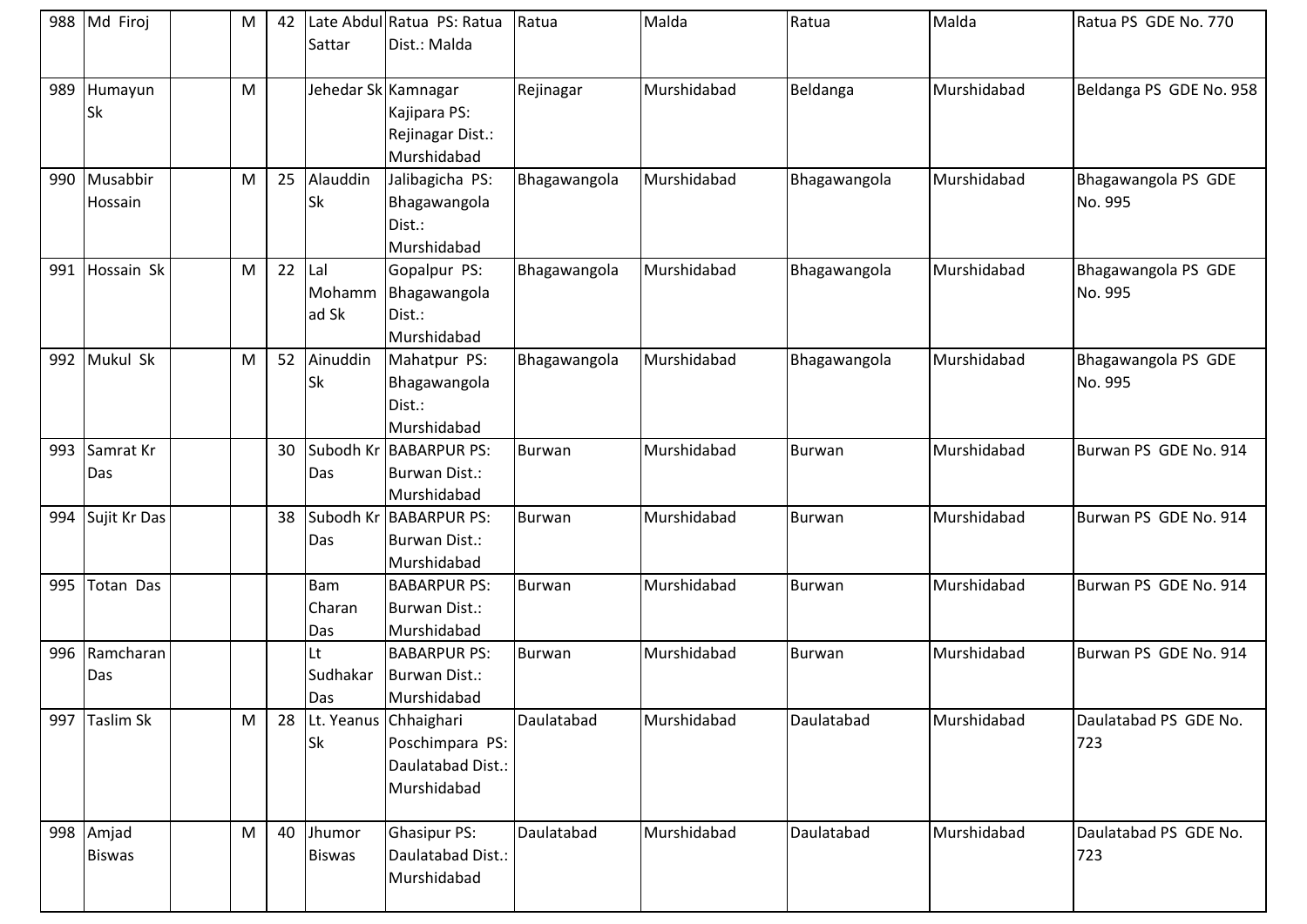| 999       | Firoj<br>Hossain                | M         | 30 | Humayun<br>Ali          | Huda Herampur<br>PS: Islampore<br>Dist.:<br>Murshidabad | Islampore   | Murshidabad | Daulatabad  | Murshidabad | Daulatabad PS GDE No.<br>723  |
|-----------|---------------------------------|-----------|----|-------------------------|---------------------------------------------------------|-------------|-------------|-------------|-------------|-------------------------------|
|           | 1000 Salam Sk                   | M         | 23 | Kamar Ali               | Indradanga PS:<br>Murshidabad<br>Dist.:<br>Murshidabad  | Murshidabad | Murshidabad | Daulatabad  | Murshidabad | Daulatabad PS GDE No.<br>723  |
|           | 1001 Sofikul Sk                 | M         | 26 | n Sk                    | Sukuruddi PS: Domkal Dist.:<br>Murshidabad              | Domkal      | Murshidabad | Domkal      | Murshidabad | Domkal PS GDE No. 1101        |
|           | 1002 Sohel Rana                 | M         | 24 |                         | Ramjan Sk PS: Domkal Dist.:<br>Murshidabad              | Domkal      | Murshidabad | Domkal      | Murshidabad | Domkal PS GDE No. 1101        |
| 1003 Jony | Mondal                          | M         | 21 | Musaraf<br>Mondal       | PS: Domkal Dist.:<br>Murshidabad                        | Domkal      | Murshidabad | Domkal      | Murshidabad | Domkal PS GDE No. 1101        |
|           | 1004 Salauddin<br>Halsana       | M         | 21 | Nabi<br>Halsana         | PS: Domkal Dist.: Domkal<br>Murshidabad                 |             | Murshidabad | Domkal      | Murshidabad | Domkal PS GDE No. 1101        |
|           | 1005 Imamul<br>Ansari           | M         | 37 | Sayed Ali<br>Ansari     | PS: Domkal Dist.:<br>Murshidabad                        | Domkal      | Murshidabad | Domkal      | Murshidabad | Domkal PS GDE No. 1101        |
|           | 1006 Raju Sk                    | M         | 35 | Rabbul Sk               | Raipur PS:<br>Hariharpara Dist.:<br>Murshidabad         | Hariharpara | Murshidabad | Hariharpara | Murshidabad | Hariharpara PS GDE No.<br>889 |
| 1007 Ram  | <b>Biswas</b>                   | M         | 19 | Kalu<br><b>Biswas</b>   | Raipur PS:<br>Hariharpara Dist.:<br>Murshidabad         | Hariharpara | Murshidabad | Hariharpara | Murshidabad | Hariharpara PS GDE No.<br>889 |
|           | 1008 Haru Das                   | ${\sf M}$ | 38 | Shyama<br>Das           | Hariharpara PS:<br>Hariharpara Dist.:<br>Murshidabad    | Hariharpara | Murshidabad | Hariharpara | Murshidabad | Hariharpara PS GDE No.<br>889 |
|           | 1009 Ihan Nabi<br><b>Biswas</b> | M         | 22 | Delbar<br><b>Biswas</b> | Taltali PS: Jalangi Jalangi<br>Dist.:<br>Murshidabad    |             | Murshidabad | Jalangi     | Murshidabad | Jalangi PS GDE No. 660        |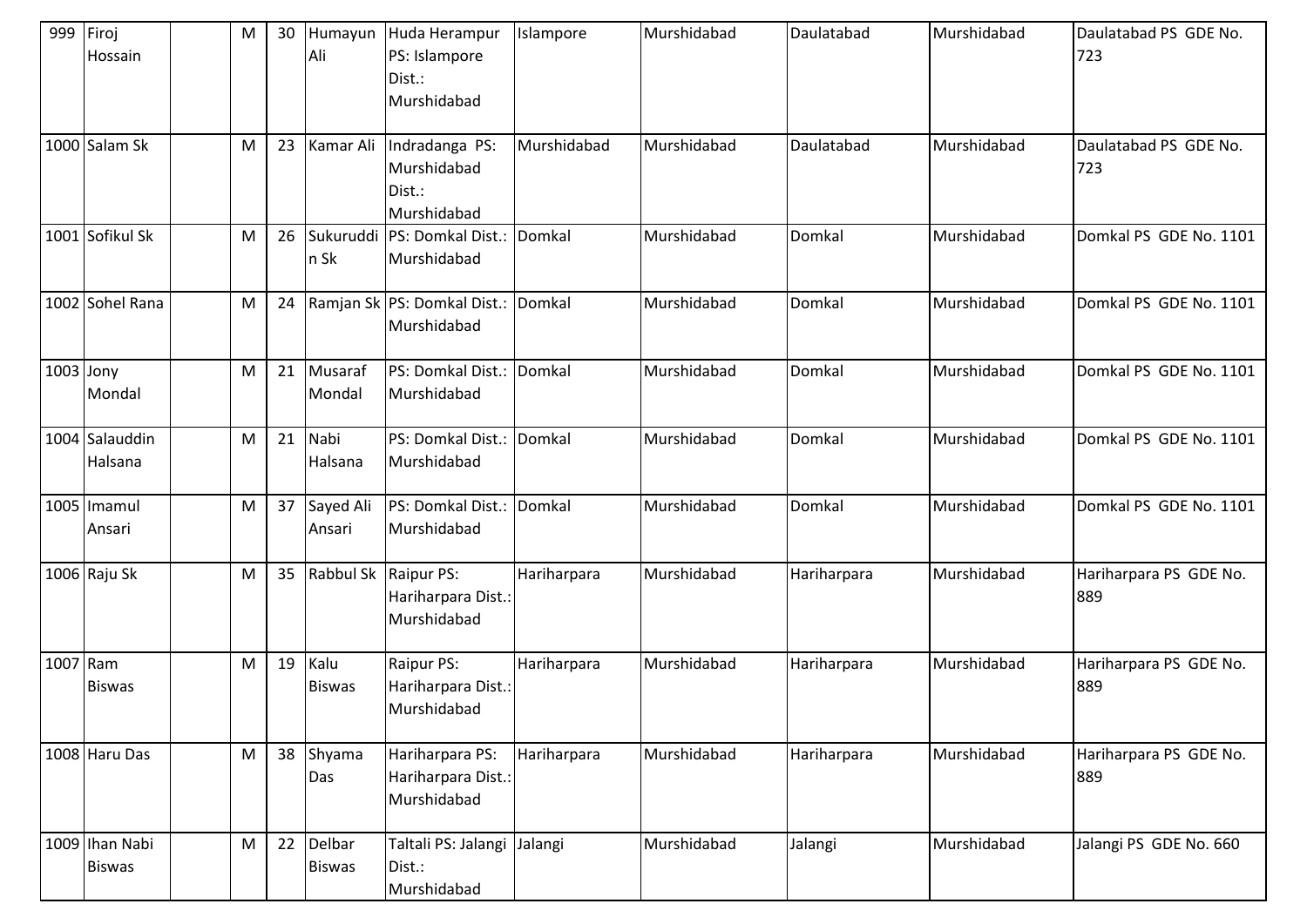| 1010 Subhajit<br>Sarkar  | M | 19              | Biswajit<br>Sarkar | Taltali PS: Jalangi<br>Dist.:                                           | Jalangi       | Murshidabad | Jalangi  | Murshidabad | Jalangi PS GDE No. 687      |
|--------------------------|---|-----------------|--------------------|-------------------------------------------------------------------------|---------------|-------------|----------|-------------|-----------------------------|
| 1011 Bikash Das          | M | 40              | Lt. Sankar<br>Das  | Murshidabad<br>Sahebrampur PS: Jalangi<br>Jalangi Dist.:<br>Murshidabad |               | Murshidabad | Jalangi  | Murshidabad | Jalangi PS GDE No. 687      |
| 1012 Ashik Ikbal         | M | 19              | Sirajul<br>Islam   | Roushannagar<br>PS: Jalangi Dist.:<br>Murshidabad                       | Jalangi       | Murshidabad | Jalangi  | Murshidabad | Jalangi PS GDE No. 687      |
| 1013 Abhauddin<br>Mondal | M | 32              | n Mondal           | Kutubuddi Dumurtala PS:<br>Domkal Dist.:<br>Murshidabad                 | Domkal        | Murshidabad | Jalangi  | Murshidabad | Jalangi PS GDE No. 687      |
| 1014 Arindam<br>Mondal   | M | 34              | Ajit<br>Mondal     | <b>Hoglardiar PS:</b><br>Jalangi Dist.:<br>Murshidabad                  | Jalangi       | Murshidabad | Jalangi  | Murshidabad | Jalangi PS GDE No. 687      |
| 1015 Provat<br>Banerjee  | M |                 | Pradip<br>Banerjee | Kashiganj PS:<br>Jiaganj Dist.:<br>Murshidabad                          | Jiaganj       | Murshidabad | Jiaganj  | Murshidabad | Jiaganj PS GDE No. 614      |
| 1016 Najir Sk            | M | 30 <sup>1</sup> | Soukat Sk          | Debipur<br>Chownipara PS:<br>Jiaganj Dist.:<br>Murshidabad              | Jiaganj       | Murshidabad | Jiaganj  | Murshidabad | Jiaganj PS GDE No. 614      |
| 1017 Babu Khan           | M |                 | Selim<br>Khan      | Debipur<br>Chownipara PS:<br>Jiaganj Dist.:<br>Murshidabad              | Jiaganj       | Murshidabad | Jiaganj  | Murshidabad | Jiaganj PS GDE No. 614      |
| 1018 Jabed<br>Khan       | M |                 | Halim<br>Khan      | Debipur<br>Chownipara PS:<br>Jiaganj Dist.:<br>Murshidabad              | Jiaganj       | Murshidabad | Jiaganj  | Murshidabad | Jiaganj PS GDE No. 614      |
| 1019 Gourab<br>Das       | M | 38              | Jagonath<br>Das    | Sidheswari PS:<br><b>Burwan Dist.:</b><br>Murshidabad                   | <b>Burwan</b> | Murshidabad | Khargram | Murshidabad | Khargram PS GDE No.<br>1190 |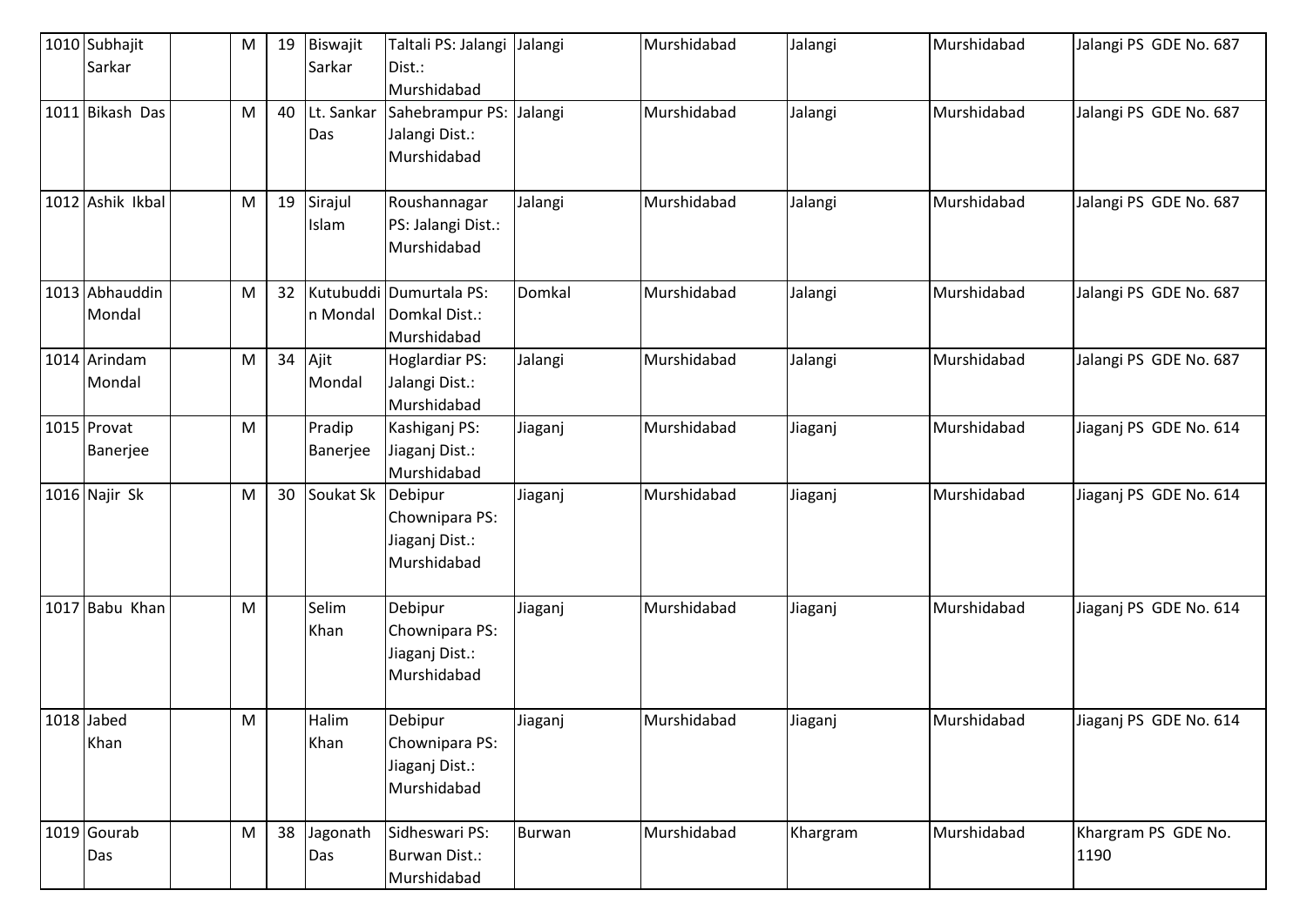|            | 1020 Tinku Das            | M | 30 | Shibu Das                   | Kanduri PS:<br>Khargram Dist.:<br>Murshidabad                      | Khargram | Murshidabad     | Khargram | Murshidabad | Khargram PS GDE No.<br>1190 |
|------------|---------------------------|---|----|-----------------------------|--------------------------------------------------------------------|----------|-----------------|----------|-------------|-----------------------------|
| 1021       | Tajmol Sk                 | M | 40 | Lt. Tojmul Eroali PS:<br>Sk | Khargram Dist.:<br>Murshidabad                                     | Khargram | Murshidabad     | Khargram | Murshidabad | Khargram PS GDE No.<br>1190 |
| 1022 Netai | Bagdi                     | M | 22 | Nanda<br>Bagdi              | Kanduri PS:<br>Khargram Dist.:<br>Murshidabad                      | Khargram | Murshidabad     | Khargram | Murshidabad | Khargram PS GDE No.<br>1190 |
|            | 1023 Kalidas<br>Bagdi     | M | 40 | Lt. Bablu<br>Bagdi          | Eroali PS:<br>Khargram Dist.:<br>Murshidabad                       | Khargram | Murshidabad     | Khargram | Murshidabad | Khargram PS GDE No.<br>1190 |
|            | 1024 Ranglal Sk           | M | 35 | Kamarul<br>Sk               | Ayrah PS:<br>Khargram Dist.:<br>Murshidabad                        | Khargram | Murshidabad     | Khargram | Murshidabad | Khargram PS GDE No.<br>1190 |
|            | 1025 Khjodaram<br>Sk      |   |    | Matin Ski                   |                                                                    |          | <b>Basirhat</b> | Nabagram | Murshidabad | Nabagram PS GDE No.<br>813  |
|            | 1026 Mosaraf Sk           |   |    | Abul Sk                     |                                                                    |          | Basirhat        | Nabagram | Murshidabad | Nabagram PS GDE No.<br>813  |
|            | 1027 Ansar<br>Momin       |   |    | Rob<br>Momin                |                                                                    |          | <b>Basirhat</b> | Nabagram | Murshidabad | Nabagram PS GDE No.<br>813  |
|            | 1028 Ezaj Abdul<br>Moimin |   |    | Ansar<br>Momin              |                                                                    |          | <b>Basirhat</b> | Nabagram | Murshidabad | Nabagram PS GDE No.<br>813  |
|            | 1029 Robikul Sk           |   |    | Kader Sk                    |                                                                    |          | <b>Basirhat</b> | Nabagram | Murshidabad | Nabagram PS GDE No.<br>812  |
|            | 1030 Tikdar Sk            |   |    | Dukhu Sk                    |                                                                    |          | <b>Basirhat</b> | Nabagram | Murshidabad | Nabagram PS GDE No.<br>812  |
|            | 1031 Kobirul Sk           |   |    | Azfar Sk                    |                                                                    |          | Basirhat        | Nabagram | Murshidabad | Nabagram PS GDE No.<br>812  |
|            | 1032 Murselim<br>Sk       |   |    | Momin<br>Kobiraj            |                                                                    |          | <b>Basirhat</b> | Nabagram | Murshidabad | Nabagram PS GDE No.<br>812  |
|            | 1033 Jinnath<br>Malithya  |   | 26 | Malithya                    | Jomser Ali Madhupur<br>Mathpara PS:<br>Nawda Dist.:<br>Murshidabad | Nawda    | Murshidabad     | Nawda    | Murshidabad | Nawda PS GDE No. 741        |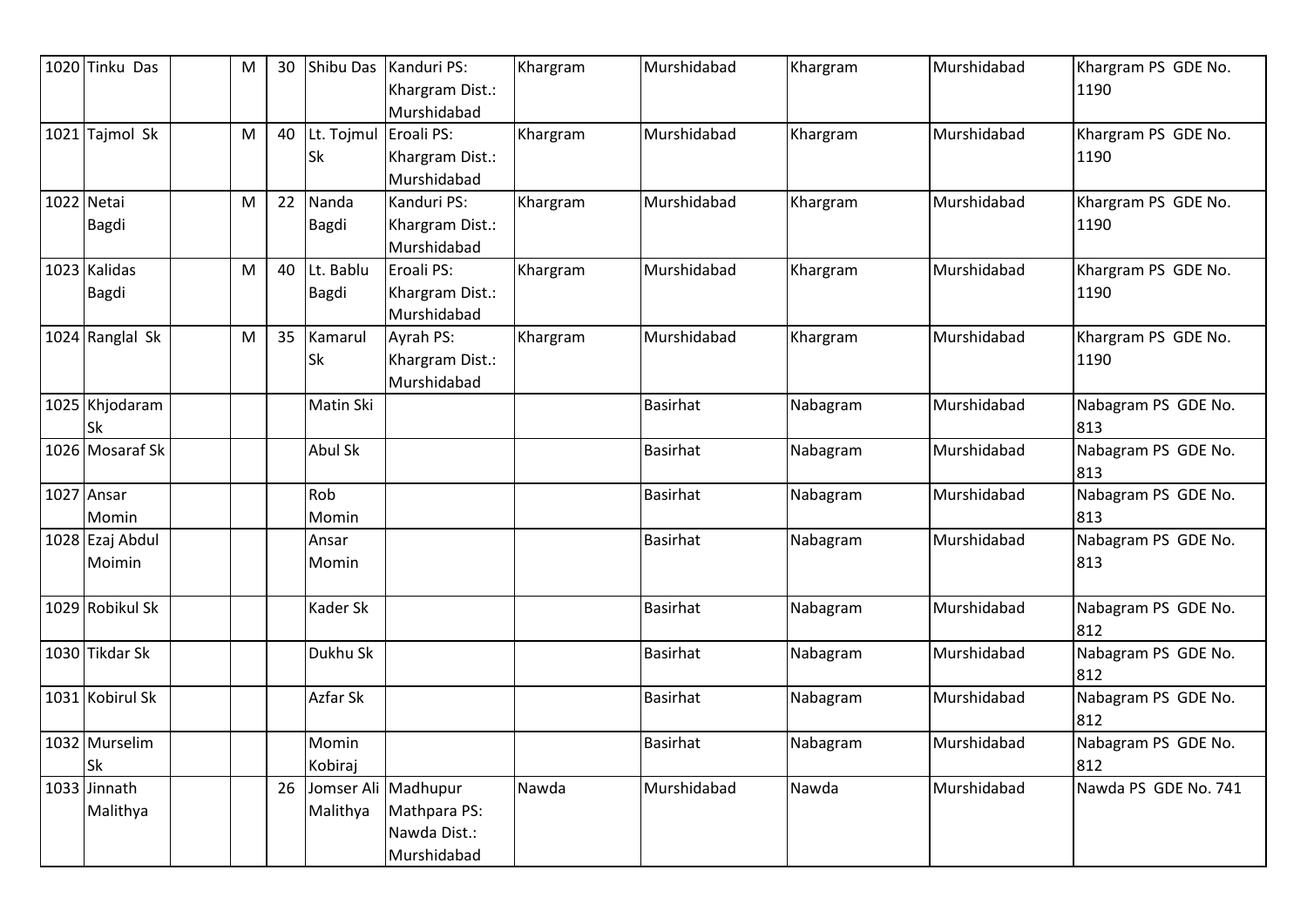| 1034 Mahaddes<br>h Sk   |   | 18       | Nasir Sk                | Kashipur<br>Paschimpara PS:<br>Rejinagar Dist.:<br>Murshidabad       | Rejinagar   | Murshidabad | Nawda     | Murshidabad | Nawda PS GDE No. 741     |
|-------------------------|---|----------|-------------------------|----------------------------------------------------------------------|-------------|-------------|-----------|-------------|--------------------------|
| 1035 Palash Das         |   | 24       | Sonatan<br>Das          | Kalitala Daspara<br>PS: Beldanga<br>Dist.:<br>Murshidabad            | Beldanga    | Murshidabad | Nawda     | Murshidabad | Nawda PS GDE No. 757     |
| 1036 Keshab Das         |   | 22       |                         | Kanai Das Tajpur Daspara<br>PS: Hariharpara<br>Dist.:<br>Murshidabad | Hariharpara | Murshidabad | Nawda     | Murshidabad | Nawda PS GDE No. 757     |
| 1037 Hasibur<br>Rahaman |   | 31       |                         | Taslem Sk Mahammadpur<br>PS: Nawda Dist.:<br>Murshidabad             | Nawda       | Murshidabad | Nawda     | Murshidabad | Nawda PS GDE No. 575     |
| 1038 Indrajit Das       | M | 28       | Lt. Biren<br>Das        | Kederchandpur<br>PS: Nawda Dist.:<br>Murshidabad                     | Nawda       | Murshidabad | Nawda     | Murshidabad | Nawda PS GDE No. 757     |
| 1039 Indrajit<br>Haldar | M | 26       | Haripada<br>Haldar      | Kederchandpur<br>PS: Nawda Dist.:<br>Murshidabad                     | Nawda       | Murshidabad | Nawda     | Murshidabad | Nawda PS GDE No. 757     |
| 1040 Molay<br>Haldar    | M | $25$ Lt. | Posupati<br>Haldar      | Kederchandpur<br>PS: Nawda Dist.:<br>Murshidabad                     | Nawda       | Murshidabad | Nawda     | Murshidabad | Nawda PS GDE No. 757     |
| 1041 Bejlu Sk           | M | 25       | Kalu Sk                 | Gholdoba PS:<br>Nawda Dist.:<br>Murshidabad                          | Nawda       | Murshidabad | Nawda     | Murshidabad | Nawda PS GDE No. 756     |
| 1042 Kabsar Sk          | M |          | 50 Niyamat<br><b>Sk</b> | Gholdoba PS:<br>Nawda Dist.:<br>Murshidabad                          | Nawda       | Murshidabad | Nawda     | Murshidabad | Nawda PS GDE No. 756     |
| 1043 Biswajit<br>Mondal | M |          | 30 Bhugol<br>Mondal     | Char sarondajpur Raninagar<br>PS: Raninagar<br>Dist.:<br>Murshidabad |             | Murshidabad | Raninagar | Murshidabad | Raninagar PS GDE No. 711 |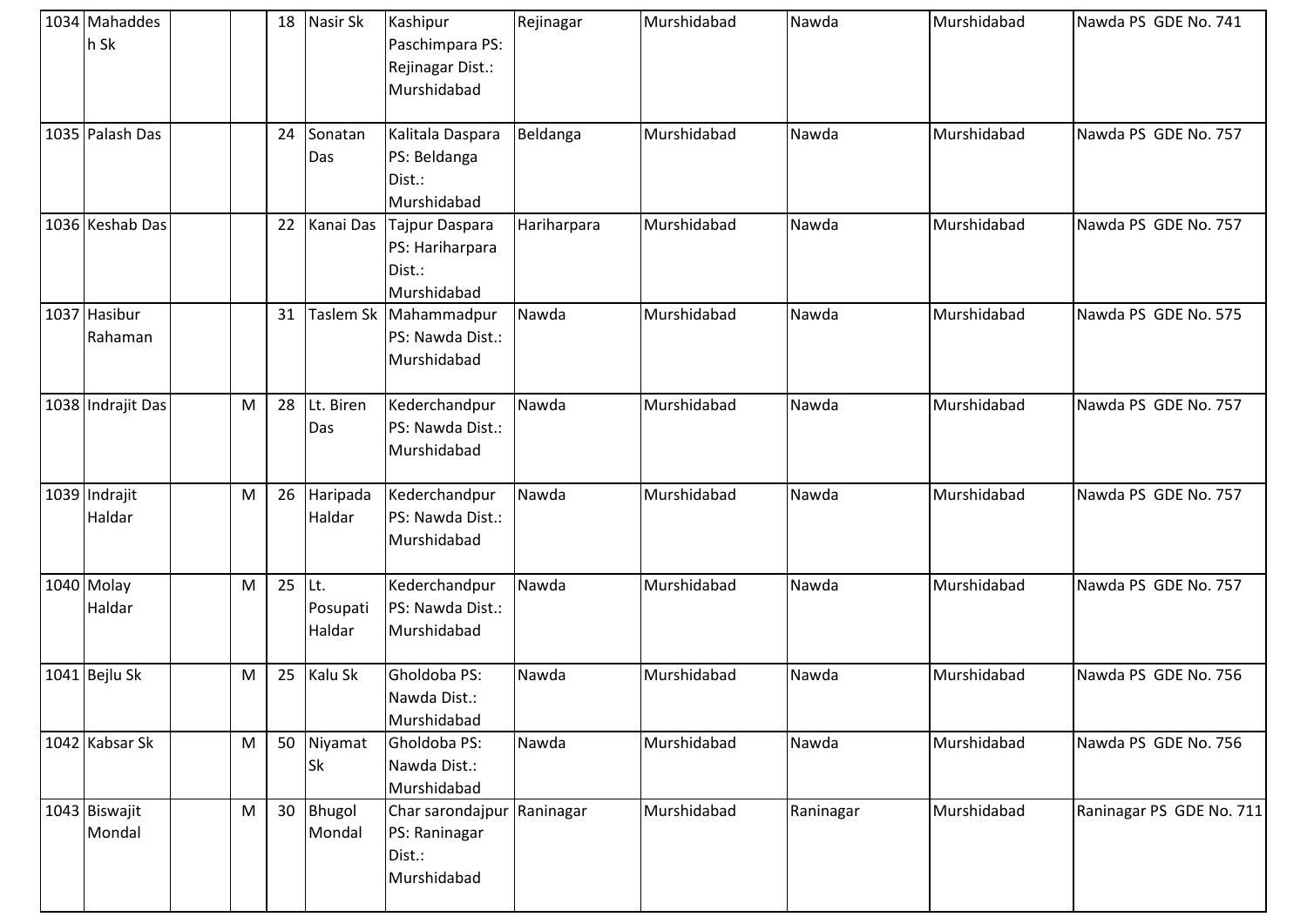| 1044 Taijul Sk                | M | 24 | Abu<br><b>Bakkar Sk</b> | Katlamari<br>Babupara PS:<br>Raninagar Dist.:<br>Murshidabad | Raninagar | Murshidabad | Raninagar | Murshidabad | Raninagar PS GDE No. 711 |
|-------------------------------|---|----|-------------------------|--------------------------------------------------------------|-----------|-------------|-----------|-------------|--------------------------|
| 1045 Pintu Sk                 | M | 18 | Lt Arman<br><b>Sk</b>   | Katlmari<br>babupara PS:<br>Raninagar Dist.:<br>Murshidabad  | Raninagar | Murshidabad | Raninagar | Murshidabad | Raninagar PS GDE No. 711 |
| 1046 Habil Sk                 | M | 18 | <b>Anarul Sk</b>        | Munshipara PS:<br>Raninagar Dist.:<br>Murshidabad            | Raninagar | Murshidabad | Raninagar | Murshidabad | Raninagar PS GDE No. 711 |
| 1047 Nitish Das               | M | 24 |                         | Nepal Das Mohoanganj PS:<br>Raninagar Dist.:<br>Murshidabad  | Raninagar | Murshidabad | Raninagar | Murshidabad | Raninagar PS GDE No. 707 |
| 1048 Ummar Sk                 | M | 36 |                         | Rabban Sk Kalyannagar PS:<br>Ranitala Dist.:<br>Murshidabad  | Ranitala  | Murshidabad | Ranitala  | Murshidabad | Ranitala PS GDE No. 756  |
| 1049 Sabirul<br>Islam         | M | 21 | Atikul<br>Islam         | Jibanpur<br>Sarkarpara PS:<br>Ranitala Dist.:<br>Murshidabad | Ranitala  | Murshidabad | Ranitala  | Murshidabad | Ranitala PS GDE No. 756  |
| 1050 Milon<br>Islam<br>Milton | M | 40 | Mosim Sk                | Sayedpur PS:<br>Ranitala Dist.:<br>Murshidabad               | Ranitala  | Murshidabad | Ranitala  | Murshidabad | Ranitala PS GDE No. 760  |
| $1051$ Tarak<br>Majumdar      | M | 52 | Kamal                   | Rampara PS:<br>Mujamdar Rejinagar Dist.:<br>Murshidabad      | Rejinagar | Murshidabad | Rejinagar | Murshidabad | Rejinagar PS GDE No. 747 |
| 1052 Abbas Sk                 | M |    | 28 Rokai Sk             | Janpur PS:<br>Rejinagar Dist.:<br>Murshidabad                | Rejinagar | Murshidabad | Rejinagar | Murshidabad | Rejinagar PS GDE No. 747 |
| 1053 Raghu Das                | M |    | 38 Mantu<br>Das         | Sujapur Daspara<br>PS: Saktipur Dist.:<br>Murshidabad        | Saktipur  | Murshidabad | Saktipur  | Murshidabad | Saktipur PS GDE No. 666  |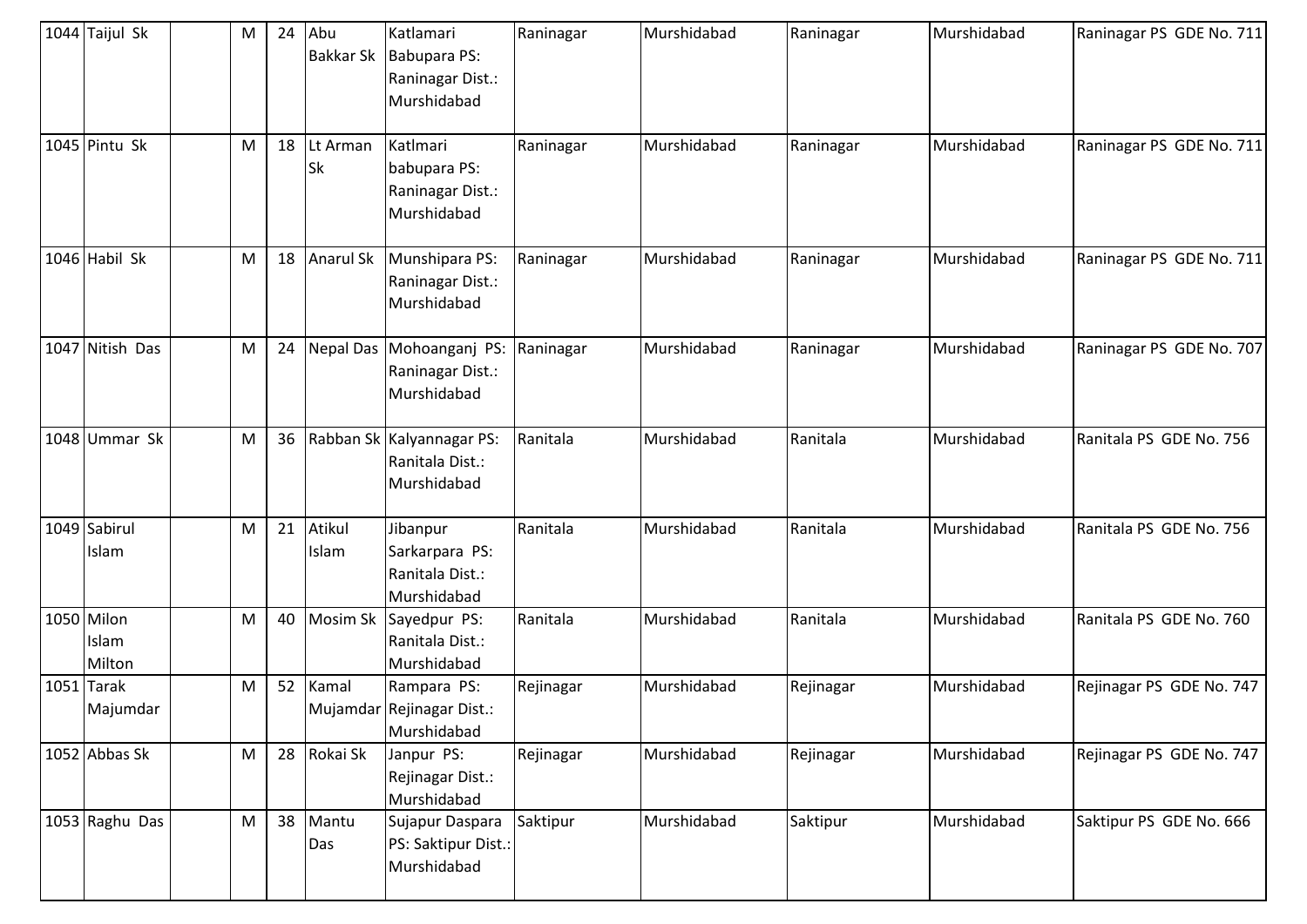|           | 1054 Amitava<br>Maity   | M | 45 | <b>Bomkesh</b>             | <b>ISABPUR PS:</b><br>Belda Dist.:<br>Paschim<br>Mednipore                     | Belda       | Paschim Mednipore Belda       | Paschim<br>Mednipore | Belda PS GDE No. 848          |
|-----------|-------------------------|---|----|----------------------------|--------------------------------------------------------------------------------|-------------|-------------------------------|----------------------|-------------------------------|
|           | 1055 Bosikuddin<br>Box  | M |    | Lt Farit<br><b>Box</b>     | Shyamganja PS:<br>Chandrakona<br>Dist.: Paschim<br>Mednipore                   | Chandrakona | Paschim Mednipore Chandrakona | Paschim<br>Mednipore | Chandrakona PS GDE No.<br>911 |
|           | 1056 Nasiruddin<br>Khan | M | 41 | Miajal<br>Hossain<br>Khan  | Bhagabantapur<br>PS: Chandrakona<br>Dist.: Paschim<br>Mednipore                | Chandrakona | Paschim Mednipore Chandrakona | Paschim<br>Mednipore | Chandrakona PS GDE No.<br>911 |
|           | 1057 Ramu Dolai         | M | 32 | Aun                        | Mamudpur PS:<br>Chandrakona<br>Dist.: Paschim<br>Mednipore                     | Chandrakona | Paschim Mednipore Chandrakona | Paschim<br>Mednipore | Chandrakona PS GDE No.<br>631 |
|           | 1058 Tarun Das          | M | 37 |                            | Raghunat   Mamudpur PS:<br>Chandrakona<br>Dist.: Paschim<br>Mednipore          | Chandrakona | Paschim Mednipore Chandrakona | Paschim<br>Mednipore | Chandrakona PS GDE No.<br>631 |
|           | 1059 Manik<br>Mandal    | M |    | Haranath                   | Mamudpur PS:<br>Chandrakona<br>Dist.: Paschim<br>Mednipore                     | Chandrakona | Paschim Mednipore Chandrakona | Paschim<br>Mednipore | Chandrakona PS GDE No.<br>631 |
|           | 1060 Dukhiram<br>Maity  | M | 56 | Lt. Uma<br>Sankar<br>Maity | <b>TILANDA PS:</b><br>Daspur Dist.:<br>Paschim<br>Mednipore                    | Daspur      | Paschim Mednipore Daspur      | Paschim<br>Mednipore | Daspur PS GDE No. 983         |
|           | 1061 Bhaskar<br>Jana    | M | 40 | Lt. Gour<br>Hari Jana      | <b>DAKSHIN</b><br><b>DHANKHAL PS:</b><br>Daspur Dist.:<br>Paschim<br>Mednipore | Daspur      | Paschim Mednipore Daspur      | Paschim<br>Mednipore | Daspur PS GDE No. 983         |
| 1062 Amal | Samanta                 | M |    | 44 Lt. Nitai<br>Samanta    | <b>SAGARPUR PS:</b><br>Daspur Dist.:<br>Paschim<br>Mednipore                   | Daspur      | Paschim Mednipore Daspur      | Paschim<br>Mednipore | Daspur PS GDE No. 983         |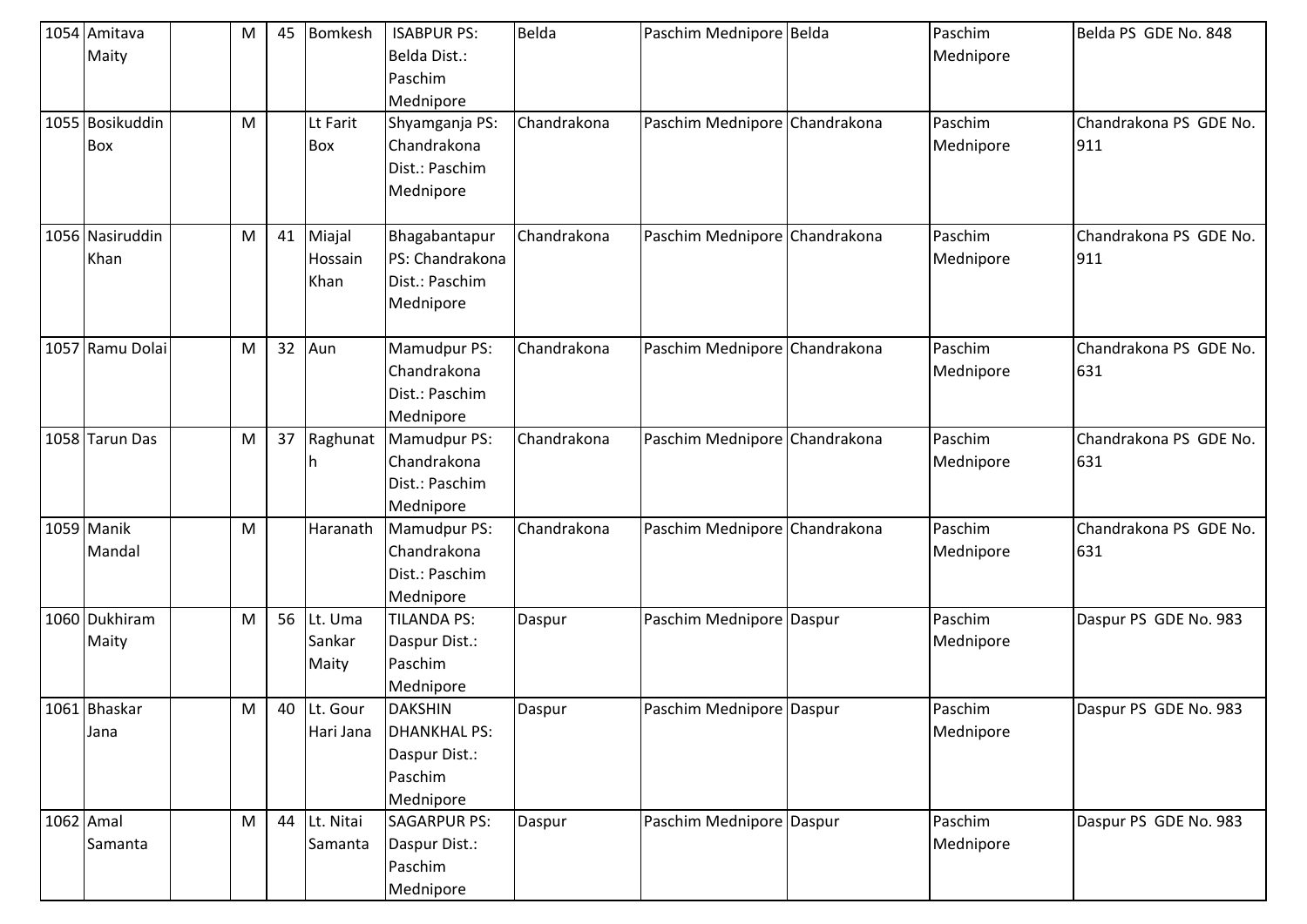| 1063 Pritam    | M | 28 | Nitai Dolai PURU |                          | Daspur  | Paschim Mednipore Daspur  | Paschim   | Daspur PS GDE No. 983 |
|----------------|---|----|------------------|--------------------------|---------|---------------------------|-----------|-----------------------|
| Dolai          |   |    |                  | <b>SOTTAMPUR PS:</b>     |         |                           | Mednipore |                       |
|                |   |    |                  | Daspur Dist.:            |         |                           |           |                       |
|                |   |    |                  | Paschim                  |         |                           |           |                       |
|                |   |    |                  | Mednipore                |         |                           |           |                       |
| 1064 Tapan     | M | 57 | Lt. Dhiran       | <b>TATARKHAN PS:</b>     | Daspur  | Paschim Mednipore Daspur  | Paschim   | Daspur PS GDE No. 983 |
| Dolai          |   |    | Dolai            | Daspur Dist.:            |         |                           | Mednipore |                       |
|                |   |    |                  | Paschim                  |         |                           |           |                       |
|                |   |    |                  | Mednipore                |         |                           |           |                       |
| 1065 Biswajit  | M | 44 | Lt. Bijoy        | <b>JAYKRISHNAPUR</b>     | Daspur  | Paschim Mednipore Daspur  | Paschim   | Daspur PS GDE No. 983 |
| Goswami        |   |    | Goswami          | PS: Daspur Dist.:        |         |                           | Mednipore |                       |
|                |   |    |                  | Paschim                  |         |                           |           |                       |
|                |   |    |                  | Mednipore                |         |                           |           |                       |
| 1066 Jayanta   | M | 27 | Tapan            | Guiadaha PS:             | Garbeta | Paschim Mednipore Garbeta | Paschim   | Garbeta PS Outpost    |
| Rana           |   |    | Rana             | Garbeta Dist.:           |         |                           | Mednipore | Chandrakona Road Bith |
|                |   |    |                  | Paschim                  |         |                           |           | House GDE No. 455     |
|                |   |    |                  | Mednipore                |         |                           |           |                       |
| 1067 Sourav    | M | 25 | Baneswar         | Sripur PS: Ghatal        | Ghatal  | Paschim Mednipore Ghatal  | Paschim   | Ghatal PS GDE No. 972 |
| Santra         |   |    | Santra           | Dist.: Paschim           |         |                           | Mednipore |                       |
|                |   |    |                  | Mednipore                |         |                           |           |                       |
|                |   |    |                  |                          |         |                           |           |                       |
| 1068 Shakandar | M | 20 | Salim            | Ghola PS: Ghatal         | Ghatal  | Paschim Mednipore Ghatal  | Paschim   | Ghatal PS GDE No. 972 |
| Mirju          |   |    | Mirja            | Dist.: Paschim           |         |                           | Mednipore |                       |
|                |   |    |                  | Mednipore                |         |                           |           |                       |
|                |   |    |                  |                          |         |                           |           |                       |
| 1069 Sk. Ram J | M | 25 | Sk. Ajhar        | Shibpur                  | Ghatal  | Paschim Mednipore Ghatal  | Paschim   | Ghatal PS GDE No. 972 |
| Raja           |   |    | Ali              | Hazrapara PS:            |         |                           | Mednipore |                       |
|                |   |    |                  | <b>Ghatal Dist.:</b>     |         |                           |           |                       |
|                |   |    |                  | Paschim                  |         |                           |           |                       |
|                |   |    |                  | Mednipore                |         |                           |           |                       |
| 1070 Swarup    | M | 23 | Swapan           | Chowli PS: Ghatal Ghatal |         | Paschim Mednipore Ghatal  | Paschim   | Ghatal PS GDE No. 972 |
| Mondal         |   |    | Mondal           | Dist.: Paschim           |         |                           | Mednipore |                       |
|                |   |    |                  | Mednipore                |         |                           |           |                       |
|                |   |    |                  |                          |         |                           |           |                       |
| 1071 Rumal     | M |    | Sameer           | Chowli PS: Ghatal Ghatal |         | Paschim Mednipore Ghatal  | Paschim   | Ghatal PS GDE No. 972 |
| Samanta        |   |    | Samanta          | Dist.: Paschim           |         |                           | Mednipore |                       |
|                |   |    |                  | Mednipore                |         |                           |           |                       |
|                |   |    |                  |                          |         |                           |           |                       |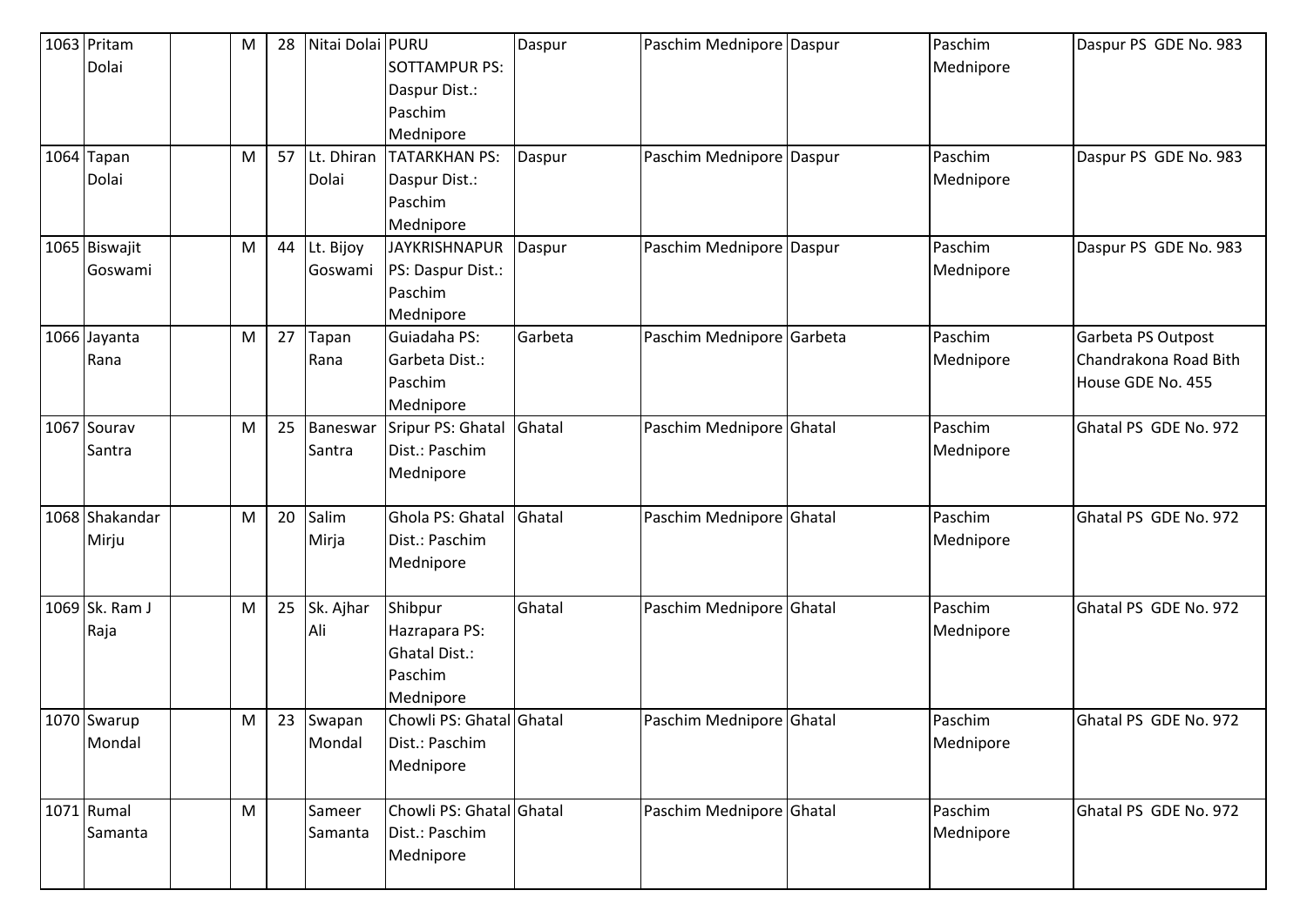| 1073 Sk. | 1072 Abir Dolui                 | M<br>M | 20<br>24 | Tapan<br>Dolui<br>Sk. Hasan | Kotai, PS.<br>Anandapur PS:<br>Anandapur Dist.:<br>Paschim<br>Mednipore<br>Digha, PS. | Anandapur<br>Keshpur | Paschim Mednipore Ghatal<br>Paschim Mednipore Ghatal |        | Paschim<br>Mednipore<br>Paschim | Ghatal PS GDE No. 964<br>Ghatal PS GDE No. 964 |
|----------|---------------------------------|--------|----------|-----------------------------|---------------------------------------------------------------------------------------|----------------------|------------------------------------------------------|--------|---------------------------------|------------------------------------------------|
|          | Nimayat<br>Ali                  |        |          | Ali                         | Keshpur PS:<br>Keshpur Dist.:<br>Paschim<br>Mednipore                                 |                      |                                                      |        | Mednipore                       |                                                |
|          | 1074 Srimanta<br>Maji           | M      | 25       | Bhagirath<br>Maji           | Ghoradoho, PS.<br>Khanakul PS:<br>Khanakul Dist.:<br><b>Hooghly Rural</b>             | Khanakul             | <b>Hooghly Rural</b>                                 | Ghatal | Paschim<br>Mednipore            | Ghatal PS GDE No. 964                          |
|          | 1075 Arnab<br>Mondal            | M      | 26       | Adwita<br>Mondal            | Ghoradoho, PS.<br>Khanakul PS:<br>Khanakul Dist.:<br><b>Hooghly Rural</b>             | Khanakul             | <b>Hooghly Rural</b>                                 | Ghatal | Paschim<br>Mednipore            | Ghatal PS GDE No. 964                          |
|          | 1076 Chayan<br><b>Kumar Das</b> | M      | 25       |                             | Tarun Das Notpatia, PS.<br><b>Sutahat PS:</b><br>Sutahata Dist.:<br>Purba Mednipore   | Sutahata             | Purba Mednipore                                      | Ghatal | Paschim<br>Mednipore            | Ghatal PS GDE No. 964                          |
|          | 1077 Surajit<br>Pakhar          | M      | 32       | Nivanjan<br>Pakher          | Shilarajnagar, PS<br><b>Ghatal PS: Ghatal</b><br>Dist.: Paschim<br>Mednipore          | Ghatal               | Paschim Mednipore Ghatal                             |        | Paschim<br>Mednipore            | Ghatal PS GDE No. 993                          |
|          | 1078 Tanmoy<br>Dalbera          | M      | 31       | Ajit<br>Dalbera             | Uttarpara,<br>keshpur PS:<br>Keshpur Dist.:<br>Paschim<br>Mednipore                   | Keshpur              | Paschim Mednipore Keshpur                            |        | Paschim<br>Mednipore            | Keshpur PS GDE No. 941                         |
|          | 1079 Amar<br>Dolai              | M      | 25       | Sanjoy<br>Dolai             | Chakprasad PS:<br>Keshpur Dist.:<br>Paschim<br>Mednipore                              | Keshpur              | Paschim Mednipore Keshpur                            |        | Paschim<br>Mednipore            | Keshpur PS GDE No. 941                         |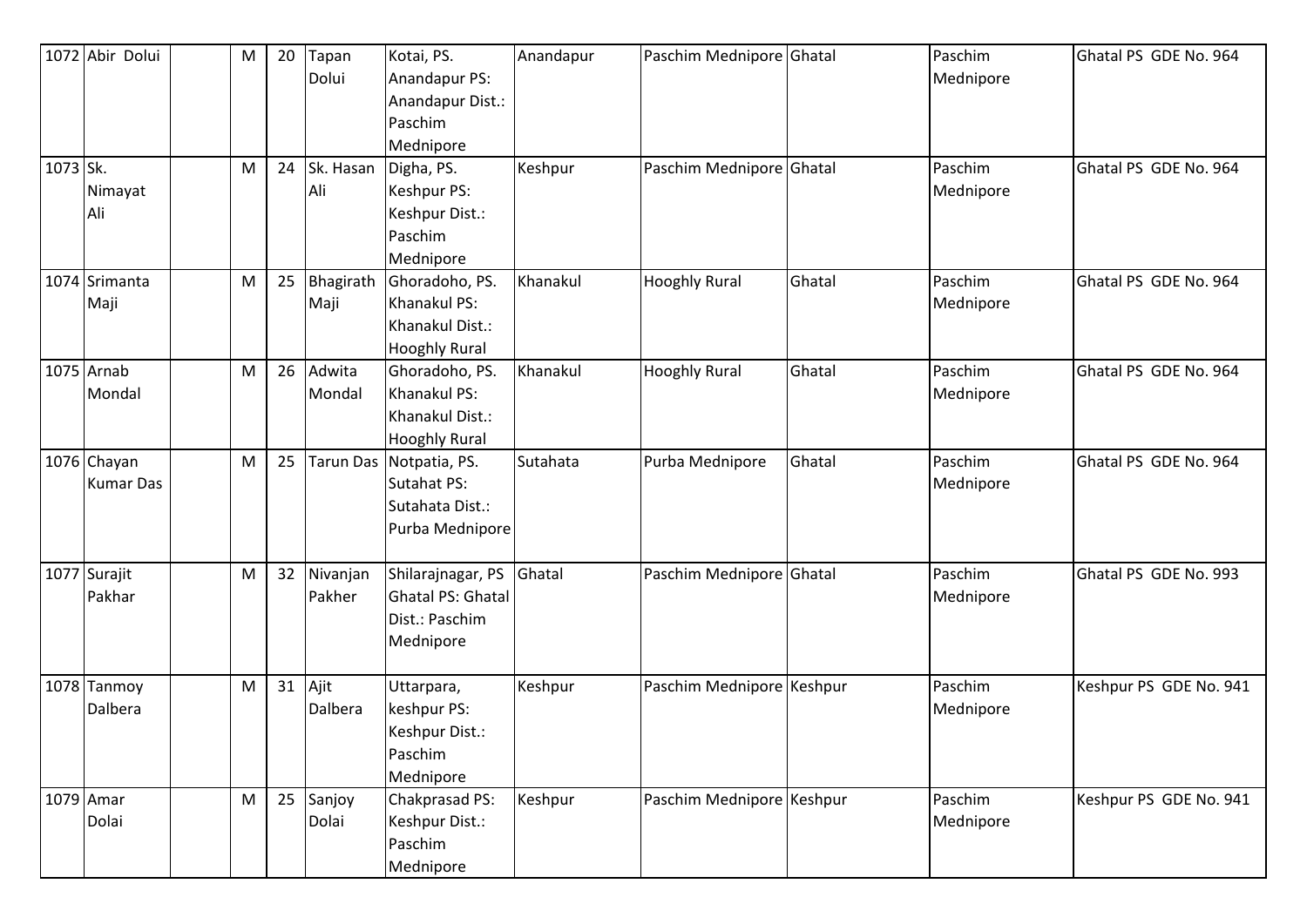| 1080 Budhhadeb<br>Ghosh | M | 24 | Tarun<br>Ghosh | Siyartala PS:<br>Garbeta Dist.:     | Garbeta    | Paschim Mednipore Keshpur         | Paschim<br>Mednipore | Keshpur PS GDE No. 941 |
|-------------------------|---|----|----------------|-------------------------------------|------------|-----------------------------------|----------------------|------------------------|
|                         |   |    |                | Paschim                             |            |                                   |                      |                        |
| $1081$ Tapas            | M | 22 |                | Mednipore<br>Rabindran Biripota PS: | Keshpur    | Paschim Mednipore Keshpur         | Paschim              | Keshpur PS GDE No. 933 |
| Bhangi                  |   |    |                | ath Bhangi Keshpur Dist.:           |            |                                   | Mednipore            |                        |
|                         |   |    |                | Paschim                             |            |                                   |                      |                        |
|                         |   |    |                | Mednipore                           |            |                                   |                      |                        |
| 1082 Rabindrana         | M |    |                | 55 Lt Budhan Biripota PS:           | Keshpur    | Paschim Mednipore Keshpur         | Paschim              | Keshpur PS GDE No. 933 |
| th Bhangi               |   |    | Bhangi         | Keshpur Dist.:                      |            |                                   | Mednipore            |                        |
|                         |   |    |                | Paschim                             |            |                                   |                      |                        |
|                         |   |    |                | Mednipore                           |            |                                   |                      |                        |
| 1083 Raghu              | M | 33 |                | Lt. Santan Sanjwal PS:              | Kharagpore | Paschim Mednipore Kharagpore town | Paschim              | Kharagpore town PS GDE |
| Nath                    |   |    |                | Chattacha Kharagpore town town      |            |                                   | Mednipore            | No. 1027               |
| Chatterjee              |   |    | rje            | Dist.: Paschim                      |            |                                   |                      |                        |
|                         |   |    |                | Mednipore                           |            |                                   |                      |                        |
| 1084 Sk. Nauka          | M | 40 | Lt. Sk.        | Panchberia PS:                      | Kharagpore | Paschim Mednipore Kharagpore town | Paschim              | Kharagpore town PS GDE |
|                         |   |    | Jamman         | Kharagpore town town                |            |                                   | Mednipore            | No. 1027               |
|                         |   |    |                | Dist.: Paschim                      |            |                                   |                      |                        |
|                         |   |    |                | Mednipore                           |            |                                   |                      |                        |
|                         |   |    |                |                                     |            |                                   |                      |                        |
| 1085 Sk. Kallu          | M | 38 | Lt. Sk.        | Panchberia PS:                      | Kharagpore | Paschim Mednipore Kharagpore town | Paschim              | Kharagpore town PS GDE |
|                         |   |    | Jumman         | Kharagpore town town                |            |                                   | Mednipore            | No. 1027               |
|                         |   |    |                | Dist.: Paschim                      |            |                                   |                      |                        |
|                         |   |    |                | Mednipore                           |            |                                   |                      |                        |
| 1086 Anup               | M | 32 | Umakant        | PS: Kharagpore                      | Kharagpore | Paschim Mednipore Kharagpore town | Paschim              | Kharagpore town PS GDE |
| Mahata                  |   |    | Mahata         | town Dist.:                         | town       |                                   | Mednipore            | No. 1053               |
|                         |   |    |                | Paschim                             |            |                                   |                      |                        |
|                         |   |    |                | Mednipore                           |            |                                   |                      |                        |
| 1087 Himangshu          | M | 29 | Manaranj       | Bankata, Dharusa Kharagpur local    |            | Paschim Mednipore Kharagpore town | Paschim              | Kharagpore town PS GDE |
| Mahata                  |   |    | lan            | PS: Kharagpur                       |            |                                   | Mednipore            | No. 1053               |
|                         |   |    | Mahata         | local Dist.:                        |            |                                   |                      |                        |
|                         |   |    |                | Paschim                             |            |                                   |                      |                        |
|                         |   |    |                | Mednipore                           |            |                                   |                      |                        |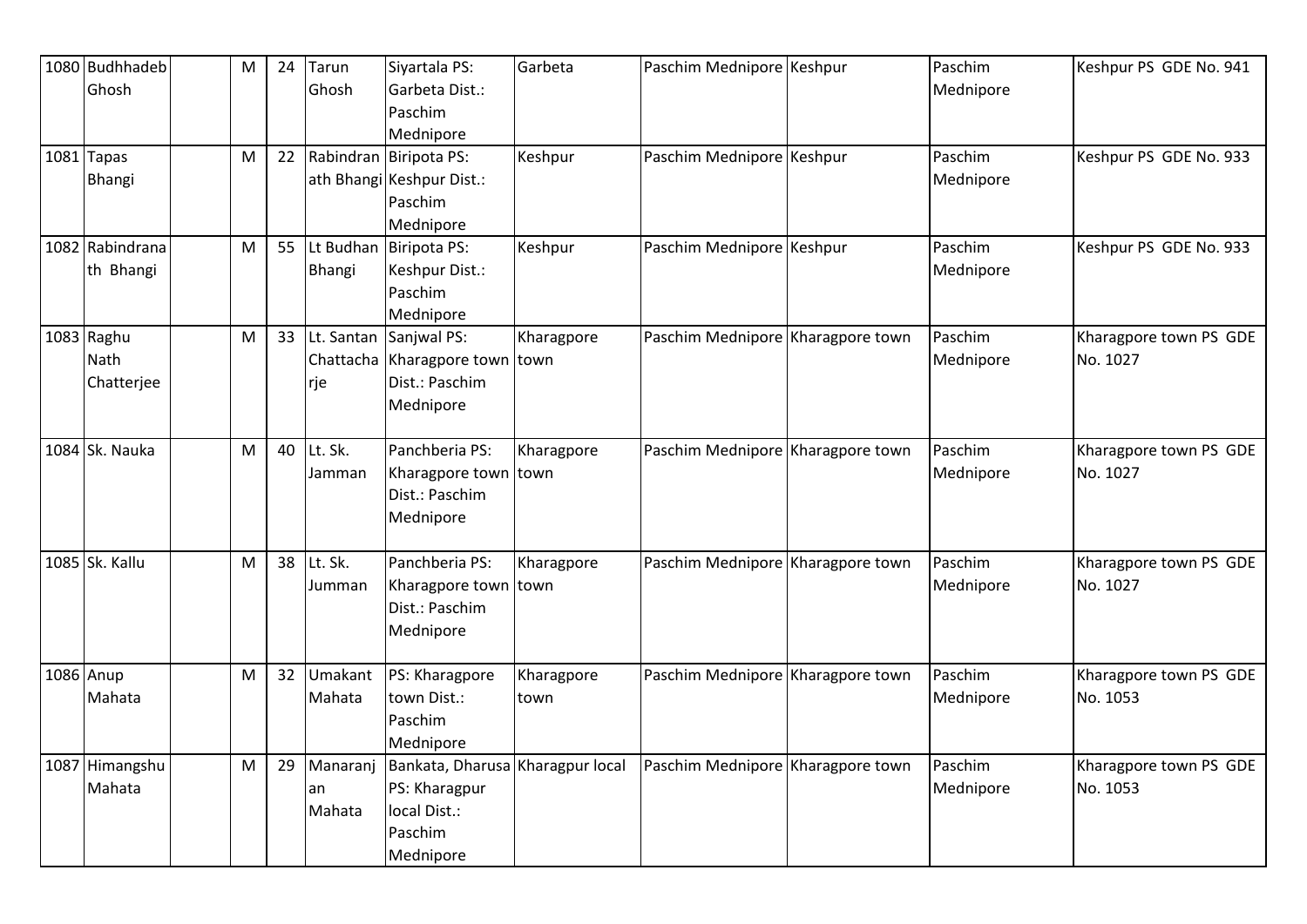| 1088 Asit |                  | M | 27 | Malhir    | Bankata, Dharusa Kharagpur local |                 | Paschim Mednipore Kharagpore town | Paschim   | Kharagpore town PS GDE |
|-----------|------------------|---|----|-----------|----------------------------------|-----------------|-----------------------------------|-----------|------------------------|
|           | Mahata           |   |    | Mahata    | PS: Kharagpur                    |                 |                                   | Mednipore | No. 1053               |
|           |                  |   |    |           | local Dist.:                     |                 |                                   |           |                        |
|           |                  |   |    |           | Paschim                          |                 |                                   |           |                        |
|           |                  |   |    |           | Mednipore                        |                 |                                   |           |                        |
|           | 1089 Rajesh Simi | M | 46 |           | Mahendra Old Settlement          | Kharagpur local | Paschim Mednipore Kharagpore town | Paschim   | Kharagpore town PS GDE |
|           |                  |   |    | Singh     | PS: Kharagpur                    |                 |                                   | Mednipore | No. 1053               |
|           |                  |   |    |           | local Dist.:                     |                 |                                   |           |                        |
|           |                  |   |    |           | Paschim                          |                 |                                   |           |                        |
|           |                  |   |    |           | Mednipore                        |                 |                                   |           |                        |
|           | 1090 Ajmir Ali   | M |    | Kajamali  | Raramanandapur                   | Kharagpur local | Paschim Mednipore Kharagpur local | Paschim   | Kharagpur local PS GDE |
|           | Khan             |   |    | Khan      | , PO- Chior, PS-                 |                 |                                   | Mednipore | No. 549                |
|           |                  |   |    |           | Kotuipur, Dist-                  |                 |                                   |           |                        |
|           |                  |   |    |           | Ban PS:                          |                 |                                   |           |                        |
|           |                  |   |    |           | Kharagpur local                  |                 |                                   |           |                        |
|           |                  |   |    |           | Dist.: Paschim                   |                 |                                   |           |                        |
|           |                  |   |    |           | Mednipore                        |                 |                                   |           |                        |
| 1091 Ali  |                  | M |    | Golam     | Chitrakar                        | Kharagpur local | Paschim Mednipore Kharagpur local | Paschim   | Kharagpur local PS GDE |
|           | Ahammad          |   |    | Nosul     | Muslimpara, PO-                  |                 |                                   | Mednipore | No. 549                |
|           | Molla            |   |    | Molla     | Prasastha, PS-                   |                 |                                   |           |                        |
|           |                  |   |    |           | Domjur, D PS:                    |                 |                                   |           |                        |
|           |                  |   |    |           | Kharagpur local                  |                 |                                   |           |                        |
|           |                  |   |    |           | Dist.: Paschim                   |                 |                                   |           |                        |
|           |                  |   |    |           | Mednipore                        |                 |                                   |           |                        |
|           |                  |   |    |           |                                  |                 |                                   |           |                        |
|           | 1092 Sanjay Dey  | M |    | Laxmi     | Runarayanpur,                    | Kharagpur local | Paschim Mednipore Kharagpur local | Paschim   | Kharagpur local PS GDE |
|           |                  |   |    |           | Kanta Dey PO- Jakpur, PS-        |                 |                                   | Mednipore | No. 549                |
|           |                  |   |    |           | KGP(L), Dist-                    |                 |                                   |           |                        |
|           |                  |   |    |           | MDP(W) PS:                       |                 |                                   |           |                        |
|           |                  |   |    |           | Kharagpur local                  |                 |                                   |           |                        |
|           |                  |   |    |           | Dist.: Paschim                   |                 |                                   |           |                        |
|           |                  |   |    |           | Mednipore                        |                 |                                   |           |                        |
|           | 1093 Sk Siddik   | M |    | <b>Sk</b> | Satkui, PO-                      | Kharagpur local | Paschim Mednipore Kharagpur local | Paschim   | Kharagpur local PS GDE |
|           |                  |   |    |           | Mahamad Matkatpur, PS-           |                 |                                   | Mednipore | No. 549                |
|           |                  |   |    |           | KGP(L), Dist-                    |                 |                                   |           |                        |
|           |                  |   |    |           | MDP(W) PS:                       |                 |                                   |           |                        |
|           |                  |   |    |           | Kharagpur local                  |                 |                                   |           |                        |
|           |                  |   |    |           | Dist.: Paschim                   |                 |                                   |           |                        |
|           |                  |   |    |           | Mednipore                        |                 |                                   |           |                        |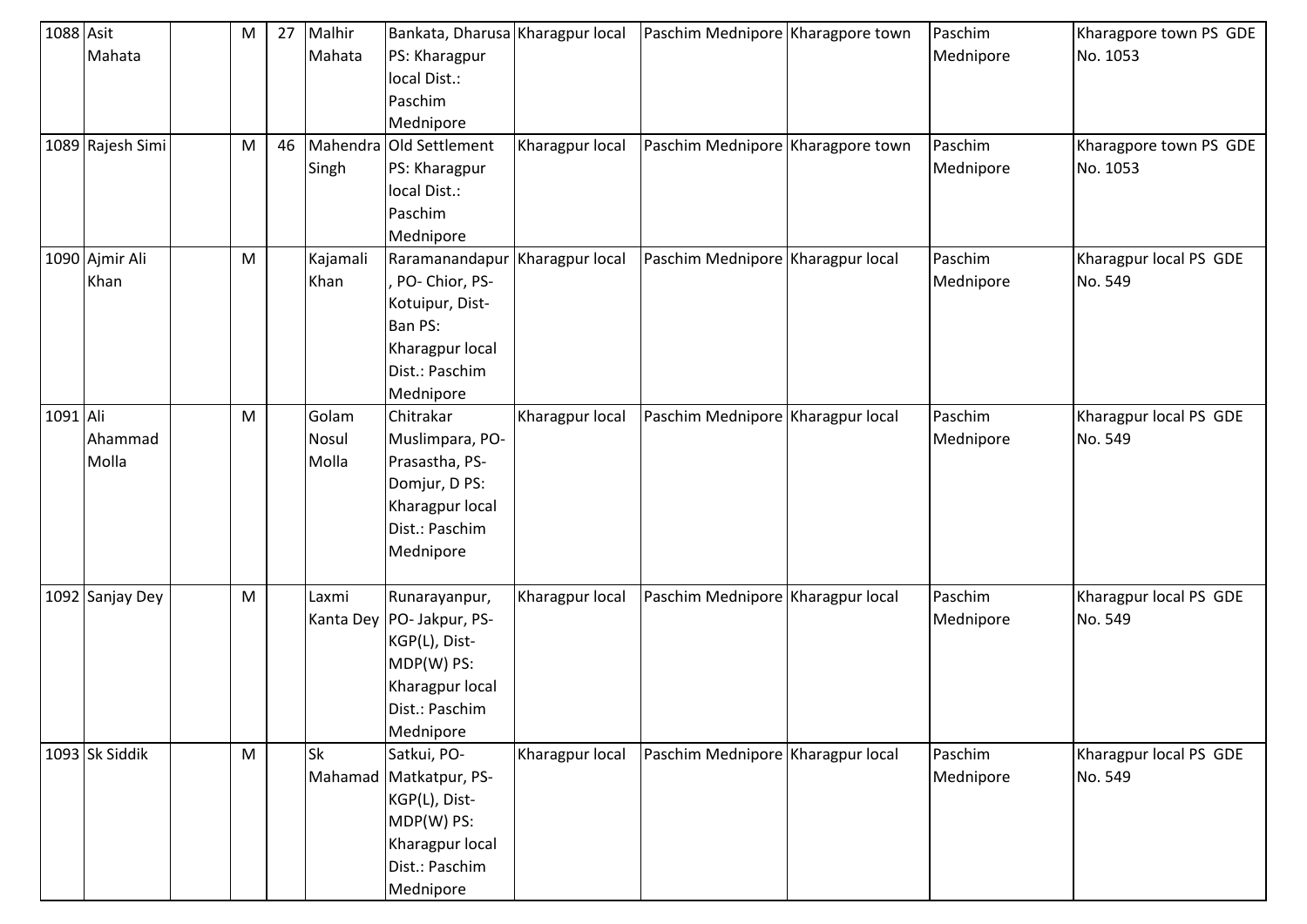| 1094 Rabi Bastin | M | 45 | Lt Joseph               | Gatebazar, PS-           | Midnapore   | Paschim Mednipore Midnapore   | Paschim   | Midnapore PS GDE No.   |
|------------------|---|----|-------------------------|--------------------------|-------------|-------------------------------|-----------|------------------------|
|                  |   |    | <b>Bastin</b>           | Kotwali PS:              |             |                               | Mednipore | 1268                   |
|                  |   |    |                         | Midnapore Dist.:         |             |                               |           |                        |
|                  |   |    |                         | Paschim                  |             |                               |           |                        |
|                  |   |    |                         | Mednipore                |             |                               |           |                        |
| 1095 Samar       | M | 21 | Biswajit                | Gopegarh,                | Midnapore   | Paschim Mednipore Midnapore   | Paschim   | Midnapore PS GDE No.   |
| Hazra            |   |    | Hazra                   | Gopenandini, PS-         |             |                               | Mednipore | 1268                   |
|                  |   |    |                         | Kotwali PS:              |             |                               |           |                        |
|                  |   |    |                         | Midnapore Dist.:         |             |                               |           |                        |
|                  |   |    |                         | Paschim                  |             |                               |           |                        |
|                  |   |    |                         | Mednipore                |             |                               |           |                        |
| 1096 Haradhan    | M |    | 55 Lt Khandu Putki, PS- |                          | Gurguripal  | Paschim Mednipore Midnapore   | Paschim   | Midnapore PS GDE No.   |
| Dhawra           |   |    | Dhawra                  | <b>Gurguripal PS:</b>    |             |                               | Mednipore | 1268                   |
|                  |   |    |                         | <b>Gurguripal Dist.:</b> |             |                               |           |                        |
|                  |   |    |                         | Paschim                  |             |                               |           |                        |
|                  |   |    |                         | Mednipore                |             |                               |           |                        |
| 1097 Sourav      | M |    | <b>Bubun</b>            | PS: Mohanpur             | Mohanpur    | Paschim Mednipore Mohanpur    | Paschim   | Mohanpur PS GDE No.    |
| Sasmal           |   |    | Sasmal                  | Dist.: Paschim           |             |                               | Mednipore | 728                    |
|                  |   |    |                         | Mednipore                |             |                               |           |                        |
| 1098 Jiten Barik | M |    | Sambhu                  | PS: Mohanpur             | Mohanpur    | Paschim Mednipore Mohanpur    | Paschim   | Mohanpur PS GDE No.    |
|                  |   |    | <b>Barik</b>            | Dist.: Paschim           |             |                               | Mednipore | 728                    |
|                  |   |    |                         | Mednipore                |             |                               |           |                        |
| 1099 Subhas      |   | 29 | Samrat                  | Sanganua PS:             | Narayangarh | Paschim Mednipore Narayangarh | Paschim   | Narayangarh PS GDE No. |
|                  |   |    | Singh                   | Narayangarh              |             |                               | Mednipore | 868                    |
|                  |   |    |                         | Dist.: Paschim           |             |                               |           |                        |
|                  |   |    |                         | Mednipore                |             |                               |           |                        |
| 1100 Shibu       | M | 28 | <b>Badal</b>            | Chandipur, PS            | Pingla      | Paschim Mednipore Pingla      | Paschim   | Pingla PS GDE No. 930  |
| Mahapatra        |   |    | Mahapatr                | Pingla, Dist             |             |                               | Mednipore |                        |
|                  |   |    | a                       | Paschim                  |             |                               |           |                        |
|                  |   |    |                         | Medinipur PS:            |             |                               |           |                        |
|                  |   |    |                         | Pingla Dist.:            |             |                               |           |                        |
|                  |   |    |                         | Paschim                  |             |                               |           |                        |
|                  |   |    |                         | Mednipore                |             |                               |           |                        |
| 1101 Sk Anisur   | M |    | 30 Sk Mahan             | Kalikakundu, PS          | Pingla      | Paschim Mednipore Pingla      | Paschim   | Pingla PS GDE No. 930  |
|                  |   |    |                         | Pingla, Dist             |             |                               | Mednipore |                        |
|                  |   |    |                         | Paschim                  |             |                               |           |                        |
|                  |   |    |                         | Medinipur PS:            |             |                               |           |                        |
|                  |   |    |                         | Pingla Dist.:            |             |                               |           |                        |
|                  |   |    |                         | Paschim                  |             |                               |           |                        |
|                  |   |    |                         | Mednipore                |             |                               |           |                        |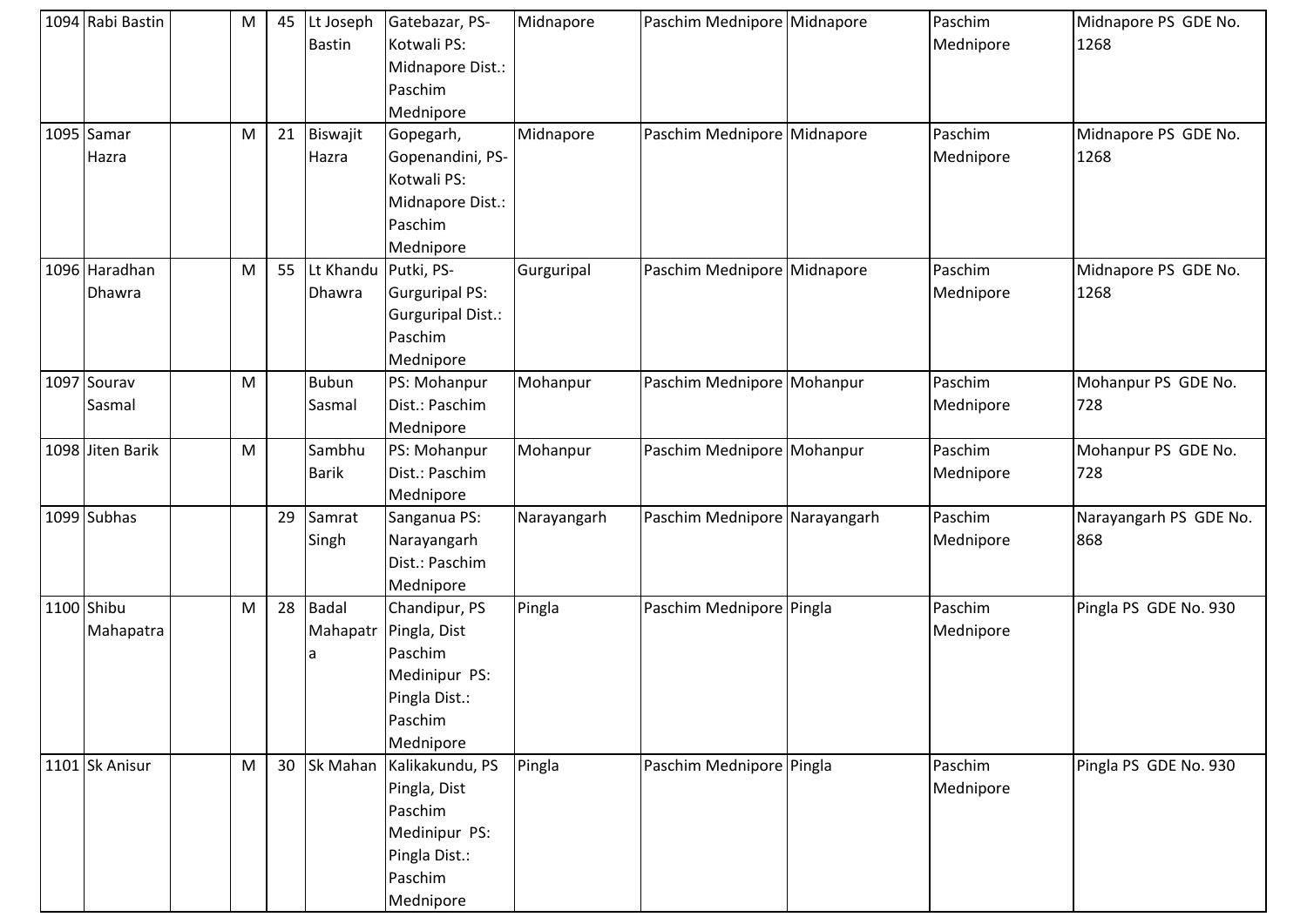| 1102 Sanu | Khilari                     | M | 26 | Suren<br>Khilari        | Lutunia PS:<br>Sabang Dist.:<br>Paschim<br>Mednipore                       | Sabang      | Paschim Mednipore Sabang  |             | Paschim<br>Mednipore | Sabang PS GDE No. 905         |
|-----------|-----------------------------|---|----|-------------------------|----------------------------------------------------------------------------|-------------|---------------------------|-------------|----------------------|-------------------------------|
|           | 1103 Pashupati<br>Patra     | M | 41 | Madan<br>Patra          | PS: Sabang Dist.:<br>Paschim<br>Mednipore                                  | Sabang      | Paschim Mednipore Sabang  |             | Paschim<br>Mednipore | Sabang PS GDE No. 905         |
|           | 1104 Samiran<br>Samanta     | M | 40 | Nitai<br>Samanta        | Southpara PS:<br>Sabang Dist.:<br>Paschim<br>Mednipore                     | Sabang      | Paschim Mednipore Sabang  |             | Paschim<br>Mednipore | Sabang PS GDE No. 905         |
|           | 1105 Sayan<br>Ghosh         | M | 30 | Kamal<br>Ghosh          | Anandapur PS:<br>Anandapur Dist.:<br>Paschim<br>Mednipore                  | Anandapur   | Paschim Mednipore Salbani |             | Paschim<br>Mednipore | Salbani PS GDE No. 848        |
|           | 1106 Prasanta<br>Dolai      | M | 30 | Suchitra<br>Dolai       | Sonapata PS:<br>Anandapur Dist.:<br>Paschim<br>Mednipore                   | Anandapur   | Paschim Mednipore Salbani |             | Paschim<br>Mednipore | Salbani PS GDE No. 848        |
|           | 1107 Purna<br>Karmakar      | M | 22 | <b>Naba</b><br>Karmarak | Seuli PS:<br>Goaltore Dist.:<br>Paschim<br>Mednipore                       | Goaltore    | Paschim Mednipore Salbani |             | Paschim<br>Mednipore | Salbani PS GDE No. 848        |
|           | 1108 Kali Pada<br>Jana (32) | M |    | $S/O$ .<br>Kamal        | Of Barsundra, PS<br>Bhabanipur,<br>Purba Medinipur                         |             | <b>Basirhat</b>           | Bhabanipur  | Purba Mednipore      | Bhabanipur PS GDE No.<br>1016 |
|           | 1109 Prasanta<br>Pradhan    | M |    | Srikanta<br>Pradhan     | PS: Bhagawanpur<br>Dist.: Purba<br>Mednipore                               | Bhagawanpur | Purba Mednipore           | Bhagawanpur | Purba Mednipore      | Bhagawanpur PS GDE No.<br>767 |
|           | 1110 Manash<br><b>Bera</b>  | M | 26 | Bera                    | Khokan Ch Bamanbarh, PS-<br>Bhupatinagar,<br>Dist .- Purba<br>Medinipur    |             | Basirhat                  | Contai      | Purba Mednipore      | Contai PS GDE No. 1285        |
|           | 1111 Suvendu<br><b>Bera</b> | M |    |                         | 24 Dulal Bera Bamanbarh, PS-<br>Bhupatinagar,<br>Dist.- Purba<br>Medinipur |             | <b>Basirhat</b>           | Contai      | Purba Mednipore      | Contai PS GDE No. 1285        |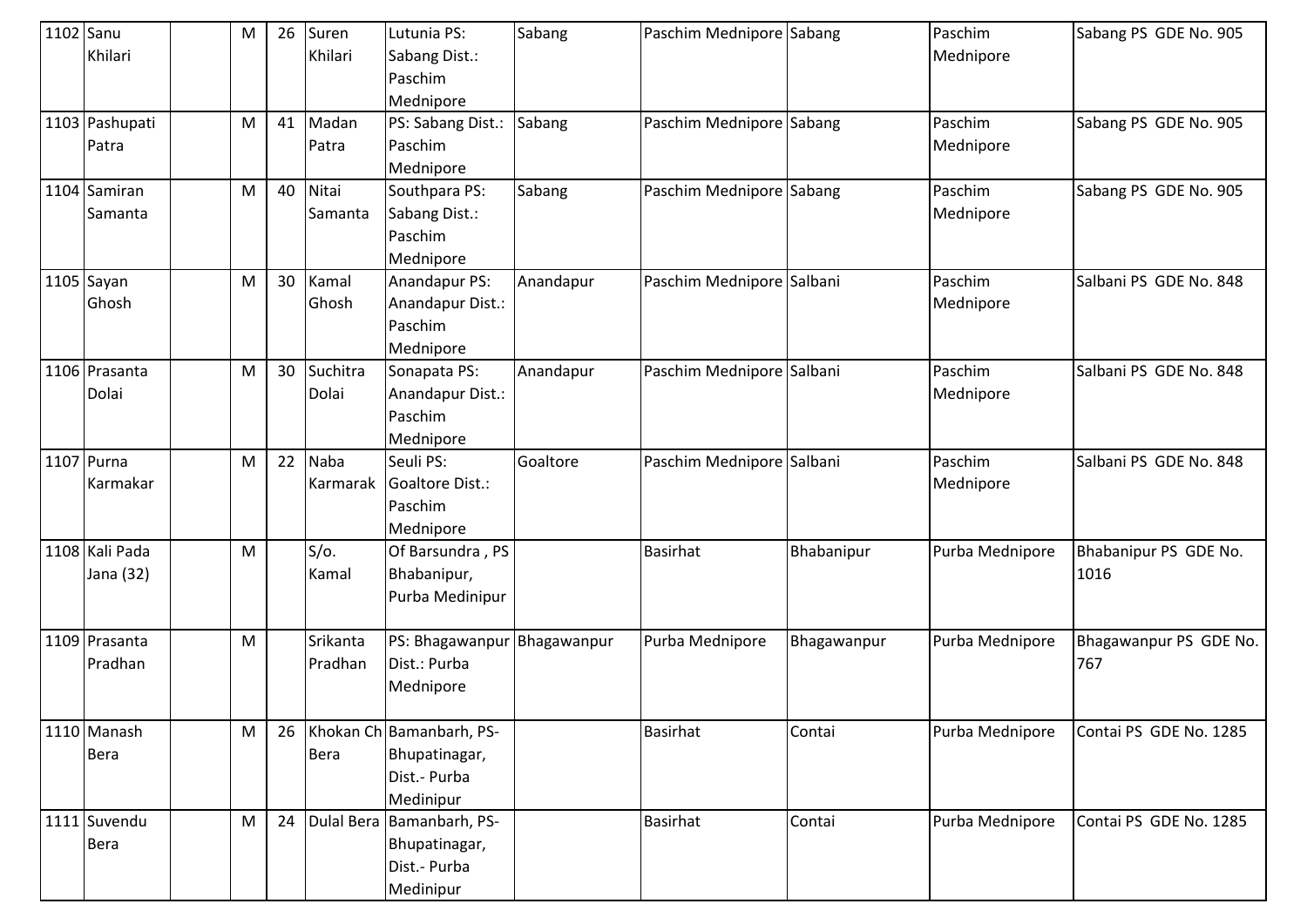|           | 1112 Taimur Ali<br>Khan         | M | 37              | Khan                  | Hatem Ali Monoharchak, PS-<br>Contai, Dist.-<br>Purba Medinipur |            | <b>Basirhat</b> | Contai                  | Purba Mednipore | Contai PS GDE No. 1285                        |
|-----------|---------------------------------|---|-----------------|-----------------------|-----------------------------------------------------------------|------------|-----------------|-------------------------|-----------------|-----------------------------------------------|
|           | 1113 Sk Rabli                   | M |                 | 27 Sk Sarjul          | Monoharhcak, PS-<br>Contai, Dist.-<br>Purba Medinipur           |            | <b>Basirhat</b> | Contai                  | Purba Mednipore | Contai PS GDE No. 1285                        |
|           | 1114 Srikrishna<br><b>Barik</b> | M | 35              | Avani<br><b>Barik</b> | PS: Contai Dist.:<br>Purba Mednipore                            | Contai     | Purba Mednipore | Contai women            | Purba Mednipore | Contai women PS GDE<br>No. 327                |
| 1115 Raja | Mollick                         | M |                 | 33 Swapan             | Dagachia, PS:<br>Ashoknagar Dist.:<br><b>Barasat</b>            | Ashoknagar | Barasat         | Digha                   | Purba Mednipore | Digha PS GDE No. 570                          |
|           | 1116 Apu Das                    | M | 30 <sup>°</sup> | Swapan<br>Das         | Vill-Talgachardi,<br>PS-Ramnagar,<br>Dist-Purba<br>Medinipu     |            | <b>Basirhat</b> | Digha mohana<br>coastal | Purba Mednipore | Digha mohana coastal PS<br><b>GDE No. 535</b> |
|           | 1117 Anup Jana                  | M | 28              | Ashoke<br>Jana        | Vill-Khadalgobra,<br>PS-Digha<br>Mohana Coastal,<br>Dist-Pu     |            | <b>Basirhat</b> | Digha mohana<br>coastal | Purba Mednipore | Digha mohana coastal PS<br><b>GDE No. 535</b> |
|           | 1118 Rajesh<br>Mondal           | M | 20              | Arun<br>Mandal        | Vill -Jhaugeria, PS-<br>Mandarmoni<br>Coastal, Dist-<br>Purba   |            | <b>Basirhat</b> | Digha mohana<br>coastal | Purba Mednipore | Digha mohana coastal PS<br><b>GDE No. 535</b> |
|           | 1119 Papai<br>Mondal            | M | 21              | Nilkanta<br>Mondal    | Vill -Jhaugeria, PS-<br>Mandarmoni<br>Coastal, Dist-<br>Purba   |            | <b>Basirhat</b> | Digha mohana<br>coastal | Purba Mednipore | Digha mohana coastal PS<br><b>GDE No. 535</b> |
|           | 1120 Akash<br>Barman            | M |                 | 35 Amit<br>Barman     | Vill-Bindhar, PS-<br>Egra, Dist-Purba<br>Medinipur              |            | <b>Basirhat</b> | Digha mohana<br>coastal | Purba Mednipore | Digha mohana coastal PS<br><b>GDE No. 535</b> |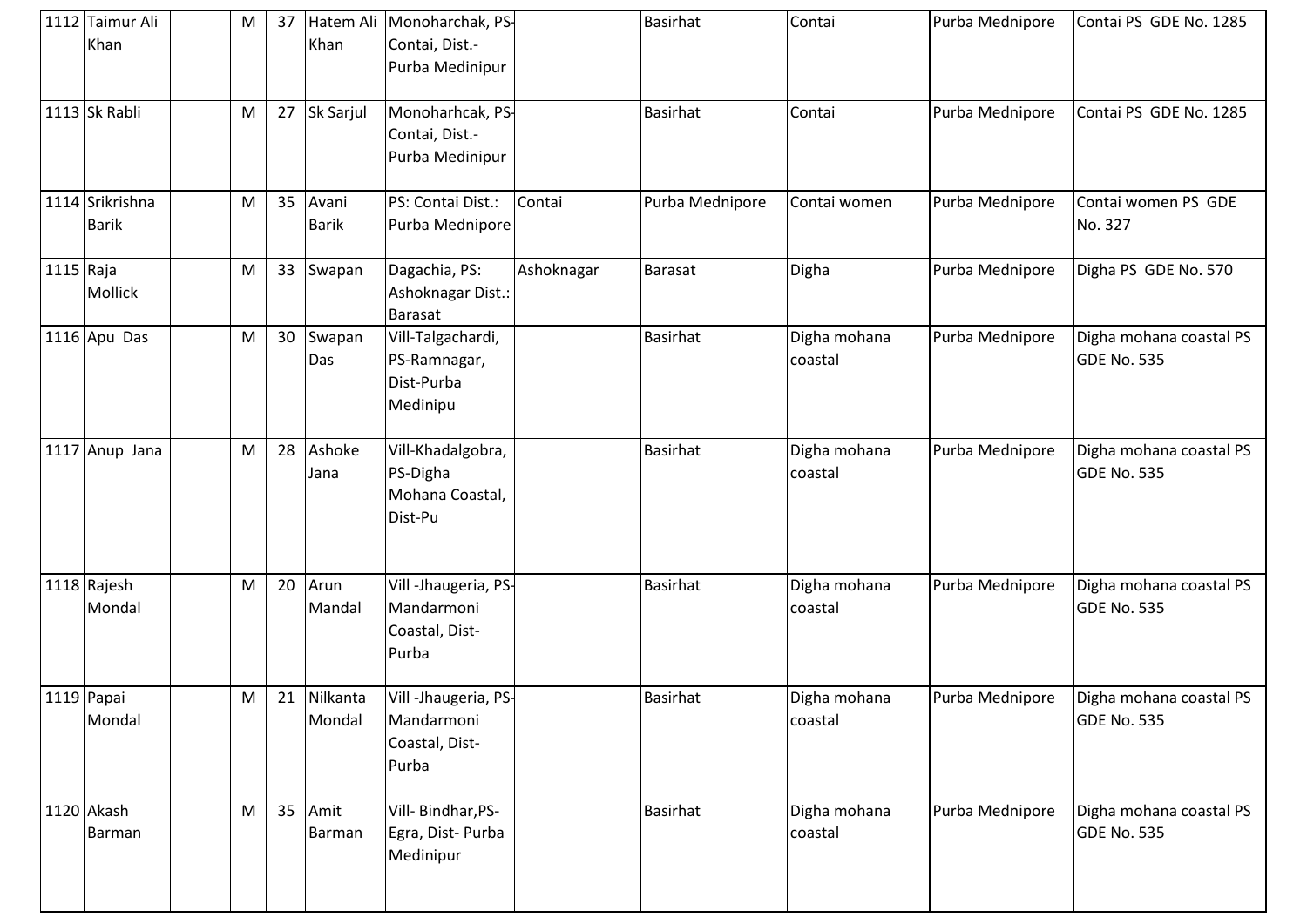| 1121 Subhadip<br>Das   | ${\sf M}$ | 23 | <b>Biplab Das</b>   | village- Aklabad<br>(Ward No-09), PS-<br>Egra, Dist-Pu PS:<br>Egra Dist.: Purba<br>Mednipore     | Egra | Purba Mednipore | Egra | Purba Mednipore | Egra PS GDE No. 825 |
|------------------------|-----------|----|---------------------|--------------------------------------------------------------------------------------------------|------|-----------------|------|-----------------|---------------------|
| 1122 Tapas Bej         | M         | 23 | Kalipada<br>Bej     | village- Aklabad<br>(Ward no-09), PS-<br>Egra, Dist-Pu PS:<br>Egra Dist.: Purba<br>Mednipore     | Egra | Purba Mednipore | Egra | Purba Mednipore | Egra PS GDE No. 825 |
| 1123 Parvej Sk         | M         | 22 | Saijaf Saha         | village-Erenda,<br>PS- Egra, Dist-<br>Purba Medinipur.<br>PS: Egra Dist.:<br>Purba Mednipore     | Egra | Purba Mednipore | Egra | Purba Mednipore | Egra PS GDE No. 826 |
| 1124 Sultan<br>Saha    | M         |    | 22 Saijaf Saha      | village- Erenda, Egra<br>PS- Egra, Dist-<br>Purba Medinipu<br>PS: Egra Dist.:<br>Purba Mednipore |      | Purba Mednipore | Egra | Purba Mednipore | Egra PS GDE No. 826 |
| 1125 Debabrata<br>Adak | M         |    | 24 Haripada<br>Adak | Village-Erenda,<br>PS- Egra, Dist-<br>Purba Medinipur.<br>PS: Egra Dist.:<br>Purba Mednipore     | Egra | Purba Mednipore | Egra | Purba Mednipore | Egra PS GDE No. 826 |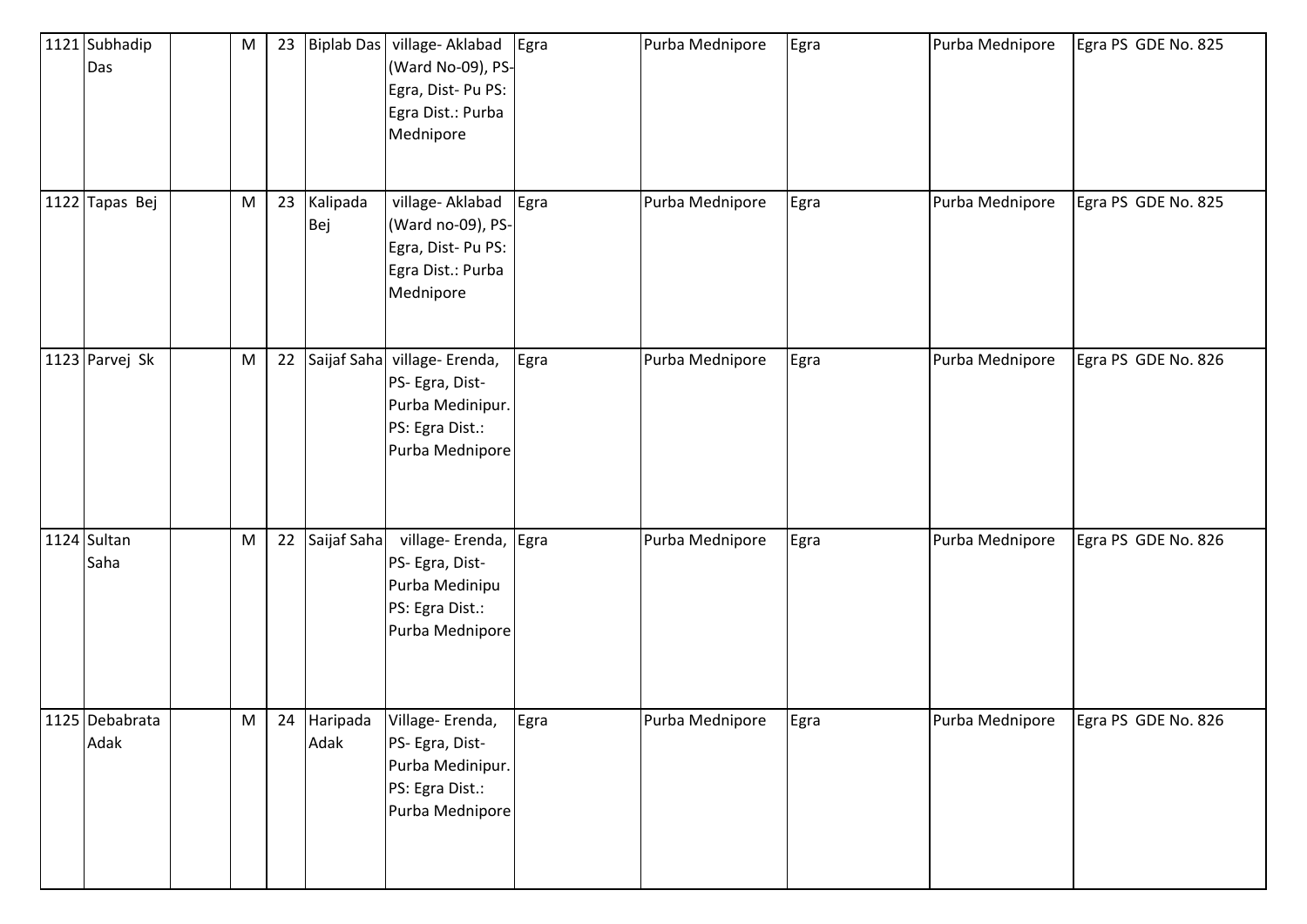| 1126 Sri Swarup<br>Mahapatra  | M | 41 | Kanta                             | Lt Lakshmi Ksudiram Nagar<br>PS: Haldia Dist.:<br>Mahapatr Purba Mednipore | Haldia   | Purba Mednipore | Mahishadal | Purba Mednipore | Mahishadal PS GDE No.<br>800 |
|-------------------------------|---|----|-----------------------------------|----------------------------------------------------------------------------|----------|-----------------|------------|-----------------|------------------------------|
| 1127 Manik<br>Jana            | M |    | Lt.<br><b>Sudhangs</b><br>hu Jana | <b>Betalia PS:</b><br>Marishda Dist.:<br>Purba Mednipore                   | Marishda | Purba Mednipore | Marishda   | Purba Mednipore | Marishda PS GDE No. 704      |
| 1128 Gobinda<br>Patra         | M | 55 | Lt.<br>Haripada<br>Patra          | Paschim<br>Naichanpur PS:<br>Moyna Dist.:<br>Purba Mednipore               | Moyna    | Purba Mednipore | Moyna      | Purba Mednipore | Moyna PS GDE No. 726         |
| 1129 Sudip<br>Gantait         | M | 31 | Dilip Kr<br>Gantait               | Garhmoyna PS:<br>Moyna Dist.:<br>Purba Mednipore                           | Moyna    | Purba Mednipore | Moyna      | Purba Mednipore | Moyna PS GDE No. 726         |
| 1130 Shibaram<br><b>Dhara</b> | M | 30 | Lt. Ranjit<br><b>Dhara</b>        | <b>Uttampur PS:</b><br>Moyna Dist.:<br>Purba Mednipore                     | Moyna    | Purba Mednipore | Moyna      | Purba Mednipore | Moyna PS GDE No. 726         |
| 1131 Kartick Pal              | M | 26 | Sambhu<br>Pal                     | Brindabanchak<br>PS: Moyna Dist.:<br>Purba Mednipore                       | Moyna    | Purba Mednipore | Moyna      | Purba Mednipore | Moyna PS GDE No. 726         |
| 1132 Sourav<br>Maiti          | M | 26 | Swapan<br>Maiti                   | Purba Dakshin<br>Moyna PS:<br>Moyna Dist.:<br>Purba Mednipore              | Moyna    | Purba Mednipore | Moyna      | Purba Mednipore | Moyna PS GDE No. 726         |
| 1133 Pritam<br>Maity          | M | 22 | Pradip<br>Maity                   | Purba Dakshin<br>Moyna PS:<br>Moyna Dist.:<br>Purba Mednipore              | Moyna    | Purba Mednipore | Moyna      | Purba Mednipore | Moyna PS GDE No. 726         |
| 1134 Suvendu<br>Manna         | M |    | 19 Krishna<br>Prasad<br>Manna     | Masamchak PS:<br>Moyna Dist.:<br>Purba Mednipore                           | Moyna    | Purba Mednipore | Moyna      | Purba Mednipore | Moyna PS GDE No. 726         |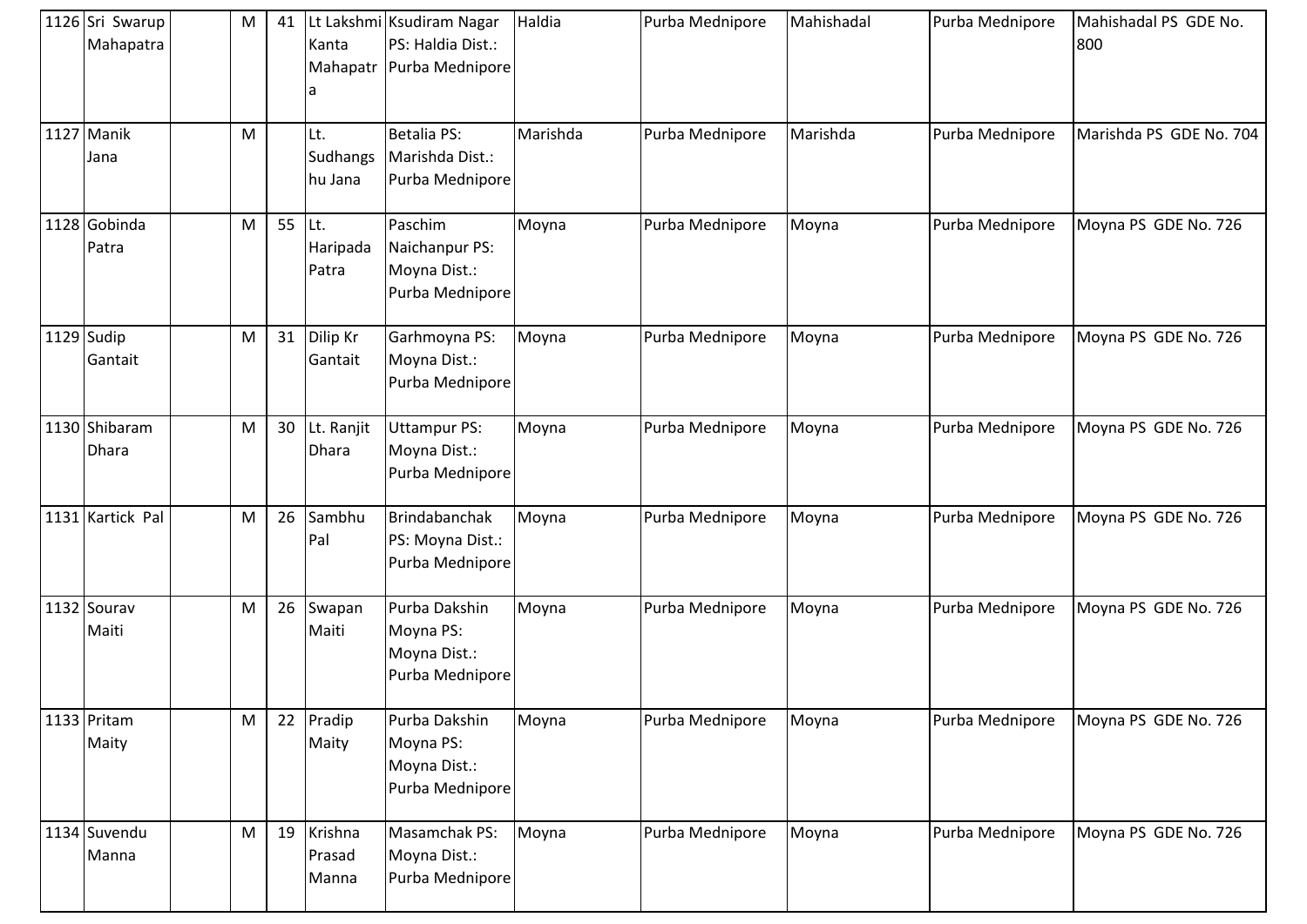| 1135 Soumya<br>Maiti        | M | 22 | Suvendu<br>Maiti    | Purba Dakshin<br>Moyna PS:<br>Moyna Dist.:<br>Purba Mednipore              | Moyna      | Purba Mednipore | Moyna      | Purba Mednipore | Moyna PS GDE No. 726          |
|-----------------------------|---|----|---------------------|----------------------------------------------------------------------------|------------|-----------------|------------|-----------------|-------------------------------|
| 1136 Abhijit Roy            | M | 20 | Biswajit<br>Roy     | Dakshin Moyna<br>PS: Moyna Dist.:<br>Purba Mednipore                       | Moyna      | Purba Mednipore | Moyna      | Purba Mednipore | Moyna PS GDE No. 726          |
| 1137 Rahul<br>Kuilya        | M | 21 | Ashis<br>Kuilya     | Purba Dakshin<br>Moyna PS:<br>Moyna Dist.:<br>Purba Mednipore              | Moyna      | Purba Mednipore | Moyna      | Purba Mednipore | Moyna PS GDE No. 726          |
| 1138 Subrata<br>Dalapati    | M | 29 | Hemanta             | Mirpur PS:<br>Nandakumar<br>Dist.: Purba<br>Mednipore                      | Nandakumar | Purba Mednipore | Nandakumar | Purba Mednipore | Nandakumar PS GDE No.<br>1898 |
| 1139 Achinta<br>Samanta     | M | 26 | Rabindran<br>ath    | Nilkuntha PS:<br>Nandakumar<br>Dist.: Purba<br>Mednipore                   | Nandakumar | Purba Mednipore | Nandakumar | Purba Mednipore | Nandakumar PS GDE No.<br>1898 |
| 1140 Soumitra<br>Samanta    | M | 19 | Swapan              | Dakshin Dhalhara Nandakumar<br>PS: Nandakumar<br>Dist.: Purba<br>Mednipore |            | Purba Mednipore | Nandakumar | Purba Mednipore | Nandakumar PS GDE No.<br>1898 |
| 1141 Abinesh<br>Singha      | M | 32 | Sahadeb             | Ichhapur PS:<br>Nandakumar<br>Dist.: Purba<br>Mednipore                    | Nandakumar | Purba Mednipore | Nandakumar | Purba Mednipore | Nandakumar PS GDE No.<br>1898 |
| 1142 Ayan Maity             | M | 25 | lth                 | Sambhuna Kanchanpur PS:<br>Nandakumar<br>Dist.: Purba<br>Mednipore         | Nandakumar | Purba Mednipore | Nandakumar | Purba Mednipore | Nandakumar PS GDE No.<br>1898 |
| 1143 Rabindrana<br>th Dolai | M |    | $30$ Ram<br>Chandra | <b>Barh Amritberia</b><br>PS: Nandakumar<br>Dist.: Purba<br>Mednipore      | Nandakumar | Purba Mednipore | Nandakumar | Purba Mednipore | Nandakumar PS GDE No.<br>1898 |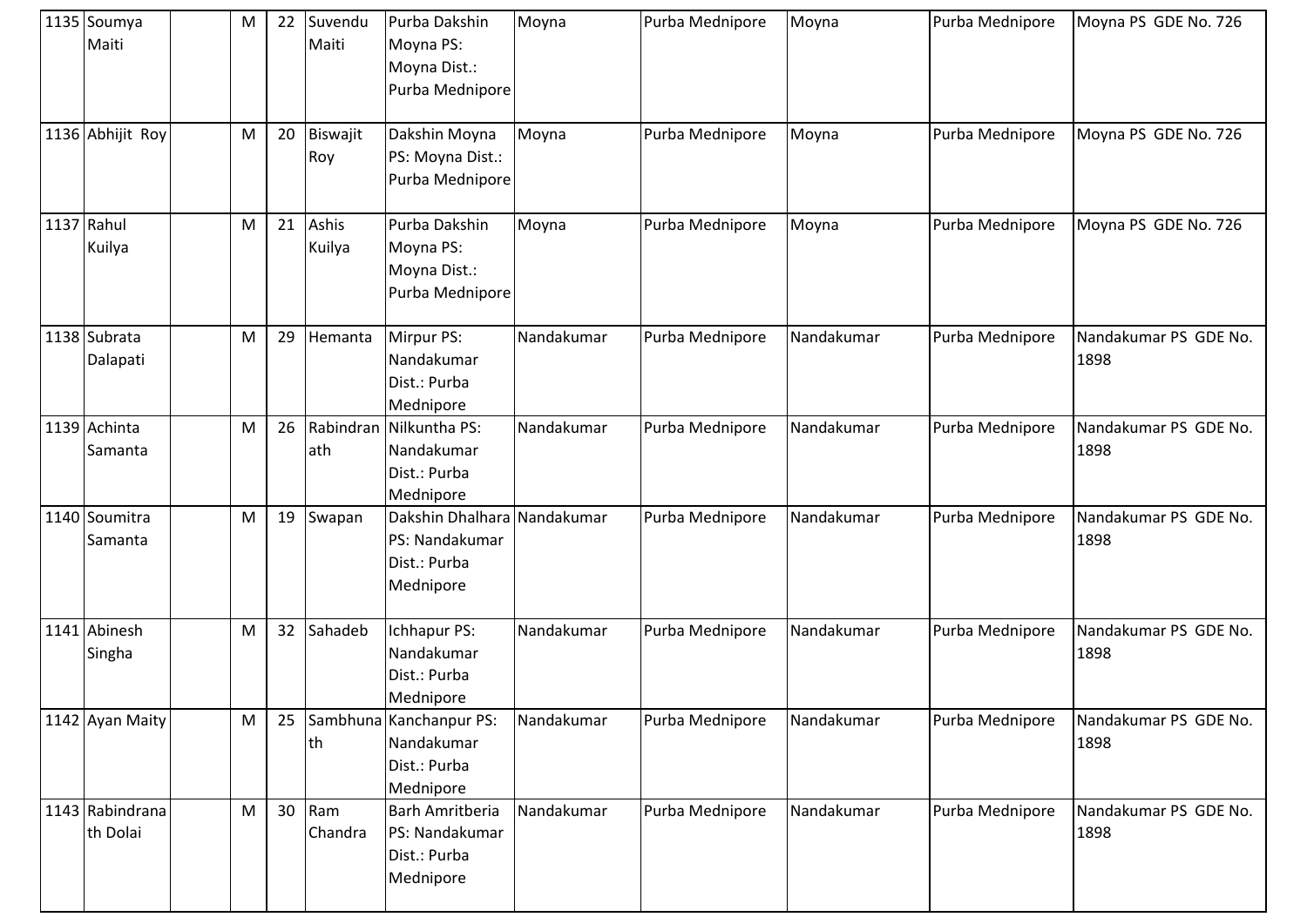|           | 1144 Ranjit       |   |    | Narayan      | PS: Pataspur                 | Pataspur | Purba Mednipore | Pataspur | Purba Mednipore | Pataspur PS GDE No. 849 |
|-----------|-------------------|---|----|--------------|------------------------------|----------|-----------------|----------|-----------------|-------------------------|
|           | Dhara             |   |    | Chandra      | Dist.: Purba                 |          |                 |          |                 |                         |
|           |                   |   |    | <b>Dhara</b> | Mednipore                    |          |                 |          |                 |                         |
|           | 1145 Subhash      | M |    | Lt.nimai     | Ranguni PS: Adra             | Adra     | Purulia         | Adra     | Purulia         | Adra PS GDE No. 731     |
|           | <b>Bouri</b>      |   |    | Bouri        | Dist.: Purulia               |          |                 |          |                 |                         |
|           |                   |   |    |              |                              |          |                 |          |                 |                         |
|           | 1146 Avijit Bouri | M |    | Udham        | Ranguni PS: Adra             | Adra     | Purulia         | Adra     | Purulia         | Adra PS GDE No. 731     |
|           |                   |   |    | Bouri        | Dist.: Purulia               |          |                 |          |                 |                         |
|           |                   |   |    |              |                              |          |                 |          |                 |                         |
|           | 1147 Sadhan       | M |    | Chatu        | Bahar PS: Adra               | Adra     | Purulia         | Adra     | Purulia         | Adra PS GDE No. 731     |
|           | Mondal            |   |    | Mondal       | Dist.: Purulia               |          |                 |          |                 |                         |
|           | 1148 Sahadeb      | M | 30 | Hagru        | Radhanagar PS:               | Arsha    | Purulia         | Arsha    | Purulia         | Arsha PS GDE No. 648    |
|           | Hembram           |   |    |              | Hembram Arsha Dist.:         |          |                 |          |                 |                         |
|           |                   |   |    |              | Purulia                      |          |                 |          |                 |                         |
| 1149 Bhim |                   | M | 28 | Golok        | Kourang PS:                  | Arsha    | Purulia         | Arsha    | Purulia         | Arsha PS GDE No. 648    |
|           | Mahato            |   |    | Bihari       | Arsha Dist.:                 |          |                 |          |                 |                         |
|           |                   |   |    | Mahato       | Purulia                      |          |                 |          |                 |                         |
|           | 1150 Karambir     | M | 22 | Nandu        | Radhanagar PS:               | Arsha    | Purulia         | Arsha    | Purulia         | Arsha PS GDE No. 648    |
|           | Hembram           |   |    |              | Hembram Arsha Dist.:         |          |                 |          |                 |                         |
|           |                   |   |    |              | Purulia                      |          |                 |          |                 |                         |
|           | 1151 Jahir Alam   | M | 21 |              | Sabir Alam Pithati PS: Arsha | Arsha    | Purulia         | Arsha    | Purulia         | Arsha PS GDE No. 648    |
|           | Ansary            |   |    | Ansary       | Dist.: Purulia               |          |                 |          |                 |                         |
|           |                   |   |    |              |                              |          |                 |          |                 |                         |
|           | 1152 Hioralal     | M | 33 |              | Rakhahari Birgram Dist.:     |          | Purulia         | Bagmundi | Purulia         | Bagmundi PS GDE No.     |
|           | Kumar             |   |    | Kumar        | Purulia                      |          |                 |          |                 | 1070                    |
|           | 1153 Janmenjoy    | M | 28 | Dinesh       | Sindri PS:                   | Bagmundi | Purulia         | Bagmundi | Purulia         | Bagmundi PS GDE No.     |
|           | Mahato            |   |    | Mahato       | Bagmundi Dist.:              |          |                 |          |                 | 1070                    |
|           |                   |   |    |              | Purulia                      |          |                 |          |                 |                         |
| 1154 Amit |                   | M | 21 | Debasish     | Atna PS:                     | Bagmundi | Purulia         | Bagmundi | Purulia         | Bagmundi PS Outpost     |
|           | Mahato            |   |    | Mahato       | Bagmundi Dist.:              |          |                 |          |                 | Suisa OP GDE No. 413    |
|           |                   |   |    |              | Purulia                      |          |                 |          |                 |                         |
| 1155 Kalo |                   | M | 32 | <b>Tarik</b> | Simali PS:                   | Bagmundi | Purulia         | Bagmundi | Purulia         | Bagmundi PS Outpost     |
|           | Paramanik         |   |    |              | Paramanik Bagmundi Dist.:    |          |                 |          |                 | Suisa OP GDE No. 413    |
|           |                   |   |    |              | Purulia                      |          |                 |          |                 |                         |
|           | 1156 Sadan        | M | 45 | Sirish       | Vill-Barajuri, PS-           |          | <b>Basirhat</b> | Bandowan | Purulia         | Bandowan PS GDE No.     |
|           | Singh             |   |    | Singh        | Ghatsila, Dist-East          |          |                 |          |                 | 657                     |
|           |                   |   |    |              | Singhbhum JH                 |          |                 |          |                 |                         |
|           |                   |   |    |              |                              |          |                 |          |                 |                         |
|           |                   |   |    |              |                              |          |                 |          |                 |                         |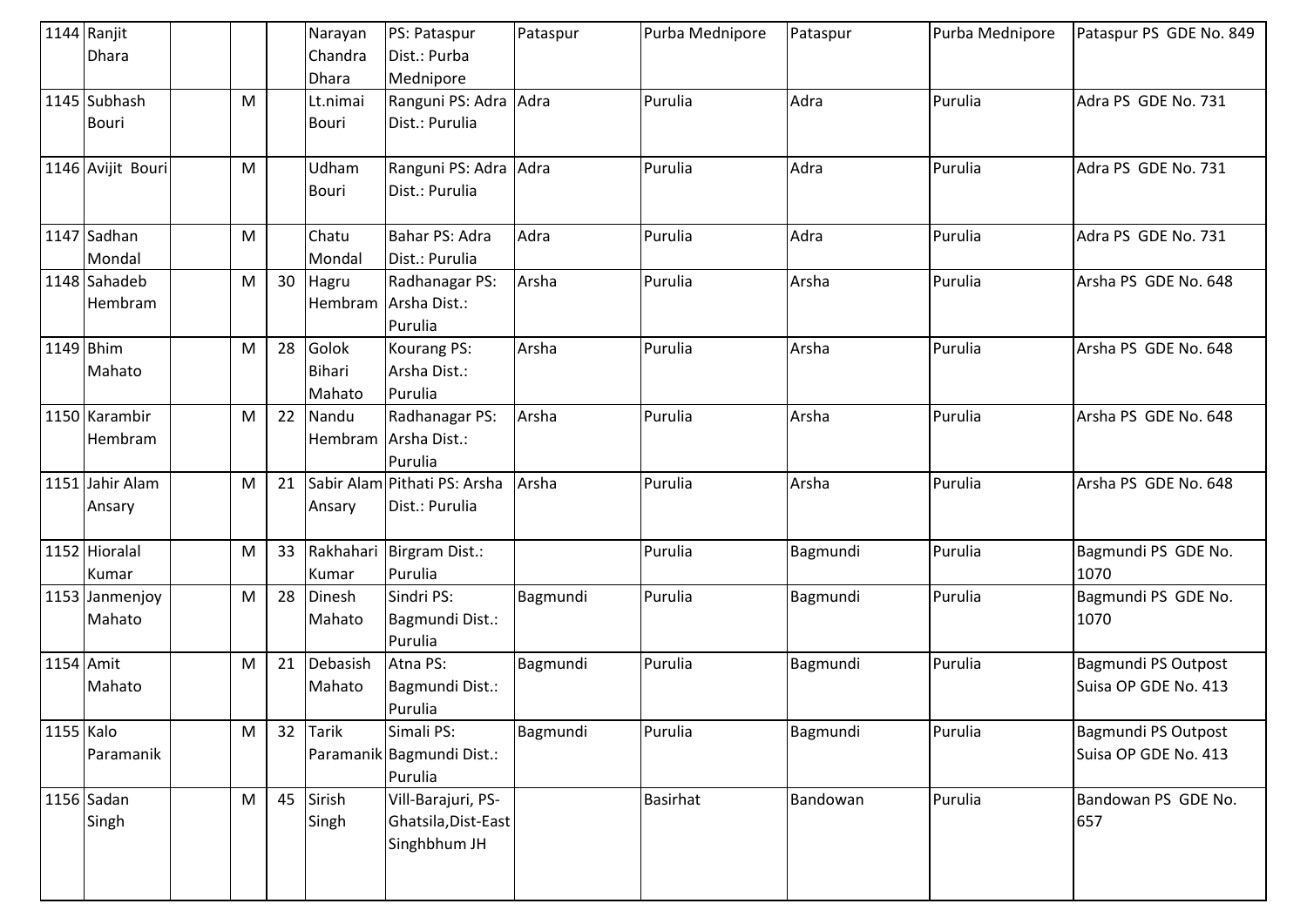|             | 1157 Sagda     | M         | 22 | Lodo      | Vill-Chakdoha, PS-          |             | Basirhat | Bandowan    | Purulia | Bandowan PS GDE No. |
|-------------|----------------|-----------|----|-----------|-----------------------------|-------------|----------|-------------|---------|---------------------|
|             | Murmu          |           |    | Murmu     | Ghatsila, Dist-East         |             |          |             |         | 657                 |
|             |                |           |    |           | Singhbhum JH                |             |          |             |         |                     |
|             |                |           |    |           |                             |             |          |             |         |                     |
|             |                |           |    |           |                             |             |          |             |         |                     |
|             | 1158 Swapan    | M         | 35 | Sunaram   | Rajagram PS:                | Bandowan    | Purulia  | Bandowan    | Purulia | Bandowan PS GDE No. |
|             | Hansda         |           |    |           | Hembram Bandowan Dist.:     |             |          |             |         | 663                 |
|             |                |           |    |           | Purulia                     |             |          |             |         |                     |
|             | 1159 Ashok     | M         | 22 |           | Anil Besra   Pachapani PS:  | Bandowan    | Purulia  | Bandowan    | Purulia | Bandowan PS GDE No. |
|             | Besra          |           |    |           | Bandowan Dist.:             |             |          |             |         | 663                 |
|             |                |           |    |           | Purulia                     |             |          |             |         |                     |
|             | 1160 Dipak     |           |    |           | Bhagaban   PS: Bora Dist.:  | <b>Bora</b> | Purulia  | <b>Bora</b> | Purulia | Bora PS GDE No. 653 |
|             | Mahato         |           |    | Mahato    | Purulia                     |             |          |             |         |                     |
|             |                |           |    |           |                             |             |          |             |         |                     |
|             | 1161 Salikh    |           |    |           | Krishnapa   PS: Bora Dist.: | <b>Bora</b> | Purulia  | <b>Bora</b> | Purulia | Bora PS GDE No. 653 |
|             | Mahato         |           |    | da        | Purulia                     |             |          |             |         |                     |
|             |                |           |    | Mahato    |                             |             |          |             |         |                     |
|             | 1162 Nayan Ch. |           |    | Sanjoy    | PS: Bora Dist.:             | <b>Bora</b> | Purulia  | <b>Bora</b> | Purulia | Bora PS GDE No. 653 |
|             | Mandal         |           |    | Mandal    | Purulia                     |             |          |             |         |                     |
|             | 1163 Bibhuti   |           |    | Samir Kr. | PS: Bora Dist.:             | <b>Bora</b> | Purulia  | <b>Bora</b> | Purulia | Bora PS GDE No. 558 |
|             | Mahato         |           |    | Mahato    | Purulia                     |             |          |             |         |                     |
|             | 1164 Swapan    |           |    | Khokan    | PS: Bora Dist.:             | <b>Bora</b> | Purulia  | <b>Bora</b> | Purulia | Bora PS GDE No. 658 |
|             | Mahato         |           |    | Mahato    | Purulia                     |             |          |             |         |                     |
|             | 1165 Badal Ch. |           |    | Pranab    | PS: Bora Dist.:             | <b>Bora</b> | Purulia  | <b>Bora</b> | Purulia | Bora PS GDE No. 658 |
|             | Mahato         |           |    | Mahato    | Purulia                     |             |          |             |         |                     |
|             | 1166 Subrata   | M         | 25 | Chandan   | Hatibari PS: Hura Hura      |             | Purulia  | Hura        | Purulia | Hura PS GDE No. 733 |
|             | Mahato         |           |    | Mahato    | Dist.: Purulia              |             |          |             |         |                     |
|             |                |           |    |           |                             |             |          |             |         |                     |
|             | 1167 Mantu     | M         | 31 | Sakil     | Hatibari PS: Hura Hura      |             | Purulia  | Hura        | Purulia | Hura PS GDE No. 733 |
|             | Mahato         |           |    | Mahato    | Dist.: Purulia              |             |          |             |         |                     |
|             |                |           |    |           |                             |             |          |             |         |                     |
| $1168$ Rabi |                | M         | 27 | Sarat     | Manguria PS:                | Hura        | Purulia  | Hura        | Purulia | Hura PS GDE No. 736 |
|             | Kalindi        |           |    | Kalindi   | Hura Dist.:                 |             |          |             |         |                     |
|             |                |           |    |           | Purulia                     |             |          |             |         |                     |
|             | 1169 Lokesh    | ${\sf M}$ | 34 | Ratan     | Manguria PS:                | Hura        | Purulia  | Hura        | Purulia | Hura PS GDE No. 736 |
|             | Hazra          |           |    | Hazra     | Hura Dist.:                 |             |          |             |         |                     |
|             |                |           |    |           | Purulia                     |             |          |             |         |                     |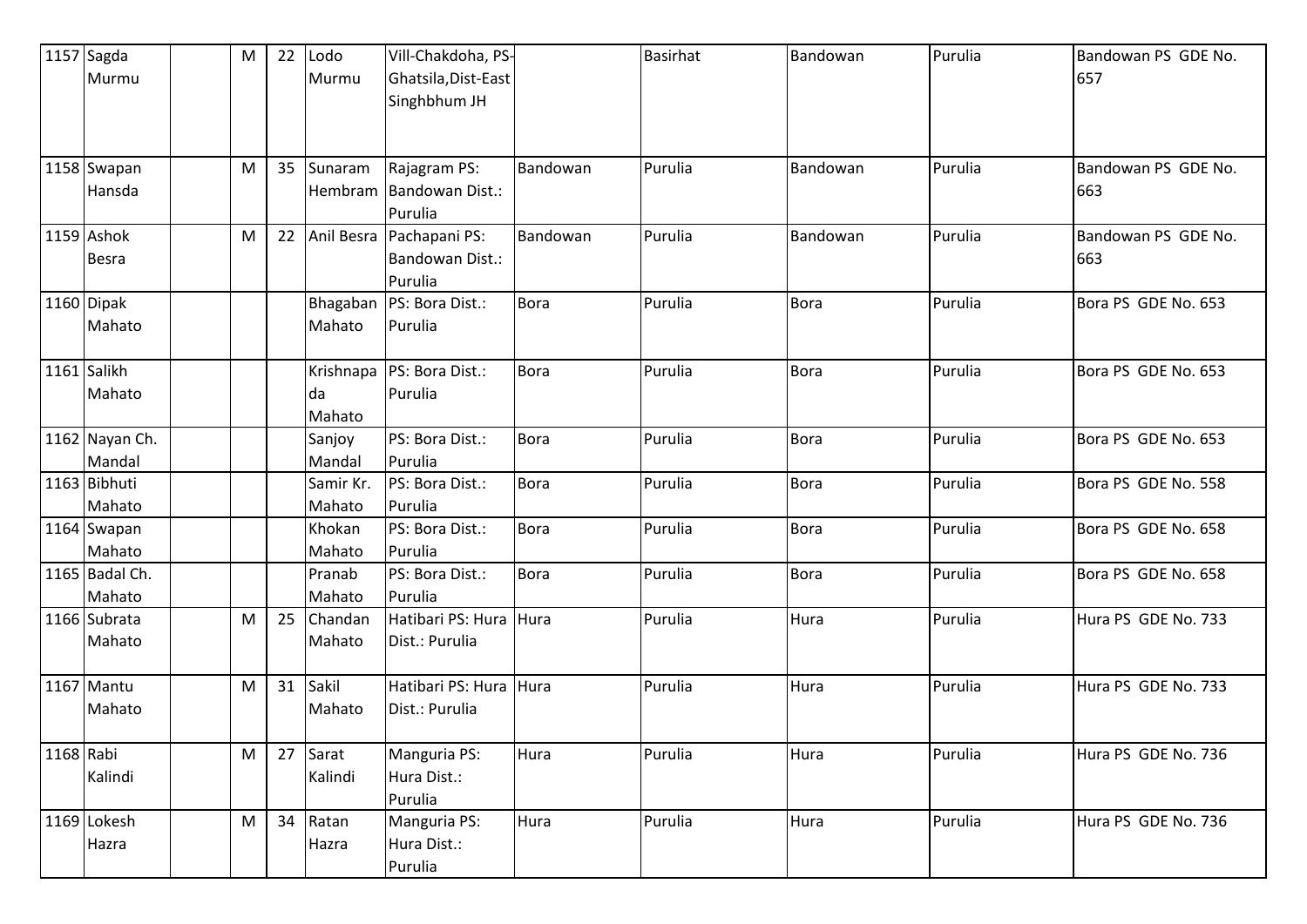|            | 1170 Adhar Ch<br>Kumar      | M         |    |                           | Rabindran Laldih, Hurumda<br>ath Kumar   PS: Bagmundi<br>Dist.: Purulia | Bagmundi | Purulia | Jhalda | Purulia | Jhalda PS GDE No. 771                            |
|------------|-----------------------------|-----------|----|---------------------------|-------------------------------------------------------------------------|----------|---------|--------|---------|--------------------------------------------------|
| 1171 Bani  | Kumar                       | M         |    | Kumar                     | Lt. Sourav Laldih, Hurumda<br>PS: Bagmundi<br>Dist.: Purulia            | Bagmundi | Purulia | Jhalda | Purulia | Jhalda PS GDE No. 771                            |
|            | 1172 Mobin<br>Ansary        | M         |    | Nasim<br>Ansary           | Dangal PS:<br>Kotshila Dist.:<br>Purulia                                | Kotshila | Purulia | Jhalda | Purulia | Jhalda PS GDE No. 771                            |
| 1173 Bijay | Kumar                       | M         |    | Lt<br>Ramhari<br>Kumar    | Chekya PS:<br>Kotshila Dist.:<br>Purulia                                | Kotshila | Purulia | Jhalda | Purulia | Jhalda PS GDE No. 771                            |
|            | 1174 Gorachand<br>Kumar     | M         |    | Khaju<br>Kumar            | Barorola PS:<br>Kotshila Dist.:<br>Purulia                              | Kotshila | Purulia | Jhalda | Purulia | Jhalda PS GDE No. 771                            |
|            | 1175 Akash<br>Kumar         | M         |    | Ambuj<br>Kumar            | Brajapur PS:<br>Jhalda Dist.:<br>Purulia                                | Jhalda   | Purulia | Jhalda | Purulia | Jhalda PS GDE No. 786                            |
|            | 1176 Sisupal<br>Kumar       | M         |    | Gour<br>Kumar             | Brajapur PS:<br>Jhalda Dist.:<br>Purulia                                | Jhalda   | Purulia | Jhalda | Purulia | Jhalda PS GDE No. 786                            |
|            | 1177 Krishnapad<br>a Mahato | M         |    | Ganesh<br>Mahato          | Patub PS: Jhalda<br>Dist.: Purulia                                      | Jhalda   | Purulia | Jhalda | Purulia | Jhalda PS GDE No. 786                            |
|            | 1178 Debasish<br>Mahato     | ${\sf M}$ |    | Nageswar<br>Mahato        | Pilai PS: Jhalda<br>Dist.: Purulia                                      | Jhalda   | Purulia | Jhalda | Purulia | Jhalda PS GDE No. 786                            |
|            | 1179 Madhab<br>Mahato       | M         |    | Suresh<br>Mahato          | Pilai PS: Jhalda<br>Dist.: Purulia                                      | Jhalda   | Purulia | Jhalda | Purulia | Jhalda PS GDE No. 786                            |
|            | 1180 Subhash<br>Mahato      | M         |    | Lt. Puita<br>Mahato       | Mosina PS:<br>Jhalda Dist.:<br>Purulia                                  | Jhalda   | Purulia | Jhalda | Purulia | Jhalda PS Outpost Tulin OP<br><b>GDE No. 523</b> |
|            | 1181 Sasanka<br>Mahato      | M         |    | Lt.<br>Nandalal<br>Mahato | Khatjuri PS:<br>Jhalda Dist.:<br>Purulia                                | Jhalda   | Purulia | Jhalda | Purulia | Jhalda PS Outpost Tulin OP<br><b>GDE No. 523</b> |
|            | 1182 Manoj<br>Mahato        | M         | 20 | Gunodhar<br>Mahato        | Atakol More PS:<br>Joypur Dist.:<br>Purulia                             | Joypur   | Purulia | Joypur | Purulia | Joypur PS GDE No. 837                            |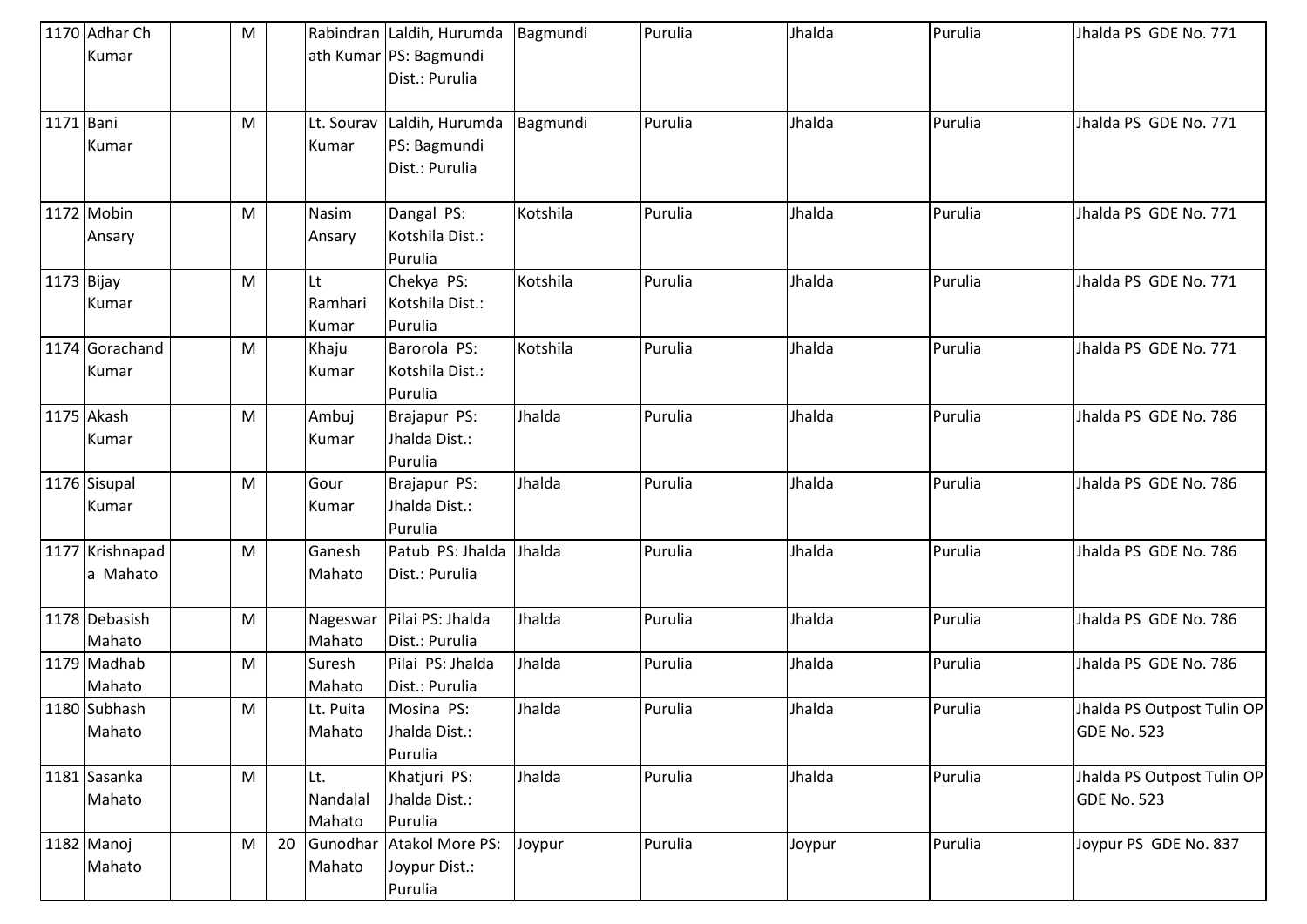|            | 1183 Baburam    | M         | 19 | Shankar   | <b>Atakol More PS:</b>     | Joypur   | Purulia | Joypur   | Purulia | Joypur PS GDE No. 837   |
|------------|-----------------|-----------|----|-----------|----------------------------|----------|---------|----------|---------|-------------------------|
|            | Mahato          |           |    | Mahato    | Joypur Dist.:              |          |         |          |         |                         |
|            |                 |           |    |           | Purulia                    |          |         |          |         |                         |
|            | 1184 Subodh     | M         | 52 | Lt.       | Forest More PS:            | Joypur   | Purulia | Joypur   | Purulia | Joypur PS GDE No. 855   |
|            | Mahato          |           |    |           | Gobardha Joypur Dist.:     |          |         |          |         |                         |
|            |                 |           |    | n Mahato  | Purulia                    |          |         |          |         |                         |
|            |                 |           |    |           |                            |          |         |          |         |                         |
|            | 1185 Kartik     | M         | 33 | Shrikanta | Forest More PS:            | Joypur   | Purulia | Joypur   | Purulia | Joypur PS GDE No. 855   |
|            | Mahato          |           |    | Mahato    | Joypur Dist.:              |          |         |          |         |                         |
|            |                 |           |    |           | Purulia                    |          |         |          |         |                         |
|            | 1186 Chandi     | M         | 39 | Lt.       | Kathaltard PS:             | Joypur   | Purulia | Joypur   | Purulia | Joypur PS GDE No. 859   |
|            | Kalindi         |           |    | Dharani   | Joypur Dist.:              |          |         |          |         |                         |
|            |                 |           |    | Kalindi   | Purulia                    |          |         |          |         |                         |
|            | 1187 Chiranjeet | M         | 25 | Goopal    | Kathaltard PS:             | Joypur   | Purulia | Joypur   | Purulia | Joypur PS GDE No. 859   |
|            | Mahato          |           |    | Mahato    | Joypur Dist.:              |          |         |          |         |                         |
|            |                 |           |    |           | Purulia                    |          |         |          |         |                         |
|            | 1188 Krishna    | M         | 30 | Lt.       | Kathaltard PS:             | Joypur   | Purulia | Joypur   | Purulia | Joypur PS GDE No. 843   |
|            | Kumar           |           |    |           | Paramesw Joypur Dist.:     |          |         |          |         |                         |
|            | <b>Bauri</b>    |           |    | ar Bauri  | Purulia                    |          |         |          |         |                         |
|            |                 |           |    |           |                            |          |         |          |         |                         |
| 1189 Lakhi |                 | M         | 38 |           | Lt. Lachhu Kathaltard PS:  | Joypur   | Purulia | Joypur   | Purulia | Joypur PS GDE No. 843   |
|            | Narayan         |           |    | Mahato    | Joypur Dist.:              |          |         |          |         |                         |
|            | Mahato          |           |    |           | Purulia                    |          |         |          |         |                         |
|            | 1190 Parikshit  | M         | 56 | Lt.       | Pundag Bazar PS: Joypur    |          | Purulia | Joypur   | Purulia | Joypur PS GDE No. 494   |
|            | Gorain          |           |    | Dhananjo  | Joypur Dist.:              |          |         |          |         |                         |
|            |                 |           |    | y Gorain  | Purulia                    |          |         |          |         |                         |
|            |                 |           |    |           |                            |          |         |          |         |                         |
|            | 1191 Kalikinkar |           |    | Nimai     | Agardih PS:                | Kashipur | Purulia | Kashipur | Purulia | Kashipur PS GDE No. 753 |
|            | Mahato          |           |    | Mahato    | Kashipur Dist.:            |          |         |          |         |                         |
|            |                 |           |    |           | Purulia                    |          |         |          |         |                         |
|            | 1192 Puran      |           |    | 30 Ramesh | Tara PS: Kashipur Kashipur |          | Purulia | Kashipur | Purulia | Kashipur PS GDE No. 753 |
|            | Bauri           |           |    | Bauri     | Dist.: Purulia             |          |         |          |         |                         |
|            |                 |           |    |           |                            |          |         |          |         |                         |
|            | 1193 Bahadur    |           |    | Lt Shibu  | Chitra PS:                 | Kashipur | Purulia | Kashipur | Purulia | Kashipur PS GDE No. 753 |
|            | Majhi           |           |    | Majhi     | Kashipur Dist.:            |          |         |          |         |                         |
|            |                 |           |    |           | Purulia                    |          |         |          |         |                         |
|            | 1194 Ajit Kisku | ${\sf M}$ |    | Lt        | Baramesia PS:              | Adra     | Purulia | Kashipur | Purulia | Kashipur PS GDE No. 745 |
|            |                 |           |    | Mahadeb   | Adra Dist.:                |          |         |          |         |                         |
|            |                 |           |    | Kisku     | Purulia                    |          |         |          |         |                         |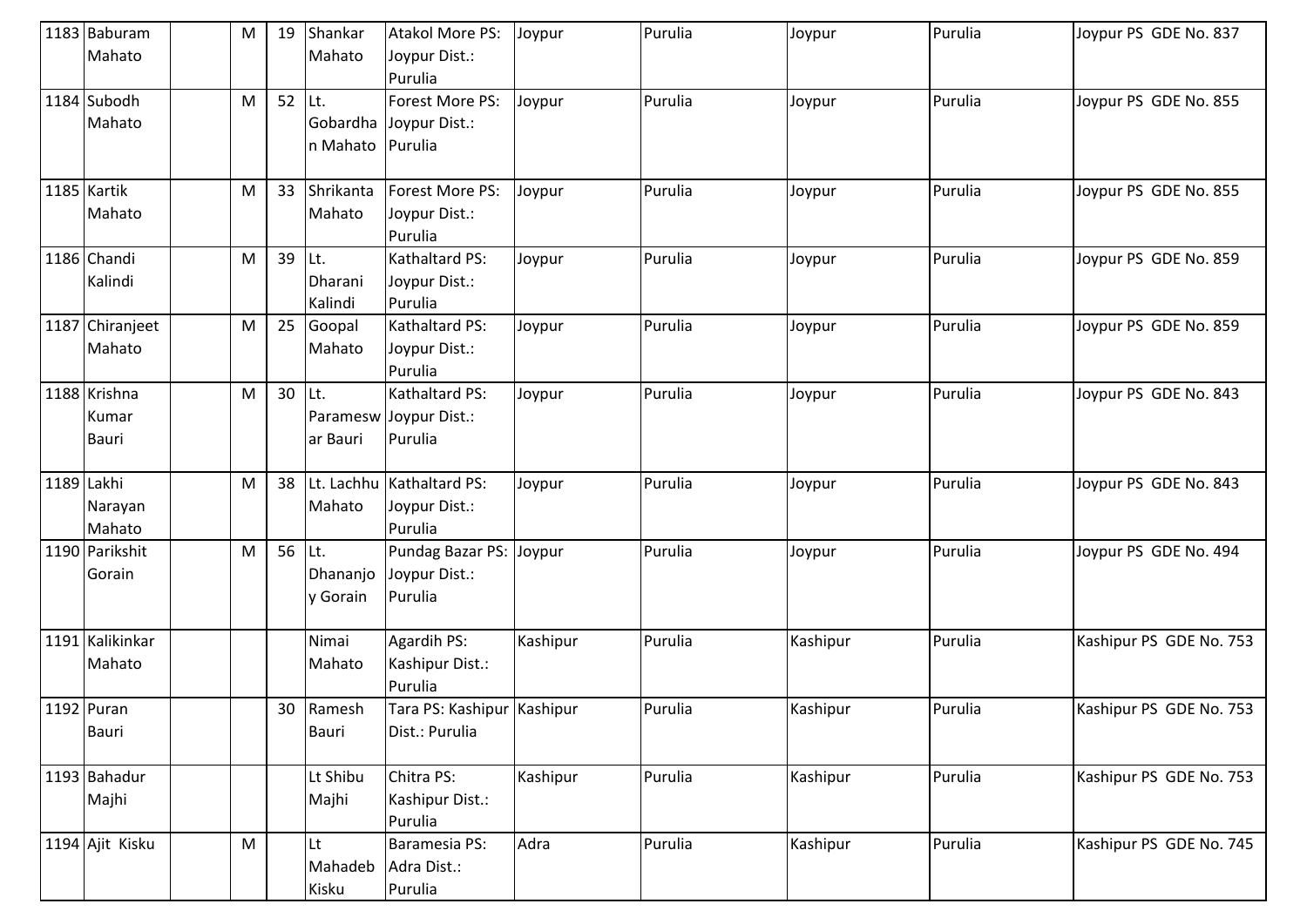|            | 1195 Bappa<br><b>Bauri</b> | М | 26 | Uttam<br><b>Bauri</b>      | Lina para<br>moulbagan PS:<br>Chhatna Dist.:<br>Bankura          | Chhatna  | <b>Bankura</b>  | Kashipur | Purulia | Kashipur PS GDE No. 745 |
|------------|----------------------------|---|----|----------------------------|------------------------------------------------------------------|----------|-----------------|----------|---------|-------------------------|
| 1196 Laltu | Mahato                     | M | 31 | Amar<br>Mahato             | Rajadera PS:<br>Kotshila Dist.:<br>Purulia                       | Kotshila | Purulia         | Kotshila | Purulia | Kotshila PS GDE No. 672 |
|            | 1197 Pratham<br>Mahato     | M |    |                            | 35 Baidyanat Rajadera PS:<br>h Mahato Kotshila Dist.:<br>Purulia | Kotshila | Purulia         | Kotshila | Purulia | Kotshila PS GDE No. 672 |
| 1198 Ravi  | Mahato                     | M | 32 | Debendra<br>nath<br>Mahato | Gopalpur,<br>Bokaro,<br>Jharkhand                                |          | <b>Basirhat</b> | Kotshila | Purulia | Kotshila PS GDE No. 672 |
|            | 1199 Binod<br>Gorain       | M | 35 | Subodh<br>Gorain           | Bongabari Dist.:<br>Purulia                                      |          | Purulia         | Kotshila | Purulia | Kotshila PS GDE No. 690 |
|            | 1200 Ghasiram<br>Gorain    | M | 26 | Nakul<br>Gorain            | Bongabari PS:<br>Kotshila Dist.:<br>Purulia                      | Kotshila | Purulia         | Kotshila | Purulia | Kotshila PS GDE No. 690 |
| 1201 Raju  | Gorain                     | M | 34 | Ambuj<br>Gorain            | Bongabari PS:<br>Kotshila Dist.:<br>Purulia                      | Kotshila | Purulia         | Kotshila | Purulia | Kotshila PS GDE No. 690 |
|            | 1202 Madan<br>Maji         | M | 36 | Balaram<br>Maji            | Ranipur PS:<br>Neturia Dist.:<br>Purulia                         | Neturia  | Purulia         | Neturia  | Purulia | Neturia PS GDE No. 789  |
|            | 1203 Mukesh<br>Shaw        | M | 34 | Santosh<br>Shaw            | Ranipur PS:<br>Neturia Dist.:<br>Purulia                         | Neturia  | Purulia         | Neturia  | Purulia | Neturia PS GDE No. 789  |
| 1204 Kajal | Karmakar                   | M | 37 | Samir<br>Karmakar          | Sarbari PS:<br>Neturia Dist.:<br>Purulia                         | Neturia  | Purulia         | Neturia  | Purulia | Neturia PS GDE No. 797  |
|            | 1205 Gopinath<br>Gorai     | M |    |                            | 38 Asit Gorai Sarbari PS:<br>Neturia Dist.:<br>Purulia           | Neturia  | Purulia         | Neturia  | Purulia | Neturia PS GDE No. 797  |
|            | 1206 Uttam<br>Bauri        | M |    | 38 Nepal<br><b>Bauri</b>   | Para PS: Para<br>Dist.: Purulia                                  | Para     | Purulia         | Para     | Purulia | Para PS GDE No. 717     |
|            | 1207 Dhanu<br>Bauri        | M |    |                            | 32 Kakil Aburi Para PS: Para<br>Dist.: Purulia                   | Para     | Purulia         | Para     | Purulia | Para PS GDE No. 717     |
|            | 1208 Ranjir<br>Paramanik   | M |    | 40 Haladhar                | Anara PS: Para<br>Paramanik Dist.: Purulia                       | Para     | Purulia         | Para     | Purulia | Para PS GDE No. 203     |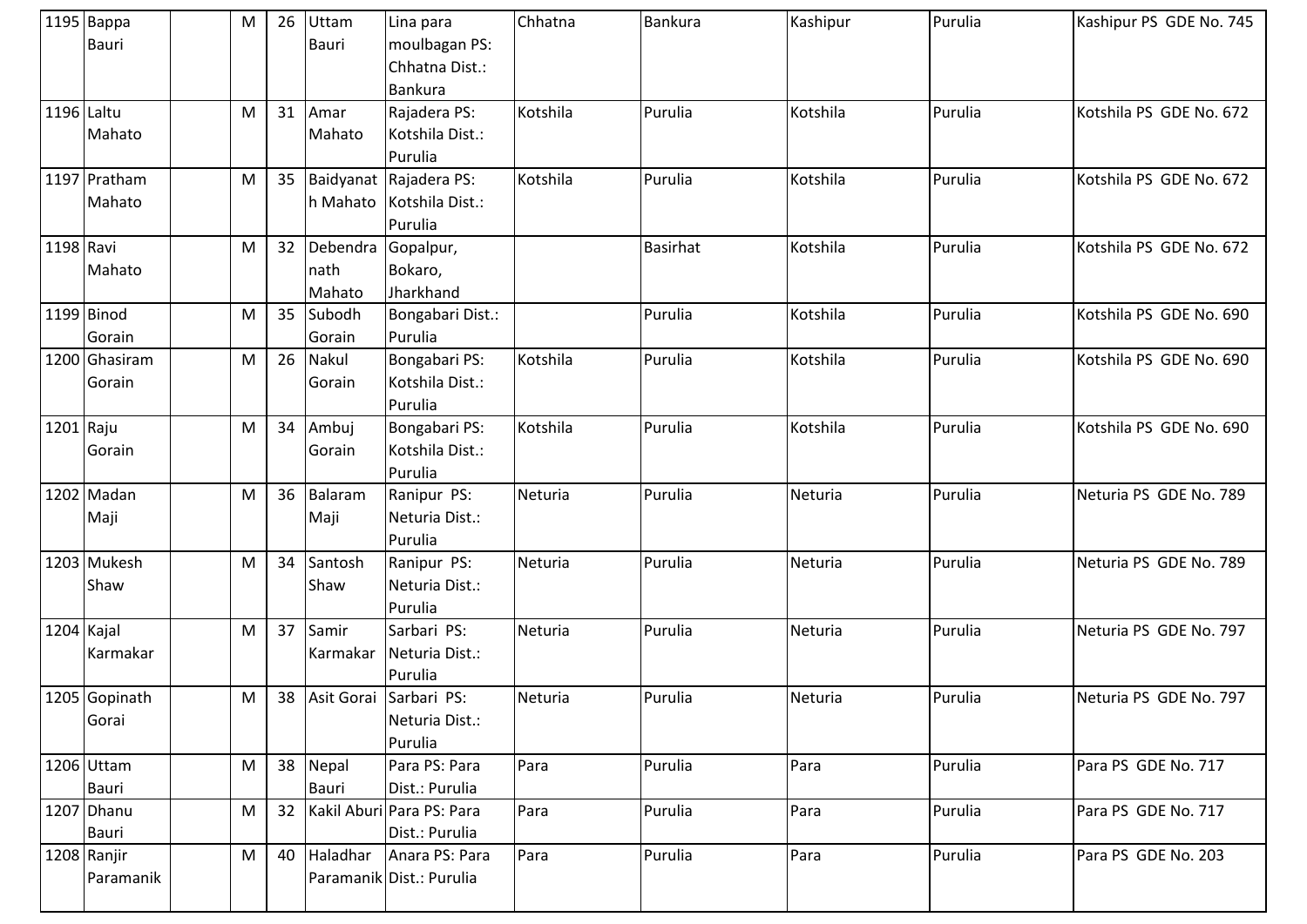| 1209 Sisir           |                             | M | 45 | Dipu                         | Anara PS: Para                                                                             | Para             | Purulia         | Para         | Purulia | Para PS GDE No. 203            |
|----------------------|-----------------------------|---|----|------------------------------|--------------------------------------------------------------------------------------------|------------------|-----------------|--------------|---------|--------------------------------|
|                      | Paramanik                   |   |    |                              | Paramanik Dist.: Purulia                                                                   |                  |                 |              |         |                                |
|                      | 1210 Ashish                 | M |    | Biswanath                    |                                                                                            |                  | <b>Basirhat</b> | Puncha       | Purulia | Puncha PS GDE No. 715          |
|                      | <b>Bauri</b>                |   |    | <b>Bauri</b>                 |                                                                                            |                  |                 |              |         |                                |
|                      | 1211 Nayan                  | M |    | <b>Bablu</b>                 |                                                                                            |                  | <b>Basirhat</b> | Puncha       | Purulia | Puncha PS GDE No. 715          |
|                      | Bauri                       |   |    | <b>Bauri</b>                 |                                                                                            |                  |                 |              |         |                                |
|                      | 1212 Bikram                 | M |    | Aliv Bauri                   |                                                                                            |                  | <b>Basirhat</b> | Puncha       | Purulia | Puncha PS GDE No. 715          |
|                      | <b>Bauri</b>                |   |    |                              |                                                                                            |                  |                 |              |         |                                |
|                      | 1213 Ramesh<br><b>Bauri</b> |   |    | 35 Lt. Rathu<br><b>Bauri</b> | Vill+Po-<br>Raghavpur<br><b>Bauripara PS:</b><br>Purulia mufassil<br>Dist.: Purulia        | Purulia mufassil | Purulia         | Purulia town | Purulia | Purulia town PS GDE No.<br>979 |
|                      | 1214 Sk. Saku               |   | 28 |                              | Sk. Gonny Ranibandh Near<br>Khan Khatal, W-<br>09 PS: Purulia<br>town Dist.:<br>Purulia    | Purulia town     | Purulia         | Purulia town | Purulia | Purulia town PS GDE No.<br>979 |
|                      | 1215 Sk. Irfan              |   |    | 32 Sk. Jakir                 | Kasaimahalla<br><b>Near Markag</b><br>Masjid, W-08 PS:<br>Purulia town<br>Dist.: Purulia   | Purulia town     | Purulia         | Purulia town | Purulia | Purulia town PS GDE No.<br>986 |
| 1216 Bijoy           | Modak                       |   |    | 19 Lt. Bablu<br>Modak        | Ketikadih<br>Bauripara Near<br>Mansa Mandir,<br>W-09 PS: Purulia<br>town Dist.:<br>Purulia | Purulia town     | Purulia         | Purulia town | Purulia | Purulia town PS GDE No.<br>986 |
| $\overline{1217}$ Md | Mansur                      |   |    | 42 Md.<br>Aurangeb<br>Ansary | Sadagar<br>Bastipara, W-09<br>PS: Purulia town<br>Dist.: Purulia                           | Purulia town     | Purulia         | Purulia town | Purulia | Purulia town PS GDE No.<br>988 |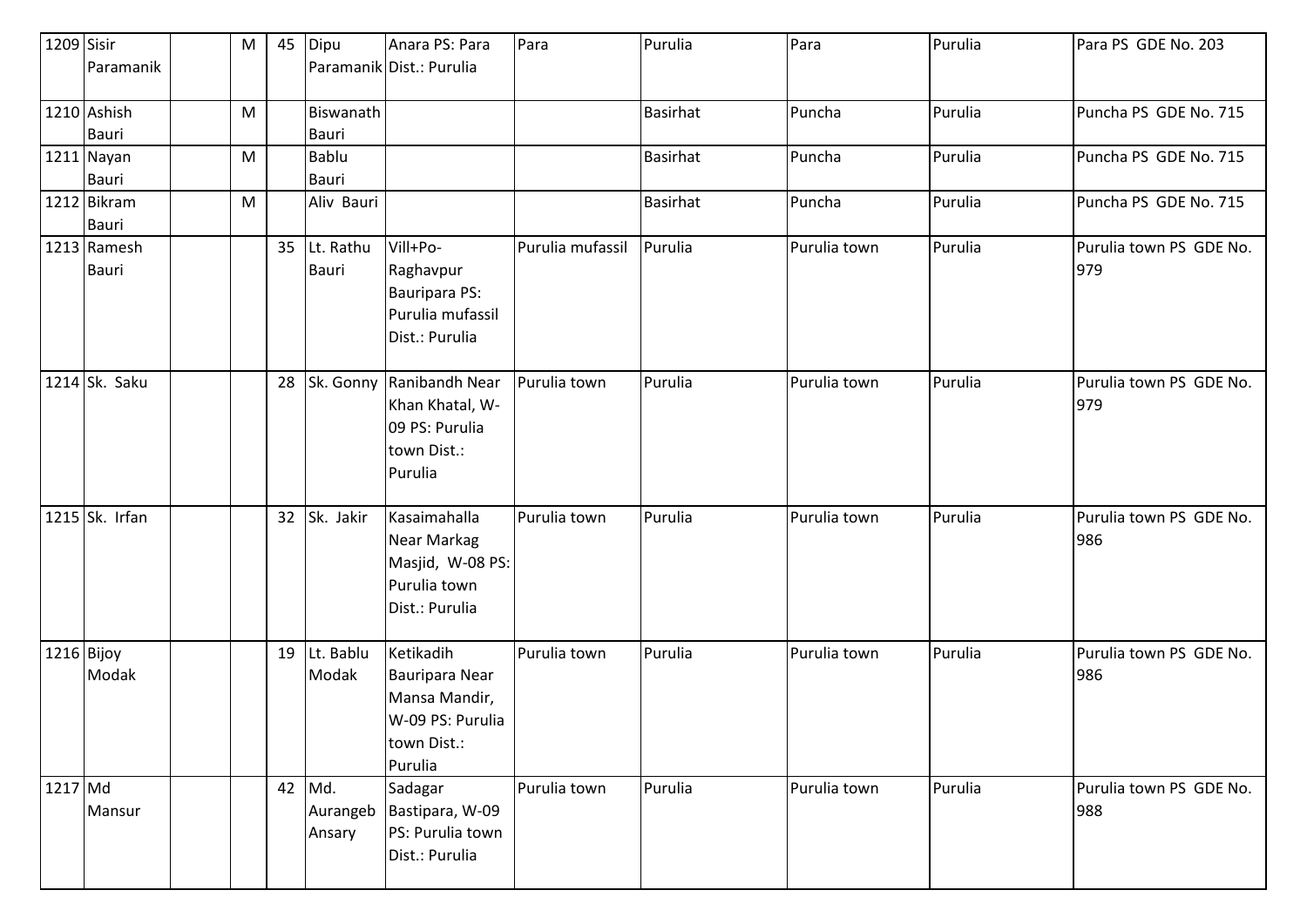| 1218 Jiten | Kaibarta                 |   |        | Kaibarta                         | 35 Gurupada   Vill+Po-Lagda PS: Purulia mufassil<br>Purulia mufassil<br>Dist.: Purulia |           | Purulia         | Purulia town  | Purulia | Purulia town PS GDE No.<br>988  |
|------------|--------------------------|---|--------|----------------------------------|----------------------------------------------------------------------------------------|-----------|-----------------|---------------|---------|---------------------------------|
| 1219 Amit  | Kumar<br>Mahato          | M |        | Ramapati<br>Mahato               |                                                                                        |           | <b>Basirhat</b> | Purulia women | Purulia | Purulia women PS GDE<br>No. 302 |
|            | 1220 Ganesh<br>Paramanik | M |        | 45 Narayan                       | Deoli PS:<br>Paramanik Santaldih Dist.:<br>Purulia                                     | Santaldih | Purulia         | Santaldih     | Purulia | Santaldih PS GDE No. 723        |
|            | 1221 Chhoton<br>Sing     | M |        | 54 Lt.rampad Deoli PS:<br>a Sing | Santaldih Dist.:<br>Purulia                                                            | Santaldih | Purulia         | Santaldih     | Purulia | Santaldih PS GDE No. 723        |
|            | 1222 Sripati<br>Mahato   | M |        | 61 Bidhu<br>Mahato               | Joradih PS:<br>Santaldih Dist.:<br>Purulia                                             | Santaldih | Purulia         | Santaldih     | Purulia | Santaldih PS GDE No. 207        |
|            | 1223 Ranjit<br>Saren     | M | 22     | Jyotilal<br>Saren                | Hasapahari PS:<br>Saltora Dist.:<br><b>Bankura</b>                                     | Saltora   | Bankura         | Santari       | Purulia | Santari PS GDE No. 597          |
|            | 1224 Arabinda<br>Kisku   | M | 18     | Sarkar<br>Kisku                  | Beharinath PS:<br>Saltora Dist.:<br><b>Bankura</b>                                     | Saltora   | Bankura         | Santari       | Purulia | Santari PS GDE No. 597          |
|            | 1225 Biswajit<br>Murmu   | M |        | 18 Dasarath<br>Murmu             | Susuniadanga PS: Santari<br>Santari Dist.:<br>Purulia                                  |           | Purulia         | Santari       | Purulia | Santari PS GDE No. 597          |
|            | 1226 Nayan<br>Mandal     | M |        | 32 Gunadhai<br>Mandal            | <b>Balitora PS:</b><br>Santari Dist.:<br>Purulia                                       | Santari   | Purulia         | Santari       | Purulia | Santari PS GDE No. 597          |
|            | 1227 Tarani<br>Mandal    | M |        | 31 Bablu<br>Mandal               | <b>Balitora PS:</b><br>Santari Dist.:<br>Purulia                                       | Santari   | Purulia         | Santari       | Purulia | Santari PS GDE No. 597          |
|            | 1228 Sk. Jalal           | M | 38 Sk. | Samsuddi                         | Murulia PS:<br>Santari Dist.:<br>Purulia                                               | Santari   | Purulia         | Santari       | Purulia | Santari PS GDE No. 597          |
| 1229 Sk.   | Niyamuddi<br>n           | M |        | 37 Sk. Ajizul                    | Murulia PS:<br>Santari Dist.:<br>Purulia                                               | Santari   | Purulia         | Santari       | Purulia | Santari PS GDE No. 597          |
| 1230 Abir  | Rajwar                   | M |        | 24 Falguni<br>Rajwar             | Damda PS:<br>Tamna Dist.:<br>Purulia                                                   | Tamna     | Purulia         | Tamna         | Purulia | Tamna PS GDE No. 793            |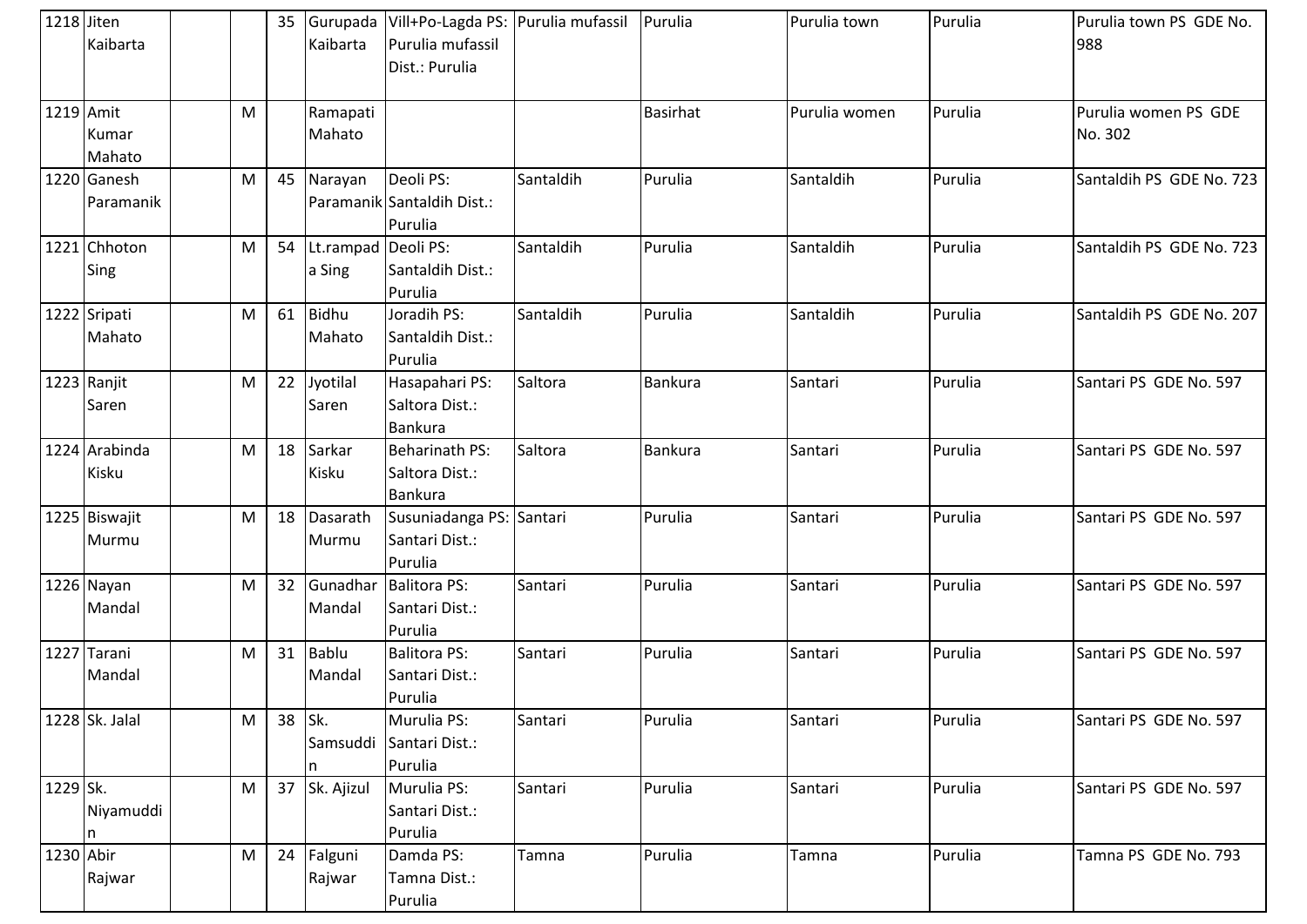|            | 1231 Gobinda     | M         | 39 | Chandu       | Damda PS:               | Tamna     | Purulia         | Tamna     | Purulia         | Tamna PS GDE No. 793     |
|------------|------------------|-----------|----|--------------|-------------------------|-----------|-----------------|-----------|-----------------|--------------------------|
|            | Rajwar           |           |    | Rajwar       | Tamna Dist.:            |           |                 |           |                 |                          |
|            |                  |           |    |              | Purulia                 |           |                 |           |                 |                          |
| 1232 Sital |                  | M         | 28 | <b>Bishu</b> | Damda PS:               | Tamna     | Purulia         | Tamna     | Purulia         | Tamna PS GDE No. 793     |
|            | Rajwar           |           |    | Rajwar       | Tamna Dist.:            |           |                 |           |                 |                          |
|            |                  |           |    |              | Purulia                 |           |                 |           |                 |                          |
|            | 1233 Vola Bauri  | M         | 36 | Sriman       | Damda PS:               | Tamna     | Purulia         | Tamna     | Purulia         | Tamna PS GDE No. 793     |
|            |                  |           |    | Bauri        | Tamna Dist.:            |           |                 |           |                 |                          |
|            |                  |           |    |              | Purulia                 |           |                 |           |                 |                          |
|            | 1234 Vandu       | M         | 23 | Palash       | Mojura PS:              | Tamna     | Purulia         | Tamna     | Purulia         | Tamna PS GDE No. 793     |
|            | <b>Bauri</b>     |           |    | Bauri        | Tamna Dist.:            |           |                 |           |                 |                          |
|            |                  |           |    |              | Purulia                 |           |                 |           |                 |                          |
|            | 1235 Balai Bauri | M         | 42 | Ganesh       | Mojura PS:              | Tamna     | Purulia         | Tamna     | Purulia         | Tamna PS GDE No. 793     |
|            |                  |           |    | Bauri        | Tamna Dist.:            |           |                 |           |                 |                          |
|            |                  |           |    |              | Purulia                 |           |                 |           |                 |                          |
| 1236 Haru  |                  | M         | 29 | Samit        | Manguria PS:            | Tamna     | Purulia         | Tamna     | Purulia         | Tamna PS GDE No. 793     |
|            | Mahato           |           |    | Mahato       | Tamna Dist.:            |           |                 |           |                 |                          |
|            |                  |           |    |              | Purulia                 |           |                 |           |                 |                          |
|            | 1237 Anup        | M         | 41 | Tamal        | Manguria PS:            | Tamna     | Purulia         | Tamna     | Purulia         | Tamna PS GDE No. 793     |
|            | Mahato           |           |    | Mahato       | Tamna Dist.:            |           |                 |           |                 |                          |
|            |                  |           |    |              | Purulia                 |           |                 |           |                 |                          |
|            | 1238 Debendra    | M         | 22 | Salil        | Manguria PS:            | Tamna     | Purulia         | Tamna     | Purulia         | Tamna PS GDE No. 793     |
|            | Mahato           |           |    | Mahato       | Tamna Dist.:            |           |                 |           |                 |                          |
|            |                  |           |    |              | Purulia                 |           |                 |           |                 |                          |
|            | 1239 Samir       |           |    | Lt. Sadhan   |                         |           | <b>Basirhat</b> | Hemtabad  | Raiganj Police  | Hemtabad PS GDE No.      |
|            | Sarkar           |           |    | Sarkar       |                         |           |                 |           | District        | 719                      |
|            |                  |           |    |              |                         |           |                 |           |                 |                          |
|            | 1240 Masud       |           |    | Lt. Osidur   |                         |           | <b>Basirhat</b> | Hemtabad  | Raiganj Police  | Hemtabad PS GDE No.      |
|            | Karim            |           |    | Rahaman      |                         |           |                 |           | <b>District</b> | 719                      |
|            |                  |           |    |              |                         |           |                 |           |                 |                          |
| 1241 Sufal |                  | M         | 27 | Lt. Bimal    | Roy Colony PS:          | Kaliaganj | Raiganj Police  | Kaliaganj | Raiganj Police  | Kaliaganj PS GDE No. 704 |
|            | <b>Barman</b>    |           |    | Barman       | Kaliaganj Dist.:        |           | District        |           | District        |                          |
|            |                  |           |    |              | Raiganj Police          |           |                 |           |                 |                          |
|            |                  |           |    |              | District                |           |                 |           |                 |                          |
|            | 1242 Tanmoy      | ${\sf M}$ | 30 |              | Tarun Roy PS: Kaliaganj | Kaliaganj | Raiganj Police  | Kaliaganj | Raiganj Police  | Kaliaganj PS GDE No. 704 |
|            | Roy              |           |    |              | Dist.: Raiganj          |           | District        |           | District        |                          |
|            |                  |           |    |              | <b>Police District</b>  |           |                 |           |                 |                          |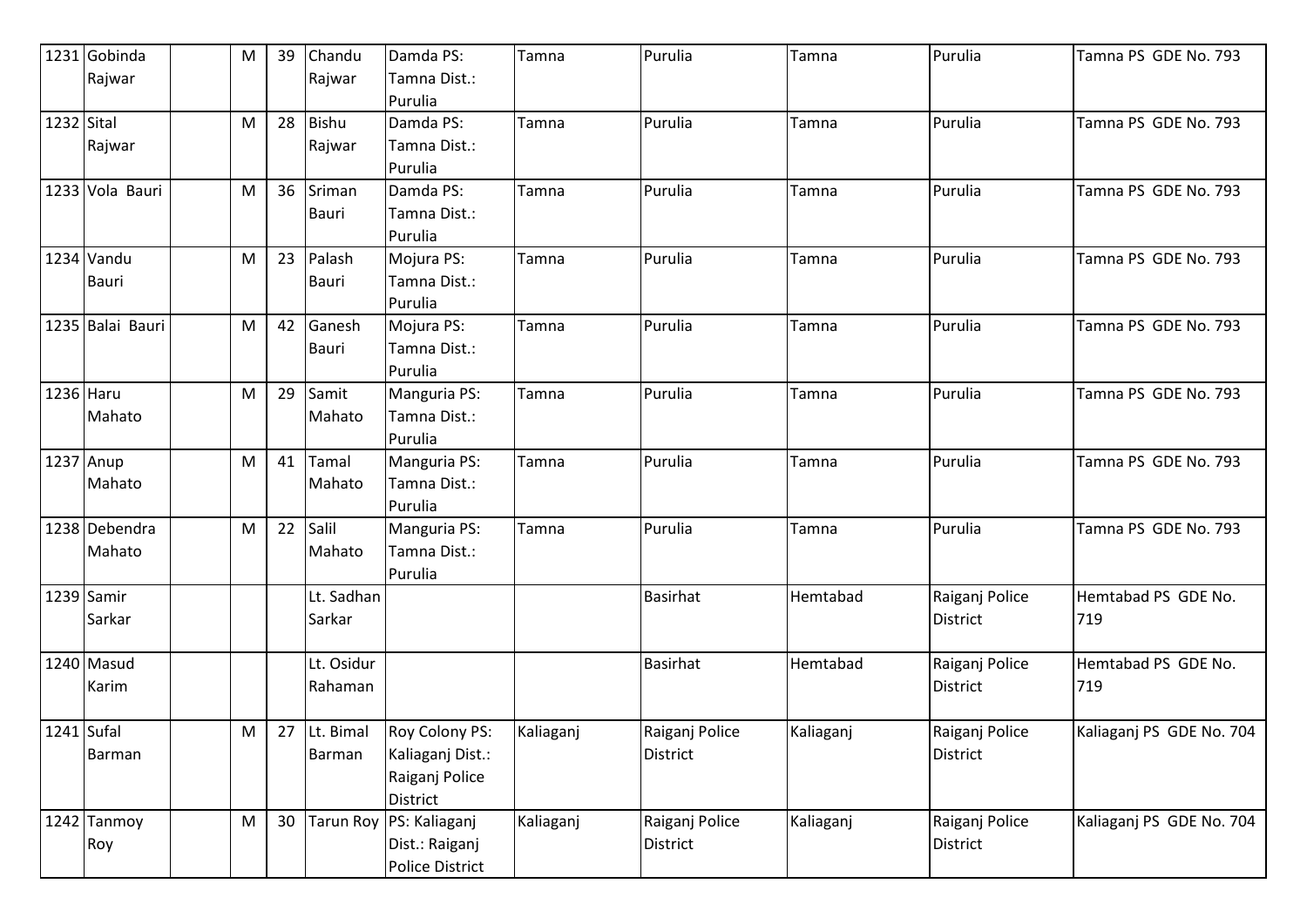|         | 1243 Rajib Kr  | M | 31      | Ramani              | Kamat PS:                   | Karandighi     | Raiganj Police                     | Karandighi         | Raiganj Police  | Karandighi PS GDE No.     |
|---------|----------------|---|---------|---------------------|-----------------------------|----------------|------------------------------------|--------------------|-----------------|---------------------------|
|         | Roy            |   |         | Singha              | Karandighi Dist.:           |                | <b>District</b>                    |                    | <b>District</b> | 763                       |
|         |                |   |         |                     | Raiganj Police              |                |                                    |                    |                 |                           |
|         |                |   |         |                     | <b>District</b>             |                |                                    |                    |                 |                           |
| 1244 Sk |                | M | $57$ Lt |                     | <b>Dwarin PS:</b>           | Karandighi     | Raiganj Police                     | Karandighi         | Raiganj Police  | Karandighi PS GDE No.     |
|         | Belaluddin     |   |         |                     | Kamaluddi Karandighi Dist.: |                | <b>District</b>                    |                    | <b>District</b> | 763                       |
|         |                |   |         | In                  | Raiganj Police              |                |                                    |                    |                 |                           |
|         |                |   |         |                     | <b>District</b>             |                |                                    |                    |                 |                           |
|         | 1245 Suman     | M | 18      | Ashok               | Vill+ PO-                   |                | New barrackpore Barrackpore Police | Bongaon g.r.p.s.   | Sealdah G.R.P.  | Bongaon g.r.p.s. PS GDE   |
|         | Sarkar         |   |         | Sarkar              | Chandpur PS:                |                | Commissionerate                    |                    |                 | No. 666                   |
|         |                |   |         |                     | New barrackpore             |                |                                    |                    |                 |                           |
|         |                |   |         |                     | Dist.:                      |                |                                    |                    |                 |                           |
|         |                |   |         |                     | Barrackpore                 |                |                                    |                    |                 |                           |
|         |                |   |         |                     | Police                      |                |                                    |                    |                 |                           |
|         |                |   |         |                     | Commissionerate             |                |                                    |                    |                 |                           |
|         |                |   |         |                     |                             |                |                                    |                    |                 |                           |
|         |                |   |         |                     |                             |                |                                    |                    |                 |                           |
|         | 1246 Karan     | M | 19      | Lalan               | Rasoli, P.O                 |                | Basirhat                           | Dumdum g.r.p.s.    | Sealdah G.R.P.  | Dumdum g.r.p.s. PS GDE    |
|         | Kumar          |   |         | <b>Barma</b>        | Bajeta, P.S                 |                |                                    |                    |                 | No. 610                   |
|         |                |   |         |                     | Jhinga, Dist-               |                |                                    |                    |                 |                           |
|         |                |   |         |                     | Mirzapur, Ut                |                |                                    |                    |                 |                           |
|         | 1247 Rahul     | M | 20      | Manga               | Barasat,                    | <b>Barasat</b> | Barasat                            | Dumdum g.r.p.s.    | Sealdah G.R.P.  | Dumdum g.r.p.s. PS GDE    |
|         | Mondal         |   |         | Mondal              | Shanpukur PS:               |                |                                    |                    |                 | No. 610                   |
|         |                |   |         |                     | Barasat Dist.:              |                |                                    |                    |                 |                           |
|         |                |   |         |                     | <b>Barasat</b>              |                |                                    |                    |                 |                           |
|         | 1248 Swapan Kr | M | 47      |                     | Tara Pada Debipur PS:       | Taherpur       | Ranaghat Police                    | Dumdum g.r.p.s.    | Sealdah G.R.P.  | Dumdum g.r.p.s. PS GDE    |
|         | <b>Biswas</b>  |   |         | <b>Biswas</b>       | Taherpur Dist.:             |                | <b>District</b>                    |                    |                 | No. 629                   |
|         |                |   |         |                     | Ranaghat Police             |                |                                    |                    |                 |                           |
|         |                |   |         |                     | <b>District</b>             |                |                                    |                    |                 |                           |
|         | 1249 Nirmal Kr | M | 58 Lt-  |                     | 87/B Salimpur               | Jadavpore      | Kolkata                            | Jadavpore g.r.p.s. | Sealdah G.R.P.  | Jadavpore g.r.p.s. PS GDE |
|         | Roy            |   |         | Kalisankar road PS: |                             |                |                                    |                    |                 | No. 586                   |
|         |                |   |         | Roy                 | Jadavpore Dist.:            |                |                                    |                    |                 |                           |
|         |                |   |         |                     | Kolkata                     |                |                                    |                    |                 |                           |
|         | 1250 Ronit Dey | M |         | 22 Kiriti           | Sricoloni 2/179             | Netaji nagar   | Kolkata                            | Jadavpore g.r.p.s. | Sealdah G.R.P.  | Jadavpore g.r.p.s. PS GDE |
|         |                |   |         | Prasad              | PS: Netaji nagar            |                |                                    |                    |                 | No. 586                   |
|         |                |   |         | Dey                 | Dist.: Kolkata              |                |                                    |                    |                 |                           |
|         |                |   |         |                     |                             |                |                                    |                    |                 |                           |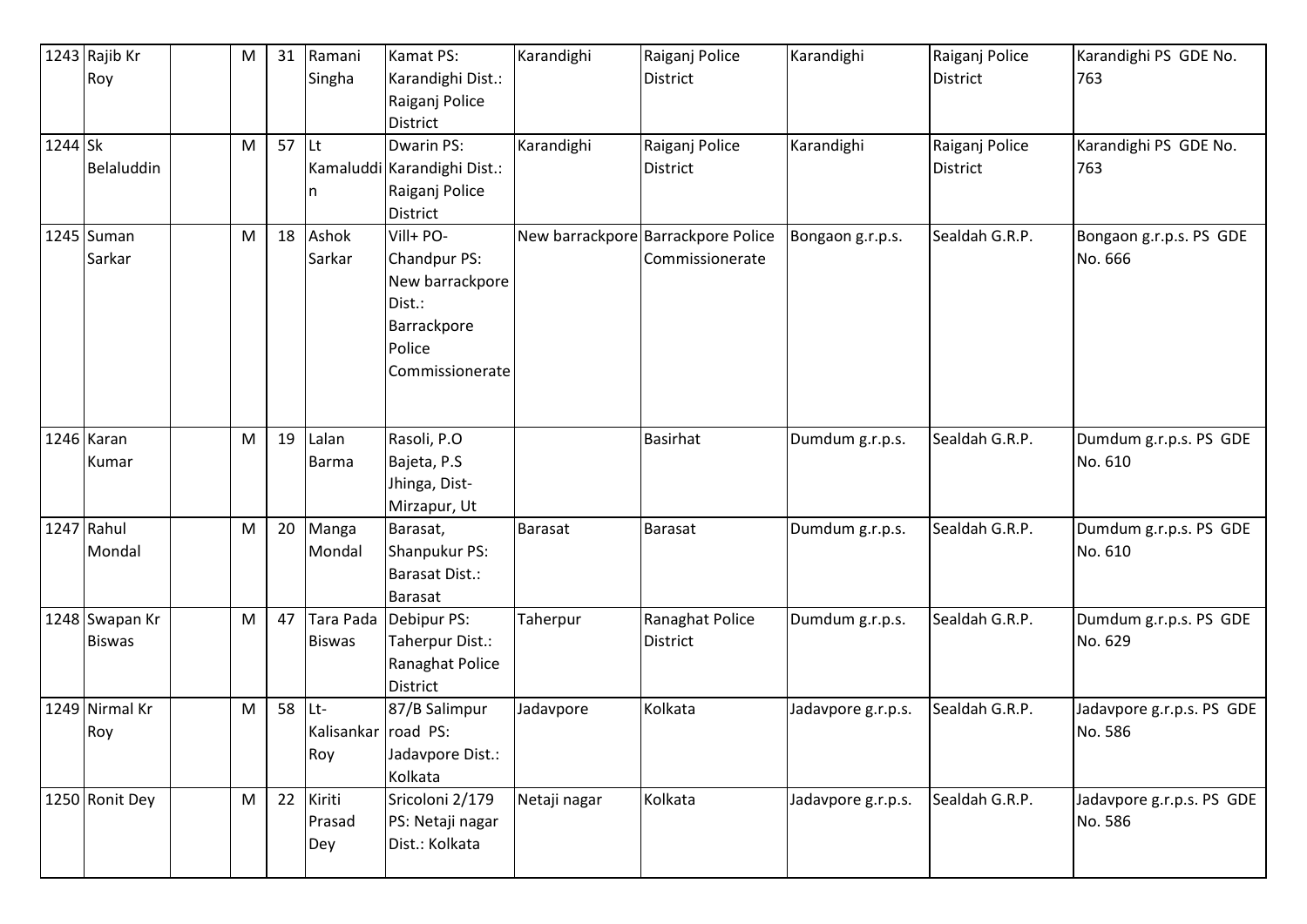| 1251 Saidul    | M | 26              | Mamud           | Haldarpara PS:            | Canning      | <b>Baruipur Police</b>             | Jadavpore g.r.p.s. | Sealdah G.R.P. | Jadavpore g.r.p.s. PS GDE |
|----------------|---|-----------------|-----------------|---------------------------|--------------|------------------------------------|--------------------|----------------|---------------------------|
| Laskar         |   |                 | Laskar          | Canning Dist.:            |              | <b>District</b>                    |                    |                | No. 586                   |
|                |   |                 |                 | <b>Baruipur Police</b>    |              |                                    |                    |                |                           |
|                |   |                 |                 | <b>District</b>           |              |                                    |                    |                |                           |
| 1252 Srikanta  | M | 34              | Kalipada        | 7/1 Azagar                | Topsia       | Kolkata                            | Jadavpore g.r.p.s. | Sealdah G.R.P. | Jadavpore g.r.p.s. PS GDE |
| Das            |   |                 | Das             | mistry lane PS:           |              |                                    |                    |                | No. 586                   |
|                |   |                 |                 | Topsia Dist.:             |              |                                    |                    |                |                           |
|                |   |                 |                 | Kolkata                   |              |                                    |                    |                |                           |
| 1253 Basudeb   | M | 40              | Boloram         | Dhakuria PS:              | Lake         | Kolkata                            | Jadavpore g.r.p.s. | Sealdah G.R.P. | Jadavpore g.r.p.s. PS GDE |
| Sanfui         |   |                 | Safui           | Lake Dist.:               |              |                                    |                    |                | No. 586                   |
|                |   |                 |                 | Kolkata                   |              |                                    |                    |                |                           |
| 1254 Rakesh    | M | 31              | $ $ Lt-         | 165/1A, kalighat          | Kalighat     | Kolkata                            | Jadavpore g.r.p.s. | Sealdah G.R.P. | Jadavpore g.r.p.s. PS GDE |
| Pandey         |   |                 | indradeb        | road PS: Kalighat         |              |                                    |                    |                | No. 608                   |
|                |   |                 | Pandey          | Dist.: Kolkata            |              |                                    |                    |                |                           |
|                |   |                 |                 |                           |              |                                    |                    |                |                           |
| 1255 Jayanta   | M | 30 <sup>°</sup> | Bapi            | <b>Balia balak</b>        | Narendrapur  | <b>Baruipur Police</b>             | Jadavpore g.r.p.s. | Sealdah G.R.P. | Jadavpore g.r.p.s. PS GDE |
| Naskar         |   |                 | Naskar          | sangha garia PS:          |              | District                           |                    |                | No. 608                   |
|                |   |                 |                 | Narendrapur               |              |                                    |                    |                |                           |
|                |   |                 |                 | Dist.: Baruipur           |              |                                    |                    |                |                           |
|                |   |                 |                 | <b>Police District</b>    |              |                                    |                    |                |                           |
|                |   |                 |                 |                           |              |                                    |                    |                |                           |
| 1256 Manwar    | M | 27              | <b>Asraf Sk</b> | Nowapara PS:              | Bhagawangola | Murshidabad                        | Krishnanagar       | Sealdah G.R.P. | Krishnanagar g.r.p.s. PS  |
| Sk             |   |                 |                 | Bhagawangola              |              |                                    | g.r.p.s.           |                | GDE No. 560               |
|                |   |                 |                 | Dist.:                    |              |                                    |                    |                |                           |
|                |   |                 |                 | Murshidabad               |              |                                    |                    |                |                           |
| 1257 Kanai Das | M | 24              |                 | Gurupada Titiniya PS:     | Bashirhat    | <b>Basirhat</b>                    | Krishnanagar       | Sealdah G.R.P. | Krishnanagar g.r.p.s. PS  |
|                |   |                 | Das             | <b>Bashirhat Dist.:</b>   |              |                                    | g.r.p.s.           |                | <b>GDE No. 560</b>        |
|                |   |                 |                 | <b>Basirhat</b>           |              |                                    |                    |                |                           |
| 1258 Nirmal    | M | 45              | Khitish         | Ghurini PS:               | Krishnanagar | Krishnanagar Police   Krishnanagar |                    | Sealdah G.R.P. | Krishnanagar g.r.p.s. PS  |
| Sarkar         |   |                 | Sarkar          | Krishnanagar              |              | District                           | g.r.p.s.           |                | <b>GDE No. 560</b>        |
|                |   |                 |                 | Dist.:                    |              |                                    |                    |                |                           |
|                |   |                 |                 | Krishnanagar              |              |                                    |                    |                |                           |
|                |   |                 |                 | <b>Police District</b>    |              |                                    |                    |                |                           |
| 1259 Suray     | M |                 | 26 Krishna      | Kalyani B3 97 PS: Kalyani |              | Ranaghat Police                    | Krishnanagar       | Sealdah G.R.P. | Krishnanagar g.r.p.s. PS  |
| <b>Bachar</b>  |   |                 | <b>Bachar</b>   | Kalyani Dist.:            |              | <b>District</b>                    | g.r.p.s.           |                | GDE No. 560               |
|                |   |                 |                 | Ranaghat Police           |              |                                    |                    |                |                           |
|                |   |                 |                 | District                  |              |                                    |                    |                |                           |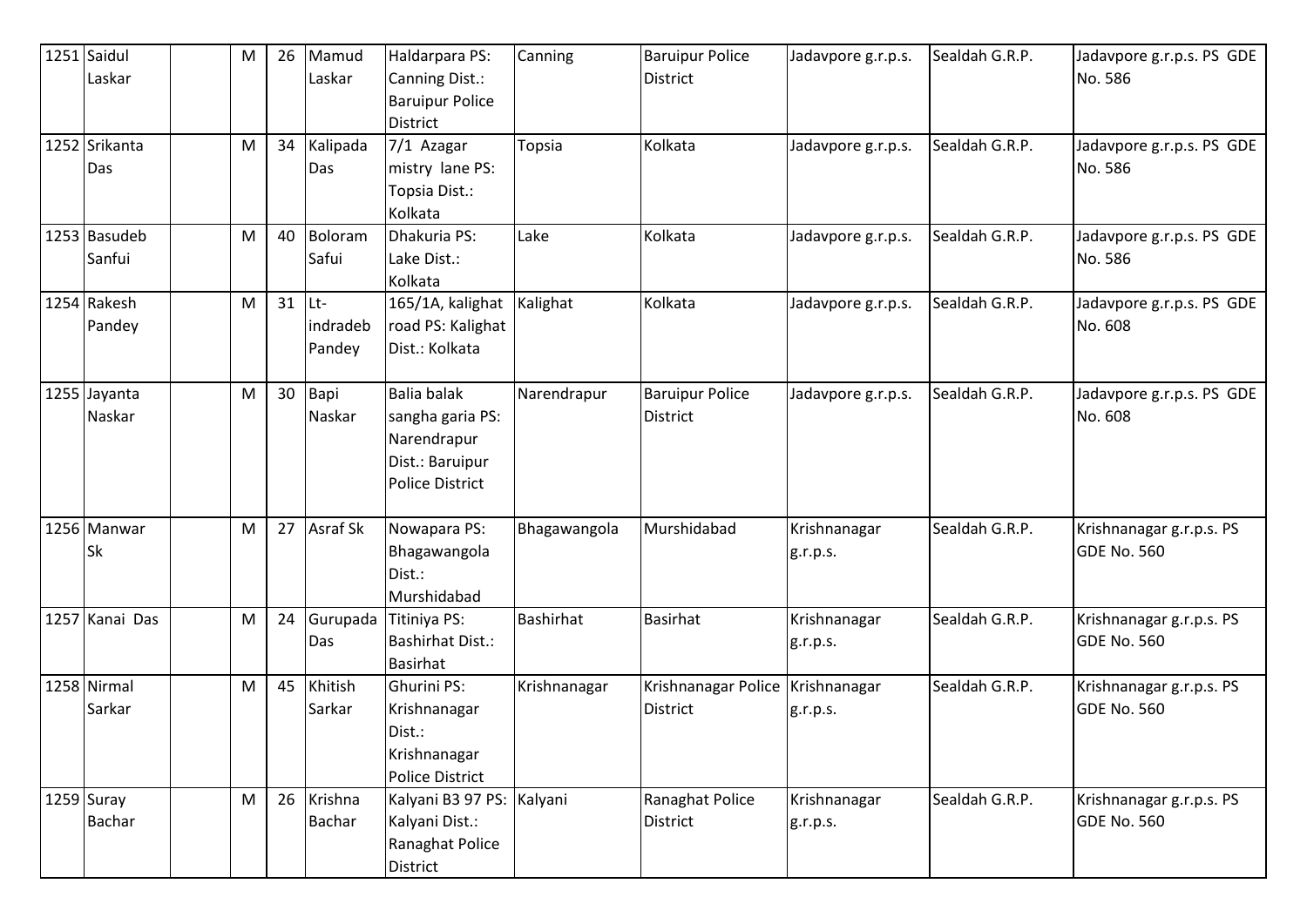|              | 1260 Krishna<br><b>Bachar</b> | M | 49 | Bhupendr<br>a Bachar | Kalyani B3 97 PS: Kalyani<br>Kalyani Dist.:<br>Ranaghat Police<br>District                                                            |             | Ranaghat Police<br><b>District</b>                      | Krishnanagar<br>g.r.p.s. | Sealdah G.R.P. | Krishnanagar g.r.p.s. PS<br><b>GDE No. 565</b> |
|--------------|-------------------------------|---|----|----------------------|---------------------------------------------------------------------------------------------------------------------------------------|-------------|---------------------------------------------------------|--------------------------|----------------|------------------------------------------------|
|              | 1261 Subhankar<br>Baidya      | M | 31 | Chityaranj NB Madicl | an Baidya Collage PS:<br>Darjeeling Dist.:<br>Darjeeling                                                                              | Darjeeling  | Darjeeling                                              | Krishnanagar<br>g.r.p.s. | Sealdah G.R.P. | Krishnanagar g.r.p.s. PS<br><b>GDE No. 565</b> |
| 1262 Mati    | Mondal                        | M | 25 | Surat<br>Mondal      | Palsanda PS:<br>Palashipara Dist.:<br>Krishnanagar<br><b>Police District</b>                                                          | Palashipara | Krishnanagar Police Krishnanagar<br><b>District</b>     | g.r.p.s.                 | Sealdah G.R.P. | Krishnanagar g.r.p.s. PS<br><b>GDE No. 565</b> |
|              | 1263 Tonmoy<br>Roy            | M |    | 34 Lt Tapan<br>Roy   | Est anandapuri<br><b>KG School Road</b><br>Barrackpore P.S<br>Tita PS: Titagarh<br>Dist.:<br>Barrackpore<br>Police<br>Commissionerate | Titagarh    | Barrackpore Police<br>Commissionerate                   | Naihati g.r.p.s.         | Sealdah G.R.P. | Naihati g.r.p.s. PS GDE<br>No. 619             |
| $1264$ Sajal | Karmakar                      | M | 24 | Sudhansh<br>Karmakar | Joypur P.S Liluah<br>PS: Liluah Dist.:<br>Howrah Police<br>Commissionerate                                                            | Liluah      | <b>Howrah Police</b><br>Commissionerate                 | Naihati g.r.p.s.         | Sealdah G.R.P. | Naihati g.r.p.s. PS GDE<br>No. 619             |
|              | 1265 Mafijul Sk               | M |    | 38 Marul Sk          | Dudhswar P.S<br>Nawda PS:<br>Nabadwip Dist.:<br>Krishnanagar<br><b>Police District</b>                                                | Nabadwip    | Krishnanagar Police Naihati g.r.p.s.<br><b>District</b> |                          | Sealdah G.R.P. | Naihati g.r.p.s. PS GDE<br>No. 619             |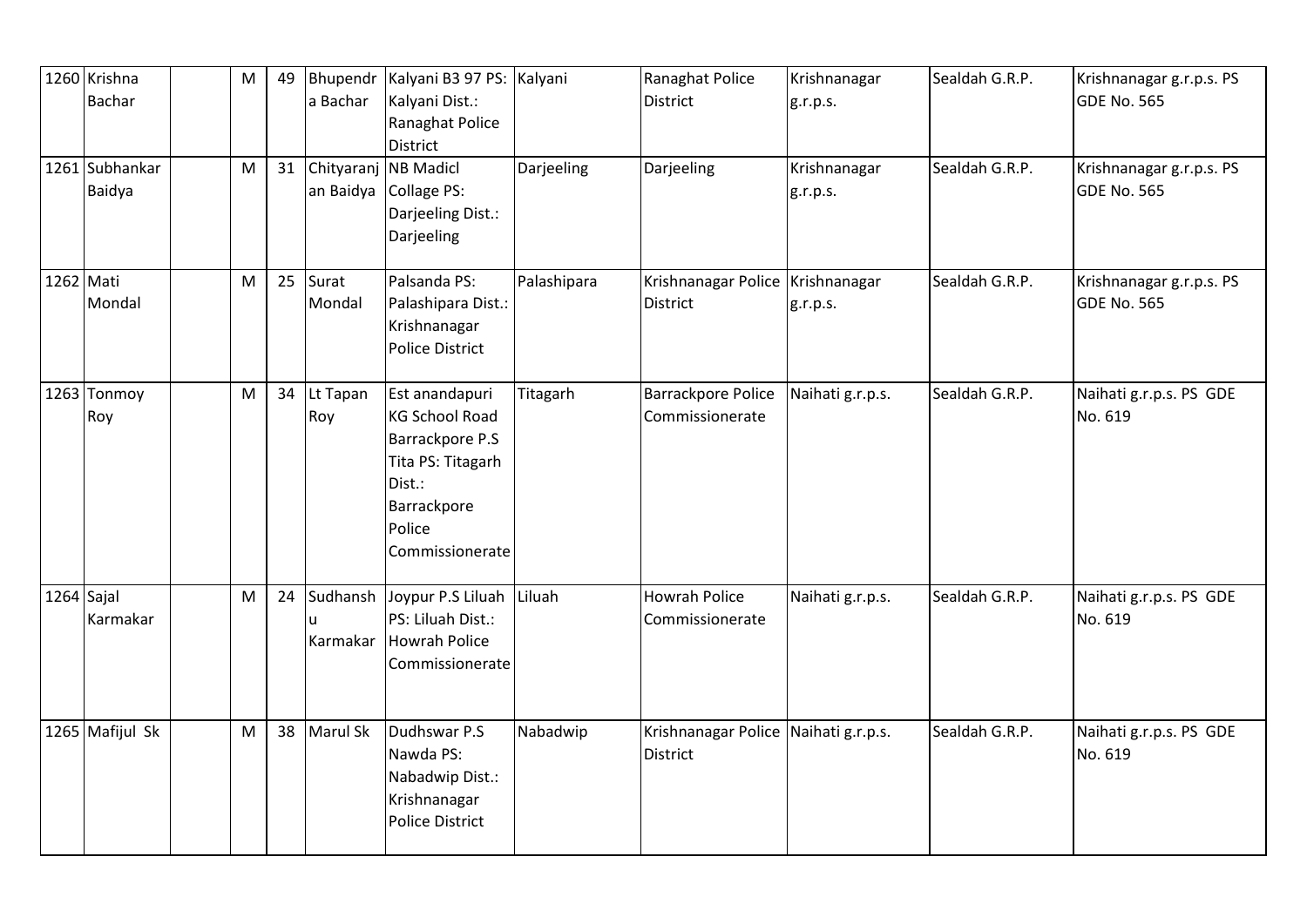| 1266 Bikash Kr<br>Mallia       | M | 20 | Panchade<br>v Mallih   | Agarpara PB Ghat Ghola<br>Road P.S<br>Agarpara PS:<br>Ghola Dist.:<br>Barrackpore<br>Police<br>Commissionerate      |             | <b>Barrackpore Police</b><br>Commissionerate            | Naihati g.r.p.s. | Sealdah G.R.P. | Naihati g.r.p.s. PS GDE<br>No. 619 |
|--------------------------------|---|----|------------------------|---------------------------------------------------------------------------------------------------------------------|-------------|---------------------------------------------------------|------------------|----------------|------------------------------------|
| 1267 Suman<br>Mondal           | M | 26 | Mondal                 | Abulatif Sk Palashi Mirzapur<br>P.S Kaliganj PS:<br>Kaligunj Dist.:<br>Krishnanagar<br>Police District              | Kaligunj    | Krishnanagar Police Naihati g.r.p.s.<br><b>District</b> |                  | Sealdah G.R.P. | Naihati g.r.p.s. PS GDE<br>No. 619 |
| $1268$ Eqbal<br><b>Mallick</b> | M | 33 | Shyamsul<br><b>Sk</b>  | Bethuadahari<br>Arijnagar P.S<br>Nakashipara PS:<br>Nakashipara<br>Dist.:<br>Krishnanagar<br>Police District        | Nakashipara | Krishnanagar Police Naihati g.r.p.s.<br><b>District</b> |                  | Sealdah G.R.P. | Naihati g.r.p.s. PS GDE<br>No. 621 |
| 1269 Mithun Sk                 | M | 33 | Dinesh Sk              | Bethuadahari<br>Arijnagar P.S<br>Nakashipara PS:<br>Nakashipara<br>Dist.:<br>Krishnanagar<br><b>Police District</b> | Nakashipara | Krishnanagar Police Naihati g.r.p.s.<br><b>District</b> |                  | Sealdah G.R.P. | Naihati g.r.p.s. PS GDE<br>No. 621 |
| 1270 Dipak Kr<br>Dey           | M |    | 52 Lt Bilash<br>Ch Dey | Agarpara<br>Azadhindnagar<br>P.S Ghola PS:<br>Ghola Dist.:<br>Barrackpore<br>Police<br>Commissionerate              | Ghola       | Barrackpore Police<br>Commissionerate                   | Naihati g.r.p.s. | Sealdah G.R.P. | Naihati g.r.p.s. PS GDE<br>No. 621 |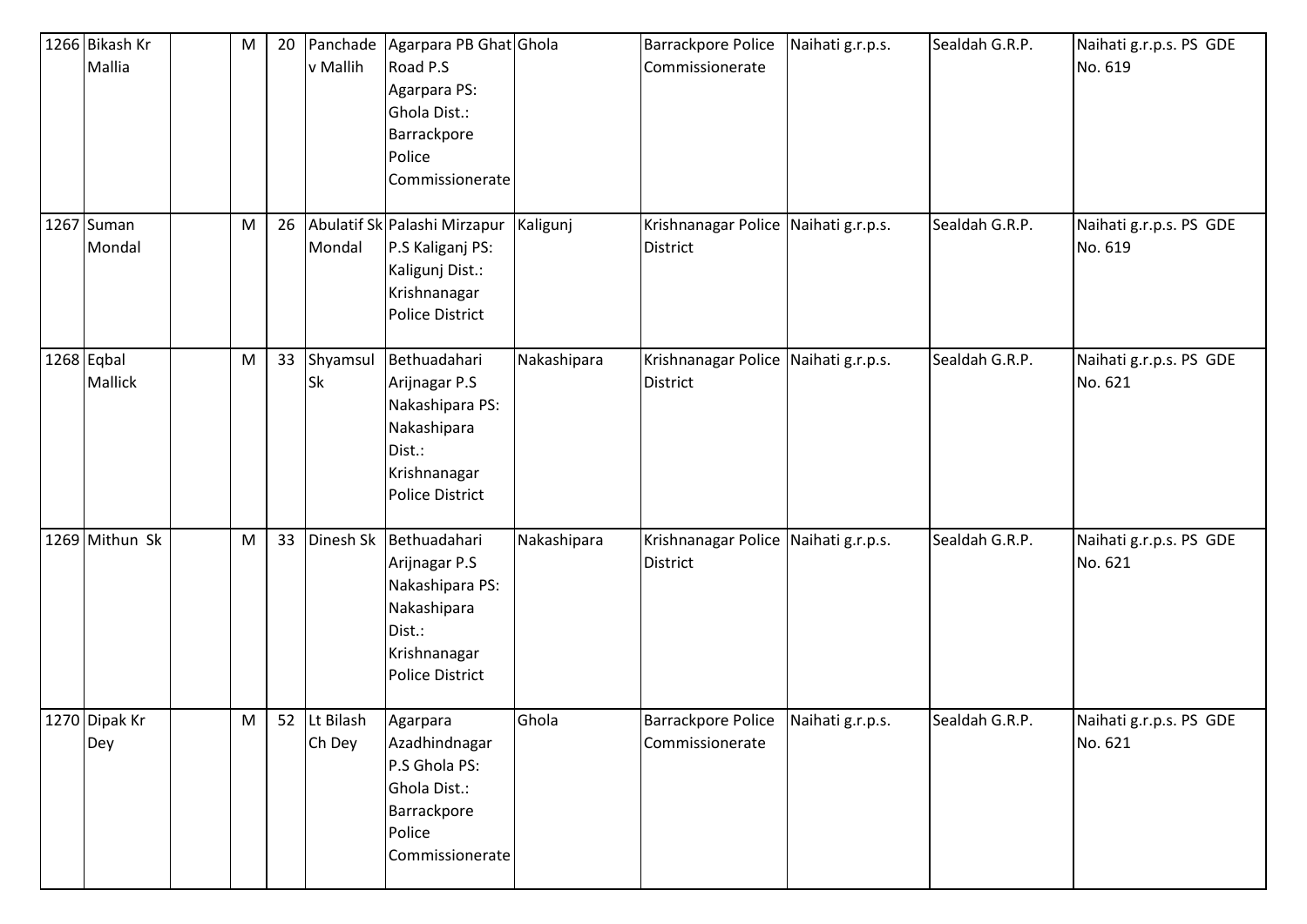| 1271 Pijush<br>Dutta       | M         | 48 | Lt Anil<br>Dutta | Beharampore P.S Berhampore<br>Berhampore,<br>MSD PS:<br>Berhampore<br>Dist.:<br>Murshidabad                                            |          | Murshidabad                                             | Naihati g.r.p.s. | Sealdah G.R.P. | Naihati g.r.p.s. PS GDE<br>No. 621 |
|----------------------------|-----------|----|------------------|----------------------------------------------------------------------------------------------------------------------------------------|----------|---------------------------------------------------------|------------------|----------------|------------------------------------|
| 1272 Santanu<br>Mondal     | M         | 47 | Ch<br>Mondal     | Lt Ganesh   Beharampore P.S   Berhampore<br>Berhampore,<br>MSD PS:<br>Berhampore<br>Dist.:<br>Murshidabad                              |          | Murshidabad                                             | Naihati g.r.p.s. | Sealdah G.R.P. | Naihati g.r.p.s. PS GDE<br>No. 621 |
| 1273 Mojammel<br>Sk        | ${\sf M}$ | 20 | Imtaz Sk         | Roypara P.S<br>Kaliganj PS:<br>Kaligunj Dist.:<br>Krishnanagar<br><b>Police District</b>                                               | Kaligunj | Krishnanagar Police Naihati g.r.p.s.<br><b>District</b> |                  | Sealdah G.R.P. | Naihati g.r.p.s. PS GDE<br>No. 621 |
| 1274 Beauty<br><b>Bibi</b> | F         | 32 | D/O<br>Hakim Sk  | Of Billa Dipo P.O<br>Mata Rangi, P.S<br>Titagarh, 24 Pgs<br>PS: Titagarh Dist.:<br>Barrackpore<br>Police<br>Commissionerate            | Titagarh | <b>Barrackpore Police</b><br>Commissionerate            | Naihati g.r.p.s. | Sealdah G.R.P. | Naihati g.r.p.s. PS GDE<br>No. 622 |
| 1275 Sabana<br><b>Bibi</b> | F         | 35 | Ali              | W/o Sajjat Of Billa Dipo P.O<br>Mata Rangi, P.S<br>Titagarh, 24 Pgs<br>PS: Titagarh Dist.:<br>Barrackpore<br>Police<br>Commissionerate | Titagarh | Barrackpore Police<br>Commissionerate                   | Naihati g.r.p.s. | Sealdah G.R.P. | Naihati g.r.p.s. PS GDE<br>No. 622 |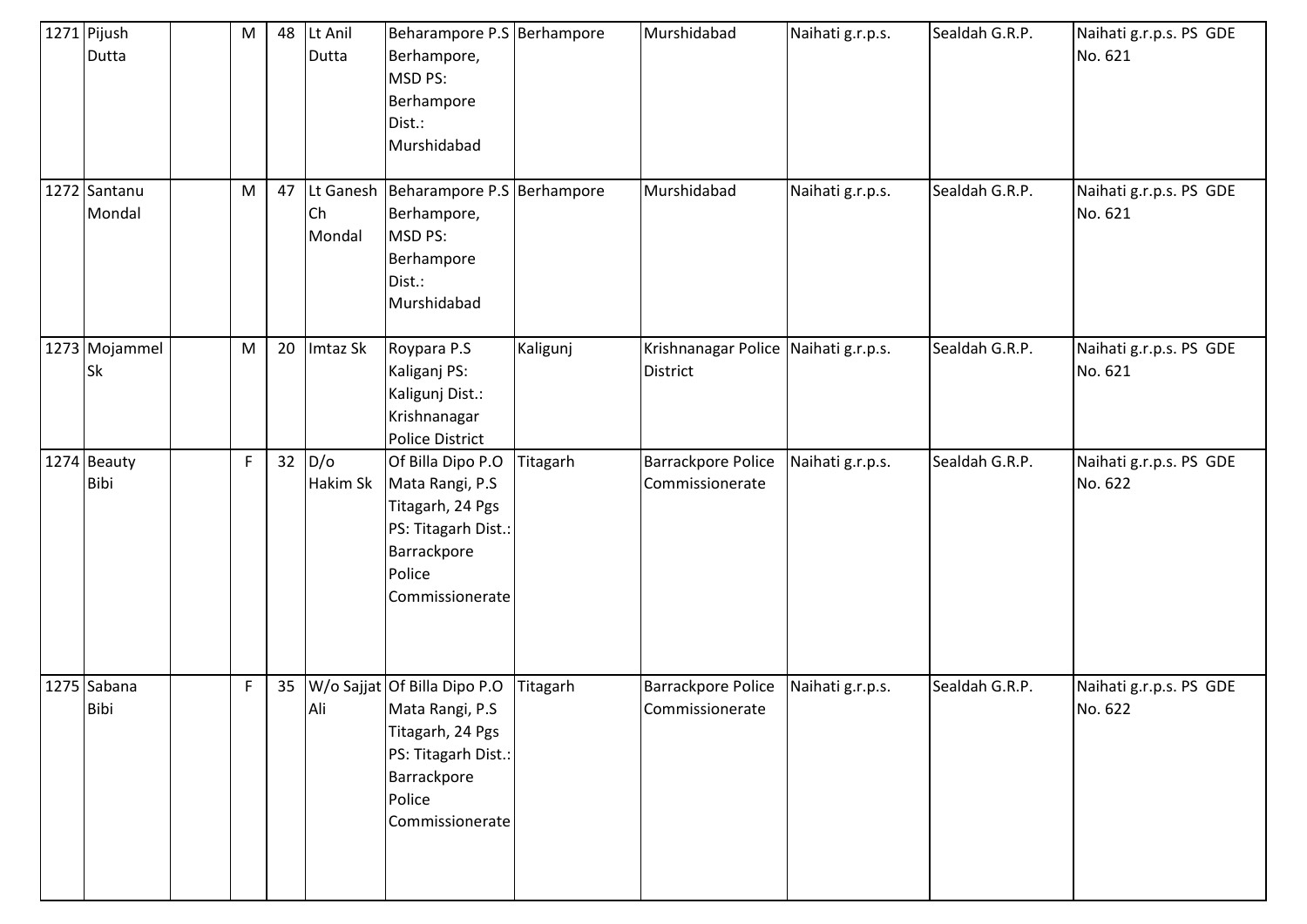|          | 1276 Sunil Hira             | M |    | 52 Narayan<br>Hira         | Fulia Buicha PS:<br>Shantipur Dist.:<br>Ranaghat Police<br><b>District</b>      | Shantipur  | Ranaghat Police<br><b>District</b>       | Ranaghat g.r.p.s. | Sealdah G.R.P. | Ranaghat g.r.p.s. PS GDE<br>No. 662                          |
|----------|-----------------------------|---|----|----------------------------|---------------------------------------------------------------------------------|------------|------------------------------------------|-------------------|----------------|--------------------------------------------------------------|
|          | 1277 Bikash Mal             | M | 35 | <b>Billa Mal</b>           | Akaipur PS:<br><b>Gopalnagar Dist.:</b><br>Bongaon Police<br><b>District</b>    | Gopalnagar | <b>Bongaon Police</b><br><b>District</b> | Ranaghat g.r.p.s. | Sealdah G.R.P. | Ranaghat g.r.p.s. PS GDE<br>No. 662                          |
|          | 1278 Rabi Das               | M | 34 |                            | Tamal Das  Asmali PS:<br>Gangnapur Dist.:<br>Ranaghat Police<br><b>District</b> | Gangnapur  | Ranaghat Police<br><b>District</b>       | Ranaghat g.r.p.s. | Sealdah G.R.P. | Ranaghat g.r.p.s. PS GDE<br>No. 662                          |
|          | $1279$ Suvam<br>Sarkar      | M | 31 | Alok<br>Sarkar             | Roypara PS:<br>Chakdah Dist.:<br>Ranaghat Police<br><b>District</b>             | Chakdah    | Ranaghat Police<br><b>District</b>       | Ranaghat g.r.p.s. | Sealdah G.R.P. | Ranaghat g.r.p.s. PS GDE<br>No. 662                          |
|          | 1280 Samar<br>Patra         | м | 46 | Panchu<br>Patra            | 6/C, South<br>Sealdah Road<br>Entally Kol - 15                                  |            | Basirhat                                 | Sealdah g.r.p.s.  | Sealdah G.R.P. | Sealdah g.r.p.s. PS GDE<br>No. 745                           |
|          | 1281 Uttam<br><b>Biswas</b> | M | 23 | Parimal<br><b>Biswas</b>   | Mahakala<br><b>Bhampore Nadia</b>                                               |            | <b>Basirhat</b>                          | Sealdah g.r.p.s.  | Sealdah G.R.P. | Sealdah g.r.p.s. PS GDE<br>No. 745                           |
|          | 1282 Robin Ray              | M |    | 51 Lt. Rai<br>Mohan<br>Ray | Lalpur Chakdah<br>Nadia                                                         |            | Basirhat                                 | Sealdah g.r.p.s.  | Sealdah G.R.P. | Sealdah g.r.p.s. PS Outpost<br>Bidhannagar OP GDE No.<br>288 |
|          | 1283 Rohit<br>Rajjak        | M | 21 | Jitendra<br>Rajjak         | 384 Road, Bally<br><b>Gridge Bally</b><br>Hooghly                               |            | <b>Basirhat</b>                          | Sealdah g.r.p.s.  | Sealdah G.R.P. | Sealdah g.r.p.s. PS Outpost<br>Bidhannagar OP GDE No.<br>288 |
|          | 1284 Sashi Singh            | M | 21 | Singh                      | Raj Sekhar East Anada Nagar<br>Nischinda<br>Hooghly                             |            | Basirhat                                 | Sealdah g.r.p.s.  | Sealdah G.R.P. | Sealdah g.r.p.s. PS Outpost<br>Bidhannagar OP GDE No.<br>288 |
|          | 1285 Chattu<br>Sardar       | M | 28 | Dilip<br>Sardar            | Maida PS:<br>Amdanga Dist.:<br>Barasat                                          | Amdanga    | Barasat                                  | Sonarpur g.r.p.s. | Sealdah G.R.P. | Sonarpur g.r.p.s. PS GDE<br>No. 690                          |
| 1286 Sk. | Sanowar                     | M |    | 28 Sk. Pasir               | 29/2 Beniapukur<br>Lane PS:<br>Beniapukur Dist.:<br>Kolkata                     | Beniapukur | Kolkata                                  | Sonarpur g.r.p.s. | Sealdah G.R.P. | Sonarpur g.r.p.s. PS GDE<br>No. 690                          |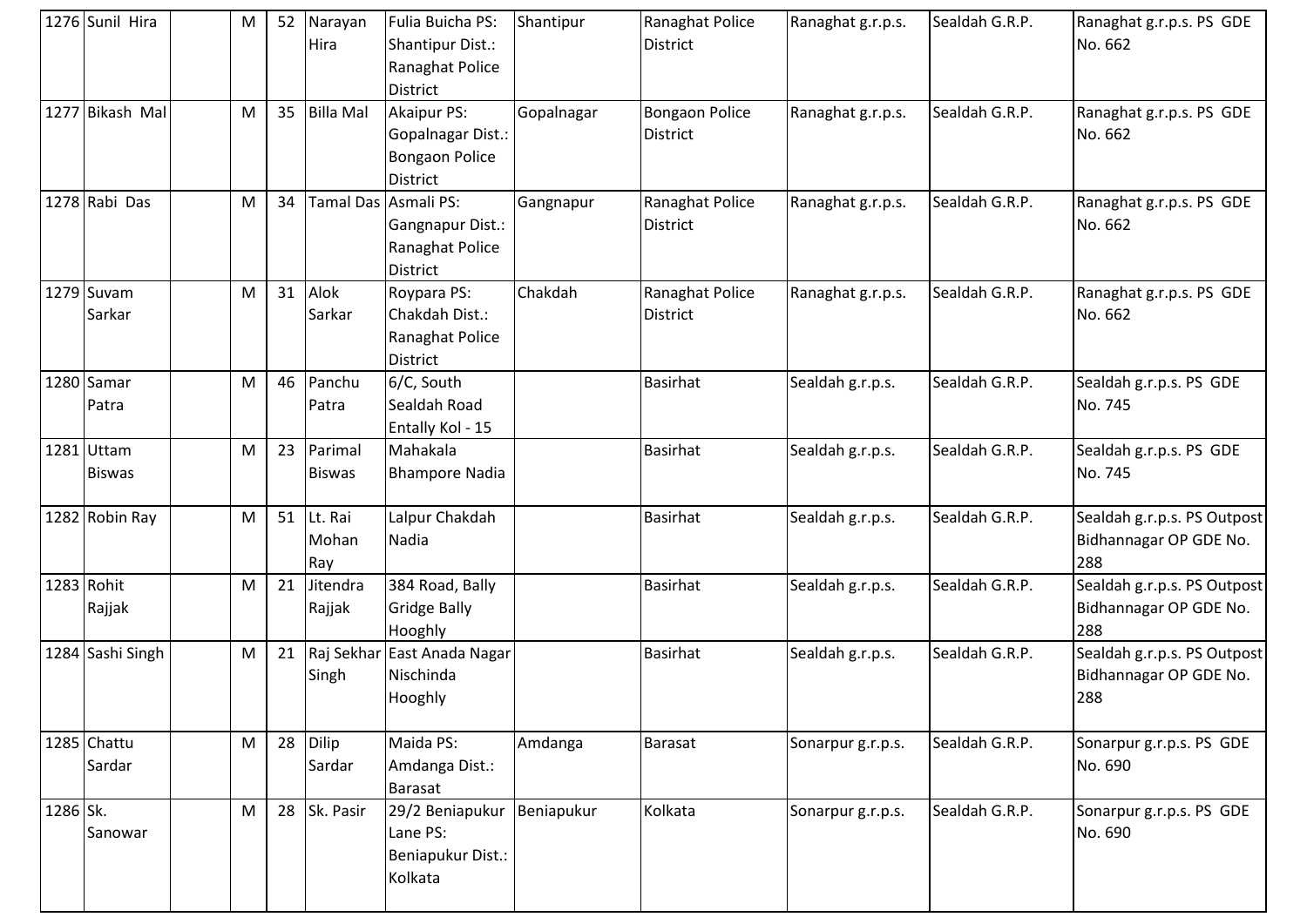| 1287 Monotosh<br>Paul    | M | 34              | Paritosh<br>Paul                | Kasba Bosepukur<br>Purba Para PS:<br>Kasba Dist.:<br>Kolkata                     | Kasba       | Kolkata                      | Sonarpur g.r.p.s.          | Sealdah G.R.P.                      | Sonarpur g.r.p.s. PS GDE<br>No. 690               |
|--------------------------|---|-----------------|---------------------------------|----------------------------------------------------------------------------------|-------------|------------------------------|----------------------------|-------------------------------------|---------------------------------------------------|
| 1288 Bhaskar<br>Barman   | M | 19              | S/O<br>lath<br>Barman           | <b>LAPHABARI PS:</b><br>Rabindran Ghogsadanga<br>Dist.:<br>Coochbehar            | Ghogsadanga | Coochbehar                   | Mal g.r.p.s.               | SILIGURI G.R.P.                     | Mal g.r.p.s. PS GDE No.<br>482                    |
| 1289 Mominur<br>Mahamad  | M | 21              |                                 | S/o- Pabir Kamlabari, PO:<br>Mahamad Meruwal, PS:<br>Raiganj, Dist:<br>Uttar D   |             | <b>Basirhat</b>              | Malda g.r.p.s.             | SILIGURI G.R.P.                     | Malda g.r.p.s. PS GDE No.<br>434                  |
| 1290 Amal Roy            | M | 30 <sup>°</sup> | $S/O-$<br><b>Babulal</b><br>Roy | Nurpur, PO:<br>Bangal bari, PS:<br>Hemtabad, Dist:<br>Uttar                      |             | <b>Basirhat</b>              | Malda g.r.p.s.             | SILIGURI G.R.P.                     | Malda g.r.p.s. PS GDE No.<br>434                  |
| 1291 Vikash<br>Kumar     | M | 24              | Dhananjay OF<br>Kumar           | KOIWAM, AURAN<br>GABAD, PS-<br>HASPAN, BIHAR.                                    |             | <b>Basirhat</b>              | New coochbehar<br>g.r.p.s. | SILIGURI G.R.P.                     | New coochbehar g.r.p.s.<br>PS GDE No. 747         |
| 1292 Shibu<br>Barman     | M |                 | Barman                          | Lt. Uattam Of Vill- Uttar Para Alipurduar<br>PS: Alipurduar<br>Dist.: Alipurduar |             | Alipurduar                   | New jalpaiguri<br>g.r.p.s. | SILIGURI G.R.P.                     | New jalpaiguri g.r.p.s. PS<br><b>GDE No. 1099</b> |
| 1293 Md Munna<br>Hussain | M | 32              | Md<br>Moharam<br>Hussain        | Debidanga, Ada<br>Ghat, PS PDN,<br>Dist - Darjeeling                             |             | <b>Basirhat</b>              | Pradhannagar               | Siliguri Police<br>Commissionerate  | Pradhannagar PS GDE No.<br>1163                   |
| 1294 Sanjib Das          | M |                 | Lt. Tapas<br>Das                | Bishalaxmipur<br>PS: Kakdwip<br>Dist.: Sundarban<br><b>Police District</b>       | Kakdwip     | Sundarban Police<br>District | Kakdwip                    | Sundarban Police<br><b>District</b> | Kakdwip PS GDE No. 950                            |